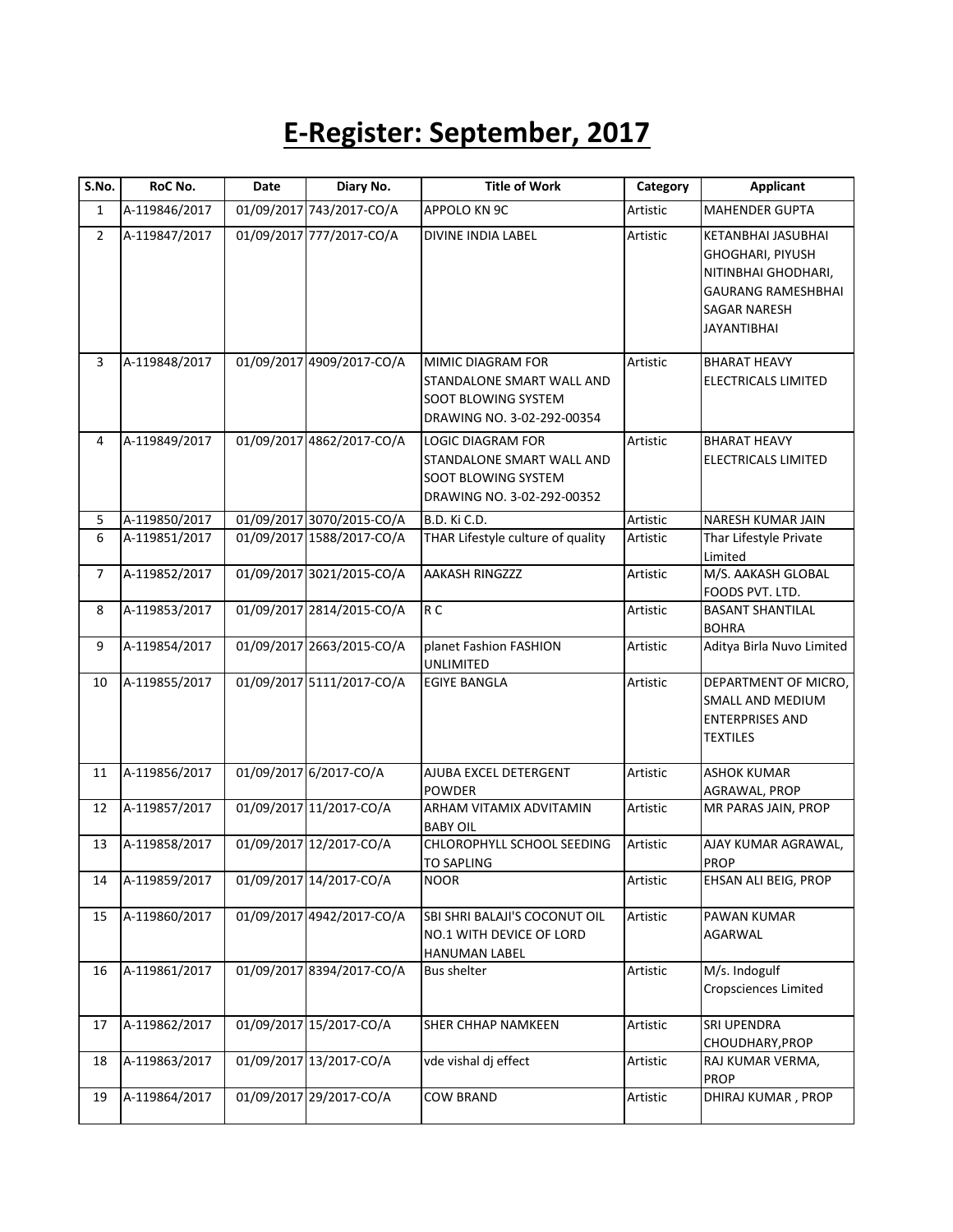| S.No. | RoC No.       | Date | Diary No.                  | <b>Title of Work</b>                     | Category              | <b>Applicant</b>                    |
|-------|---------------|------|----------------------------|------------------------------------------|-----------------------|-------------------------------------|
| 20    | A-119865/2017 |      | 01/09/2017 6716/2017-CO/A  | ANUBHUTI SCHOOL                          | Artistic              | <b>BHAVARLAL AND</b>                |
|       |               |      |                            |                                          |                       | KANTABHAI JAIN                      |
|       |               |      |                            |                                          |                       | MULTIPURPOSE                        |
|       |               |      |                            |                                          |                       | <b>FOUNDATION</b>                   |
| 21    | A-119866/2017 |      | 01/09/2017 35/2017-CO/A    | PARTY NAMKEEN                            | Artistic              | RAMJATAN RAM, PROP                  |
| 22    | A-119867/2017 |      | 01/09/2017 31/2017-CO/A    | SPARLCY                                  | Artistic              | RAMESH AGARWAL,<br><b>PROP</b>      |
| 23    | A-119868/2017 |      | 01/09/2017 10003/2016-CO/A | <b>IB</b>                                | Artistic              | <b>IB CAPITAL PVT LTD</b>           |
| 24    | A-119869/2017 |      | 01/09/2017 36/2017-CO/A    | <b>KIDS CARE</b>                         | Artistic              | DILIP KUMAR VERMA,<br><b>PROP</b>   |
| 25    | A-119870/2017 |      | 01/09/2017 34/2017-CO/A    | <b>GOLDEN'S YOGI FLORA BATHI</b>         | Artistic              | MANISH KUMAR PAHARI,<br><b>PROP</b> |
| 26    | A-119871/2017 |      | 01/09/2017 371/2017-CO/A   | MTF MANOJ TOBACCO KHAINI                 | Artistic              | MANOJ KUMAR GUPTA,                  |
|       |               |      |                            | CHENNAI EXPRESS WITH BUST                |                       | <b>PROP</b>                         |
|       |               |      |                            | PHOTO OF THE APPLICANT                   |                       |                                     |
| 27    | L-68250/2017  |      | 01/09/2017 1090/2017-CO/L  | The Karma Chip                           | Literary/             | Shiv Nirula                         |
| 28    | L-68251/2017  |      | 01/09/2017 853/2017-CO/L   | <b>MD CABIN</b>                          | Dramatic<br>Literary/ | Mukesh Choudhary                    |
|       |               |      |                            |                                          | Dramatic              |                                     |
| 29    | L-68252/2017  |      | 01/09/2017 851/2017-CO/L   | Emerald alps & The war without           | Literary/             | sanjeev naval                       |
|       |               |      |                            | weapon                                   | Dramatic              |                                     |
| 30    | L-68253/2017  |      | 01/09/2017 8299/2017-CO/L  | VIVIDH PANDULIPI AADHARIT SHRI Literary/ |                       | DR GHANSHYAM                        |
|       |               |      |                            | DRUGA SAPTSHITI VILOM                    | Dramatic              | CHANDRA UPADHYAY                    |
|       |               |      |                            | <b>KRAMAIR</b>                           |                       |                                     |
| 31    | L-68254/2017  |      | 01/09/2017 4295/2017-CO/L  | Role & Roll Lands My Dream Job           | Literary/             | Mrs. Yesha Mody                     |
|       |               |      |                            | Guide (A 26-Book Series on World         | Dramatic              |                                     |
|       |               |      |                            | Professions) Series 1 Alphabet F         |                       |                                     |
|       |               |      |                            |                                          |                       |                                     |
| 32    | L-68255/2017  |      | 01/09/2017 4293/2017-CO/L  | Role & Roll Lands My Dream Job           | Literary/             |                                     |
|       |               |      |                            | Guide (A 26-Book Series on World         | Dramatic              | Mrs. Yesha Mody                     |
|       |               |      |                            | Professions) Series 1 Alphabet D         |                       |                                     |
|       |               |      |                            |                                          |                       |                                     |
|       |               |      |                            |                                          |                       |                                     |
| 33    | L-68256/2017  |      | 01/09/2017 4291/2017-CO/L  | Role & Roll Lands My Dream Job           | Literary/             | Mrs.Yesha Mody                      |
|       |               |      |                            | Guide (A 26-Book Series on World         | Dramatic              |                                     |
|       |               |      |                            | Professions) Series 1 Alphabet C         |                       |                                     |
| 34    | L-68257/2017  |      | 01/09/2017 4087/2017-CO/L  | <b>ETHIRI</b>                            | Literary/             | R. JAGANATHAN                       |
|       |               |      |                            |                                          | Dramatic              |                                     |
| 35    | L-68258/2017  |      | 01/09/2017 6830/2017-CO/L  | YEH DOORIYAN                             | Literary/             | CHANDRAHAS                          |
|       |               |      |                            |                                          | Dramatic              | SARABHAYYA KASINA                   |
| 36    | L-68259/2017  |      | 01/09/2017 3852/2017-CO/L  | 19TH APRIL AT BHANDUP STATION Literary/  |                       | ABHISHEK JHAVERI                    |
|       |               |      |                            |                                          | Dramatic              |                                     |
| 37    | L-68260/2017  |      | 01/09/2017 4968/2017-CO/L  | Vividh Paandulipi Aadharit               | Literary/             | Dr Ghanshyam Chandra                |
|       |               |      |                            | Sridurgasapshati                         | Dramatic              | Upadhyay                            |
| 38    | L-68261/2017  |      | 01/09/2017 5455/2017-CO/L  | <b>BETI PADHAO</b>                       | Literary/             | TARA CHAND KUSHWAHA                 |
|       |               |      |                            |                                          | Dramatic              |                                     |
| 39    | L-68262/2017  |      | 01/09/2017 6698/2017-CO/L  | INTERNATIONAL BUSINESS                   | Literary/             | M/S PRIMORDIAL                      |
|       |               |      |                            | MANAGEMENT 215-2016                      | Dramatic              | SYSTEMS PVT LTD                     |
| 40    | L-68263/2017  |      | 01/09/2017 7409/2017-CO/L  | Aura Chakra: The Pulsating Vortex        | Literary/             | Santosh Sharmaa                     |
|       |               |      |                            |                                          | Dramatic              |                                     |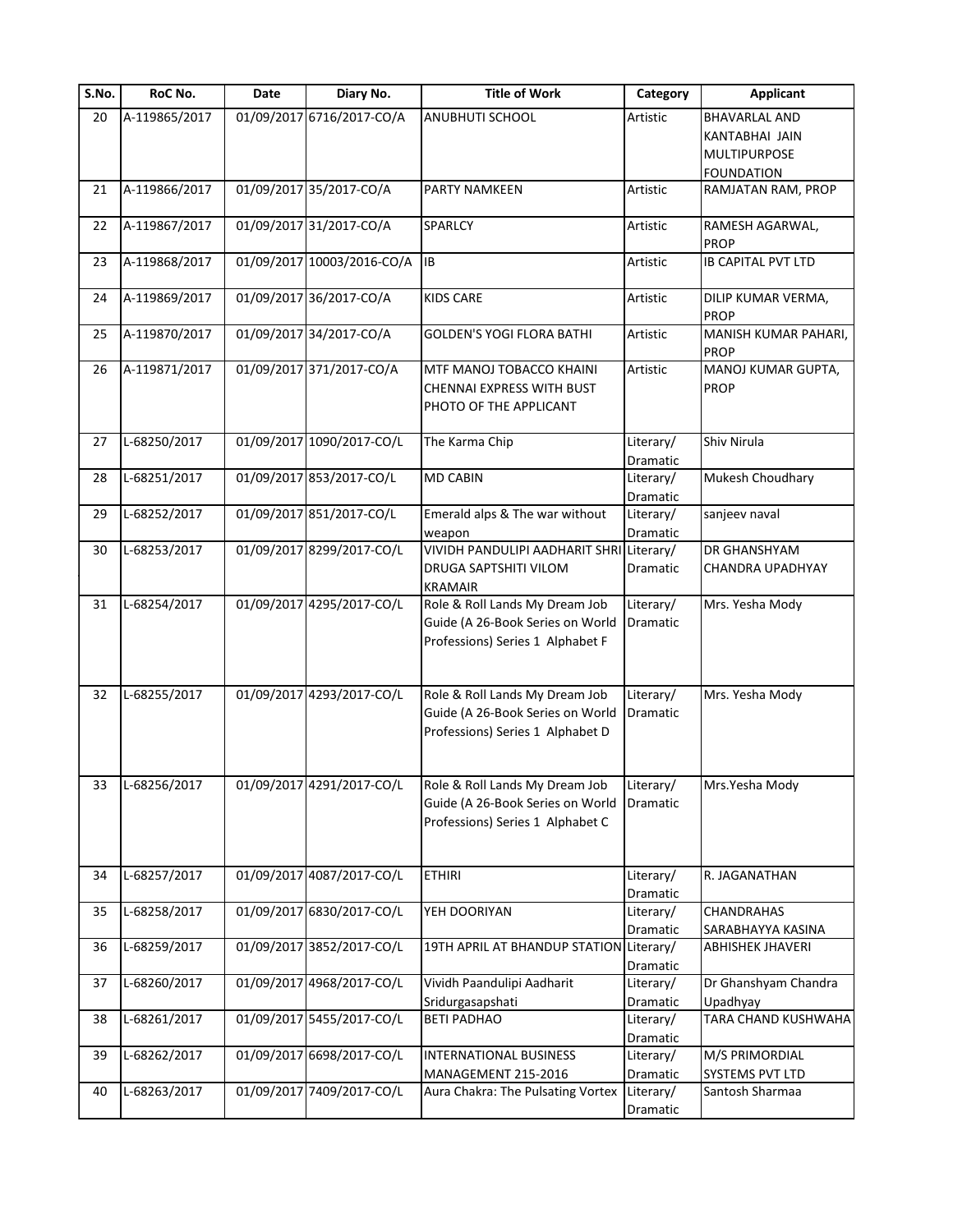| S.No. | RoC No.       | Date       | Diary No.                                 | <b>Title of Work</b>                     | Category        | <b>Applicant</b>           |
|-------|---------------|------------|-------------------------------------------|------------------------------------------|-----------------|----------------------------|
| 41    | L-68264/2017  |            | 01/09/2017 8291/2017-CO/L                 | Karnataka's Rich Heritage -              | Literary/       | Lalit Chugh                |
|       |               |            |                                           | Temple Sculptures & Dancing              | Dramatic        |                            |
|       |               |            |                                           | Apsaras                                  |                 |                            |
| 42    | L-68265/2017  |            | 01/09/2017 8303/2017-CO/L                 | SHRI DURGA SAPTSHITI KA                  | Literary/       | <b>GHANSHYAM CHANDRA</b>   |
|       |               |            |                                           | SAMALOCHANATMAK ADHYAYAN                 | Dramatic        | <b>UPADHYAY</b>            |
|       |               |            |                                           |                                          |                 |                            |
| 43    | L-68266/2017  |            | 01/09/2017 9262/2016-CO/L                 | The Big Book Of Packaging:               | Literary/       | Sanex Packaging            |
|       |               |            |                                           | Science, Art and Technology              | Dramatic        | Connections Pvt Ltd.       |
| 44    | L-68267/2017  |            | 01/09/2017 8335/2017-CO/L                 | Prabhat                                  | Literary/       | Chinmay Moghe              |
|       |               |            |                                           |                                          | <b>Dramatic</b> |                            |
| 45    | L-68268/2017  |            | 01/09/2017 8588/2017-CO/L                 | <b>IRONY OF DESTINY</b>                  | Literary/       | Aziza Salem                |
|       |               |            |                                           |                                          | Dramatic        |                            |
| 46    | L-68269/2017  |            | 01/09/2017 8443/2017-CO/L                 | THE 7 STEPS OF AN EFFECTIVE              | Literary/       | RAJUL CHATURVEDI           |
|       |               |            |                                           | <b>SALES CALL</b>                        | Dramatic        |                            |
| 47    | L-68270/2017  |            | 01/09/2017 8301/2017-CO/L                 | VIVIDH PANDULIPI AADHARIT SHRI Literary/ |                 | <b>GHANSHYAM CHANDRA</b>   |
|       |               |            |                                           | DRUGA SAPTSHITI ISTHATI                  | Dramatic        | <b>UPADHYAY</b>            |
|       |               |            |                                           | <b>KRAMAIR</b>                           |                 |                            |
| 48    | L-68271/2017  |            | 01/09/2017 8432/2017-CO/L                 | ALERT INDIA 19 DALIT AGENDA              | Literary/       | DR. BALE RAM               |
|       |               |            |                                           | /DALIT SANKALP                           | Dramatic        |                            |
| 49    | L-68272/2017  |            | 01/09/2017 8681/2017-CO/L                 | ALT PERSPECTIVES (MY BLOGS)              | Literary/       | Pranav Chaturvedi          |
|       |               |            |                                           |                                          | Dramatic        |                            |
|       | L-68273/2017  |            | 01/09/2017 8302/2017-CO/L                 |                                          |                 | <b>GHANSHYAM CHANDRA</b>   |
| 50    |               |            |                                           | <b>NEH AUR DARD</b>                      | Literary/       |                            |
|       |               |            |                                           |                                          | Dramatic        | <b>UPADHYAY</b>            |
| 51    | L-68274/2017  |            | 01/09/2017 11054/2015-CO/L                | The Paanwallah MBA                       | Literary/       | J. Jeyes                   |
|       |               |            |                                           |                                          | Dramatic        |                            |
| 52    | SR-12538/2017 |            | 01/09/2017 2724/2017-CO/SR                | YARO ORUVAN                              | Sound           | <b>SONY MUSIC</b>          |
|       |               |            |                                           |                                          | Recording       | ENTERTAINMENT INDIA        |
|       |               |            |                                           |                                          |                 | <b>PVT LTD</b>             |
| 53    | SR-12539/2017 |            | 01/09/2017 2725/2017-CO/SR                | <b>ELANDHA PAZHAM</b>                    | Sound           | <b>SONY MUSIC</b>          |
|       |               |            |                                           |                                          | Recording       | ENTERTAINMENT INDIA        |
|       |               |            |                                           |                                          |                 | PVT LTD                    |
| 54    | SR-12540/2017 |            | 01/09/2017 3211/2017-CO/SR                | <b>ITTEFAQ</b>                           | Sound           | <b>SONY MUSIC</b>          |
|       |               |            |                                           |                                          | Recording       | <b>ENTERTAINMENT INDIA</b> |
|       |               |            |                                           |                                          |                 | <b>PVT LTD</b>             |
| 55    | SR-12541/2017 |            | 01/09/2017 3213/2017-CO/SR                | <b>BOP RE BOP</b>                        | Sound           | <b>SONY MUSIC</b>          |
|       |               |            |                                           |                                          | Recording       | ENTERTAINMENT INDIA        |
|       |               |            |                                           |                                          |                 | PVT LTD                    |
| 56    | SR-12542/2017 |            | 01/09/2017 3257/2017-CO/SR NAA NAZARON KA |                                          | Sound           | SONY MUSIC                 |
|       |               |            |                                           |                                          | Recording       | <b>ENTERTAINMENT INDIA</b> |
|       |               |            |                                           |                                          |                 | PVT LTD                    |
| 57    | SR-12543/2017 |            | 01/09/2017 3258/2017-CO/SR                | AETBAAR                                  | Sound           | <b>SONY MUSIC</b>          |
|       |               |            |                                           |                                          | Recording       | ENTERTAINMENT INDIA        |
|       |               |            |                                           |                                          |                 | <b>PVT LTD</b>             |
| 58    | SR-12544/2017 |            | 01/09/2017 3262/2017-CO/SR                | TAAZA TAAZA                              | Sound           | <b>SONY MUSIC</b>          |
|       |               |            |                                           |                                          | Recording       | ENTERTAINMENT INDIA        |
|       |               |            |                                           |                                          |                 | <b>PVT LTD</b>             |
| 59    | SR-12545/2017 |            | 01/09/2017 3289/2017-CO/SR                | SAJANA SAAJNA                            | Sound           | <b>SONY MUSIC</b>          |
|       |               |            |                                           |                                          | Recording       | ENTERTAINMENT INDIA        |
|       |               |            |                                           |                                          |                 |                            |
|       |               |            |                                           |                                          |                 | <b>PVT LTD</b>             |
| 60    | SW-9374/2017  |            | 01/09/2017 8102/2016-CO/SW                | Designing and Recording                  | Computer        | SWATI CHANDURKAR           |
|       |               |            |                                           | emotional speech database                | Software        |                            |
|       |               |            |                                           | system                                   |                 |                            |
| 61    | SW-9375/2017  |            | 01/09/2017 13128/2016-                    | "eBizPal (www.ebizpal.com)"              | Computer        | eBizBuddy Infotech Pvt.    |
|       |               |            | CO/SW                                     |                                          | Software        | Ltd.,                      |
| 62    | A-119872/2017 | 04/09/2017 | 5840/2017-CO/A                            | ZOOPY NOODLES MIRCH MASALA               | Artistic        | SUPREME NUTRI GRAIN        |
|       |               |            |                                           |                                          |                 | PVT. LTD.                  |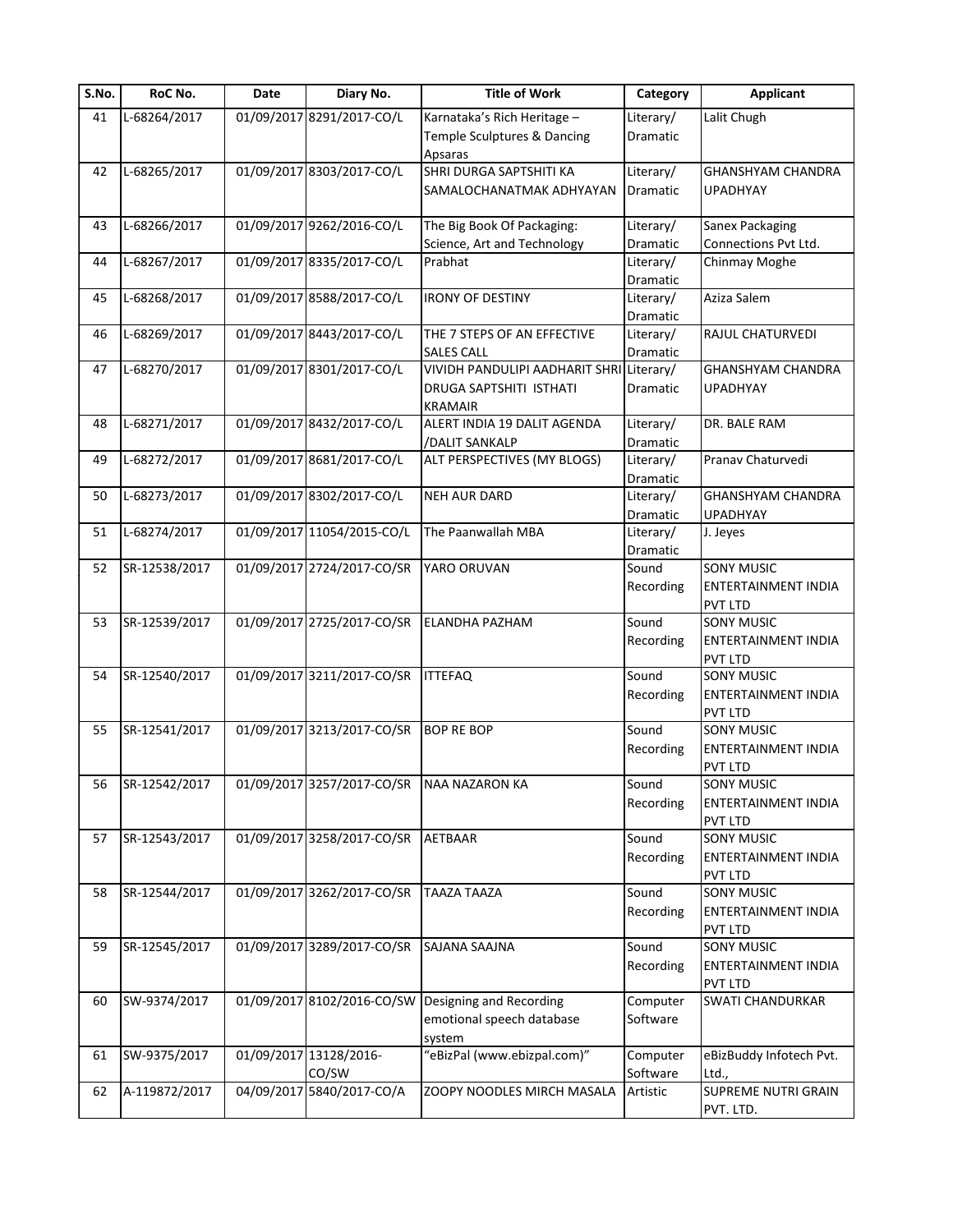| S.No. | RoC No.       | Date | Diary No.                  | <b>Title of Work</b>                                                                                          | Category | <b>Applicant</b>                              |
|-------|---------------|------|----------------------------|---------------------------------------------------------------------------------------------------------------|----------|-----------------------------------------------|
| 63    | A-119873/2017 |      | 04/09/2017 5843/2017-CO/A  | ZOOPY NOODLES MAZEDAAR                                                                                        | Artistic | <b>SUPREME NUTRI GRAIN</b>                    |
|       |               |      |                            | MASALA                                                                                                        |          | PVT. LTD.                                     |
| 64    | A-119874/2017 |      | 04/09/2017 5842/2017-CO/A  | GOLDEN YUG ZAFRANI ZARDA 119 Artistic                                                                         |          | SHARIK SADIK KAZI                             |
| 65    | A-119875/2017 |      | 04/09/2017 5717/2017-CO/A  | ANKHIEN KHAINI NO 111 ALONG<br>WITH BUST PHOTO OF THE<br>APPLICANT AND EYE DEVICE                             | Artistic | SHAKUR ANSARI [PROP].                         |
| 66    | A-119876/2017 |      | 04/09/2017 3720/2017-CO/A  | HI RABBY WITH DEVICE OF RABBIT Artistic<br>LABEL                                                              |          | M/S CREATIVE CASUALS,<br><b>INDIA PVT LTD</b> |
| 67    | A-119877/2017 |      | 04/09/2017 3722/2017-CO/A  | <b>SUMAN PRINTS LABE</b>                                                                                      | Artistic | M/S DULICHAND<br>CHAMPALAL, TEXTILES          |
| 68    | A-119878/2017 |      | 04/09/2017 3723/2017-CO/A  | <b>SUMAN DEVI RANI LABEL</b>                                                                                  | Artistic | M/S DULICHAND<br>CHAMPALAL, TEXTILES          |
| 69    | A-119879/2017 |      | 04/09/2017 3724/2017-CO/A  | BesTea LABEL                                                                                                  | Artistic | M/S HATTICHERA TEA<br><b>COMPANY</b>          |
| 70    | A-119880/2017 |      | 04/09/2017 3727/2017-CO/A  | <b>PB PEARL BAGS</b>                                                                                          | Artistic | SANGEET AGARWAL,<br><b>PROP</b>               |
| 71    | A-119881/2017 |      | 04/09/2017 3728/2017-CO/A  | KAMAL PHOOL LABEL                                                                                             | Artistic | SUDHIR KUMAR JAIN                             |
| 72    | A-119882/2017 |      | 04/09/2017 3719/2017-CO/A  | <b>COMATE LABEL</b>                                                                                           | Artistic | M/S SHERA HOSIERY PVT<br><b>LTD</b>           |
| 73    | A-119883/2017 |      | 04/09/2017 3718/2017-CO/A  | RADHE DELUXE ZARDA LABEL                                                                                      | Artistic | ANJU SHAW, PROP                               |
| 74    | A-119884/2017 |      | 04/09/2017 210/2017-CO/A   | <b>BISK FARM MILK CREAM</b>                                                                                   | Artistic | SAJ FOOD PRODUCTS PVT<br><b>LTD</b>           |
| 75    | A-119885/2017 |      | 04/09/2017 3512/2017-CO/A  | DECCAN GINGER GARLIC PASTE                                                                                    | Artistic | RAHEEM B. CHARANIYA,<br><b>PROP</b>           |
| 76    | A-119886/2017 |      | 04/09/2017 3497/2017-CO/A  | SAHIL GOLD DECCAN MILKY<br><b>TOAST</b>                                                                       | Artistic | MOHD AQUEEL KHAN,<br><b>PROP</b>              |
| 77    | A-119887/2017 |      | 04/09/2017 3492/2017-CO/A  | <b>EK THA TIGER</b>                                                                                           | Artistic | MOHD. JAVEED KHAN,<br><b>PROP</b>             |
| 78    | A-119888/2017 |      | 04/09/2017 10111/2016-CO/A | SHRI BALAJI'S EVER GREEN WITH<br>DEVICE OF CUP PLATE, SBI AND<br>PHOTOGRAPH OF LORD<br>HANUMAN LOGO AND LABEL | Artistic | NEHA AGARWAL [PROP]                           |
| 79    | A-119889/2017 |      | 04/09/2017 12555/2016-CO/A | <b>ND</b>                                                                                                     | Artistic | NITE 'N' DAY DESIGNS                          |
| 80    | A-119890/2017 |      | 04/09/2017 10109/2016-CO/A | AYURVEDIC TULSI COOL OIL LABEL Artistic<br>WITH LOGO                                                          |          | M.M. AYURVEDIC [P] LTD.                       |
| 81    | A-119891/2017 |      | 04/09/2017 10027/2016-CO/A | <b>FAULT</b>                                                                                                  | Artistic | M/S KEWAL KIRAN<br><b>CLOTHINGL LTD</b>       |
| 82    | A-119892/2017 |      | 04/09/2017 10026/2016-CO/A | <b>DOMINANCE</b>                                                                                              | Artistic | M/S KEWAL KIRAN<br><b>CLOTHINGL LTD</b>       |
| 83    | A-119893/2017 |      | 04/09/2017 10025/2016-CO/A | <b>FLY</b>                                                                                                    | Artistic | M/S KEWAL KIRAN<br><b>CLOTHING LTD</b>        |
| 84    | A-119894/2017 |      | 04/09/2017 9997/2016-CO/A  | SHYAM G                                                                                                       | Artistic | M/S SHREE SHYAM<br><b>SNACKS FOOD PVT LTD</b> |
| 85    | A-119895/2017 |      | 04/09/2017 9999/2016-CO/A  | <b>SHRAM SHAKTI</b>                                                                                           | Artistic | M/S JYOTI SALES                               |
| 86    | A-119896/2017 |      | 04/09/2017 6917/2016-CO/A  | <b>NAVROZ RIFLES CHATKA</b>                                                                                   | Artistic | RAJESHBHAI S. VALANI                          |
| 87    | A-119897/2017 |      | 04/09/2017 7485/2016-CO/A  | <b>BODYCARE BASYX</b>                                                                                         | Artistic | M/S BODYCARE<br>INTERNATIONAL LTD             |
| 88    | A-119898/2017 |      | 04/09/2017 9970/2016-CO/A  | PANSARI HALDI WITH SPICES<br><b>DEVICE LABEL</b>                                                              | Artistic | M/S K M<br>PHARMACEUTICALS                    |
|       |               |      |                            |                                                                                                               |          |                                               |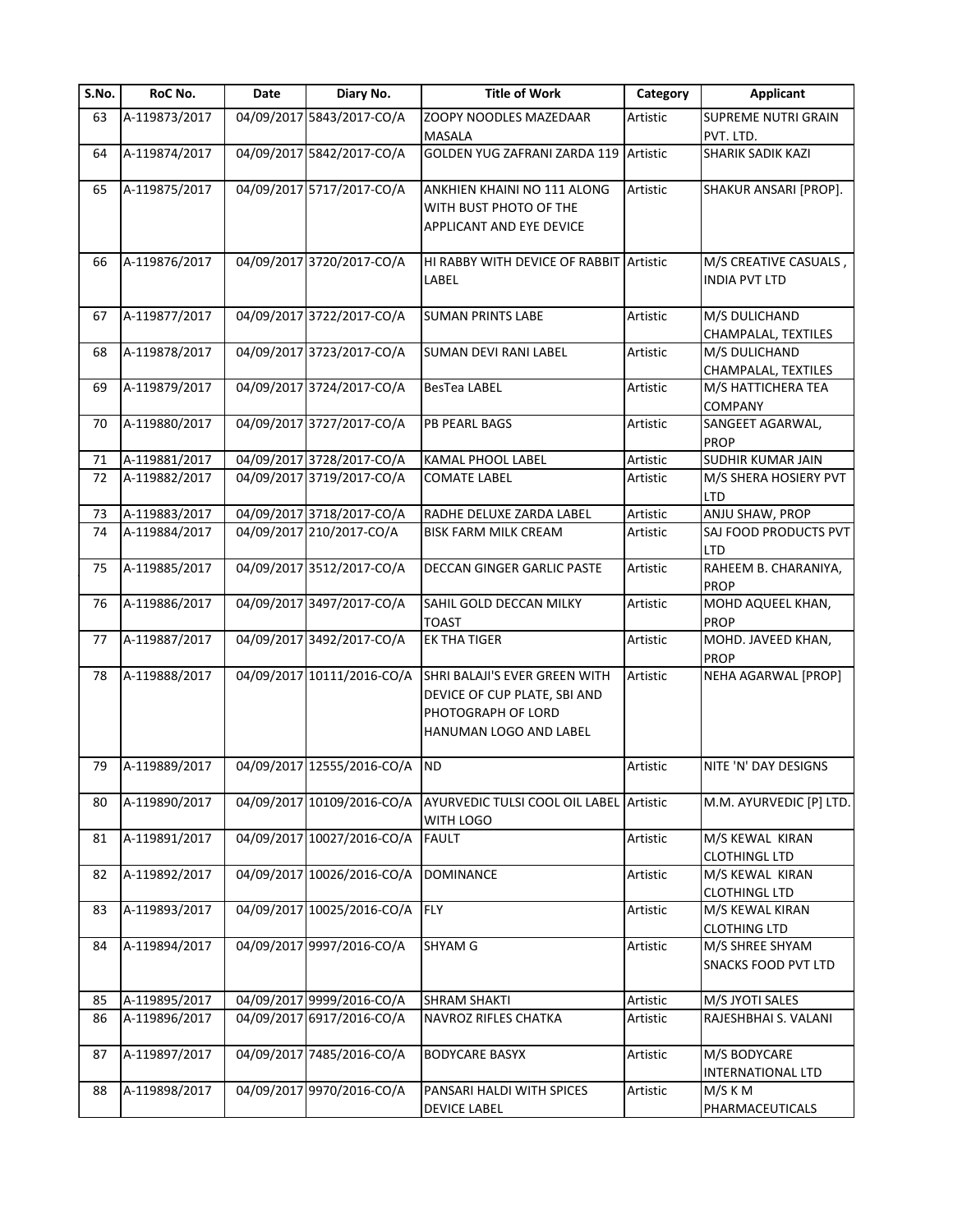| S.No. | RoC No.           | Date | Diary No.                               | <b>Title of Work</b>        | Category  | <b>Applicant</b>            |
|-------|-------------------|------|-----------------------------------------|-----------------------------|-----------|-----------------------------|
| 89    | A-119899/2017     |      | 04/09/2017 9971/2016-CO/A               | PANSARI JEERA POWDER WITH   | Artistic  | M/S K M                     |
|       |                   |      |                                         | <b>SPICES DEVICE LABEL</b>  |           | PHARMACEUTICALS             |
| 90    | A-119900/2017     |      | 04/09/2017 9972/2016-CO/A               | PANSARI AJWAIN WITH SPICES  | Artistic  | M/S K M                     |
|       |                   |      |                                         | <b>DEVICE LABEL</b>         |           | PHARMACEUTICALS             |
| 91    | A-119901/2017     |      | 04/09/2017 9973/2016-CO/A               | PANSARI BADSAHI GARAM       | Artistic  | M/S K M                     |
|       |                   |      |                                         | MASALA WITH SPICES DEVICE   |           | PHARMACEUTICALS             |
|       |                   |      |                                         | LABEL                       |           |                             |
| 92    | A-119902/2017     |      | 04/09/2017 9974/2016-CO/A               | PANSARI SOUNF WITH SPICES   | Artistic  | M/S K M                     |
|       |                   |      |                                         | <b>DEVICE LABEL</b>         |           | PHARMACEUTICALS             |
| 93    | A-119903/2017     |      | 04/09/2017 9975/2016-CO/A               | PANSARI RED CHILLI POWDER   | Artistic  | LAKHI PRASAD PANSARI        |
|       |                   |      |                                         | WITH SPICES DEVICE LABEL    |           | [PROP].                     |
|       |                   |      |                                         |                             |           |                             |
| 94    | A-119904/2017     |      | 04/09/2017 5746/2017-CO/A               | <b>BOMBAY BLUES</b>         | Artistic  | <b>BLUE CLUB COLLECTION</b> |
|       |                   |      |                                         |                             |           | PVT LTD                     |
| 95    | A-119905/2017     |      | 04/09/2017 5747/2017-CO/A               | C POWER                     | Artistic  | <b>GSP CROP SCIENCE PVT</b> |
|       |                   |      |                                         |                             |           | <b>LTD</b>                  |
| 96    | A-119906/2017     |      | 04/09/2017 13457/2016-CO/A              | Prestige Veggie Cutter      | Artistic  | <b>TTK Prestige Limited</b> |
|       |                   |      |                                         |                             |           |                             |
| 97    | A-119907/2017     |      | 04/09/2017 13436/2016-CO/A              | Visual State Machine Studio | Artistic  | Robert Bosch Engineering    |
|       |                   |      |                                         |                             |           | and Business Solutions      |
|       |                   |      |                                         |                             |           | Limited                     |
|       |                   |      |                                         |                             |           |                             |
| 98    | A-119908/2017     |      | 04/09/2017 10392/2016-CO/A              | <b>CALCLUS</b>              | Artistic  | <b>RICH FASHION</b>         |
|       |                   |      |                                         |                             |           |                             |
| 99    | A-119909/2017     |      | 04/09/2017 10395/2016-CO/A              | NIRMAL U - BOLT             | Artistic  | NIRMAL ENGINEERING          |
|       |                   |      |                                         |                             |           |                             |
|       |                   |      |                                         |                             |           | <b>WORKS</b>                |
| 100   | A-119910/2017     |      | 04/09/2017 10394/2016-CO/A              | ATTAR LOGISTICS PVT. LTD.   | Artistic  | M/S Attar Logistics Pvt     |
|       |                   |      |                                         |                             |           |                             |
|       | A-119911/2017     |      | 04/09/2017 10393/2016-CO/A              | M - SERIES                  | Artistic  | Ltd.<br>M - SERIES          |
| 101   |                   |      |                                         |                             |           |                             |
|       |                   |      | 04/09/2017 14159/2016-CO/A              |                             |           |                             |
| 102   | A-119912/2017     |      |                                         | Asali Charakha Chapp Bidi   | Artistic  | M/S CHOUDHARY               |
|       |                   |      |                                         |                             |           | KHEMCHAND MUNNALAL          |
|       |                   |      |                                         |                             |           | & SONS                      |
| 103   | A-119913/2017     |      | 04/09/2017 11411/2016-CO/A              | <b>MAHIMA GROUP</b>         | Artistic  | MAHIMA REAL ESTATE          |
|       |                   |      |                                         |                             |           | PRIVATE LIMITED             |
|       |                   |      |                                         |                             |           |                             |
|       | 104 A-119914/2017 |      | 04/09/2017 11389/2016-CO/A RAJWADA ARTS |                             | Artistic  | SPECTRUM ARTS AND           |
|       |                   |      |                                         |                             |           | <b>JEWELS PROPRIETOR</b>    |
|       |                   |      |                                         |                             |           | VANDANA JASORIA             |
| 105   | A-119915/2017     |      | 04/09/2017 11385/2016-CO/A              | <b>OMEGA</b>                | Artistic  | <b>SHREE JAIN</b>           |
|       |                   |      |                                         |                             |           | <b>INTERNATIONAL</b>        |
|       |                   |      |                                         |                             |           | PROPRIETOR SUSHILA          |
|       |                   |      |                                         |                             |           | <b>DEVI BAID</b>            |
| 106   | A-119916/2017     |      | 04/09/2017 8455/2016-CO/A               | DESIRE AANGAN OF KUTCH      | Artistic  | <b>NIKITA MADHAV</b>        |
|       |                   |      |                                         |                             |           | NAVLEKAR                    |
| 107   | A-119917/2017     |      | 04/09/2017 8454/2016-CO/A               | <b>ABCO</b>                 | Artistic  | <b>ASHOKBHAI BHIKHABHAI</b> |
|       |                   |      |                                         |                             |           | <b>HIRPARA PROPRIETOR</b>   |
|       |                   |      |                                         |                             |           | <b>ASHOK BRASS</b>          |
|       |                   |      |                                         |                             |           | <b>INDUSTRIES</b>           |
|       |                   |      |                                         |                             |           |                             |
| 108   | A-119918/2017     |      | 04/09/2017 379/2017-CO/A                | HERBAL DULHAN WITH BUST     | Artistic  | RAJ KUMAR AGARWAL,          |
|       |                   |      |                                         | PHOTO OF THE PROPRIETOR     |           | <b>PROP</b>                 |
| 109   | L-68275/2017      |      | 04/09/2017 7184/2017-CO/L               | Night of shame              | Literary/ | Aravind Suchindran          |
|       |                   |      |                                         |                             | Dramatic  |                             |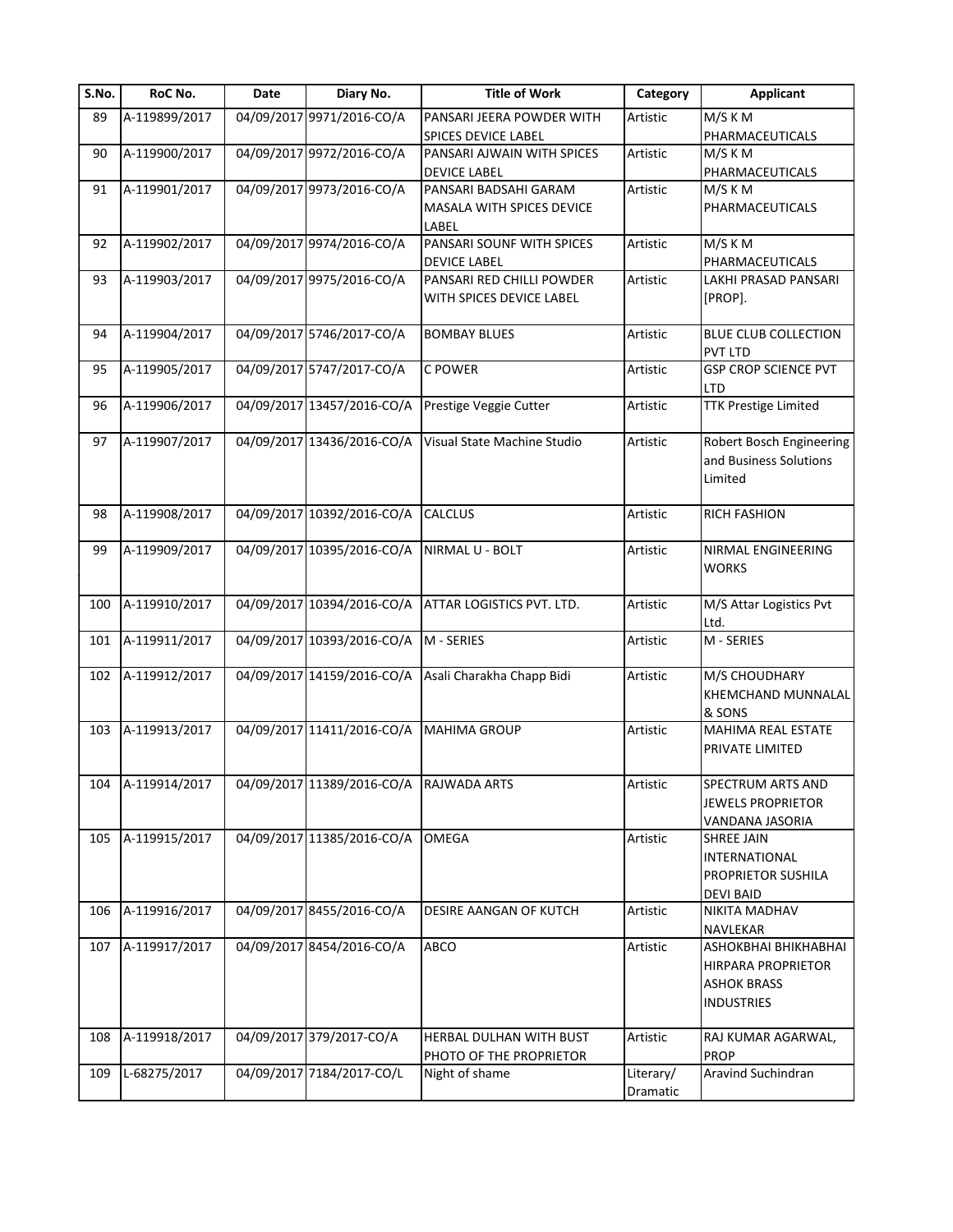| S.No. | RoC No.       | Date | Diary No.                  | <b>Title of Work</b>                                                                                                                                                                                | Category                          | <b>Applicant</b>                                                               |
|-------|---------------|------|----------------------------|-----------------------------------------------------------------------------------------------------------------------------------------------------------------------------------------------------|-----------------------------------|--------------------------------------------------------------------------------|
| 110   | L-68276/2017  |      | 04/09/2017 7427/2017-CO/L  | Payables management process for Literary/<br><b>ITC Maratha</b>                                                                                                                                     | Dramatic                          | Sandip Foundation,<br>Sandip Institute of<br>technology and Research<br>Centre |
| 111   | L-68277/2017  |      | 04/09/2017 6714/2017-CO/L  | Nikunj                                                                                                                                                                                              | Literary/<br>Dramatic             | <b>Kulwant Singh</b>                                                           |
| 112   | L-68278/2017  |      | 04/09/2017 4745/2017-CO/L  | 10 1/2 Stories of our Times                                                                                                                                                                         | Literary/<br>Dramatic             | Prakash Rajan                                                                  |
| 113   | L-68279/2017  |      | 04/09/2017 7576/2016-CO/L  | 1200 DEVINE YEARS OF KALIYUG<br>SECOND PART " A BATTLE FIELD<br>ON PARADISE"                                                                                                                        | Literary/<br><b>Dramatic</b>      | RAHUL PANDEY                                                                   |
| 114   | L-68280/2017  |      | 04/09/2017 6973/2017-CO/L  | MECHANICAL DESIGN & CIVIL<br><b>ENGINEERING BASICS</b>                                                                                                                                              | Literary/<br>Dramatic             | <b>TWO MINDS</b><br><b>TECHNOLOGY PRIVATE</b><br>LIMITED                       |
| 115   | L-68281/2017  |      | 04/09/2017 10630/2015-CO/L |                                                                                                                                                                                                     | Literary/<br>Dramatic             | <b>KISALAYA PUBLICATIONS</b><br><b>PVT LTD</b>                                 |
| 116   | L-68282/2017  |      | 04/09/2017 5414/2017-CO/L  | <b>V9 ENTERTAINMENT</b>                                                                                                                                                                             | Literary/                         | <b>HARSH UPADHYAY &amp;</b>                                                    |
| 117   | L-68283/2017  |      | 04/09/2017 7942/2017-CO/L  | Meri Aas Tumse, Mera Asar Tum<br>Par                                                                                                                                                                | Dramatic<br>Literary/<br>Dramatic | <b>PARIN JAIN</b><br>Sampat Raj Kachawaha                                      |
| 118   | L-68284/2017  |      | 04/09/2017 7927/2017-CO/L  | QUANTUM CARDS Encyclopedia<br><b>Series</b>                                                                                                                                                         | Literary/<br>Dramatic             | <b>Edshed Private Limited</b>                                                  |
| 119   | L-68285/2017  |      | 04/09/2017 11466/2016-CO/L | PARAMETERIZATION FOR<br>GENERATION OF 2D MODEL OF<br>MAGNETIC PARTS OF 2-POLE<br>SYNCHRONOUS MACHINE FOR<br><b>CARRYING OUT</b><br>ELECTROMAGNETIC ANALYSIS<br>USING MAXWELL SIMULATION<br>SOFTWARE | Literary/<br>Dramatic             | <b>BHARAT HEAVY</b><br>ELECTRICALS LIMITED                                     |
| 120   | L-68286/2017  |      | 04/09/2017 3923/2017-CO/L  | INNOVATIVE METHODS OF<br>TESTING THE SKILLS OF ENGLISH<br>LANGUAGE                                                                                                                                  | Literary/<br><b>Dramatic</b>      | D. CHRISTINA SAGAYA<br><b>MARY</b>                                             |
| 121   | L-68287/2017  |      | 04/09/2017 7813/2016-CO/L  | INVESTIGATION ON IMPACT OF<br>MUNICIPAL SOLID WASTE ON SUB<br>SURFACE ENVIRONMENT                                                                                                                   | Literary/<br>Dramatic             | PRADEEP KUMAWAT 2)<br>PROF. U.P.NAIK                                           |
| 122   | L-68288/2017  |      | 04/09/2017 4999/2017-CO/L  | JIVANADARSH EVAM<br><b>AATMANUBHUTI</b>                                                                                                                                                             | Literary/<br>Dramatic             | Narad Maharaj Disciple of<br>Shree Paramhans Swami<br>Adgadanandji Maharaj     |
| 123   | L-68289/2017  |      | 04/09/2017 5044/2017-CO/L  | SHREEMADBHAGWADGEETA-<br>YATHARTH GEETA                                                                                                                                                             | Literary/<br>Dramatic             | Narad Maharaj Disciple of<br>Shree Paramhans Swami<br>Adgadanandji Maharaj     |
| 124   | SR-12546/2017 |      | 04/09/2017 3298/2017-CO/SR | JAB DIL CHURAYA                                                                                                                                                                                     | Sound<br>Recording                | <b>SONY MUSIC</b><br><b>ENTERTAINMENT INDIA</b><br><b>PVT LTD</b>              |
| 125   | SR-12547/2017 |      | 04/09/2017 3333/2017-CO/SR | <b>UDAN KHATOLA</b>                                                                                                                                                                                 | Sound<br>Recording                | <b>SONY MUSIC</b><br>ENTERTAINMENT INDIA<br><b>PVT LTD</b>                     |
| 126   | SR-12548/2017 |      | 04/09/2017 3335/2017-CO/SR | HUM KYA LOG HAI                                                                                                                                                                                     | Sound<br>Recording                | <b>SONY MUSIC</b><br>ENTERTAINMENT INDIA<br><b>PVT LTD</b>                     |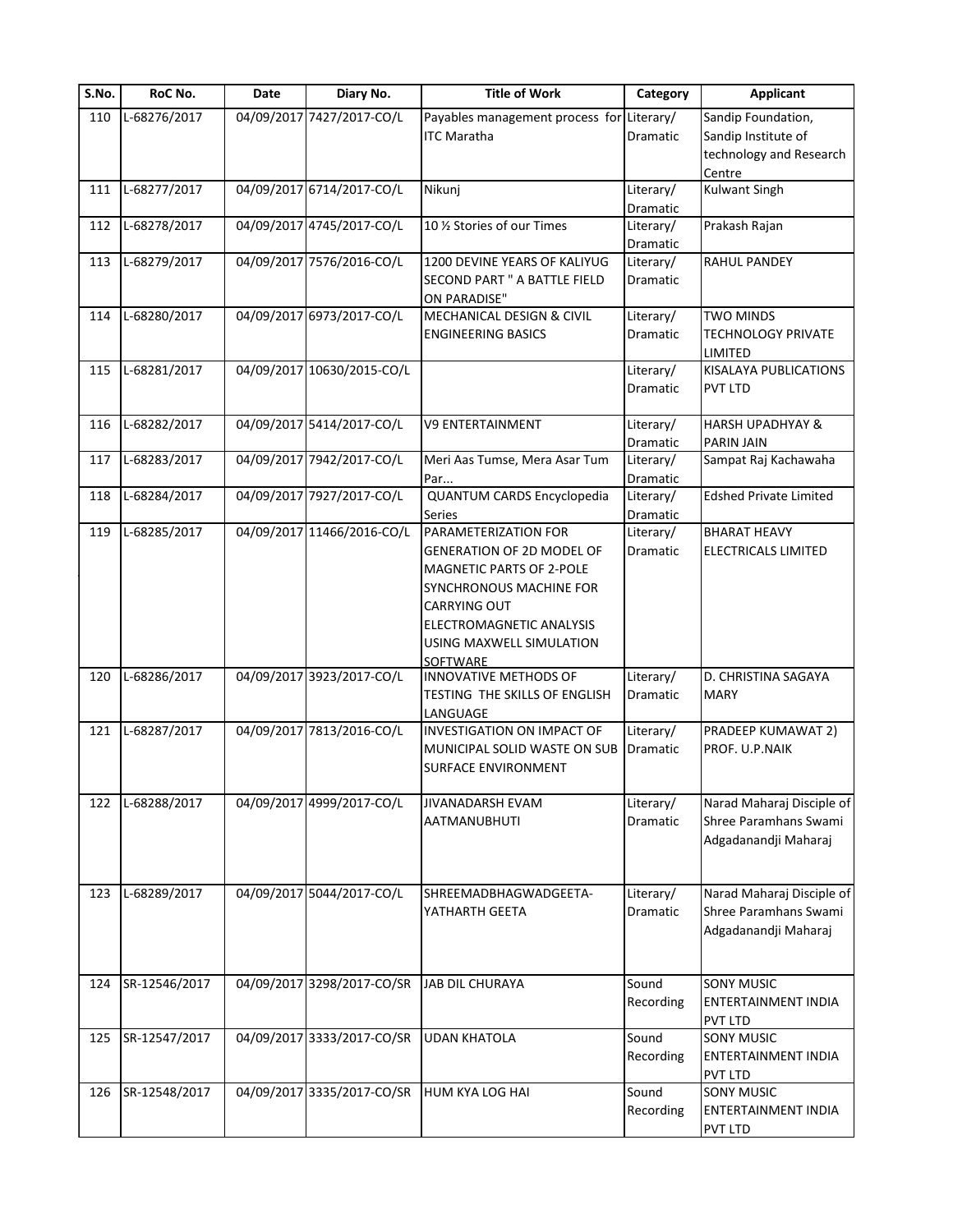| S.No. | RoC No.       | Date | Diary No.                  | <b>Title of Work</b>                            | Category  | <b>Applicant</b>             |
|-------|---------------|------|----------------------------|-------------------------------------------------|-----------|------------------------------|
| 127   | SR-12549/2017 |      | 04/09/2017 3336/2017-CO/SR | TU KAUN HAI                                     | Sound     | <b>SONY MUSIC</b>            |
|       |               |      |                            |                                                 | Recording | <b>ENTERTAINMENT INDIA</b>   |
|       |               |      |                            |                                                 |           | <b>PVT LTD</b>               |
| 128   | SR-12550/2017 |      | 04/09/2017 3337/2017-CO/SR | IS NAGARI MEIN                                  | Sound     | <b>SONY MUSIC</b>            |
|       |               |      |                            |                                                 | Recording | ENTERTAINMENT INDIA          |
|       |               |      |                            |                                                 |           | <b>PVT LTD</b>               |
| 129   | SR-12551/2017 |      | 04/09/2017 3338/2017-CO/SR | DECEMBER 2ND 1984                               | Sound     | <b>SONY MUSIC</b>            |
|       |               |      |                            |                                                 | Recording | ENTERTAINMENT INDIA          |
|       |               |      |                            |                                                 |           | <b>PVT LTD</b>               |
| 130   | SR-12552/2017 |      | 04/09/2017 3342/2017-CO/SR | MUBARAKAAN                                      | Sound     | <b>SONY MUSIC</b>            |
|       |               |      |                            |                                                 | Recording | <b>ENTERTAINMENT INDIA</b>   |
|       |               |      |                            |                                                 |           | <b>PVT LTD</b>               |
| 131   | SR-12553/2017 |      | 04/09/2017 3343/2017-CO/SR | DIL PARDESI HO GAYAA                            | Sound     | <b>SONY MUSIC</b>            |
|       |               |      |                            |                                                 | Recording | ENTERTAINMENT INDIA          |
|       |               |      |                            |                                                 |           | <b>PVT LTD</b>               |
| 132   | SR-12554/2017 |      | 04/09/2017 3344/2017-CO/SR | O SHAHEEDON                                     | Sound     | <b>SONY MUSIC</b>            |
|       |               |      |                            |                                                 | Recording | ENTERTAINMENT INDIA          |
|       |               |      |                            |                                                 |           |                              |
|       |               |      |                            | <b>FRIENDAE PODHUM</b>                          | Sound     | <b>PVT LTD</b><br>SONY MUSIC |
| 133   | SR-12555/2017 |      | 04/09/2017 3355/2017-CO/SR |                                                 |           |                              |
|       |               |      |                            |                                                 | Recording | ENTERTAINMENT INDIA          |
|       |               |      |                            |                                                 |           | <b>PVT LTD</b>               |
| 134   | SR-12556/2017 |      | 04/09/2017 3362/2017-CO/SR | JEENA                                           | Sound     | <b>SONY MUSIC</b>            |
|       |               |      |                            |                                                 | Recording | ENTERTAINMENT INDIA          |
|       |               |      |                            |                                                 |           | PVT LTD                      |
| 135   | SR-12557/2017 |      | 04/09/2017 2772/2017-CO/SR | <b>DHOL BAJE</b>                                | Sound     | <b>SONY MUSIC</b>            |
|       |               |      |                            |                                                 | Recording | ENTERTAINMENT INDIA          |
|       |               |      |                            |                                                 |           | PVT LTD                      |
| 136   | SR-12558/2017 |      | 04/09/2017 2773/2017-CO/SR | LIFE IS BEAUTIFUL                               | Sound     | <b>SONY MUSIC</b>            |
|       |               |      |                            |                                                 | Recording | ENTERTAINMENT INDIA          |
|       |               |      |                            |                                                 |           | PVT LTD                      |
| 137   | SR-12559/2017 |      | 04/09/2017 2774/2017-CO/SR | JAANE KAB ANJAANE                               | Sound     | <b>SONY MUSIC</b>            |
|       |               |      |                            |                                                 | Recording | ENTERTAINMENT INDIA          |
|       |               |      |                            |                                                 |           | <b>PVT LTD</b>               |
| 138   | SR-12560/2017 |      | 04/09/2017 2776/2017-CO/SR | DIKRI AMHARI                                    | Sound     | <b>SONY MUSIC</b>            |
|       |               |      |                            |                                                 | Recording | <b>ENTERTAINMENT INDIA</b>   |
|       |               |      |                            |                                                 |           | PVT LTD                      |
| 139   | SW-9376/2017  |      |                            | 04/09/2017 5383/2017-CO/SW www.trignosource.com | Computer  | Sukruth Raju.V               |
|       |               |      |                            |                                                 | Software  |                              |
| 140   | A-119919/2017 |      | 05/09/2017 10704/2015-CO/A | <b>HIS SCRIBBLINGS</b>                          | Artistic  | P.R.JEYASREE, W/O. P.J.      |
|       |               |      |                            |                                                 |           | RAVI                         |
| 141   | A-119920/2017 |      | 05/09/2017 7499/2017-CO/A  | <b>DENIM</b>                                    | Artistic  | M/S. ESSKAY APPLIANCES       |
|       |               |      |                            |                                                 |           |                              |
| 142   | A-119921/2017 |      | 05/09/2017 380/2017-CO/A   | S.S.CHAND TARA MARKA SPECIAL                    | Artistic  | MD. USMAN GANI               |
|       |               |      |                            | <b>GUL KARA</b>                                 |           | ANSARI, PROP                 |
| 143   | A-119922/2017 |      | 05/09/2017 7213/2017-CO/A  | ZISS ENTERPRISES PRIVATE                        | Artistic  | M/S. ZISS ENTERPRISES        |
|       |               |      |                            | LIMITED-Logo                                    |           | PRIVATE LIMITED              |
|       |               |      |                            |                                                 |           |                              |
| 144   | A-119923/2017 |      | 05/09/2017 7217/2017-CO/A  | THOLPI - Logo                                   | Artistic  | M/S. ZISS ENTERPRISES        |
|       |               |      |                            |                                                 |           | PRIVATE LIMITED              |
|       |               |      |                            |                                                 |           |                              |
| 145   | A-119924/2017 |      | 05/09/2017 7194/2017-CO/A  | <b>MITTA</b>                                    | Artistic  | M.A. SIVAKUMARAN             |
| 146   | A-119925/2017 |      | 05/09/2017 880/2017-CO/A   | TANUZA                                          | Artistic  | SEYMORE PRINT PRIVATE        |
|       |               |      |                            |                                                 |           | LIMITED                      |
| 147   | A-119926/2017 |      | 05/09/2017 6458/2017-CO/A  | NATURALL-E LABEL                                | Artistic  | Matrix Fine Sciences Pvt.    |
|       |               |      |                            |                                                 |           | Ltd.                         |
| 148   | A-119927/2017 |      | 05/09/2017 6459/2017-CO/A  | TRIVANI CROP SCIENCE PVT. LTD.                  | Artistic  | Bipin Kumar Chaturvedi       |
|       |               |      |                            |                                                 |           |                              |
|       |               |      |                            | LABEL                                           |           |                              |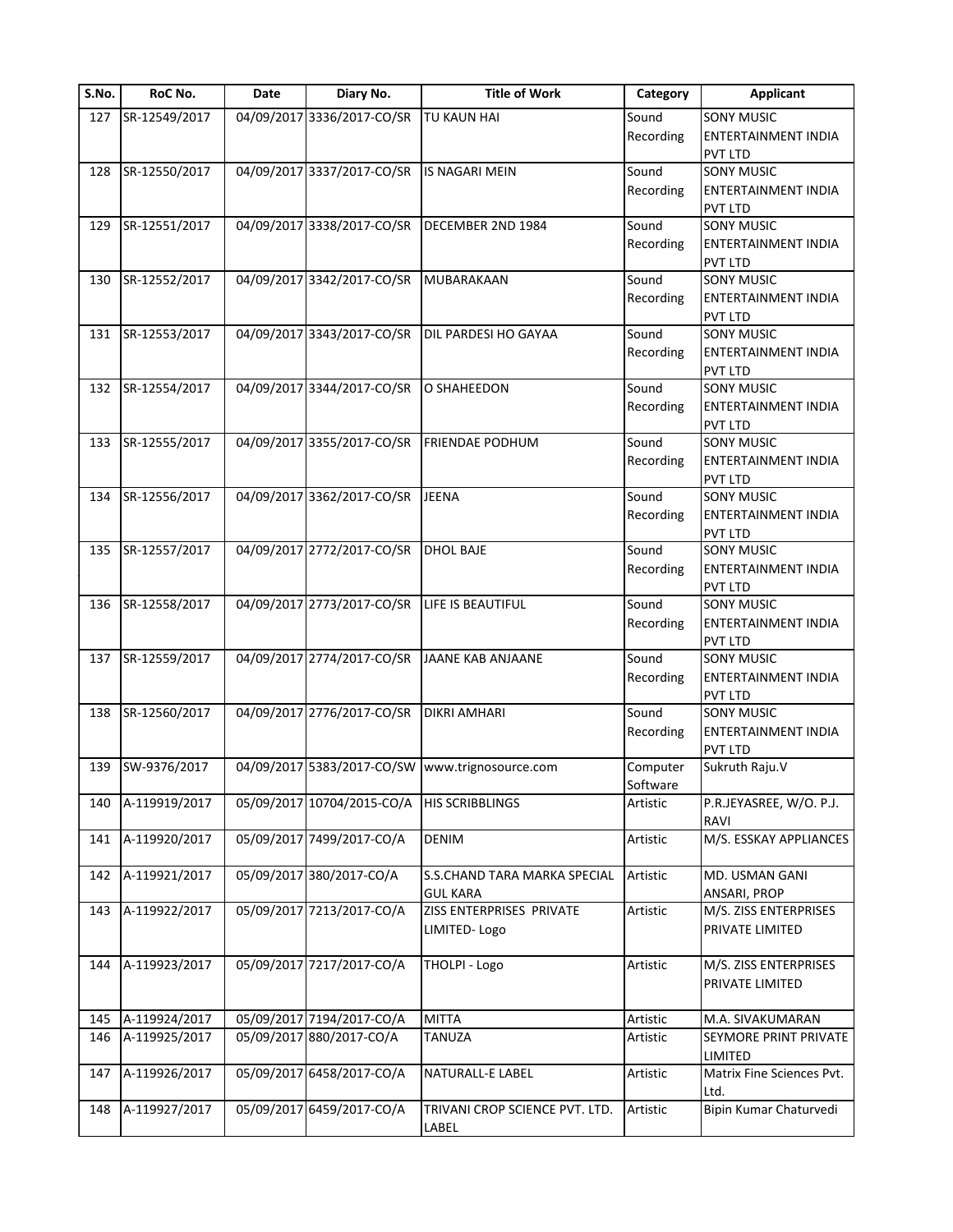| S.No. | RoC No.       | Date | Diary No.                  | <b>Title of Work</b>                                                        | Category | <b>Applicant</b>                                                                                                             |
|-------|---------------|------|----------------------------|-----------------------------------------------------------------------------|----------|------------------------------------------------------------------------------------------------------------------------------|
| 149   | A-119928/2017 |      | 05/09/2017 6461/2017-CO/A  | LABEL                                                                       | Artistic | Bipin Kumar Chaturvedi                                                                                                       |
| 150   | A-119929/2017 |      | 05/09/2017 1164/2017-CO/A  | FINSTONE WITH F LOGO                                                        | Artistic | VASANTBHAI B.<br>KOTADIYA                                                                                                    |
| 151   | A-119930/2017 |      | 05/09/2017 4937/2017-CO/A  | ANU'S JOY APPALAM                                                           | Artistic | V. BALASUBRAMANIAN                                                                                                           |
| 152   | A-119931/2017 |      | 05/09/2017 4939/2017-CO/A  | Sunrise 9360                                                                | Artistic | P.VENKATESAN,<br>V.AMUTHA,<br>P.GOVINDARAJAN,<br><b>G.MALLIGA AND</b><br>V.RAMKUMAR,<br>PARTNERS OF M/S K.S.K.<br>HANDLOOM C |
| 153   | A-119932/2017 |      | 05/09/2017 862/2017-CO/A   | INNOVATIVE TRANSGENTICS PVT<br>LTD LABEL                                    | Artistic | DR. THOBHANBHAI L.<br>DHOLARIA, ASHOKBHAI<br>D. GADHIYA, DR.<br>JITENDRA M. KAMANI                                           |
| 154   | A-119933/2017 |      | 05/09/2017 879/2017-CO/A   | <b>ALLIA FASHION</b>                                                        | Artistic | <b>ALLIA FASHION</b>                                                                                                         |
| 155   | A-119934/2017 |      | 05/09/2017 875/2017-CO/A   | SARVADA LABEL                                                               | Artistic | ASHISH HIMATBHAI<br>DHOLARIYA                                                                                                |
| 156   | A-119935/2017 |      | 05/09/2017 861/2017-CO/A   | <b>WATER TOUCH LABEL</b>                                                    | Artistic | ANIL L. SANGHANI                                                                                                             |
| 157   | A-119936/2017 |      | 05/09/2017 1264/2017-CO/A  | SIGMA LABEL                                                                 | Artistic | SIGMA MECHTRONICS<br>PVT. LTD.                                                                                               |
| 158   | A-119937/2017 |      | 05/09/2017 5405/2017-CO/A  | <b>ARROW ENGINE PART</b>                                                    | Artistic | MRS. NEHA GUPTA<br><b>KAPOOR</b>                                                                                             |
| 159   | A-119938/2017 |      | 05/09/2017 881/2017-CO/A   | LAKEVIEW                                                                    | Artistic | LAKEVIEW RESTAURANT<br>AND PARTY PLOT                                                                                        |
| 160   | A-119939/2017 |      | 05/09/2017 882/2017-CO/A   | <b>BIG BLOCK CONSTRUCTION</b><br>ALONG WITH DEVICE OF<br><b>GEOMETRICAL</b> | Artistic | <b>NULL</b>                                                                                                                  |
| 161   | A-119940/2017 |      | 05/09/2017 6455/2017-CO/A  | <b>BALAJI FRESH LABEL</b>                                                   | Artistic | Radhakishan Agrotech<br>Pvt. Ltd.                                                                                            |
| 162   | A-119941/2017 |      | 05/09/2017 6195/2017-CO/A  | STRABERO WITH LOGO                                                          | Artistic | <b>SUNCREST FOOD MAKERS</b>                                                                                                  |
| 163   | A-119942/2017 |      | 05/09/2017 8112/2017-CO/A  | <b>DARUN</b>                                                                | Artistic | MD. USMAN GANI<br>ANSARI                                                                                                     |
| 164   | A-119943/2017 |      | 05/09/2017 6373/2017-CO/A  | M + M MEDICINES PLUS MORE<br>DEVICE OF CIRCLE                               | Artistic | JAGANNATH SHINDE                                                                                                             |
| 165   | A-119944/2017 |      | 05/09/2017 10782/2016-CO/A | ADVANCE                                                                     | Artistic | <b>SHREE NAMAK UDYOG</b><br>PROPRIETOR ANIL<br><b>KUMAR GATTANI</b>                                                          |
| 166   | A-119945/2017 |      | 05/09/2017 10990/2016-CO/A | ROCKWOLF (LABEL)                                                            | Artistic | Leayan Global Pvt. Ltd.                                                                                                      |
| 167   | A-119946/2017 |      | 05/09/2017 10989/2016-CO/A | RW (LABEL)                                                                  | Artistic | Leayan Global Pvt. Ltd.                                                                                                      |
| 168   | A-119947/2017 |      | 05/09/2017 10988/2016-CO/A | RED CHIEF FLEX 360 COMFORT<br>(LABEL)                                       | Artistic | Leayan Global Pvt. Ltd.                                                                                                      |
| 169   | A-119948/2017 |      | 05/09/2017 10987/2016-CO/A | RED CHIEF ECO ENERGY (LABEL)                                                | Artistic | Leayan Global Pvt. Ltd.                                                                                                      |
| 170   | A-119949/2017 |      | 05/09/2017 4204/2017-CO/A  | <b>ENDICO</b>                                                               | Artistic | Avtar Singh Prop. of<br><b>Endico Power Tools</b>                                                                            |
| 171   | A-119950/2017 |      | 05/09/2017 4205/2017-CO/A  | <b>ENDICO</b>                                                               | Artistic | Avtar Singh Prop. of<br><b>Endico Power Tools</b>                                                                            |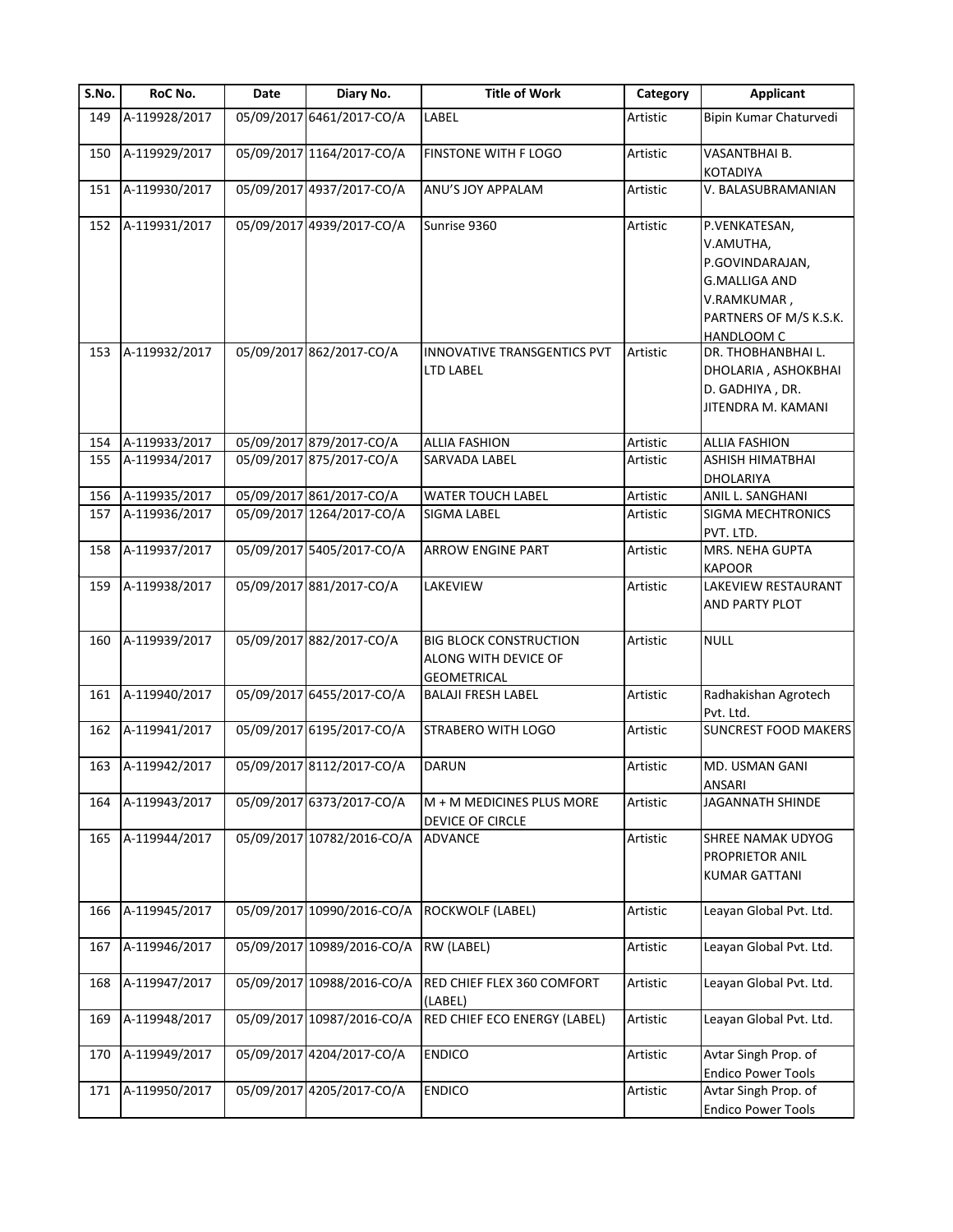| S.No. | RoC No.           | Date | Diary No.                                 | <b>Title of Work</b>                                                            | Category | <b>Applicant</b>                                                              |
|-------|-------------------|------|-------------------------------------------|---------------------------------------------------------------------------------|----------|-------------------------------------------------------------------------------|
| 172   | A-119951/2017     |      | 05/09/2017 10957/2016-CO/A                | <b>ENERGY INSIDE</b>                                                            | Artistic | Vikram Solar Private<br>Limited                                               |
| 173   | A-119952/2017     |      | 05/09/2017 10964/2016-CO/A                | <b>JAYPEE</b>                                                                   | Artistic | JAYPEE INDIA LIMITED                                                          |
| 174   | A-119953/2017     |      | 05/09/2017 10966/2016-CO/A                | <b>AGENT WHITE</b>                                                              | Artistic | PRAGATI CHEMICALS                                                             |
| 175   | A-119954/2017     |      | 05/09/2017 10967/2016-CO/A                | PRAGATI SHAKTI                                                                  | Artistic | PRAGATI CHEMICALS                                                             |
| 176   | A-119955/2017     |      | 05/09/2017 4911/2017-CO/A                 | ANA SILKY HEART LABEL                                                           | Artistic | MRS. RACHNA VIRMANI<br>{PROP}                                                 |
| 177   | A-119956/2017     |      | 05/09/2017 8549/2017-CO/A                 | <b>PANNA</b>                                                                    | Artistic | PRITHVI RAJ OSTWAL S/O<br>LATE SH. LALCHAND JI<br><b>OSTWAL</b>               |
| 178   | A-119957/2017     |      | 05/09/2017 10970/2016-CO/A                | <b>QAMAR</b>                                                                    | Artistic | ORION BOOK BINDERS<br>PRIVATE LIMITED                                         |
| 179   | A-119958/2017     |      | 05/09/2017 5718/2017-CO/A                 | PRAKASH LITES WITH PLI LOGO<br>AND DEVICE OF LIGHT LABEL                        | Artistic | PRAKASH BULB<br>INDUSTRIES {P} LTD.                                           |
| 180   | A-119959/2017     |      | 05/09/2017 5714/2017-CO/A                 | MAHARANA KHAINI ALONG WITH<br>BUST PHOTO OF THE APPLICANT                       | Artistic | SOMNATH DUTTA {PROP}                                                          |
| 181   | A-119960/2017     |      | 05/09/2017 5713/2017-CO/A                 | ORIGINAL SHRAMIK BIRI ALONG<br>WITH BUST PHOTOGRAPH OF THE<br><b>PROPRIETOR</b> | Artistic | <b>MANMATHA BISWAS</b><br>{PROPRIETOR}                                        |
| 182   | A-119961/2017     |      | 05/09/2017 10975/2016-CO/A                | <b>TIGERPLAY</b>                                                                | Artistic | <b>ALTIUS LIFESTYLE</b>                                                       |
| 183   | A-119962/2017     |      | 05/09/2017 10973/2016-CO/A                | TULSHIR MADHYAMIK GRAMMER<br><b>QUESTION BUNCH-IX</b>                           | Artistic | TULSHI PRAKASHANI                                                             |
| 184   | A-119963/2017     |      | 05/09/2017 8247/2017-CO/A                 | INDIGO (LABEL)                                                                  | Artistic | Mohammad Riyaz Khan<br>Trading as M/s. Smitz<br>Polytex                       |
| 185   | A-119964/2017     |      | 05/09/2017 10974/2016-CO/A                | <b>HEALINE</b>                                                                  | Artistic | <b>WIZARD HEALTHCARE</b><br><b>SERVICES PRIVATE</b><br>LIMITED                |
|       | 186 A-119965/2017 |      | 05/09/2017 10968/2016-CO/A PRAGATI SHAKTI |                                                                                 | Artistic | PRAGATI CHEMICALS                                                             |
| 187   | A-119966/2017     |      | 05/09/2017 11041/2016-CO/A                | <b>OMNINK</b>                                                                   | Artistic | MR RAVI CHADHA & MR<br>SANJEEV CHADHA                                         |
| 188   | A-119967/2017     |      | 05/09/2017 5397/2017-CO/A                 | K PLUS PREMIUM TOBACCO                                                          | Artistic | M/S. KUBER KHAINI PVT.<br>LTD.                                                |
| 189   | A-119968/2017     |      | 05/09/2017 5409/2017-CO/A                 | SHREE SARASWATI UDYOG GRADE Artistic<br>STANDARD MATAR BESAN                    |          | MR. RAM SUNDER SHAW                                                           |
| 190   | A-119969/2017     |      | 05/09/2017 5407/2017-CO/A                 | <b>ETRON</b>                                                                    | Artistic | M/S. PUBANG<br><b>MACHINERIES &amp;</b><br><b>ELECTRONICS PRIVATE</b><br>LTD. |
| 191   | A-119970/2017     |      | 05/09/2017 13608/2016-CO/A                | PAULOMI SANGHAVI                                                                | Artistic | Paulomi Sanghavi                                                              |
| 192   | A-119971/2017     |      | 05/09/2017 8635/2017-CO/A                 | <b>JABIA</b>                                                                    | Artistic | M/S BHAGWATI EXPORTS                                                          |
| 193   | A-119972/2017     |      | 05/09/2017 8268/2016-CO/A                 | EAGLE                                                                           | Artistic | MR MANOJ KHURANA                                                              |
| 194   | A-119973/2017     |      | 05/09/2017 8269/2016-CO/A                 | <b>KROUNA</b>                                                                   | Artistic | MR SUMIT KHURANA                                                              |
| 195   | A-119974/2017     |      | 05/09/2017 7505/2016-CO/A                 | <b>FW RB 5509 SL</b>                                                            | Artistic | <b>ROBY FRANCIS</b>                                                           |
|       |                   |      |                                           |                                                                                 |          |                                                                               |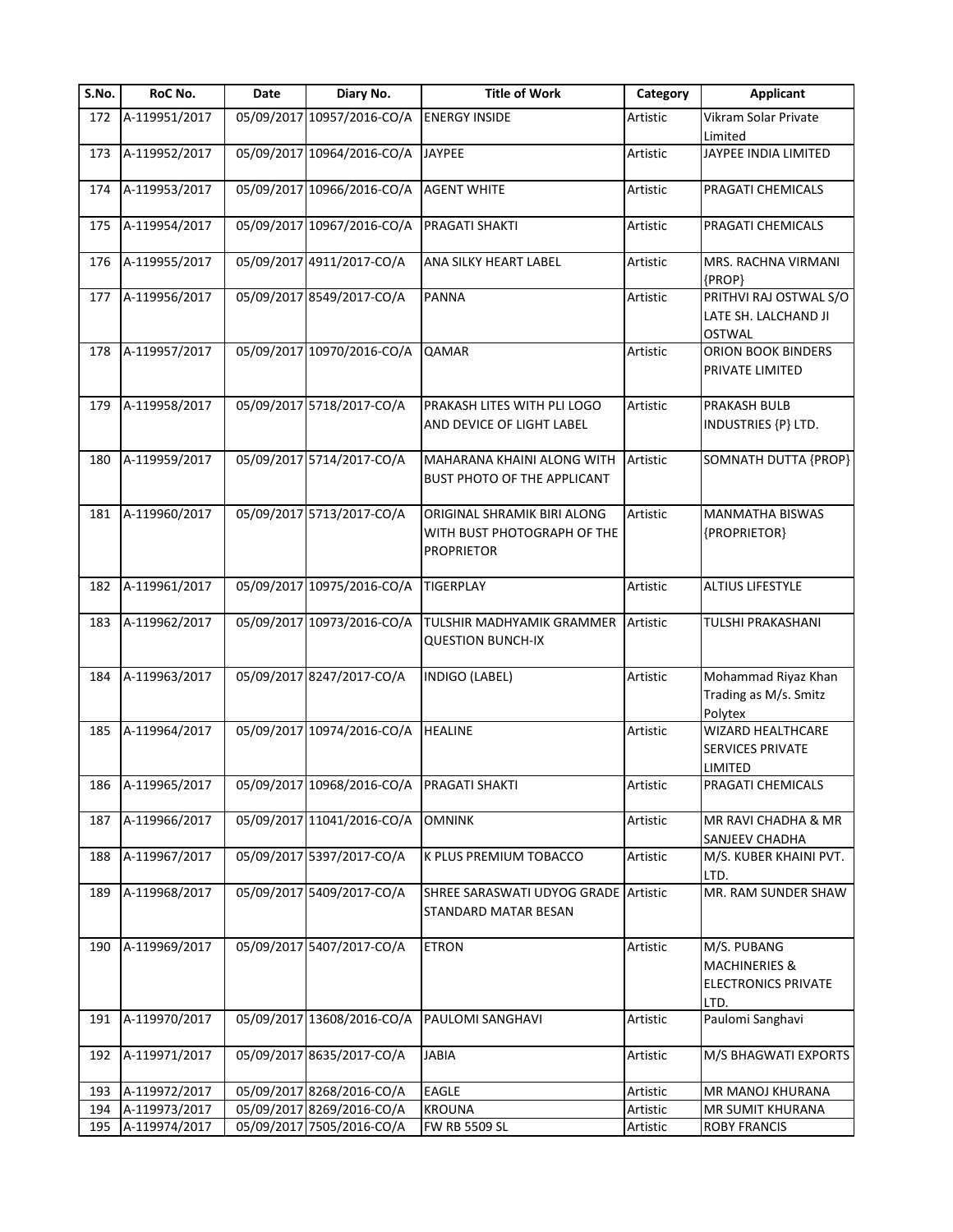| S.No. | RoC No.       | Date       | Diary No.                  | <b>Title of Work</b>                      | Category              | <b>Applicant</b>                                                          |
|-------|---------------|------------|----------------------------|-------------------------------------------|-----------------------|---------------------------------------------------------------------------|
| 196   | A-119975/2017 | 05/09/2017 | 7504/2016-CO/A             | FW RB 5367                                | Artistic              | <b>ROBY FRANCIS</b>                                                       |
| 197   | A-119976/2017 | 05/09/2017 | 7503/2016-CO/A             | FW RB 5300 SL                             | Artistic              | Roby Francis                                                              |
| 198   | A-119977/2017 |            | 05/09/2017 12580/2016-CO/A | PONVANDU SUPREME<br><b>DETERGENT CAKE</b> | Artistic              | A.J. SARAVANAN, SOLE<br>PROPRIETOR, TRADING<br>AS JAYAPUSHPBAM<br>AGENCY, |
| 199   | A-119978/2017 |            | 05/09/2017 12605/2016-CO/A | PONVANDU DETERGENT CAKE<br><b>ACCEL</b>   | Artistic              | A.J. SARAVANAN, SOLE<br>PROPRIETOR, TRADING<br>AS JAYAPUSHPBAM<br>AGENCY, |
| 200   | A-119979/2017 |            | 05/09/2017 12680/2016-CO/A | 707 DETERGENT CAKE                        | Artistic              | A.J. SARAVANAN, SOLE<br>PROPRIETOR, TRADING<br>AS JAYAPUSHPBAM<br>AGENCY, |
| 201   | L-68290/2017  |            | 05/09/2017 12704/2015-CO/L | SADHABAR SANJAM                           | Literary/<br>Dramatic | Ayachak Ashram                                                            |
| 202   | L-68291/2017  |            | 05/09/2017 12692/2015-CO/L | <b>PATHER SATHI</b>                       | Literary/<br>Dramatic | Ayachak Ashram                                                            |
| 203   | L-68292/2017  |            | 05/09/2017 12490/2015-CO/L | DHRITONG PREMNA(Volume-IV)                | Literary/<br>Dramatic | Ayachak Ashram                                                            |
| 204   | L-68293/2017  |            | 05/09/2017 12623/2015-CO/L | NAM-MAHATYA (Volume-I)                    | Literary/<br>Dramatic | Ayachak Ashram                                                            |
| 205   | L-68294/2017  |            | 05/09/2017 12669/2015-CO/L | AKHANDA-SAMHITA (Volume-XXII) Literary/   | Dramatic              | Ayachak Ashram                                                            |
| 206   | L-68295/2017  |            | 05/09/2017 12602/2015-CO/L | <b>BIBAHITER JIBON-SADHANA</b>            | Literary/<br>Dramatic | Ayachak Ashram                                                            |
| 207   | L-68296/2017  |            | 05/09/2017 12601/2015-CO/L | <b>HIS HOLY WORDS</b>                     | Literary/<br>Dramatic | Ayachak Ashram                                                            |
| 208   | L-68297/2017  |            | 05/09/2017 12850/2015-CO/L | <b>GURU</b>                               | Literary/<br>Dramatic | Ayachak Ashram                                                            |
| 209   | L-68298/2017  |            | 05/09/2017 12697/2015-CO/L | AKHANDA SAMHITA(Volume-IX)                | Literary/<br>Dramatic | Ayachak Ashram                                                            |
| 210   | L-68299/2017  |            | 05/09/2017 12695/2015-CO/L | AKHANDA SAMHITA(Volume-X)                 | Literary/<br>Dramatic | Ayachak Ashram                                                            |
| 211   | L-68300/2017  |            | 05/09/2017 12545/2015-CO/L | AKHANDA-SAMHITA (Volume-VII)              | Literary/<br>Dramatic | Ayachak Ashram                                                            |
| 212   | L-68301/2017  |            | 05/09/2017 12540/2015-CO/L | AKHANDA-SAMHITA (Volume-VIII)             | Literary/<br>Dramatic | Ayachak Ashram                                                            |
| 213   | L-68302/2017  |            | 05/09/2017 12686/2015-CO/L | AKHANDA SAMHITA (Volume-XVI)              | Literary/<br>Dramatic | Ayachak Ashram                                                            |
| 214   | L-68303/2017  |            | 05/09/2017 12711/2015-CO/L | <b>NABAYUGER NARI</b>                     | Literary/<br>Dramatic | Ayachak Ashram                                                            |
| 215   | L-68304/2017  |            | 05/09/2017 12674/2015-CO/L | AKHANDA-SAMHITA (Volume-XXI)              | Literary/<br>Dramatic | Ayachak Ashram                                                            |
| 216   | L-68305/2017  |            | 05/09/2017 12501/2015-CO/L | <b>MURCHHANA</b>                          | Literary/<br>Dramatic | Ayachak Ashram                                                            |
| 217   | L-68306/2017  |            | 05/09/2017 12543/2015-CO/L | AKHANDA-SAMHITA (Volume-XI)               | Literary/<br>Dramatic | Ayachak Ashram                                                            |
| 218   | L-68307/2017  |            | 05/09/2017 12702/2015-CO/L | <b>MANDIR</b>                             | Literary/<br>Dramatic | Ayachak Ashram                                                            |
| 219   | L-68308/2017  |            | 05/09/2017 12629/2015-CO/L | APONAR JON                                | Literary/<br>Dramatic | Ayachak Ashram                                                            |
| 220   | L-68309/2017  |            | 05/09/2017 12090/2015-CO/L | KARMA-VERI                                | Literary/<br>Dramatic | Ayachak Ashram                                                            |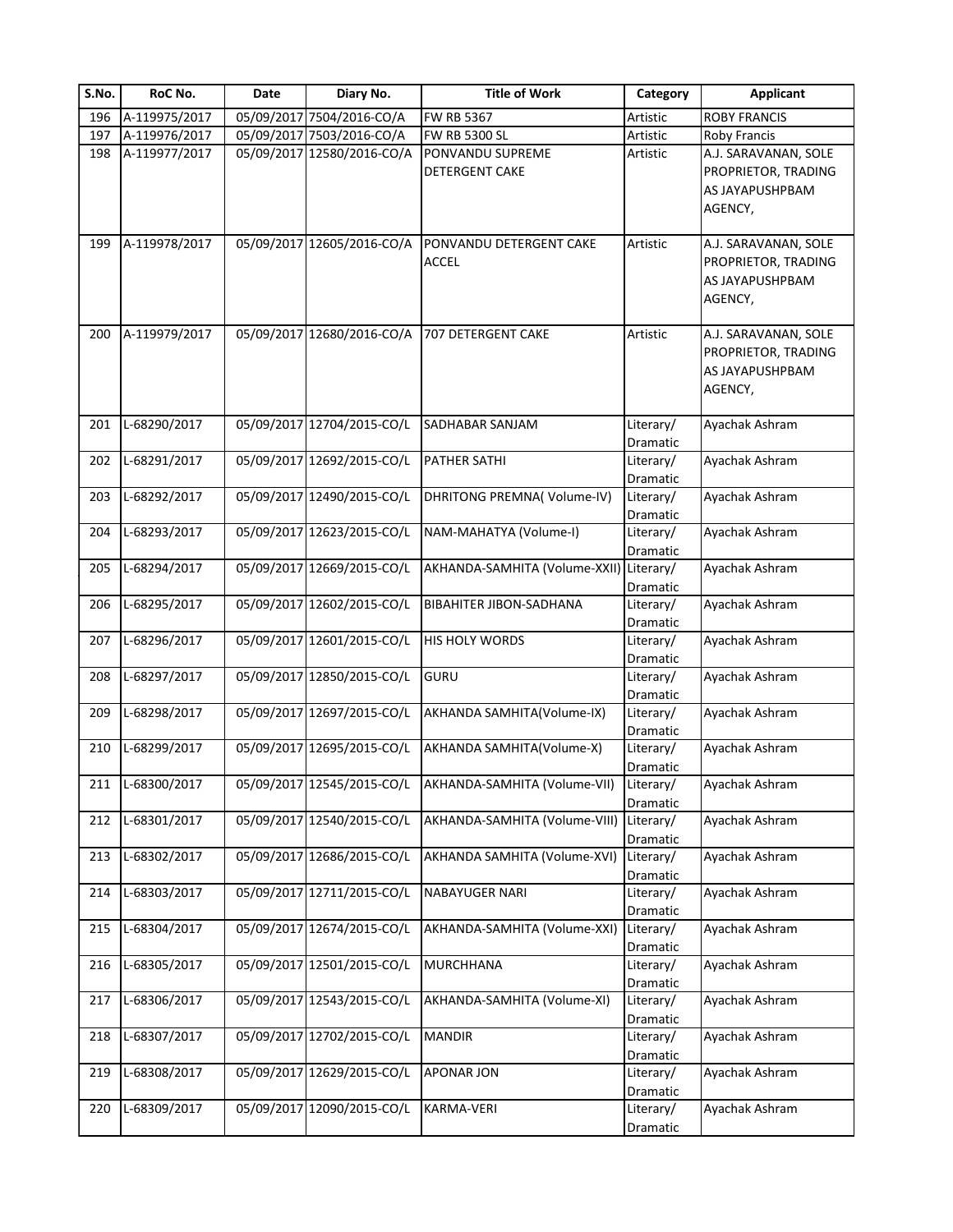| S.No. | RoC No.      | Date | Diary No.                  | <b>Title of Work</b>          | Category              | <b>Applicant</b>                 |
|-------|--------------|------|----------------------------|-------------------------------|-----------------------|----------------------------------|
| 221   | L-68310/2017 |      | 05/09/2017 12660/2015-CO/L | MANGAL MURALI                 | Literary/             | Ayachak Ashram                   |
|       |              |      |                            |                               | Dramatic              |                                  |
| 222   | L-68311/2017 |      | 05/09/2017 12668/2015-CO/L | AKHANADA SAMHITA (Volume      | Literary/             | Ayachak Ashram                   |
|       |              |      |                            | XXIII)                        | Dramatic              |                                  |
| 223   | L-68312/2017 |      | 05/09/2017 12654/2015-CO/L | JIBONER PRATHAM PRABHAT       | Literary/             | Ayachak Ashram                   |
|       |              |      |                            |                               | Dramatic              |                                  |
| 224   | L-68313/2017 |      | 05/09/2017 12548/2015-CO/L | AKHANDA-SAMHITA(Volume-XV)    | Literary/             | Ayachak Ashram                   |
|       |              |      |                            |                               | Dramatic              |                                  |
| 225   | L-68314/2017 |      | 05/09/2017 12673/2015-CO/L | AKHANDA-SAMHITA (Volume-II)   | Literary/             | Ayachak Ashram                   |
|       |              |      |                            |                               | Dramatic              |                                  |
| 226   | L-68315/2017 |      | 05/09/2017 12675/2015-CO/L | AKHANDA-SAMHITA (Volume-I)    | Literary/             | Ayachak Ashram                   |
|       |              |      |                            |                               | Dramatic              |                                  |
| 227   | L-68316/2017 |      | 05/09/2017 6085/2017-CO/L  | Hamari Varnmala               | Literary/             | <b>Blue Orange Publications,</b> |
|       |              |      |                            |                               | Dramatic              | A Unit of Gyan Pushp             |
|       |              |      |                            |                               |                       | Child Care Pvt. Ltd.             |
|       |              |      |                            |                               |                       |                                  |
| 228   | L-68317/2017 |      | 05/09/2017 12575/2015-CO/L | DHRITONG PREMNA(21st Volume)  | Literary/             | Ayachak Ashram                   |
|       |              |      |                            |                               | Dramatic              |                                  |
| 229   | L-68318/2017 |      | 05/09/2017 12633/2015-CO/L | KUMARIR PABITRATA (Volume-IV) | Literary/             | Ayachak Ashram                   |
|       |              |      |                            |                               | Dramatic              |                                  |
| 230   | L-68319/2017 |      | 05/09/2017 12107/2015-CO/L | DHRITONG PREMNA(Volume-       | Literary/             | Ayachak Ashram                   |
|       |              |      |                            | XXXIII)                       | Dramatic              |                                  |
| 231   | L-68320/2017 |      | 05/09/2017 12842/2015-CO/L | ADARSHA CHHATRA JIBON         | Literary/             | Ayachak Ashram                   |
|       |              |      |                            |                               | Dramatic              |                                  |
| 232   | L-68321/2017 |      | 05/09/2017 12680/2015-CO/L | AKHANDA SAMHITA (Volume-XIX)  | Literary/             | Ayachak Ashram                   |
|       |              |      |                            |                               | Dramatic              |                                  |
| 233   | L-68322/2017 |      | 05/09/2017 12537/2015-CO/L | AKHANDA-SAMHITA (Volume-XII)  | Literary/             | Ayachak Ashram                   |
|       |              |      |                            |                               | Dramatic              |                                  |
| 234   | L-68323/2017 |      | 05/09/2017 12670/2015-CO/L | AKHANDA-SAMHITA (Volume-      | Literary/             | Ayachak ashram                   |
|       |              |      |                            | XXIV)                         | Dramatic              |                                  |
| 235   | L-68324/2017 |      | 05/09/2017 12713/2015-CO/L | PATHER SANDHAN                | Literary/             | Ayachak Ashram                   |
|       |              |      |                            |                               | Dramatic              |                                  |
| 236   | L-68325/2017 |      | 05/09/2017 12088/2015-CO/L | UPASANA-PRANALI               | Literary/             | Ayachak Ashram                   |
|       |              |      |                            |                               | Dramatic              |                                  |
| 237   | L-68326/2017 |      | 05/09/2017 12667/2015-CO/L | AKHANDA-SAMHITA (Volume XX)   | Literary/             | Ayachak Ashram                   |
|       |              |      |                            |                               | Dramatic              |                                  |
| 238   | L-68327/2017 |      | 05/09/2017 12522/2015-CO/L | SANJAM SADHANA                | Literary/             | Ayachak Ashram                   |
|       |              |      |                            |                               | Dramatic              |                                  |
| 239   | L-68328/2017 |      | 05/09/2017 12666/2015-CO/L | SADHAN PATHE                  | Literary/             | Ayachak Ashram                   |
|       |              |      |                            |                               | Dramatic              |                                  |
| 240   | L-68329/2017 |      | 05/09/2017 12100/2015-CO/L | <b>KARMER PATHE</b>           | Literary/             | Ayachak Ashram                   |
|       | L-68330/2017 |      | 05/09/2017 12497/2015-CO/L |                               | Dramatic              |                                  |
| 241   |              |      |                            | PRABUDDHA YOUBAN              | Literary/             | Ayachak Ashram                   |
| 242   | L-68331/2017 |      | 05/09/2017 6965/2017-CO/L  | Reset                         | Dramatic<br>Literary/ | Praveen Kumar Dahariya           |
|       |              |      |                            |                               |                       |                                  |
|       | L-68332/2017 |      | 05/09/2017 12671/2015-CO/L | KUMARIR PABITRATA(Volume-V)   | Dramatic              | Ayachak Ashram                   |
| 243   |              |      |                            |                               | Literary/             |                                  |
|       | L-68333/2017 |      | 05/09/2017 12626/2015-CO/L | BIBAHITER BRAHMACHARYA        | Dramatic              | Ayachak Ashram                   |
| 244   |              |      |                            |                               | Literary/             |                                  |
|       |              |      | 05/09/2017 12694/2015-CO/L |                               | Dramatic              |                                  |
| 245   | L-68334/2017 |      |                            | AKHANDA ACHAR SAMHITA         | Literary/             | Ayachak Ashram                   |
|       |              |      | 05/09/2017 12099/2015-CO/L | DHRITONG PREMNA (Volume-III)  | Dramatic              |                                  |
| 246   | L-68335/2017 |      |                            |                               | Literary/             | Ayachak Ashram                   |
|       |              |      | 05/09/2017 12538/2015-CO/L |                               | Dramatic              |                                  |
| 247   | L-68336/2017 |      |                            | AKHANDA-SAMHITA (Volume-XIII) | Literary/             | Ayachak Ashram                   |
|       |              |      |                            |                               | Dramatic              |                                  |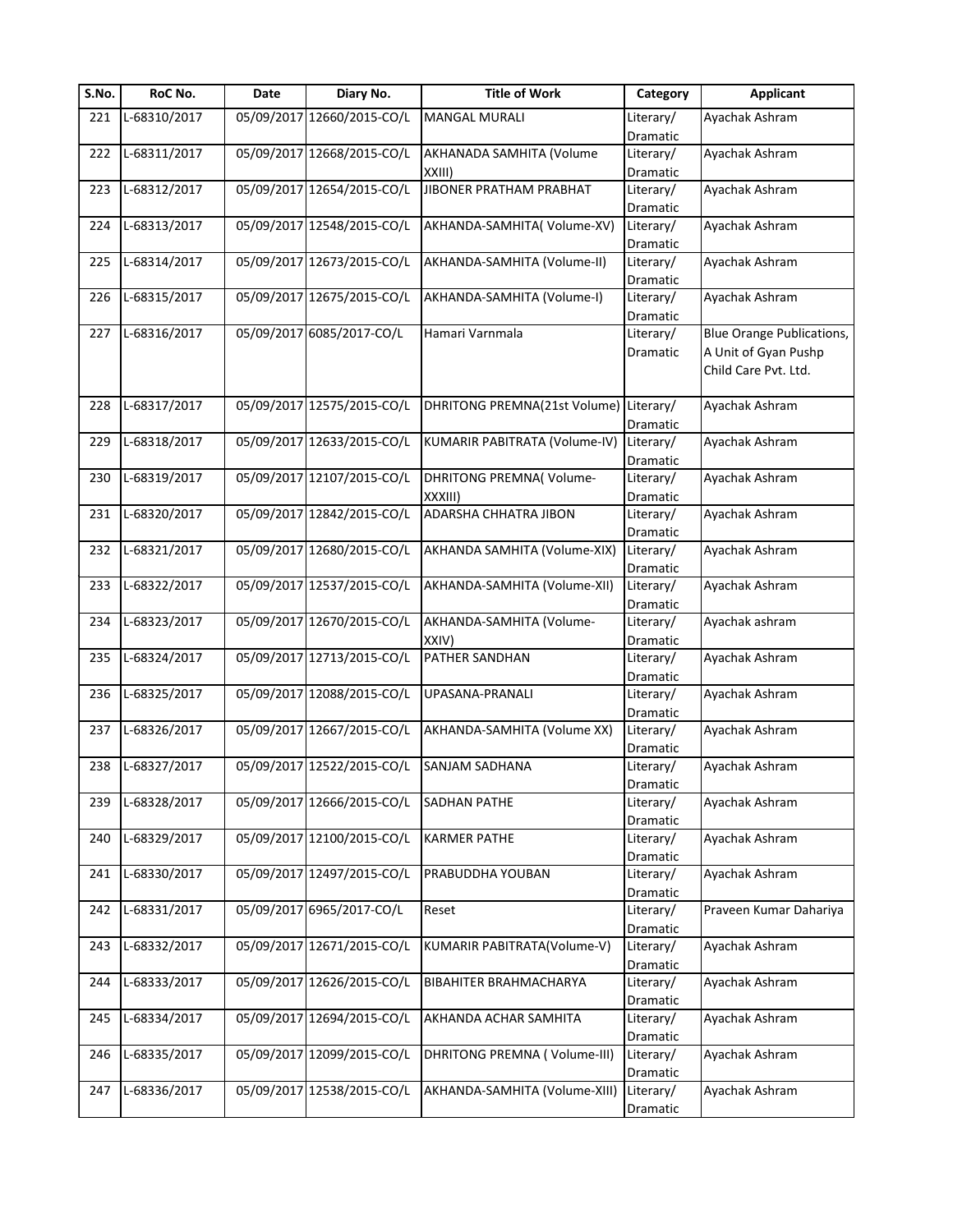| S.No. | RoC No.      | Date | Diary No.                  | <b>Title of Work</b>                       | Category        | <b>Applicant</b>                 |
|-------|--------------|------|----------------------------|--------------------------------------------|-----------------|----------------------------------|
| 248   | L-68337/2017 |      | 05/09/2017 12672/2015-CO/L | <b>STREE JATITEY MATRI BHAV</b>            | Literary/       | Ayachak Ashram                   |
|       |              |      |                            |                                            | Dramatic        |                                  |
| 249   | L-68338/2017 |      | 05/09/2017 12487/2015-CO/L | DHRITONG PREMNA (Volume-                   | Literary/       | Ayachak Ashram                   |
|       |              |      |                            | XXIII)                                     | Dramatic        |                                  |
| 250   | L-68339/2017 |      | 05/09/2017 6728/2017-CO/L  | www.renewalhelp.com                        | Literary/       | A R Corporation                  |
|       |              |      |                            |                                            | Dramatic        |                                  |
| 251   | L-68340/2017 |      | 05/09/2017 6893/2017-CO/L  | Social Networking Reading the              | Literary/       | Abhimanyu Chopra                 |
|       |              |      |                            | <b>Fine Print</b>                          | Dramatic        |                                  |
| 252   | L-68341/2017 |      | 05/09/2017 4074/2017-CO/L  | The Fraud Friends                          | Literary/       | Karuna Malhotra                  |
|       |              |      |                            |                                            | Dramatic        |                                  |
| 253   | L-68342/2017 |      | 05/09/2017 4086/2017-CO/L  | Mahindra Electric DC Fast Charge           | Literary/       | Mahindra Electric                |
|       |              |      |                            | Protocol for Voltage up to 100V            | Dramatic        | Mobility Limited                 |
| 254   | L-68343/2017 |      | 05/09/2017 8391/2016-CO/L  | DC<br><b>AUDIT REFERENCER</b>              | Literary/       | <b>SHRI GURU KRIPA'S</b>         |
|       |              |      |                            |                                            | Dramatic        | <b>INSTITUTE OF</b>              |
|       |              |      |                            |                                            |                 | MANAGEMENT                       |
| 255   | L-68344/2017 |      | 05/09/2017 4964/2017-CO/L  | Module of Problem based learning Literary/ |                 | Dr. Sonali G. Choudhari          |
|       |              |      |                            | on 'Facial nerve palsy' for Final          | <b>Dramatic</b> |                                  |
|       |              |      |                            | year medical undergraduates.               |                 |                                  |
|       |              |      |                            |                                            |                 |                                  |
| 256   | L-68345/2017 |      | 05/09/2017 15010/2016-CO/L | TRIPLE S STUDENT STUDY SCHOOL              | Literary/       | RAJESH GOYAL                     |
|       |              |      |                            |                                            | Dramatic        |                                  |
| 257   | L-68346/2017 |      | 05/09/2017 5741/2017-CO/L  | SAFALATA KI KAHANE EK GAME                 | Literary/       | SHAMBHU KUMAR                    |
|       |              |      |                            | SHOW                                       | Dramatic        |                                  |
| 258   | L-68347/2017 |      | 05/09/2017 12457/2016-CO/L | MEDICINAL PREPARATIONS FOR                 | Literary/       | <b>DINESH NAYAK</b>              |
|       |              |      |                            | <b>DIABETIC GANGRENE</b>                   | Dramatic        |                                  |
| 259   | L-68348/2017 |      | 05/09/2017 5742/2017-CO/L  | <b>CRICKET EK JOONUN</b>                   | Literary/       | SHAMBHU KUMAR                    |
|       |              |      |                            |                                            | Dramatic        |                                  |
| 260   | L-68349/2017 |      | 05/09/2017 5743/2017-CO/L  | <b>COMEDY WITH STAR SANG</b>               | Literary/       | <b>SHAMBHU KUMAR</b>             |
|       |              |      |                            | SHAMBHU KUMAR                              | Dramatic        |                                  |
| 261   | L-68350/2017 |      | 05/09/2017 5049/2017-CO/L  | Progressive Planner                        | Literary/       | Anurag Rishi, Lokesh             |
|       |              |      |                            |                                            | Dramatic        | Nevat                            |
| 262   | L-68351/2017 |      | 05/09/2017 5744/2017-CO/L  | PAPA GHAR KE HITLER                        | Literary/       | SHAMBHU KUMAR                    |
|       |              |      |                            |                                            | Dramatic        |                                  |
| 263   | L-68352/2017 |      | 05/09/2017 6096/2017-CO/L  | <b>Writing Time 4</b>                      | Literary/       | <b>Blue Orange Publications,</b> |
|       |              |      |                            |                                            | Dramatic        | A Unit of Gyan Pushp             |
|       |              |      |                            |                                            |                 | Child Care Pvt. Ltd.             |
|       |              |      |                            |                                            |                 |                                  |
| 264   | L-68353/2017 |      | 05/09/2017 57053/2014-CO/L | <b>COMPRESSION AND DENOISING-</b>          | Literary/       | <b>B.B.S.KUMAR</b>               |
|       |              |      |                            | Comparative Analysis from still            | Dramatic        |                                  |
|       |              |      |                            | images using wavelet Technique             |                 |                                  |
| 265   | L-68354/2017 |      | 05/09/2017 6429/2017-CO/L  | Wo Do Ghante                               | Literary/       | Gopal Krishna                    |
|       |              |      |                            |                                            | Dramatic        |                                  |
| 266   | L-68355/2017 |      | 05/09/2017 10947/2016-CO/L | Tu Chali Aa                                | Literary/       | Kadam Verma                      |
|       |              |      |                            |                                            | Dramatic        |                                  |
| 267   | L-68356/2017 |      | 05/09/2017 12543/2016-CO/L | BTIL-GT0031 (FRAME-9FA GAS                 | Literary/       | <b>BHARAT HEAVY</b>              |
|       |              |      |                            | TURBINE INLET PLENUM TRASH                 | Dramatic        | <b>ELECTRICALS LIMITED</b>       |
|       |              |      |                            | <b>SCREEN MOFICATION)</b>                  |                 |                                  |
| 268   | L-68357/2017 |      | 05/09/2017 6711/2017-CO/L  | INTERNATIONAL HOTEL                        | Literary/       | M/S PRIMORDIAL                   |
|       |              |      |                            | MANAGEMENT 2014-2015                       | Dramatic        | SYSTEMS PVT LTD                  |
| 269   | L-68358/2017 |      | 05/09/2017 4951/2017-CO/L  | Sunshine Town                              | Literary/       | Manish Arora                     |
|       |              |      |                            |                                            | Dramatic        |                                  |
| 270   | L-68359/2017 |      | 05/09/2017 12484/2016-CO/L | Wisdom Workout                             | Literary/       | Rajiv Chelladurai                |
|       |              |      |                            |                                            | Dramatic        |                                  |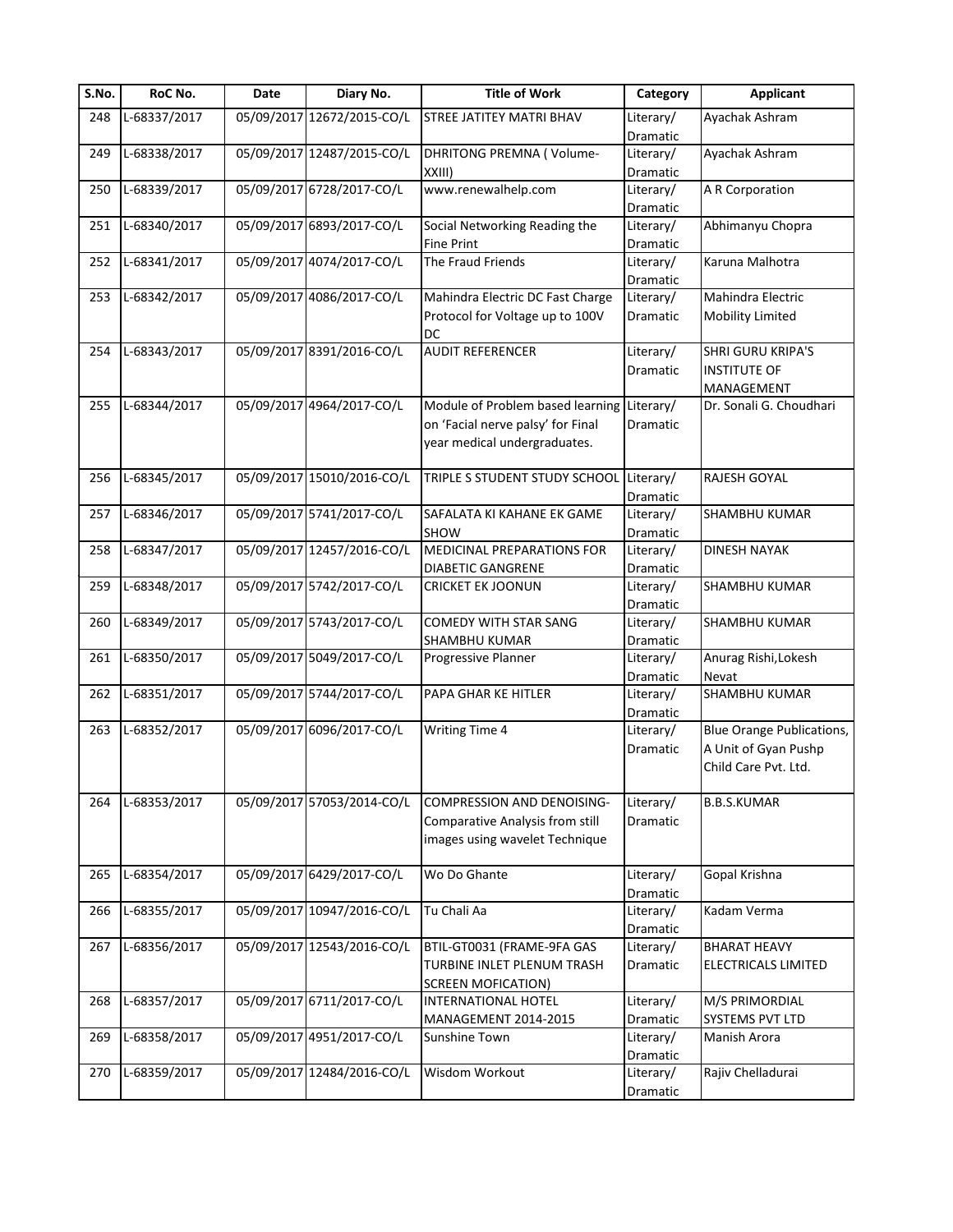| S.No. | RoC No.      | Date | Diary No.                  | <b>Title of Work</b>              | Category              | <b>Applicant</b>                 |
|-------|--------------|------|----------------------------|-----------------------------------|-----------------------|----------------------------------|
| 271   | L-68360/2017 |      | 05/09/2017 15023/2016-CO/L | Works of Dr. J.N. Reddy on        | Literary/             | MAX Academy for                  |
|       |              |      |                            | Handwriting, Memory & Smart       | Dramatic              | Excellence                       |
|       |              |      |                            | <b>Reading Skills</b>             |                       |                                  |
| 272   | L-68361/2017 |      | 05/09/2017 6095/2017-CO/L  | Rhyme Time, B                     | Literary/             | <b>Blue Orange Publications,</b> |
|       |              |      |                            |                                   | Dramatic              | A unit of Gyan Pushp             |
|       |              |      |                            |                                   |                       | Child Care Pvt.Ltd.              |
| 273   | L-68362/2017 |      | 05/09/2017 6097/2017-CO/L  | Rhyme Time, C                     | Literary/             | <b>Blue Orange Publications,</b> |
|       |              |      |                            |                                   | Dramatic              | A unit of Gyan Pushp             |
|       |              |      |                            |                                   |                       | Child Care Pvt.Ltd.              |
|       |              |      |                            |                                   |                       |                                  |
| 274   | L-68363/2017 |      | 05/09/2017 8285/2017-CO/L  | Bipolar                           | Literary/             | Anurag Kumar                     |
|       |              |      |                            |                                   | Dramatic              |                                  |
| 275   | L-68364/2017 |      | 05/09/2017 6707/2017-CO/L  | INFRASTRUCTURE MANAGEMENT         | Literary/             | M/S PRIMORDIAL                   |
|       |              |      |                            |                                   | Dramatic              | SYSTEMS PVT LTD                  |
| 276   | L-68365/2017 |      | 05/09/2017 6699/2017-CO/L  | HEALTHCARE ADMINISTRATION         | Literary/             | M/S PRIMORDIAL                   |
|       |              |      |                            | 2014-2015                         | Dramatic              | SYSTEMS PVT LTD                  |
| 277   | L-68366/2017 |      | 05/09/2017 10226/2016-CO/L | Rishta Ye Sabse Suhana, Meri      | Literary/             | Sony Pictures Networks           |
|       |              |      |                            | Behna                             | Dramatic              | India Private Limited            |
|       |              |      |                            |                                   |                       |                                  |
| 278   | L-68367/2017 |      | 05/09/2017 6157/2017-CO/L  | <b>Adhrit and Aarna</b>           | Literary/             | labdhi doshi                     |
|       |              |      |                            |                                   | Dramatic              |                                  |
| 279   | L-68368/2017 |      | 05/09/2017 4901/2017-CO/L  | THE ART OF PERSONALITY TEST       | Literary/             | <b>KAMAL HOSSAIN</b>             |
| 280   | L-68369/2017 |      | 05/09/2017 4055/2017-CO/L  | PUBLICATION OF 3-CAD MODELS       | Dramatic<br>Literary/ | <b>BHARAT HEAVY</b>              |
|       |              |      |                            | IN VIRTUAL REALITY BY CATIA       | Dramatic              | ELECTRICALS LIMITED              |
|       |              |      |                            | <b>COMPOSER</b>                   |                       |                                  |
| 281   | L-68370/2017 |      | 05/09/2017 5174/2017-CO/L  | <b>RECOMMENDATIONS FOR</b>        | Literary/             | <b>BHARAT HEAVY</b>              |
|       |              |      |                            | BLINDING MAIN ATOMIZING AIR       | Dramatic              | ELECTRICALS LIMITED              |
|       |              |      |                            | <b>COMPRESSOR FOR PROLONGED</b>   |                       |                                  |
|       |              |      |                            | <b>FUEL GAS OPERATIONS</b>        |                       |                                  |
|       |              |      |                            |                                   |                       |                                  |
| 282   | L-68371/2017 |      | 05/09/2017 5187/2017-CO/L  | <b>BOLTING ARRANGEMENT</b>        | Literary/             | <b>BHARAT HEAVY</b>              |
|       |              |      |                            | <b>STRENGTH CALCULATION UNDER</b> | Dramatic              | <b>ELECTRICALS LIMITED</b>       |
|       |              |      |                            | DYNAMIC LOAD FOR GAS TURBINE      |                       |                                  |
|       |              |      |                            | <b>INLET DUCT TRASH SCREEN</b>    |                       |                                  |
|       |              |      |                            |                                   |                       |                                  |
| 283   | L-68372/2017 |      | 05/09/2017 8264/2017-CO/L  | <b>My Building Friends</b>        | Literary/             | Abhishek Jhaveri                 |
|       |              |      |                            |                                   | Dramatic              |                                  |
| 284   | L-68373/2017 |      | 05/09/2017 8188/2017-CO/L  | Middle Class Phoenix              | Literary/             | Vijay Dahiya                     |
|       |              |      |                            |                                   | Dramatic              |                                  |
| 285   | L-68374/2017 |      | 05/09/2017 6896/2017-CO/L  | 'Yogic Module' for undergraduate  | Literary/             | Dr Ajay Meshram, Dr              |
|       |              |      |                            | medical students                  | Dramatic              | Komal Meshram                    |
| 286   | L-68375/2017 |      | 05/09/2017 4616/2017-CO/L  | <b>KAVYODIT NAV PRABHAT</b>       | Literary/             | UDIT PRABHAT DIXIT               |
|       |              |      |                            |                                   | Dramatic              |                                  |
| 287   | L-68376/2017 |      | 05/09/2017 5763/2017-CO/L  | Hangover                          | Literary/             | Shilpi                           |
|       |              |      |                            |                                   | <b>Dramatic</b>       |                                  |
| 288   | L-68377/2017 |      | 05/09/2017 6947/2017-CO/L  | <b>SANT KABIR</b>                 | Literary/             | RADHA SOAMI SATSANG              |
|       |              |      |                            |                                   | Dramatic              | <b>BEAS</b>                      |
| 289   | L-68378/2017 |      | 05/09/2017 398/2017-CO/L   | EK SAKSHATKAR BHAGWAN SE          | Literary/             | SH DAVINDER BHASIN               |
|       |              |      |                            | <b>KAILASH PER</b>                | Dramatic              |                                  |
| 290   | L-68379/2017 |      | 05/09/2017 8375/2017-CO/L  | strength of material              | Literary/             | gagan laddha                     |
|       |              |      |                            |                                   | Dramatic              |                                  |
| 291   | L-68380/2017 |      | 05/09/2017 3832/2017-CO/L  | VASILA                            | Literary/             | MOHD. ASLAM                      |
|       |              |      |                            |                                   | Dramatic              |                                  |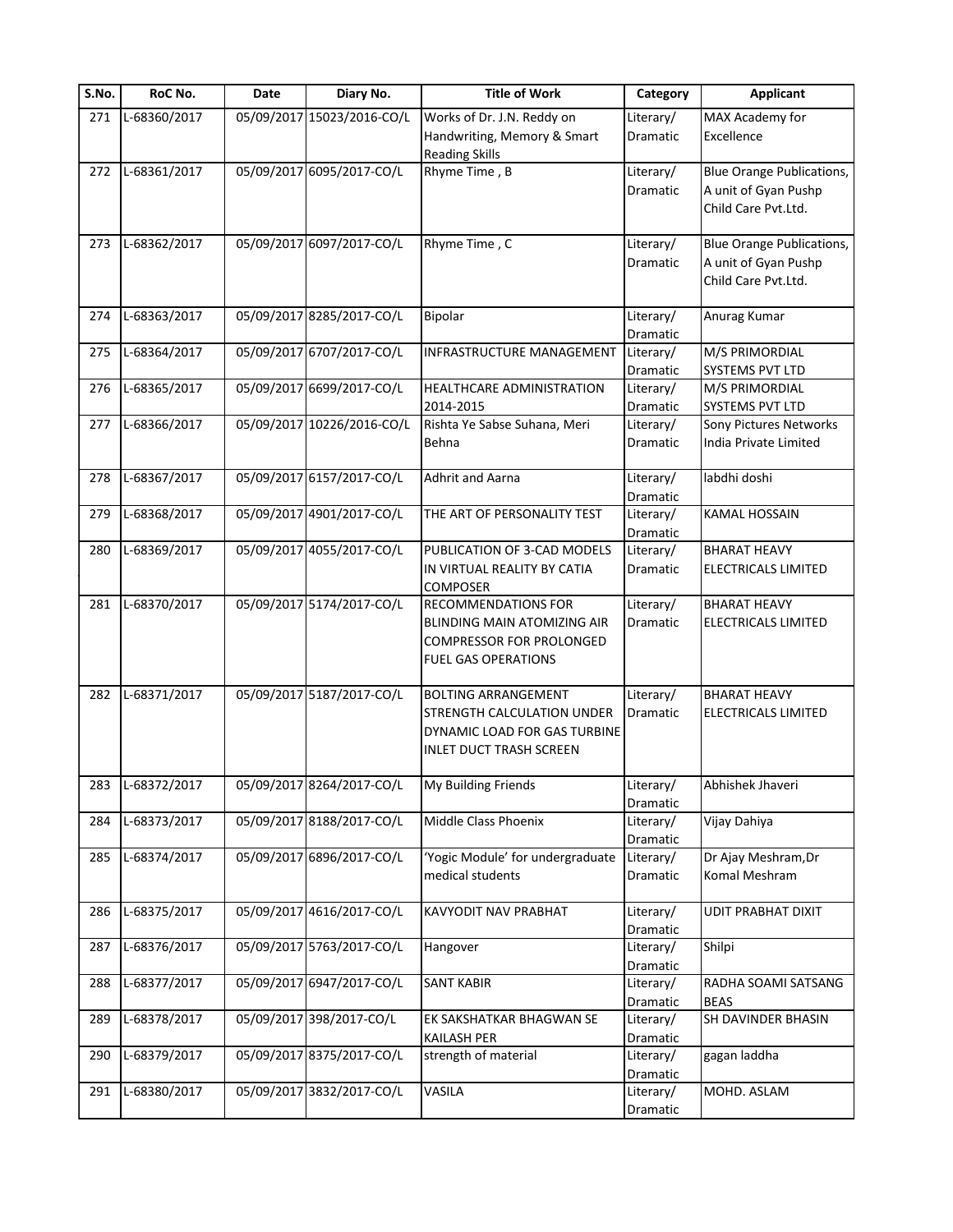| S.No. | RoC No.       | Date | Diary No.                  | <b>Title of Work</b>                  | Category        | <b>Applicant</b>            |
|-------|---------------|------|----------------------------|---------------------------------------|-----------------|-----------------------------|
| 292   | L-68381/2017  |      | 05/09/2017 8582/2017-CO/L  | The Gelled Sea                        | Literary/       | Ruhi Jain                   |
|       |               |      |                            |                                       | Dramatic        |                             |
| 293   | L-68382/2017  |      | 05/09/2017 5411/2017-CO/L  | LIFE                                  | Literary/       | MRS. USHA KAUSHAL           |
|       |               |      |                            |                                       | Dramatic        |                             |
| 294   | L-68383/2017  |      | 05/09/2017 4925/2017-CO/L  | DESIGN METHODOLOGY FOR                | Literary/       | <b>BHARAT HEAVY</b>         |
|       |               |      |                            | BEARING HOUSING AND BEARING           | <b>Dramatic</b> | <b>ELECTRICALS LIMITED</b>  |
|       |               |      |                            | <b>SUITABLE TO RING OILED</b>         |                 |                             |
|       |               |      |                            | LUBRICATION IN COMPACT                |                 |                             |
|       |               |      |                            | <b>STEAM TURBINE</b>                  |                 |                             |
| 295   | L-68384/2017  |      | 05/09/2017 5076/2017-CO/L  | HIGH PRESSURE TESTING SYSTEM          | Literary/       | <b>BHARAT HEAVY</b>         |
|       |               |      |                            | FOR JACKING OIL ARRANGEMENT           | Dramatic        | ELECTRICALS LIMITED         |
|       |               |      |                            | OF LUBE OIL SYSTEM                    |                 |                             |
|       |               |      |                            |                                       |                 |                             |
| 296   | L-68385/2017  |      | 05/09/2017 5003/2017-CO/L  | A GUIDE TO UNDERSTAND HOW             | Literary/       | <b>BHARAT HEAVY</b>         |
|       |               |      |                            |                                       | Dramatic        | <b>ELECTRICALS LIMITED</b>  |
|       |               |      |                            | MATLAB CODE WORKS FOR                 |                 |                             |
|       |               |      |                            | STRUCTURAL PROBLEMS AS IN             |                 |                             |
|       |               |      |                            | <b>ANSYS</b>                          |                 |                             |
| 297   | L-68386/2017  |      | 05/09/2017 4960/2017-CO/L  | <b>LOCAL INSTRUMENT RACKS - LMZ</b>   | Literary/       | <b>BHARAT HEAVY</b>         |
|       |               |      |                            | <b>SERIES TURBINE</b>                 | Dramatic        | ELECTRICALS LIMITED         |
| 298   | L-68387/2017  |      | 05/09/2017 4907/2017-CO/L  | INTRODUCTION TO PHASED                | Literary/       | <b>BHARAT HEAVY</b>         |
|       |               |      |                            | ARRAY ULTRASONIC TESTING              | Dramatic        | ELECTRICALS LIMITED         |
| 299   | L-68388/2017  |      | 05/09/2017 10355/2015-CO/L | Al Qira'at ul Wadhiha                 | Literary/       | Badrunnisa, Badruzzaman     |
|       |               |      |                            |                                       | Dramatic        | Kairanwi, Qadruzzaman, Sa   |
|       |               |      |                            |                                       |                 | druzzaman                   |
|       |               |      |                            |                                       |                 |                             |
| 300   | L-68389/2017  |      | 05/09/2017 4052/2017-CO/L  | METHODOLOGY TO ROLLOUT KBE Literary/  |                 | <b>BHARAT HEAVY</b>         |
|       |               |      |                            | DESIGN AUTOMATION PROJECT IN Dramatic |                 | ELECTRICALS LIMITED         |
|       |               |      |                            | <b>BHEL</b>                           |                 |                             |
| 301   | L-68390/2017  |      | 05/09/2017 4050/2017-CO/L  | MULTI-CAD PRODUCT DATA                | Literary/       | <b>BHARAT HEAVY</b>         |
|       |               |      |                            | <b>QUALITY TESTING FOR</b>            | Dramatic        | <b>ELECTRICALS LIMITED</b>  |
|       |               |      |                            | DOWNSTREAM APPLICATIONS               |                 |                             |
|       |               |      |                            | LIKE FEA, CFD AND                     |                 |                             |
|       |               |      |                            | <b>MANUFACTURING PROCESSES</b>        |                 |                             |
|       |               |      |                            |                                       |                 |                             |
| 302   | L-68391/2017  |      | 05/09/2017 8910/2017-CO/L  | Words Of Wisdom                       | Literary/       | Dr Ajinkya DY Patil,        |
|       |               |      |                            |                                       |                 |                             |
|       |               |      |                            |                                       | Dramatic        | President Ajeenkya DY       |
|       |               |      |                            |                                       |                 | Patil University            |
| 303   | SR-12561/2017 |      | 05/09/2017 894/2017-CO/SR  | LO MAAN LIYA RAAZ REBOOT              | Sound           | SUPER CASSETTES             |
|       |               |      |                            |                                       | Recording       | <b>INDUSTRIES PVT LTD</b>   |
| 304   | SR-12562/2017 |      | 05/09/2017 895/2017-CO/SR  | RAAZ AANKHEIN TER RAAZ                | Sound           | <b>SUPER CASSETTES</b>      |
|       |               |      |                            | <b>REBOOT</b>                         | Recording       | <b>INDUSTRIES PVT LTD</b>   |
| 305   | SR-12563/2017 |      | 05/09/2017 896/2017-CO/SR  | O MERI JAAN RAAZ REBOOT               | Sound           | <b>SUPER CASSETTES</b>      |
|       |               |      |                            |                                       | Recording       | <b>INDUSTRIES PVT LTD</b>   |
| 306   | SR-12564/2017 |      | 05/09/2017 897/2017-CO/SR  | YAAD HAI NAR RAAZ BEBOOT              | Sound           | SUPER CASSETTES             |
|       |               |      |                            |                                       | Recording       | <b>INDUSTRIES PVT LTD</b>   |
| 307   | SR-12565/2017 |      | 05/09/2017 898/2017-CO/SR  | HUMMEIN TUMMEIN JO THA                | Sound           | SUPER CASSETTES             |
|       |               |      |                            | <b>RAAZ REBOOT</b>                    | Recording       | <b>INDUSTRIES PVT LTD</b>   |
| 308   | SR-12566/2017 |      | 05/09/2017 900/2017-CO/SR  | YAAD HAI NA UNPLUGGED RAAZ            | Sound           | <b>SUPER CASSETTES</b>      |
|       |               |      |                            | <b>REBOOT</b>                         | Recording       | <b>INDUSTRIES PVT LTD</b>   |
| 309   | SR-12567/2017 |      | 05/09/2017 899/2017-CO/SR  | THE SOUND OF RAAZ RAAZ                | Sound           | <b>SUPER CASSETTES</b>      |
|       |               |      |                            | <b>REBOOT</b>                         | Recording       | <b>INDUSTRIES PVT LTD</b>   |
| 310   | SR-12568/2017 |      | 05/09/2017 6106/2017-CO/SR | SONG KASUTA SODA                      | Sound           | RENU BALA PANCHAL -         |
|       |               |      |                            |                                       | Recording       | <b>VOICE OF HEART MUSIC</b> |
|       |               |      |                            |                                       |                 |                             |
|       | SR-12569/2017 |      | 05/09/2017 6437/2017-CO/SR | SONG FORD KI JHALLAR                  | Sound           | RENU BALA PANCHAL           |
| 311   |               |      |                            |                                       |                 |                             |
|       |               |      |                            |                                       | Recording       | <b>VOICE OF HEART MUSIC</b> |
|       |               |      |                            |                                       |                 |                             |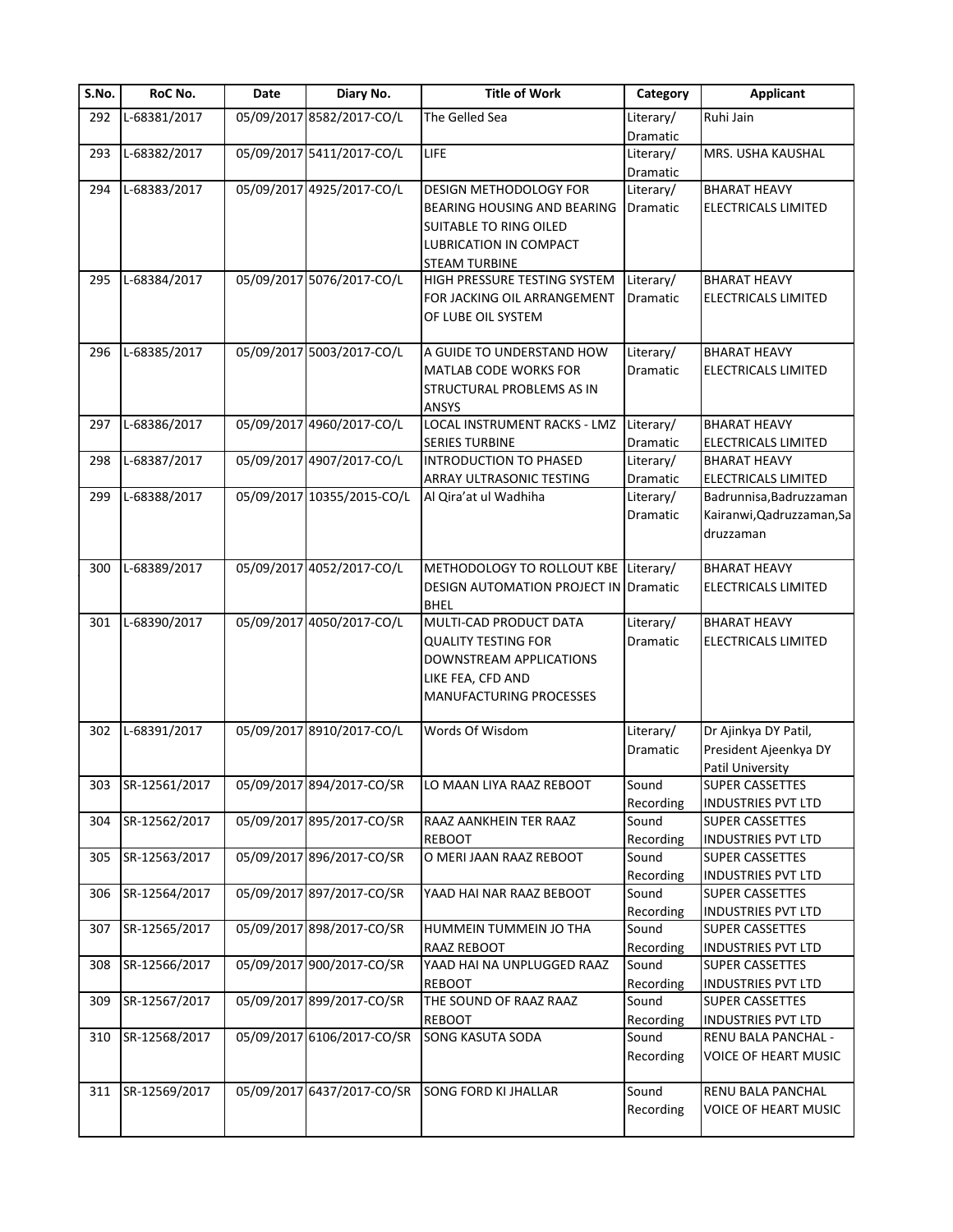| S.No. | RoC No.       | Date | Diary No.                  | <b>Title of Work</b>        | Category  | <b>Applicant</b>           |
|-------|---------------|------|----------------------------|-----------------------------|-----------|----------------------------|
| 312   | SR-12570/2017 |      | 05/09/2017 6224/2017-CO/SR | <b>KAADHAL CASSATA</b>      | Sound     | <b>SONY MUSIC</b>          |
|       |               |      |                            |                             | Recording | ENTERTAINMENT INDIA        |
|       |               |      |                            |                             |           | PVT. LTD.                  |
| 313   | SR-12571/2017 |      | 05/09/2017 6223/2017-CO/SR | ORU CUP ACID                | Sound     | <b>SONY MUSIC</b>          |
|       |               |      |                            |                             | Recording | ENTERTAINMENT INDIA        |
|       |               |      |                            |                             |           | PVT. LTD.                  |
| 314   | SR-12572/2017 |      | 05/09/2017 6226/2017-CO/SR | EKKACHAKKAMAAI              | Sound     | SONY MUSIC                 |
|       |               |      |                            |                             | Recording | ENTERTAINMENT INDIA        |
|       |               |      |                            |                             |           | PVT. LTD.                  |
| 315   | SR-12573/2017 |      | 05/09/2017 6227/2017-CO/SR | <b>FRIENDSHIP</b>           | Sound     | <b>SONY MUSIC</b>          |
|       |               |      |                            |                             | Recording | <b>ENTERTAINMENT INDIA</b> |
|       |               |      |                            |                             |           | PVT. LTD.                  |
| 316   | SR-12574/2017 |      | 05/09/2017 6228/2017-CO/SR | <b>KAALI PASANGA</b>        | Sound     | <b>SONY MUSIC</b>          |
|       |               |      |                            |                             | Recording | ENTERTAINMENT INDIA        |
|       |               |      |                            |                             |           | PVT. LTD.                  |
| 317   | SR-12575/2017 |      | 05/09/2017 5991/2017-CO/SR | THANGA VAAL EANTHIYA        | Sound     | <b>SONY MUSIC</b>          |
|       |               |      |                            |                             | Recording | ENTERTAINMENT INDIA        |
|       |               |      |                            |                             |           | <b>PVT LTD</b>             |
| 318   | SR-12576/2017 |      | 05/09/2017 5992/2017-CO/SR | KANNIL PAARVAI THANTHAVALAE | Sound     | SONY MUSIC                 |
|       |               |      |                            |                             |           |                            |
|       |               |      |                            |                             | Recording | ENTERTAINMENT INDIA        |
|       |               |      |                            |                             |           | <b>PVT LTD</b>             |
| 319   | SR-12577/2017 |      | 05/09/2017 5993/2017-CO/SR | ENGA BANNARI MAARIYAE       | Sound     | <b>SONY MUSIC</b>          |
|       |               |      |                            |                             | Recording | <b>ENTERTAINMENT INDIA</b> |
|       |               |      |                            |                             |           | PVT LTD                    |
| 320   | SR-12578/2017 |      | 05/09/2017 5994/2017-CO/SR | AAYIRAM KANKALIL AKILATHAI  | Sound     | <b>SONY MUSIC</b>          |
|       |               |      |                            | <b>KAKKUM</b>               | Recording | ENTERTAINMENT INDIA        |
|       |               |      |                            |                             |           | PVT LTD                    |
| 321   | SR-12579/2017 |      | 05/09/2017 5995/2017-CO/SR | THAAMARAYIL THAAYAA         | Sound     | <b>SONY MUSIC</b>          |
|       |               |      |                            |                             | Recording | ENTERTAINMENT INDIA        |
|       |               |      |                            |                             |           | PVT LTD                    |
| 322   | SR-12580/2017 |      | 05/09/2017 5997/2017-CO/SR | HARIHARAMAINDA              | Sound     | <b>SONY MUSIC</b>          |
|       |               |      |                            |                             | Recording | ENTERTAINMENT INDIA        |
|       |               |      |                            |                             |           | PVT. LTD.                  |
| 323   | SR-12581/2017 |      | 05/09/2017 5998/2017-CO/SR | UNAKKUNIGAR YARAYYA         | Sound     | <b>SONY MUSIC</b>          |
|       |               |      |                            | MANIKANTA                   | Recording | ENTERTAINMENT INDIA        |
|       |               |      |                            |                             |           | PVT. LTD.                  |
| 324   | SR-12582/2017 |      | 05/09/2017 6022/2017-CO/SR | <b>KONJAM KONJAMAAKA</b>    | Sound     | SONY MUSIC                 |
|       |               |      |                            |                             | Recording | ENTERTAINMENT INDIA        |
|       |               |      |                            |                             |           | PVT. LTD.                  |
| 325   | SR-12583/2017 |      | 05/09/2017 6023/2017-CO/SR | EN SUVASAAME UN KAIYILE     | Sound     | SONY MUSIC                 |
|       |               |      |                            |                             | Recording | ENTERTAINMENT INDIA        |
|       |               |      |                            |                             |           | PVT. LTD.                  |
| 326   | SR-12584/2017 |      | 05/09/2017 6024/2017-CO/SR | CHELLA CHELLA               | Sound     | <b>SONY MUSIC</b>          |
|       |               |      |                            |                             | Recording | ENTERTAINMENT INDIA        |
|       |               |      |                            |                             |           | PVT. LTD.                  |
| 327   | SR-12585/2017 |      | 05/09/2017 6025/2017-CO/SR | YAARO YAARO                 | Sound     | <b>SONY MUSIC</b>          |
|       |               |      |                            |                             | Recording | <b>ENTERTAINMENT INDIA</b> |
|       |               |      |                            |                             |           | PVT. LTD.                  |
| 328   | SR-12586/2017 |      | 05/09/2017 6026/2017-CO/SR | KADHALIN THOOTHUVANE        | Sound     | <b>SONY MUSIC</b>          |
|       |               |      |                            |                             | Recording | ENTERTAINMENT INDIA        |
|       |               |      |                            |                             |           | PVT. LTD.                  |
|       | SR-12587/2017 |      | 05/09/2017 6027/2017-CO/SR | VARAANAE VAARAANAE          | Sound     | <b>SONY MUSIC</b>          |
| 329   |               |      |                            |                             |           |                            |
|       |               |      |                            |                             | Recording | ENTERTAINMENT INDIA        |
|       |               |      |                            |                             |           | PVT. LTD.                  |
| 330   | SR-12588/2017 |      | 05/09/2017 5928/2017-CO/SR | VAENNA VAENNA               | Sound     | <b>SONY MUSIC</b>          |
|       |               |      |                            |                             | Recording | ENTERTAINMENT INDIA        |
|       |               |      |                            |                             |           | PVT LTD                    |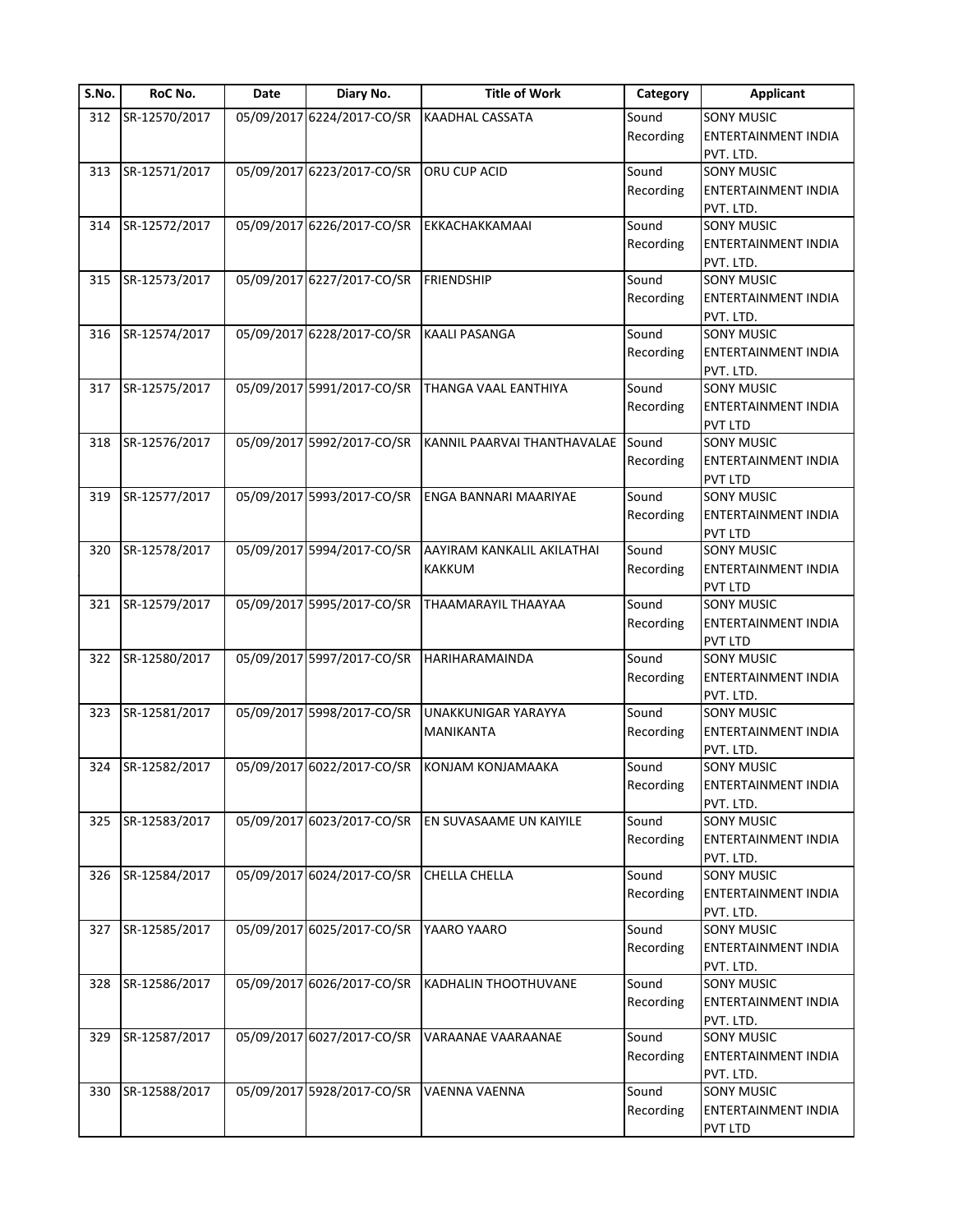| S.No. | RoC No.       | Date | Diary No.                                    | <b>Title of Work</b>                                         | Category  | <b>Applicant</b>       |
|-------|---------------|------|----------------------------------------------|--------------------------------------------------------------|-----------|------------------------|
| 331   | SR-12589/2017 |      | 05/09/2017 5929/2017-CO/SR                   | <b>ORU MEGHAM</b>                                            | Sound     | <b>SONY MUSIC</b>      |
|       |               |      |                                              |                                                              | Recording | ENTERTAINMENT INDIA    |
|       |               |      |                                              |                                                              |           | <b>PVT LTD</b>         |
| 332   | SR-12590/2017 |      | 05/09/2017 5965/2017-CO/SR STR LOVE ANTHEM   |                                                              | Sound     | <b>SONY MUSIC</b>      |
|       |               |      |                                              |                                                              | Recording | ENTERTAINMENT INDIA    |
|       |               |      |                                              |                                                              |           | <b>PVT LTD</b>         |
| 333   | SR-12591/2017 |      | 05/09/2017 13406/2015-CO/SR UTRE NA JHARE SE |                                                              | Sound     | <b>JMD TELEFILMS</b>   |
|       |               |      |                                              |                                                              | Recording | INDUSTRIES LTD.        |
| 334   | SR-12592/2017 |      |                                              | 05/09/2017 13421/2015-CO/SR BHAKTON KO AISA CHASHMA          | Sound     | <b>JMD TELEFILMS</b>   |
|       |               |      |                                              | <b>PAHNAI DE</b>                                             | Recording | INDUSTRIES LTD.        |
| 335   | SR-12593/2017 |      |                                              | 05/09/2017 13414/2015-CO/SR DIKHAYE GAM KE BADAL KITNA       | Sound     | <b>JMD TELEFILMS</b>   |
|       |               |      |                                              |                                                              | Recording | <b>INDUSTRIES LTD.</b> |
| 336   | SR-12594/2017 |      |                                              | 05/09/2017 13416/2015-CO/SR HAI BHAKTA RO EHSAN              | Sound     | <b>JMD TELEFILMS</b>   |
|       |               |      |                                              |                                                              | Recording | INDUSTRIES LTD.        |
| 337   | SR-12595/2017 |      |                                              | 05/09/2017 13420/2015-CO/SR KAISE AAFAT ME AAYEGA MERI       | Sound     | <b>JMD TELEFILMS</b>   |
|       |               |      |                                              | <b>PARIWAR</b>                                               | Recording | <b>INDUSTRIES LTD.</b> |
| 338   | SR-12596/2017 |      |                                              | 05/09/2017 13447/2015-CO/SR BABA AMAR BOM BHOLA              | Sound     | <b>JMD TELEFILMS</b>   |
|       |               |      |                                              |                                                              | Recording | INDUSTRIES LTD.        |
| 339   | SR-12597/2017 |      |                                              | 05/09/2017 13444/2015-CO/SR CHAYNA SE RAJMAHAL               | Sound     | <b>JMD TELEFILMS</b>   |
|       |               |      |                                              |                                                              | Recording | INDUSTRIES LTD.        |
| 340   | SR-12598/2017 |      |                                              | 05/09/2017 13445/2015-CO/SR DEKHE JA SHIBER BIYE             | Sound     | <b>JMD TELEFILMS</b>   |
|       |               |      |                                              |                                                              | Recording | INDUSTRIES LTD.        |
| 341   | SR-12599/2017 |      |                                              | 05/09/2017 13448/2015-CO/SR DHARNA DIYECHI PRABHU            | Sound     | <b>JMD TELEFILMS</b>   |
|       |               |      |                                              | <b>CHARONE</b>                                               | Recording | INDUSTRIES LTD.        |
| 342   | SR-12600/2017 |      |                                              | 05/09/2017 13442/2015-CO/SR KAILASH THEKE KAILASHPATI        | Sound     | <b>JMD TELEFILMS</b>   |
|       |               |      |                                              |                                                              | Recording | INDUSTRIES LTD.        |
| 343   | SR-12601/2017 |      |                                              | 05/09/2017 13440/2015-CO/SR KANDHE NIYE BAANK                | Sound     | <b>JMD TELEFILMS</b>   |
|       |               |      |                                              |                                                              | Recording | INDUSTRIES LTD.        |
| 344   | SR-12602/2017 |      |                                              | 05/09/2017 13449/2015-CO/SR SHIB THAKURER KI HAAL            | Sound     | <b>JMD TELEFILMS</b>   |
|       |               |      |                                              |                                                              | Recording | INDUSTRIES LTD.        |
| 345   | SR-12603/2017 |      |                                              | 05/09/2017 13450/2015-CO/SR SHIBNAAM SHIBNAAM SHIBNAAM Sound |           | <b>JMD TELEFILMS</b>   |
|       |               |      |                                              | <b>BOLORE</b>                                                | Recording | INDUSTRIES LTD.        |
| 346   | SR-12604/2017 |      |                                              | 05/09/2017 13446/2015-CO/SR SOTTOI ISHWAR ISHWAR SUNDAR      | Sound     | <b>JMD TELEFILMS</b>   |
|       |               |      |                                              |                                                              | Recording | <b>INDUSTRIES LTD.</b> |
| 347   | SR-12605/2017 |      |                                              | 05/09/2017 13395/2015-CO/SR BINDAY DAO OGO SAJNA             | Sound     | <b>JMD TELEFILMS</b>   |
|       |               |      |                                              |                                                              | Recording | INDUSTRIES LTD.        |
| 348   | SR-12606/2017 |      |                                              | 05/09/2017 13401/2015-CO/SR BHENGECHO BHALOBASA              | Sound     | <b>JMD TELEFILMS</b>   |
|       |               |      |                                              |                                                              | Recording | <b>INDUSTRIES LTD.</b> |
| 349   | SR-12607/2017 |      |                                              | 05/09/2017 13396/2015-CO/SR BRINDABONE KOTO LILA KRECHO      | Sound     | <b>JMD TELEFILMS</b>   |
|       |               |      |                                              |                                                              | Recording | INDUSTRIES LTD.        |
| 350   | SR-12608/2017 |      |                                              | 05/09/2017 13404/2015-CO/SR CHOLE JABO SOB CHERE             | Sound     | <b>JMD TELEFILMS</b>   |
|       |               |      |                                              |                                                              | Recording | INDUSTRIES LTD.        |
| 351   | SR-12609/2017 |      | 05/09/2017 13392/2015-CO/SR EKDIN NA DEKHLE  |                                                              | Sound     | <b>JMD TELEFILMS</b>   |
|       |               |      |                                              |                                                              | Recording | INDUSTRIES LTD.        |
| 352   | SR-12610/2017 |      |                                              | 05/09/2017 13390/2015-CO/SR UTALA MON JE GHORE THAKE NA      | Sound     | <b>JMD TELEFILMS</b>   |
|       |               |      |                                              |                                                              | Recording | INDUSTRIES LTD.        |
| 353   | SR-12611/2017 |      |                                              | 05/09/2017 13400/2015-CO/SR TOR BHOTBHOTI VAN E TE           | Sound     | <b>JMD TELEFILMS</b>   |
|       |               |      |                                              | <b>CHAIPYA</b>                                               | Recording | INDUSTRIES LTD.        |
| 354   | SR-12612/2017 |      |                                              | 05/09/2017 13403/2015-CO/SR PROTIDIN PHONE KORE              | Sound     | <b>JMD TELEFILMS</b>   |
|       |               |      |                                              |                                                              | Recording | INDUSTRIES LTD.        |
| 355   | SR-12613/2017 |      | 05/09/2017 13388/2015-CO/SR O GO BHAGOBAN    |                                                              | Sound     | <b>JMD TELEFILMS</b>   |
|       |               |      |                                              |                                                              | Recording | INDUSTRIES LTD.        |
| 356   | SR-12614/2017 |      |                                              | 05/09/2017 13394/2015-CO/SR KOTO HIRO GHURBE PICHE           | Sound     | <b>JMD TELEFILMS</b>   |
|       |               |      |                                              |                                                              | Recording | INDUSTRIES LTD.        |
| 357   | SR-12615/2017 |      |                                              | 05/09/2017 13398/2015-CO/SR KATHA KHULE BOLBO KI             | Sound     | <b>JMD TELEFILMS</b>   |
|       |               |      |                                              |                                                              | Recording | INDUSTRIES LTD.        |
|       |               |      |                                              |                                                              |           |                        |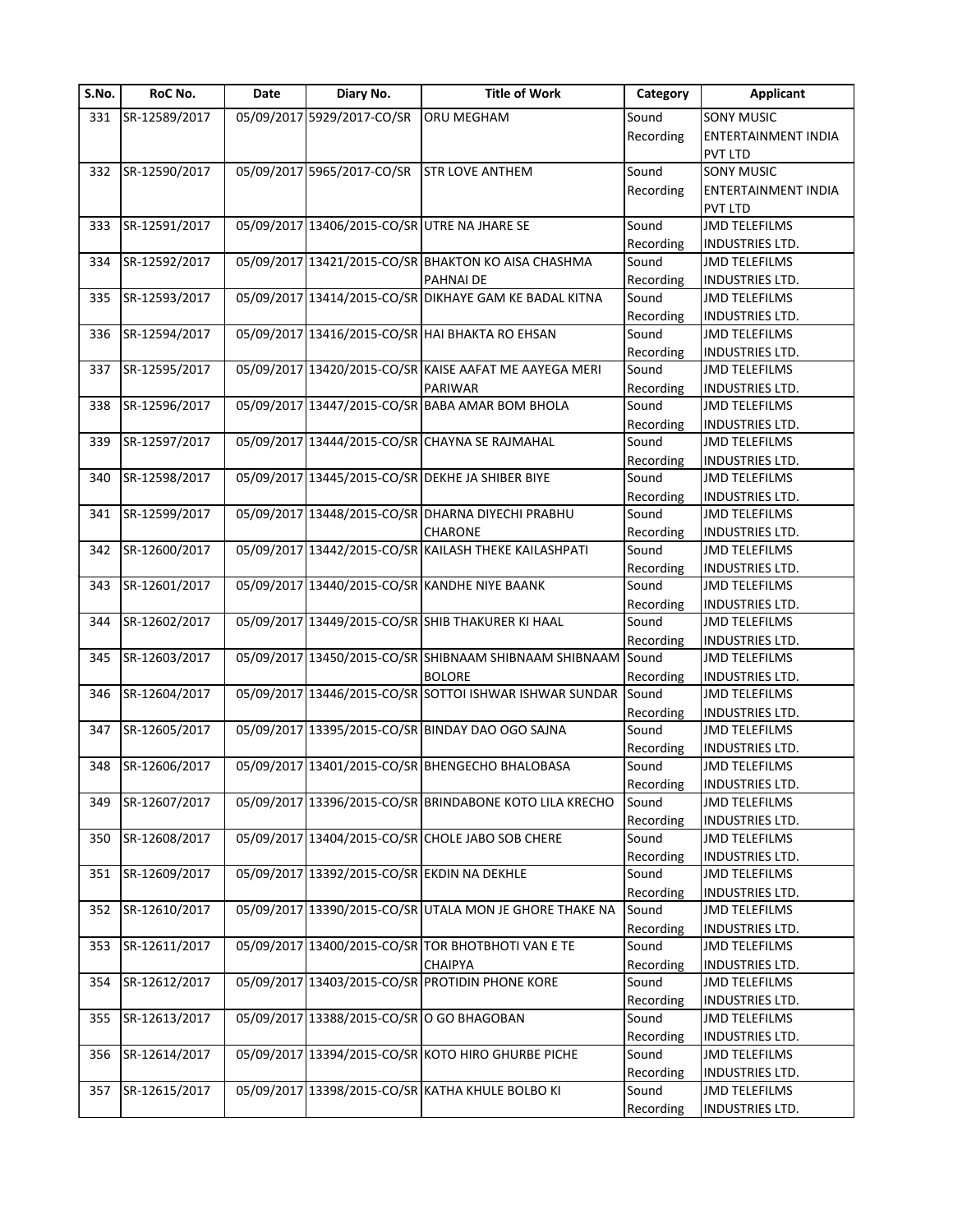| S.No. | RoC No.       | Date | Diary No.                                  | <b>Title of Work</b>                                    | Category  | <b>Applicant</b>                 |
|-------|---------------|------|--------------------------------------------|---------------------------------------------------------|-----------|----------------------------------|
| 358   | SR-12616/2017 |      | 05/09/2017 13386/2015-CO/SR GURUDAKSHINA   |                                                         | Sound     | <b>JMD TELEFILMS</b>             |
|       |               |      |                                            |                                                         | Recording | <b>INDUSTRIES LTD.</b>           |
| 359   | SR-12617/2017 |      |                                            | 05/09/2017 13385/2015-CO/SR RAM BHAKTO RAVAN            | Sound     | <b>JMD TELEFILMS</b>             |
|       |               |      |                                            |                                                         | Recording | <b>INDUSTRIES LTD.</b>           |
| 360   | SR-12618/2017 |      |                                            | 05/09/2017 13383/2015-CO/SR CHAPAL GOPAL UDDHAR         | Sound     | <b>JMD TELEFILMS</b>             |
|       |               |      |                                            |                                                         | Recording | INDUSTRIES LTD.                  |
| 361   | SR-12619/2017 |      |                                            | 05/09/2017 13457/2015-CO/SR SAR PE TERA HATH HAIN       | Sound     | <b>JMD TELEFILMS</b>             |
|       |               |      |                                            |                                                         | Recording | <b>INDUSTRIES LTD.</b>           |
| 362   | SR-12620/2017 |      |                                            | 05/09/2017 13455/2015-CO/SR THEKA LEKAR BAITHA KISMAT   | Sound     | <b>JMD TELEFILMS</b>             |
|       |               |      |                                            |                                                         | Recording | INDUSTRIES LTD.                  |
| 363   | SR-12621/2017 |      |                                            | 05/09/2017 13458/2015-CO/SR THARO DEKH LIYO DARBAR      | Sound     | <b>JMD TELEFILMS</b>             |
|       |               |      |                                            |                                                         | Recording | <b>INDUSTRIES LTD.</b>           |
| 364   | SR-12622/2017 |      |                                            | 05/09/2017 13456/2015-CO/SR BARSANE WALI RADHE KA       | Sound     | <b>JMD TELEFILMS</b>             |
|       |               |      |                                            |                                                         | Recording | <b>INDUSTRIES LTD.</b>           |
| 365   | SR-12623/2017 |      |                                            | 05/09/2017 13453/2015-CO/SR KHATU WALE KI SARKAR NUMBER | Sound     | <b>JMD TELEFILMS</b>             |
|       |               |      |                                            |                                                         | Recording | <b>INDUSTRIES LTD.</b>           |
| 366   | SR-12624/2017 |      | 05/09/2017 13452/2015-CO/SR RADHE PAT JATI |                                                         | Sound     | <b>JMD TELEFILMS</b>             |
|       |               |      |                                            |                                                         | Recording | <b>INDUSTRIES LTD.</b>           |
| 367   | SR-12625/2017 |      |                                            | 05/09/2017 13454/2015-CO/SR RAKHU MAIN MERI JATNI       | Sound     | <b>JMD TELEFILMS</b>             |
|       |               |      |                                            | HARDAM SAMBHAL KE                                       | Recording | INDUSTRIES LTD.                  |
| 368   | SW-9377/2017  |      | 05/09/2017 5253/2017-CO/SW                 | <b>FILE TRACKING SYSTEM</b>                             | Computer  | <b>BHARAT HEAVY</b>              |
|       |               |      |                                            |                                                         | Software  | ELECTRICALS LIMITED              |
| 369   | SW-9378/2017  |      |                                            | 05/09/2017 5478/2017-CO/SW MOBILE ASSISTED PERSONAL     | Computer  | DR. U.C. SUD, DIRECTOR           |
|       |               |      |                                            | INTERVIEW VERSION 1 MAPI VER                            | Software  |                                  |
|       |               |      |                                            |                                                         |           |                                  |
| 370   | A-119980/2017 |      | 06/09/2017 725/2015-CO/A                   | <b>CORNATION NAZI</b>                                   | Artistic  | K. Balaji, K. Jeya Kumar, K.     |
|       |               |      |                                            |                                                         |           | Jeya Sankar, P. Kanagavel        |
| 371   | A-119981/2017 |      | 06/09/2017 10057/2015-CO/A                 | Aura                                                    | Artistic  | Anirudh Akash                    |
|       |               |      |                                            |                                                         |           |                                  |
| 372   | A-119982/2017 |      | 06/09/2017 10073/2015-CO/A                 | Allure                                                  | Artistic  | Anirudh Akash                    |
|       |               |      |                                            |                                                         |           |                                  |
| 373   | L-68392/2017  |      | 06/09/2017 13689/2016-CO/L                 | <b>Realty Enterprises Project</b>                       | Literary/ | Munishankar Nandi                |
|       |               |      |                                            |                                                         | Dramatic  |                                  |
| 374   | L-68393/2017  |      | 06/09/2017 11516/2016-CO/L                 | <b>Adhesive Formulations</b>                            | Literary/ | Mr. Shrikant Athavale            |
|       |               |      |                                            |                                                         | Dramatic  |                                  |
| 375   | L-68394/2017  |      | 06/09/2017 11221/2016-CO/L                 | <b>BAAN JAAIN</b>                                       | Literary/ | <b>GAUTAM NARWAT</b>             |
|       |               |      |                                            |                                                         | Dramatic  |                                  |
| 376   | L-68395/2017  |      | 06/09/2017 11602/2016-CO/L                 | Drop 3hrs a day on the internet,                        | Literary/ | Bhuvanesh.N                      |
|       |               |      |                                            | gain 1000 U.S.D per month                               | Dramatic  |                                  |
|       |               |      |                                            |                                                         |           |                                  |
| 377   | L-68396/2017  |      | 06/09/2017 6947/2016-CO/L                  | Night Sky                                               | Literary/ | Shruti Malviya                   |
|       |               |      |                                            |                                                         | Dramatic  |                                  |
| 378   | L-68397/2017  |      | 06/09/2017 3894/2017-CO/L                  | Collection of Bengali short stories                     | Literary/ | Debarati Mukherjee               |
|       |               |      |                                            |                                                         | Dramatic  |                                  |
| 379   | L-68398/2017  |      | 06/09/2017 1497/2017-CO/L                  | SUICIDE OF A STARLET                                    | Literary/ | <b>MANISH GUPTA</b>              |
|       |               |      |                                            |                                                         | Dramatic  |                                  |
| 380   | L-68399/2017  |      | 06/09/2017 6101/2017-CO/L                  | AJ's Classifications                                    | Literary/ | Dr. Ajit Joshi                   |
|       |               |      |                                            |                                                         | Dramatic  |                                  |
| 381   | L-68400/2017  |      | 06/09/2017 6086/2017-CO/L                  | Learning Time A                                         | Literary/ | <b>Blue Orange Publications,</b> |
|       |               |      |                                            |                                                         | Dramatic  | A Unit of Gyan Pushp             |
|       |               |      |                                            |                                                         |           | Child Care Pvt. Ltd.             |
|       |               |      |                                            |                                                         |           |                                  |
| 382   | SR-12626/2017 |      |                                            | 06/09/2017 13433/2015-CO/SR DUUR KORE DE MONER MOYLA    | Sound     | <b>JMD TELEFILMS</b>             |
|       |               |      |                                            |                                                         | Recording | INDUSTRIES LTD.                  |
| 383   | SR-12627/2017 |      |                                            | 06/09/2017 13434/2015-CO/SR AAMI JANMER AAGE KHETE      | Sound     | <b>JMD TELEFILMS</b>             |
|       |               |      |                                            |                                                         | Recording | <b>INDUSTRIES LTD.</b>           |
|       |               |      |                                            |                                                         |           |                                  |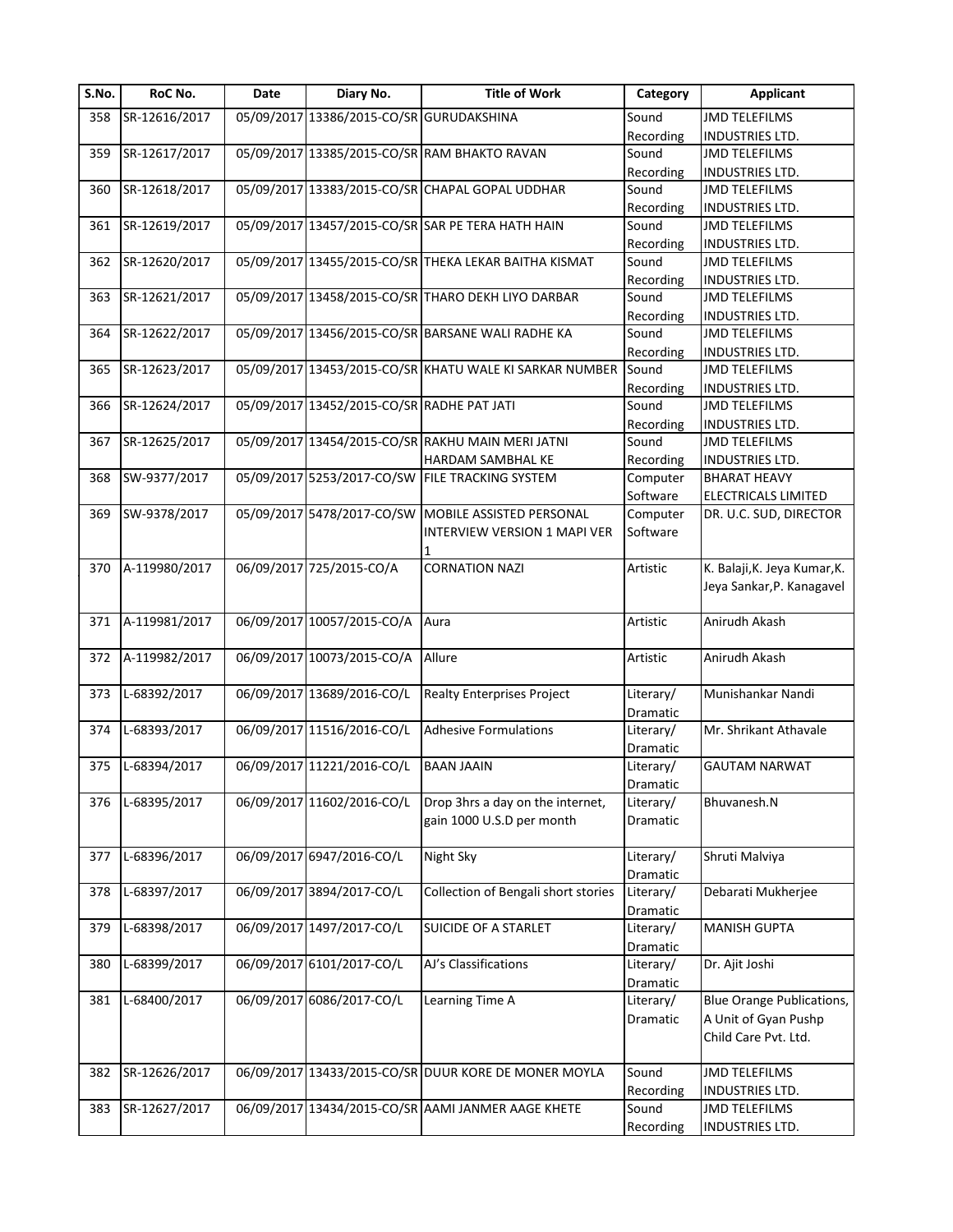| S.No. | RoC No.          | <b>Date</b> | Diary No.                  | <b>Title of Work</b>                                 | Category  | <b>Applicant</b>          |
|-------|------------------|-------------|----------------------------|------------------------------------------------------|-----------|---------------------------|
| 384   | SR-12628/2017    |             |                            | 06/09/2017 13436/2015-CO/SR KE JENO GO DAKE BAREBAR  | Sound     | <b>JMD TELEFILMS</b>      |
|       |                  |             |                            |                                                      | Recording | INDUSTRIES LTD.           |
| 385   | SR-12629/2017    |             |                            | 06/09/2017 13437/2015-CO/SR AAMI LAJJA GHRINAR MATHA | Sound     | <b>JMD TELEFILMS</b>      |
|       |                  |             |                            |                                                      | Recording | INDUSTRIES LTD.           |
| 386   | SR-12630/2017    |             |                            | 06/09/2017 13439/2015-CO/SR MORIYA HOIBO SRI NANDER  | Sound     | <b>JMD TELEFILMS</b>      |
|       |                  |             |                            |                                                      | Recording | INDUSTRIES LTD.           |
| 387   | SR-12631/2017    |             |                            | 06/09/2017 13438/2015-CO/SR PREM KI MUKHER KATHAY    | Sound     | <b>JMD TELEFILMS</b>      |
|       |                  |             |                            |                                                      | Recording | INDUSTRIES LTD.           |
| 388   | SR-12632/2017    |             |                            | 06/09/2017 13427/2015-CO/SR SUNO BHAI PURANER        | Sound     | <b>JMD TELEFILMS</b>      |
|       |                  |             |                            |                                                      | Recording | INDUSTRIES LTD.           |
| 389   | SR-12633/2017    |             |                            | 06/09/2017 13426/2015-CO/SR TUMI KI EMNI KORE        | Sound     | <b>JMD TELEFILMS</b>      |
|       |                  |             |                            |                                                      | Recording | <b>INDUSTRIES LTD.</b>    |
| 390   | SR-12634/2017    |             |                            | 06/09/2017 13425/2015-CO/SR BABAR PETE MAYER JANMO   | Sound     | <b>JMD TELEFILMS</b>      |
|       |                  |             |                            |                                                      | Recording | <b>INDUSTRIES LTD.</b>    |
| 391   | SR-12635/2017    |             |                            | 06/09/2017 13423/2015-CO/SR ANAYASE DEKHTE PABI      | Sound     | <b>JMD TELEFILMS</b>      |
|       |                  |             |                            |                                                      | Recording | <b>INDUSTRIES LTD.</b>    |
| 392   | SW-9379/2017     |             |                            | 06/09/2017 9932/2015-CO/SW SMART UNIVERSITY          | Computer  | <b>WE EXCEL SOFTWARES</b> |
|       |                  |             |                            | MANAGEMENT SYSTEM                                    | Software  | PRIVATE LIMITED           |
|       |                  |             |                            |                                                      |           |                           |
| 393   | SW-9380/2017     |             | 06/09/2017 10966/2015-     | iFreedom                                             | Computer  | siddharth raja            |
|       |                  |             | CO/SW                      |                                                      | Software  |                           |
| 394   | A-119983/2017    |             | 07/09/2017 5541/2017-CO/A  | 1441 Pizzeria Fatti La Tua Pizza                     | Artistic  | The Pizza Chain Factory   |
|       |                  |             |                            |                                                      |           | Private Limited           |
|       |                  |             |                            |                                                      |           |                           |
| 395   | A-119984/2017    |             | 07/09/2017 4757/2017-CO/A  | JOY JELLY LABEL                                      | Artistic  | <b>DEEPAK KUMAR</b>       |
|       |                  |             |                            |                                                      |           | <b>JIVANLAL SAVLANI</b>   |
| 396   | A-119985/2017    |             | 07/09/2017 4758/2017-CO/A  | <b>TEA QUEEN</b>                                     | Artistic  | M/S. MADHU JAYANTI        |
|       |                  |             |                            |                                                      |           | INTERNATIONAL LTD.        |
| 397   | A-119986/2017    |             | 07/09/2017 6531/2017-CO/A  | PPT Templete                                         | Artistic  | <b>VINOD WAIKER</b>       |
| 398   | A-119987/2017    |             | 07/09/2017 5344/2017-CO/A  | FARHANA.                                             | Artistic  | SPGR.NITHYANANDAN         |
|       |                  |             |                            |                                                      |           | SPGR. CHANDRAN, SPGR.     |
|       |                  |             |                            |                                                      |           | MATHAVAN.                 |
| 399   | A-119988/2017    |             | 07/09/2017 4755/2017-CO/A  | SANDOHA PUBLICATIONS PVT LTD                         | Artistic  | SANDOHA PUBLICATIONS      |
|       |                  |             |                            | WITH THE DEVICE OF S AND                             |           | PVT. LTD.                 |
|       |                  |             |                            |                                                      |           |                           |
| 400   | A-119989/2017    |             | 07/09/2017 6751/2017-CO/A  | <b>SHIVLING LABEL</b><br>CLOUT - Packaging label     | Artistic  | Smt. Indra Kanwar Dangi   |
|       |                  |             |                            |                                                      |           |                           |
|       | 401 L-68401/2017 |             |                            | 07/09/2017 12676/2015-CO/L AKHANDA-SAMHITA (Volume-  | Literary/ | Ayachak Ashram            |
|       |                  |             |                            |                                                      |           |                           |
|       |                  |             |                            | XVIII)                                               | Dramatic  |                           |
| 402   | L-68402/2017     |             | 07/09/2017 4881/2017-CO/L  | <b>FASTRACK BUDDHIMATTA</b>                          | Literary/ | Vase Publications Pvt.    |
|       |                  |             |                            |                                                      | Dramatic  | Ltd.                      |
| 403   | L-68403/2017     |             | 07/09/2017 5197/2017-CO/L  | <b>Fastrack Maths</b>                                | Literary/ | Vase Publications Pvt.    |
|       |                  |             |                            |                                                      | Dramatic  | Ltd.                      |
| 404   | L-68404/2017     |             | 07/09/2017 5516/2017-CO/L  | College Funny Friends                                | Literary/ | Chandan singh             |
|       |                  |             |                            |                                                      | Dramatic  |                           |
| 405   | L-68405/2017     |             | 07/09/2017 5058/2017-CO/L  | Ada                                                  | Literary/ | Abhijit Gajwani           |
|       |                  |             |                            |                                                      | Dramatic  |                           |
| 406   | L-68406/2017     |             | 07/09/2017 4961/2017-CO/L  | TIME AND SPACE IS A FICTION -                        | Literary/ | Fateh S Nabha             |
|       |                  |             |                            | ONLY DISTANCE IS A REALITY                           | Dramatic  |                           |
|       |                  |             |                            |                                                      |           |                           |
| 407   | L-68407/2017     |             | 07/09/2017 12531/2016-CO/L | Presentation on several laws in                      | Literary/ | Namrata Biyawat           |
|       |                  |             |                            | India (VOL II)                                       | Dramatic  |                           |
| 408   | L-68408/2017     |             | 07/09/2017 11108/2016-CO/L | LIVE FROM JHARKHAND                                  | Literary/ | <b>JAIDEV</b>             |
|       |                  |             |                            |                                                      | Dramatic  |                           |
| 409   | L-68409/2017     |             | 07/09/2017 6949/2017-CO/L  | SIELUN MATKA                                         | Literary/ | RADHA SOAMI SATSANG       |
|       |                  |             |                            |                                                      | Dramatic  | <b>BEAS</b>               |
|       |                  |             |                            |                                                      |           |                           |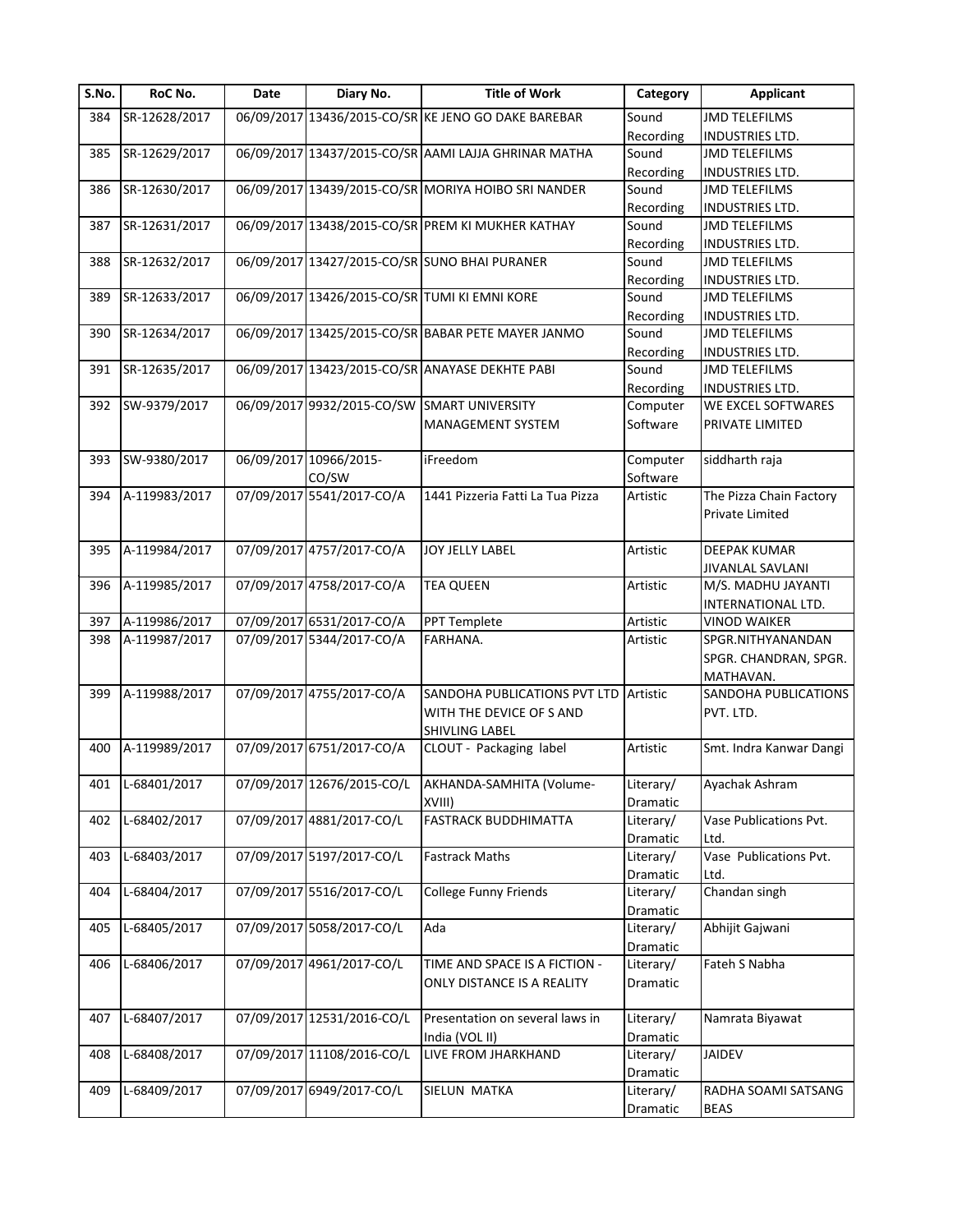| S.No. | RoC No.          | Date | Diary No.                  | <b>Title of Work</b>                              | Category             | <b>Applicant</b>          |
|-------|------------------|------|----------------------------|---------------------------------------------------|----------------------|---------------------------|
| 410   | L-68410/2017     |      | 07/09/2017 12653/2016-CO/L | <b>Information Technology</b>                     | Literary/            | Spectrum Telugu           |
|       |                  |      |                            |                                                   | Dramatic             | <b>Publishing House</b>   |
| 411   | L-68411/2017     |      | 07/09/2017 6750/2017-CO/L  | LOGISTICS SERVICE MODEL FOR                       | Literary/            | <b>KUNAL</b>              |
|       |                  |      |                            | <b>INDIA</b>                                      | Dramatic             | BUDHRAJA, VEDANT          |
|       |                  |      |                            |                                                   |                      | BAJAJ                     |
| 412   | L-68412/2017     |      | 07/09/2017 5150/2017-CO/L  | <b>VALENTINES DAY</b>                             | Literary/            | <b>AMIT MEHRA</b>         |
|       |                  |      |                            |                                                   | Dramatic             |                           |
| 413   | L-68413/2017     |      | 07/09/2017 6494/2017-CO/L  | LAB MANUAL OBJECT ORIENTED                        | Literary/            | SUSHILKUMAR CHAVHAN       |
|       |                  |      |                            | PROGRAMMING USING JAVA                            | <b>Dramatic</b>      |                           |
|       |                  |      |                            |                                                   |                      |                           |
| 414   | L-68414/2017     |      | 07/09/2017 1537/2017-CO/L  | <b>MADE IN INDIA</b>                              | Literary/            | SANJEEV SIVAN             |
|       |                  |      |                            |                                                   | Dramatic             |                           |
| 415   | L-68415/2017     |      | 07/09/2017 1538/2017-CO/L  | <b>EXTRADITION</b>                                | Literary/            | SANJEEV SIVAN             |
|       |                  |      |                            |                                                   | Dramatic             |                           |
| 416   | L-68416/2017     |      | 07/09/2017 1540/2017-CO/L  | SEPTEMBER 11- A LOVE STORY                        |                      | SANJEEV SIVAN             |
|       |                  |      |                            |                                                   | Literary/            |                           |
|       |                  |      |                            |                                                   | Dramatic             |                           |
| 417   | L-68417/2017     |      | 07/09/2017 6669/2017-CO/L  | Why don't you Fly?                                | Literary/            | Shreya Khandelwal         |
|       |                  |      |                            |                                                   | Dramatic             |                           |
| 418   | L-68418/2017     |      | 07/09/2017 5768/2017-CO/L  | <b>CROUCHING TIGERS, DRUNKEN</b>                  | Literary/            | Pinaki Sen                |
|       |                  |      |                            | <b>BEARS &amp; OTHER FACTS FROM</b>               | Dramatic             |                           |
|       |                  |      |                            | <b>WILD INDIA</b>                                 |                      |                           |
| 419   | L-68419/2017     |      | 07/09/2017 6658/2017-CO/L  | SOCIAL MEDIA POLICY                               | Literary/            | R Ramasubramaniyan        |
|       |                  |      |                            |                                                   | Dramatic             |                           |
| 420   | M-463/2017       |      | 07/09/2017 6897/2017-CO/M  | I Don't Mind                                      | Music                | SIDDHANT BHOSLE           |
|       |                  |      |                            |                                                   |                      |                           |
| 421   | SR-12636/2017    |      | 07/09/2017 1189/2017-CO/SR | NIKHATOOR REMIX THE LEGEND                        | Sound                | <b>SUPER CASSETTES</b>    |
|       |                  |      |                            | OF MICHAEL MIHSRA                                 | Recording            | <b>INDUSTRIES PVT LTD</b> |
| 422   | SR-12637/2017    |      | 07/09/2017 1188/2017-CO/SR | FILAM SHURU HUI THE LEGEND OF Sound               |                      | <b>SUPER CASSETTES</b>    |
|       |                  |      |                            | MICHAEL MISHRA                                    | Recording            | <b>INDUSTRIES PVT LTD</b> |
| 423   | SR-12638/2017    |      | 07/09/2017 1187/2017-CO/SR | NIKHATOO THE LEGEND OF                            | Sound                | <b>SUPER CASSETTES</b>    |
|       |                  |      |                            | <b>MICHAEL MISHRA</b>                             | Recording            | <b>INDUSTRIES PVT LTD</b> |
| 424   | SR-12639/2017    |      | 07/09/2017 1186/2017-CO/SR | PHIR TU THE LEGEND OF MICHAEL                     | Sound                | SUPER CASSETTES           |
|       |                  |      |                            | <b>MISHRA</b>                                     | Recording            | <b>INDUSTRIES PVT LTD</b> |
| 425   | SR-12640/2017    |      | 07/09/2017 1185/2017-CO/SR | ISHQ DI GAADI THE LEGEND OF                       | Sound                | <b>SUPER CASSETTES</b>    |
|       |                  |      |                            | MICHAEL MISHRA                                    | Recording            | <b>INDUSTRIES PVT LTD</b> |
| 426   | SR-12641/2017    |      | 07/09/2017 1184/2017-CO/SR | LUV LETTER THE LEGEND OF                          | Sound                | <b>SUPER CASSETTES</b>    |
|       |                  |      |                            | MICHAEL MISHRA                                    | Recording            | <b>INDUSTRIES PVT LTD</b> |
|       | 427 SW-9381/2017 |      |                            | 07/09/2017 1042/2017-CO/SW www.e-identitycard.com |                      | Mayur Khairkar            |
|       |                  |      |                            |                                                   | Computer<br>Software |                           |
| 428   | SW-9382/2017     |      |                            | 07/09/2017 6920/2016-CO/SW ITeS Metochos Axia     |                      | Aakash Goel               |
|       |                  |      |                            |                                                   | Computer             |                           |
|       | A-119990/2017    |      |                            |                                                   | Software             |                           |
| 429   |                  |      | 08/09/2017 5251/2017-CO/A  | CANCER FOUNDATION OF INDIA                        | Artistic             | M/S CANCER                |
|       |                  |      |                            |                                                   |                      | FOUNDATION OF INDIA       |
|       |                  |      |                            |                                                   |                      |                           |
| 430   | A-119991/2017    |      | 08/09/2017 3829/2017-CO/A  | AAYUSHYA                                          | Artistic             | SOHIL RAMANBHAI           |
|       |                  |      |                            |                                                   |                      | CHARANIYA                 |
| 431   | A-119992/2017    |      | 08/09/2017 5660/2017-CO/A  | <b>RANJEET'S KITCHEN</b>                          | Artistic             | MR. SHEETAL JAIN [HUF]    |
|       |                  |      |                            |                                                   |                      |                           |
| 432   | A-119993/2017    |      | 08/09/2017 4751/2017-CO/A  | KALPANA DHOOP STICK NATURAL                       | Artistic             | SHREE KALPANA             |
|       |                  |      |                            | <b>COLLECTION NATURAL LAVENDER</b>                |                      | PERFUMERY WORKS PVT.      |
|       |                  |      |                            | WITH THE DEVICE OF FLOWER                         |                      | LTD.                      |
|       |                  |      |                            | AND LEAF LABEL                                    |                      |                           |
|       |                  |      |                            |                                                   |                      |                           |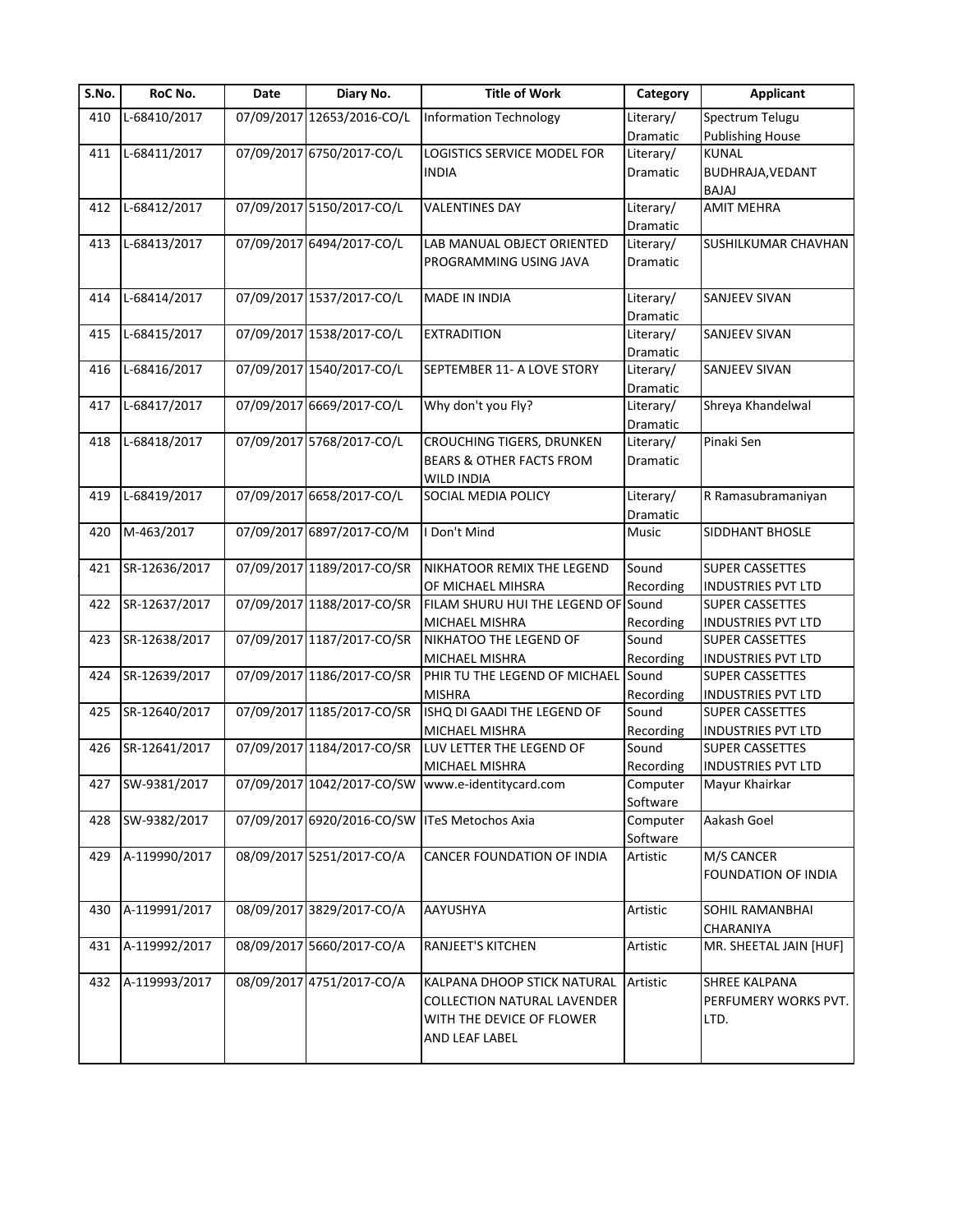| S.No. | RoC No.       | Date | Diary No.                 | <b>Title of Work</b>                | Category | <b>Applicant</b>       |
|-------|---------------|------|---------------------------|-------------------------------------|----------|------------------------|
| 433   | A-119994/2017 |      | 08/09/2017 4753/2017-CO/A | KALPANA DHOOP STICK NATURAL         | Artistic | SHREE KALPANA          |
|       |               |      |                           | <b>COLLECTION NATURAL LILY WITH</b> |          | PERFUMERY WORKS        |
|       |               |      |                           | THE DEVICE OF LILY FLOWER AND       |          | PVT.LTD.               |
|       |               |      |                           | <b>LEAVES LABEL</b>                 |          |                        |
|       |               |      |                           |                                     |          |                        |
| 434   | A-119995/2017 |      | 08/09/2017 8602/2016-CO/A | <b>BHARTI</b>                       | Artistic | M/S BHARTI MILK FOOD   |
|       |               |      |                           |                                     |          | PVT. LTD.              |
| 435   | A-119996/2017 |      | 08/09/2017 4750/2017-CO/A | KALPANA DHOOP STICK NATURAL         | Artistic | <b>SHREE KALPANA</b>   |
|       |               |      |                           | <b>COLLECTION NATURAL ORCHID</b>    |          | PERFUMERY WORKS PVT.   |
|       |               |      |                           | WITH THE DEVICE OF ORCHID           |          | LTD.                   |
|       |               |      |                           | FLOWER AND LEAVES LABEL             |          |                        |
|       |               |      |                           |                                     |          |                        |
| 436   | A-119997/2017 |      | 08/09/2017 8452/2016-CO/A | PROBAG - PROFESSIONAL BAG           | Artistic | JAGDISH BHANJI MANJERI |
|       |               |      |                           |                                     |          |                        |
| 437   | A-119998/2017 |      | 08/09/2017 4748/2017-CO/A | KALPANA DHOOP STICK NATURAL         | Artistic | <b>SHREE KALPANA</b>   |
|       |               |      |                           | COLLECTION NATURAL SANDAL           |          | PERFUMERY WORKS PVT.   |
|       |               |      |                           |                                     |          |                        |
|       |               |      |                           | WITH THE DEVICE OF SANDAL           |          | LTD.                   |
|       |               |      |                           | STICK AND LEAVES LABEL              |          |                        |
| 438   | A-119999/2017 |      | 08/09/2017 4754/2017-CO/A | KALPANA DHOOP STICK NATURAL         | Artistic | SHREE KALPANA          |
|       |               |      |                           |                                     |          | PERFUMERY WORKS PVT.   |
|       |               |      |                           | COLLECTION NATURAL ROSE WITH        |          |                        |
|       |               |      |                           | THE DEVICE OF ROSE FLOWER           |          | LTD.                   |
|       |               |      |                           | AND LEAVES LABEL                    |          |                        |
|       |               |      | 08/09/2017 3830/2017-CO/A |                                     |          |                        |
| 439   | A-120000/2017 |      |                           | NIMYLE                              | Artistic | ARPITA AGRO PRODUCTS   |
|       |               |      |                           |                                     |          | PVT LTD                |
| 440   | A-120001/2017 |      | 08/09/2017 5844/2017-CO/A | SHANTANU GARG DESIGN SGD            | Artistic | SHANTANU GARG S/o.     |
|       |               |      |                           | LOGO                                |          | SH. NAVEEN GARG        |
|       | A-120002/2017 |      | 08/09/2017 5561/2017-CO/A | Karan FURNER                        | Artistic | BHARAT JAIN S/o. Late. |
| 441   |               |      |                           |                                     |          |                        |
|       |               |      |                           |                                     |          | SH. I.S. JAIN          |
| 442   | A-120003/2017 |      | 08/09/2017 8462/2016-CO/A | NAFIZA                              | Artistic | <b>INDUBEN</b>         |
|       |               |      |                           |                                     |          | <b>GHANSHYAMBHAI</b>   |
|       |               |      |                           |                                     |          | MALAVIYA               |
| 443   | A-120004/2017 |      | 08/09/2017 5560/2017-CO/A | Karan FURNER                        | Artistic | BHARAT JAIN S/o. Late. |
|       |               |      |                           |                                     |          | SH. I.S. JAIN          |
| 444   | A-120005/2017 |      | 08/09/2017 5566/2017-CO/A | <b>ANCHOR</b>                       | Artistic | BHARAT JAIN S/o. Late. |
|       |               |      |                           |                                     |          | SH. I.S. JAIN          |
| 445   | A-120006/2017 |      | 08/09/2017 5202/2016-CO/A | <b>UNIPOLY</b>                      | Artistic | MR. SAURABH JAIN       |
|       |               |      |                           |                                     |          | [DIRECTOR]             |
| 446   | A-120007/2017 |      | 08/09/2017 5780/2017-CO/A | <b>TEEMWURK</b>                     | Artistic | AKHILESH SHARMA S/o.   |
|       |               |      |                           |                                     |          | SH. KIRTI KUMAR RAM    |
|       |               |      |                           |                                     |          | <b>RATAN SHARMA</b>    |
| 447   | A-120008/2017 |      | 08/09/2017 5781/2017-CO/A | A3LOGICS                            | Artistic | AKHILESH SHARMA S/o.   |
|       |               |      |                           |                                     |          | SH. KIRTI KUMAR RAM    |
|       |               |      |                           |                                     |          | RATAN SHARMA           |
| 448   | A-120009/2017 |      | 08/09/2017 5785/2017-CO/A | The Trio                            | Artistic | JITENDRA SINGH         |
|       |               |      |                           |                                     |          | RATHORE S/O. SH.       |
|       |               |      |                           |                                     |          | RAJENDRA SINGH         |
|       |               |      |                           |                                     |          | RATHORE                |
| 449   | A-120010/2017 |      | 08/09/2017 5199/2016-CO/A | <b>ORKAN</b>                        | Artistic | MR. GAURAV KALRA       |
| 450   | A-120011/2017 |      | 08/09/2017 4773/2017-CO/A | SHIV SHAKTI WITH DEVICE OF          | Artistic | MR. MAHENDRABHAI       |
|       |               |      |                           | LEAF LABEL                          |          | KANTIBHAI PATEL        |
| 451   | A-120012/2017 |      | 08/09/2017 5570/2017-CO/A | HI TECH                             | Artistic | HITECH INSULATORS      |
|       |               |      |                           |                                     |          | PRIVATE LIMITED        |
| 452   | A-120013/2017 |      | 08/09/2017 5837/2017-CO/A | <b>SHWET</b>                        | Artistic | <b>SMV DAIRY LLP</b>   |
|       |               |      |                           |                                     |          |                        |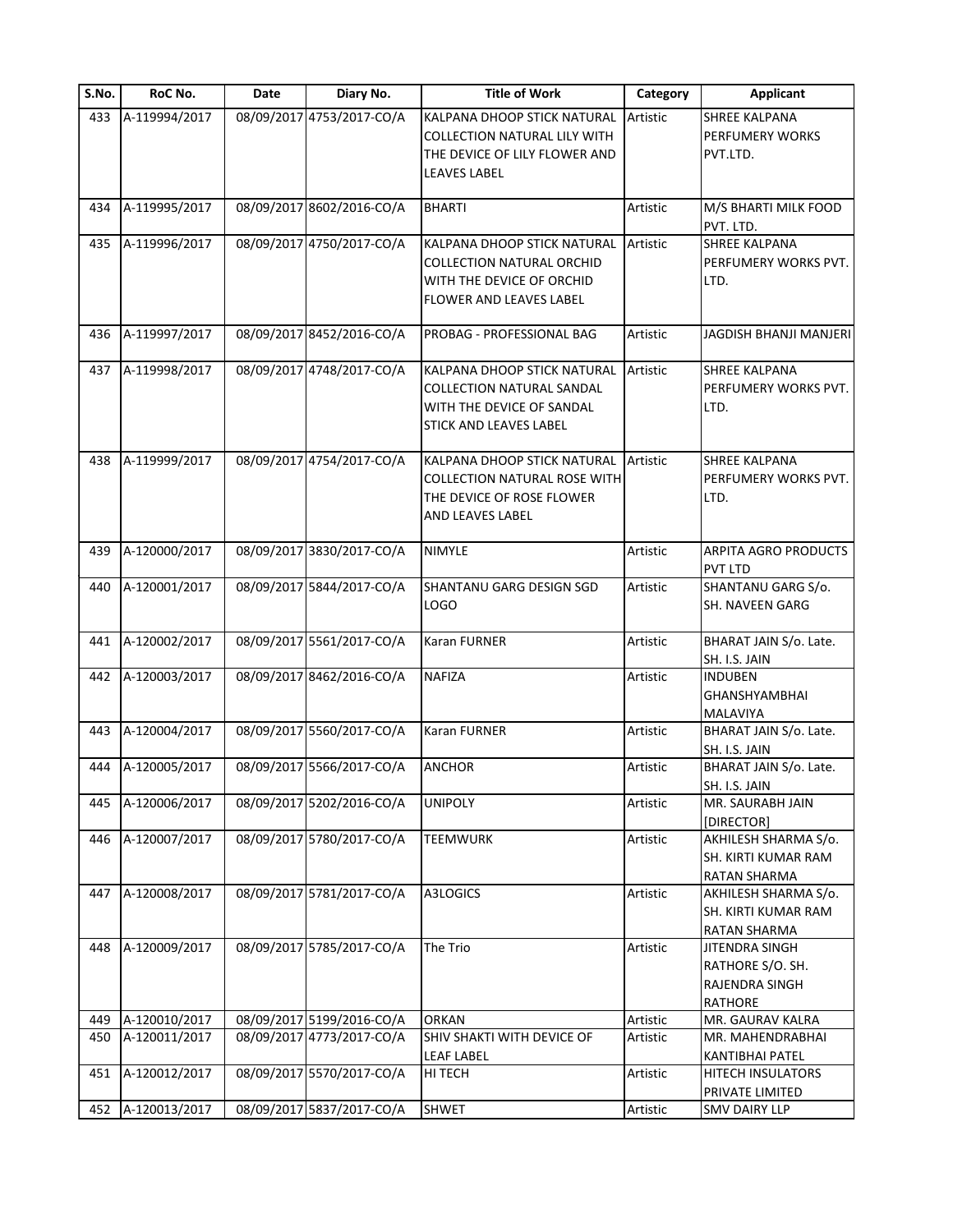| S.No. | RoC No.       | Date       | Diary No.                  | <b>Title of Work</b>                                                                                                           | Category              | <b>Applicant</b>                                           |
|-------|---------------|------------|----------------------------|--------------------------------------------------------------------------------------------------------------------------------|-----------------------|------------------------------------------------------------|
| 453   | A-120014/2017 |            | 08/09/2017 3679/2016-CO/A  | <b>DUDHWARKHA</b>                                                                                                              | Artistic              | <b>MS MITTAL AGRO</b><br><b>INDUSTRIES</b>                 |
| 454   | A-120015/2017 |            | 08/09/2017 13474/2016-CO/A | <b>POLYWOOD</b>                                                                                                                | Artistic              | DHABRIYA POLYWOOD<br>LIMITED                               |
| 455   | A-120016/2017 |            | 08/09/2017 13472/2016-CO/A | <b>D-STONA</b>                                                                                                                 | Artistic              | DHABRIYA POLYWOOD<br>LIMITED                               |
| 456   | A-120017/2017 |            | 08/09/2017 13471/2016-CO/A | <b>PARAG</b>                                                                                                                   | Artistic              | PRAGATI SALT (INDIA)<br>PVT. LTD.                          |
| 457   | A-120018/2017 |            | 08/09/2017 13478/2016-CO/A | <b>Finore Minerals LLP</b>                                                                                                     | Artistic              | FINORE MINERALS LLP                                        |
| 458   | A-120019/2017 |            | 08/09/2017 13466/2016-CO/A | UNI DECOR                                                                                                                      | Artistic              | UNITED PLYWOOD<br>(Indian partnership firm)                |
| 459   | A-120020/2017 |            | 08/09/2017 13505/2016-CO/A | <b>DAL BATI</b>                                                                                                                | Artistic              | Mrs. SHAMI DEVI<br>AASNANI W/o. SH.<br>HARUMAL AASNANI     |
| 460   | A-120021/2017 |            | 08/09/2017 13510/2016-CO/A | <b>CHHOTI NANI</b>                                                                                                             | Artistic              | Mrs. SHAMI DEVI<br>AASNANI W/o. SH.<br>HARUMAL AASNANI     |
| 461   | A-120022/2017 |            | 08/09/2017 13534/2016-CO/A | Kompanions Revisualizing<br>education                                                                                          | Artistic              | SACHETAN KNOWLEDGE<br><b>COMPANIONS PRIVATE</b><br>LIMITED |
| 462   | A-120023/2017 |            | 08/09/2017 13508/2016-CO/A | <b>SUNIL-G MASALA PAPAD</b>                                                                                                    | Artistic              | Mrs. SHAMI DEVI<br>AASNANI W/o. SH.<br>HARUMAL AASNANI     |
| 463   | A-120024/2017 |            | 08/09/2017 7067/2017-CO/A  | <b>AVS</b>                                                                                                                     | Artistic              | N. SHIVA KRISHNAN                                          |
| 464   | A-120025/2017 |            | 08/09/2017 5001/2017-CO/A  | <b>GOKAL</b>                                                                                                                   | Artistic              | SANJIV INDUSTRIES                                          |
| 465   | A-120026/2017 |            | 08/09/2017 11820/2015-CO/A | Nerolac Statue Paint for Murthis                                                                                               | Artistic              | Kansai Nerolac Paints<br>Limited                           |
| 466   | A-120027/2017 |            | 08/09/2017 3508/2017-CO/A  | <b>KUNDAN CABLE</b>                                                                                                            | Artistic              | LAKHA RAM SHARMA,                                          |
| 467   | L-68420/2017  |            | 08/09/2017 5617/2017-CO/L  | JAASHVI STORAGE SOLUTIONS                                                                                                      | Literary/<br>Dramatic | Harvinder Singh Trading<br>as JAASHVI STORAGE<br>SOLUTIONS |
| 468   | L-68421/2017  |            | 08/09/2017 6661/2017-CO/L  | Kya Yehi Hai Pyar?                                                                                                             | Literary/<br>Dramatic | Chavda Vijay Nanjibhai                                     |
| 469   | L-68422/2017  |            | 08/09/2017 5778/2017-CO/L  | <b>SMART CLEANING</b>                                                                                                          | Literary/<br>Dramatic | Sealed Air India Private<br>Limited                        |
| 470   | L-68423/2017  |            | 08/09/2017 6847/2017-CO/L  | <b>NAFTA</b>                                                                                                                   | Literary/<br>Dramatic | <b>GURSHARAN SINGH</b><br>KOHLI                            |
| 471   | L-68424/2017  |            | 08/09/2017 4775/2017-CO/L  | DEVELOPMENT OF NEW<br>SPECIMEN GEOMETRY TO<br><b>IDENTIFY CRITICAL</b><br><b>TRANSFORMATION</b><br><b>TEMPRATURES OF STEEL</b> | Literary/<br>Dramatic | <b>JSW STEEL LIMITED</b>                                   |
| 472   | L-68425/2017  | 08/09/2017 | 6781/2017-CO/L             | <b>GRE Verbal and Quant Practice</b><br>Questions                                                                              | Literary/<br>Dramatic | Pavithra Srinivasan                                        |
| 473   | L-68426/2017  |            | 08/09/2017 15058/2016-CO/L | COST & MANAGEMENT AUDIT                                                                                                        | Literary/<br>Dramatic | <b>ABHISHEK</b><br>GOUTAMCHAND                             |
| 474   | L-68427/2017  |            | 08/09/2017 12848/2015-CO/L | SARAL BRAHMACHARYA                                                                                                             | Literary/<br>Dramatic | Ayachak Ashram                                             |
| 475   | L-68428/2017  |            | 08/09/2017 12843/2015-CO/L | <b>BIDHABAR JIBON YANGA</b>                                                                                                    | Literary/<br>Dramatic | Ayachak Ashram                                             |
| 476   | L-68429/2017  |            | 08/09/2017 12712/2015-CO/L | DHRITONG PREMNA(Volume-VI)                                                                                                     | Literary/<br>Dramatic | Ayachak Ashram                                             |
| 477   | L-68430/2017  |            | 08/09/2017 12708/2015-CO/L | DHRITONG PREMNA(Volume-24)                                                                                                     | Literary/<br>Dramatic | Ayachak Ashram                                             |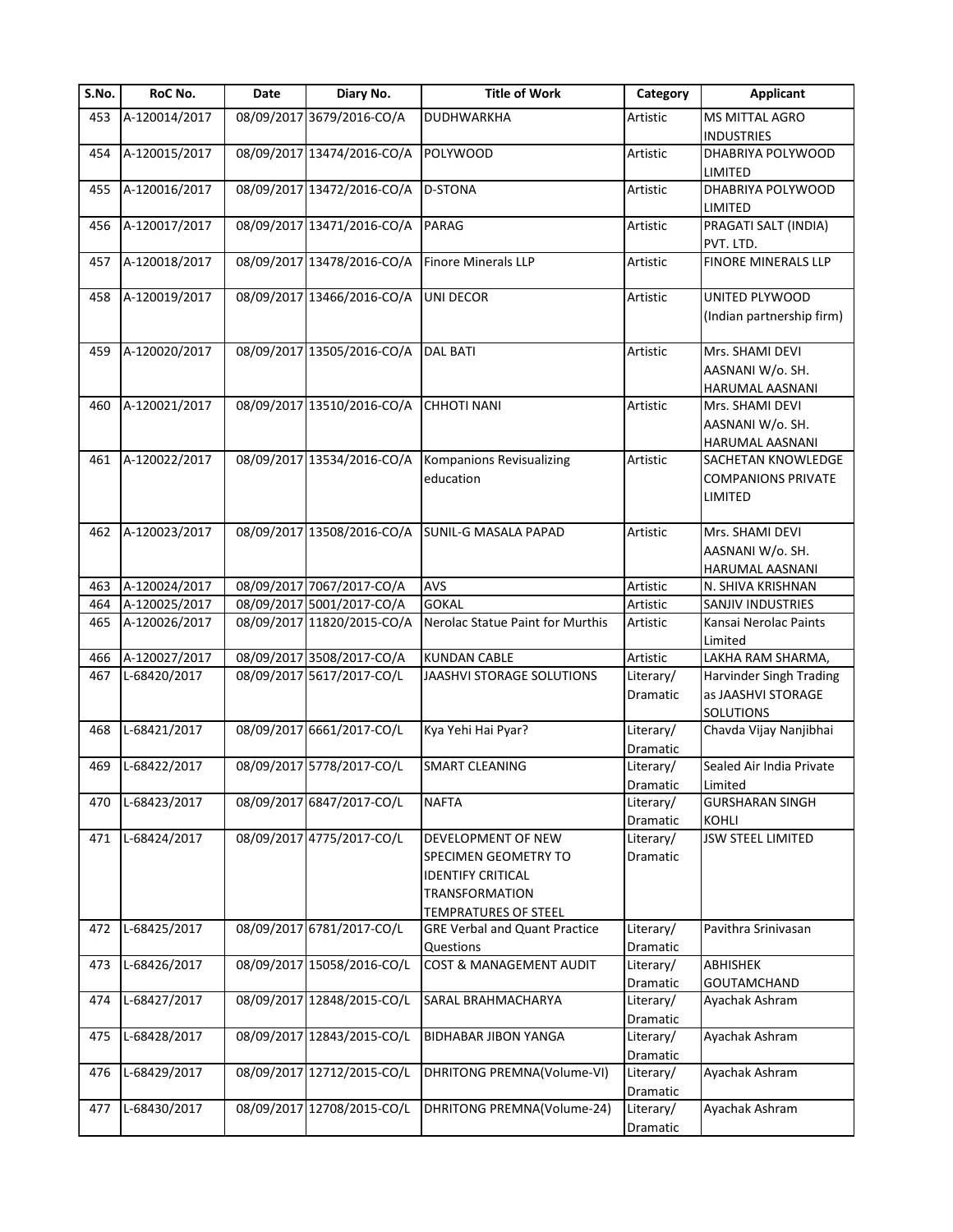| S.No. | RoC No.       | Date | Diary No.                  | <b>Title of Work</b>                | Category              | <b>Applicant</b>          |
|-------|---------------|------|----------------------------|-------------------------------------|-----------------------|---------------------------|
| 478   | L-68431/2017  |      | 08/09/2017 12700/2015-CO/L | <b>ATMA GATHAN</b>                  | Literary/             | Ayachak Ashram            |
|       |               |      |                            |                                     | Dramatic              |                           |
| 479   | L-68432/2017  |      | 08/09/2017 12688/2015-CO/L | KUMARIR PABITRATA(Volume-III)       | Literary/             | Ayachak Ashram            |
|       |               |      |                            |                                     | Dramatic              |                           |
| 480   | L-68433/2017  |      | 08/09/2017 12679/2015-CO/L | AKHANDA-SAMHITA (Volume-IV)         | Literary/             | Ayachak Ashram            |
|       |               |      |                            |                                     | Dramatic              |                           |
| 481   | L-68434/2017  |      | 08/09/2017 12678/2015-CO/L | AKHANDA-SAMHITA (Volume-III)        | Literary/             | Ayachak Ashram            |
|       |               |      |                            |                                     | Dramatic              |                           |
| 482   | L-68435/2017  |      | 08/09/2017 12677/2015-CO/L | AKHANDA-SAMHITA (Volume-V)          | Literary/             | Ayachak Ashram            |
|       |               |      |                            |                                     | Dramatic              |                           |
| 483   | L-68436/2017  |      | 08/09/2017 12665/2015-CO/L | <b>MADHU MALLAR</b>                 | Literary/             | Ayachak Ashram            |
|       |               |      |                            |                                     | Dramatic              |                           |
| 484   | L-68437/2017  |      | 08/09/2017 12664/2015-CO/L | <b>MANDAR MALA</b>                  | Literary/             | Ayachak Ashram            |
|       |               |      |                            |                                     | Dramatic              |                           |
| 485   | L-68438/2017  |      | 08/09/2017 12655/2015-CO/L | SAMABETA UPASANA                    | Literary/             | Ayachak Ashram            |
|       |               |      |                            |                                     | Dramatic              |                           |
| 486   | L-68439/2017  |      | 08/09/2017 12652/2015-CO/L | <b>KUMARIR PABITRATA(Volume II)</b> | Literary/             | Ayachak Ashram            |
|       |               |      |                            |                                     | Dramatic              |                           |
| 487   | L-68440/2017  |      | 08/09/2017 12649/2015-CO/L | KUMARIR PABITRATA (Volume- I)       | Literary/             | Ayachak Ashram            |
|       |               |      |                            |                                     |                       |                           |
|       | L-68441/2017  |      | 08/09/2017 12643/2015-CO/L | <b>AYURVEDIC CHIKITSA</b>           | Dramatic              |                           |
| 488   |               |      |                            |                                     | Literary/<br>Dramatic | Ayachak Ashram            |
|       |               |      |                            |                                     |                       |                           |
| 489   | L-68442/2017  |      | 08/09/2017 12639/2015-CO/L | <b>PATHER SANCHAY</b>               | Literary/             | Ayachak Ashram            |
|       |               |      |                            |                                     | Dramatic              |                           |
| 490   | L-68443/2017  |      | 08/09/2017 12636/2015-CO/L | <b>DINOLIPI</b>                     | Literary/             | Ayachak Ashram            |
|       |               |      |                            |                                     | Dramatic              |                           |
| 491   | L-68444/2017  |      | 08/09/2017 7391/2017-CO/L  | <b>BLACK AND WHITE</b>              | Literary/             | DR RAVI GROVER            |
|       |               |      |                            |                                     | Dramatic              |                           |
| 492   | L-68445/2017  |      | 08/09/2017 7061/2017-CO/L  | IN CLOSE ASSOCIATION WITH           | Literary/             | AMITA SAXENA              |
|       |               |      |                            | REVD. BABUJI MAHARAJ                | Dramatic              |                           |
| 493   | L-68446/2017  |      | 08/09/2017 12531/2015-CO/L | KUMARIR PABITRATA (Volume-          | Literary/             | Ayachak Ashram            |
|       |               |      |                            | VI)                                 | Dramatic              |                           |
| 494   | L-68447/2017  |      | 08/09/2017 12488/2015-CO/L | DHRITONG PREMNA(Volume-V)           | Literary/             | Ayachak Ashram            |
|       |               |      |                            |                                     | Dramatic              |                           |
| 495   | L-68448/2017  |      | 08/09/2017 9768/2016-CO/L  | Voice- The Cry Of a Soul            | Literary/             | Oshin Ghosh               |
|       |               |      |                            |                                     | Dramatic              |                           |
| 496   | SR-12642/2017 |      | 08/09/2017 930/2017-CO/SR  | <b>HAQ HAI TE3N</b>                 | Sound                 | <b>SUPER CASSETES</b>     |
|       |               |      |                            |                                     | Recording             | <b>INDUSTRIES PVT LTD</b> |
| 497   | SR-12643/2017 |      | 08/09/2017 931/2017-CO/SR  | ROOTHA TE3N                         | Sound                 | SUPER CASSETTES           |
|       |               |      |                            |                                     | Recording             | <b>INDUSTRIES PVT LTD</b> |
| 498   | SR-12644/2017 |      | 08/09/2017 932/2017-CO/SR  | <b>KYUN RE TE3N</b>                 | Sound                 | SUPER CASSETTES           |
|       |               |      |                            |                                     | Recording             | <b>INDUSTRIES PVT LTD</b> |
| 499   | SR-12645/2017 |      | 08/09/2017 933/2017-CO/SR  | <b>GRAHAN TE3N</b>                  | Sound                 | <b>SUPER CASSETTES</b>    |
|       |               |      |                            |                                     | Recording             | INDUSTRIES PVT LTD        |
| 500   | SR-12646/2017 |      | 08/09/2017 934/2017-CO/SR  | <b>KYUN RE TE3N</b>                 | Sound                 | <b>SUPER CASSETTES</b>    |
|       |               |      |                            |                                     | Recording             | <b>INDUSTRIES PVT LTD</b> |
| 501   | SR-12647/2017 |      | 08/09/2017 1025/2017-CO/SR | AAJ KA KYA PROGRAM HAI              | Sound                 | <b>SONY MUSIC</b>         |
|       |               |      |                            |                                     | Recording             | ENTERTAINMENT INDIA       |
|       |               |      |                            |                                     |                       | PVT LTD                   |
| 502   | SR-12648/2017 |      | 08/09/2017 1055/2017-CO/SR | <b>MANN MOHANAA</b>                 | Sound                 | SONY MUSIC                |
|       |               |      |                            |                                     | Recording             |                           |
|       |               |      |                            |                                     |                       | ENTERTAINMENT INDIA       |
|       |               |      |                            |                                     |                       | <b>PVT LTD</b>            |
| 503   | SR-12649/2017 |      | 08/09/2017 6599/2017-CO/SR | THEERAADHAE ASAIGAL                 | Sound                 | SONY MUSIC                |
|       |               |      |                            |                                     | Recording             | ENTERTAINMENT INDIA       |
|       |               |      |                            |                                     |                       | PVT. LTD.                 |
| 504   | SR-12650/2017 |      | 08/09/2017 4831/2017-CO/SR | <b>FRUIT JUICE</b>                  | Sound                 | MR ANEESH CHENGAPPA       |
|       |               |      |                            |                                     | Recording             |                           |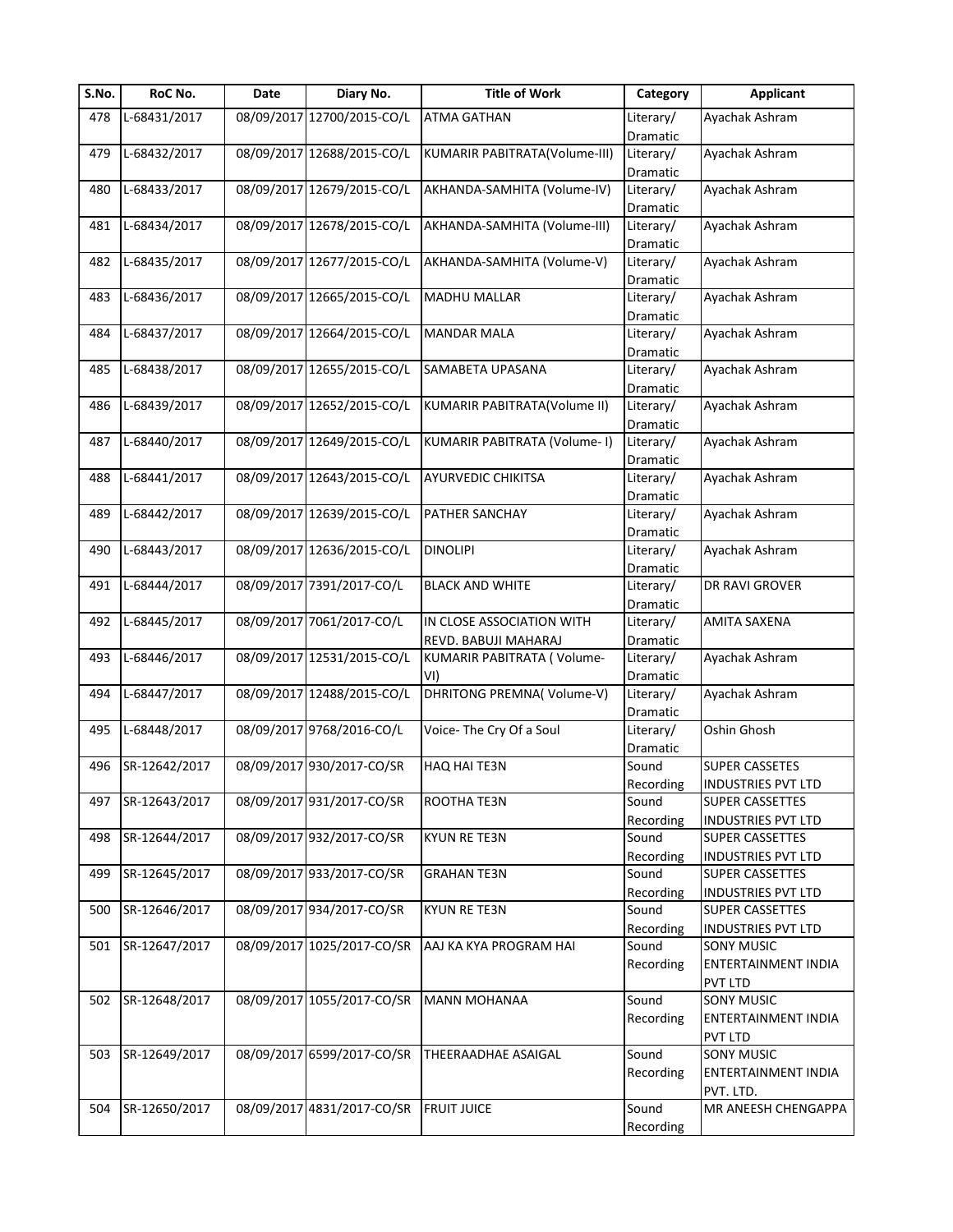| S.No. | RoC No.       | Date | Diary No.                  | <b>Title of Work</b>                 | Category | <b>Applicant</b>            |
|-------|---------------|------|----------------------------|--------------------------------------|----------|-----------------------------|
| 505   | SW-9383/2017  |      | 08/09/2017 15020/2016-     | www.appyswappy.com                   | Computer | Kiran Rayachoti             |
|       |               |      | CO/SW                      |                                      | Software |                             |
| 506   | SW-9384/2017  |      | 08/09/2017 13856/2015-     | PROGRAM FOR AUTOMATIC GAS            | Computer | <b>BHARAT HEAVY</b>         |
|       |               |      | CO/SW                      | BURNER SELECTION FOR HEAT            | Software | <b>ELECTRICALS LIMITED</b>  |
|       |               |      |                            | <b>RECOVERY STEAM GENERATORS</b>     |          |                             |
|       |               |      |                            |                                      |          |                             |
| 507   | SW-9385/2017  |      | 08/09/2017 13864/2015-     | ONLINE SUPPLIER REGISTRATION         | Computer | <b>BHARAT HEAVY</b>         |
|       |               |      | CO/SW                      | SYSTEM                               | Software | ELECTRICALS LIMITED         |
| 508   | SW-9386/2017  |      | 08/09/2017 13865/2015-     | <b>CCPLUS</b>                        | Computer | <b>BHARAT HEAVY</b>         |
|       |               |      | CO/SW                      |                                      | Software | ELECTRICALS LIMITED         |
| 509   | SW-9387/2017  |      | 08/09/2017 13897/2015-     | <b>BATTERY RESIDUAL LIFE</b>         | Computer | <b>BHARAT HEAVY</b>         |
|       |               |      | CO/SW                      | <b>ESTIMATION SOFTWARE</b>           | Software | ELECTRICALS LIMITED         |
| 510   | SW-9388/2017  |      | 08/09/2017 13877/2015-     | <b>CGEN</b>                          | Computer | <b>BHARAT HEAVY</b>         |
|       |               |      | CO/SW                      |                                      | Software | ELECTRICALS LIMITED         |
| 511   | SW-9389/2017  |      | 08/09/2017 13918/2015-     | <b>IMPLEMENTATIONS OF</b>            | Computer | <b>BHARAT HEAVY</b>         |
|       |               |      | CO/SW                      | PROTECTIONS ALOGORITHMS FOR Software |          | ELECTRICALS LIMITED         |
|       |               |      |                            | A LCC BASED BI-POLE HVDC             |          |                             |
|       |               |      |                            | <b>SYSTEM</b>                        |          |                             |
| 512   | A-120028/2017 |      | 09/09/2017 9910/2017-CO/A  | <b>EMCO WITH LOGO</b>                | Artistic | MR BHAGWAN SINGH,           |
|       |               |      |                            |                                      |          | PARTNERR                    |
| 513   | A-120029/2017 |      | 09/09/2017 5789/2017-CO/A  | <b>Royal Desert Safaries</b>         | Artistic | ROYAL DESERT SAFARIES       |
|       |               |      |                            |                                      |          | PRIVATE LIMITED             |
|       |               |      |                            |                                      |          |                             |
| 514   | A-120030/2017 |      | 09/09/2017 5721/2017-CO/A  | AVB PUBLIC SCHOOL LABEL              | Artistic | Adarsh Vidya Sansthan       |
|       |               |      |                            |                                      |          |                             |
| 515   | A-120031/2017 |      | 09/09/2017 5671/2015-CO/A  | TALES OF GOPI (LABEL)                | Artistic | Abhishek Sharma Trading     |
|       |               |      |                            |                                      |          | as M/s. Prakria Marketing   |
|       |               |      |                            |                                      |          | <b>Services</b>             |
|       |               |      |                            |                                      |          |                             |
| 516   | A-120032/2017 |      | 09/09/2017 6936/2017-CO/A  | R Reniche for the niche              | Artistic | Sumit Khurana               |
| 517   | A-120033/2017 |      | 09/09/2017 5675/2015-CO/A  | <b>MERCOR WHITE QUEEN</b>            | Artistic | Golden Chocolates Pvt.      |
|       |               |      |                            |                                      |          | Ltd.                        |
| 518   | A-120034/2017 |      | 09/09/2017 5665/2015-CO/A  | LAZREENA LABEL                       | Artistic | <b>MANOJ KUMAR</b>          |
|       |               |      |                            |                                      |          | SONI(HUF) TRADING AS        |
|       |               |      |                            |                                      |          | LAZREENA                    |
| 519   | A-120035/2017 |      | 09/09/2017 5669/2015-CO/A  | <b>ASBELLA</b>                       | Artistic | Sweeton Foods Pvt. Ltd.     |
|       |               |      |                            |                                      |          |                             |
| 520   | A-120036/2017 |      | 09/09/2017 5672/2015-CO/A  | <b>ERTAY TRUFFLE</b>                 | Artistic | M/s. Golden Chocolates      |
|       |               |      |                            |                                      |          | Pvt. Ltd.                   |
| 521   | A-120037/2017 |      | 09/09/2017 5241/2017-CO/A  | TRICHUP BEAUTIFUL HAIR FOR A         | Artistic | VASU HEALCARE PVT LTD       |
|       |               |      |                            | LIFETIME                             |          |                             |
| 522   | A-120038/2017 |      | 09/09/2017 5779/2017-CO/A  | <b>INMONARCH</b>                     | Artistic | ANURAG AJMERA S/o.          |
|       |               |      |                            |                                      |          | SH. SURESH AJMERA           |
| 523   | A-120039/2017 |      | 09/09/2017 5661/2017-CO/A  | RITU TOP IN TOP                      | Artistic | MR. MANOJ PAL               |
|       |               |      |                            |                                      |          | [PROPRIETOR]                |
| 524   | A-120040/2017 |      | 09/09/2017 5676/2015-CO/A  | <b>ERTAY TRUFFLE (LABEL)</b>         | Artistic | Golden Chocolates Pvt.      |
|       |               |      |                            |                                      |          | Ltd.                        |
| 525   | A-120041/2017 |      | 09/09/2017 10629/2017-CO/A | India Medical Device 2018            | Artistic | Federation of Indian        |
|       |               |      |                            |                                      |          | <b>Chambers of Commerce</b> |
|       |               |      |                            |                                      |          |                             |
|       |               |      |                            |                                      |          | & Industry                  |
|       |               |      |                            |                                      |          |                             |
| 526   | A-120042/2017 |      | 09/09/2017 9826/2017-CO/A  | <b>DUKE'S (LABEL)</b>                | Artistic | K.K. Mehta Trading as       |
|       |               |      |                            |                                      |          | Dukes Pastry Shop           |
|       |               |      |                            |                                      |          |                             |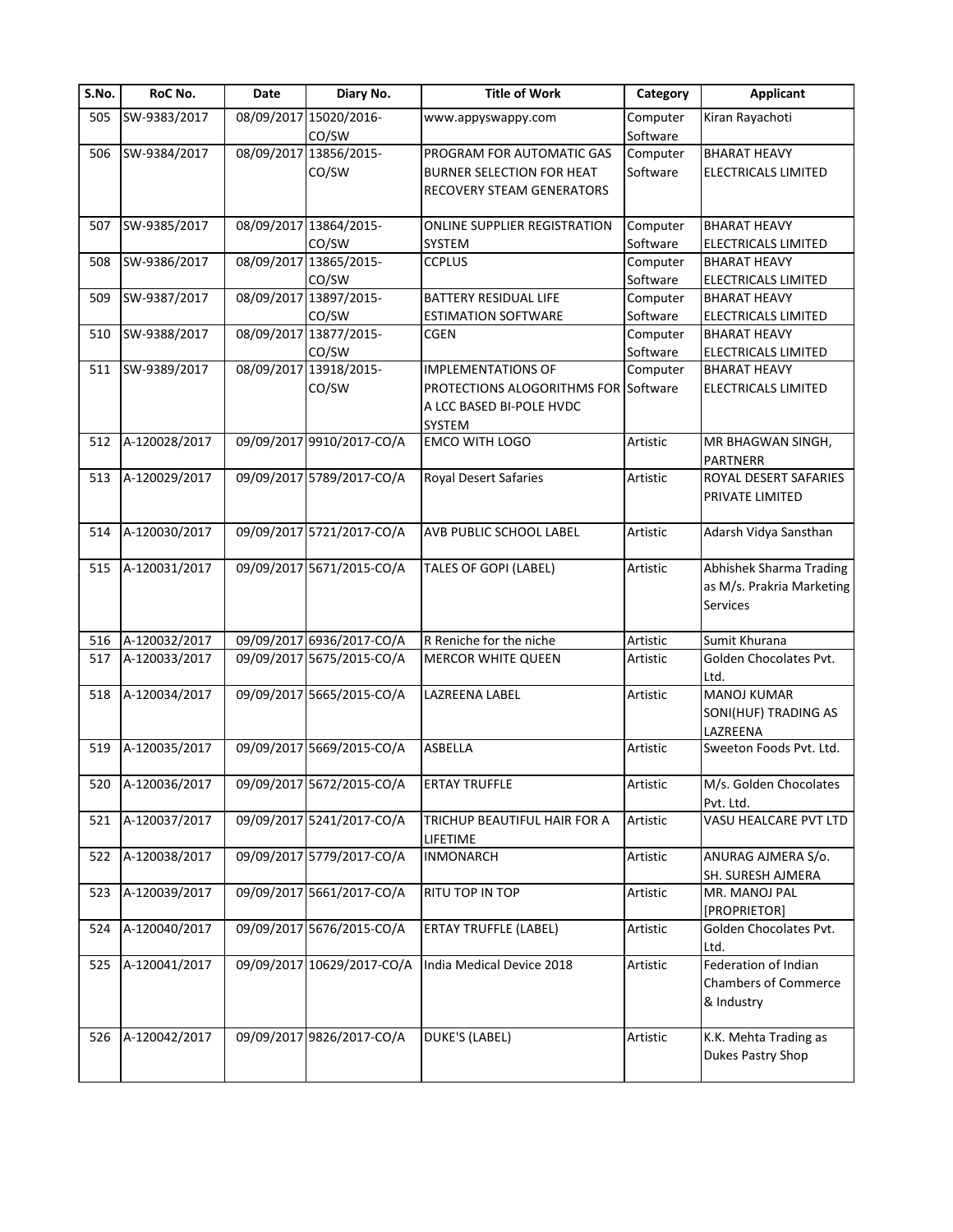| S.No. | RoC No.       | Date | Diary No.                  | <b>Title of Work</b>                                                                                                                          | Category                     | <b>Applicant</b>                                                  |
|-------|---------------|------|----------------------------|-----------------------------------------------------------------------------------------------------------------------------------------------|------------------------------|-------------------------------------------------------------------|
| 527   | A-120043/2017 |      | 09/09/2017 10626/2017-CO/A | India Medical Device 2017                                                                                                                     | Artistic                     | Federation of Indian<br><b>Chambers of Commerce</b><br>& Industry |
| 528   | L-68449/2017  |      | 09/09/2017 8827/2017-CO/L  | 2 Shades - A collaborative/                                                                                                                   | Literary/                    | Indian Institute of                                               |
|       |               |      |                            | cooperative board game                                                                                                                        | Dramatic                     | Technology, Kanpur                                                |
| 529   | L-68450/2017  |      | 09/09/2017 9845/2017-CO/L  | The Newtonian Quest                                                                                                                           | Literary/<br>Dramatic        | Deepak Vidyarthi                                                  |
| 530   | L-68451/2017  |      | 09/09/2017 6762/2017-CO/L  | INFRASTRUCTURE MANAGEMENT<br>2013-2014                                                                                                        | Literary/<br>Dramatic        | M/S. PRIMORDIAL<br>SYSTEMS PVT. LTD.                              |
| 531   | L-68452/2017  |      | 09/09/2017 9848/2017-CO/L  | I Am Changing My Life                                                                                                                         | Literary/<br>Dramatic        | Dharmendra U                                                      |
| 532   | L-68453/2017  |      | 09/09/2017 6885/2017-CO/L  | <b>Medicinal and Aromatic Plant</b><br>Diversity of Central University of<br>Jammu                                                            | Literary/<br>Dramatic        | Dr. Pankaj Mehta, Ms.<br>Dhaneshwari Sharma                       |
| 533   | L-68454/2017  |      | 09/09/2017 6538/2017-CO/L  | RAMAYANA TRAILS A JOURNEY<br>WITH LORD RAMA                                                                                                   | Literary/<br>Dramatic        | Prabhakar kumar                                                   |
| 534   | L-68455/2017  |      | 09/09/2017 5667/2015-CO/L  | <b>LEKHAN SINDHU</b>                                                                                                                          | Literary/<br>Dramatic        | Nidhi Gupta trading as<br>Likhavat Academy                        |
| 535   | L-68456/2017  |      | 09/09/2017 6664/2017-CO/L  | TUZHYA ATHAVANIT                                                                                                                              | Literary/<br>Dramatic        | HEMANT TANAJI SHIRKE                                              |
| 536   | L-68457/2017  |      | 09/09/2017 9858/2017-CO/L  | 212* The Complete Trader                                                                                                                      | Literary/<br>Dramatic        | Rohan Mehta                                                       |
| 537   | L-68458/2017  |      | 09/09/2017 6793/2017-CO/L  | <b>CONTROL SYSTEM ENGINEERING</b>                                                                                                             | Literary/<br>Dramatic        | Akshay Kadu, Manish<br>Kurwale                                    |
| 538   | L-68459/2017  |      | 09/09/2017 9965/2017-CO/L  | Phir                                                                                                                                          | Literary/<br>Dramatic        | Ashwani Kumar Singla                                              |
| 539   | L-68460/2017  |      | 09/09/2017 9854/2017-CO/L  | Third Degree Crime Investigation<br>Management                                                                                                | Literary/<br>Dramatic        | K Ragothaman                                                      |
| 540   | L-68461/2017  |      | 09/09/2017 1227/2017-CO/L  | Durg Gaatha                                                                                                                                   | Literary/<br>Dramatic        | Ayodhya Prasad Gaur                                               |
| 541   | L-68462/2017  |      | 09/09/2017 6327/2017-CO/L  | So Be It                                                                                                                                      | Literary/<br>Dramatic        | Dinshaw Karanjia                                                  |
| 542   | L-68463/2017  |      | 09/09/2017 6644/2017-CO/L  | CINEMA TAKNIKI GYAN                                                                                                                           | Literary/<br><b>Dramatic</b> | <b>CHANDAN SINGH</b><br><b>RATHORE</b>                            |
| 543   | L-68464/2017  |      | 09/09/2017 7959/2017-CO/L  | 2017 Outlook for Stocks, Bonds,<br>Oil, Gold, Currencies, Trump<br>Presidency, Modi Rule, Brexit,<br>Frexit, Italexit and German<br>Elections | Literary/<br>Dramatic        | Sunil Kewalramani                                                 |
| 544   | L-68465/2017  |      | 09/09/2017 9861/2017-CO/L  | My World                                                                                                                                      | Literary/<br>Dramatic        | Shreyans Kanswa                                                   |
| 545   | L-68466/2017  |      | 09/09/2017 7773/2017-CO/L  | Khan Vs Kahn Vs Kanh                                                                                                                          | Literary/<br>Dramatic        | N.S. Ravi                                                         |
| 546   | L-68467/2017  |      | 09/09/2017 7038/2017-CO/L  | SPELL-O-PHONICS LEVEL-1 BOOK-                                                                                                                 | Literary/<br>Dramatic        | Spell-O-Phonics Inc.                                              |
| 547   | L-68468/2017  |      | 09/09/2017 7608/2017-CO/L  | THE MAN INDIA MISSED THE<br><b>MOST</b>                                                                                                       | Literary/<br>Dramatic        | <b>Bhuvan Lall</b>                                                |
| 548   | L-68469/2017  |      | 09/09/2017 8070/2017-CO/L  | Macros Inside BPO                                                                                                                             | Literary/<br>Dramatic        | GOCHIPATHALA ASHOK<br><b>KUMAR</b>                                |
| 549   | L-68470/2017  |      | 09/09/2017 8468/2017-CO/L  | Madhuvin Mayakathilae                                                                                                                         | Literary/<br>Dramatic        | <b>NULL</b>                                                       |
| 550   | L-68471/2017  |      | 09/09/2017 7985/2017-CO/L  | 6 Ways to the World                                                                                                                           | Literary/<br>Dramatic        | Dinkrit Sethi                                                     |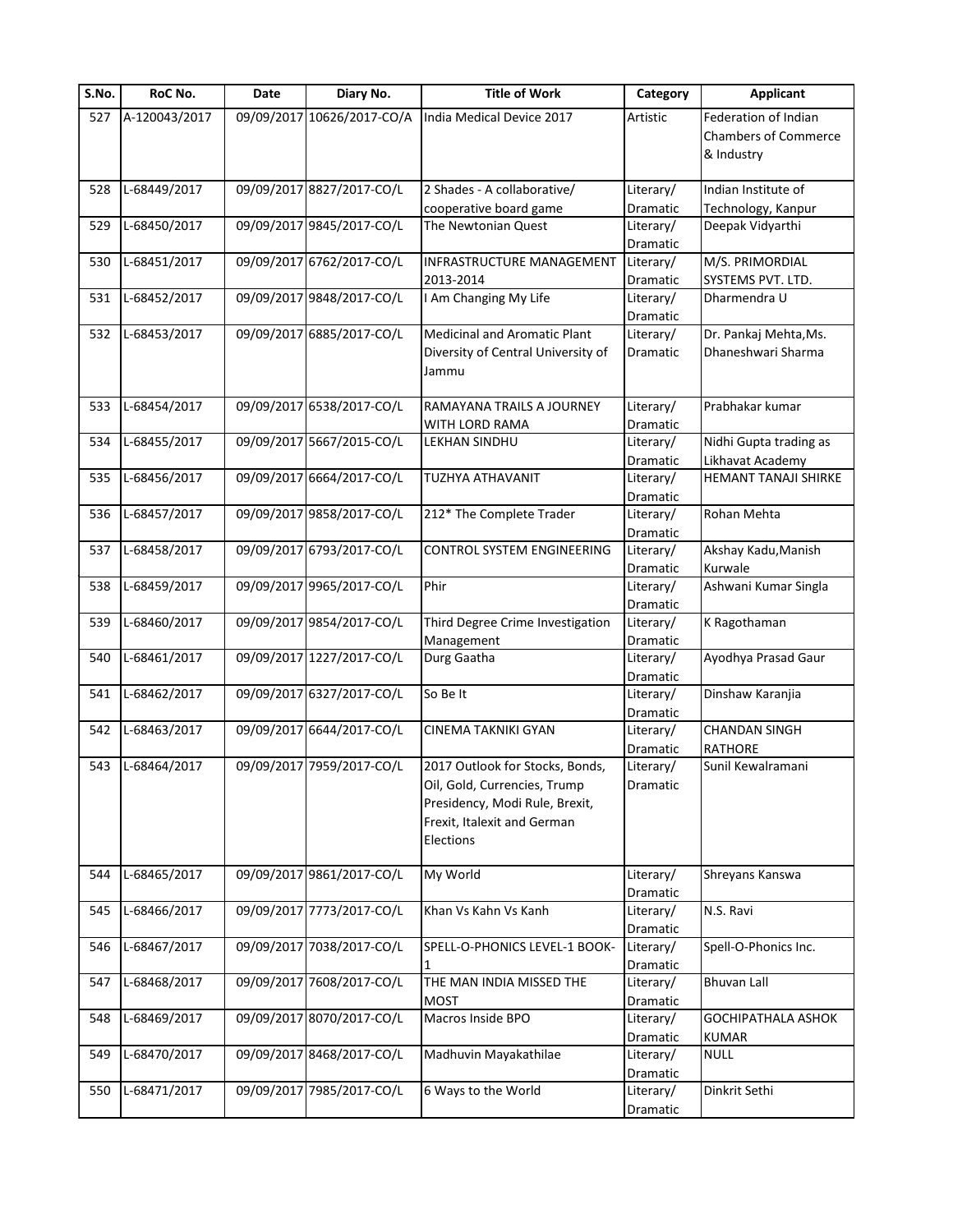| S.No. | RoC No.       | Date | Diary No.                 | <b>Title of Work</b>                                                                                                                                 | Category              | <b>Applicant</b>                                                         |
|-------|---------------|------|---------------------------|------------------------------------------------------------------------------------------------------------------------------------------------------|-----------------------|--------------------------------------------------------------------------|
| 551   | L-68472/2017  |      | 09/09/2017 8028/2017-CO/L | 'ADQuery.R': A program in R-<br>language to quantify the query<br>molecule on the ground of<br>Training and Test-sets of a model<br>by Williams plot | Literary/<br>Dramatic | Om Prakash                                                               |
| 552   | A-120044/2017 |      | 11/09/2017 8607/2017-CO/A | NAGARJUNA CUSTOMISED                                                                                                                                 | Artistic              | <b>AVANTHI MARKETING &amp;</b>                                           |
|       |               |      |                           | FERTILIZER SUN FLOWER SPECIAL                                                                                                                        |                       | <b>SUPPLY CHAIN PRIVATE</b><br>LIMITED                                   |
| 553   | A-120045/2017 |      | 11/09/2017 8612/2017-CO/A | NAGARJUNA CUSTOMISED<br>FERTILIZER MAIZE SPECIAL                                                                                                     | Artistic              | <b>AVANTHI MARKETING &amp;</b><br><b>SUPPLY CHAIN PRIVATE</b><br>LIMITED |
| 554   | A-120046/2017 |      | 11/09/2017 5408/2017-CO/A | LINEN CLUB STUDION                                                                                                                                   | Artistic              | M/S. ADITYA BIRLA NUVO<br>LIMITED                                        |
| 555   | A-120047/2017 |      | 11/09/2017 5468/2017-CO/A | <b>BREW EX MACHINA</b>                                                                                                                               | Artistic              | <b>VISHAL SAINANI</b>                                                    |
| 556   | A-120048/2017 |      | 11/09/2017 6723/2017-CO/A | TATA NUTRIKART WITH LOGO                                                                                                                             | Artistic              | TATA CHEMICALS<br><b>LIMITED</b>                                         |
| 557   | A-120049/2017 |      | 11/09/2017 9914/2017-CO/A | SATYA SAI BABA NAG CHAMPA<br>LABEL                                                                                                                   | Artistic              | M/S SHRINIVAS<br>SUGANDHALAYA, BNG,<br><b>LLP</b>                        |
| 558   | A-120050/2017 |      | 11/09/2017 6720/2017-CO/A | TATA SALT PLUS IRON + IODINE                                                                                                                         | Artistic              | TATA CHEMICALS<br>LIMITED                                                |
| 559   | A-120051/2017 |      | 11/09/2017 6717/2017-CO/A | TATA SALT LITE LOW SODIUM                                                                                                                            | Artistic              | TATA CHEMICALS<br><b>LIMITED</b>                                         |
| 560   | A-120052/2017 |      | 11/09/2017 9915/2017-CO/A | <b>NAG CHAMPA LABEL</b>                                                                                                                              | Artistic              | M/S SHRINIVAS<br>SUGANDHALAYA,<br>BNG,LLP                                |
| 561   | A-120053/2017 |      | 11/09/2017 6718/2017-CO/A | <b>TATA SALT LITE</b>                                                                                                                                | Artistic              | <b>TATA CHEMICALS</b><br>LIMITED                                         |
| 562   | A-120054/2017 |      | 11/09/2017 6719/2017-CO/A | TATA SALT LITE VACUUM<br><b>EVAPORATED IODISED</b>                                                                                                   | Artistic              | <b>TATA CHEMICALS</b><br>LIMITED                                         |
| 563   | A-120055/2017 |      | 11/09/2017 6721/2017-CO/A | <b>TATA SALT</b>                                                                                                                                     | Artistic              | <b>TATA CHEMICALS</b><br>LIMITED                                         |
| 564   | A-120056/2017 |      | 11/09/2017 4727/2017-CO/A | Hardik Panchal Photography                                                                                                                           | Artistic              | Hardik Panchal                                                           |
| 565   | A-120057/2017 |      | 11/09/2017 8419/2017-CO/A | DHUNSERI (LABEL)                                                                                                                                     | Artistic              | Dhunseri Petrochem<br>Limited                                            |
| 566   | L-68473/2017  |      | 11/09/2017 8292/2017-CO/L | Balraj                                                                                                                                               | Literary/<br>Dramatic | Manoj V Jain                                                             |
| 567   | L-68474/2017  |      | 11/09/2017 8584/2017-CO/L | MAHARAJ GANDIGI KI JAI HO                                                                                                                            | Literary/<br>Dramatic | PRADEEP SINGH                                                            |
| 568   | L-68475/2017  |      | 11/09/2017 8900/2015-CO/L | EASY WAY TO ENGLISH GRAMMAR Literary/                                                                                                                | Dramatic              | SHAILESHKUMAR<br>RAMANLAL PATEL                                          |
| 569   | L-68476/2017  |      | 11/09/2017 9871/2017-CO/L | LETS BLAST IT                                                                                                                                        | Literary/<br>Dramatic | Mahaveer Singh                                                           |
| 570   | L-68477/2017  |      | 11/09/2017 6761/2017-CO/L | INFRASTRUCTURE MANAGEMENT<br>2015-2016                                                                                                               | Literary/<br>Dramatic | PRIMORDIAL SYSTEMS<br>PVT. LTD.                                          |
| 571   | L-68478/2017  |      | 11/09/2017 6939/2017-CO/L | <b>IMPORTANT COMPONENTS OF</b><br><b>CIVIL ENGINEERING</b>                                                                                           | Literary/<br>Dramatic | <b>TWO MINDS</b><br><b>TECHNOLOGY PRIVATE</b><br>LIMITED                 |
| 572   | L-68479/2017  |      | 11/09/2017 6940/2017-CO/L | <b>ENGINEERING BASICS</b>                                                                                                                            | Literary/<br>Dramatic | <b>TWO MINDS</b><br><b>TECHNOLOGY PRIVATE</b><br>LIMITED                 |
| 573   | L-68480/2017  |      | 11/09/2017 5337/2017-CO/L | Engaging Math/Grade1/MathPlus                                                                                                                        | Literary/<br>Dramatic | MindChampion Learning<br>Systems Ltd.                                    |
| 574   | L-68481/2017  |      | 11/09/2017 8386/2017-CO/L | A DUAL DRAGONED THRONE                                                                                                                               | Literary/<br>Dramatic | Arya Saraswathii Rajam                                                   |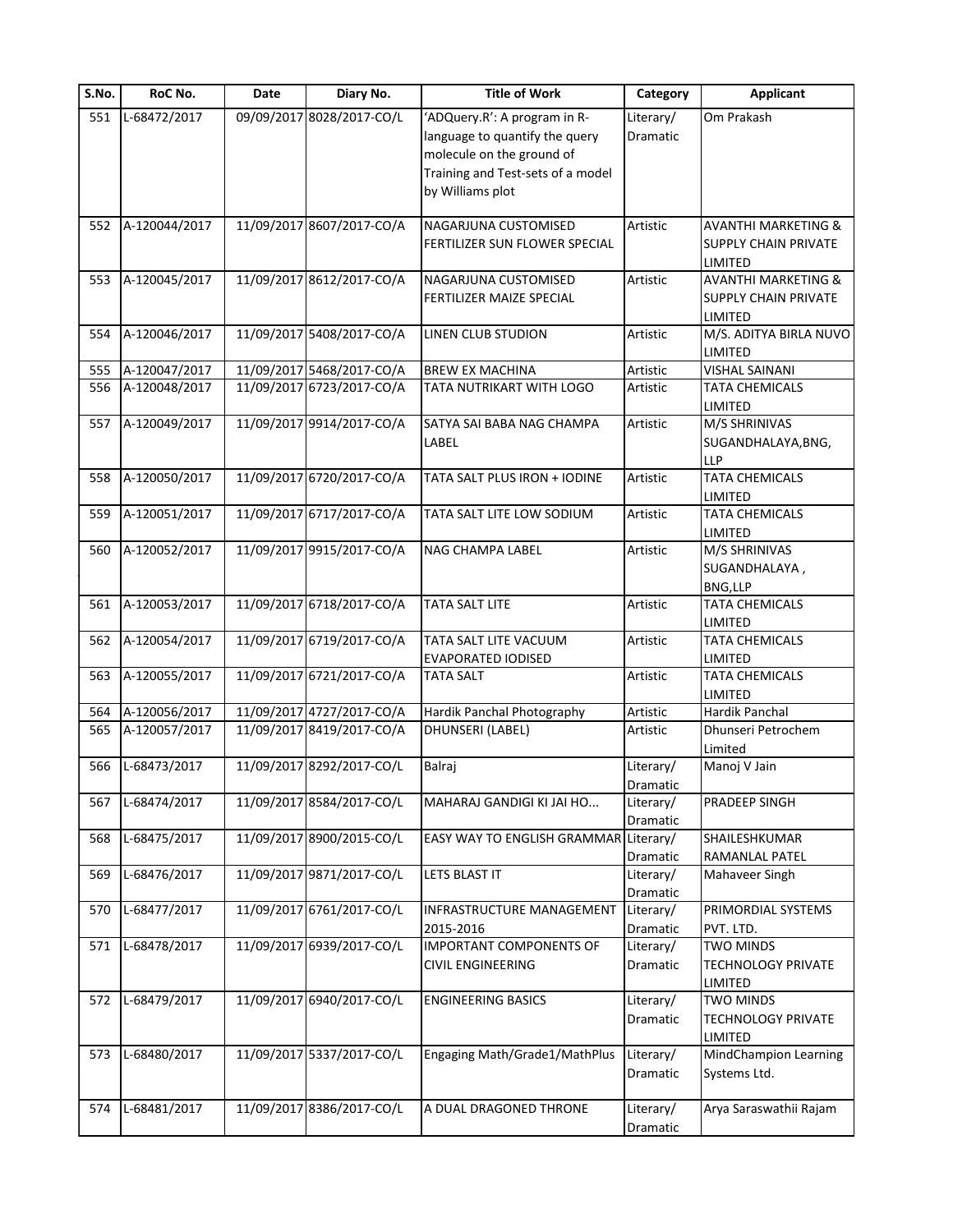| S.No. | RoC No.           | Date | Diary No.                              | <b>Title of Work</b>                | Category  | <b>Applicant</b>                      |
|-------|-------------------|------|----------------------------------------|-------------------------------------|-----------|---------------------------------------|
| 575   | L-68482/2017      |      | 11/09/2017 10018/2017-CO/L             | Software Design for Virus           | Literary/ | Dr. K. P. Yadav, Sandeep              |
|       |                   |      |                                        | Detection in PCs for Security with  | Dramatic  | Kulkarni                              |
|       |                   |      |                                        | Auto Shutdown                       |           |                                       |
| 576   | L-68483/2017      |      | 11/09/2017 9937/2017-CO/L              | <b>BURNT UNTO VOID</b>              | Literary/ | <b>GAYATRI MUKHERJEE</b>              |
|       |                   |      |                                        |                                     | Dramatic  |                                       |
| 577   | L-68484/2017      |      | 11/09/2017 9722/2017-CO/L              | Smart Phonic Worksheets Junior      | Literary/ | Sanjay Damodar                        |
|       |                   |      |                                        | Level                               | Dramatic  | Kalamkar                              |
| 578   | L-68485/2017      |      | 11/09/2017 9728/2017-CO/L              | Smart Phonic Worksheets Level I     | Literary/ | Sanjay Damodar                        |
|       |                   |      |                                        |                                     | Dramatic  | Kalamkar                              |
| 579   | A-120058/2017     |      | 12/09/2017 7342/2017-CO/A              | MONALISA A UNIT OF KANKARIYA        | Artistic  | <b>GAUTAM CHAND</b>                   |
|       |                   |      |                                        | <b>GROUP</b>                        |           | KANKARIYA S/O SH.                     |
|       |                   |      |                                        |                                     |           | PUKHRAJ KANKARIYA                     |
| 580   | A-120059/2017     |      | 12/09/2017 11245/2015-CO/A             | <b>KAMCO FROOT FILLED</b>           | Artistic  | M/S. KAMCO CHEW                       |
|       |                   |      |                                        |                                     |           | FOODS PVT. LTD.                       |
| 581   | A-120060/2017     |      | 12/09/2017 9733/2017-CO/A              | ROXXA LABEL                         | Artistic  | 1. RATILAL LALJI MEVA 2.              |
|       |                   |      |                                        |                                     |           | SARASWATI R. MEVA                     |
|       |                   |      |                                        |                                     |           |                                       |
| 582   | A-120061/2017     |      | 12/09/2017 8813/2015-CO/A              | <b>DOUBLE GANNA BRAND LABEL</b>     | Artistic  | ALIGARH ROLLER FLOUR                  |
|       |                   |      |                                        |                                     |           | MILLS PVT. LTD.                       |
|       |                   |      |                                        |                                     |           |                                       |
| 583   | A-120062/2017     |      | 12/09/2017 7138/2017-CO/A              | <b>SAI GURU</b>                     | Artistic  | Mr. Prakash Chandra                   |
|       |                   |      |                                        |                                     |           | Khanna                                |
| 584   | A-120063/2017     |      | 12/09/2017 7288/2017-CO/A              | <b>SHREEYOG BUILDERS &amp; LAND</b> | Artistic  | Shreeyog Builders & Land              |
|       |                   |      |                                        | <b>DEVELOPERS</b>                   |           | Developers                            |
| 585   | A-120064/2017     |      | 12/09/2017 9885/2017-CO/A              | DARSHAN BHUJIA WALA                 | Artistic  | DARSHAN FOODS                         |
| 586   | A-120065/2017     |      | 12/09/2017 9948/2017-CO/A              | 10EN 11EVEN A CLASS                 | Artistic  | M/S. BHOLE NATH FOODS                 |
|       |                   |      |                                        |                                     |           | PVT. LTD.                             |
| 587   | A-120066/2017     |      | 12/09/2017 9951/2017-CO/A              | 10EN 11EVEN GOLD                    | Artistic  | M/S. BHOLE NATH FOODS                 |
|       |                   |      |                                        |                                     |           | PVT. LTD.                             |
| 588   | A-120067/2017     |      | 12/09/2017 9950/2017-CO/A              | 10EN 11EVEN MINI MOGRA              | Artistic  | M/S. BHOLE NATH FOODS                 |
|       |                   |      |                                        |                                     |           | PVT. LTD.                             |
| 589   | A-120068/2017     |      | 12/09/2017 9958/2017-CO/A              | PRINCE SURPRISE (LABEL)             | Artistic  | Shri Brahm Shakti Prince              |
|       |                   |      |                                        |                                     |           | Beverages Pvt. Ltd.                   |
|       |                   |      |                                        |                                     |           |                                       |
| 590   | A-120069/2017     |      | 12/09/2017 9866/2017-CO/A              | PARAMOUNT LABEL                     | Artistic  | PARAMOUNT                             |
|       |                   |      |                                        |                                     |           | <b>INTERCONTINENTAL</b>               |
|       |                   |      | 12/09/2017 10012/2017-CO/A MS MAHINDRA |                                     |           | PVT.LTD.,<br>Mahadevi [ Proprietor of |
|       | 591 A-120070/2017 |      |                                        |                                     | Artistic  |                                       |
|       |                   |      |                                        |                                     |           | Mahindra Sanitations ]                |
|       |                   |      |                                        |                                     |           |                                       |
| 592   | A-120071/2017     |      | 12/09/2017 10958/2017-CO/A             | <b>CHAURAHA</b>                     | Artistic  | KILOL FABRICS PRIVATE                 |
|       |                   |      |                                        |                                     |           | LIMITED                               |
| 593   | A-120072/2017     |      | 12/09/2017 10329/2017-CO/A             | Codevidhya                          | Artistic  | <b>CODEVIDHYA INDIA</b>               |
|       |                   |      |                                        |                                     |           | PRIVATE LIMITED                       |
| 594   | A-120073/2017     |      | 12/09/2017 10898/2017-CO/A             | <b>BRS with Device</b>              | Artistic  | BHURAMAL RAJMAL                       |
|       |                   |      |                                        |                                     |           | SURANA JEWELS LLP                     |
| 595   | A-120074/2017     |      | 12/09/2017 9748/2017-CO/A              | OK MAST MASALA                      | Artistic  | 1. ASHWIN KUMAR                       |
|       |                   |      |                                        |                                     |           | <b>HARKUT</b>                         |
| 596   | A-120075/2017     |      | 12/09/2017 9898/2017-CO/A              | SAVORIT                             | Artistic  | SAVORIT LIMITED,                      |
| 597   | A-120076/2017     |      | 12/09/2017 9724/2017-CO/A              | ScooBee THE SUPER BEE               | Artistic  | KITEX LTD                             |
| 598   | A-120077/2017     |      | 12/09/2017 10986/2017-CO/A             | <b>BAIRAAS</b>                      | Artistic  | RAJESH KUMAR                          |
|       |                   |      |                                        |                                     |           | BHAKHAR S/O. SH.                      |
|       |                   |      |                                        |                                     |           | HANUMAN PRASAD                        |
|       |                   |      |                                        |                                     |           | <b>BHAKHAR PROPRIETOR</b>             |
|       |                   |      |                                        |                                     |           |                                       |
|       |                   |      |                                        |                                     |           | OF M/s. LUCKY ARTS                    |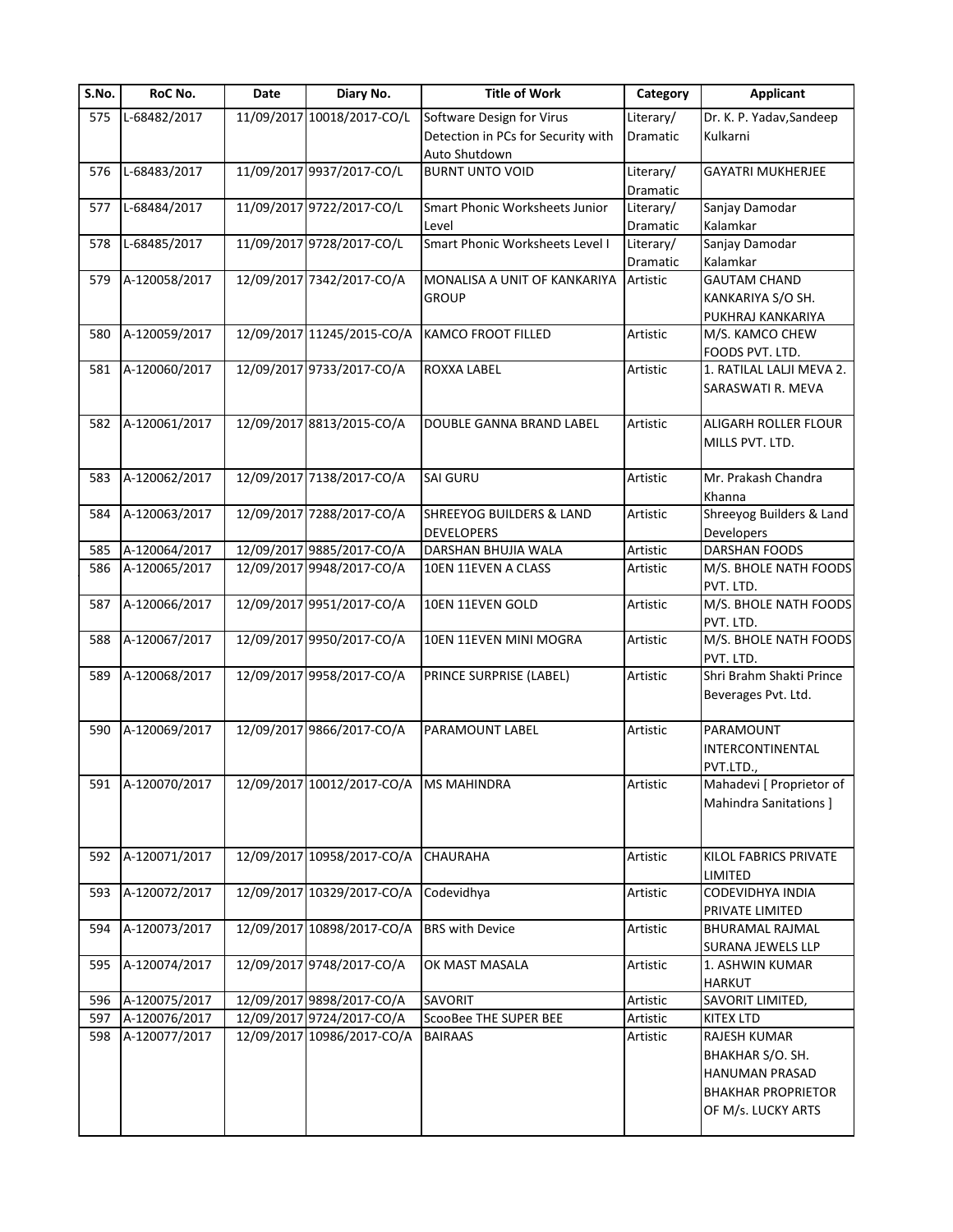| S.No. | RoC No.           | Date | Diary No.                  | <b>Title of Work</b>                           | Category | <b>Applicant</b>                                     |
|-------|-------------------|------|----------------------------|------------------------------------------------|----------|------------------------------------------------------|
| 599   | A-120078/2017     |      | 12/09/2017 9729/2017-CO/A  | <b>JAAZY</b>                                   | Artistic | <b>KITEX LTD</b>                                     |
| 600   | A-120079/2017     |      | 12/09/2017 9737/2017-CO/A  | PROF. NEUROO                                   | Artistic | KITEX LIMITED                                        |
| 601   | A-120080/2017     |      | 12/09/2017 10961/2017-CO/A | <b>SIYA GOLD</b>                               | Artistic | GAURAV KHANNA S/O.<br>SH. KAMAL KISHORE              |
|       |                   |      |                            |                                                |          | KHANNA                                               |
| 602   | A-120081/2017     |      | 12/09/2017 10923/2017-CO/A | Bairathi                                       | Artistic | <b>BAIRATHI SHOE</b>                                 |
|       |                   |      |                            |                                                |          | <b>COMPANY PRIVATE</b>                               |
|       |                   |      |                            |                                                |          | LIMITED                                              |
| 603   | A-120082/2017     |      | 12/09/2017 10307/2017-CO/A | ZR Logo                                        | Artistic | <b>SVS INTERNATIONAL</b>                             |
| 604   | A-120083/2017     |      | 12/09/2017 12459/2016-CO/A | <b>VLCC Natural Sciences Saarthi</b>           | Artistic | VLCC Personal Care Ltd.                              |
| 605   | A-120084/2017     |      | 12/09/2017 9736/2017-CO/A  | THE CHOCOLATE HEAVEN                           | Artistic | M/S. CHOCOLATE<br>HEAVEN PVT LTD                     |
| 606   | A-120085/2017     |      | 12/09/2017 1683/2017-CO/A  | JO'S ORIGINAL KETTLE COOKED                    | Artistic | <b>NITIN GUPTA</b>                                   |
|       |                   |      |                            | POTATO WAFERS                                  |          |                                                      |
| 607   | A-120086/2017     |      | 12/09/2017 9749/2017-CO/A  | OK CHATPATA MASALA                             | Artistic | 1. ASHWIN KUMAR<br><b>HARKUT</b>                     |
| 608   | A-120087/2017     |      | 12/09/2017 9750/2017-CO/A  | <b>HS</b>                                      | Artistic | <b>DHANUTRI HARI</b>                                 |
|       |                   |      |                            |                                                |          | SHANKAR                                              |
| 609   | A-120088/2017     |      | 12/09/2017 7878/2017-CO/A  | Drona Kids A Play School & Day<br>Care         | Artistic | Drona Shikshan Samiti                                |
| 610   | A-120089/2017     |      | 12/09/2017 7776/2017-CO/A  | <b>SPEED LOCK</b>                              | Artistic | Mr. Rahul Bhaskarrao                                 |
|       |                   |      |                            |                                                |          | Jadhav                                               |
| 611   | A-120090/2017     |      | 12/09/2017 6355/2015-CO/A  | <b>SCENTRA</b>                                 | Artistic | MR. KARAN VIJ PROP. OF                               |
|       |                   |      |                            |                                                |          | M/S. JSK IMPEX                                       |
| 612   | A-120091/2017     |      | 12/09/2017 10927/2016-CO/A | <b>SHABNAM GOLD</b>                            | Artistic | M.B. PROCESSORS PVT.                                 |
|       |                   |      |                            |                                                |          | LTD.<br>ARVIND BAJAJ S/o. SH.                        |
| 613   | A-120092/2017     |      | 12/09/2017 1610/2017-CO/A  | <b>HK BAJAJ</b>                                | Artistic |                                                      |
|       |                   |      |                            |                                                |          | HARI KRISHAN BAJAJ                                   |
|       | A-120093/2017     |      | 12/09/2017 5663/2017-CO/A  |                                                | Artistic | MR. AKASH NAGWANI                                    |
| 614   |                   |      |                            | DEVICE OF SQUARE                               |          |                                                      |
| 615   | A-120094/2017     |      | 12/09/2017 1439/2017-CO/A  | CAFE UDUPI RUCHI                               | Artistic | [PROPRIETOR]<br><b>MS SRI FAMILY</b>                 |
|       |                   |      |                            |                                                |          |                                                      |
| 616   | A-120095/2017     |      | 12/09/2017 11075/2016-CO/A | <b>IOSIO</b>                                   | Artistic | <b>ENTERPRISES PVT LTD</b><br>JAWA ENTERPRISES INDIA |
|       |                   |      |                            |                                                |          |                                                      |
|       | 617 A-120096/2017 |      | 12/09/2017 7065/2015-CO/A  | Act Fibernet Incredibly Fast logo              | Artistic | <b>ATRIA CONVERGENCE</b>                             |
|       |                   |      |                            |                                                |          | TECHNOLOGIES PVT. LTD.                               |
|       |                   |      |                            |                                                |          |                                                      |
| 618   | A-120097/2017     |      | 12/09/2017 7064/2015-CO/A  | <b>Act Fibernet</b>                            | Artistic | ATRIA CONVERGENCE                                    |
|       |                   |      |                            |                                                |          | TECHNOLOGIES PVT. LTD.                               |
|       |                   |      |                            |                                                |          |                                                      |
| 619   | A-120098/2017     |      | 12/09/2017 10752/2017-CO/A | TRUCARE PLASTER COAT label                     | Artistic | <b>Asian Paints Limited</b>                          |
|       |                   |      | 12/09/2017 9407/2017-CO/A  |                                                |          | M/s. Travel Tours Pvt Ltd                            |
| 620   | A-120099/2017     |      |                            | TRAVEL TOURS HOLIDAYING SINCE Artistic<br>1977 |          |                                                      |
| 621   | A-120100/2017     |      | 12/09/2017 26712/2012-CO/A | <b>COLORMATE HAIR COLOR -</b>                  | Artistic | HENNA INDUSTRIES PVT                                 |
|       |                   |      |                            | NATURAL BLACK (LABEL)                          |          | LTD                                                  |
| 622   | A-120101/2017     |      | 12/09/2017 28882/2013-CO/A | SPECIAL RADHA BIDI                             | Artistic | MR. HABIB KHAN,<br><b>PROPRIETOR</b>                 |
| 623   | A-120102/2017     |      | 12/09/2017 9881/2017-CO/A  | PRADEEP'S LOGO                                 | Artistic | PRADEEP PUBLICATIONS                                 |
|       |                   |      |                            |                                                |          |                                                      |
| 624   | A-120103/2017     |      | 12/09/2017 9883/2017-CO/A  | OTAYA DEVICE                                   | Artistic | OTAYA INTERNATIONAL                                  |
| 625   | A-120104/2017     |      | 12/09/2017 1600/2017-CO/A  | PTH KOBRA                                      | Artistic | RAJENDRA AGRAWAL                                     |
|       |                   |      |                            |                                                |          |                                                      |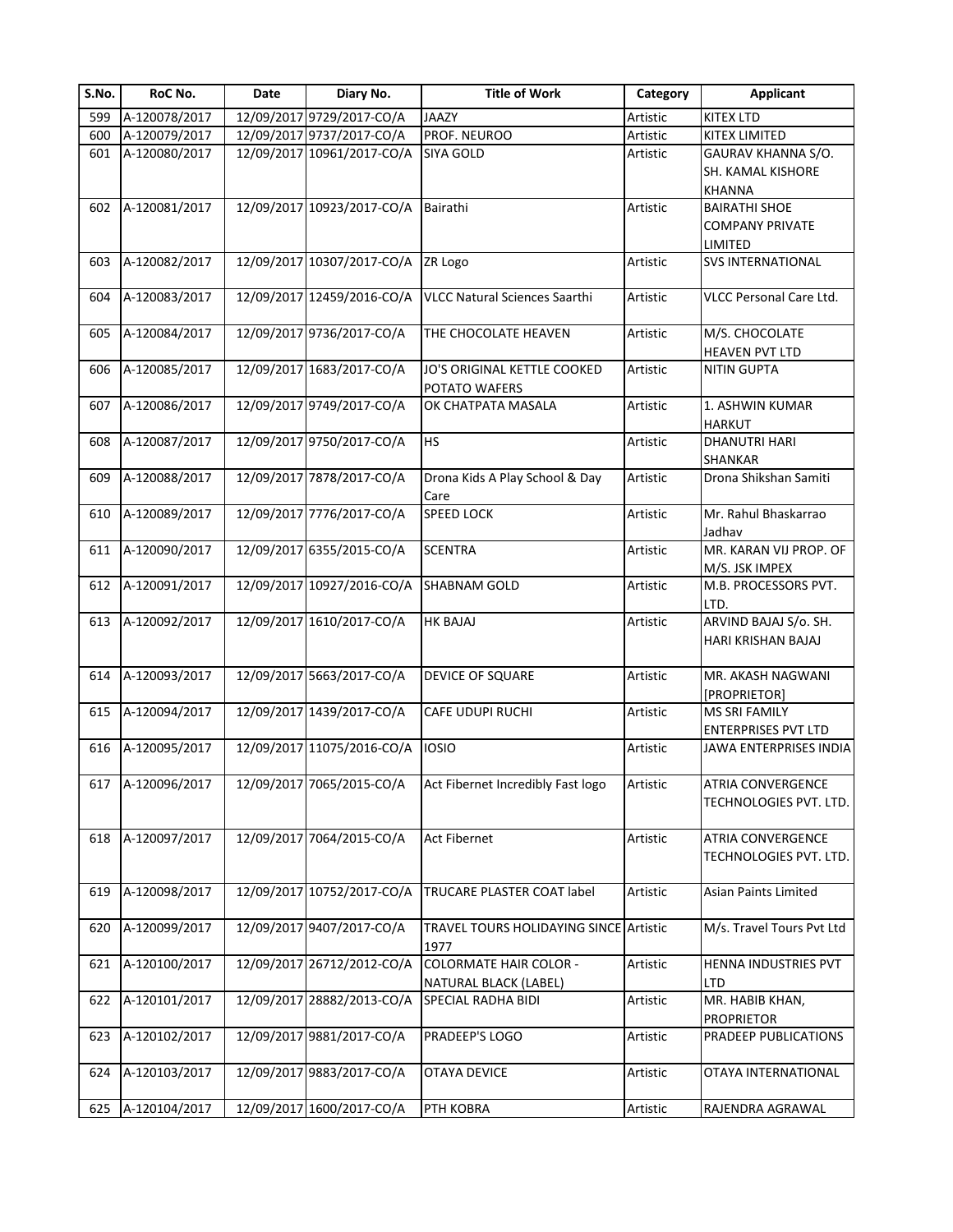| S.No. | RoC No.       | Date | Diary No.                  | <b>Title of Work</b>                                                                                                                   | Category               | Applicant                                   |
|-------|---------------|------|----------------------------|----------------------------------------------------------------------------------------------------------------------------------------|------------------------|---------------------------------------------|
| 626   | A-120105/2017 |      | 12/09/2017 9889/2017-CO/A  | COMGUARD LOGO                                                                                                                          | Artistic               | <b>CLASSIC TECHNOLOGIES</b>                 |
| 627   | CF-3873/2017  |      | 12/09/2017 9817/2017-CO/CF | Wayside Amenities Walk thru<br>Video                                                                                                   | Cinematogr<br>aph Film | M/s. Mukesh &<br>Associates                 |
| 628   | L-68486/2017  |      | 12/09/2017 7429/2017-CO/L  | Kahani Sangrah - 4                                                                                                                     | Literary/<br>Dramatic  | Dharmendra Kumar                            |
| 629   | L-68487/2017  |      | 12/09/2017 7471/2017-CO/L  | Colposcopy and Cervical Pathology<br>in cervical cancer screening<br>programs Resource Effectiveness<br>- Concepts and Models of "Raj" | Literary/<br>Dramatic  | Rajamanickam Rajkumar                       |
| 630   | L-68488/2017  |      | 12/09/2017 7165/2017-CO/L  | KHEL HAI KUDRAT KAA MELA MEL<br>DO DUNIYA KA DEKHA BHAG 1<br>VIHSAY SUCHI PAGE 1 TO PAGE<br>296                                        | Literary/<br>Dramatic  | Dulichand Shakya Goli                       |
| 631   | L-68489/2017  |      | 12/09/2017 6978/2017-CO/L  | Sanj Sawali Sakhela Pahun                                                                                                              | Literary/<br>Dramatic  | SANTOSH PARSHURAM<br>CHAVHAN                |
| 632   | L-68490/2017  |      | 12/09/2017 9995/2017-CO/L  | VIVIDH PANDULIPI AADHARIT,<br>SRIDURGASAPTASHATI ARDHPATH Dramatic                                                                     | Literary/              | <b>GHANSHYAM CHANDER</b><br><b>UPADHYAY</b> |
| 633   | L-68491/2017  |      | 12/09/2017 7167/2017-CO/L  | BHAKTI HAI PRAM KA MILAN<br>BHAG 1 VISHAY SUCHI I TO V,<br>PAGE NO 1 TO 155                                                            | Literary/<br>Dramatic  | Dulichand Shakya Goli                       |
| 634   | L-68492/2017  |      | 12/09/2017 7324/2017-CO/L  | Shaadi Sitaaron Ki (Star's MaritaL<br>Bond)                                                                                            | Literary/<br>Dramatic  | DEEPAK CHAKRAVARTY                          |
| 635   | L-68493/2017  |      | 12/09/2017 8622/2017-CO/L  | THE DAY I MET MY SOUL                                                                                                                  | Literary/<br>Dramatic  | <b>MEETA GUPTA</b>                          |
| 636   | L-68494/2017  |      | 12/09/2017 8484/2017-CO/L  | Shambhala                                                                                                                              | Literary/<br>Dramatic  | Darshan Desale                              |
| 637   | L-68495/2017  |      | 12/09/2017 8295/2017-CO/L  | The Moon In The Sun                                                                                                                    | Literary/<br>Dramatic  | Sanjay Kumar Singh                          |
| 638   | L-68496/2017  |      | 12/09/2017 8022/2015-CO/L  | Exponential Angel Mesh(EXAM)                                                                                                           | Literary/<br>Dramatic  | 100 Cofounders lab LLP                      |
| 639   | L-68497/2017  |      | 12/09/2017 9994/2017-CO/L  | VIVIDH PANDULIPI AADHARIT<br>SRIDURGASAPTASHATI<br><b>MANTRAPRATILOM KRAMEN</b>                                                        | Literary/<br>Dramatic  | GHANSHYAM CHANDRA<br><b>UPADHYAY</b>        |
| 640   | L-68498/2017  |      | 12/09/2017 7478/2017-CO/L  | <b>HOMEOPATHY VA</b><br>PUSHPAUSHDHANI SULABH<br>APATYAPRAPTI                                                                          | Literary/<br>Dramatic  | DR. USHA GOPAL<br>HIRANANDANI               |
| 641   | L-68499/2017  |      | 12/09/2017 8293/2017-CO/L  | The Brilliant Manipulator                                                                                                              | Literary/<br>Dramatic  | Ritu Arora                                  |
| 642   | L-68500/2017  |      | 12/09/2017 8290/2017-CO/L  | SoulSmith                                                                                                                              | Literary/<br>Dramatic  | Kinjal Pandya                               |
| 643   | L-68501/2017  |      | 12/09/2017 9778/2017-CO/L  | LIVING UNDER DARK A SHADOW                                                                                                             | Literary/<br>Dramatic  | <b>SUNIT KUMAR SARKAR</b>                   |
| 644   | L-68502/2017  |      | 12/09/2017 7686/2017-CO/L  | Broken Crayons Can Still Colour                                                                                                        | Literary/<br>Dramatic  | Captain Rakesh Walia                        |
| 645   | L-68503/2017  |      | 12/09/2017 9959/2017-CO/L  | TOH AA'                                                                                                                                | Literary/<br>Dramatic  | RAJESH S. KILOR                             |
| 646   | L-68504/2017  |      | 12/09/2017 9908/2017-CO/L  | <b>INDIVIDUAL SOCIAL</b><br>RESPONSIBILITY ISR                                                                                         | Literary/<br>Dramatic  | CHARU LATA SINGH                            |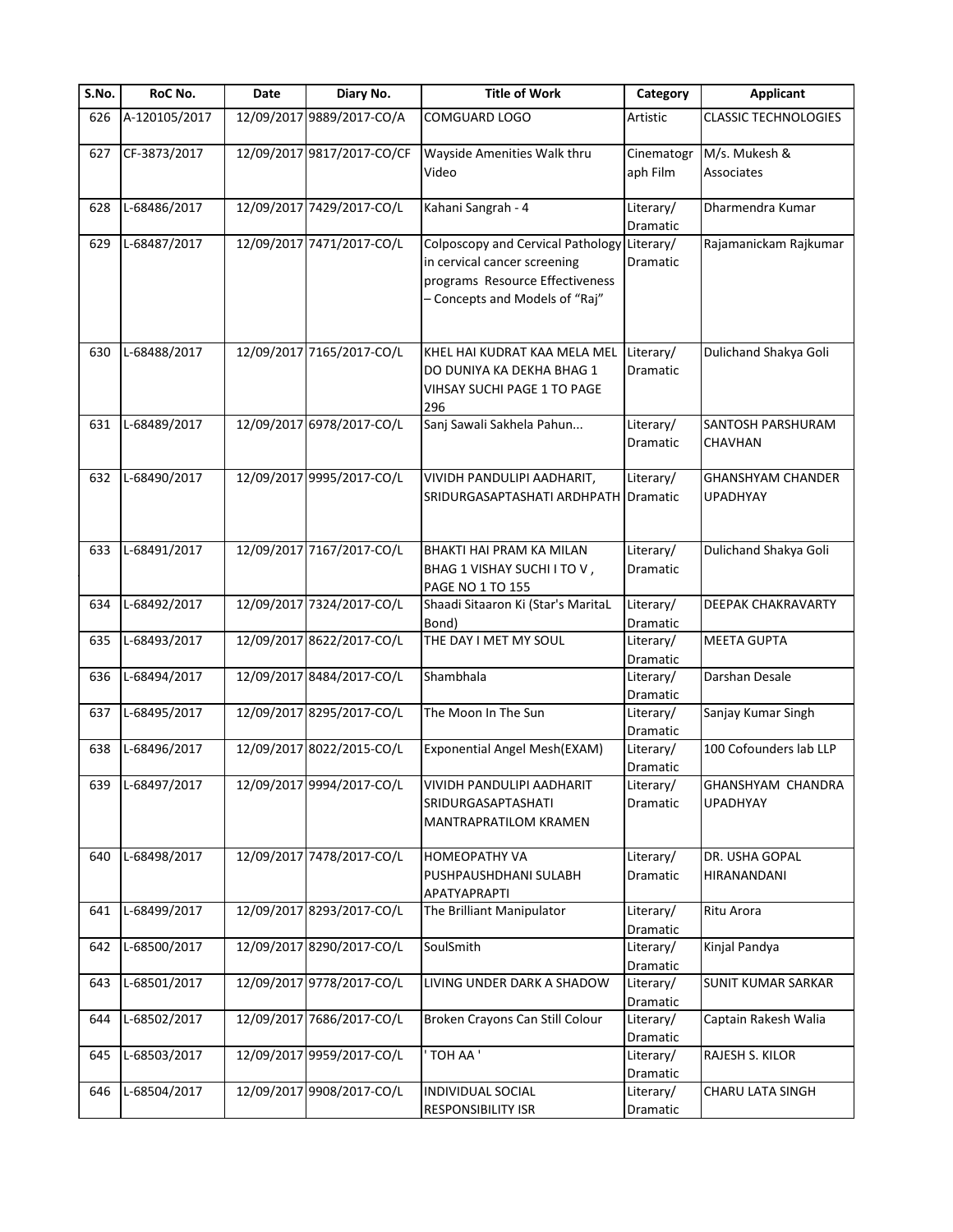| S.No. | RoC No.      | Date | Diary No.                  | <b>Title of Work</b>                          | Category              | <b>Applicant</b>          |
|-------|--------------|------|----------------------------|-----------------------------------------------|-----------------------|---------------------------|
| 647   | L-68505/2017 |      | 12/09/2017 9912/2017-CO/L  | BIRDS AND THE URBAN JUNGLE                    | Literary/             | M/S.VASUDHA               |
|       |              |      |                            |                                               | Dramatic              | <b>PUBLICATIONS</b>       |
| 648   | L-68506/2017 |      | 12/09/2017 12521/2016-CO/L | The Magical Book                              | Literary/             | Akula Sai Chander         |
|       |              |      |                            |                                               | Dramatic              |                           |
| 649   | L-68507/2017 |      | 12/09/2017 3827/2017-CO/L  | <b>BIZDECODE</b>                              | Literary/             | SHAIK KAREEM              |
|       |              |      |                            |                                               | Dramatic              |                           |
| 650   | L-68508/2017 |      | 12/09/2017 9719/2017-CO/L  | Vedic Course Instructor Manual                | Literary/             | Sanjay Damodar            |
|       |              |      |                            |                                               | Dramatic              | Kalamkar                  |
| 651   | L-68509/2017 |      | 12/09/2017 7000/2017-CO/L  | PRACTICAL PRONUNCIATION AND                   | Literary/             | <b>Mohammad Sabih</b>     |
|       |              |      |                            | CONVERSATION OF ENGLISH -                     | Dramatic              |                           |
|       |              |      |                            | <b>VOLUME -I</b>                              |                       |                           |
| 652   | L-68510/2017 |      | 12/09/2017 9873/2017-CO/L  | Oh! My Name [ BOY VERSION ]                   | Literary/             | NIKNAK TRADESOURCES       |
|       |              |      |                            |                                               | Dramatic              | <b>PVT LTD</b>            |
|       |              |      |                            |                                               |                       |                           |
| 653   | L-68511/2017 |      | 12/09/2017 7861/2017-CO/L  | Mahatmula Divya Bhashanamulu                  | Literary/             | Charan Janamanchi         |
|       |              |      |                            |                                               |                       |                           |
|       | L-68512/2017 |      | 12/09/2017 6305/2017-CO/L  | Chakrasan Race                                | Dramatic<br>Literary/ |                           |
| 654   |              |      |                            |                                               |                       | Mr. Gajanan Pandurang     |
|       |              |      |                            |                                               | Dramatic              | Ladi                      |
| 655   | L-68513/2017 |      | 12/09/2017 8212/2017-CO/L  | <b>STUDENT NEXT</b>                           | Literary/             | MR. KUNAL SANDHU          |
|       |              |      |                            |                                               | Dramatic              |                           |
| 656   | L-68514/2017 |      | 12/09/2017 8213/2017-CO/L  | EDU TALENT                                    | Literary/             | MR. KUNAL SANDHU          |
|       |              |      |                            |                                               | Dramatic              |                           |
| 657   | L-68515/2017 |      | 12/09/2017 6892/2017-CO/L  | Kolleru Pramtapu Suryavamsham                 | Literary/             | <b>BALE NAGA</b>          |
|       |              |      |                            | Vadiya Rajula Charitra                        | Dramatic              | MANIKHANTA                |
|       |              |      |                            |                                               |                       |                           |
| 658   | L-68516/2017 |      | 12/09/2017 6510/2017-CO/L  | Factors Affecting & Contributing to Literary/ |                       | Dr. Shushma. H            |
|       |              |      |                            | Work Life Balance                             | Dramatic              |                           |
|       |              |      |                            |                                               |                       |                           |
| 659   | L-68517/2017 |      | 12/09/2017 15063/2016-CO/L | SPIN-a-4 Board Game Rules                     | Literary/             | KEN INTERACTIVE LLC       |
|       |              |      |                            |                                               | Dramatic              |                           |
| 660   | L-68518/2017 |      | 12/09/2017 10136/2016-CO/L | YUHEE                                         | Literary/             | <b>VISHAKHA VED</b>       |
|       |              |      |                            |                                               | Dramatic              |                           |
| 661   | L-68519/2017 |      | 12/09/2017 10673/2017-CO/L | ORU DIVASAM                                   | Literary/             | <b>UPANESH</b>            |
|       |              |      |                            |                                               | Dramatic              |                           |
| 662   | L-68520/2017 |      | 12/09/2017 7995/2016-CO/L  | Punjabi Dress Designing - Advance             | Literary/             | Minal Balasaheb Gawade    |
|       |              |      |                            |                                               | Dramatic              |                           |
| 663   | L-68521/2017 |      | 12/09/2017 5120/2017-CO/L  | Its My Event                                  | Literary/             | Mr. Raj Chopra            |
|       |              |      |                            |                                               |                       |                           |
| 664   | L-68522/2017 |      | 12/09/2017 7756/2017-CO/L  | PILGRIM, PILGRIMAGE AND ROAD                  | Dramatic<br>Literary/ | A. RAMACHANDRAN           |
|       |              |      |                            |                                               | Dramatic              |                           |
| 665   | L-68523/2017 |      | 12/09/2017 10807/2017-CO/L | HAN MAINE BHI PYAR KIYA THA                   | Literary/             | <b>DEEPAK SHAW</b>        |
|       |              |      |                            |                                               |                       |                           |
|       |              |      |                            |                                               | Dramatic              |                           |
| 666   | L-68524/2017 |      | 12/09/2017 6967/2017-CO/L  | COMMUNICATIONS ENGINEERING Literary/          |                       | <b>TWO MINDS</b>          |
|       |              |      |                            |                                               | Dramatic              | <b>TECHNOLOGY PRIVATE</b> |
|       |              |      |                            |                                               |                       | LIMITED                   |
| 667   | L-68525/2017 |      | 12/09/2017 9506/2017-CO/L  | E PROSPECTUS FRANKFINN                        | Literary/             | KULWINDER SINGH           |
|       |              |      |                            | <b>INSTITUTE OF AIR HOSTESS</b>               | Dramatic              | KOHLI, NON EXECUTIVE      |
|       |              |      |                            | <b>TRAINING</b>                               |                       | <b>DIRECTOR</b>           |
| 668   | L-68526/2017 |      | 12/09/2017 10771/2017-CO/L | The Eternal Secret                            | Literary/             | Naganarasimharaju Jukuri  |
|       |              |      |                            |                                               | Dramatic              |                           |
| 669   | L-68527/2017 |      | 12/09/2017 9092/2017-CO/L  | SBV/IGIDS - Braille manual on Oral Literary/  |                       | SRI BALAJI VIDYAPEETH     |
|       |              |      |                            | Hygiene                                       | Dramatic              |                           |
| 670   | L-68528/2017 |      | 12/09/2017 10690/2017-CO/L | NANO THEORY OF FLIGHT AFTER                   | Literary/             | HARESH HARSHADRAY         |
|       |              |      |                            | 112 YEARS AN INDIAN STUDENT                   | Dramatic              | <b>MEHTA</b>              |
|       |              |      |                            | PILOT HAS INVENTED REASON OF                  |                       |                           |
|       |              |      |                            | AIRCRAFT FLYING                               |                       |                           |
|       |              |      |                            |                                               |                       |                           |
|       |              |      |                            |                                               |                       |                           |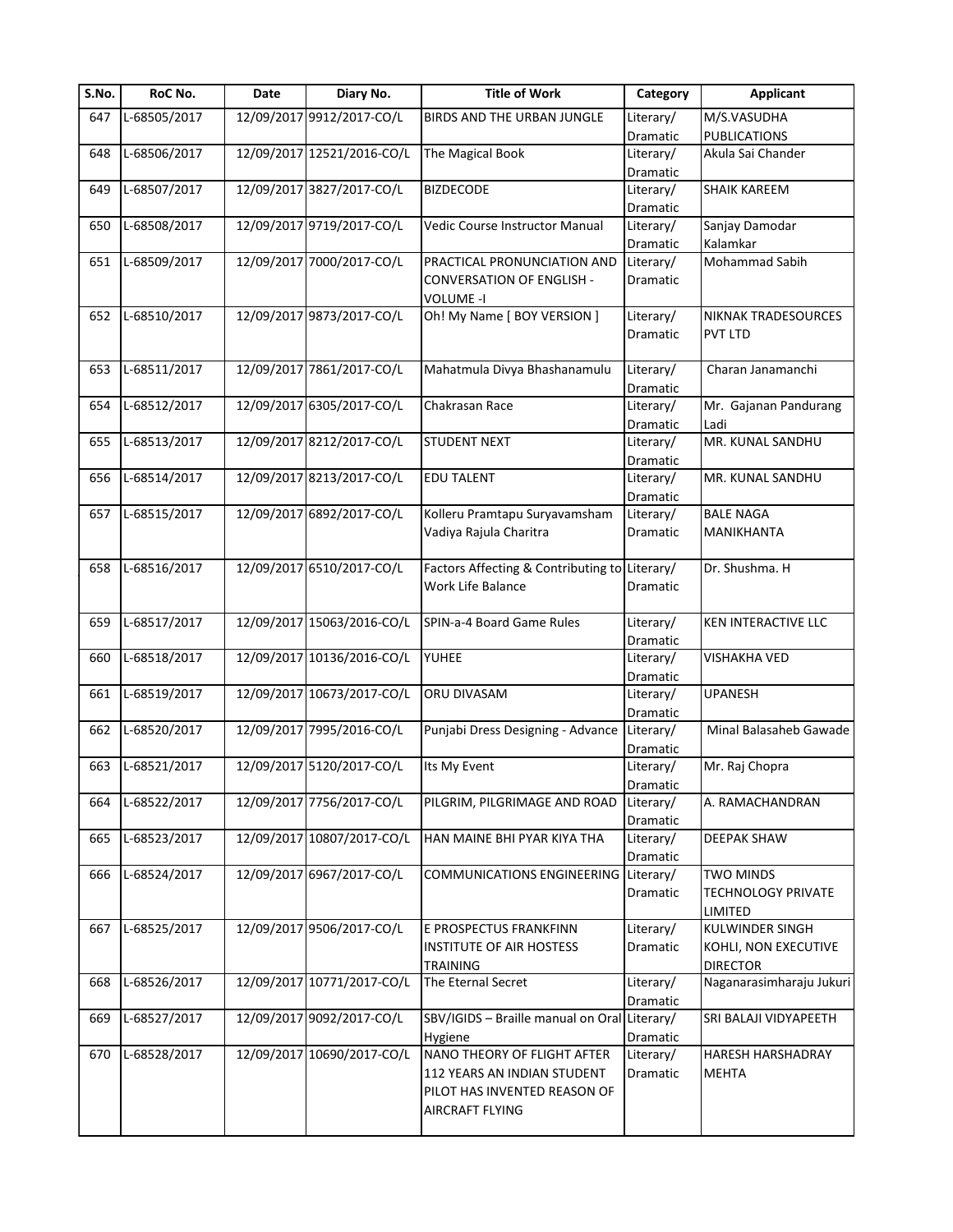| S.No. | RoC No.      | Date       | Diary No.                  | <b>Title of Work</b>                           | Category  | <b>Applicant</b>           |
|-------|--------------|------------|----------------------------|------------------------------------------------|-----------|----------------------------|
| 671   | L-68529/2017 | 12/09/2017 | 10851/2017-CO/L            | Techno Microwave Cookery Show                  | Literary/ | Nupur Bhargava             |
|       |              |            |                            |                                                | Dramatic  |                            |
| 672   | L-68530/2017 |            | 12/09/2017 10857/2017-CO/L | Microwave Ovens Versus Airfryers               | Literary/ | Nupur Bhargava             |
|       |              |            |                            |                                                | Dramatic  |                            |
| 673   | L-68531/2017 |            | 12/09/2017 6969/2017-CO/L  | ENVIRONMENTAL ENGINEERING                      | Literary/ | <b>TWO MINDS</b>           |
|       |              |            |                            |                                                | Dramatic  | <b>TECHNOLOGY PRIVATE</b>  |
|       |              |            |                            |                                                |           | LIMITED                    |
| 674   | L-68532/2017 |            | 12/09/2017 9600/2017-CO/L  | LEARN PHYSICS (IIT MAINS AND                   | Literary/ | ANISH GUPTA                |
|       |              |            |                            | ADVANCED ) CLASS XII                           | Dramatic  |                            |
| 675   | L-68533/2017 |            | 12/09/2017 12581/2016-CO/L | <b>ES-VERBS</b>                                | Literary/ | <b>EKISTIC CONSULTANCY</b> |
|       |              |            |                            |                                                | Dramatic  | SERVICES PVT.LTD.          |
|       |              |            |                            |                                                |           |                            |
| 676   | L-68534/2017 |            | 12/09/2017 10633/2017-CO/L | The English-Spoken Material by                 | Literary/ | Tej Kumar Soni             |
|       |              |            |                            | Tej kumar Soni                                 | Dramatic  |                            |
| 677   | L-68535/2017 |            | 12/09/2017 8718/2015-CO/L  | <b>KISTI BARABAR</b>                           | Literary/ | MR.MANORANJAN(the          |
|       |              |            |                            |                                                | Dramatic  | Authorized Signatory)      |
|       |              |            |                            |                                                |           |                            |
| 678   | L-68536/2017 |            | 12/09/2017 12325/2015-CO/L | WINNING EDGE ININTERVIEWS                      | Literary/ | P.K.VIJAYA RAGHAVA         |
|       |              |            |                            |                                                | Dramatic  |                            |
| 679   | L-68537/2017 |            | 12/09/2017 10548/2015-CO/L | E-KINDERGARTEN ACTIVITY /                      | Literary/ | M/S. TRIWAY LEARNING       |
|       |              |            |                            | <b>WORK BOOK YEAR-3</b>                        | Dramatic  | PRIVATE LIMITED            |
|       |              |            |                            |                                                |           |                            |
| 680   | L-68538/2017 |            | 12/09/2017 11129/2017-CO/L | MANAGEMENT BY PERFORMANCE                      | Literary/ | DIPAK KUMAR MITRA          |
|       |              |            |                            | REALIZE YOUR POTENTIAL                         | Dramatic  |                            |
|       |              |            |                            |                                                |           |                            |
| 681   | L-68539/2017 |            | 12/09/2017 9759/2017-CO/L  | SAHIN END OF LOVE                              | Literary/ | <b>ABHISHEK KUMAR</b>      |
|       |              |            |                            |                                                | Dramatic  | <b>TRIPATHI</b>            |
| 682   | L-68540/2017 |            | 12/09/2017 9551/2017-CO/L  | The ISM Band Unlicensed Radio                  | Literary/ | dR. jAGDISH d kENE, Shri   |
|       |              |            |                            | Frequency for Scientific, Medical & Dramatic   |           | Ramdeobaba College of      |
|       |              |            |                            | <b>Industrial Applications</b>                 |           | Engineering and            |
|       |              |            |                            |                                                |           | Management, Nagpur         |
|       |              |            |                            |                                                |           |                            |
|       |              |            |                            |                                                |           |                            |
|       |              |            |                            |                                                |           |                            |
| 683   | L-68541/2017 |            | 12/09/2017 3864/2017-CO/L  | P.T. Abdurahmante Gaanangal                    | Literary/ | Sajith Pachat              |
|       |              |            |                            |                                                | Dramatic  |                            |
| 684   | L-68542/2017 |            | 12/09/2017 9554/2017-CO/L  | Basics of VHDL & Programmable                  | Literary/ | Shri Ramdeobaba College    |
|       |              |            |                            | Logic Devices - Notes                          | Dramatic  | of Engineering and         |
|       |              |            |                            |                                                |           | Management,                |
|       |              |            |                            |                                                |           |                            |
|       |              |            |                            |                                                |           | Nagpur, Vishwas Balpande   |
|       |              |            |                            |                                                |           |                            |
| 685   | L-68543/2017 |            | 12/09/2017 9454/2017-CO/L  | METHOD AND APPARATUS FOR                       | Literary/ | Devanshu Kalra             |
|       |              |            |                            | <b>MULTILINGUAL INTERACTIVE SELF-ODTAMATIC</b> |           |                            |
|       |              |            |                            |                                                |           |                            |
| 686   | L-68544/2017 |            | 12/09/2017 9561/2017-CO/L  | LEARNING<br>Non Linear Sampling of Color       | Literary/ | Dr. Rajesh Raut, Shri      |
|       |              |            |                            |                                                |           |                            |
|       |              |            |                            | Images                                         | Dramatic  | Ramdeobaba College of      |
|       |              |            |                            |                                                |           | Engineering and            |
|       |              |            |                            |                                                |           | Management, Nagpur         |
|       |              |            |                            |                                                |           |                            |
|       |              |            |                            |                                                |           |                            |
| 687   | L-68545/2017 |            | 12/09/2017 12360/2015-CO/L | <b>EMERGING TRENDS AND</b>                     | Literary/ | Director, ICAR-NIAP        |
|       |              |            |                            | REGIONAL VARIATIONS IN                         | Dramatic  | (Earlier NIAP)             |
|       |              |            |                            | AGRICULTURAL INVESTMENTS                       |           |                            |
|       |              |            |                            | AND THEIR IMPLICATIONS FOR                     |           |                            |
|       |              |            |                            | <b>GROWTH AND EQUITY</b>                       |           |                            |
|       |              |            |                            |                                                |           |                            |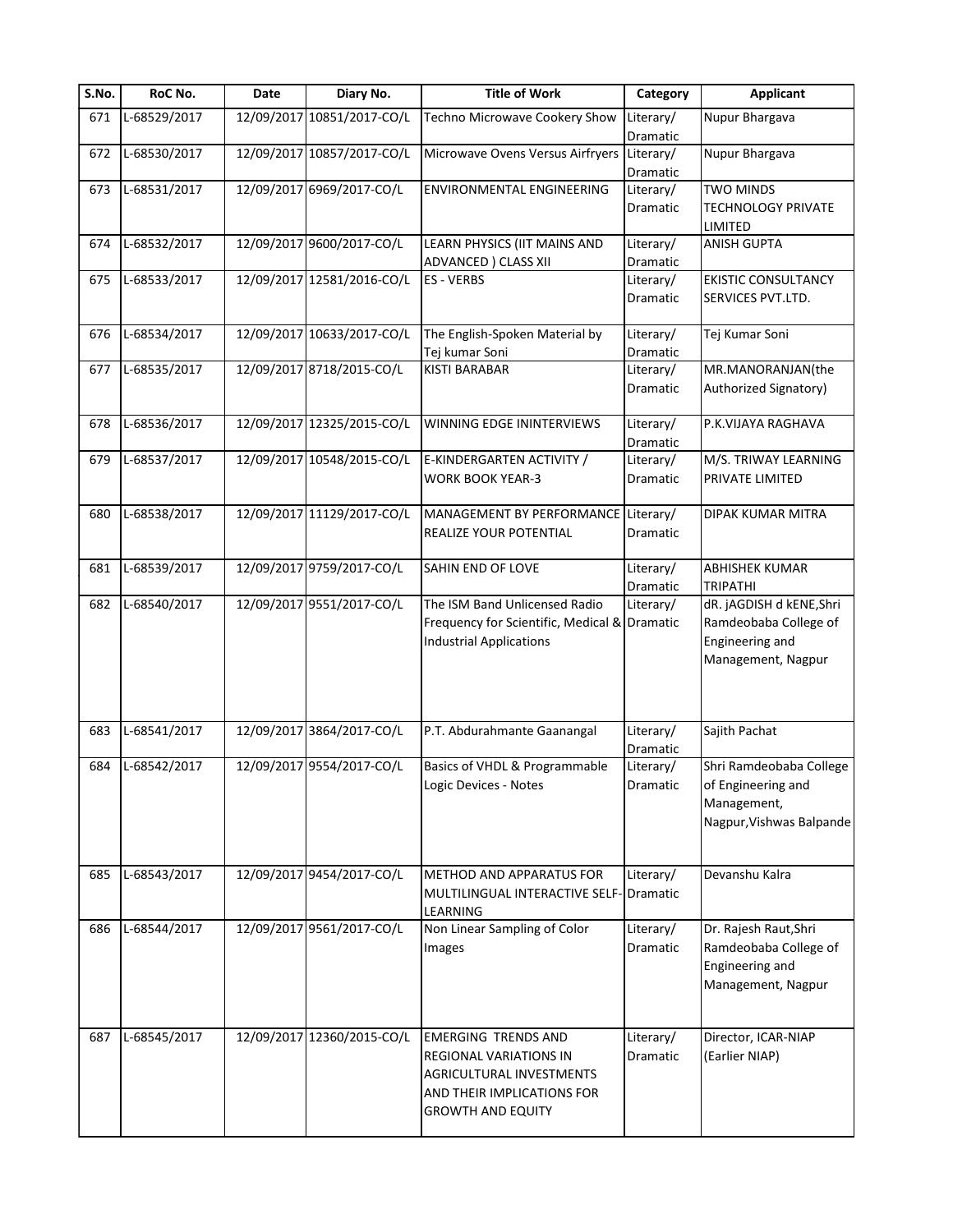| S.No. | RoC No.       | Date | Diary No.                  | <b>Title of Work</b>                                                                                              | Category                          | <b>Applicant</b>                                           |
|-------|---------------|------|----------------------------|-------------------------------------------------------------------------------------------------------------------|-----------------------------------|------------------------------------------------------------|
| 688   | L-68546/2017  |      | 12/09/2017 12361/2015-CO/L | TOTAL FACTOR PRODUCTIVITY<br>AND CONTRIBUTION OF<br><b>RESEARCH INVESTMENT TO</b><br>AGRICULTURAL GROWTH IN INDIA | Literary/<br>Dramatic             | Director, ICAR-NIAP                                        |
|       |               |      |                            |                                                                                                                   |                                   |                                                            |
| 689   | L-68547/2017  |      | 12/09/2017 9571/2017-CO/L  | stormman                                                                                                          | Literary/<br>Dramatic             | Ankit pal                                                  |
| 690   | L-68548/2017  |      | 12/09/2017 9512/2017-CO/L  | <b>Standards Quality Practices in</b><br>Production, Construction,<br><b>Maintenance and Services</b>             | Literary/<br>Dramatic             | <b>IES MASTER</b><br>PUBLICATION                           |
| 691   | L-68549/2017  |      | 12/09/2017 9410/2017-CO/L  | "A process for authentication,<br>authorization, blocking of funds<br>and clearing payments"                      | Literary/<br>Dramatic             | Mr. Vinayak Pandit,                                        |
| 692   | L-68550/2017  |      | 12/09/2017 10517/2017-CO/L | 2922: The Ballad of Vedant Saafi                                                                                  | Literary/<br>Dramatic             | Arnav Nanduri, Pranay<br>Manchanda                         |
| 693   | L-68551/2017  |      | 12/09/2017 10521/2017-CO/L | Straight outta Kurukshetra                                                                                        | Literary/<br>Dramatic             | Pranay Manchanda                                           |
| 694   | L-68552/2017  |      | 12/09/2017 10513/2017-CO/L | <b>Bijli Giri</b>                                                                                                 | Literary/<br>Dramatic             | Arnav Nanduri                                              |
| 695   | L-68553/2017  |      | 12/09/2017 10526/2017-CO/L | <b>Bird</b>                                                                                                       | Literary/<br>Dramatic             | Pranay Manchanda                                           |
| 696   | L-68554/2017  |      | 12/09/2017 10519/2017-CO/L | <b>Badass</b>                                                                                                     | Literary/<br>Dramatic             | Arnav Nanduri, Pranay<br>Manchanda                         |
| 697   | L-68555/2017  |      | 12/09/2017 10496/2017-CO/L | Rangaswami                                                                                                        | Literary/                         | Arnav Nanduri                                              |
| 698   | L-68556/2017  |      | 12/09/2017 10497/2017-CO/L | The air is getting slimy                                                                                          | Dramatic<br>Literary/<br>Dramatic | Arnav Nanduri                                              |
| 699   | L-68557/2017  |      | 12/09/2017 3947/2017-CO/L  | <b>SOCH BUSINESS MENTORS</b>                                                                                      | Literary/<br>Dramatic             | <b>SOCH BUSINESS</b><br><b>MENTORS LLP</b>                 |
| 700   | L-68558/2017  |      | 12/09/2017 1632/2017-CO/L  | JAN SE MANN KI JAI HO                                                                                             | Literary/<br>Dramatic             | RAJ KUMAR UPADHYAY                                         |
| 701   | L-68559/2017  |      | 12/09/2017 14658/2016-CO/L | Jadooeeganit                                                                                                      | Literary/<br>Dramatic             | Pinku Kumar Jha                                            |
| 702   | L-68560/2017  |      | 12/09/2017 7944/2017-CO/L  | <b>Tides of Thoughts</b>                                                                                          | Literary/<br>Dramatic             | Abraham Sabar                                              |
| 703   | L-68561/2017  |      | 12/09/2017 6845/2017-CO/L  | UP IN THE HILLS                                                                                                   | Literary/<br>Dramatic             | RAAM PRATAP REDDY                                          |
| 704   | L-68562/2017  |      | 12/09/2017 5888/2016-CO/L  | Nafyasathiche Vyavstapan                                                                                          | Literary/<br>Dramatic             | Balasaheb B. Jadhav                                        |
| 705   | M-464/2017    |      | 12/09/2017 11961/2015-CO/A | THE LEADER FOLLOWS                                                                                                | Music                             | Mr. Ravi Iyer Ekta                                         |
| 706   | SR-12651/2017 |      | 12/09/2017 2775/2017-CO/SR | <b>INDIA SE AAYA</b>                                                                                              | Sound<br>Recording                | <b>SONY MUSIC</b><br>ENTERTAINMENT INDIA<br><b>PVT LTD</b> |
| 707   | SR-12652/2017 |      | 12/09/2017 2708/2017-CO/SR | <b>ROSHANEE</b>                                                                                                   | Sound<br>Recording                | <b>SONY MUSIC</b><br>ENTERTAINMENT INDIA<br>PVT LTD        |
| 708   | SR-12653/2017 |      | 12/09/2017 2706/2017-CO/SR | <b>MAUKA</b>                                                                                                      | Sound<br>Recording                | SONY MUSIC<br>ENTERTAINMENT INDIA<br>PVT LTD               |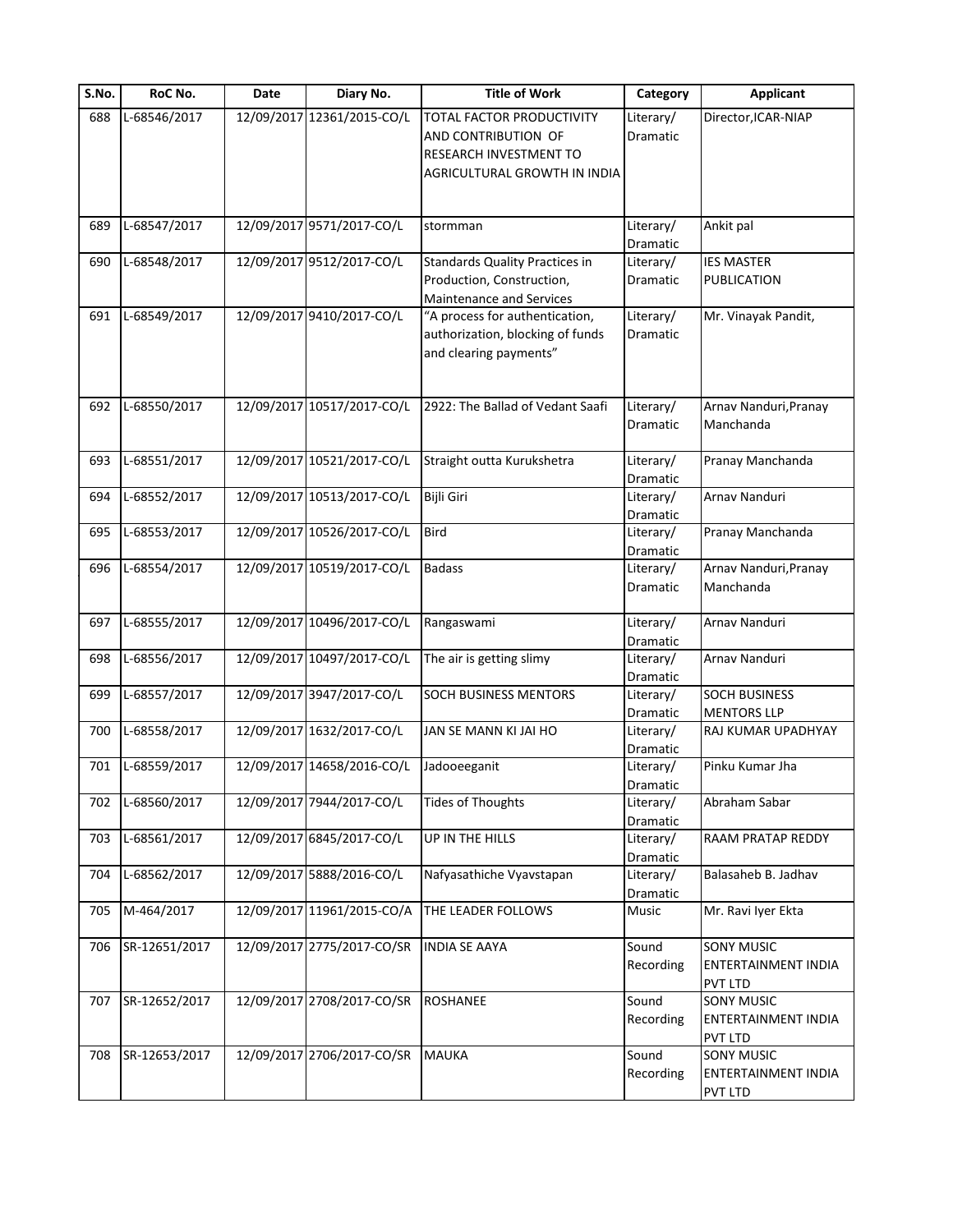| S.No. | RoC No.           | Date       | Diary No.                       | <b>Title of Work</b>                                           | Category             | <b>Applicant</b>                                                  |
|-------|-------------------|------------|---------------------------------|----------------------------------------------------------------|----------------------|-------------------------------------------------------------------|
| 709   | SR-12654/2017     |            | 12/09/2017 2707/2017-CO/SR      | <b>KAUN SI DOR</b>                                             | Sound<br>Recording   | <b>SONY MUSIC</b><br>ENTERTAINMENT INDIA<br><b>PVT LTD</b>        |
| 710   | SR-12655/2017     |            | 12/09/2017 2705/2017-CO/SR      | ACHHA LAGTA HAI                                                | Sound<br>Recording   | <b>SONY MUSIC</b><br><b>ENTERTAINMENT INDIA</b><br><b>PVT LTD</b> |
| 711   | SR-12656/2017     |            | 12/09/2017 2709/2017-CO/SR      | <b>SAANS ALBELI</b>                                            | Sound<br>Recording   | SONY MUSIC<br>ENTERTAINMENT INDIA<br><b>PVT LTD</b>               |
| 712   | SR-12657/2017     |            | 12/09/2017 3269/2017-CO/SR      | PIYA PYAAR YE KYON KIYA                                        | Sound<br>Recording   | <b>SONY MUSIC</b><br>ENTERTAINMENT INDIA<br><b>PVT LTD</b>        |
| 713   | SR-12658/2017     |            | 12/09/2017 3273/2017-CO/SR      | SAJANA TERE PYAR MEIN                                          | Sound<br>Recording   | <b>SONY MUSIC</b><br>ENTERTAINMENT INDIA<br>PVT LTD               |
| 714   | SR-12659/2017     |            | 12/09/2017 3215/2017-CO/SR      | <b>KAISE KAHOON</b>                                            | Sound<br>Recording   | <b>SONY MUSIC</b><br>ENTERTAINMENT INDIA<br><b>PVT LTD</b>        |
| 715   | SR-12660/2017     |            |                                 | 12/09/2017 27076/2012-CO/SR MOMENT FUSION MUSIC ALBUM          | Sound<br>Recording   | <b>SUMAN ADVANI</b>                                               |
| 716   | SW-9390/2017      |            | 12/09/2017 6491/2017-CO/SW      | Mayash                                                         | Computer<br>Software | Honey Barve                                                       |
| 717   | SW-9391/2017      |            | 12/09/2017 15021/2016-<br>CO/SW | SelfieHome                                                     | Computer<br>Software | Darshan Bhanushali                                                |
| 718   | SW-9392/2017      |            | 12/09/2017 13470/2015-<br>CO/SW | <b>ADVANTAGE TVS DEALER</b><br>MANAGEMENT SYSTEM CLOUD         | Computer<br>Software | TVS MOTOR COMPANY<br>LIMITED                                      |
| 719   | SW-9393/2017      |            | 12/09/2017 13463/2015-<br>CO/SW | <b>ADVANTAGE TVS DEALER</b><br>MANAGEMENT SYSTEM ON<br>PREMISE | Computer<br>Software | <b>TVS MOTOR COMPANY</b><br>LIMITED                               |
| 720   | A-120106/2017     | 13/09/2017 | 9956/2017-CO/A                  | PASTRY PALACE (LABEL)                                          | Artistic             | Mrs. Sudesh Kohli Trading<br>as M/s. Pastry Palace                |
| 721   | A-120107/2017     | 13/09/2017 | 9502/2017-CO/A                  | <b>GREEN ASSAM TEA</b>                                         | Artistic             | ABDUL AZIZ SHAIKH<br>ABDULLAH                                     |
| 722   | A-120108/2017     | 13/09/2017 | 9453/2017-CO/A                  | KISHORE MYSORE GOLAB                                           | Artistic             | M/ SHUDDHI PARTNERS<br><b>PVT LTD</b>                             |
|       | 723 A-120109/2017 | 13/09/2017 | 1726/2017-CO/A                  | <b>OSIAN STAR</b>                                              | Artistic             | SIDDHARTH AJITSING<br><b>CHORARIA</b>                             |
| 724   | A-120110/2017     | 13/09/2017 | 9498/2017-CO/A                  | <b>NYAYE</b>                                                   | Artistic             | M/S NYALE LIFESTYLE LLP                                           |
| 725   | A-120111/2017     | 13/09/2017 | 8357/2017-CO/A                  | THREE MANGO SAMBAR POWDER Artistic                             |                      | VIJAY KUMAR SHAH,<br>MILIND SHAH, VISHANJI<br>SHAH, RACHIT SHAH   |
| 726   | A-120112/2017     | 13/09/2017 | 8220/2017-CO/A                  | ESCEE KRISTAL PREMIUM WHOLE<br>WHEAT ATTA TRUSTED FOR TASTE    | Artistic             | M/S ESCEE<br><b>INFRASTRUCTURE</b><br>PRIVATE LIMITED             |
| 727   | A-120113/2017     | 13/09/2017 | 6574/2017-CO/A                  | <b>PROVATI</b>                                                 | Artistic             | <b>SUBRATA DEY</b>                                                |
| 728   | A-120114/2017     | 13/09/2017 | 10917/2017-CO/A                 | Photo Pundit                                                   | Artistic             | <b>Phot Pundit</b>                                                |
| 729   | A-120115/2017     | 13/09/2017 | 6783/2017-CO/A                  | <b>ESCOUTE</b>                                                 | Artistic             | PARAGON POLYMER<br>PRODUCT PRIVATE<br>LIMITED                     |
| 730   | A-120116/2017     | 13/09/2017 | 6774/2017-CO/A                  | <b>GROOMING FUTURE LEADERS</b>                                 | Artistic             | SHRI VIJAY VASUDEV<br>MAKHIJA                                     |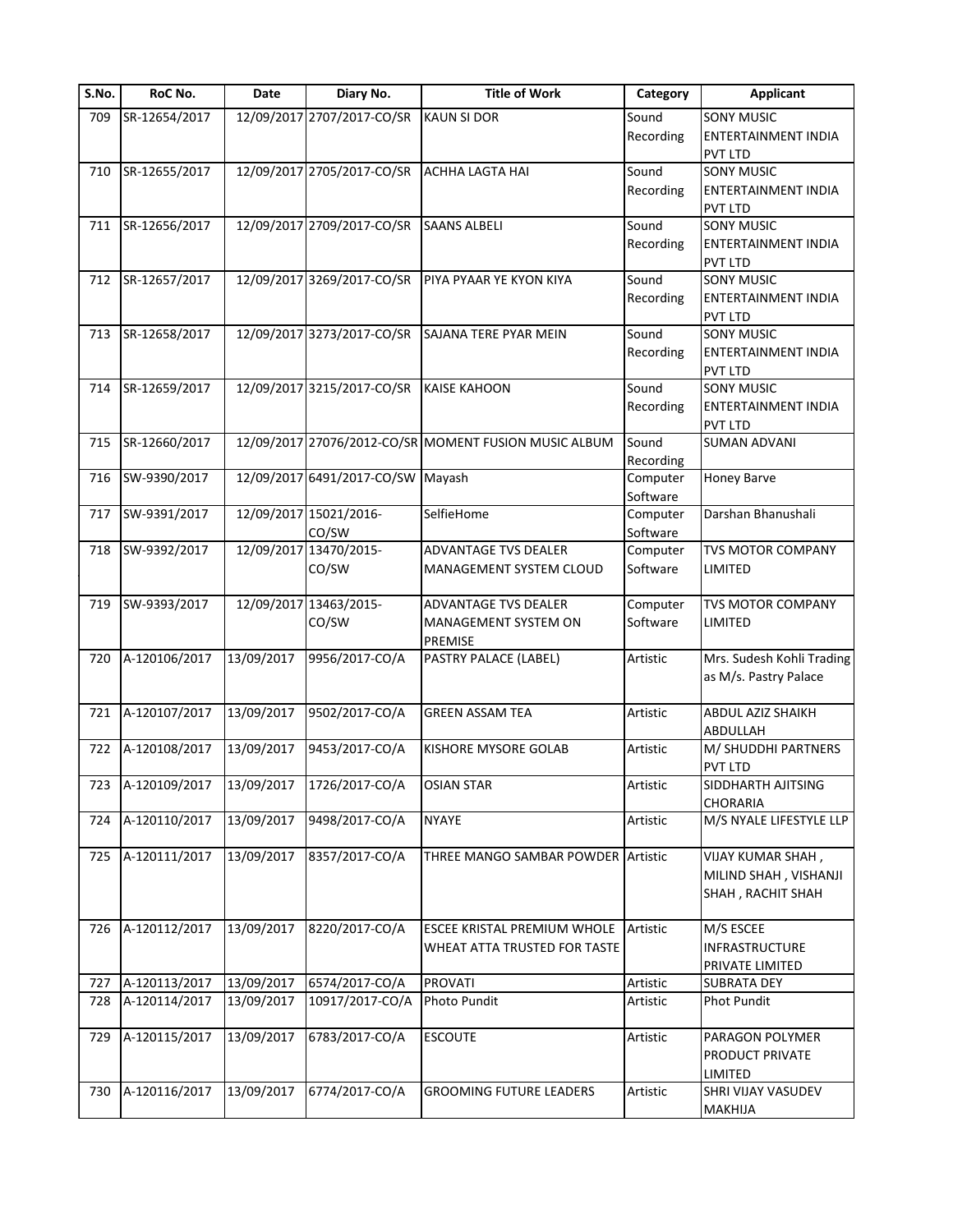| S.No. | RoC No.           | Date       | Diary No.       | <b>Title of Work</b>                                  | Category | <b>Applicant</b>                                                       |
|-------|-------------------|------------|-----------------|-------------------------------------------------------|----------|------------------------------------------------------------------------|
| 731   | A-120117/2017     | 13/09/2017 | 10914/2017-CO/A | CHAMPION                                              | Artistic | Umani Foods                                                            |
| 732   | A-120118/2017     | 13/09/2017 | 5387/2017-CO/A  | <b>BADSHAH LABEL</b>                                  | Artistic | M/S BHARAT INDUSTRIES                                                  |
| 733   | A-120119/2017     | 13/09/2017 | 5795/2017-CO/A  | GEETA GLOBAL SCHOOL WITH                              | Artistic | ROSE LAND PUBLIC                                                       |
|       |                   |            |                 | LOGO                                                  |          | SCHOOL SOCIETY                                                         |
| 734   | A-120120/2017     | 13/09/2017 | 10879/2017-CO/A | <b>ANT ORGANIC</b>                                    | Artistic | K. DHANARAJ                                                            |
| 735   | A-120121/2017     | 13/09/2017 | 5394/2017-CO/A  | DB JIO                                                | Artistic | M/S SOM FRAGRANCES<br>PVT LTD                                          |
| 736   | A-120122/2017     | 13/09/2017 | 10876/2017-CO/A | RANGRAJ                                               | Artistic | M/S. SARATHA'S                                                         |
| 737   | A-120123/2017     | 13/09/2017 | 10881/2017-CO/A | <b>USAM</b>                                           | Artistic | M/S. USAM<br><b>TECHNOLOGY</b><br>SOLUTIONS PRIVATE<br>LIMITED         |
| 738   | A-120124/2017     | 13/09/2017 | 5385/2017-CO/A  | KASHMIRI GOLD LABEL                                   | Artistic | <b>MOHAN TRADERS</b>                                                   |
| 739   | A-120125/2017     | 13/09/2017 | 10882/2017-CO/A | KANDEE GOURMET CANDY                                  | Artistic | MAHESH J DHARAM                                                        |
| 740   | A-120126/2017     | 13/09/2017 | 4756/2017-CO/A  | BEARDO WITH DEVICE OF FACE OF Artistic<br>A MAN LABEL |          | ASHUTOSH VALANI                                                        |
| 741   | A-120127/2017     | 13/09/2017 | 10884/2017-CO/A | THE BODY GUARD OF YOUR<br><b>BUILDINGS</b>            | Artistic | M/s. VAIBHAV<br>MERCANTILE LTD.                                        |
| 742   | A-120128/2017     | 13/09/2017 | 11127/2017-CO/A | <b>IDHU</b>                                           | Artistic | <b>KUDU FABRICS</b>                                                    |
| 743   | A-120129/2017     | 13/09/2017 | 11126/2017-CO/A | <b>FASHIONISTA</b>                                    | Artistic | <b>FASHIONISTA</b>                                                     |
| 744   | A-120130/2017     | 13/09/2017 | 11128/2017-CO/A | FLASH GO PLAY                                         | Artistic | <b>CAMEO SPORTS</b><br>WORLDWIDE                                       |
| 745   | A-120131/2017     | 13/09/2017 | 11125/2017-CO/A | <b>BILLY BRAND LOGO</b>                               | Artistic | PURAN CHAND DINA<br>NATH                                               |
| 746   | A-120132/2017     | 13/09/2017 | 10902/2017-CO/A | ROYAL JIL ULTRA BLUE                                  | Artistic | T. SOLAISAMY, SOLE<br>PROPRIETOR, SREE<br>MURALIKRISHNA SOAP<br>WORKS, |
| 747   | A-120133/2017     | 13/09/2017 | 9071/2017-CO/A  | PURA ASHAPURITE NON-<br><b>CLUMPING TRADITIONAL</b>   | Artistic | Ashapura Overseas Pvt.<br>Ltd                                          |
|       | 748 A-120134/2017 | 13/09/2017 | 9072/2017-CO/A  | PURA CLUMPING ULTRA                                   | Artistic | Ashapura Overseas Pvt.<br>Ltd                                          |
| 749   | A-120135/2017     | 13/09/2017 | 9073/2017-CO/A  | PURA CLUMPING MOONLIGHT<br>ULTRA                      | Artistic | Ashapura Overseas Pvt.<br>Ltd                                          |
| 750   | A-120136/2017     | 13/09/2017 | 9075/2017-CO/A  | PURA ATTAPULGITE NON-<br><b>CLUMPING TRADITIONAL</b>  | Artistic | Ashapura Overseas Pvt.<br>Ltd                                          |
| 751   | A-120137/2017     | 13/09/2017 | 9077/2017-CO/A  | <b>CLEAN PAWS</b>                                     | Artistic | Ashapura Overseas Pvt.<br>Ltd.                                         |
| 752   | A-120138/2017     | 13/09/2017 | 5267/2017-CO/A  | SHILPA                                                | Artistic | M/S NEELKANTH<br><b>ELECTRICALS</b>                                    |
| 753   | A-120139/2017     | 13/09/2017 | 10901/2017-CO/A | MEGA JIL DETERGENT CAKE                               | Artistic | T. SOLAISAMY, SOLE<br>PROPRIETOR, SREE<br>MURALIKRISHNA SOAP<br>WORKS, |
| 754   | A-120140/2017     | 13/09/2017 | 5264/2017-CO/A  | POOJA                                                 | Artistic | M/S NEELKANTH<br>ELECTRICALS                                           |
| 755   | A-120141/2017     | 13/09/2017 | 11056/2017-CO/A | MOVIKOOL (Label)                                      | Artistic | SYMPHONY LIMITED                                                       |
| 756   | A-120142/2017     | 13/09/2017 | 7297/2017-CO/A  | <b>RRBT REDROSE</b>                                   | Artistic | SHRI R.R.<br>BALATHANDAPANI                                            |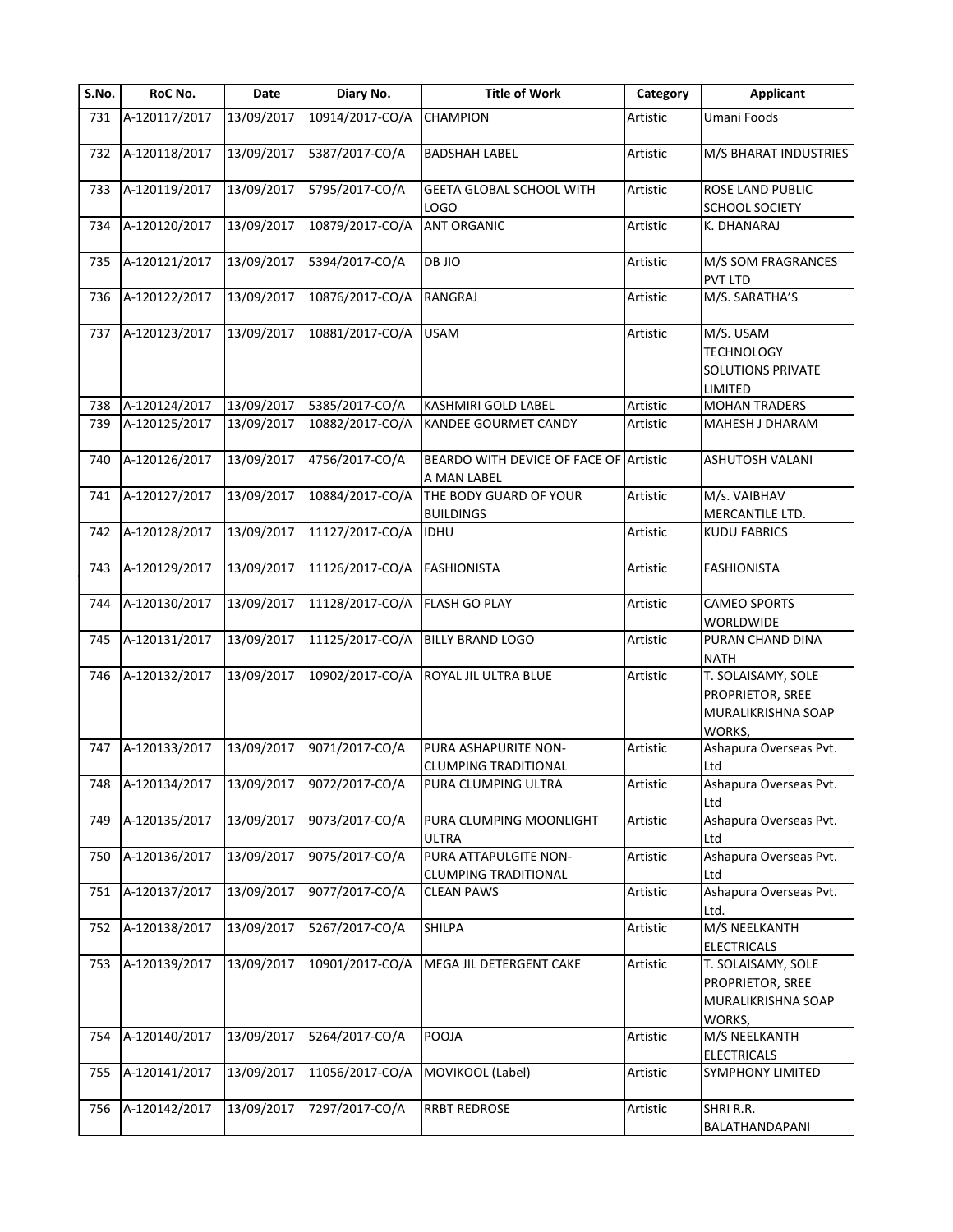| S.No. | RoC No.           | Date       | Diary No.      | <b>Title of Work</b>                                                                                                                        | Category              | <b>Applicant</b>                                                                                                   |
|-------|-------------------|------------|----------------|---------------------------------------------------------------------------------------------------------------------------------------------|-----------------------|--------------------------------------------------------------------------------------------------------------------|
| 757   | A-120143/2017     | 13/09/2017 | 1668/2017-CO/A | MASU                                                                                                                                        | Artistic              | M/S PALM GROVE BEACH<br><b>HOTELS PVT LTD</b>                                                                      |
| 758   | A-120144/2017     | 13/09/2017 | 4681/2017-CO/A | <b>AGRI DROP'S PHOOL</b>                                                                                                                    | Artistic              | M/S AWADH OILS PVT<br>LTD                                                                                          |
| 759   | A-120145/2017     | 13/09/2017 | 9143/2017-CO/A | JEANS PARK MEN'S COLLECTION                                                                                                                 | Artistic              | M.G. SARAVANAN                                                                                                     |
| 760   | A-120146/2017     | 13/09/2017 | 9144/2017-CO/A | SARAVANA QUALITY LABELS                                                                                                                     | Artistic              | M. GANESAN, M.G.<br>SARAVANAN AND<br>G.VENKATSHWARAN                                                               |
| 761   | A-120147/2017     | 13/09/2017 | 8929/2017-CO/A | <b>DECCAN</b>                                                                                                                               | Artistic              | MANOJ KUMAR B., SOLE<br>PROPRIETOR OF M/S. M.<br><b>G. KITCHENWARE</b>                                             |
| 762   | A-120148/2017     | 13/09/2017 | 1454/2017-CO/A | HBL SOLAR HAR SONCH SE AAGE                                                                                                                 | Artistic              | <b>HBL POWER SYSTEMS</b><br>LIMITED                                                                                |
| 763   | A-120149/2017     | 13/09/2017 | 8933/2017-CO/A | <b>MARCOPOLO</b>                                                                                                                            | Artistic              | MANOJ KUMAR B., SOLE<br>PROPRIETOR OF M/S. M.<br><b>G. KITCHENWARE</b>                                             |
| 764   | A-120150/2017     | 13/09/2017 | 1699/2017-CO/A | KITU WITH DEVICE OF GIRL                                                                                                                    | Artistic              | SMT. HITESHREE RAJESH<br>THUMMAR                                                                                   |
| 765   | A-120151/2017     | 13/09/2017 | 9187/2017-CO/A | <b>BONNY</b>                                                                                                                                | Artistic              | ARVIND KUMAR SHIVLAL<br>SHARMA, SOLE<br><b>PROPRIETOR</b>                                                          |
| 766   | A-120152/2017     | 13/09/2017 | 8850/2017-CO/A | <b>MTC MANHESH</b>                                                                                                                          | Artistic              | MR. SHIRISH JAIN<br>PROPRIETOR OF<br>MAHAVIRA TRADING<br>COMPANY                                                   |
| 767   | A-120153/2017     | 13/09/2017 | 9308/2017-CO/A | <b>GCMC LABEL</b>                                                                                                                           | Artistic              | SACHIN GUPTA                                                                                                       |
| 768   | A-120154/2017     | 13/09/2017 | 6981/2017-CO/A | <b>URBAN TOUCH</b>                                                                                                                          | Artistic              | SHANAVAS K.H.,<br>SIVAKUMAR<br>RAMASWAMI, N.V.<br>SOLOMON AND MANI,<br>TRADING AS URBAN<br><b>CLOTHING COMPANY</b> |
|       | 769 A-120155/2017 | 13/09/2017 | 9895/2017-CO/A | <b>WOV</b>                                                                                                                                  | Artistic              | <b>SOBRAN SINGH</b>                                                                                                |
| 770   | A-120156/2017     | 13/09/2017 | 8984/2017-CO/A | AMIRAJ FARM PARTY PLOT                                                                                                                      | Artistic              | <b>BIREN RAMANLAL</b><br>PATEL, JATIN RAMANLAL<br>PATEL                                                            |
| 771   | A-120157/2017     | 13/09/2017 | 9312/2017-CO/A | Drawing of Temple with Scenery                                                                                                              | Artistic              | Krishna Sojitra                                                                                                    |
| 772   | L-68563/2017      | 13/09/2017 | 9756/2017-CO/L | <b>HUSNA DEA PARIYAN</b>                                                                                                                    | Literary/<br>Dramatic | GAGANDEEP<br>MANCHANDA                                                                                             |
| 773   | L-68564/2017      | 13/09/2017 | 3476/2017-CO/L | COMPLETE WORKS OF SABY<br><b>ASACHI MANNA</b>                                                                                               | Literary/<br>Dramatic | 1. MAHAMAYA MANNA<br>& 2. SANGHAMITRA<br><b>MANNA POREL</b>                                                        |
| 774   | L-68565/2017      | 13/09/2017 | 8023/2015-CO/L | <b>iSING</b>                                                                                                                                | Literary/<br>Dramatic | 100 Cofounders Lab LLP                                                                                             |
| 775   | L-68566/2017      | 13/09/2017 | 4097/2017-CO/L | SVKM'S NMIMS DEEMED TO BE<br>UNIVERSITY SCHOOL OF DESIGN,<br><b>B.DES.PROGRAM DESIGN,</b><br>MODULE STRUCTURE AND<br><b>MODULE OUTLINES</b> | Literary/<br>Dramatic | SVKM'S NMIMS [DEEMED<br>TO BE UNIVERSITY]<br>SCHOOL OF DESIGN                                                      |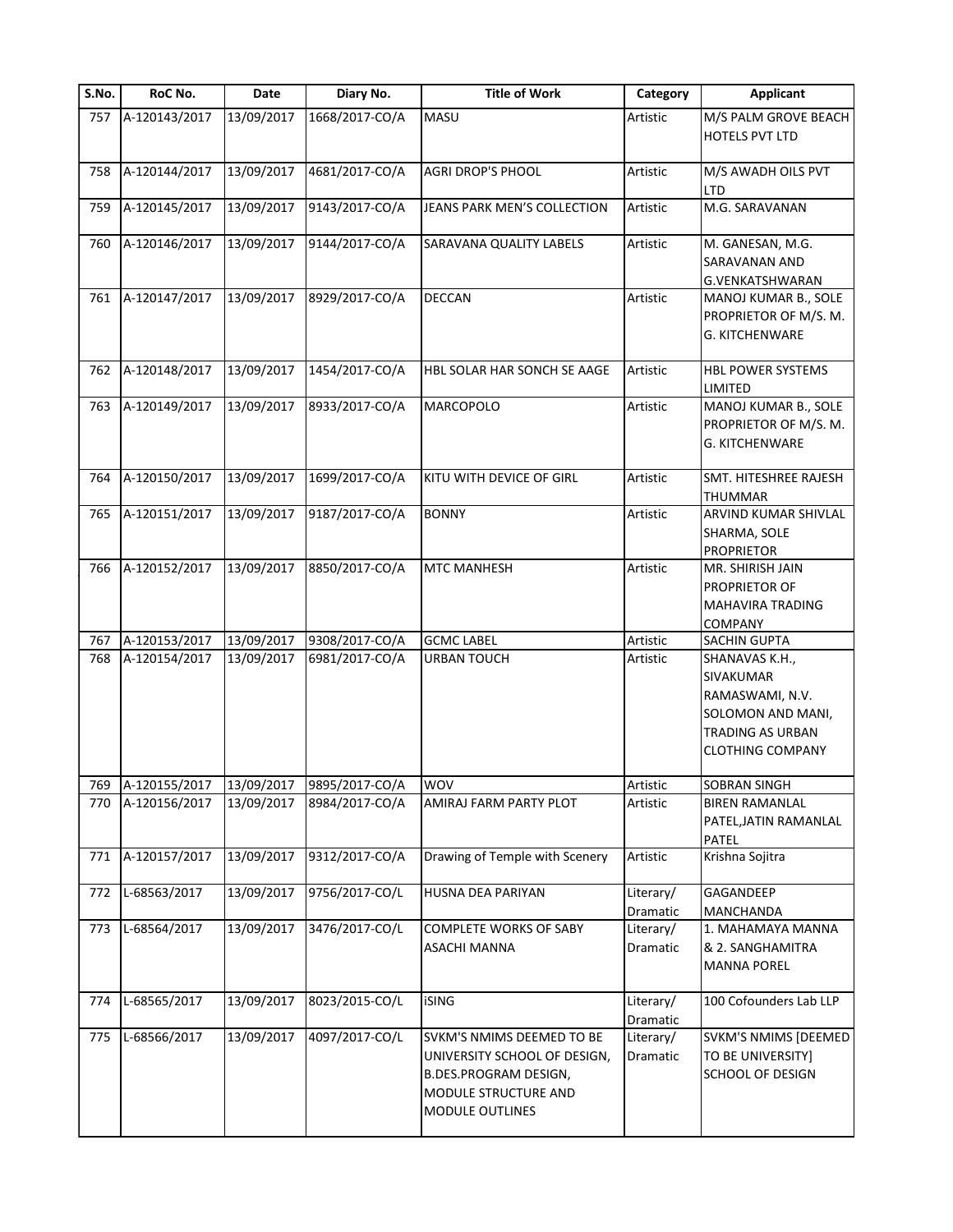| S.No. | RoC No.      | Date       | Diary No.       | <b>Title of Work</b>                | Category  | <b>Applicant</b>          |
|-------|--------------|------------|-----------------|-------------------------------------|-----------|---------------------------|
| 776   | L-68567/2017 | 13/09/2017 | 3860/2017-CO/L  | Pattuthoovala                       | Literary/ | Sajith Pachat             |
|       |              |            |                 |                                     | Dramatic  |                           |
| 777   | L-68568/2017 | 13/09/2017 | 4970/2017-CO/L  | SHARP MEMORY POWER AND              | Literary/ | SONCHAND JALKSHTRI        |
|       |              |            |                 | <b>BRAIN POWER</b>                  | Dramatic  |                           |
| 778   | L-68569/2017 | 13/09/2017 | 9850/2017-CO/L  | Levy & Collection of Tax and        | Literary/ | <b>Anand Singh</b>        |
|       |              |            |                 | Valuation under GST Laws            | Dramatic  |                           |
| 779   | L-68570/2017 | 13/09/2017 | 11225/2017-CO/L | SWATANTRA BHARAT KI RAJNEETI        | Literary/ | Raghubansh narayan        |
|       |              |            |                 | PAR AANDOLNO KA PRABHAV             | Dramatic  | singh                     |
|       |              |            |                 |                                     |           |                           |
| 780   | L-68571/2017 | 13/09/2017 | 9695/2017-CO/L  | <b>KISHAN KA MISSION</b>            | Literary/ | SAURAV KUMAR              |
|       |              |            |                 |                                     | Dramatic  |                           |
| 781   | L-68572/2017 | 13/09/2017 | 10568/2017-CO/L | <b>BETTER WRITING BOOK</b>          | Literary/ | NALLA MALLA REDDY         |
|       |              |            |                 |                                     | Dramatic  | PUBLICATIONS P.LTD        |
| 782   | L-68573/2017 | 13/09/2017 | 10613/2017-CO/L | CHAKKAGA RADDAM                     | Literary/ | NALLA MALLA REDDY         |
|       |              |            |                 |                                     | Dramatic  | PUBLICATIONS P.LTD        |
| 783   | L-68574/2017 | 13/09/2017 | 10612/2017-CO/L | <b>FOUNDATION BOOK</b>              | Literary/ | NALLA MALLA REDDY         |
|       |              |            |                 |                                     | Dramatic  | PUBLICATIONS P.LTD        |
| 784   | L-68575/2017 | 13/09/2017 | 11218/2017-CO/L | Framework for Classroom-based       | Literary/ | Dr Lalitbhushan S         |
|       |              |            |                 | Formative Assessment in             | Dramatic  | Waghmare, Dr Tripti K     |
|       |              |            |                 | Physiology                          |           | Srivastava, Dr Vedprakash |
|       |              |            |                 |                                     |           | Mishra                    |
| 785   | L-68576/2017 | 13/09/2017 | 7583/2017-CO/L  | 1+1=11, A Cultivation of Love       | Literary/ | Sachin Vitthal Kapse      |
|       |              |            |                 |                                     | Dramatic  |                           |
| 786   | L-68577/2017 | 13/09/2017 | 10660/2017-CO/L | Development of PLC based            | Literary/ | Supriya Kacheshwar        |
|       |              |            |                 | transdermal patch evaluation        | Dramatic  | Dabhade                   |
|       |              |            |                 | system.                             |           |                           |
| 787   | L-68578/2017 | 13/09/2017 | 12287/2015-CO/L | YOUNG CHAMP                         | Literary/ | Vijay Prakash             |
|       |              |            |                 |                                     | Dramatic  |                           |
| 788   | L-68579/2017 | 13/09/2017 | 10910/2017-CO/L | <b>BETTER WRITING</b>               | Literary/ | NALLA MALLA REDDY         |
|       |              |            |                 |                                     | Dramatic  | <b>PUBLICATIONS P.LTD</b> |
| 789   | L-68580/2017 | 13/09/2017 | 10875/2017-CO/L | <b>CHETTINESE</b>                   | Literary/ | PRAVEEN ANTONY DJ         |
|       |              |            |                 |                                     | Dramatic  |                           |
| 790   | L-68581/2017 | 13/09/2017 | 42668/2014-CO/L | "PLAYSCHOOL" IN THE FORM OF         | Literary/ | <b>MANISHA BHAVESH</b>    |
|       |              |            |                 | MANUAL                              | Dramatic  | <b>BHEDA</b>              |
| 791   | L-68582/2017 | 13/09/2017 | 6558/2017-CO/L  | <b>EVENT MANAGEMENT AND</b>         | Literary/ | PRIMORDIAL SYSTEMS        |
|       |              |            |                 | PUBLIC RELATIONS 2014 2015          | Dramatic  | PVT. LTD.                 |
| 792   | L-68583/2017 | 13/09/2017 | 11246/2017-CO/L | <b>RFID Based Attendance System</b> | Literary/ | Snehal Vijay Baviskar     |
|       |              |            |                 |                                     | Dramatic  |                           |
| 793   | L-68584/2017 | 13/09/2017 | 8760/2017-CO/L  | <b>Krazy Diaries</b>                | Literary/ | Khushi Lalwani            |
|       |              |            |                 |                                     | Dramatic  |                           |
| 794   | L-68585/2017 | 13/09/2017 | 7349/2017-CO/L  | e-Health screening, for our         | Literary/ | Dr Sachin Kuchya          |
|       |              |            |                 | country - Swasth Bharat app         | Dramatic  |                           |
|       |              |            |                 |                                     |           |                           |
| 795   | L-68586/2017 | 13/09/2017 | 4454/2017-CO/L  | POTLI KATHULI                       | Literary/ | MRS ANJALI SHAILESH       |
|       |              |            |                 |                                     | Dramatic  |                           |
| 796   | L-68587/2017 | 13/09/2017 | 7866/2017-CO/L  | WWW.DRIPSEAL.COM                    | Literary/ | MR INDER CHAND            |
|       |              |            |                 |                                     | Dramatic  | AGGARWAL                  |
| 797   | L-68588/2017 | 13/09/2017 | 11988/2016-CO/L | <b>GEETA MALIKA</b>                 | Literary/ | DR BIMAL KANTI SARKAR     |
|       |              |            |                 |                                     | Dramatic  |                           |
| 798   | L-68589/2017 | 13/09/2017 | 5412/2017-CO/L  | PYAR BHARE NAGME                    | Literary/ | MRS USHA KAUSHAL          |
|       |              |            |                 |                                     |           |                           |
|       |              |            |                 | HANDWRITTEN SCRIPTS                 | Dramatic  |                           |
| 799   | L-68590/2017 | 13/09/2017 | 11204/2017-CO/L | Krushi Vidnyan                      | Literary/ | Dhairyasheel Vinayak      |
|       |              |            |                 |                                     | Dramatic  | Bawasakar                 |
| 800   | L-68591/2017 | 13/09/2017 | 11018/2017-CO/L | <b>INTO LIFE</b>                    | Literary/ | Siddharth Das             |
|       |              |            |                 |                                     | Dramatic  |                           |
| 801   | L-68592/2017 | 13/09/2017 | 5573/2017-CO/L  | Sunnicchan                          | Literary/ | Sudheer PV                |
|       |              |            |                 |                                     | Dramatic  |                           |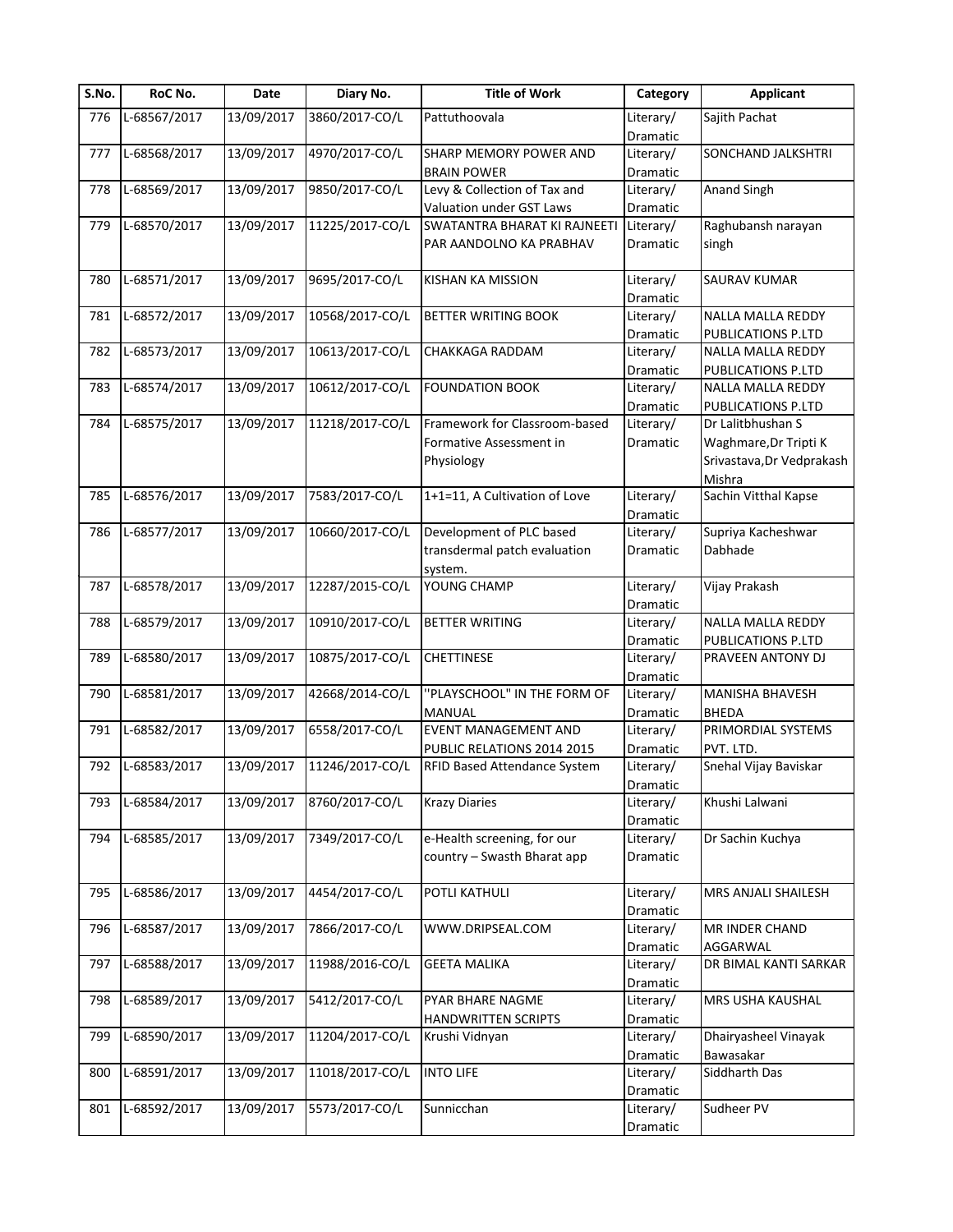| S.No. | RoC No.      | Date       | Diary No.       | <b>Title of Work</b>                         | Category  | <b>Applicant</b>      |
|-------|--------------|------------|-----------------|----------------------------------------------|-----------|-----------------------|
| 802   | L-68593/2017 | 13/09/2017 | 10982/2017-CO/L | COMMERCIAL ADS ON BAGS,                      | Literary/ | Vijay Madineni        |
|       |              |            |                 | CUPS, GLASSES AND CONTAINERS                 | Dramatic  |                       |
|       |              |            |                 |                                              |           |                       |
| 803   | L-68594/2017 | 13/09/2017 | 10955/2017-CO/L | <b>STUDENT</b>                               | Literary/ | Vishal Masand         |
|       |              |            |                 |                                              | Dramatic  |                       |
| 804   | L-68595/2017 | 13/09/2017 | 6524/2017-CO/L  | MISSION 26                                   | Literary/ | AADITYA SRIVASTAVA    |
|       |              |            |                 |                                              | Dramatic  |                       |
| 805   | L-68596/2017 | 13/09/2017 | 9801/2017-CO/L  | Mother Earth's Letter                        | Literary/ | Prasad Madhukar Gade  |
|       |              |            |                 |                                              | Dramatic  |                       |
| 806   | L-68597/2017 | 13/09/2017 | 11279/2017-CO/L | LRP NEW TYPING SKILLS                        | Literary/ | <b>LOVEN ROHIT</b>    |
|       |              |            |                 |                                              | Dramatic  | PUBLICATION           |
| 807   | L-68598/2017 | 13/09/2017 | 6544/2017-CO/L  | website content of                           | Literary/ | Dr. Amol Bamane       |
|       |              |            |                 | www.rasyog.com                               | Dramatic  |                       |
| 808   | L-68599/2017 | 13/09/2017 | 7779/2017-CO/L  | Between Philosophy and                       | Literary/ | Prasenjit Biswas      |
|       |              |            |                 | Anthropology                                 | Dramatic  |                       |
| 809   | L-68600/2017 | 13/09/2017 | 12860/2015-CO/L | Land & Equity Model                          | Literary/ | Atul M. Lunkad        |
|       |              |            |                 |                                              | Dramatic  |                       |
| 810   | L-68601/2017 | 13/09/2017 | 7023/2017-CO/L  | KATHEYONDU SHURUVAAGIDE                      | Literary/ | Veekshith KH          |
|       |              |            |                 |                                              | Dramatic  |                       |
| 811   | L-68602/2017 | 13/09/2017 | 6301/2017-CO/L  | Civil Engineering ESE Topicwise              | Literary/ | <b>IES MASTER</b>     |
|       |              |            |                 | Objective Solved Paper 1                     | Dramatic  | PUBLICATION           |
|       |              |            |                 |                                              |           |                       |
| 812   | L-68603/2017 | 13/09/2017 | 10448/2017-CO/L | NEST Methodologies - Concept and             | Literary/ | <b>CCLP WORLDWIDE</b> |
|       |              |            |                 | Application (Multi-Dimensional               | Dramatic  |                       |
|       |              |            |                 | Aspects)                                     |           |                       |
|       |              |            |                 |                                              |           |                       |
| 813   | L-68604/2017 | 13/09/2017 | 2666/2015-CO/L  | "A unique single mobile's recharge Literary/ |           | Rahul Dileep Bari     |
|       |              |            |                 | voucher and lapu for all cellular            | Dramatic  |                       |
|       |              |            |                 | services"                                    |           |                       |
| 814   | L-68605/2017 | 13/09/2017 | 11079/2017-CO/L | MODI JI KI BETI                              | Literary/ | Ms. Avani Modi        |
|       |              |            |                 |                                              | Dramatic  |                       |
| 815   | L-68606/2017 | 13/09/2017 | 11235/2017-CO/L | What is Love?                                | Literary/ | Vijay Shankar Sharma  |
|       |              |            |                 |                                              | Dramatic  |                       |
| 816   | L-68607/2017 | 13/09/2017 | 7187/2015-CO/L  | U.K.G Tamil Text Book                        | Literary/ | K.S.Arvind            |
|       |              |            |                 |                                              | Dramatic  |                       |
| 817   | L-68608/2017 | 13/09/2017 | 7185/2015-CO/L  | L.K.G Tamil Text Book                        | Literary/ | K.S.Arvind            |
|       |              |            |                 |                                              | Dramatic  |                       |
| 818   | L-68609/2017 | 13/09/2017 | 8693/2017-CO/L  | THE ZAMINDAR'S GHOST                         | Literary/ | KHAYAAL RAJVI PATEL   |
|       |              |            |                 |                                              | Dramatic  |                       |
| 819   | L-68610/2017 | 13/09/2017 | 1549/2017-CO/L  | HOW UNIVERSE AND EARTH WAS                   | Literary/ | <b>BRAJSEN KR</b>     |
|       |              |            |                 | MADE                                         | Dramatic  |                       |
| 820   | L-68611/2017 | 13/09/2017 | 5694/2017-CO/L  | DIAPLUS DIABETES MONITORING                  | Literary/ | PRAVEEN RAMCHANDRA    |
|       |              |            |                 | <b>DIARY</b>                                 | Dramatic  |                       |
| 821   | L-68612/2017 | 13/09/2017 | 8771/2017-CO/L  | ISHQ WAALA LOVE                              | Literary/ | <b>GYANDEEP KUMAR</b> |
|       |              |            |                 |                                              | Dramatic  |                       |
| 822   | L-68613/2017 | 13/09/2017 | 9125/2017-CO/L  | DIL KA KARAR                                 | Literary/ | SimranJit Singh S/O   |
|       |              |            |                 |                                              | Dramatic  | Lakhbir Singh         |
| 823   | L-68614/2017 | 13/09/2017 | 8985/2017-CO/L  | www.refr.io                                  | Literary/ | Ayush Mittal          |
|       |              |            |                 |                                              | Dramatic  |                       |
| 824   | L-68615/2017 | 13/09/2017 | 8902/2017-CO/L  | mujhse koi puche                             | Literary/ | preeti nagpal rao     |
|       |              |            |                 |                                              | Dramatic  |                       |
| 825   | L-68616/2017 | 13/09/2017 | 7923/2017-CO/L  | YAARUM ILLADHA DESAM                         | Literary/ | SENTHILKUMAR          |
|       |              |            |                 |                                              | Dramatic  |                       |
| 826   | L-68617/2017 | 13/09/2017 | 7915/2017-CO/L  | A Question of Blind Faith: From              | Literary/ | Mohammad Shakir Bhat  |
|       |              |            |                 | Where God came?                              | Dramatic  |                       |
| 827   | L-68618/2017 | 13/09/2017 | 4151/2017-CO/L  | <b>Promoting Products</b>                    | Literary/ | Vasanth Kumar Geddada |
|       |              |            |                 |                                              | Dramatic  |                       |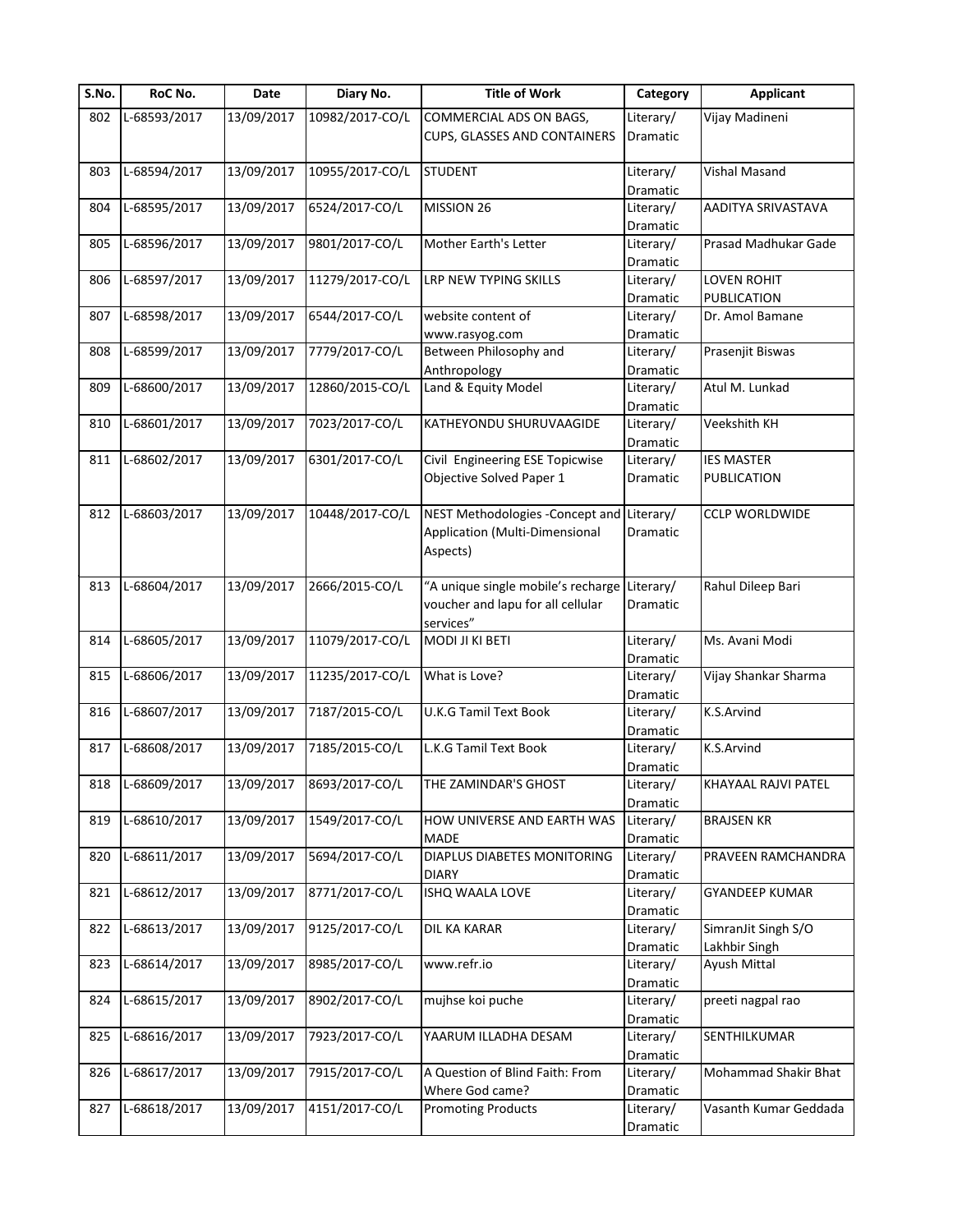| S.No. | RoC No.      | Date       | Diary No.       | <b>Title of Work</b>              | Category  | <b>Applicant</b>       |
|-------|--------------|------------|-----------------|-----------------------------------|-----------|------------------------|
| 828   | L-68619/2017 | 13/09/2017 | 6903/2017-CO/L  | AN ENTREPRENEUR IN MAKING         | Literary/ | PRADEEP SHARMA         |
|       |              |            |                 |                                   | Dramatic  |                        |
| 829   | L-68620/2017 | 13/09/2017 | 3652/2017-CO/L  | MUMBAI MASALA                     | Literary/ | Arun T, Jagannath      |
|       |              |            |                 |                                   | Dramatic  | Radhakrishnan          |
| 830   | L-68621/2017 | 13/09/2017 | 9931/2017-CO/L  | My Baddeal.com                    | Literary/ | PATEL UMANG            |
|       |              |            |                 |                                   | Dramatic  | MAHENDRABHAI           |
| 831   | L-68622/2017 | 13/09/2017 | 8820/2017-CO/L  | THE DAYWALKER                     | Literary/ | MR. KHAYAAL RAJVI      |
|       |              |            |                 |                                   | Dramatic  | PATEL                  |
| 832   | L-68623/2017 | 13/09/2017 | 10067/2017-CO/L | PARINAY PART-1                    | Literary/ | Nagendra Singh         |
|       |              |            |                 |                                   | Dramatic  |                        |
| 833   | L-68624/2017 | 13/09/2017 | 7568/2017-CO/L  | <b>Eight Decades of Decadence</b> | Literary/ | rajat pant             |
|       |              |            |                 |                                   | Dramatic  |                        |
| 834   | L-68625/2017 | 13/09/2017 | 7615/2017-CO/L  | The Rise of Lord Damon            | Literary/ | Moynaak                |
|       |              |            |                 |                                   | Dramatic  |                        |
| 835   | L-68626/2017 | 13/09/2017 | 6769/2017-CO/L  | An Algorithm to enhance the       | Literary/ | Shailendra Someshwar   |
|       |              |            |                 | performance of Particle Swarm     | Dramatic  | Aote                   |
|       |              |            |                 | Optimization                      |           |                        |
| 836   | L-68627/2017 | 13/09/2017 | 7508/2017-CO/L  | Forget to Forget                  | Literary/ | <b>JAIDEEP MANOHAR</b> |
|       |              |            |                 |                                   |           |                        |
|       |              |            |                 |                                   | Dramatic  | WALIMBE                |
| 837   | L-68628/2017 | 13/09/2017 | 8029/2017-CO/L  | My Success Track Kit - Micro,     | Literary/ | Amar Suresh Ikhe       |
|       |              |            |                 | Small, Medium Scale Business      | Dramatic  |                        |
|       |              |            |                 |                                   |           |                        |
| 838   | L-68629/2017 | 13/09/2017 | 8015/2017-CO/L  | Naughty 2 Dance                   | Literary/ | Sanjay Sharma          |
|       |              |            |                 |                                   | Dramatic  |                        |
| 839   | L-68630/2017 | 13/09/2017 | 7765/2017-CO/L  | Piper                             | Literary/ | Ekta Abhay Lather      |
|       |              |            |                 |                                   | Dramatic  |                        |
| 840   | L-68631/2017 | 13/09/2017 | 9167/2017-CO/L  | #JusticeForArchie                 | Literary/ | Suraj Samrat           |
|       |              |            |                 |                                   | Dramatic  |                        |
| 841   | L-68632/2017 | 13/09/2017 | 8958/2017-CO/L  | JYOTISH DARSHAN                   | Literary/ | AMIT KUMAR SINGH       |
|       |              |            |                 |                                   | Dramatic  |                        |
| 842   | L-68633/2017 | 13/09/2017 | 7137/2017-CO/L  | Happy World.                      | Literary/ | Anuradha Sonawane      |
|       |              |            |                 |                                   | Dramatic  |                        |
| 843   | L-68634/2017 | 13/09/2017 | 7956/2017-CO/L  | Melodrama of an Indian Teenager   | Literary/ | Mohammad Abdul         |
|       |              |            |                 |                                   | Dramatic  | Nadeem                 |
| 844   | L-68635/2017 | 13/09/2017 | 9124/2017-CO/L  | Laxmi Chal Padi                   | Literary/ | Abhishek Jhaveri       |
|       |              |            |                 |                                   | Dramatic  |                        |
| 845   | L-68636/2017 | 13/09/2017 | 9130/2017-CO/L  | Manjupola Mrithulam               | Literary/ | Muraleedharan          |
|       |              |            |                 |                                   | Dramatic  | ChangamVeedu           |
| 846   | L-68637/2017 | 13/09/2017 | 10259/2017-CO/L | Tumhari bate                      | Literary/ | Sulabh                 |
|       |              |            |                 |                                   | Dramatic  |                        |
| 847   | L-68638/2017 | 13/09/2017 | 9017/2017-CO/L  | Bai Laras                         | Literary/ | Jasmohinder Singh      |
|       |              |            |                 |                                   | Dramatic  |                        |
| 848   | L-68639/2017 | 13/09/2017 | 10328/2017-CO/L | Introduction to Source Control    | Literary/ | NIIT LIMITED           |
|       |              |            |                 | using Git and GitHub              | Dramatic  |                        |
|       |              |            |                 |                                   |           |                        |
| 849   | L-68640/2017 | 13/09/2017 | 10326/2017-CO/L | Introduction to DevOps            | Literary/ | NIIT LIMITED           |
|       |              |            |                 |                                   | Dramatic  |                        |
| 850   | L-68641/2017 | 13/09/2017 | 7996/2017-CO/L  | <b>Digital First</b>              | Literary/ | Kewyn Walter George    |
|       |              |            |                 |                                   |           |                        |
|       | L-68642/2017 | 13/09/2017 | 9742/2017-CO/L  |                                   | Dramatic  | Anusha Devi H          |
| 851   |              |            |                 | Love became a tragic open secret  | Literary/ |                        |
|       |              |            |                 |                                   | Dramatic  |                        |
| 852   | L-68643/2017 | 13/09/2017 | 9002/2016-CO/L  | <b>GREY LEARN</b>                 | Literary/ | Chaitanya A. Karnik    |
|       |              |            |                 |                                   | Dramatic  |                        |
| 853   | L-68644/2017 | 13/09/2017 | 9855/2017-CO/L  | The Mysterious Sphere             | Literary/ | Manish Vohra           |
|       |              |            |                 |                                   | Dramatic  |                        |
| 854   | L-68645/2017 | 13/09/2017 | 7188/2017-CO/L  | Robinhoods of 2K1                 | Literary/ | Anantha Subramanyam K  |
|       |              |            |                 |                                   | Dramatic  |                        |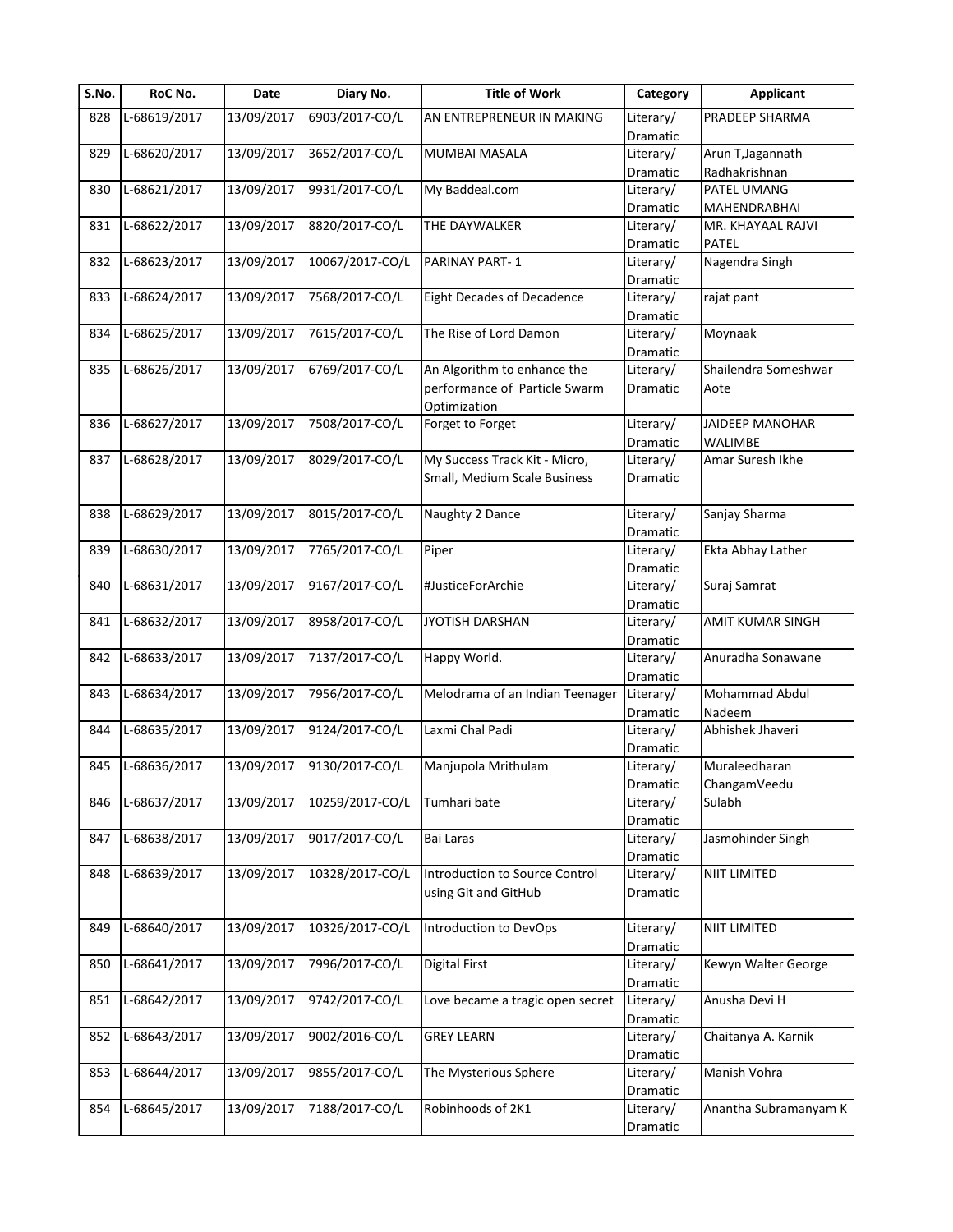| S.No. | RoC No.           | Date       | Diary No.       | <b>Title of Work</b>                      | Category  | <b>Applicant</b>            |
|-------|-------------------|------------|-----------------|-------------------------------------------|-----------|-----------------------------|
| 855   | L-68646/2017      | 13/09/2017 | 9712/2017-CO/L  | <b>NON-STOP KHILADI</b>                   | Literary/ | SANJAY DEYALI               |
|       |                   |            |                 |                                           | Dramatic  |                             |
| 856   | L-68647/2017      | 13/09/2017 | 5841/2017-CO/L  | DIVINE REVELATIONS AND LIFE               | Literary/ | MOHAMMED ILYAS              |
|       |                   |            |                 | <b>HISTORY OF PROPHET</b>                 | Dramatic  |                             |
|       |                   |            |                 | MUHAMMED - PBUH                           |           |                             |
| 857   | L-68648/2017      | 13/09/2017 | 5758/2017-CO/L  | Life, Love and Music                      | Literary/ | Bharat Kumar Potipireddi    |
|       |                   |            |                 |                                           | Dramatic  |                             |
| 858   | L-68649/2017      | 13/09/2017 | 7936/2017-CO/L  | Solving Anything Anytime                  | Literary/ | Narotam Verma               |
|       |                   |            |                 |                                           | Dramatic  |                             |
| 859   | L-68650/2017      | 13/09/2017 | 7275/2017-CO/L  | MERE DWARA ANUSANDHANIT                   | Literary/ | SWAMI KRISHNA NAND          |
|       |                   |            |                 | <b>HAWAN PRAKRIYA</b>                     | Dramatic  |                             |
|       |                   |            |                 |                                           |           |                             |
| 860   | L-68651/2017      | 13/09/2017 | 10331/2017-CO/L | Big Data - 2                              | Literary/ | <b>NIIT LIMITED</b>         |
|       |                   |            |                 |                                           | Dramatic  |                             |
| 861   | L-68652/2017      | 13/09/2017 | 10330/2017-CO/L | Big Data - 1                              | Literary/ | <b>NIIT LIMITED</b>         |
|       |                   |            |                 |                                           |           |                             |
|       |                   |            |                 |                                           | Dramatic  |                             |
| 862   | L-68653/2017      | 13/09/2017 | 9249/2017-CO/L  | Raj Paras Poetry Vol.1                    | Literary/ | Raj Kumar                   |
|       |                   |            |                 |                                           | Dramatic  |                             |
| 863   | SW-9394/2017      | 13/09/2017 | 7632/2017-CO/SW | RightFit                                  | Computer  | Mr. P Krishna Prasad        |
|       |                   |            |                 |                                           | Software  |                             |
| 864   | SW-9395/2017      | 13/09/2017 | 5384/2017-CO/SW | <b>BuildBorn</b>                          | Computer  | Sharveya V Sirdeshpande     |
|       |                   |            |                 |                                           | Software  |                             |
| 865   | SW-9396/2017      | 13/09/2017 | 7695/2017-CO/SW | KazApp                                    | Computer  | Regulwar Dattatray          |
|       |                   |            |                 |                                           | Software  | Gangaram                    |
| 866   | SW-9397/2017      | 13/09/2017 |                 | 1341/2017-CO/SW In-Cardiome Knowledgebase | Computer  | Thrombosis Research         |
|       |                   |            |                 |                                           | Software  | Institute                   |
| 867   | A-120158/2017     | 14/09/2017 | 4772/2017-CO/A  | DRAWINGS OF COMPACT                       | Artistic  | MR. JAGRUT PATEL, MR.       |
|       |                   |            |                 | <b>RESIDENTIAL UNIT</b>                   |           | <b>TARAL PRAFULL BAKERI</b> |
|       |                   |            |                 |                                           |           |                             |
| 868   | A-120159/2017     | 14/09/2017 | 5099/2017-CO/A  | EASTERN BOMBAY BIRYANI MIX                | Artistic  | <b>FEROZ MEERAN</b>         |
|       |                   |            |                 |                                           |           |                             |
| 869   | A-120160/2017     | 14/09/2017 | 1603/2017-CO/A  | <b>GIRDHAR</b>                            | Artistic  | PRASHANT TIBREWALA          |
|       |                   |            |                 |                                           |           | S/o. Late SH. GIRDHAR       |
|       |                   |            |                 |                                           |           | <b>LAL TIBREWALA</b>        |
|       |                   |            |                 |                                           |           |                             |
|       | A-120161/2017     | 14/09/2017 | 1372/2017-CO/A  |                                           |           | <b>INDIA GREEN REALITY</b>  |
| 870   |                   |            |                 | KHUSHEE LABEL                             | Artistic  |                             |
|       |                   | 14/09/2017 |                 |                                           |           | <b>PVT LTD</b>              |
|       | 871 A-120162/2017 |            | 1373/2017-CO/A  | <b>BASANTIKA LABEL</b>                    | Artistic  | <b>INDIA GREEN REALITY</b>  |
|       |                   |            |                 |                                           |           | <b>PVT LTD</b>              |
| 872   | A-120163/2017     | 14/09/2017 | 1436/2017-CO/A  | <b>SWISSYUM LABEL</b>                     | Artistic  | SWAPAN KUMAR GHOSH,         |
|       |                   |            |                 |                                           |           | SWAPAN KUMAR GOPE,          |
|       |                   |            |                 |                                           |           | GOUTAM GHOSH, MRS.          |
|       |                   |            |                 |                                           |           | RAMA GHOSH                  |
|       |                   |            |                 |                                           |           |                             |
| 873   | A-120164/2017     | 14/09/2017 | 1437/2017-CO/A  | LASER SUPER PLATINUM LABEL                | Artistic  | M/S. LASER SHAVING          |
|       |                   |            |                 |                                           |           | INDIA PRIVATE LIMITED       |
|       |                   |            |                 |                                           |           |                             |
| 874   | A-120165/2017     | 14/09/2017 | 5447/2017-CO/A  | TEJU                                      | Artistic  | M/S J. S. MASALA            |
|       |                   |            |                 |                                           |           | COMPANY                     |
| 875   | A-120166/2017     | 14/09/2017 | 1434/2017-CO/A  | <b>BIJLI'S MASTER G LABEL</b>             | Artistic  | MD NOOR ALAM MD             |
|       |                   |            |                 |                                           |           | USUF ALI AND SHIRIN         |
|       |                   |            |                 |                                           |           | ALAM                        |
| 876   | A-120167/2017     | 14/09/2017 | 1431/2017-CO/A  | HONEY AND ALMONDS LABEL                   | Artistic  | JOY CREATORS LLP            |
|       |                   |            |                 |                                           |           | LIMITED                     |
| 877   | A-120168/2017     | 14/09/2017 | 5832/2017-CO/A  | PINK CITY DIALYSIS                        | Artistic  | <b>VIJAY KUMAR</b>          |
|       | A-120169/2017     | 14/09/2017 | 8592/2017-CO/A  | <b>BAIL KOLHU CHANA FILTER</b>            | Artistic  | B.L. AGRO OILS LIMITED      |
| 878   |                   |            |                 |                                           |           |                             |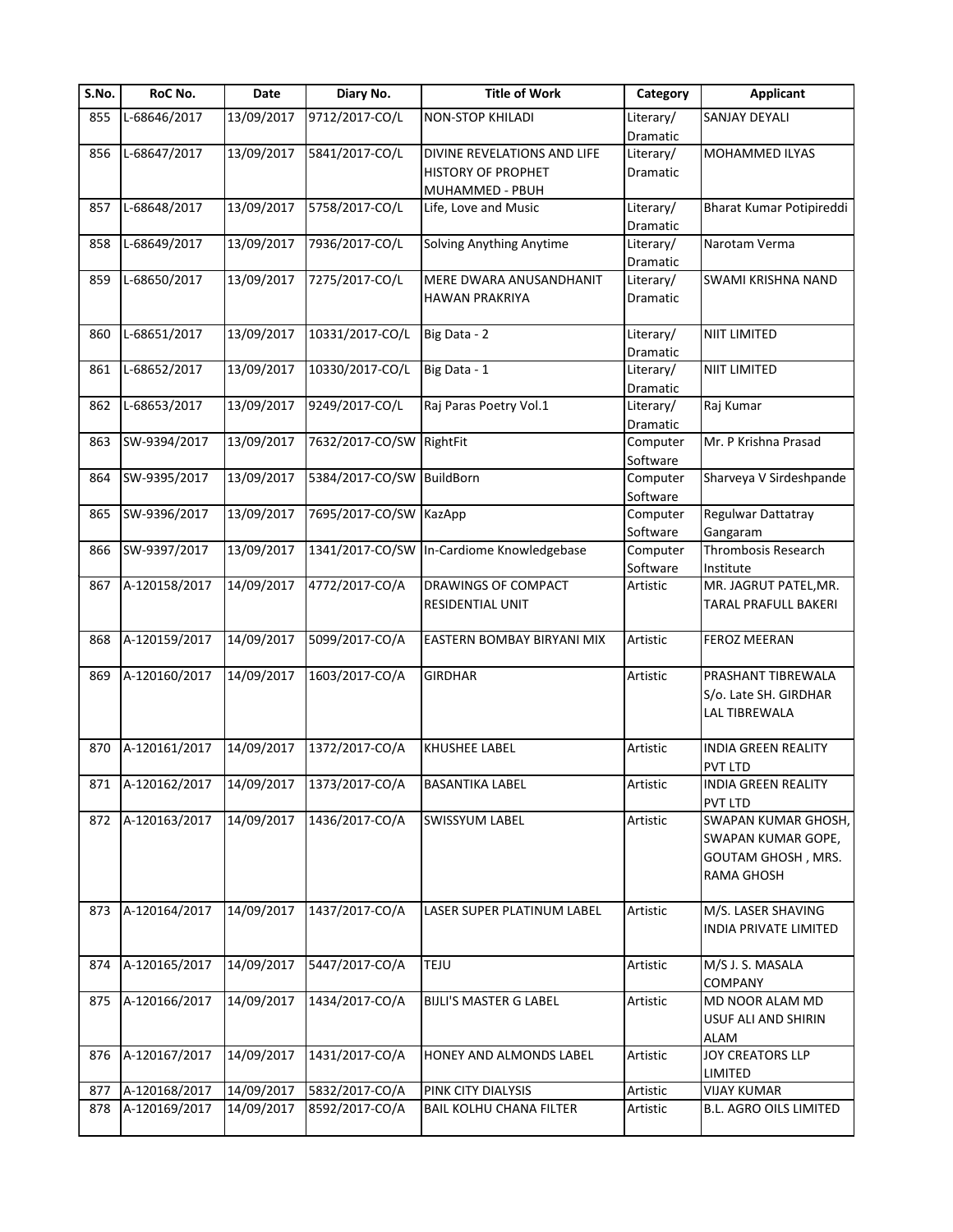| S.No. | RoC No.       | Date       | Diary No.       | <b>Title of Work</b>         | Category | <b>Applicant</b>                                                                    |
|-------|---------------|------------|-----------------|------------------------------|----------|-------------------------------------------------------------------------------------|
| 879   | A-120170/2017 | 14/09/2017 | 5258/2017-CO/A  | A LOGO                       | Artistic | M/S PASHUPATI                                                                       |
|       |               |            |                 |                              |          | INTERNATIONAL                                                                       |
| 880   | A-120171/2017 | 14/09/2017 | 5444/2017-CO/A  | <b>URGENT LABEL</b>          | Artistic | SARITA DESHWAL                                                                      |
| 881   | A-120172/2017 | 14/09/2017 | 5268/2017-CO/A  | <b>VINGAJOY</b>              | Artistic | MR OM PRAKASH ARORA                                                                 |
| 882   | A-120173/2017 | 14/09/2017 | 5261/2017-CO/A  | <b>HEADSTART</b>             | Artistic | M/S HEAD START                                                                      |
|       |               |            |                 |                              |          | INTERNATIONAL PVT LTD                                                               |
| 883   | A-120174/2017 | 14/09/2017 | 5259/2017-CO/A  | <b>ANNA</b>                  | Artistic | M/S ANNA CABLE<br><b>INDUSTRIES</b>                                                 |
| 884   | A-120175/2017 | 14/09/2017 | 5265/2017-CO/A  | <b>S S FASHION</b>           | Artistic | MS/ S. S FASHION<br>APPARELS                                                        |
| 885   | A-120176/2017 | 14/09/2017 | 6794/2017-CO/A  | <b>BIJOLI GRILL</b>          | Artistic | 1. TAPAN BARIK, 2.<br>ANIRUDDHA BARIK, 3.<br>ABHA BARIK, 4. SASWATI<br><b>BARIK</b> |
| 886   | A-120177/2017 | 14/09/2017 | 5271/2017-CO/A  | X BLUES                      | Artistic | M/S JASWANT<br><b>GARMENTS PVT LTD</b>                                              |
| 887   | A-120178/2017 | 14/09/2017 | 6828/2017-CO/A  | TGL CO LUXURY TEAS LABEL     | Artistic | M/S. PANELLA FOODS<br>AND BEVERAGES PRIVATE<br>LIMITED.                             |
| 888   | A-120179/2017 | 14/09/2017 | 9706/2017-CO/A  | BACHPAN A PLAY SCHOOL        | Artistic | AJAY GUPTA, Authorized<br>Director of S.K.<br><b>EDUCATIONS PVT.LTD</b>             |
| 889   | A-120180/2017 | 14/09/2017 | 9704/2017-CO/A  | BACHPAN A PLAY SCHOOL        | Artistic | AJAY GUPTA, Authorized<br>Director of S.K.<br><b>EDUCATIONS PVT.LTD</b>             |
| 890   | A-120181/2017 | 14/09/2017 | 9751/2017-CO/A  | <b>INDIA GADGET EXPO</b>     | Artistic | SANJEEV KUMAR                                                                       |
| 891   | A-120182/2017 | 14/09/2017 | 9747/2017-CO/A  | <b>SUN SHINE</b>             | Artistic | S. LAXMINARAYANA                                                                    |
| 892   | A-120183/2017 | 14/09/2017 | 10325/2016-CO/A | RAASLEELA                    | Artistic | SHREE JAINA RICE PVT.<br>LTD.                                                       |
| 893   | A-120184/2017 | 14/09/2017 | 11223/2016-CO/A | <b>M3M EPITOME</b>           | Artistic | m/s. M3M India Private<br>Limited                                                   |
| 894   | A-120185/2017 | 14/09/2017 | 8531/2017-CO/A  | KR                           | Artistic | K.R. INTERNATIONAL                                                                  |
| 895   | A-120186/2017 | 14/09/2017 | 11522/2016-CO/A | Stud Book Authority of India | Artistic | ROYAL WESTERN INDIA<br>TURF CLUB, LIMITED                                           |
| 896   | A-120187/2017 | 14/09/2017 | 11523/2016-CO/A | <b>INDIAN STUD BOOK</b>      | Artistic | ROYAL WESTERN INDIA<br>TURF CLUB, LIMITED                                           |
| 897   | A-120188/2017 | 14/09/2017 | 8514/2017-CO/A  | <b>SAKINA</b>                | Artistic | ROHIT KNITWEARS                                                                     |
| 898   | A-120189/2017 | 14/09/2017 | 13605/2016-CO/A | Shivaji Raje Poster 3        | Artistic | Ketan G. Aghade                                                                     |
| 899   | A-120190/2017 | 14/09/2017 | 13621/2016-CO/A | Shivaji Raje Poster 6        | Artistic | Ketan G. Aghade                                                                     |
| 900   | A-120191/2017 | 14/09/2017 | 8518/2017-CO/A  | FH FLICKER HOODS LOGO        | Artistic | <b>RISHI PRINTING</b>                                                               |
| 901   | A-120192/2017 | 14/09/2017 | 13633/2016-CO/A | <b>AMBEDKAR POSTER 8</b>     | Artistic | Ketan G. Aghade                                                                     |
| 902   | A-120193/2017 | 14/09/2017 | 8528/2017-CO/A  | <b>SLEEP SMART MATTRESS</b>  | Artistic | S.C. INDUSTRIES                                                                     |
| 903   | A-120194/2017 | 14/09/2017 | 8272/2017-CO/A  | KAMLA PASAND (LABEL)         | Artistic | M/s. V.K. Home Solutions<br>Pvt. Ltd.                                               |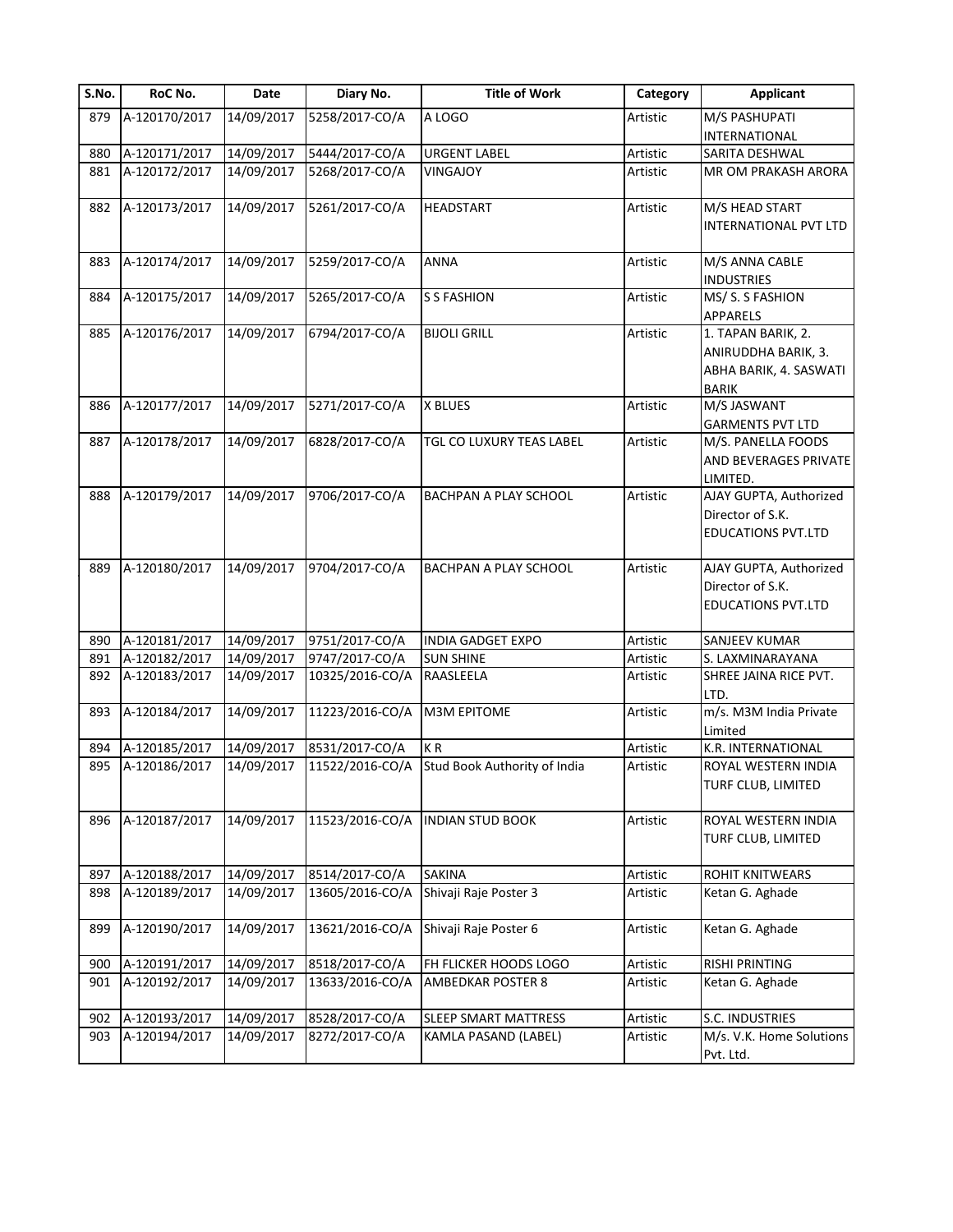| S.No. | RoC No.       | Date       | Diary No.      | <b>Title of Work</b>         | Category | <b>Applicant</b>                                                                                                                                                                                                                                                                                                                                                                                                   |
|-------|---------------|------------|----------------|------------------------------|----------|--------------------------------------------------------------------------------------------------------------------------------------------------------------------------------------------------------------------------------------------------------------------------------------------------------------------------------------------------------------------------------------------------------------------|
| 904   | A-120195/2017 | 14/09/2017 | 4422/2017-CO/A | THE SUNDARBAN                | Artistic | SABYASACHI COUTURE [<br>1.SUKUMAR MUKHERJEE<br>& 2.MR. SABYASACHI<br>MUKHERJEE]                                                                                                                                                                                                                                                                                                                                    |
| 905   | A-120196/2017 | 14/09/2017 | 4416/2017-CO/A | <b>TAHITI</b>                | Artistic | SABYASACHI COUTURE,[<br>1. MR. SUKUMAR<br><b>MUKHERJEE &amp;</b><br>2.SABYASACHI<br><b>MUKHERJEE</b> ]                                                                                                                                                                                                                                                                                                             |
| 906   | A-120197/2017 | 14/09/2017 | 8277/2017-CO/A | SHIVAM AMBIKA MASALE (LABEL) | Artistic | Shobhit Kumar Agrawal<br>Trading as Shivam<br><b>Provision Store</b>                                                                                                                                                                                                                                                                                                                                               |
| 907   | A-120198/2017 | 14/09/2017 | 8429/2017-CO/A | "A ONE ARUL"                 | Artistic | <b>B.ARUL,</b>                                                                                                                                                                                                                                                                                                                                                                                                     |
| 908   | A-120199/2017 | 14/09/2017 | 8436/2017-CO/A | 7 STARS                      | Artistic | MR. MALLIDI SRI<br>HARANADHA REDDY, MR.<br><b>MALLIDI</b><br>SUBRAHMANYESWARA<br>REDDY, MR. MALLIDI<br>SESHARATNAM, MR.<br><b>MALLIDI VEERA</b><br>RAGHAVA REDDY, MR.<br>MALLIDI RAMAKRISHNA<br>REDDY, MR. TADI NAGA<br>SRINIVASA REDDY, MR.<br>NALLAMILLI KRISHNA<br>REDDY, MS. NALLAMILLI<br>VIJAYA LAKSHMI, MR.<br>TADI SATYANARAYANA<br>REDDY, MR. MALLIDI<br><b>VEERA VENKATA</b><br>SATYANARAYANANA<br>REDDY |
| 909   | A-120200/2017 | 14/09/2017 | 9901/2017-CO/A | <b>REPULSE</b>               | Artistic | M. PALANISAMY<br>PROPRIETOR OF M/S THE<br>FARMER KNITTING MILLS,                                                                                                                                                                                                                                                                                                                                                   |
| 910   | A-120201/2017 | 14/09/2017 | 9758/2016-CO/A | $G-78$                       | Artistic | Planit-G                                                                                                                                                                                                                                                                                                                                                                                                           |
| 911   | A-120202/2017 | 14/09/2017 | 9985/2016-CO/A | Daffodils English School     | Artistic | Daffodils English School                                                                                                                                                                                                                                                                                                                                                                                           |
|       |               |            |                |                              |          |                                                                                                                                                                                                                                                                                                                                                                                                                    |
| 912   | A-120203/2017 | 14/09/2017 | 9981/2016-CO/A | <b>Bobby Shoes</b>           | Artistic | <b>Bobby Shoes</b>                                                                                                                                                                                                                                                                                                                                                                                                 |
| 913   | A-120204/2017 | 14/09/2017 | 4804/2017-CO/A | <b>WOLF</b>                  | Artistic | MR. RAVI KUMAR<br><b>BAKHRU</b>                                                                                                                                                                                                                                                                                                                                                                                    |
| 914   | A-120205/2017 | 14/09/2017 | 4805/2017-CO/A | CHIRAYU                      | Artistic | MR. MANMOHAN<br>CHHAPARWAL & MRS.<br>PUNAM CHHAPARWAL                                                                                                                                                                                                                                                                                                                                                              |
| 915   | A-120206/2017 | 14/09/2017 | 4806/2017-CO/A | COW LOGO DEVICE              | Artistic | SHRI PUNEET DAVAR                                                                                                                                                                                                                                                                                                                                                                                                  |
| 916   | A-120207/2017 | 14/09/2017 | 4807/2017-CO/A | JITENDRA'S STUDY CLASSES     | Artistic | MR. JITENDRA SHARMA                                                                                                                                                                                                                                                                                                                                                                                                |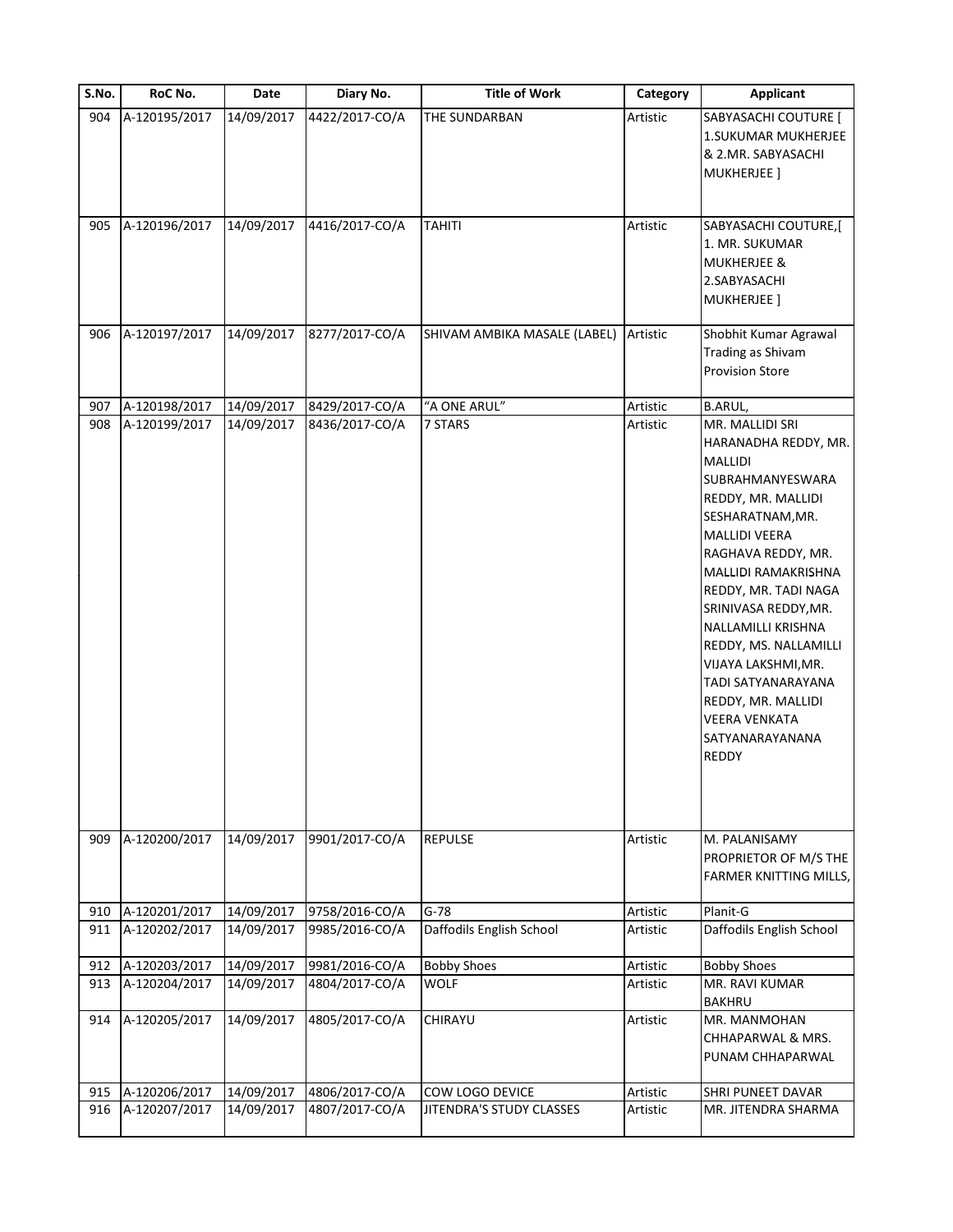| S.No. | RoC No.       | Date       | Diary No.      | <b>Title of Work</b>                         | Category  | <b>Applicant</b>                |
|-------|---------------|------------|----------------|----------------------------------------------|-----------|---------------------------------|
| 917   | A-120208/2017 | 14/09/2017 | 4808/2017-CO/A | A-1 MILK CRAM GOLD                           | Artistic  | MRS. TANYA LAKHWANI             |
| 918   | A-120209/2017 | 14/09/2017 | 4809/2017-CO/A | <b>SRUSHTI</b>                               | Artistic  | SHRI UDAY PRATAP<br>SHARMA      |
| 919   | L-68654/2017  | 14/09/2017 | 5351/2017-CO/L | <b>AGNIFERA</b>                              | Literary/ | ZEE ENTERTAINMENT               |
|       |               |            |                |                                              | Dramatic  | <b>ENTERPRISES LIMITED</b>      |
|       |               |            |                |                                              |           |                                 |
| 920   | L-68655/2017  | 14/09/2017 | 4083/2017-CO/L | You Can Knock On My Door, But I              | Literary/ | Amit Ranjan Sahu                |
|       |               |            |                | Am Not There                                 | Dramatic  |                                 |
| 921   | L-68656/2017  | 14/09/2017 | 9859/2017-CO/L | Surrogacy- Dreams Come True                  | Literary/ | Sandeep Mane                    |
|       |               |            |                |                                              | Dramatic  |                                 |
| 922   | L-68657/2017  | 14/09/2017 | 5309/2017-CO/L | LOCATOR THEORY FOR ELEMENTS                  | Literary/ | <b>BHARAT KWATRA</b>            |
|       |               |            |                | IN PERIODIC TABLE LEPT                       | Dramatic  |                                 |
|       |               |            |                |                                              |           |                                 |
| 923   | L-68658/2017  | 14/09/2017 | 4629/2017-CO/L | THE EASYLAND without money                   | Literary/ | Brajesh T Chikharam             |
|       |               |            |                | land                                         | Dramatic  |                                 |
| 924   | L-68659/2017  | 14/09/2017 | 4480/2017-CO/L | So Long                                      | Literary/ | Murthy O V S N, Sukanya         |
|       |               |            |                |                                              | Dramatic  | Acharya                         |
| 925   | L-68660/2017  | 14/09/2017 | 4715/2017-CO/L | SAFAR - E - GAZAL                            | Literary/ | <b>JITENDRA SINGH URPHA</b>     |
|       |               |            |                |                                              | Dramatic  | J.K. CHANDAN                    |
| 926   | L-68661/2017  | 14/09/2017 | 3183/2016-CO/L | Love, Affection and Respect                  | Literary/ | M S Neelakantan                 |
|       |               |            |                |                                              | Dramatic  |                                 |
| 927   | L-68662/2017  | 14/09/2017 | 5681/2017-CO/L | MY GRAMMAR GURU VOL I AND                    | Literary/ | DEVENDER KUMAR                  |
|       |               |            |                | VOL II                                       | Dramatic  | SHARMA                          |
| 928   | L-68663/2017  | 14/09/2017 | 4532/2017-CO/L | <b>MESSENGER</b>                             | Literary/ | <b>JITHIN THOMAS</b>            |
|       |               |            |                |                                              | Dramatic  |                                 |
| 929   | L-68664/2017  | 14/09/2017 | 9916/2017-CO/L | WORLD HERBAL ENCYCLOPEDIA                    | Literary/ | ACHARYA BALKRISHNA              |
|       |               |            |                | <b>ANGIOSPERMS PART 1</b>                    | Dramatic  |                                 |
| 930   | L-68665/2017  | 14/09/2017 | 6759/2017-CO/L |                                              | Literary/ | Harsh Singhal                   |
|       |               |            |                | I love you so more                           | Dramatic  |                                 |
| 931   | L-68666/2017  | 14/09/2017 | 9136/2017-CO/L | Muskan - Love & life from her eyes Literary/ |           | <b>DIPTI AGARWAL</b>            |
|       |               |            |                |                                              | Dramatic  |                                 |
| 932   | L-68667/2017  | 14/09/2017 | 7262/2017-CO/L | <b>CRAFTING FUTURES OPTEMOM 5-</b>           | Literary/ | <b>Crafting Futures Private</b> |
|       |               |            |                | <b>6 YEARS</b>                               | Dramatic  | Limited                         |
| 933   | L-68668/2017  | 14/09/2017 | 8697/2017-CO/L | Seven Doors of Satan                         | Literary/ | Pooja Mishra                    |
|       |               |            |                |                                              | Dramatic  |                                 |
| 934   | L-68669/2017  | 14/09/2017 | 4811/2017-CO/L | <b>Story Begins</b>                          | Literary/ | P. L. A. Pranesh                |
|       |               |            |                |                                              | Dramatic  |                                 |
| 935   | L-68670/2017  | 14/09/2017 | 5852/2017-CO/L | RUPEE REVOLUTION                             | Literary/ | MEESALA S SAI NAGA              |
|       |               |            |                |                                              | Dramatic  | PRASAD                          |
| 936   | L-68671/2017  | 14/09/2017 | 6766/2017-CO/L | HEART TO HEART SUMEET                        | Literary/ | SUMEET HUKUCHAND                |
|       |               |            |                |                                              | Dramatic  | <b>MITTAL</b>                   |
| 937   | L-68672/2017  | 14/09/2017 | 5246/2017-CO/L | LIFE MEIN WIFE                               | Literary/ | NAVINDER OBEROI                 |
|       |               |            |                |                                              | Dramatic  |                                 |
| 938   | L-68673/2017  | 14/09/2017 | 7949/2017-CO/L | How I Kissed Your Girlfriend                 | Literary/ | <b>Pulkit Gupta</b>             |
|       |               |            |                |                                              | Dramatic  |                                 |
| 939   | L-68674/2017  | 14/09/2017 | 7265/2017-CO/L | <b>CRAFTING FUTURES OPTEMOM 6-</b>           | Literary/ | <b>Crafting Futures Private</b> |
|       |               |            |                | 7 YEARS                                      | Dramatic  | Limited                         |
| 940   | L-68675/2017  | 14/09/2017 | 7128/2017-CO/L | JEEVAN KI ATAMKATHA                          | Literary/ | DR. NILAY JAIN                  |
|       |               |            |                |                                              | Dramatic  |                                 |
| 941   | L-68676/2017  | 14/09/2017 | 7162/2017-CO/L | DARD BHARE NAGME GHAZAL                      | Literary/ | Usha Kaushal                    |
|       |               |            |                | VOL NO 2 HANDWRITTEN SCRIPTS                 | Dramatic  |                                 |
|       |               |            |                |                                              |           |                                 |
| 942   | L-68677/2017  | 14/09/2017 | 7266/2017-CO/L | CRAFTING FUTURES OPTEMOM 4-                  | Literary/ | <b>Crafting Futures Private</b> |
|       |               |            |                | 5 YEARS                                      | Dramatic  | Limited                         |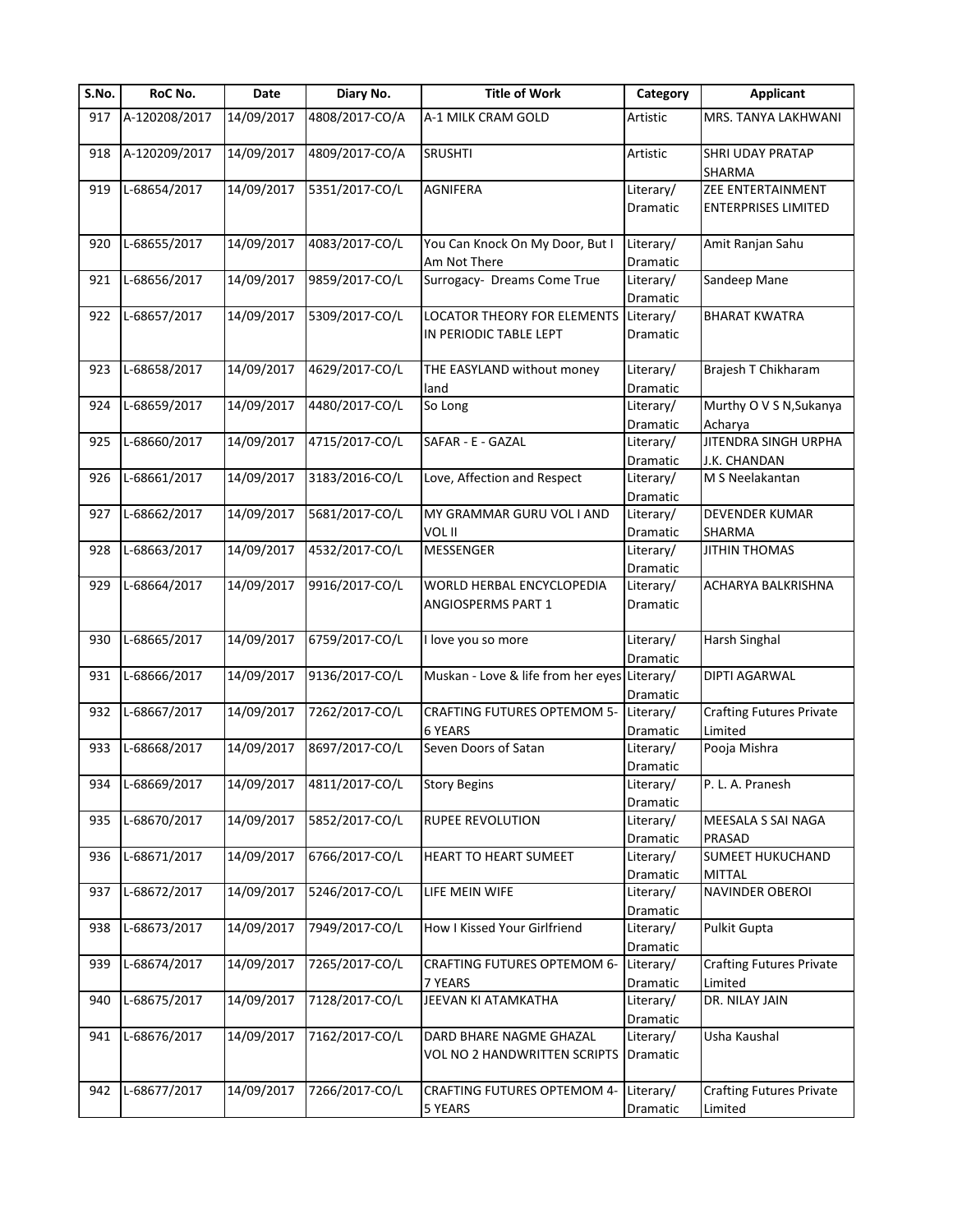| S.No. | RoC No.      | Date       | Diary No.       | <b>Title of Work</b>               | Category  | <b>Applicant</b>       |
|-------|--------------|------------|-----------------|------------------------------------|-----------|------------------------|
| 943   | L-68678/2017 | 14/09/2017 | 5704/2017-CO/L  | Hannibal's tale: Relic of five     | Literary/ | Akhilesh Verma         |
|       |              |            |                 | elements                           | Dramatic  |                        |
| 944   | L-68679/2017 | 14/09/2017 | 10995/2017-CO/L | So, Who's the Boss ?!              | Literary/ | Salma Stasia Bernard   |
|       |              |            |                 |                                    | Dramatic  |                        |
| 945   | L-68680/2017 | 14/09/2017 | 5594/2017-CO/L  | <b>NALLA PILLA</b>                 | Literary/ | Anoop S                |
|       |              |            |                 |                                    | Dramatic  |                        |
| 946   | L-68681/2017 | 14/09/2017 | 7667/2017-CO/L  | Lyrical Whispers of Self           | Literary/ | Ujjwala Kakarla        |
|       |              |            |                 |                                    | Dramatic  |                        |
| 947   | L-68682/2017 | 14/09/2017 | 10423/2017-CO/L | MILITARY PENSION AND OTHER         | Literary/ | M. PRABHAKARAN         |
|       |              |            |                 | <b>RETIREMENT BENEFITS</b>         | Dramatic  |                        |
|       |              |            |                 |                                    |           |                        |
| 948   | L-68683/2017 | 14/09/2017 | 9753/2017-CO/L  | AS THE RIVER RUNS THRU             | Literary/ | <b>SHIVA PARMAR</b>    |
|       |              |            |                 |                                    | Dramatic  |                        |
| 949   | L-68684/2017 | 14/09/2017 | 9191/2017-CO/L  | <b>OPERATION SHEER SAGAR</b>       | Literary/ | RUPALI SAXENA          |
|       |              |            |                 |                                    | Dramatic  |                        |
| 950   | L-68685/2017 | 14/09/2017 | 8465/2016-CO/L  | <b>CHAAR PAYYA</b>                 | Literary/ | <b>ADITYA PAWAR</b>    |
|       |              |            |                 |                                    | Dramatic  |                        |
| 951   | L-68686/2017 | 14/09/2017 | 11108/2017-CO/L | The Legend of Azad, Episode-3      | Literary/ | SAURABH GOYAL          |
|       |              |            |                 | Thunder of Kuro Kumo               | Dramatic  |                        |
|       |              |            |                 |                                    |           |                        |
| 952   | L-68687/2017 | 14/09/2017 | 12319/2015-CO/L | <b>DENTAL BLADES</b>               | Literary/ | PARAMOUNT SURGIMED     |
|       |              |            |                 |                                    | Dramatic  | LIMITED                |
| 953   | L-68688/2017 | 14/09/2017 | 9961/2016-CO/L  | Gandhi Ko Mera Salaam              | Literary/ | Mohd Ali Madhosh S/o   |
|       |              |            |                 |                                    | Dramatic  | Late Abdul Haq         |
| 954   | L-68689/2017 | 14/09/2017 | 2149/2015-CO/L  | Aarakshan Aniwarya Hai Parantu     | Literary/ | <b>JAYSINGH</b>        |
|       |              |            |                 | arakshan adhar jatigat na Hokar    | Dramatic  |                        |
|       |              |            |                 | aarthik hona chahiye               |           |                        |
|       |              |            |                 |                                    |           |                        |
| 955   | L-68690/2017 | 14/09/2017 | 11054/2017-CO/L | THE DIVINE MELODY                  | Literary/ | <b>CHANDAN DAS</b>     |
|       |              |            |                 |                                    | Dramatic  |                        |
| 956   | L-68691/2017 | 14/09/2017 | 7276/2017-CO/L  | KAHANI RACHANA LEKHAN KA           | Literary/ | DHEERAJ DEWANGAN       |
|       |              |            |                 | <b>DSCW LEARNING COURSE</b>        | Dramatic  |                        |
| 957   | L-68692/2017 | 14/09/2017 | 10282/2017-CO/L | INTINSICALLY, LOGICALLY THE        | Literary/ | <b>DILIP KELKAR</b>    |
|       |              |            |                 | <b>BEST INVESTMENT ASSET</b>       | Dramatic  |                        |
| 958   | L-68693/2017 | 14/09/2017 | 9186/2017-CO/L  | POSTULATES OF NEWLY                | Literary/ | SWAPN KUMAR RUDRA      |
|       |              |            |                 | <b>IDENTIFIED APPARENT MOTIONS</b> | Dramatic  |                        |
|       |              |            |                 | OF GALACTIC TILTING                |           |                        |
|       |              |            |                 |                                    |           |                        |
| 959   | L-68694/2017 | 14/09/2017 | 9115/2017-CO/L  | <b>ABSTRACTS FROM VEDS</b>         | Literary/ | JAYEN CHANDRAKANT      |
|       |              |            |                 |                                    | Dramatic  | <b>SHAH</b>            |
| 960   | L-68695/2017 | 14/09/2017 | 10160/2017-CO/L | A PERFECT TREASURE OF WORDS        | Literary/ | RAJESH KUMAR KAPOOR    |
|       |              |            |                 |                                    | Dramatic  |                        |
| 961   | L-68696/2017 | 14/09/2017 | 7843/2017-CO/L  | itsmygrab                          | Literary/ | Vinayak V. Varaganti   |
|       |              |            |                 |                                    | Dramatic  |                        |
| 962   | L-68697/2017 | 14/09/2017 | 13462/2015-CO/L | A METHOD OF AERODYNAMIC            | Literary/ | M/s STEEL AUTHORITY OF |
|       |              |            |                 | MAPPING OF THE ENTIRE              | Dramatic  | <b>INDIA LIMITED</b>   |
|       |              |            |                 | <b>SUCTION TRACK OF SINTER</b>     |           |                        |
|       |              |            |                 | <b>MACHINE</b>                     |           |                        |
| 963   | L-68698/2017 | 14/09/2017 | 14740/2016-CO/L | MY SAFE CIRCLE                     | Literary/ | <b>NULL</b>            |
|       |              |            |                 |                                    | Dramatic  |                        |
| 964   | L-68699/2017 | 14/09/2017 | 1459/2016-CO/L  | MANSIK TAN TANAW ANI YOG           | Literary/ | SNEHALATA B. DALVI     |
|       |              |            |                 | SANKAR                             | Dramatic  | Prop. MAULI PRAKASHAN  |
|       |              |            |                 |                                    |           |                        |
| 965   | L-68700/2017 | 14/09/2017 | 1460/2016-CO/L  | STRESS MANAGAMENT AND              | Literary/ | SNEHALATA B. DALVI     |
|       |              |            |                 | YOGTHEDAPY                         | Dramatic  | Prop. MAULI PRAKASHAN  |
|       |              |            |                 |                                    |           |                        |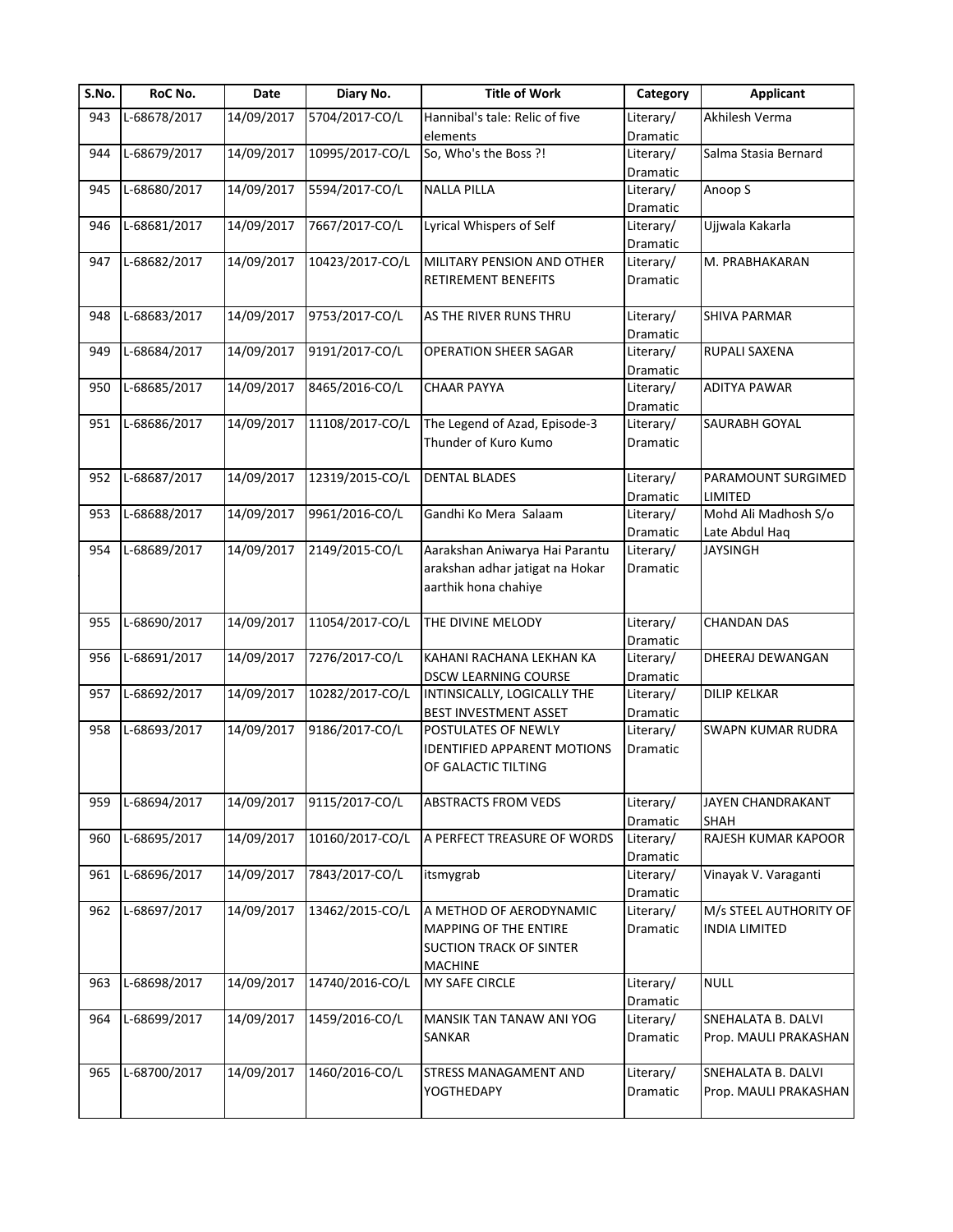| S.No. | RoC No.       | Date       | Diary No.                    | <b>Title of Work</b>                                                                         | Category              | <b>Applicant</b>                                                   |
|-------|---------------|------------|------------------------------|----------------------------------------------------------------------------------------------|-----------------------|--------------------------------------------------------------------|
| 966   | L-68701/2017  | 14/09/2017 | 9939/2016-CO/L               | How To Add 50000 Productive<br><b>Hours To Your Life</b>                                     | Literary/<br>Dramatic | Sanjay Kumar Agarwal                                               |
| 967   | SR-12661/2017 | 14/09/2017 | 5378/2017-CO/SR              | TERI BAND BAJAEGA GIRDHARI                                                                   | Sound<br>Recording    | Rajendrakumar Joshi                                                |
| 968   | SR-12662/2017 | 14/09/2017 | 2701/2017-CO/SR              | HUMSE JO CHURALIYE HUMKO HI                                                                  | Sound<br>Recording    | <b>SONY MUSIC</b><br>ENTERTAINMENT INDIA<br>PVT LTD                |
| 969   | SR-12663/2017 | 14/09/2017 | 3219/2017-CO/SR              | <b>BOYS ARE BEST</b>                                                                         | Sound<br>Recording    | SONY MUSIC<br>ENTERTAINMENT INDIA<br>PVT LTD                       |
| 970   | SR-12664/2017 | 14/09/2017 | 3242/2017-CO/SR              | LOVE ME                                                                                      | Sound<br>Recording    | <b>SONY MUSIC</b><br>ENTERTAINMENT INDIA<br>PVT LTD                |
| 971   | SR-12665/2017 | 14/09/2017 | 3248/2017-CO/SR              | CHURA LIYA HAI TUMNE                                                                         | Sound<br>Recording    | <b>SONY MUSIC</b><br>ENTERTAINMENT INDIA<br>PVT LTD                |
| 972   | SR-12666/2017 | 14/09/2017 | 3249/2017-CO/SR              | TUM MUJHE BAS YUN HI                                                                         | Sound<br>Recording    | <b>SONY MUSIC</b><br>ENTERTAINMENT INDIA<br>PVT LTD                |
| 973   | SR-12667/2017 | 14/09/2017 | 3252/2017-CO/SR              | JEENA HAI KIS LIYE                                                                           | Sound<br>Recording    | <b>SONY MUSIC</b><br>ENTERTAINMENT INDIA<br>PVT LTD                |
| 974   | SR-12668/2017 | 14/09/2017 | 5252/2017-CO/SR              | LINGARHTA RAM                                                                                | Sound<br>Recording    | ANURADHA SAXENA                                                    |
| 975   | SR-12669/2017 | 14/09/2017 | 3697/2017-CO/SR              | <b>SAWAR GAYEE</b>                                                                           | Sound<br>Recording    | <b>SONY MUSIC</b><br>ENTERTAINMENT INDIA<br>PVT LTD                |
| 976   | SR-12670/2017 | 14/09/2017 | 9769/2017-CO/SR              | Toor                                                                                         | Sound<br>Recording    | Devoid technologies Films<br>& Music                               |
| 977   | SR-12671/2017 | 14/09/2017 | 11391/2016-CO/SR LAAYI LAAYI |                                                                                              | Sound<br>Recording    | <b>SONY MUSIC</b><br>ENTERTAINMENT INDIA<br>PVT. LTD.              |
| 978   | SR-12672/2017 | 14/09/2017 |                              | 11394/2016-CO/SR NACHALEDHU MAMA                                                             | Sound<br>Recording    | MR PIYUSH GUPTA,<br><b>SECRETARY</b>                               |
| 979   | SR-12673/2017 | 14/09/2017 | 11395/2016-CO/SR YEDHI YEDHI |                                                                                              | Sound<br>Recording    | <b>SONY MUSIC</b><br>ENTERTAINMENT INDIA<br>PVT. LTD.              |
| 980   | SR-12674/2017 | 14/09/2017 |                              | 14806/2016-CO/SR VRINDAVAN DHAM KI JAI JAI JAI<br><b>SHRI RADHE</b>                          | Sound<br>Recording    | Vijay Khemka                                                       |
| 981   | SW-9398/2017  | 14/09/2017 | 11006/2017-<br>CO/SW         | <b>FSSAI ANNUAL RETURN</b><br>SUBMISSION DATA MANAGEMENT Software<br>SOFTWARE                | Computer              | ATUL ARJUN MAHAJAN                                                 |
| 982   | SW-9399/2017  | 14/09/2017 | 6980/2015-CO/SW              | <b>Biofie</b>                                                                                | Computer<br>Software  | SANTOSH KUMAR                                                      |
| 983   | SW-9400/2017  | 14/09/2017 | 7142/2017-CO/SW              | <b>VOICE RECORDER</b>                                                                        | Computer<br>Software  | Dr. Kamal Jain                                                     |
| 984   | SW-9401/2017  | 14/09/2017 | 9007/2016-CO/SW              | Development of software to<br>compute random NOx compliance<br>for heavy duty diesel engines | Computer<br>Software  | Tata Motors Limited                                                |
| 985   | A-120210/2017 | 15/09/2017 | 8603/2017-CO/A               | <b>ISKCON LABEL</b>                                                                          | Artistic              | <b>INTERNATIONAL SOCIETY</b><br><b>FOR KRISHNA</b><br>CONSCIOSNESS |
| 986   | A-120211/2017 | 15/09/2017 | 8671/2017-CO/A               | RR TOBACCO                                                                                   | Artistic              | SYED HAMEEDUDDIN                                                   |
| 987   | A-120212/2017 | 15/09/2017 | 8669/2017-CO/A               | RR 1000 CHEWING TOBACCO                                                                      | Artistic              | SYED HAMEEDUDDIN                                                   |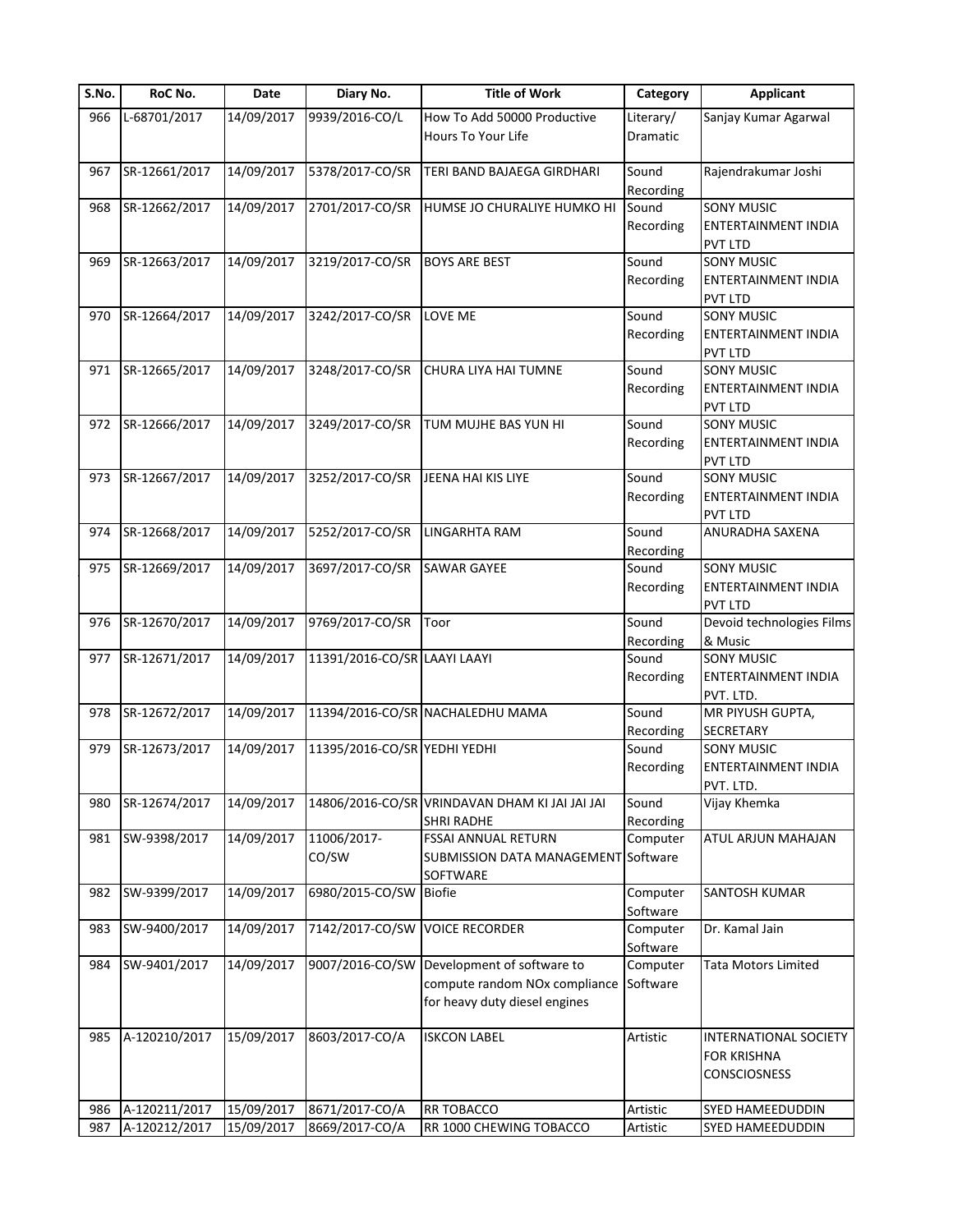| S.No. | RoC No.            | Date       | Diary No.       | <b>Title of Work</b>                                     | Category              | <b>Applicant</b>                                                                                                        |
|-------|--------------------|------------|-----------------|----------------------------------------------------------|-----------------------|-------------------------------------------------------------------------------------------------------------------------|
| 988   | A-120213/2017      | 15/09/2017 | 8664/2017-CO/A  | HOMEOCARE INTERNATIONAL<br><b>WORLD CLASS HOMEOPATHY</b> | Artistic              | HOMEOCARE<br>INTERNATIONAL PVT. LTD                                                                                     |
| 989   | A-120214/2017      | 15/09/2017 | 8661/2017-CO/A  | <b>METRO PLUS</b>                                        | Artistic              | SAMARTH GANERIWAL                                                                                                       |
| 990   | A-120215/2017      | 15/09/2017 | 8662/2017-CO/A  | CHAITANYA BHARATHI INSTITUTE<br>OF TECHNOLOGY CBIT       | Artistic              | CHAITANYA BHARATHI<br><b>INSTITUTE OF</b><br><b>TECHNOLOGY SOCIETY</b>                                                  |
| 991   | A-120216/2017      | 15/09/2017 | 6827/2017-CO/A  | <b>HEALTHWAY'S</b>                                       | Artistic              | NARESHBHAI NAND<br><b>KISHORE MEGHANI</b>                                                                               |
| 992   | A-120217/2017      | 15/09/2017 | 6208/2016-CO/A  | HUM 10 G.M. (LABEL)                                      | Artistic              | V.K. Home Solutions Pvt.<br>Ltd.                                                                                        |
| 993   | A-120218/2017      | 15/09/2017 | 6209/2016-CO/A  | PARI MAGIC ANGLES (LABEL)                                | Artistic              | V.K. Home Solutions Pvt.<br>Ltd.                                                                                        |
| 994   | A-120219/2017      | 15/09/2017 | 8515/2016-CO/A  | PARI NIMBU BHUJIYA (LABEL)                               | Artistic              | V.K. Home Solutions Pvt.<br>Ltd.                                                                                        |
| 995   | A-120220/2017      | 15/09/2017 | 44179/2014-CO/A | G.K. (LABEL)                                             | Artistic              | <b>GURUKRIPA</b><br><b>MANUFACTURING PVT</b><br><b>LTD</b>                                                              |
| 996   | A-120221/2017      | 15/09/2017 | 8226/2017-CO/A  | <b>CHAMPION WOOLE</b>                                    | Artistic              | M/S. SAFECHEM<br><b>INDUSTRIES</b>                                                                                      |
| 997   | A-120222/2017      | 15/09/2017 | 8222/2017-CO/A  | NEW ESCEE KRISTAL LITE LOW<br>SODIUM SALT                | Artistic              | M/S. ESCAEE<br><b>INFRASTRUCTURE</b><br>PRIVATE LIMITED                                                                 |
| 998   | A-120223/2017      | 15/09/2017 | 8217/2017-CO/A  | SHALIMAR'S CHEF CORIANDER<br><b>POWDER</b>               | Artistic              | M/S. SHALIMAR<br><b>CHEMICAL WORKS</b><br>PRIVATE LIMITED                                                               |
| 999   | A-120224/2017      | 15/09/2017 | 8214/2017-CO/A  | <b>JAMUNA</b>                                            | Artistic              | M/S. PAN . SEEDS<br>PRIVATE LIMITED                                                                                     |
|       | 1000 A-120225/2017 | 15/09/2017 | 9752/2017-CO/A  | JIVRAJ 9 LEMON FLAVOUR ICED<br><b>TEA</b>                | Artistic              | JIVRAJ TEA LTD.                                                                                                         |
|       | 1001 A-120226/2017 | 15/09/2017 | 8969/2017-CO/A  | Sun Flower Label                                         | Artistic              | D. Sumitha, sole<br>proprietrix of Siva Shakthi<br>Soap Works                                                           |
|       | 1002 A-120227/2017 | 15/09/2017 | 10038/2016-CO/A | <b>OJUS</b>                                              | Artistic              | PATEL BRIJESHCHANDRA<br>RAJESH KUMAR PATEL<br>SANJAYKUKAR<br><b>BHAGWANDAS PATEL</b><br>KIRTIKUMAR<br><b>BHAGWANDAS</b> |
|       | 1003 L-68702/2017  | 15/09/2017 | 8182/2017-CO/L  | <b>KARSANDAS PAY AND USE</b>                             | Literary/<br>Dramatic | <b>KRISHNADEV KISHOR</b><br>YAGNIK                                                                                      |
| 1004  | L-68703/2017       | 15/09/2017 | 5060/2017-CO/L  | <b>Consciousness Is Truth</b>                            | Literary/<br>Dramatic | Sai Prasad Nanduri                                                                                                      |
|       | 1005 L-68704/2017  | 15/09/2017 | 5169/2017-CO/L  | Pocket Full of Courage                                   | Literary/<br>Dramatic | Bhavika Valecha                                                                                                         |
|       | 1006 L-68705/2017  | 15/09/2017 | 10090/2016-CO/L | TISHA ONLINE MARKETING                                   | Literary/<br>Dramatic | DR. KSHITIJ PRANJAL<br>SHARMA                                                                                           |
| 1007  | L-68706/2017       | 15/09/2017 | 8598/2017-CO/L  | CALENDAR FOR HOUSE DUST MITE<br>OF BOKARO CITY           | Literary/<br>Dramatic | <b>COUNCIL OF SCIENTIFIC &amp;</b><br>INDUSTRIAL RESEARCH                                                               |
|       |                    |            |                 |                                                          |                       |                                                                                                                         |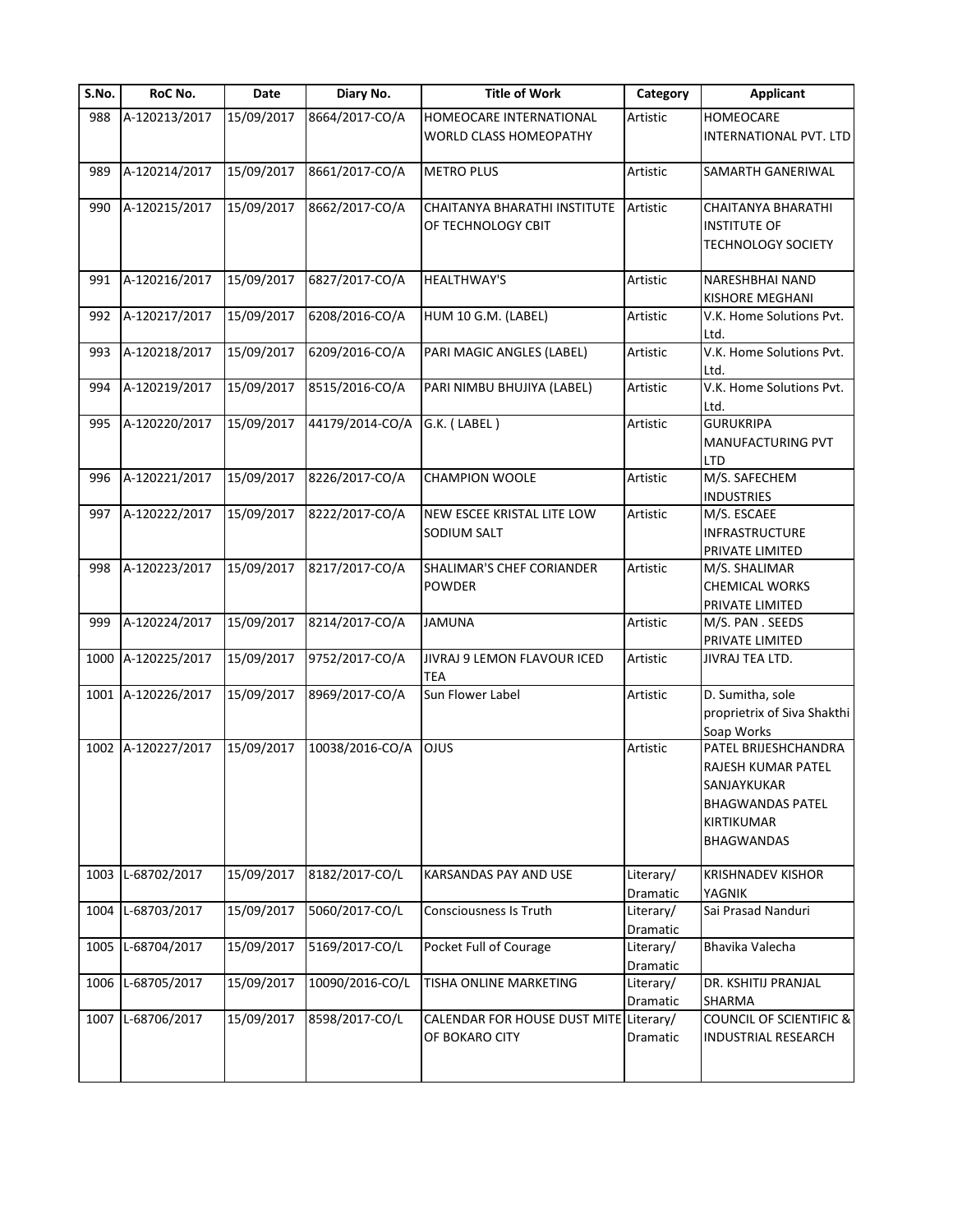| S.No. | RoC No.           | Date       | Diary No.       | <b>Title of Work</b>                                                                          | Category                     | <b>Applicant</b>                                                 |
|-------|-------------------|------------|-----------------|-----------------------------------------------------------------------------------------------|------------------------------|------------------------------------------------------------------|
|       | 1008 L-68707/2017 | 15/09/2017 | 8597/2017-CO/L  | <b>CALENDAR FOR POLLINATION</b><br>PATTERN OF SOME IMPORTANT<br>ANGIOSPERMIC PLANT SPECIES OF | Literary/<br><b>Dramatic</b> | <b>COUNCIL OF SCIENTIFIC &amp;</b><br><b>INDUSTRIAL RESEARCH</b> |
|       |                   |            |                 | <b>BOKARO CITY</b>                                                                            |                              |                                                                  |
|       | 1009 L-68708/2017 | 15/09/2017 | 8596/2017-CO/L  | CALENDAR FOR AIRBORNE                                                                         | Literary/                    | <b>COUNCIL OF SCIENTIFIC &amp;</b>                               |
|       |                   |            |                 | FUNGAL SPORES OF BOKARO CITY                                                                  | Dramatic                     | <b>INDUSTRIAL RESEARCH</b>                                       |
|       | 1010 L-68709/2017 | 15/09/2017 | 8595/2017-CO/L  | CALELNDAR FOR ALLERGIC PLANT                                                                  | Literary/                    | <b>COUNCIL OF SCIENTIFIC &amp;</b>                               |
|       |                   |            |                 | <b>SPECIES OF BOKARO CITY</b>                                                                 | Dramatic                     | <b>INDUSTRIAL RESEARCH</b>                                       |
|       |                   |            |                 |                                                                                               |                              |                                                                  |
| 1011  | L-68710/2017      | 15/09/2017 | 52734/2014-CO/L | DO MITRA DO VICHAR                                                                            | Literary/                    | <b>AJAY VERMA</b>                                                |
|       |                   |            |                 |                                                                                               | Dramatic                     |                                                                  |
|       | 1012 L-68711/2017 | 15/09/2017 | 10963/2016-CO/L | LAXMI DEVI TALUPU THATTINDHI                                                                  | Literary/                    | Zee Entertainment                                                |
|       |                   |            |                 |                                                                                               | Dramatic                     | <b>Enterprises Limited</b>                                       |
|       | 1013 L-68712/2017 | 15/09/2017 | 10111/2017-CO/L | <b>PANKH</b>                                                                                  | Literary/                    | <b>HARPREET KAUR</b>                                             |
|       | L-68713/2017      |            |                 |                                                                                               | Dramatic                     |                                                                  |
| 1014  |                   | 15/09/2017 | 10965/2016-CO/L | BATHUKU JATKA BANDI -<br>RACHABANDA                                                           | Literary/                    | Zee Entertainment                                                |
| 1015  | L-68714/2017      | 15/09/2017 | 10971/2016-CO/L | <b>JUNIOR SUPER STARS</b>                                                                     | Dramatic<br>Literary/        | <b>Enterprises Limited</b><br>Zee Entertainment                  |
|       |                   |            |                 |                                                                                               | Dramatic                     | <b>Enterprises Limited</b>                                       |
| 1016  | L-68715/2017      | 15/09/2017 | 14817/2016-CO/L | Majhe Vaan/Jungle                                                                             | Literary/                    | Chaitra Creations &                                              |
|       |                   |            |                 |                                                                                               | Dramatic                     | Publicity                                                        |
| 1017  | L-68716/2017      | 15/09/2017 | 10962/2016-CO/L | <b>ITHECH TAKA TAMBU</b>                                                                      | Literary/                    | Zee Entertainment                                                |
|       |                   |            |                 |                                                                                               | Dramatic                     | <b>Enterprises Limited</b>                                       |
|       | 1018 L-68717/2017 | 15/09/2017 | 10969/2016-CO/L | <b>MAHANADI</b>                                                                               | Literary/                    | Zee Entertainment                                                |
|       |                   |            |                 |                                                                                               | Dramatic                     | <b>Enterprises Limited</b>                                       |
| 1019  | L-68718/2017      | 15/09/2017 | 10972/2016-CO/L | SANYUKT                                                                                       | Literary/                    | Zee Entertainment                                                |
|       |                   |            |                 |                                                                                               | Dramatic                     | <b>Enterprises Limited</b>                                       |
| 1020  | L-68719/2017      | 15/09/2017 | 874/2016-CO/L   | ANKCHKRA SOOTRANKCHKRA                                                                        | Literary/                    | <b>NEM SINGH RAMAN</b>                                           |
|       |                   |            |                 | AND ULTA BHAG                                                                                 | Dramatic                     |                                                                  |
|       | 1021 L-68720/2017 | 15/09/2017 | 11407/2016-CO/L | REDEVELOPMENT OF BDD                                                                          | Literary/                    | M/S Raja Aederi                                                  |
|       |                   |            |                 | <b>CHAWLS</b>                                                                                 | Dramatic                     | <b>Consultants Private</b>                                       |
|       |                   |            |                 |                                                                                               |                              | Limited                                                          |
|       | 1022 L-68721/2017 | 15/09/2017 | 6486/2016-CO/L  | The Vanishing Kodavas                                                                         | Literary/<br>Dramatic        | Radhika Kaveri Ponnapa                                           |
| 1023  | L-68722/2017      | 15/09/2017 | 48287/2014-CO/L | YOU CAN BECOME A HONAHAAR                                                                     | Literary/                    | LT. COL. SANJEEV KAUL                                            |
|       |                   |            |                 | <b>GUARD - BASIC</b>                                                                          | Dramatic                     | (RETD.)                                                          |
|       | 1024 L-68723/2017 | 15/09/2017 | 48305/2014-CO/L | YOU CAN BECOME A HONAHAAR                                                                     | Literary/                    | LT. COL. SANJEEV KAUL                                            |
|       |                   |            |                 | <b>GUARD - ADVANCED</b>                                                                       | Dramatic                     | (RETD.)                                                          |
| 1025  | L-68724/2017      | 15/09/2017 | 8838/2016-CO/L  | dinner barrister                                                                              | Literary/                    | vyasarayalu.y.v                                                  |
|       |                   |            |                 |                                                                                               | Dramatic                     |                                                                  |
|       | 1026 L-68725/2017 | 15/09/2017 | 12515/2016-CO/L | 'Seasoned' for Family and Friends                                                             | Literary/                    | Morvarid Fernandez                                               |
|       |                   |            |                 |                                                                                               | Dramatic                     |                                                                  |
| 1027  | L-68726/2017      | 15/09/2017 | 5066/2017-CO/L  | Saathiya                                                                                      | Literary/                    | Hema Udawat                                                      |
|       |                   |            |                 |                                                                                               | Dramatic                     |                                                                  |
| 1028  | L-68727/2017      | 15/09/2017 | 8425/2015-CO/L  | Internal                                                                                      | Literary/                    | Raj Vithalani                                                    |
|       |                   |            |                 |                                                                                               | Dramatic                     |                                                                  |
| 1029  | L-68728/2017      | 15/09/2017 | 5374/2017-CO/L  | Ek Anubhooti Paramaanand Kee                                                                  | Literary/                    | Deepak Kumar Shrivastwa                                          |
|       |                   |            |                 |                                                                                               | Dramatic                     |                                                                  |
| 1030  | L-68729/2017      | 15/09/2017 | 7659/2017-CO/L  | Grandpa's Tales of Ahmednagar -                                                               | Literary/                    | Sukumar Chatterjee                                               |
|       |                   |            | 10059/2017-CO/L | Part 1                                                                                        | Dramatic                     | <b>Balakarthik</b>                                               |
| 1031  | L-68730/2017      | 15/09/2017 |                 | En Idhayama(Ni) Nee                                                                           | Literary/                    |                                                                  |
|       |                   |            |                 |                                                                                               | Dramatic                     | Balasubramanian                                                  |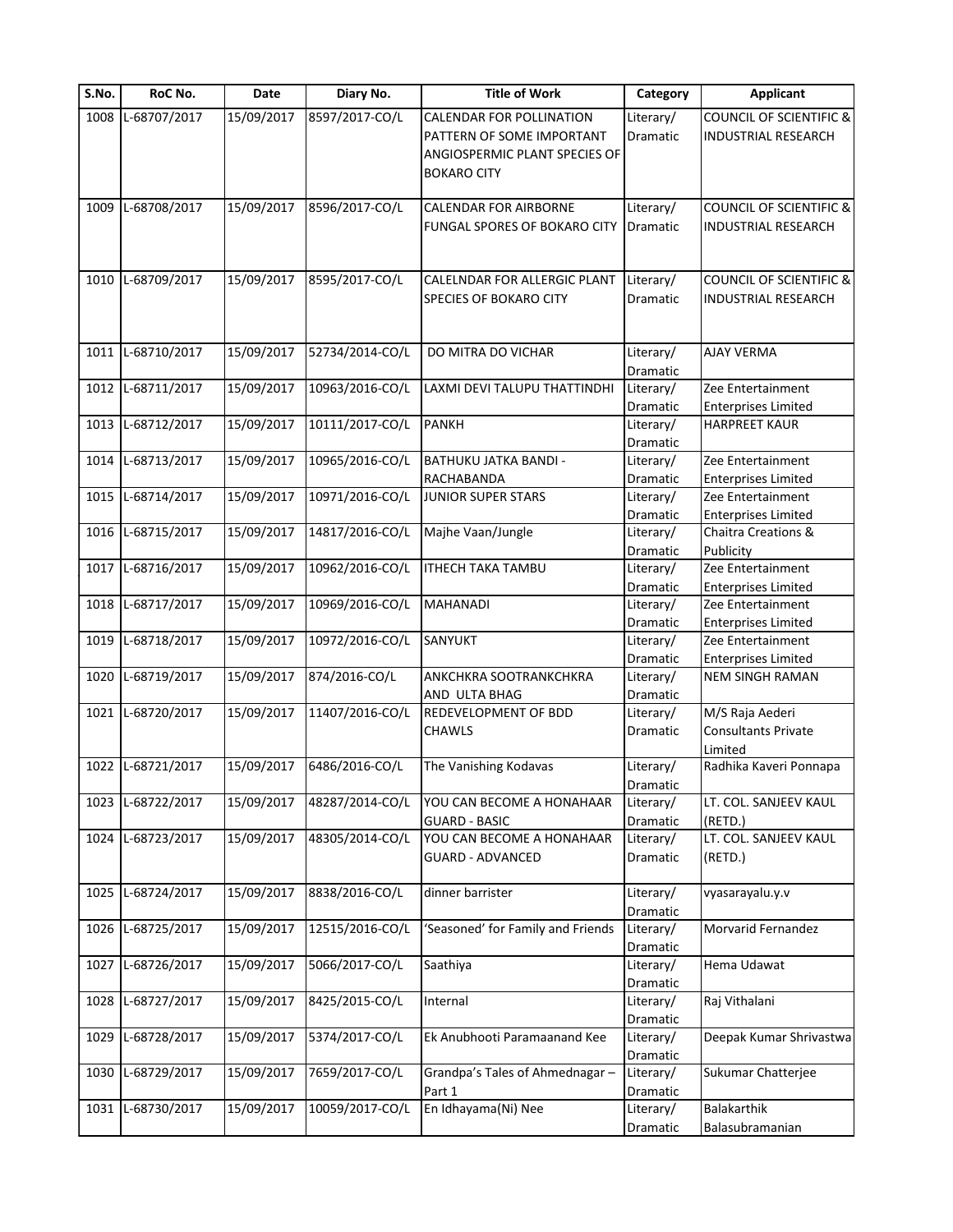| S.No. | RoC No.                       | Date       | Diary No.       | <b>Title of Work</b>               | Category  | <b>Applicant</b>            |
|-------|-------------------------------|------------|-----------------|------------------------------------|-----------|-----------------------------|
|       | 1032 L-68731/2017             | 15/09/2017 | 5056/2017-CO/L  | The Code Of Manavas                | Literary/ | Arpit Bakshi                |
|       |                               |            |                 |                                    | Dramatic  |                             |
|       | 1033 L-68732/2017             | 15/09/2017 | 1730/2017-CO/L  | THE TRIAL OF SHAUNAK KAPOOR        | Literary/ | MR MANISH GUPTA             |
|       |                               |            |                 |                                    | Dramatic  |                             |
| 1034  | L-68733/2017                  | 15/09/2017 | 10038/2017-CO/L | And The Bit*h Came Home!           | Literary/ | ASHA PANICKAR               |
|       |                               |            |                 |                                    | Dramatic  |                             |
|       | 1035 L-68734/2017             | 15/09/2017 | 7411/2017-CO/L  | PRETZEL-CROSSING OVER              | Literary/ | <b>AKSHAY ARUN</b>          |
|       |                               |            |                 |                                    | Dramatic  | DESHMUKH, SONIKA            |
|       |                               |            |                 |                                    |           | SHARMA                      |
|       | 1036 M-465/2017               | 15/09/2017 | 9922/2017-CO/M  | Humse na ho payega tujhse pyar     | Music     | Varun Singhal               |
|       |                               |            |                 | ka ye khel                         |           |                             |
|       | 1037 SW-9402/2017             | 15/09/2017 | 10543/2015-     | CampusVision                       | Computer  | Atul Kumar Singla           |
|       |                               |            | CO/SW           |                                    | Software  |                             |
|       | 1038 SW-9403/2017             | 15/09/2017 | 10040/2016-     | <b>FOOD ORDERING SOFTWARE</b>      | Computer  | M MURUGAN                   |
|       |                               |            | CO/SW           |                                    | Software  |                             |
|       | 1039 A-120228/2017            | 18/09/2017 | 5782/2016-CO/A  | 88 PREMIUM MAIDA LABEL             | Artistic  | M/S. GANESH GRAINS          |
|       |                               |            |                 |                                    |           | <b>LIMITED</b>              |
|       | 1040 A-120229/2017            | 18/09/2017 |                 |                                    |           |                             |
|       |                               |            | 5783/2016-CO/A  | <b>GANESH WHOLE WHEAT CHAKKI</b>   | Artistic  | M/S. GANESH GRAINS          |
|       |                               |            |                 | ATTA LABEL                         |           | <b>LIMITED</b>              |
|       | 1041 A-120230/2017            | 18/09/2017 | 5780/2016-CO/A  | <b>GANESH BIKANERI PAPAD</b>       | Artistic  | M/S. GANESH GRAINS          |
|       |                               |            |                 | <b>MASALA LABEL</b>                |           | LIMITED                     |
|       | 1042 A-120231/2017            | 18/09/2017 | 5779/2016-CO/A  | <b>88 MATAR BESAN LABEL</b>        | Artistic  | M/S. GANESH GRAINS          |
|       |                               |            |                 |                                    |           | LIMITED                     |
|       | 1043 A-120232/2017            | 18/09/2017 | 5777/2016-CO/A  | <b>GANESH MULTIGRAIN SATTU B W</b> | Artistic  | M/S. GANESH GRAINS          |
|       |                               |            |                 | LABEL                              |           | LIMITED                     |
|       | 1044 A-120233/2017            | 18/09/2017 | 5774/2016-CO/A  | 88 WHOLE WHEAT PREMIUM             | Artistic  | M/S. GANESH GRAINS          |
|       |                               |            |                 | <b>CHAKKI ATTA</b>                 |           | LIMITED                     |
|       | 1045 A-120234/2017            | 18/09/2017 | 5773/2016-CO/A  | <b>GANESH B W LABEL</b>            | Artistic  | M/S. GANESH GRAINS          |
|       |                               |            |                 |                                    |           | LIMITED                     |
|       | 1046 A-120235/2017            | 18/09/2017 | 9436/2017-CO/A  | PALKI VANASPATI                    | Artistic  | MAWANA FOODS PVT            |
|       |                               |            |                 |                                    |           | <b>LIMITED</b>              |
|       | 1047 A-120236/2017            | 18/09/2017 | 5772/2016-CO/A  | <b>88 CHANA GANTHIA BESAN</b>      | Artistic  | M/S. GANESH GRAINS          |
|       |                               |            |                 |                                    |           | LIMITED                     |
|       | 1048 A-120237/2017            | 18/09/2017 | 9449/2017-CO/A  | <b>SINDHI</b>                      | Artistic  | M/S SINDHI DRY FRUIT        |
|       |                               |            |                 |                                    |           | <b>MART</b>                 |
|       | 1049 A-120238/2017            | 18/09/2017 | 9448/2017-CO/A  | VI DELHI PASAND                    | Artistic  | M/S VAMMA                   |
|       |                               |            |                 |                                    |           |                             |
|       |                               |            |                 |                                    |           | <b>INTERNATIONAL</b>        |
|       | 1050 A-120239/2017 18/09/2017 |            | 9452/2017-CO/A  | <b>NEOKEG</b>                      | Artistic  | M/S GYRA HEALTHCARE         |
|       |                               |            |                 |                                    |           | & WELLNESS LLP              |
|       |                               |            |                 |                                    |           |                             |
|       | 1051 A-120240/2017            | 18/09/2017 | 7176/2017-CO/A  | KUNDAN WASHING SOAP AND            | Artistic  | <b>MONICA TIWARI</b>        |
|       |                               |            |                 | <b>DETERGENT POWDER</b>            |           |                             |
|       | 1052 A-120241/2017            | 18/09/2017 | 9422/2017-CO/A  | PALA DECOR                         | Artistic  | PUNEET JOLLY                |
|       | 1053 A-120242/2017            | 18/09/2017 | 8241/2017-CO/A  | <b>K K SPORTS</b>                  | Artistic  | AJIT KUMAR JAIN SOLE        |
|       |                               |            |                 |                                    |           | <b>PROPRIETOR</b>           |
|       | 1054 A-120243/2017            | 18/09/2017 | 9677/2017-CO/A  | <b>MARVI</b>                       | Artistic  | M/S. VIJAY AUTO             |
|       |                               |            |                 |                                    |           | <b>TRADERS</b>              |
|       | 1055 A-120244/2017            | 18/09/2017 | 9969/2017-CO/A  | <b>VANTEX ONE LABEL</b>            | Artistic  | M/S. VANTEX PAINTS          |
|       |                               |            |                 |                                    |           | PVT. LTD.                   |
|       | 1056 A-120245/2017            | 18/09/2017 | 9680/2017-CO/A  | THE YOGSHALA                       | Artistic  | M/S. NAMO GANGE             |
|       |                               |            |                 |                                    |           | TRUST.                      |
|       | 1057 A-120246/2017            | 18/09/2017 | 6196/2017-CO/A  | STRABERO WITH LOGO                 | Artistic  | <b>SUNCREST FOOD MAKERS</b> |
|       |                               |            |                 |                                    |           |                             |
|       | 1058 A-120247/2017            | 18/09/2017 | 9674/2017-CO/A  | <b>ENSIS</b>                       | Artistic  | M/S DESIGN HOUSE            |
|       |                               |            |                 |                                    |           | INDIA PVT. LTD.             |
|       | 1059 A-120248/2017            | 18/09/2017 | 9676/2017-CO/A  | J BALS                             | Artistic  | M/S NEELKANTH               |
|       |                               |            |                 |                                    |           | ENTERPRISES.                |
|       |                               |            |                 |                                    |           |                             |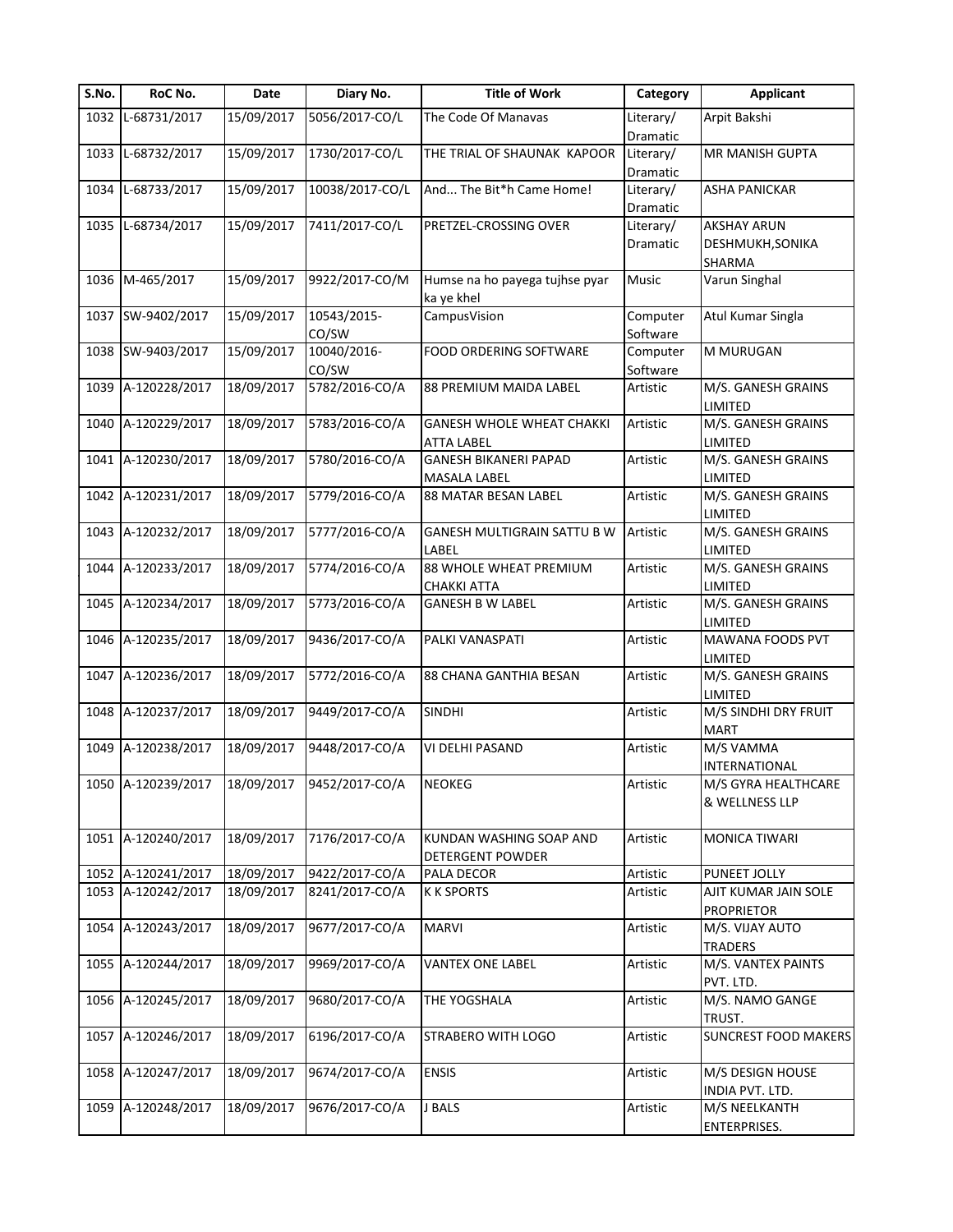| S.No. | RoC No.                                  | Date                     | Diary No.                        | <b>Title of Work</b>             | Category             | <b>Applicant</b>                       |
|-------|------------------------------------------|--------------------------|----------------------------------|----------------------------------|----------------------|----------------------------------------|
|       | 1060 A-120249/2017                       | 18/09/2017               | 9679/2017-CO/A                   | <b>ROOP LAXMI</b>                | Artistic             | M/S. ROOP LAXMI                        |
|       |                                          |                          |                                  |                                  |                      | SAREES PVT.LTD.                        |
|       | 1061 A-120250/2017                       | 18/09/2017               | 9675/2017-CO/A                   | <b>FOGG FASHION</b>              | Artistic             | M/S FOGG FASHION<br><b>STORE</b>       |
|       | 1062 A-120251/2017                       | 18/09/2017               | 8663/2017-CO/A                   | HOMEOCARE INTERNATIONAL          | Artistic             | <b>HOMOCARE</b>                        |
|       |                                          |                          |                                  | WORLD CLASS HOMEOPATHY           |                      | INTERNATIONAL PVT.LTD.                 |
|       | 1063 A-120252/2017                       | 18/09/2017               | 12176/2015-CO/A                  | <b>APICC</b>                     | Artistic             | MS BALAJI INSULATION                   |
|       |                                          |                          |                                  |                                  |                      | COMPANY                                |
|       | 1064 A-120253/2017                       | 18/09/2017               | 8668/2017-CO/A                   | THREE MANGO MIRCH POWDER         | Artistic             | VIJAY KUMAR SHAH,                      |
|       |                                          |                          |                                  |                                  |                      | MILIND SHAH, VISHANJI                  |
|       |                                          |                          |                                  |                                  |                      | SHAH, RACHIT                           |
|       |                                          |                          |                                  |                                  |                      | SHAH, PARTNERS                         |
|       | 1065 A-120254/2017                       | 18/09/2017               | 7279/2017-CO/A                   | <b>KISHAN TAPKIR</b>             | Artistic             | VASANTBHAI                             |
|       | 1066 A-120255/2017                       | 18/09/2017               | 9678/2017-CO/A                   | <b>NAMO GANGE</b>                | Artistic             | CHHOTUBHAI PATEL<br>M/S. NAMO GANGE    |
|       |                                          |                          |                                  |                                  |                      | <b>TRUST</b>                           |
| 1067  | A-120256/2017                            | 18/09/2017               | 9391/2017-CO/A                   | <b>LCA DOT Device</b>            | Artistic             | MOHD. SHOEB                            |
|       | 1068 A-120257/2017                       | 18/09/2017               | 7281/2017-CO/A                   | SCHOOL TIME REFILL MASALA FILL   | Artistic             | <b>BARKAT NURUDINBHAI</b>              |
|       |                                          |                          |                                  | WITH DEVICE OF EDIBLE SNACKS     |                      | VELANI                                 |
|       |                                          |                          |                                  | BOWL OF TOMATO SAUCE AND         |                      |                                        |
|       |                                          |                          |                                  | LEAVES                           |                      |                                        |
|       | 1069 A-120258/2017                       | 18/09/2017               | 9389/2017-CO/A                   | <b>LCOVE LABEL</b>               | Artistic             | MS CONCEPTS PRIVATE                    |
|       |                                          |                          |                                  |                                  |                      | LIMITED                                |
|       | 1070 A-120259/2017                       | 18/09/2017               | 6987/2017-CO/A                   | <b>SONA DIAMOND</b>              | Artistic             | M/S. BANSAL TRADING<br>CO.             |
|       | 1071 A-120260/2017                       | 18/09/2017               | 6989/2017-CO/A                   | <b>SONA DIAMOND</b>              | Artistic             | M/S. BANSAL TRADING<br>CO.             |
|       | 1072 A-120261/2017                       | 18/09/2017               | 6986/2017-CO/A                   | <b>APPOLO</b>                    | Artistic             | M/S. B.P. AUTO                         |
|       |                                          |                          |                                  |                                  |                      | <b>INDUSTRIES INDIA</b>                |
|       | 1073 A-120262/2017                       | 18/09/2017               | 6990/2017-CO/A                   | SPACE PNEUMATIC                  | Artistic             | M/S. SHREE PRAYAG AIR                  |
|       |                                          |                          |                                  |                                  |                      | CONTROL PVT. LTD.                      |
|       | 1074 A-120263/2017                       | 18/09/2017               | 7277/2017-CO/A                   | <b>DOORITO</b>                   | Artistic             | PRATIK JIVANDAS                        |
|       |                                          |                          |                                  |                                  |                      | DAVDA, VISHAL                          |
|       |                                          |                          |                                  |                                  |                      | KESHAVJIBHAI MURANI                    |
|       | 1075 A-120264/2017                       | 18/09/2017               | 9412/2017-CO/A                   | RAO IIT ACADEMY                  | Artistic             | RAO IIT ACADEMY                        |
|       | 1076 A-120265/2017                       | 18/09/2017               | 13700/2015-CO/A                  | Word Par                         | Artistic             | Shri. Vikram Malhotra                  |
|       | 1077 A-120266/2017                       | 18/09/2017               | 7386/2017-CO/A                   | JAMBO SURYA WITH AN ARTISTIC     | Artistic             | Jaypee Paint Company                   |
|       |                                          |                          |                                  | <b>BRUSH WITH RAINBOW COLOUR</b> |                      |                                        |
|       |                                          |                          |                                  | <b>WRITTEN ARTISTICALLY IN</b>   |                      |                                        |
|       |                                          |                          |                                  | <b>ENGLISH LABEL</b>             |                      |                                        |
|       | 1078 A-120267/2017                       | 18/09/2017               | 6997/2017-CO/A                   | SHAKTIMAAN                       | Artistic             | PASURA CROP CARE PVT.                  |
|       |                                          |                          |                                  |                                  |                      | LTD.                                   |
| 1079  | A-120268/2017                            | 18/09/2017               | 9377/2017-CO/A                   | Gokul Restaurant                 | Artistic             | <b>Gokul Restaurant</b>                |
|       | 1080 A-120269/2017<br>1081 A-120270/2017 | 18/09/2017<br>18/09/2017 | 6998/2017-CO/A<br>6999/2017-CO/A | SAGAR<br>SWATHI SHOPPING MALL    | Artistic<br>Artistic | SNEHLATA NAREDI<br>VURA VENKATA RAMANA |
|       |                                          |                          |                                  |                                  |                      | BABU                                   |
| 1082  | A-120271/2017                            | 18/09/2017               | 6995/2017-CO/A                   | CHARMINAR                        | Artistic             | <b>SUJATHA NAREDI</b>                  |
|       | 1083 A-120272/2017                       | 18/09/2017               | 9682/2017-CO/A                   | TRAVEL AIR REPRESENTATIONS       | Artistic             | M/s Travel Tours Pvt Ltd.,             |
|       |                                          |                          |                                  |                                  |                      |                                        |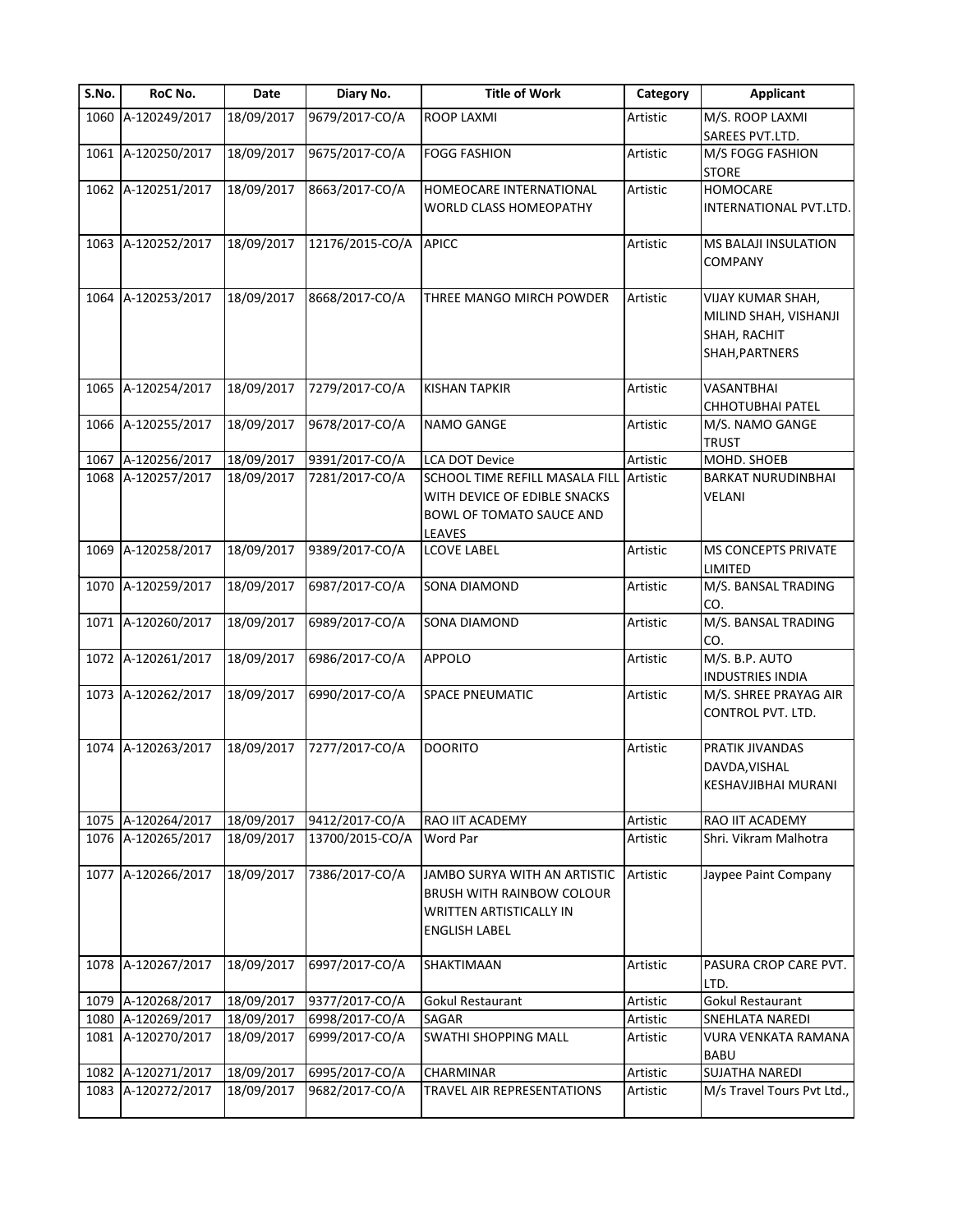| S.No. | RoC No.            | Date       | Diary No.       | <b>Title of Work</b>                                  | Category               | <b>Applicant</b>                                                        |
|-------|--------------------|------------|-----------------|-------------------------------------------------------|------------------------|-------------------------------------------------------------------------|
|       | 1084 A-120273/2017 | 18/09/2017 | 9841/2017-CO/A  | Arcobaleno                                            | Artistic               | RATTHEESH                                                               |
|       |                    |            |                 |                                                       |                        | RAVEENDRAN                                                              |
|       | 1085 A-120274/2017 | 18/09/2017 | 7251/2017-CO/A  | <b>SKITS EVENTS</b>                                   | Artistic               | Skits Events India Pvt Ltd                                              |
|       | 1086 A-120275/2017 | 18/09/2017 | 5560/2015-CO/A  | IT'S TOMORROW                                         | Artistic               | NANOLAND LIMITED                                                        |
| 1087  | A-120276/2017      | 18/09/2017 | 5014/2017-CO/A  | RK VICO WITH DEVICE OF HUMAN<br><b>CREATURE LABEL</b> | Artistic               | HARI KISHAN RATHI                                                       |
| 1088  | A-120277/2017      | 18/09/2017 | 7253/2017-CO/A  | <b>VICTORY CORNPUFFS NAMKEENS</b>                     | Artistic               | Jaya Chickies Company P<br>Ltd                                          |
| 1089  | A-120278/2017      | 18/09/2017 | 7252/2017-CO/A  | <b>VICTORY CORNPUFFS</b>                              | Artistic               | Jaya Chickies Company P<br>Ltd                                          |
| 1090  | A-120279/2017      | 18/09/2017 | 9979/2016-CO/A  | PANSARI JEERA WITH SPICES                             | Artistic               | M/S K M                                                                 |
|       |                    |            |                 | <b>DEVICE LABEL</b>                                   |                        | PHARMACEUTICALS                                                         |
|       | 1091 A-120280/2017 | 18/09/2017 | 9980/2016-CO/A  | PANSARI LAVANG WITH SPICES                            | Artistic               | M/S K M                                                                 |
|       |                    |            |                 | <b>DEVICE LABEL</b>                                   |                        | PHARMACEUTICALS                                                         |
|       | 1092 A-120281/2017 | 18/09/2017 | 9982/2016-CO/A  | PANSARI DHANIA WITH SPICES                            | Artistic               | M/S K M                                                                 |
|       |                    |            |                 | <b>DEVICE LABEL</b>                                   |                        | PHARMACEUTICALS                                                         |
|       | 1093 A-120282/2017 | 18/09/2017 | 9984/2016-CO/A  | PANSARI POSTA DANA WITH                               | Artistic               | M/S K M                                                                 |
|       |                    |            |                 | SPICES DEVICE LABEL                                   |                        | PHARMACEUTICALS                                                         |
| 1094  | A-120283/2017      | 18/09/2017 | 9968/2016-CO/A  | PANSARI SARSOO YELLOW WITH                            | Artistic               | LAKHI PRASAD PANSARI                                                    |
|       |                    |            |                 | SPICES DEVICE LABEL                                   |                        | [PROP]                                                                  |
|       | 1095 A-120284/2017 | 18/09/2017 | 9963/2016-CO/A  | PANSARI DHANIA POWDER WITH                            | Artistic               | LAKHI PRASAD PANSARI                                                    |
|       |                    |            |                 | SPICES DEVICE LABEL                                   |                        | [PROP].                                                                 |
|       | 1096 A-120285/2017 | 18/09/2017 | 9969/2016-CO/A  | PANSARI MUSTARD POWDER                                | Artistic               | LAKHI PRASAD PANSARI                                                    |
|       |                    |            |                 | WITH SPICES DEVICE LABEL                              |                        | [PROP].                                                                 |
| 1097  | A-120286/2017      | 18/09/2017 | 8507/2017-CO/A  | RIYA'S DEVICE                                         | Artistic               | <b>SAMS KNITWEARS</b>                                                   |
|       | 1098 A-120287/2017 | 18/09/2017 | 8509/2017-CO/A  | <b>SUNRISE LOGO</b>                                   | Artistic               | MRS. BECTOR'S CREMICA<br><b>ENTERPRISES LTD.</b>                        |
|       | 1099 A-120288/2017 | 18/09/2017 | 8517/2017-CO/A  | <b>VOLTEX</b>                                         | Artistic               | <b>VOLTEX ELECTRICAL</b><br><b>ENGINEERS</b>                            |
|       | 1100 A-120289/2017 | 18/09/2017 | 8510/2017-CO/A  | <b>FARM CREST LOGO</b>                                | Artistic               | MRS. BECTOR'S CREMICA<br><b>ENTERPRISES LTD.</b>                        |
| 1101  | A-120290/2017      | 18/09/2017 | 8515/2017-CO/A  | SATYAM B.O.P.P. BAGS                                  | Artistic               | <b>ATTOCK POLY PACK</b>                                                 |
|       | 1102 A-120291/2017 | 18/09/2017 | 8530/2017-CO/A  | <b>BRIGHT SOLUTION CONSULT</b>                        | Artistic               | <b>BRIGHT SOLUTION</b><br><b>CONSULT</b>                                |
|       | 1103 A-120292/2017 | 18/09/2017 | 7530/2017-CO/A  | <b>EVEREST PLY LABEL BEST PLY</b><br><b>FOREVER</b>   | Artistic               | <b>EVEREST PLY &amp; VENEERS</b><br>PVT. LTD.                           |
|       | 1104 A-120293/2017 | 18/09/2017 | 7531/2017-CO/A  | EVEREST PLY LABEL HANDLE                              | Artistic               | <b>EVEREST PLY &amp; VENEERS</b>                                        |
|       |                    |            |                 | <b>WITHOUT CARE</b>                                   |                        | PVT. LTD                                                                |
|       | 1105 A-120294/2017 | 18/09/2017 | 10681/2017-CO/A | <b>PROPERTY GURU</b>                                  | Artistic               | Jain Group Projects<br>Private Limited                                  |
|       | 1106 A-120295/2017 | 18/09/2017 | 9385/2017-CO/A  | PROMOZER                                              | Artistic               | <b>ASHUTOSH MITTAL</b>                                                  |
|       | 1107 A-120296/2017 | 18/09/2017 | 9390/2017-CO/A  | <b>SURKER</b>                                         | Artistic               | ASHUTOSH MITTAL                                                         |
|       | 1108 A-120297/2017 | 18/09/2017 | 8448/2017-CO/A  | LABOUR                                                | Artistic               | JITENDRA JOSHI                                                          |
|       | 1109 CF-3874/2017  | 18/09/2017 | 9374/2017-CO/CF | <b>Fastrack Maths</b>                                 | Cinematogr             | Vase Publications Pvt.                                                  |
|       |                    |            |                 |                                                       | aph Film               | Ltd.                                                                    |
|       | 1110 CF-3875/2017  | 18/09/2017 | 9358/2017-CO/CF | <b>MOORING ACCIDENTS</b>                              | Cinematogr<br>aph Film | MRS. VRINDA DIWAN<br>TRADING AS KARISHMA<br><b>CONSULTANCY SERVICES</b> |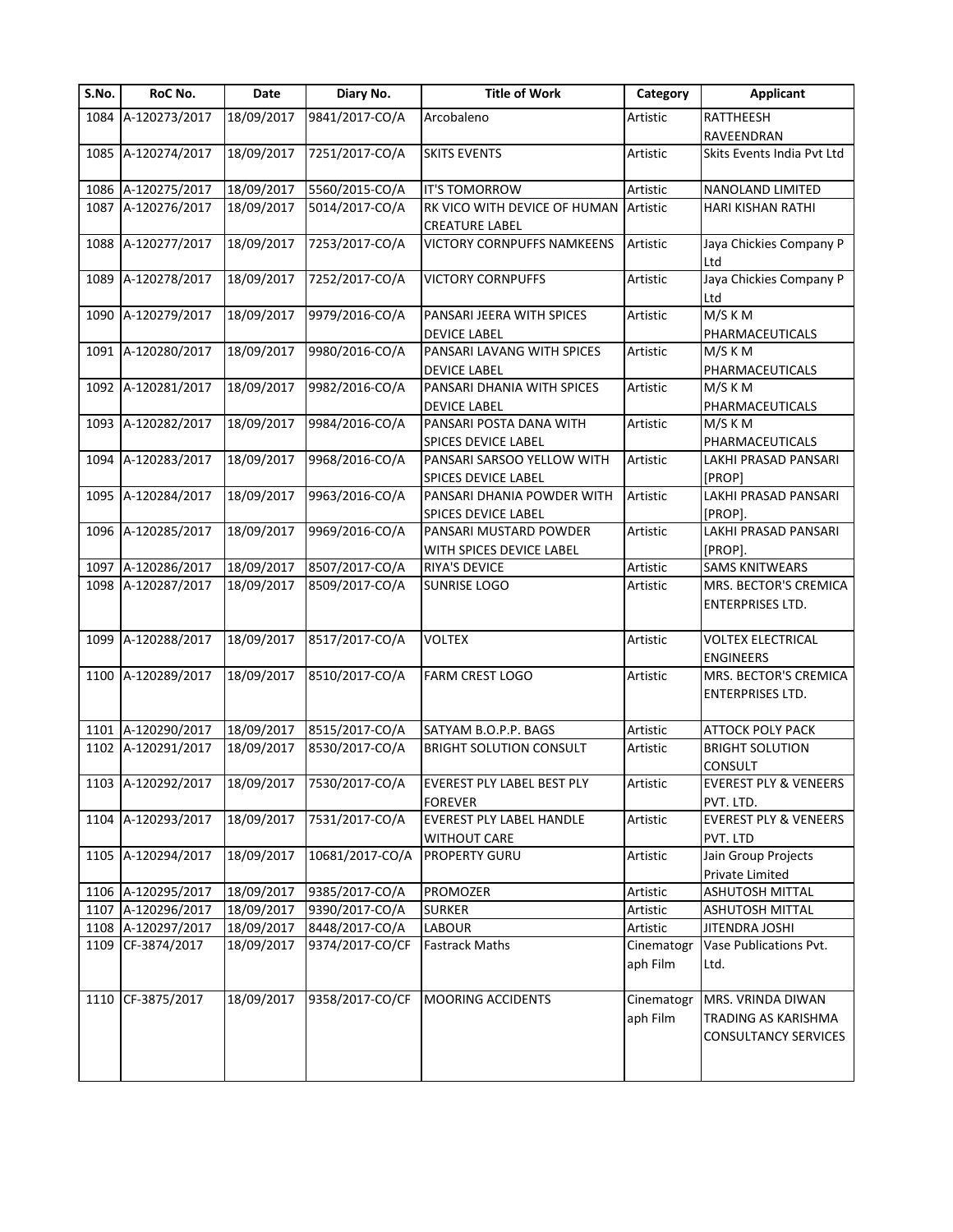| S.No. | RoC No.           | Date       | Diary No.       | <b>Title of Work</b>             | Category  | <b>Applicant</b>           |
|-------|-------------------|------------|-----------------|----------------------------------|-----------|----------------------------|
|       | 1111 L-68735/2017 | 18/09/2017 | 9459/2017-CO/L  | Unique Digital Identity Database | Literary/ | Mr. Prateek                |
|       |                   |            |                 | System                           | Dramatic  | Chaturvedi, Prof. Anish    |
|       |                   |            |                 |                                  |           | Gupta, Prof. Gurinder      |
|       |                   |            |                 |                                  |           | Singh                      |
| 1112  | L-68736/2017      | 18/09/2017 | 9572/2017-CO/L  | Junior Writer and Orator         | Literary/ | Nandita Vij Tandon,        |
|       |                   |            |                 |                                  | Dramatic  | Priyanka Vij Monga         |
|       | 1113 L-68737/2017 | 18/09/2017 | 5127/2017-CO/L  | The Prophet's Epistle            | Literary/ | Saqib Abraham              |
|       |                   |            |                 |                                  | Dramatic  |                            |
| 1114  | L-68738/2017      | 18/09/2017 | 7532/2017-CO/L  | PYTHON PROGRAMMING               | Literary/ | REEMA THAREJA              |
|       |                   |            |                 |                                  | Dramatic  |                            |
| 1115  | L-68739/2017      | 18/09/2017 | 9373/2017-CO/L  | RUDRAM                           | Literary/ | Zee Entertainment          |
|       |                   |            |                 |                                  | Dramatic  | <b>Enterprises Limited</b> |
| 1116  | L-68740/2017      | 18/09/2017 | 2624/2015-CO/L  | SAFLATA KA PAIGAM - KHEL AUR     | Literary/ | <b>Mahavir Singhal</b>     |
|       |                   |            |                 | KHILADIYON KE NAAM               | Dramatic  |                            |
|       | 1117 L-68741/2017 | 18/09/2017 | 9347/2017-CO/L  | sunhera savera                   | Literary/ | Vishwajeet Poddar          |
|       |                   |            |                 |                                  | Dramatic  |                            |
|       | 1118 L-68742/2017 | 18/09/2017 | 8143/2017-CO/L  | Am I still in love with you      | Literary/ | Sudhanshu Anand            |
|       |                   |            |                 |                                  | Dramatic  |                            |
| 1119  | L-68743/2017      | 18/09/2017 | 7113/2017-CO/L  | <b>Banana Chips</b>              | Literary/ | Rakesh Kadarkarai J        |
|       |                   |            |                 |                                  |           |                            |
|       |                   |            |                 |                                  | Dramatic  |                            |
| 1120  | L-68744/2017      | 18/09/2017 | 9107/2017-CO/L  | AL-JABIR Quran Padana Sahayiyum  | Literary/ | A.C Abdul Kader Master     |
|       |                   |            |                 | Kavithayum                       | Dramatic  |                            |
| 1121  | L-68745/2017      | 18/09/2017 | 9507/2017-CO/L  | Vikray Mulya                     | Literary/ | Baldeo Tripathi            |
|       |                   |            |                 |                                  | Dramatic  |                            |
|       | 1122 L-68746/2017 | 18/09/2017 | 12446/2015-CO/L | HOLY GITA READY REFERENCE        | Literary/ | Chinmaya International     |
|       |                   |            |                 |                                  | Dramatic  | Foundation (CIF)           |
|       |                   |            |                 |                                  |           |                            |
|       | 1123 L-68747/2017 | 18/09/2017 | 5512/2015-CO/L  | KADHAL ENDRAI                    | Literary/ | LATHA TRUSTINA ISAAC       |
|       |                   |            |                 |                                  | Dramatic  |                            |
|       | 1124 L-68748/2017 | 18/09/2017 | 5392/2017-CO/L  | <b>MY SPECS</b>                  | Literary/ | <b>NAVINDER OBEROI</b>     |
|       |                   |            |                 |                                  | Dramatic  |                            |
|       | 1125 L-68749/2017 | 18/09/2017 | 9416/2017-CO/L  | kabeerjust a name                | Literary/ | Sabeerkhan                 |
|       |                   |            |                 |                                  | Dramatic  | Rahemankhan Pathan         |
|       |                   |            |                 |                                  |           |                            |
| 1126  | L-68750/2017      | 18/09/2017 | 2439/2015-CO/L  | Chemical Instrumentation and     | Literary/ | Samiksha V. Ashtikar       |
|       |                   |            |                 | Process Control                  | Dramatic  |                            |
|       | 1127 L-68751/2017 | 18/09/2017 | 7055/2017-CO/L  | <b>COURT JESTER</b>              | Literary/ | RAJU Z. MORAY              |
|       |                   |            |                 |                                  |           |                            |
|       |                   |            |                 |                                  | Dramatic  |                            |
|       | 1128 L-68752/2017 | 18/09/2017 | 9607/2017-CO/L  | Pathomechanics of Lower limb     | Literary/ | Naveen Kumar potti         |
|       |                   |            |                 | dysfunctions : Prevention and    | Dramatic  |                            |
|       |                   |            |                 | Manual Therapy                   |           |                            |
|       |                   |            |                 |                                  |           |                            |
| 1129  | L-68753/2017      | 18/09/2017 | 6715/2017-CO/L  | DATOM V1.0                       | Literary/ | TATA CONSULTANCY           |
|       |                   |            |                 |                                  | Dramatic  | SERVICES LIMITED           |
|       | 1130 L-68754/2017 | 18/09/2017 | 7278/2017-CO/L  | <b>TRUE EYE</b>                  | Literary/ | <b>ADITYA PATEL</b>        |
|       |                   |            |                 |                                  | Dramatic  |                            |
|       | 1131 L-68755/2017 | 18/09/2017 | 9461/2017-CO/L  | The Real Exchange                | Literary/ | Ajay Madhukar Kudalkar     |
|       |                   |            |                 |                                  | Dramatic  |                            |
| 1132  | L-68756/2017      | 18/09/2017 | 12740/2015-CO/L | THOU SHALT NOT FAIL [ HARNA      | Literary/ | AJAY DHANANJAY             |
|       |                   |            |                 | MANA HAI AAP POLICE HAI]         | Dramatic  | <b>JADHAV</b>              |
|       |                   |            |                 |                                  |           |                            |
|       | 1133 L-68757/2017 | 18/09/2017 | 12227/2016-CO/L | Real Life English                | Literary/ | Real Life English          |
|       |                   |            |                 |                                  | Dramatic  |                            |
| 1134  | L-68758/2017      | 18/09/2017 | 9541/2017-CO/L  | Dancing Khiladis                 |           | Zee Entertainment          |
|       |                   |            |                 |                                  | Literary/ |                            |
|       |                   |            |                 |                                  | Dramatic  | <b>Enterprises Limited</b> |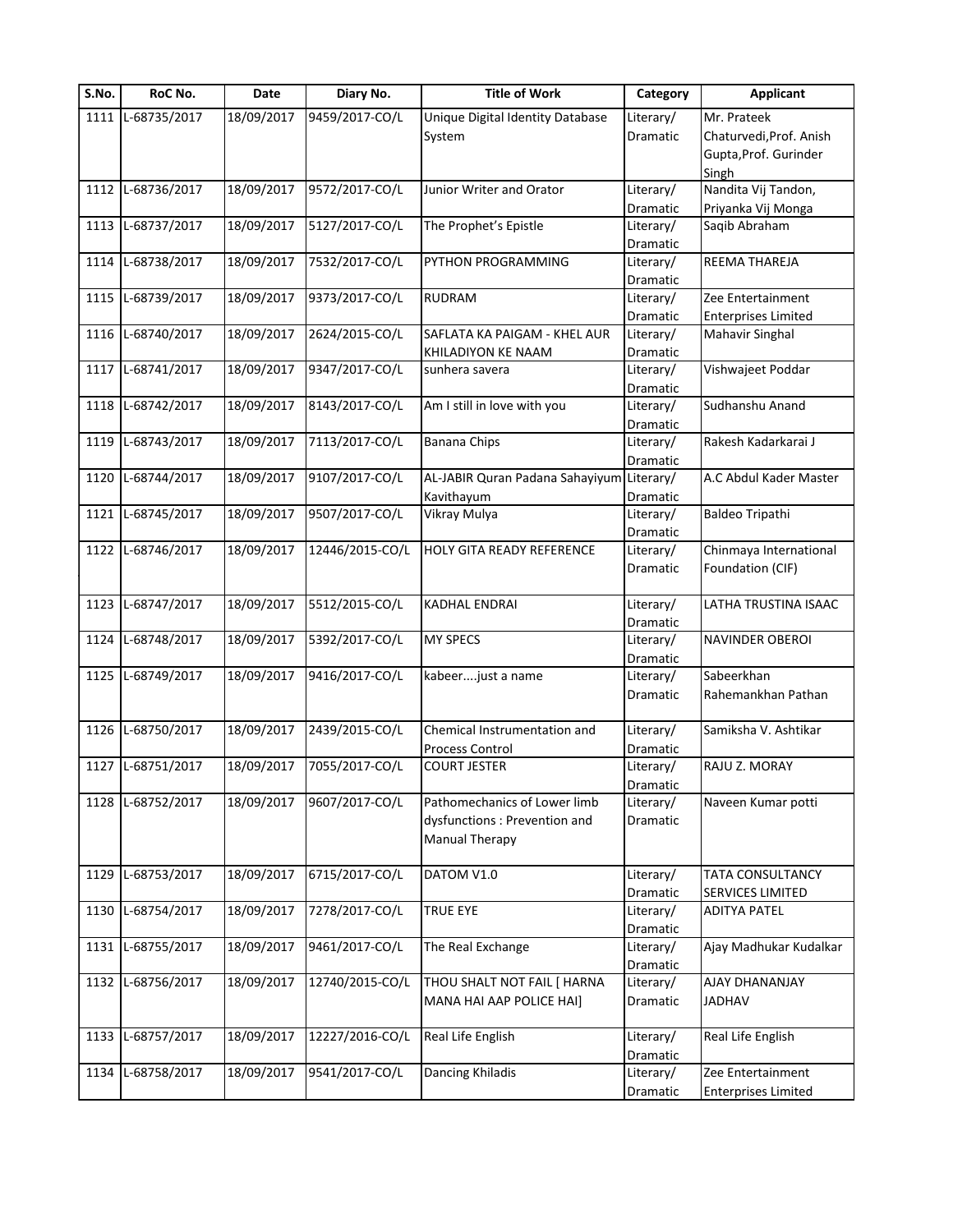| S.No. | RoC No.           | Date       | Diary No.       | <b>Title of Work</b>                                                                                                                      | Category                          | <b>Applicant</b>                                                  |
|-------|-------------------|------------|-----------------|-------------------------------------------------------------------------------------------------------------------------------------------|-----------------------------------|-------------------------------------------------------------------|
| 1135  | L-68759/2017      | 18/09/2017 | 9559/2017-CO/L  | CONSULTING METHODOLOGY FOR Literary/<br><b>INDUSTRIAL ANALYSIS</b>                                                                        | Dramatic                          | <b>TATA STEEL SPECIAL</b><br><b>ECONOMIC ZONE</b>                 |
| 1136  | L-68760/2017      | 18/09/2017 | 6087/2015-CO/L  | Rathi/LoveJoy Couplings-                                                                                                                  | Literary/                         | LIMITED<br>Rathi Transpower Private                               |
| 1137  | L-68761/2017      | 18/09/2017 | 7126/2017-CO/L  | Catalogues & Price Lists<br>CHEMICAL CHARACTERIZATION<br>DEPOLLUTING AND ANTI<br><b>BACTRIAL ACTIVITY OF HAWAN</b><br>MEDICINAL SMOKE HMS | Dramatic<br>Literary/<br>Dramatic | Limited<br>Swami Krishna Nand                                     |
| 1138  | L-68762/2017      | 18/09/2017 | 9647/2017-CO/L  | Welcome to the Circus - Act I                                                                                                             | Literary/<br>Dramatic             | Nicholas Vaz                                                      |
| 1139  | L-68763/2017      | 18/09/2017 | 5100/2015-CO/L  | SHRI SAI DIVYA PUJA                                                                                                                       | Literary/<br>Dramatic             | K.Padmavathi                                                      |
| 1140  | L-68764/2017      | 18/09/2017 | 5103/2015-CO/L  | SHRI SAI DIVYA PUJA                                                                                                                       | Literary/<br>Dramatic             | K.Padmavathi                                                      |
| 1141  | L-68765/2017      | 18/09/2017 | 5109/2015-CO/L  | SHRI SAI DIVYA PUJA                                                                                                                       | Literary/<br>Dramatic             | K.Padmavathi                                                      |
| 1142  | L-68766/2017      | 18/09/2017 | 9537/2017-CO/L  | Feelings It's Not in What They<br>Say but What They Hide                                                                                  | Literary/<br>Dramatic             | Mira Midha                                                        |
|       | 1143 L-68767/2017 | 18/09/2017 | 7524/2017-CO/L  | TDS DEDUCTION UNDER CHAPTER Literary/<br>VI A AND MISC                                                                                    | Dramatic                          | <b>VG LEARNING</b><br><b>DESTINATION INDIA</b><br>PRIVATE LIMITED |
| 1144  | L-68768/2017      | 18/09/2017 | 7525/2017-CO/L  | INTERNATIONAL TAXATION<br>ASSESSMENTS PENALTIES AND<br><b>APPEALS</b>                                                                     | Literary/<br>Dramatic             | <b>VG LEARNING</b><br><b>DESTINATION INDIA</b><br>PRIVATE LIMITED |
| 1145  | L-68769/2017      | 18/09/2017 | 7526/2017-CO/L  | INCOME FROM CAPITAL GAINS<br>AND OTHER SOURCES                                                                                            | Literary/<br>Dramatic             | <b>VG LEARNING</b><br><b>DESTINATION INDIA</b><br>PRIVATE LIMITED |
| 1146  | L-68770/2017      | 18/09/2017 | 7245/2017-CO/L  | <b>HUNGRY NUTS</b>                                                                                                                        | Literary/<br>Dramatic             | Inani Media Pvt. Ltd                                              |
| 1147  | L-68771/2017      | 18/09/2017 | 7527/2017-CO/L  | DIRECT TAX SUMMARY                                                                                                                        | Literary/<br>Dramatic             | <b>VG LEARNING</b><br><b>DESTINATION INDIA</b><br>PRIVATE LIMITED |
|       | 1148 L-68772/2017 | 18/09/2017 | 9694/2017-CO/L  | <b>ENGINEERING MATHEMATICS</b>                                                                                                            | Literary/<br>Dramatic             | <b>IES MASTER</b><br>PUBLICATION                                  |
| 1149  | L-68773/2017      | 18/09/2017 | 7246/2017-CO/L  | JAKE AND THE MEDDLERS                                                                                                                     | Literary/<br>Dramatic             | Inani Media Pvt. Ltd.                                             |
| 1150  | L-68774/2017      | 18/09/2017 | 9592/2017-CO/L  | <b>Ultimate Financial Planning Guide</b>                                                                                                  | Literary/<br>Dramatic             | <b>NULL</b>                                                       |
|       | 1151 L-68775/2017 | 18/09/2017 | 10508/2017-CO/L | JUST 100 SCIENCE & SST CLASS IX                                                                                                           | Literary/<br>Dramatic             | MR.MOHIT JAIN.                                                    |
| 1152  | L-68776/2017      | 18/09/2017 | 10510/2017-CO/L | JUST 100 SCIENCE & SST CLASS X                                                                                                            | Literary/<br>Dramatic             | MR.MOHIT JAIN                                                     |
| 1153  | L-68777/2017      | 18/09/2017 | 10779/2017-CO/L | <b>BUSY WITH BUSINESS</b>                                                                                                                 | Literary/<br>Dramatic             | Nikhil Mishra                                                     |
| 1154  | L-68778/2017      | 18/09/2017 | 8470/2017-CO/L  | Aasiriyargal Manavargali Anguga<br>Vendiya Pudhia Muraigal                                                                                | Literary/<br>Dramatic             | Dr.A.P.Stephen                                                    |
| 1155  | L-68779/2017      | 18/09/2017 | 5069/2017-CO/L  | SYSTEM FOR DOLOMITE<br>HANDLING AT COAL DUST<br>PREPARATION PLANT CDPP BLAST<br>FURNACE 1 AND 5 BHILAI STEEL<br><b>PLANT</b>              | Literary/<br><b>Dramatic</b>      | M/S. STEEL AUTHORITY<br>OF INDIA LIMITED                          |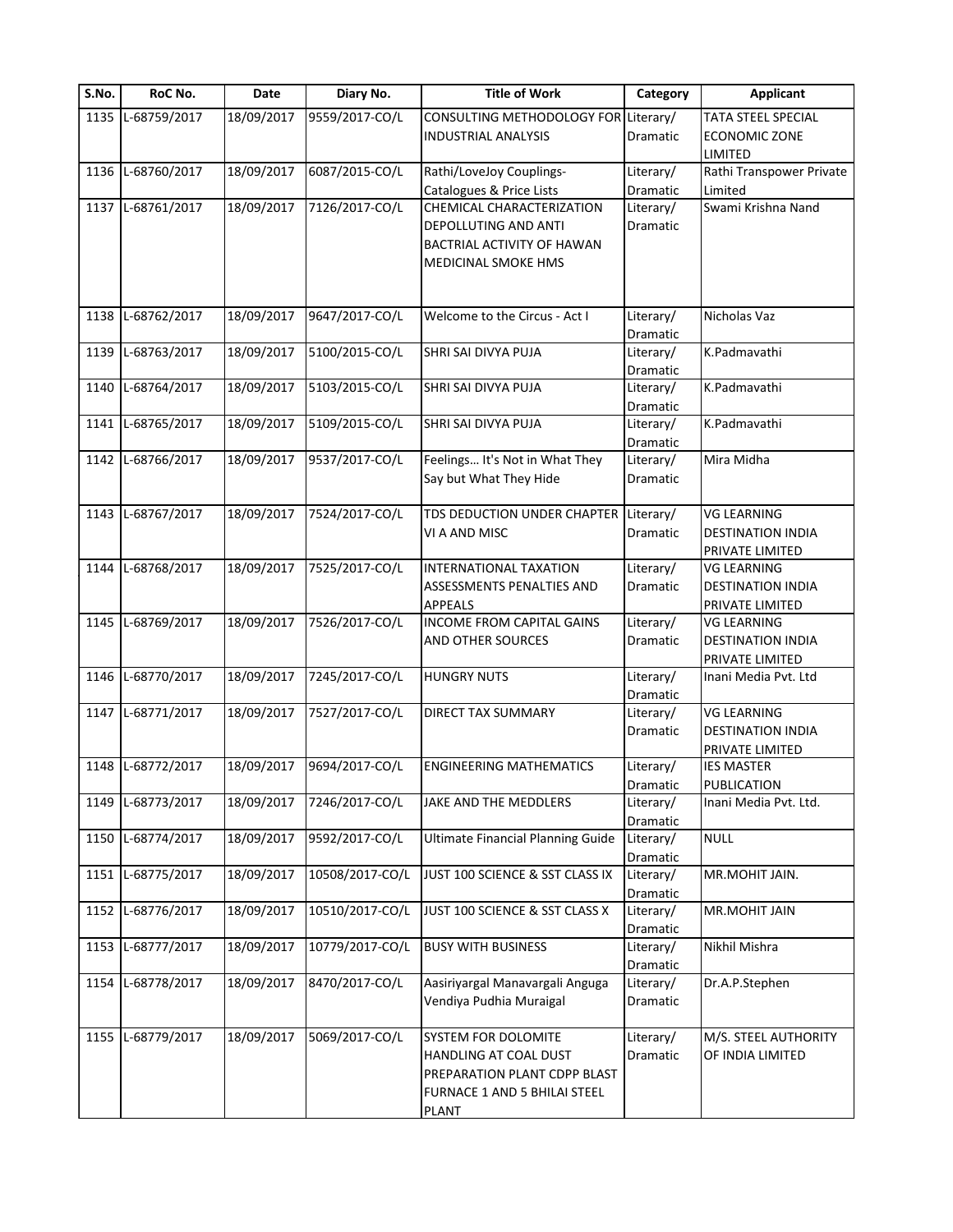| S.No. | RoC No.            | Date       | Diary No.       | <b>Title of Work</b>                                               | Category        | <b>Applicant</b>               |
|-------|--------------------|------------|-----------------|--------------------------------------------------------------------|-----------------|--------------------------------|
| 1156  | L-68780/2017       | 18/09/2017 | 8010/2017-CO/L  | Parallel Universe: The Beginning                                   | Literary/       | Kannan Ramachandran            |
|       |                    |            |                 |                                                                    | Dramatic        |                                |
| 1157  | L-68781/2017       | 18/09/2017 | 9936/2017-CO/L  | adhura                                                             | Literary/       | amritanshu pathak              |
|       |                    |            |                 |                                                                    | Dramatic        |                                |
| 1158  | L-68782/2017       | 18/09/2017 | 9981/2017-CO/L  | YUVA CAREER                                                        | Literary/       | Mr. Monal Arun Thool           |
|       |                    |            |                 |                                                                    | Dramatic        |                                |
| 1159  | L-68783/2017       | 18/09/2017 | 9455/2017-CO/L  | It's not only love                                                 | Literary/       | Jeetendra Wadhwani             |
|       |                    |            |                 |                                                                    | Dramatic        |                                |
| 1160  | L-68784/2017       | 18/09/2017 | 9549/2017-CO/L  | Spooky Beedi                                                       | Literary/       | Dr. Urjita                     |
|       |                    |            |                 |                                                                    | Dramatic        |                                |
| 1161  | L-68785/2017       | 18/09/2017 | 9361/2017-CO/L  | BHARATIYA PATENT KANOON AUR                                        | Literary/       | RAJIV DIXIT MEMORIAL           |
|       |                    |            |                 | DAWAON PAR HAMLA                                                   | Dramatic        | <b>TRUST</b>                   |
| 1162  | L-68786/2017       | 18/09/2017 | 9315/2017-CO/L  | Atm - tatwa (In hindi)                                             | Literary/       | Dr. Tarun Kumar                |
|       |                    |            |                 |                                                                    | Dramatic        |                                |
| 1163  | L-68787/2017       | 18/09/2017 | 9557/2017-CO/L  | Madhavbaug Prameha KIT                                             | Literary/       | Dr. Rohit M. Sane              |
|       |                    |            |                 |                                                                    | Dramatic        |                                |
| 1164  | L-68788/2017       | 18/09/2017 | 9510/2017-CO/L  | <b>ENGINEERING APTITUDE</b>                                        | Literary/       | <b>IES MASTER</b>              |
|       |                    |            |                 | (QUANTITATIVE APTITUDE &                                           | <b>Dramatic</b> | <b>PUBLICATION</b>             |
|       |                    |            |                 | ANALYTICAL ABILITY)                                                |                 |                                |
| 1165  | L-68789/2017       | 18/09/2017 | 9964/2017-CO/L  | PANCH KAHANIYA                                                     | Literary/       | SANJEEV KUMAR SINGH            |
|       |                    |            |                 |                                                                    | Dramatic        |                                |
| 1166  | L-68790/2017       | 18/09/2017 | 7610/2017-CO/L  | A handbook of Constrictive                                         | Literary/       | Alok Ranjan                    |
|       |                    |            |                 | Pericarditis and Endomyocardial                                    | <b>Dramatic</b> |                                |
|       |                    |            |                 | Fibrosis                                                           |                 |                                |
| 1167  | L-68791/2017       | 18/09/2017 | 8816/2017-CO/L  | TEXT BOOK OF OPERATIVE                                             | Literary/       | DR. BUPINDER KAUR              |
|       |                    |            |                 | DENTISTRY AND ENDODONTICS                                          | Dramatic        | PADDA, DR. PARDEEP             |
|       |                    |            |                 |                                                                    |                 | <b>KHURANA</b>                 |
|       | 1168 L-68792/2017  | 18/09/2017 | 10414/2017-CO/L | ECO SKILLS FUNCTIONAL                                              | Literary/       | Dr. Brahma Dutt Tripathi       |
|       |                    |            |                 |                                                                    |                 |                                |
|       |                    |            |                 | COUNSELING for CHILDREN                                            | Dramatic        |                                |
| 1169  | SR-12675/2017      | 18/09/2017 |                 | HOLISTIC DEVELOPMENT<br>10454/2017-CO/SR ZINDAGI AYE ZINDAGI MAATR | Sound           | <b>SUPER CASSETTES</b>         |
|       |                    |            |                 |                                                                    |                 |                                |
|       |                    |            |                 | <b>MOTHER</b>                                                      | Recording       | INDUSTRIES PRIVATE LTD.        |
|       |                    |            |                 |                                                                    |                 | [FORMALY KNOWN AS              |
|       |                    |            |                 |                                                                    |                 | <b>SUPER CASSETTES</b>         |
|       |                    |            |                 |                                                                    |                 | <b>INDUSTRIES LTD.]</b>        |
|       |                    |            |                 |                                                                    |                 |                                |
|       | 1170 SR-12676/2017 | 18/09/2017 |                 | 10455/2017-CO/SR AISI HOTI HAIMAA MAATR                            | Sound           | SUPER CASSETTES                |
|       |                    |            |                 | <b>MOTHER</b>                                                      | Recording       | INDUSTRIES PRIVATE LTD.        |
|       |                    |            |                 |                                                                    |                 | <b>[FORMALY KNOWN AS</b>       |
|       |                    |            |                 |                                                                    |                 | <b>SUPER CASSETTES</b>         |
|       |                    |            |                 |                                                                    |                 | <b>INDUSTRIES LTD.]</b>        |
|       |                    |            |                 |                                                                    |                 |                                |
|       | 1171 SR-12677/2017 | 18/09/2017 |                 | 10456/2017-CO/SR ZINDAGI AYE ZINDAGI MAATR                         | Sound           | SUPER CASSETTES                |
|       |                    |            |                 | <b>MOTHER VERSION 1</b>                                            | Recording       | <b>INDUSTRIES PRIVATE LTD.</b> |
|       |                    |            |                 |                                                                    |                 | <b>[FORMALY KNOWN AS</b>       |
|       |                    |            |                 |                                                                    |                 | <b>SUPER CASSETTES</b>         |
|       |                    |            |                 |                                                                    |                 | <b>INDUSTRIES LTD.]</b>        |
|       |                    |            |                 |                                                                    |                 |                                |
|       | 1172 SR-12678/2017 | 18/09/2017 |                 | 10457/2017-CO/SR ZINDAGI YUN GUZAR MAATR                           | Sound           | <b>SUPER CASSETTES</b>         |
|       |                    |            |                 | <b>MOTHER</b>                                                      | Recording       | <b>INDUSTRIES PRIVATE LTD.</b> |
|       |                    |            |                 |                                                                    |                 | <b>[FORMALY KNOWN AS</b>       |
|       |                    |            |                 |                                                                    |                 | <b>SUPER CASSETTES</b>         |
|       |                    |            |                 |                                                                    |                 |                                |
|       |                    |            |                 |                                                                    |                 | INDUSTRIES LTD.]               |
|       |                    |            |                 |                                                                    |                 |                                |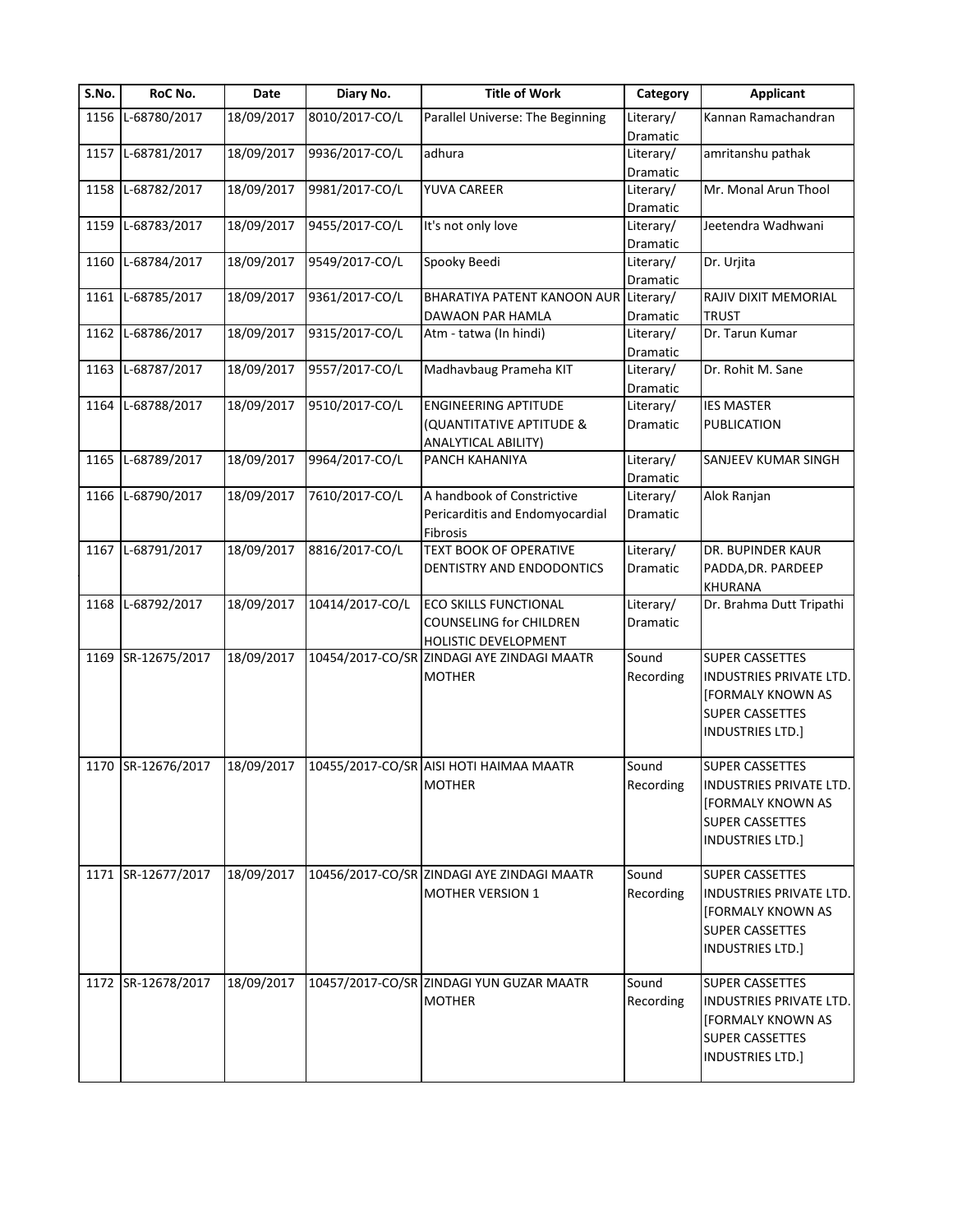| S.No. | RoC No.            | Date       | Diary No.                | <b>Title of Work</b>                                                                                                                          | Category             | <b>Applicant</b>                                                                                                     |
|-------|--------------------|------------|--------------------------|-----------------------------------------------------------------------------------------------------------------------------------------------|----------------------|----------------------------------------------------------------------------------------------------------------------|
|       | 1173 SR-12679/2017 | 18/09/2017 |                          | 10458/2017-CO/SR ZINDAGI AYE ZINDAGI MAATR<br><b>MOTHER VERSION 3</b>                                                                         | Sound<br>Recording   | <b>SUPER CASSETTES</b><br>INDUSTRIES PRIVATE LTD.<br>[FORMALY KNOWN AS<br><b>SUPER CASSETTES</b><br>INDUSTRIES LTD.] |
|       | 1174 SR-12680/2017 | 18/09/2017 | 9687/2017-CO/SR          | Mai Shaapit Hoon                                                                                                                              | Sound<br>Recording   | <b>Bhawani Singh</b>                                                                                                 |
|       | 1175 SR-12681/2017 | 18/09/2017 | 9336/2017-CO/SR          | UTTAMA VILLAIN THEME                                                                                                                          | Sound<br>Recording   | <b>SONY MUSIC</b><br>ENTERTAINMENT INDIA<br>PVT.LTD                                                                  |
|       | 1176 SR-12682/2017 | 18/09/2017 | 9867/2017-CO/SR          | Forget to Forget                                                                                                                              | Sound<br>Recording   | Jaideep Manohar<br>Walimbe                                                                                           |
|       | 1177 SW-9404/2017  | 18/09/2017 | 10535/2016-<br>CO/SW     | ADPART 4.5                                                                                                                                    | Computer<br>Software | Cognizant Technology<br>Solutions India Pvt. Ltd.                                                                    |
|       | 1178 SW-9405/2017  | 18/09/2017 | 10549/2016-<br>CO/SW     | <b>SPRITZ v 4.2.1</b>                                                                                                                         | Computer<br>Software | Cognizant Technology<br>Solutions India Pvt. Ltd.                                                                    |
| 1179  | SW-9406/2017       | 18/09/2017 | 7390/2017-CO/SW          | <b>Times and Trends Academy</b>                                                                                                               | Computer<br>Software | Amit Agrawal, Rashmi<br>Agrawal                                                                                      |
|       | 1180 SW-9407/2017  | 18/09/2017 | 4196/2015-CO/SW          | Algorithm for Universal Health<br><b>Identifier Generation</b>                                                                                | Computer<br>Software | <b>CENTER FOR</b><br>DEVELOPMENT OF<br>ADVANCED COMPUTING<br>CDAC                                                    |
|       | 1181 SW-9408/2017  | 18/09/2017 | 5587/2015-CO/SW          | Provides a Lighting Fast ATM<br><b>Transaction Speed</b>                                                                                      | Computer<br>Software | Ganti Vineet                                                                                                         |
|       | 1182 SW-9409/2017  | 18/09/2017 | 8930/2016-CO/SW FACE OFF |                                                                                                                                               | Computer<br>Software | <b>KAMAK KUMAR</b><br>AGARWAL                                                                                        |
|       | 1183 SW-9410/2017  | 18/09/2017 | 4352/2016-CO/SW          | Virtualadministrativeoffice.com                                                                                                               | Computer<br>Software | MS. HEMA BHOI                                                                                                        |
|       | 1184 SW-9411/2017  | 18/09/2017 | 10323/2016-<br>CO/SW     | CENTRALIZED RATE CONTRACT<br>SYSTEM FOR MEDICAL ITEMS                                                                                         | Computer<br>Software | <b>BHARAT HEAVY</b><br>ELECTRICALS LIMITED                                                                           |
|       | 1185 SW-9412/2017  | 18/09/2017 | 10342/2016-<br>CO/SW     | PROGRAM TO IMPLEMENT LONG-<br>TERM DATA STORAGE AND<br>RETRIEVAL FOR LIFE ASSESSMENT<br>OF CRITICAL SUBSYSTEMS IN<br>POWER PLANT APPLICATIONS | Computer<br>Software | <b>BHARAT HEAVY</b><br>ELECTRICALS LIMITED                                                                           |
|       | 1186 A-120298/2017 | 19/09/2017 | 4795/2017-CO/A           | <b>MACSY LABEL</b>                                                                                                                            | Artistic             | <b>TORNETO FOODS</b><br>INTERNATIONAL PVT.<br>LTD.                                                                   |
|       | 1187 A-120299/2017 | 19/09/2017 | 4797/2017-CO/A           | <b>GAJANAND STRONG HING</b>                                                                                                                   | Artistic             | GAJANAND FOODS PVT.<br>LTD.                                                                                          |
|       | 1188 A-120300/2017 | 19/09/2017 | 4798/2017-CO/A           | <b>GAJANAND CHILLI POWDER LABEL Artistic</b>                                                                                                  |                      | GAJANAND FOODS PVT.<br>LTD.                                                                                          |
| 1189  | A-120301/2017      | 19/09/2017 | 4799/2017-CO/A           | <b>GAJANAND LABEL</b>                                                                                                                         | Artistic             | GAJANAND FOODS PVT.<br>LTD.                                                                                          |
|       | 1190 A-120302/2017 | 19/09/2017 | 4800/2017-CO/A           | <b>ABLE LABEL</b>                                                                                                                             | Artistic             | DCH PLY PVT. LTD.                                                                                                    |
|       | 1191 A-120303/2017 | 19/09/2017 | 4801/2017-CO/A           | EXXARO LABEL                                                                                                                                  | Artistic             | RICASIL CERAMIC<br>INDUSTRIES PVT. LTD.                                                                              |
|       | 1192 A-120304/2017 | 19/09/2017 | 4802/2017-CO/A           | SOLARIUM LABEL                                                                                                                                | Artistic             | SOLARIUM GREEN<br><b>ENERGY LLP</b>                                                                                  |
|       | 1193 A-120305/2017 | 19/09/2017 | 4803/2017-CO/A           | <b>AMRUT LABEL</b>                                                                                                                            | Artistic             | ANJALI INDUSTRIES                                                                                                    |
|       |                    |            |                          |                                                                                                                                               |                      |                                                                                                                      |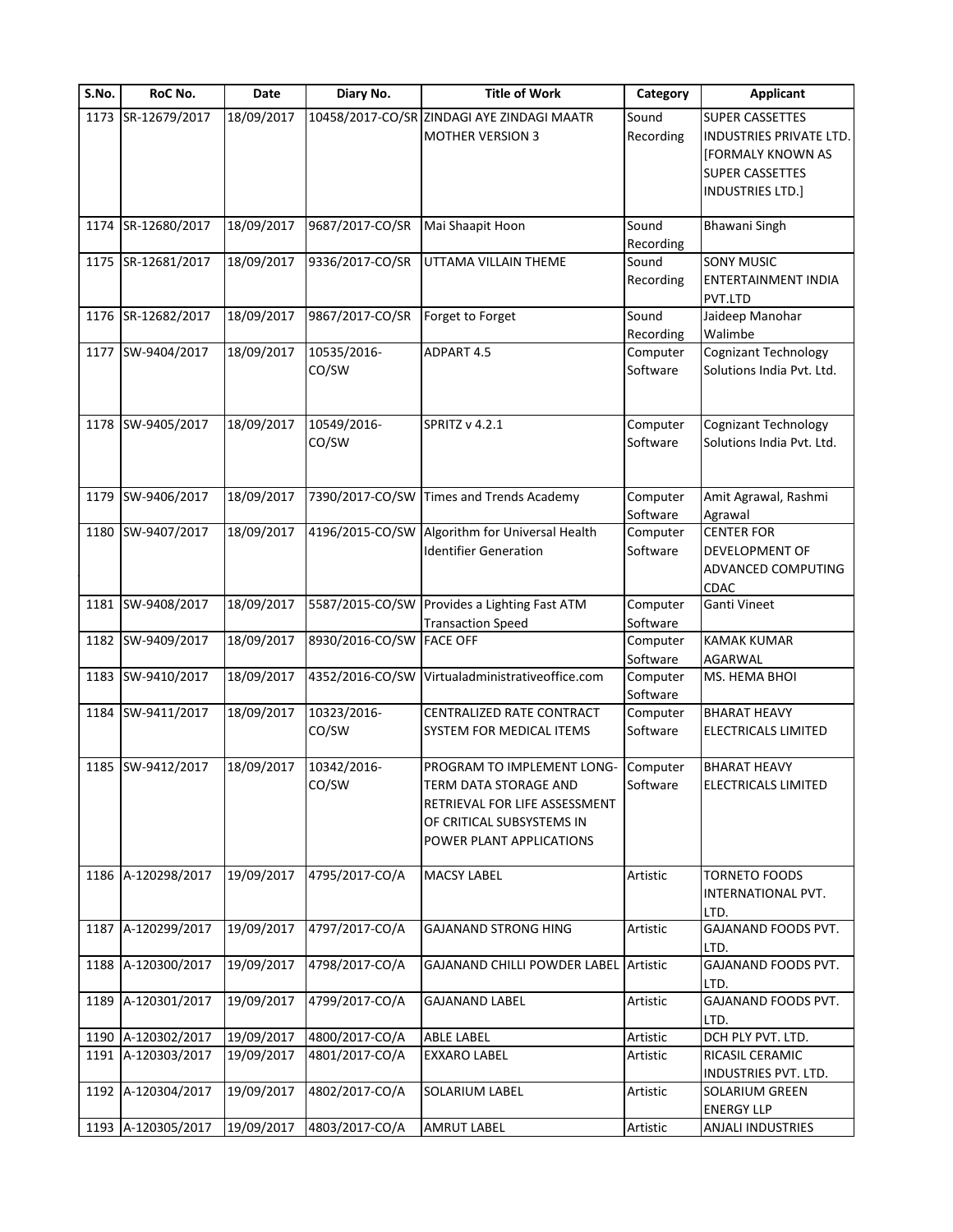| S.No. | RoC No.            | Date       | Diary No.                 | <b>Title of Work</b>                                        | Category | <b>Applicant</b>                              |
|-------|--------------------|------------|---------------------------|-------------------------------------------------------------|----------|-----------------------------------------------|
|       | 1194 A-120306/2017 | 19/09/2017 | 5910/2016-CO/A            | <b>STRONG LIFE</b>                                          | Artistic | PARAS JAIN PARTNER OF                         |
|       |                    |            |                           |                                                             |          | <b>SIDHARTH STEELS &amp;</b>                  |
|       |                    |            |                           |                                                             |          | <b>GLASS INDUSTRIES</b>                       |
|       | 1195 A-120307/2017 | 19/09/2017 | 9670/2017-CO/A            | PRIYA GOLD                                                  | Artistic | <b>BUKKA LAKSHMAIAH</b>                       |
| 1196  | A-120308/2017      | 19/09/2017 | 7250/2017-CO/A            | RED ROSE PALACE FUNCTION                                    | Artistic | Red Rose Palace Function                      |
|       |                    |            |                           | <b>HALL</b>                                                 |          | Hall                                          |
| 1197  | A-120309/2017      | 19/09/2017 | 7120/2017-CO/A            | <b>GUBERAN</b>                                              | Artistic | K<br>SHANMUGASUNDARAM                         |
|       | 1198 A-120310/2017 | 19/09/2017 | 11249/2017-CO/A           | PIC (LOGO) WITH PERFECT                                     | Artistic | <b>PERFECT</b>                                |
|       |                    |            |                           | <b>INSTRUMENTATION CONTROL</b>                              |          | <b>INSTRUMENTATION</b>                        |
|       |                    |            |                           |                                                             |          | CONTROL INDIA PVT LTD                         |
| 1199  | A-120311/2017      | 19/09/2017 | 33679/2013-CO/A           | <b>VSM</b>                                                  | Artistic | LALJI PURUSHOTTAM                             |
|       |                    |            |                           |                                                             |          | BHANUSHALI                                    |
| 1200  | A-120312/2017      | 19/09/2017 | 6469/2012-CO/A            | <b>GULLAK "BACHAT SE SAMRIDHI"</b>                          | Artistic | MS MANOHAR LAL                                |
|       |                    |            |                           | (TITLE)                                                     |          | SARRAF AND SONS                               |
|       |                    |            |                           |                                                             |          | JEWELLERS PVT LTD                             |
| 1201  | A-120313/2017      | 19/09/2017 | 8890/2015-CO/A            | <b>DIAMOND RED</b>                                          | Artistic | <b>MOHAN LAL CHOUDHARY</b>                    |
|       |                    |            |                           |                                                             |          | DIRECTOR OF PUSHKAR                           |
|       |                    |            |                           |                                                             |          | <b>GANESH COTTON CLUB</b>                     |
|       |                    |            |                           |                                                             |          | <b>EXPORT PRIVATE LIMITED</b>                 |
| 1202  | A-120314/2017      | 19/09/2017 | 3064/2015-CO/A            | starmatrimony                                               | Artistic | <b>STAR MATRIMONY</b>                         |
|       |                    |            |                           |                                                             |          | PRIVATE LIMITED                               |
| 1203  | A-120315/2017      | 19/09/2017 | 3065/2015-CO/A            | M LABEL                                                     | Artistic | STAR MATRIMONY                                |
|       |                    |            |                           |                                                             |          | PRIVATE LIMITED                               |
| 1204  | A-120316/2017      | 19/09/2017 | 3066/2015-CO/A            | StarMatrimony.com                                           | Artistic | <b>STAR MATRIMONY</b>                         |
|       |                    |            |                           |                                                             |          | PRIVATE LIMITED                               |
|       | 1205 A-120317/2017 | 19/09/2017 | 11064/2015-CO/A           | APPU                                                        | Artistic | PRAMOD AGGARWAL                               |
|       | 1206 A-120318/2017 | 19/09/2017 | 12209/2015-CO/A           | SMAART HOMES" - COLOR - LABEL Artistic                      |          | <b>RASHMI REALTY</b>                          |
|       |                    |            |                           |                                                             |          | <b>BUILDERS PRIVATE</b>                       |
|       |                    |            |                           |                                                             |          | LIMITED                                       |
| 1207  | A-120319/2017      | 19/09/2017 | 6791/2015-CO/A            | Logo with word AGS                                          | Artistic | <b>AGS Transact</b>                           |
|       |                    |            |                           |                                                             |          | Technologies Ltd.                             |
|       | 1208 A-120320/2017 |            | 19/09/2017 6984/2017-CO/A | GAYATRI'S GOURMET MASTER<br><b>CLASS AND KITCHEN GARDEN</b> | Artistic | GAYATRI PESHAWARIA                            |
|       | 1209 A-120321/2017 | 19/09/2017 | 12732/2015-CO/A           | LOGO OF NUTRA PROMIN                                        | Artistic | MR. NITIN DIGAMBAR<br>CHAUDHARI.              |
| 1210  | A-120322/2017      | 19/09/2017 | 12278/2015-CO/A           | 20 ASAM 20                                                  | Artistic | Shree Tulsi Tea Company                       |
| 1211  | A-120323/2017      | 19/09/2017 | 15111/2016-CO/A           | <b>TELGO</b>                                                | Artistic | RAVINDRA SUTHAR                               |
|       | 1212 A-120324/2017 | 19/09/2017 | 11204/2015-CO/A           | <b>CARBON LOGO</b>                                          | Artistic | RAHUL PRABHAKAR and<br><b>VARUN PRABHAKAR</b> |
| 1213  | A-120325/2017      | 19/09/2017 | 10047/2016-CO/A           | <b>TEZLAL LABEL</b>                                         | Artistic | OM OIL & FLOUR MILLS<br>LTD.                  |
| 1214  | A-120326/2017      | 19/09/2017 | 10220/2016-CO/A           | NAV RATTAN ARTS LOGO                                        | Artistic | MR. NARESH TOLANI                             |
|       | 1215 A-120327/2017 | 19/09/2017 | 8657/2015-CO/A            | XXX VODKA MIX - Cranberry                                   | Artistic | VIIKING BEVERAGES PVT<br>LTD                  |
|       |                    |            |                           |                                                             |          |                                               |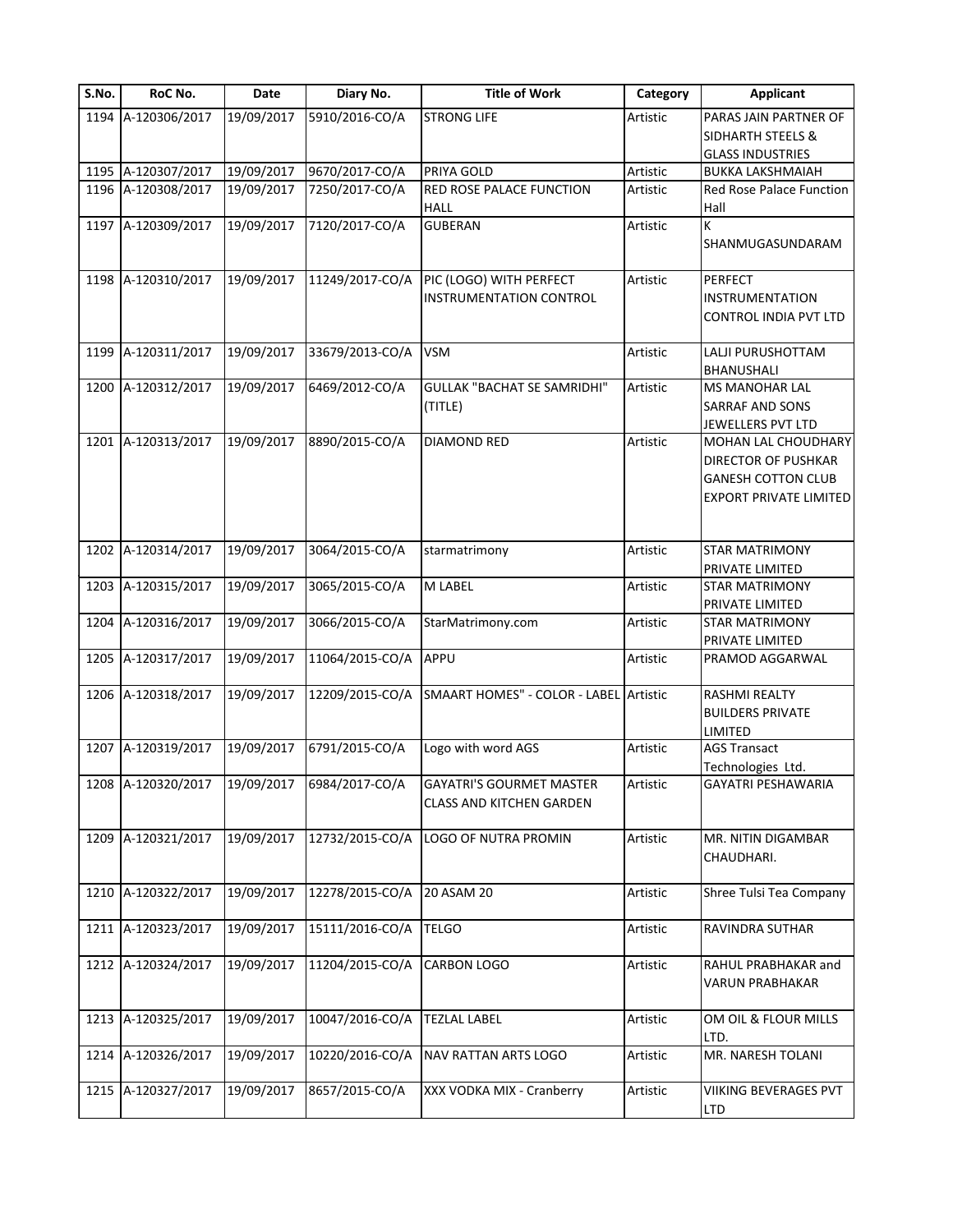| S.No. | RoC No.            | Date       | Diary No.       | <b>Title of Work</b>      | Category | <b>Applicant</b>                                                    |
|-------|--------------------|------------|-----------------|---------------------------|----------|---------------------------------------------------------------------|
|       | 1216 A-120328/2017 | 19/09/2017 | 7626/2016-CO/A  | HJ & SONS                 | Artistic | VISHAL JAIN PROP. OF HJ<br>&SONS                                    |
|       | 1217 A-120329/2017 | 19/09/2017 | 10008/2017-CO/A | <b>ATCRAFT</b>            | Artistic | GIRDABHAI JAMANBHAI<br>AKBARI                                       |
|       | 1218 A-120330/2017 | 19/09/2017 | 161/2016-CO/A   | SWAGAT GOLD TOBACCO LABEL | Artistic | M/s SHAKTI ZARDA                                                    |
|       |                    |            |                 |                           |          | FACTORY (I) PVT. LTD.                                               |
|       | 1219 A-120331/2017 | 19/09/2017 | 162/2016-CO/A   | SWAGAT GOLD LABEL         | Artistic | M/S SHAKTI ZARDA<br>FACTORY (I) PVT. LTD.,                          |
|       | 1220 A-120332/2017 | 19/09/2017 | 4888/2017-CO/A  | SHEIKH NASIRUDDIN BIRI    | Artistic | M/S. SK. NASIRUDDIN                                                 |
|       |                    |            |                 | <b>MERCHANT NO 14</b>     |          | <b>BIRI MERCHANTS</b>                                               |
|       |                    |            |                 |                           |          | PRIVATE LIMITED                                                     |
|       | 1221 A-120333/2017 | 19/09/2017 | 4893/2017-CO/A  | NASIR BIRI COL LABEL      | Artistic | M/S. SK. NASIRUDDIN<br><b>BIRI MERCHANTS</b>                        |
|       |                    |            |                 |                           |          | PRIVATE LIMITED                                                     |
|       | 1222 A-120334/2017 | 19/09/2017 | 4891/2017-CO/A  | NASIR BIRI NO 14          | Artistic | M/S. SK. NASIRUDDIN<br><b>BIRI MERCHANTS</b>                        |
|       |                    |            |                 |                           |          | PRIVATE LIMITED                                                     |
| 1223  | A-120335/2017      | 19/09/2017 | 1412/2015-CO/A  | <b>BABY LIPS LABEL</b>    | Artistic | M/S LÓREAL [SOCIETE<br>ANONYME]                                     |
|       | 1224 A-120336/2017 | 19/09/2017 | 13774/2015-CO/A | SWAGAT GOLD LABEL         | Artistic | M/S SHAKTI ZARDA<br>FACTORY (I) PVT. LTD.                           |
|       | 1225 A-120337/2017 | 19/09/2017 | 9777/2017-CO/A  | DOC4CARE                  | Artistic | DOC4CARE                                                            |
|       |                    |            |                 |                           |          | <b>INFOSOLUTIONS PRIVATE</b><br>LIMITED                             |
|       | 1226 A-120338/2017 | 19/09/2017 | 9774/2017-CO/A  | <b>SHAGIRD</b>            | Artistic | ORION DIARY PRINTERS                                                |
|       |                    |            |                 |                           |          | PRIVATE LIMITED                                                     |
|       | 1227 A-120339/2017 | 19/09/2017 | 10403/2017-CO/A | POST MASTER               | Artistic | SHREE SATISH KUMAR<br>JAIN                                          |
|       | 1228 A-120340/2017 | 19/09/2017 | 9773/2017-CO/A  | <b>SUNRISE</b>            | Artistic | HONEY VANIJYA PVT.                                                  |
|       |                    |            |                 |                           |          | LTD.                                                                |
|       | 1229 A-120341/2017 | 19/09/2017 | 10223/2017-CO/A | RAJA                      | Artistic | <b>OM PRAKASH</b>                                                   |
|       |                    |            |                 |                           |          | AGARWAL, PROPRIETOR                                                 |
|       | 1230 A-120342/2017 | 19/09/2017 | 10417/2017-CO/A | VS KING DEVICE            | Artistic | VISHAL KIRITBHAI                                                    |
|       |                    |            |                 |                           |          | THAKKAR, SAMIR                                                      |
|       |                    |            |                 |                           |          | KIRTIBHAI THAKKAR,                                                  |
|       | 1231 A-120343/2017 | 19/09/2017 | 5004/2017-CO/A  | <b>GOKAL</b>              | Artistic | SANJIV INDUSTRIES                                                   |
|       | 1232 A-120344/2017 | 19/09/2017 | 8352/2017-CO/A  | PANJWANI                  | Artistic | <b>MEHABOOB</b>                                                     |
|       | 1233 A-120345/2017 | 19/09/2017 | 8353/2017-CO/A  | <b>UNIMAX</b>             | Artistic | <b>SUNITHA RATHI</b>                                                |
|       | 1234 A-120346/2017 | 19/09/2017 | 9772/2017-CO/A  | WEAVAGE                   | Artistic | PAYAL SINGH                                                         |
|       | 1235 A-120347/2017 | 19/09/2017 | 10176/2017-CO/A | AYLIBAS                   | Artistic | ASHA PARAS DOSHI AND<br>PARAS SHASHIKANT<br><b>DOSHI</b>            |
|       | 1236 A-120348/2017 | 19/09/2017 | 10179/2017-CO/A | GARVEL                    | Artistic | PAMPHILOS PUMPS PVT<br>LTD                                          |
|       | 1237 A-120349/2017 | 19/09/2017 | 5005/2017-CO/A  | <b>DEVICE OF BIRD</b>     | Artistic | <b>GODFREY GLOBAL</b>                                               |
|       |                    |            |                 |                           |          | <b>VENTURES LLP</b>                                                 |
|       | 1238 A-120350/2017 | 19/09/2017 | 7715/2017-CO/A  | <b>EVERFRESH CHAI</b>     | Artistic | DEEPAK CHOURASIA,<br><b>TRADING AS:</b><br><b>CHOURASIA TRADING</b> |
|       | 1239 A-120351/2017 | 19/09/2017 | 10177/2017-CO/A | <b>STOPPAGE</b>           | Artistic | <b>COMPANY</b><br><b>SURYA PRAKASH BAID</b>                         |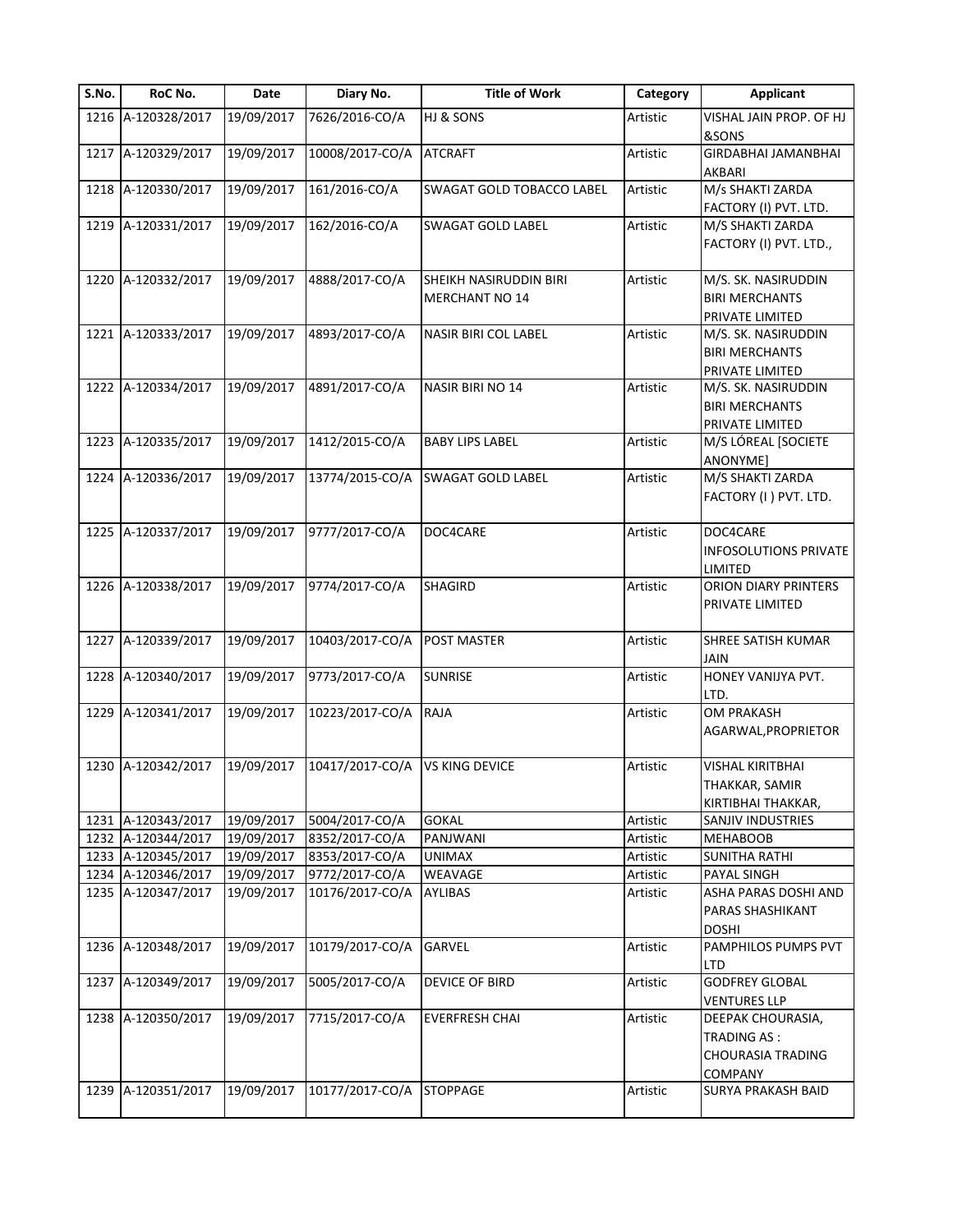| S.No. | RoC No.            | Date       | Diary No.                      | <b>Title of Work</b>              | Category              | <b>Applicant</b>             |
|-------|--------------------|------------|--------------------------------|-----------------------------------|-----------------------|------------------------------|
|       | 1240 A-120352/2017 | 19/09/2017 | 9776/2017-CO/A                 | <b>NANHE KADAM</b>                | Artistic              | <b>NANHE KADAM TRUST</b>     |
|       | 1241 A-120353/2017 | 19/09/2017 | 7502/2017-CO/A                 | <b>SKT Star Plus</b>              | Artistic              | R.RAMALINGAM,                |
|       |                    |            |                                |                                   |                       | M/sSIVAKUMAR TEXTILE         |
|       |                    |            |                                |                                   |                       | MILLS,                       |
|       | 1242 A-120354/2017 | 19/09/2017 | 7918/2017-CO/A                 | <b>AERY LABEL</b>                 | Artistic              | AERY FOODS LLP               |
|       | 1243 A-120355/2017 | 19/09/2017 | 7920/2017-CO/A                 | THE SUCCESS POINT LABEL           | Artistic              | THE SUCCESS POINT            |
|       | 1244 A-120356/2017 | 19/09/2017 | 7921/2017-CO/A                 | PIO RAJA LABEL                    | Artistic              | PARAG SALES                  |
|       | 1245 A-120357/2017 | 19/09/2017 | 4932/2017-CO/A                 | <b>CSH LABEL</b>                  | Artistic              | Mohit Gupta trading as       |
|       |                    |            |                                |                                   |                       | <b>Complete Sports House</b> |
|       | 1246 A-120358/2017 | 19/09/2017 | 4765/2017-CO/A                 | <b>FARGO LABEL</b>                | Artistic              | Shree Tulsi Detergent Pvt.   |
|       |                    |            |                                |                                   |                       | Ltd.                         |
|       | 1247 A-120359/2017 | 19/09/2017 | 10419/2017-CO/A                | <b>AVANCE</b>                     | Artistic              | AVANCE HEALTHCARE            |
|       |                    |            |                                |                                   |                       | <b>PVT LTD</b>               |
|       | 1248 A-120360/2017 | 19/09/2017 | 4878/2017-CO/A                 | <b>MAHIN</b>                      | Artistic              | MOMIN MOHD. HASAN            |
|       |                    |            |                                |                                   |                       |                              |
|       | 1249 A-120361/2017 | 19/09/2017 | 9827/2017-CO/A                 | TRIPLE S (LABEL)                  | Artistic              | Magan Trading as M/s.        |
|       |                    |            |                                |                                   |                       | Simon Sports System          |
|       |                    |            |                                |                                   |                       |                              |
|       | 1250 CF-3876/2017  | 19/09/2017 | 45756/2014-CO/CF VISMAYACHIPPY |                                   | Cinematogr            | MRS. SUBHADRA                |
|       |                    |            |                                |                                   | aph Film              | SOOLAPANI PROPRIETOR         |
|       |                    |            |                                |                                   |                       | OF                           |
| 1251  | L-68793/2017       | 19/09/2017 | 9925/2017-CO/L                 | Simulation & Analysis Lab Manual  | Literary/             | SAKTHIVEL MURUGAN            |
|       |                    |            |                                | in OBE format.                    | Dramatic              |                              |
|       | 1252 L-68794/2017  | 19/09/2017 | 7676/2017-CO/L                 | <b>Campus Calling</b>             | Literary/             | Rohan Potdar                 |
|       |                    |            |                                |                                   | Dramatic              |                              |
|       | 1253 L-68795/2017  | 19/09/2017 | 9372/2017-CO/L                 | SBV model of Development and      | Literary/             | SRI BALAJI VIDYAPEETH        |
|       |                    |            |                                | Implementation of curriculum of   | Dramatic              |                              |
|       |                    |            |                                | M.Sc. Medical Music Therapy       |                       |                              |
|       | 1254 L-68796/2017  | 19/09/2017 | 4391/2017-CO/L                 | Nowhere to Now Here               | Literary/             | Sathya Narayanan             |
|       |                    |            |                                |                                   | Dramatic              |                              |
|       | 1255 L-68797/2017  | 19/09/2017 | 7149/2017-CO/L                 | MAYA JAAL                         | Literary/             | RAFIQUE AHMED                |
|       |                    |            |                                |                                   | Dramatic              | <b>JINABADE</b>              |
| 1256  | L-68798/2017       | 19/09/2017 | 7187/2017-CO/L                 | Photojournalism Triology          | Literary/             | Anantha Subramanyam K        |
|       |                    |            |                                |                                   | Dramatic              |                              |
|       | 1257 L-68799/2017  | 19/09/2017 | 5450/2017-CO/L                 | <b>MAHILA SHASHARTI KARAN</b>     | Literary/             | DR. TARA CHAND               |
|       |                    |            |                                |                                   | Dramatic              | KUSHWAHA                     |
|       | 1258 L-68800/2017  | 19/09/2017 | 11259/2017-CO/L                | <b>ERUPTION</b>                   | Literary/             | VISHAN BHARAT PAL            |
|       |                    |            |                                |                                   | Dramatic              |                              |
|       | 1259 L-68801/2017  | 19/09/2017 | 5074/2017-CO/L                 | Poetic Messages                   | Literary/             | Barnabas Gunaraj             |
|       |                    |            |                                |                                   | Dramatic              |                              |
|       | 1260 L-68802/2017  | 19/09/2017 | 7280/2017-CO/L                 | THE ADVENTURES OF LITTLE          | Literary/             | Shraddha Kaushal             |
|       |                    |            |                                | VIVEKANANDA                       | Dramatic              | Soparkar                     |
|       | 1261 L-68803/2017  | 19/09/2017 | 11209/2017-CO/L                | RANG TARANG PART 6                | Literary/             | <b>BHANWAR SINGH</b>         |
|       |                    |            |                                |                                   | Dramatic              |                              |
| 1262  | L-68804/2017       | 19/09/2017 | 11217/2017-CO/L                | Physics At Tips                   | Literary/             | Sandeep Upadhyaya            |
|       |                    |            |                                |                                   | Dramatic              |                              |
|       | 1263 L-68805/2017  | 19/09/2017 | 12413/2016-CO/L                | History of Medical and Spiritual  | Literary/             | P Karthigayan                |
|       |                    |            |                                | Sciences of Siddhas of Tamil Nadu | Dramatic              |                              |
|       |                    |            |                                |                                   |                       |                              |
| 1264  | L-68806/2017       | 19/09/2017 | 7146/2017-CO/L                 | POETRY MY FONDNESS                | Literary/<br>Dramatic | Giriraj Behari Sharma        |
|       | 1265 L-68807/2017  | 19/09/2017 | 11194/2016-CO/L                | Wax Art                           | Literary/             | Veena Apte                   |
|       |                    |            |                                |                                   |                       |                              |
|       |                    |            |                                |                                   | Dramatic              |                              |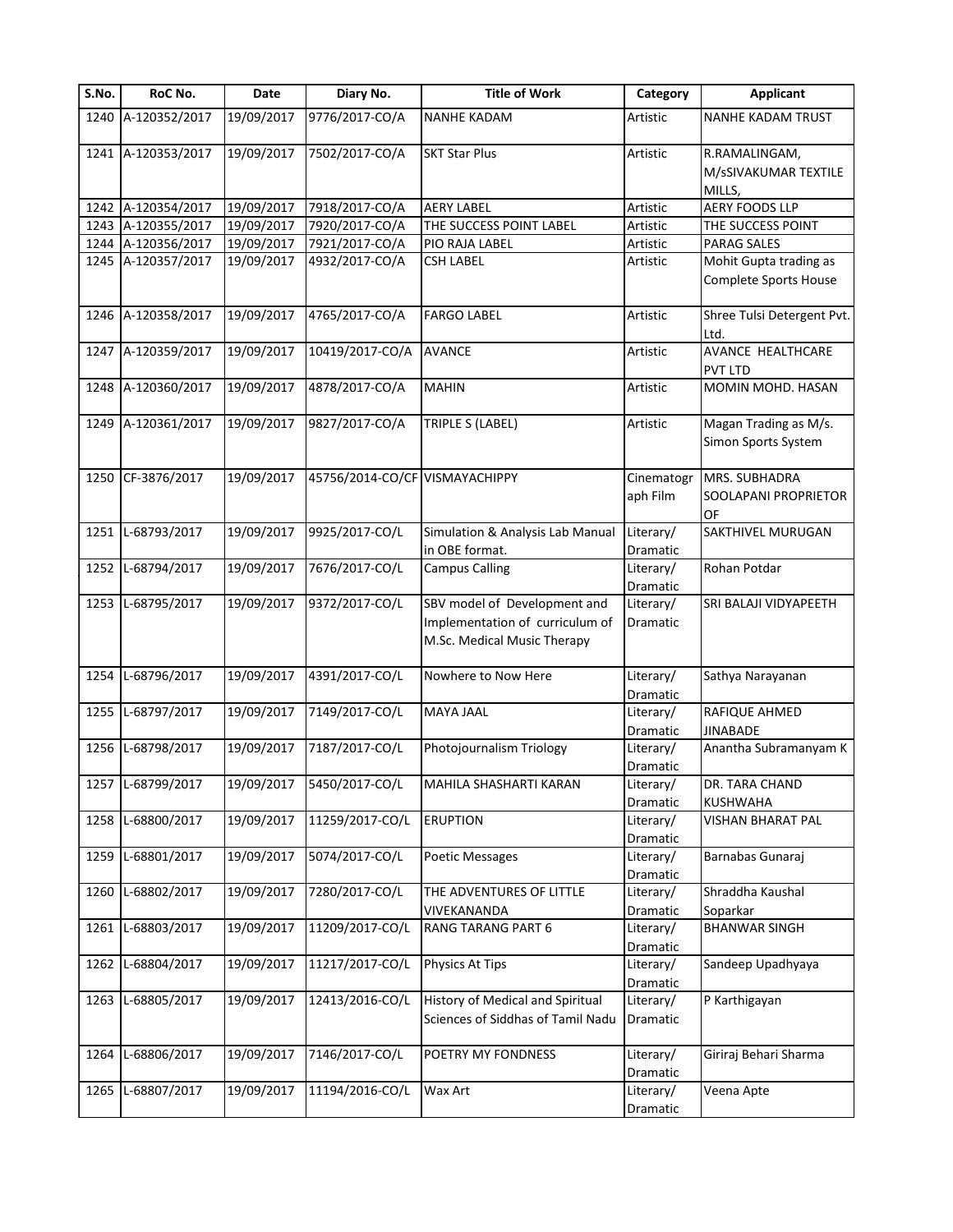| S.No. | RoC No.           | Date       | Diary No.       | <b>Title of Work</b>               | Category        | <b>Applicant</b>                    |
|-------|-------------------|------------|-----------------|------------------------------------|-----------------|-------------------------------------|
| 1266  | L-68808/2017      | 19/09/2017 | 8887/2016-CO/L  | Guru-Dakshina                      | Literary/       | anmol arora                         |
|       |                   |            |                 |                                    | Dramatic        |                                     |
| 1267  | L-68809/2017      | 19/09/2017 | 11071/2016-CO/L | THE INDIAN POLO AWARDS             | Literary/       | <b>EXCELSIOR PUBLIC</b>             |
|       |                   |            |                 |                                    | Dramatic        | <b>RELATIONS</b>                    |
|       | 1268 L-68810/2017 | 19/09/2017 | 12657/2016-CO/L | <b>Business Organisation</b>       | Literary/       | Seven Hills International           |
|       |                   |            |                 |                                    | Dramatic        | Publishers                          |
|       |                   |            |                 |                                    |                 |                                     |
| 1269  | L-68811/2017      | 19/09/2017 | 9846/2017-CO/L  | Appeals, Revision and Advance      | Literary/       | <b>Anand Singh</b>                  |
|       |                   |            |                 | Ruling under GST Laws              | Dramatic        |                                     |
|       |                   |            |                 |                                    |                 |                                     |
| 1270  | L-68812/2017      | 19/09/2017 | 12411/2016-CO/L | Corporate Capsules                 | Literary/       | <b>Cecil Clements</b>               |
|       |                   |            |                 |                                    | Dramatic        |                                     |
| 1271  | L-68813/2017      | 19/09/2017 | 7109/2015-CO/L  | OLUGENDO LW'OMWOYO (THE            | Literary/       | RADHA SOAMI SATSANG                 |
|       |                   |            |                 | JOURNEY OF THE SOUL)               | Dramatic        | <b>BEAS</b>                         |
| 1272  | L-68814/2017      | 19/09/2017 | 7108/2015-CO/L  | ?????? (HONEST LIVING)             | Literary/       | RADHA SOAMI SATSANG                 |
|       |                   |            |                 |                                    | Dramatic        | <b>BEAS</b>                         |
| 1273  | L-68815/2017      | 19/09/2017 | 9962/2016-CO/L  | 1 YEAR = 1000 YEARS ( A UNIQUE     | Literary/       | OM PRAKASH SAINI                    |
|       |                   |            |                 | LOVE STORY)                        | Dramatic        |                                     |
| 1274  | L-68816/2017      | 19/09/2017 | 3491/2016-CO/L  | IS THIS WHAT LOVE DOES             | Literary/       | SATHYAJIT T.S                       |
|       |                   |            |                 |                                    | Dramatic        |                                     |
| 1275  | L-68817/2017      | 19/09/2017 | 11071/2017-CO/L | EXPERT LIARS, BOOK 1: SHADOW       | Literary/       | Santhosh                            |
|       |                   |            |                 | <b>BEHIND SURVIVAL</b>             | Dramatic        | Babuchinnasamy                      |
| 1276  | L-68818/2017      | 19/09/2017 | 5825/2017-CO/L  | Sack the Startup                   | Literary/       | Banudas Athreya                     |
|       |                   |            |                 |                                    | Dramatic        |                                     |
| 1277  | L-68819/2017      | 19/09/2017 | 2555/2016-CO/L  | Instruction Lab Manual -           | Literary/       | D.Jeevanand, G.Dhanalaks            |
|       |                   |            |                 | Microprocessor Laboratory          | Dramatic        | hmi, N. Banupriya, S. Sarany        |
|       |                   |            |                 |                                    |                 |                                     |
|       | 1278 L-68820/2017 | 19/09/2017 | 4805/2016-CO/L  | <b>Embedded System Design</b>      | Literary/       | a<br>A.Arunraja,Dr.                 |
|       |                   |            |                 |                                    |                 |                                     |
|       |                   |            |                 | Laboratory Manual                  | Dramatic        | S.Jayanthy, E.Esakki                |
|       |                   |            |                 |                                    |                 | Vigneswaran<br>Seekers Tech Private |
| 1279  | L-68821/2017      | 19/09/2017 | 8763/2016-CO/L  | RATE-IT - Detailed Project Report  | Literary/       |                                     |
|       | L-68822/2017      |            |                 |                                    | Dramatic        | Limited                             |
| 1280  |                   | 19/09/2017 | 9968/2017-CO/L  | <b>Tinder Hearts</b>               | Literary/       | Mr. Gaurab Ghosh                    |
|       |                   |            |                 |                                    | <b>Dramatic</b> |                                     |
|       | 1281 L-68823/2017 | 19/09/2017 | 11127/2015-CO/L | INTERMEDIARY CARPENTER             | Literary/       | MS IL AND FS SKILLS                 |
|       |                   |            |                 |                                    | Dramatic        | DEVELOPMENT                         |
|       |                   |            |                 |                                    |                 | <b>CORPORATION LIMITED</b>          |
|       |                   |            |                 |                                    |                 |                                     |
|       | 1282 L-68824/2017 | 19/09/2017 | 2554/2016-CO/L  | Lab Manual - Microwave             | Literary/       | Dr. B.Nataraj, Dr.                  |
|       |                   |            |                 | <b>Communication Laboratory</b>    | Dramatic        | N.Sathish                           |
|       |                   |            |                 |                                    |                 | Kumar, K.R. Prabha                  |
| 1283  | L-68825/2017      | 19/09/2017 | 9940/2017-CO/L  | <b>GOOD LUCK</b>                   | Literary/       | Meera Vasudevan                     |
|       |                   |            |                 |                                    | Dramatic        |                                     |
| 1284  | L-68826/2017      | 19/09/2017 | 2556/2016-CO/L  | Lab Manual - Electronic Circuits & | Literary/       | Dr. B.Sathish Kumar, Dr.            |
|       |                   |            |                 | <b>Simulation Laboratory</b>       | Dramatic        | K.Vidhya, K.R.Prabha, M.R           |
|       |                   |            |                 |                                    |                 | amya                                |
|       |                   |            |                 |                                    |                 |                                     |
| 1285  | L-68827/2017      | 19/09/2017 | 3016/2016-CO/L  | Hand Book for VLSI Design Flow     | Literary/       | C.S.Manikandababu,Dr.               |
|       |                   |            |                 |                                    | Dramatic        | M.Jagadeeswari, S.Padma             |
|       |                   |            |                 |                                    |                 | priya                               |
|       |                   |            |                 |                                    |                 |                                     |
| 1286  | L-68828/2017      | 19/09/2017 | 13589/2015-CO/L | INDIAN MARITIME STRATEGY           | Literary/       | <b>GVR Sastry</b>                   |
|       |                   |            |                 |                                    | Dramatic        |                                     |
| 1287  | L-68829/2017      | 19/09/2017 | 5143/2017-CO/L  | <b>EK LADKI</b>                    | Literary/       | <b>AMIT MEHRA</b>                   |
|       |                   |            |                 |                                    | Dramatic        |                                     |
| 1288  | L-68830/2017      | 19/09/2017 | 5145/2017-CO/L  | <b>BHAGWAN</b>                     | Literary/       | <b>AMIT MEHRA</b>                   |
|       |                   |            |                 |                                    | Dramatic        |                                     |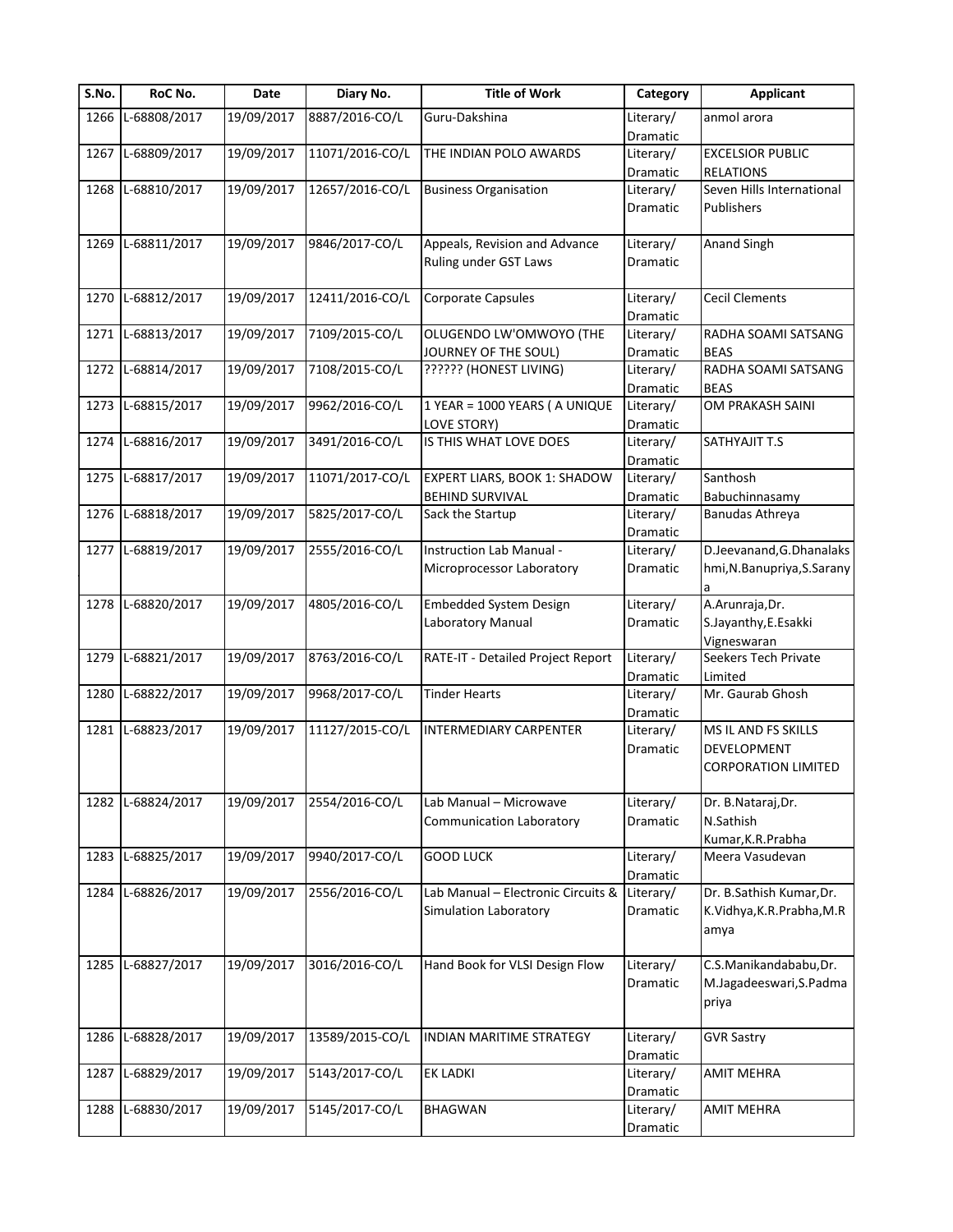| S.No. | RoC No.           | Date       | Diary No.       | <b>Title of Work</b>                      | Category              | <b>Applicant</b>         |
|-------|-------------------|------------|-----------------|-------------------------------------------|-----------------------|--------------------------|
| 1289  | L-68831/2017      | 19/09/2017 | 6480/2017-CO/L  | The Madhigattan Encounter                 | Literary/             | Ganesh Venkataraman      |
|       |                   |            |                 |                                           | Dramatic              |                          |
| 1290  | L-68832/2017      | 19/09/2017 | 12757/2015-CO/L | Chaitanya-Vivek Parikalp                  | Literary/             | Yogesh Purohit           |
|       |                   |            |                 |                                           | Dramatic              |                          |
| 1291  | L-68833/2017      | 19/09/2017 | 10546/2015-CO/L | E-KINDERGARTEN ACTIVITY /                 | Literary/             | M/S. TRIWAY LEARNING     |
|       |                   |            |                 | <b>WORK BOOK YEAR-2</b>                   | Dramatic              | PRIVATE LIMITED          |
|       |                   |            |                 |                                           |                       |                          |
|       | 1292 L-68834/2017 | 19/09/2017 | 13782/2015-CO/L | Astro-Numerology Marriage Guide Literary/ |                       | Tanya Edupuganti         |
|       |                   |            |                 |                                           | Dramatic              | (Dr.Rizhel Chaudhary)    |
|       |                   |            |                 |                                           |                       |                          |
| 1293  | L-68835/2017      | 19/09/2017 | 12596/2015-CO/L | YUG PUROOSH SANT KABIR                    | Literary/             | SWAMI GANGA DAS JI       |
|       |                   |            |                 |                                           | Dramatic              |                          |
| 1294  | L-68836/2017      | 19/09/2017 | 10351/2017-CO/L | Dark Side of the Coin                     | Literary/             | Sri Sai Nagendra Sarma   |
|       |                   |            |                 |                                           | Dramatic              |                          |
| 1295  | L-68837/2017      | 19/09/2017 | 10253/2017-CO/L | Swachata Ke Ansune Fayde Aur              | Literary/             | Jayprakash Vishwakarma   |
|       |                   |            |                 | Desh Me Ho Rahi Gandagi Ke                | Dramatic              |                          |
|       |                   |            |                 | Karan Honewali Ansuni Samsya              |                       |                          |
|       |                   |            |                 |                                           |                       |                          |
|       |                   |            |                 | bhag - chautha                            |                       |                          |
|       |                   |            |                 |                                           |                       |                          |
| 1296  | L-68838/2017      | 19/09/2017 | 12341/2015-CO/L | <b>ENGINEERING PHYSICS - I</b>            | Literary/             | Dr. P. Mani              |
|       |                   |            |                 |                                           | Dramatic              |                          |
| 1297  | L-68839/2017      | 19/09/2017 | 13356/2015-CO/L | <b>PAHCHAN</b>                            | Literary/             | DR SAMEER KABIR          |
|       |                   |            |                 |                                           | Dramatic              |                          |
| 1298  | L-68840/2017      | 19/09/2017 | 13475/2015-CO/L | <b>FASTEST FAMILY FIRST</b>               | Literary/             | ANITA KAUL BASU          |
|       |                   |            |                 |                                           | Dramatic              |                          |
| 1299  | L-68841/2017      | 19/09/2017 | 10190/2017-CO/L | The Break-Up Clinic, A Novel              | Literary/             | Govind Sharma            |
|       |                   |            |                 |                                           | Dramatic              |                          |
| 1300  | L-68842/2017      | 19/09/2017 | 10213/2016-CO/L | Saaxir: 21 Indian sailors, 1              | Literary/             | Audumbar Bhoi            |
|       |                   |            |                 | Magician and one hell of an               | Dramatic              |                          |
|       |                   |            |                 | escape                                    |                       |                          |
| 1301  | L-68843/2017      | 19/09/2017 | 10208/2016-CO/L | VIDYARJUN (PREM, SHADYANTRA,              | Literary/             | OM PRAKASH SAINI         |
|       |                   |            |                 | MAHASANGRAM AUR TILISM KI                 | Dramatic              |                          |
|       |                   |            |                 | MAHAGATHA)                                |                       |                          |
|       |                   |            |                 |                                           |                       |                          |
| 1302  | L-68844/2017      | 19/09/2017 | 7373/2016-CO/L  | PRAGATI LITTLE DICTIONARY E E             | Literary/             | NIRALI PRAKASHAN         |
|       |                   |            |                 |                                           | Dramatic              |                          |
|       | 1303 L-68845/2017 | 19/09/2017 | 11916/2015-CO/L | Beti ka Samman Nahi?                      | Literary/             | <b>MAHESH YOGI</b>       |
|       |                   |            |                 |                                           | Dramatic              |                          |
| 1304  | L-68846/2017      | 19/09/2017 | 10366/2017-CO/L | Dance and Sales                           | Literary/             | Monika Gupta             |
|       |                   |            |                 |                                           | Dramatic              |                          |
| 1305  | L-68847/2017      | 19/09/2017 | 7689/2017-CO/L  | Chasing 33%                               | Literary/             | Jitendra Jain            |
|       |                   |            |                 |                                           | Dramatic              |                          |
|       | 1306 L-68848/2017 | 19/09/2017 | 6829/2017-CO/L  | AADATEIN KHARAB HE                        | Literary/             | CHANDRAHAS               |
|       |                   |            |                 |                                           | Dramatic              | SARABHAYYA KASINA        |
| 1307  | L-68849/2017      | 19/09/2017 | 5084/2017-CO/L  | <b>GOLDEN TRIANGLE OF</b>                 | Literary/             | <b>BHUSHAN D SATPUTE</b> |
|       |                   |            |                 | <b>PROSPERITY</b>                         | Dramatic              |                          |
| 1308  | L-68850/2017      | 19/09/2017 | 7796/2017-CO/L  | Side Effects of Infatuation               | Literary/             | Ratan Kumar              |
|       |                   |            |                 |                                           |                       |                          |
| 1309  | L-68851/2017      | 19/09/2017 | 4787/2017-CO/L  | <b>MEDICO SKILLS</b>                      | Dramatic<br>Literary/ | MOHSIN ALI KHAN          |
|       |                   |            |                 |                                           |                       |                          |
|       |                   |            |                 |                                           | Dramatic              |                          |
| 1310  | L-68852/2017      | 19/09/2017 | 4774/2017-CO/L  | The Med Life                              | Literary/             | MOHSIN ALI KHAN          |
|       |                   |            |                 |                                           | Dramatic              |                          |
| 1311  | L-68853/2017      | 19/09/2017 | 3726/2017-CO/L  | Human Body Systems and Related            | Literary/             | Brahma Nand Dahiya       |
|       |                   |            |                 | Disorders                                 | Dramatic              |                          |
| 1312  | L-68854/2017      | 19/09/2017 | 3113/2017-CO/L  | <b>Emotion-Bound Society</b>              | Literary/             | Liladhar Pirsali         |
|       |                   |            |                 |                                           | Dramatic              |                          |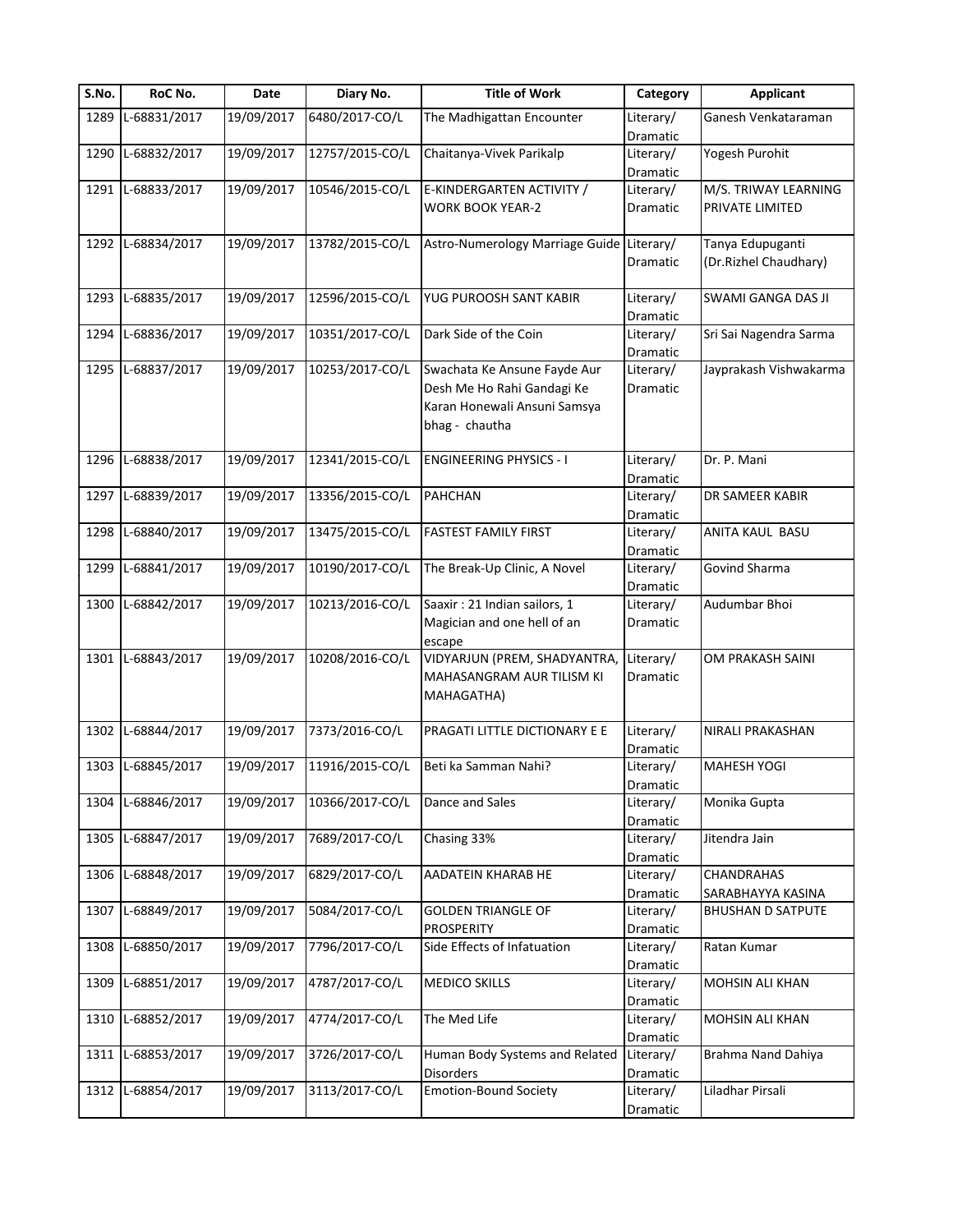| S.No. | RoC No.            | Date       | Diary No.                      | <b>Title of Work</b>                       | Category              | <b>Applicant</b>               |
|-------|--------------------|------------|--------------------------------|--------------------------------------------|-----------------------|--------------------------------|
|       | 1313 L-68855/2017  | 19/09/2017 | 10007/2017-CO/L                | SHILPI SURYA KAVYA SANGRAH                 | Literary/<br>Dramatic | <b>SHILPI NITIN</b>            |
|       | 1314 L-68856/2017  | 19/09/2017 | 7830/2017-CO/L                 | COMBINED LEDGER ACCOUNT                    | Literary/             | WPM MEDIA PRIVATE              |
|       |                    |            |                                | (CLA)                                      | Dramatic              | LIMITED                        |
|       | 1315 L-68857/2017  | 19/09/2017 | 5065/2017-CO/L                 | <b>MERI MOHABBAT</b>                       | Literary/             | <b>AMIT MEHRA</b>              |
|       | 1316 L-68858/2017  |            | 3202/2017-CO/L                 | www.fashionfootfall.com                    | Dramatic              |                                |
|       |                    | 19/09/2017 |                                |                                            | Literary/<br>Dramatic | <b>NEHA KULKARNI</b>           |
|       | 1317 L-68859/2017  | 19/09/2017 | 8171/2017-CO/L                 | Exercises with Deep Breathing for          | Literary/             | Monika Chopra                  |
|       |                    |            |                                | Sedentary Lifestyle                        | Dramatic              |                                |
|       | 1318 L-68860/2017  | 19/09/2017 | 11151/2016-CO/L                | <b>BETI MAHOTSAV</b>                       | Literary/             | DR. SUSHILA SANSAR             |
|       |                    |            |                                |                                            | Dramatic              | CHAND                          |
|       | 1319 L-68861/2017  | 19/09/2017 | 4877/2017-CO/L                 | <b>EK PRAYAS</b>                           | Literary/             | <b>BHAVESHBHAI</b>             |
|       |                    |            |                                |                                            | Dramatic              | MAHENDRABHAI                   |
|       |                    |            |                                |                                            |                       | <b>BHADRA</b>                  |
|       | 1320 L-68862/2017  | 19/09/2017 | 9819/2017-CO/L                 | Setting up and Operations of               | Literary/             | M/s. Mukesh &                  |
|       |                    |            |                                | <b>Wayside Amenities on National</b>       | Dramatic              | Associates                     |
|       |                    |            |                                | Highways in India - Schedules              |                       |                                |
|       | 1321 SR-12683/2017 | 19/09/2017 | 7284/2017-CO/SR                | TAK BAK THE TAK BAK OF TAMIZH              | Sound                 | <b>Sony Music</b>              |
|       |                    |            |                                |                                            | Recording             | <b>Entertainment Pvt Ltd</b>   |
|       | 1322 SR-12684/2017 | 19/09/2017 |                                | 10468/2017-CO/SR NI MAINU SARVANN          | Sound                 | <b>SUPER CASSETTES</b>         |
|       |                    |            |                                |                                            | Recording             | INDUSTRIES PRIVATE LTD.        |
|       |                    |            |                                |                                            |                       | [FORMALY KNOWN AS              |
|       |                    |            |                                |                                            |                       | SUPER CASSETTES                |
|       |                    |            |                                |                                            |                       | INDUSTRIES LTD.]               |
|       |                    |            |                                |                                            |                       |                                |
|       | 1323 SR-12685/2017 | 19/09/2017 |                                | 10470/2017-CO/SR SARVANN PUTT SARVANN      | Sound                 | <b>SUPER CASSETTES</b>         |
|       |                    |            |                                |                                            | Recording             | INDUSTRIES PRIVATE LTD.        |
|       |                    |            |                                |                                            |                       | [FORMALY KNOWN AS              |
|       |                    |            |                                |                                            |                       | <b>SUPER CASSETTES</b>         |
|       |                    |            |                                |                                            |                       | <b>INDUSTRIES LTD.]</b>        |
|       | 1324 SR-12686/2017 | 19/09/2017 |                                | 10471/2017-CO/SR DISHAHEEN THEME SONG      | Sound                 | <b>SUPER CASSETTES</b>         |
|       |                    |            |                                | SARVANN                                    | Recording             | <b>INDUSTRIES PRIVATE LTD.</b> |
|       |                    |            |                                |                                            |                       | [FORMALY KNOWN AS              |
|       |                    |            |                                |                                            |                       | <b>SUPER CASSETTES</b>         |
|       |                    |            |                                |                                            |                       | <b>INDUSTRIES LTD.]</b>        |
|       |                    |            |                                |                                            |                       |                                |
|       | 1325 SR-12687/2017 | 19/09/2017 | 10472/2017-CO/SR RAJYA SARVANN |                                            | Sound                 | <b>SUPER CASSETTES</b>         |
|       |                    |            |                                |                                            | Recording             | <b>INDUSTRIES PRIVATE LTD.</b> |
|       |                    |            |                                |                                            |                       | <b>FORMALY KNOWN AS</b>        |
|       |                    |            |                                |                                            |                       | <b>SUPER CASSETTES</b>         |
|       |                    |            |                                |                                            |                       | <b>INDUSTRIES LTD.]</b>        |
|       | 1326 SR-12688/2017 | 19/09/2017 |                                | 10473/2017-CO/SR AAJ MORE AAYE HAI SARVANN | Sound                 | <b>SUPER CASSETTES</b>         |
|       |                    |            |                                |                                            | Recording             | INDUSTRIES PRIVATE LTD.        |
|       |                    |            |                                |                                            |                       | <b>FORMALY KNOWN AS</b>        |
|       |                    |            |                                |                                            |                       | <b>SUPER CASSETTES</b>         |
|       |                    |            |                                |                                            |                       | <b>INDUSTRIES LTD.]</b>        |
|       |                    |            |                                |                                            |                       |                                |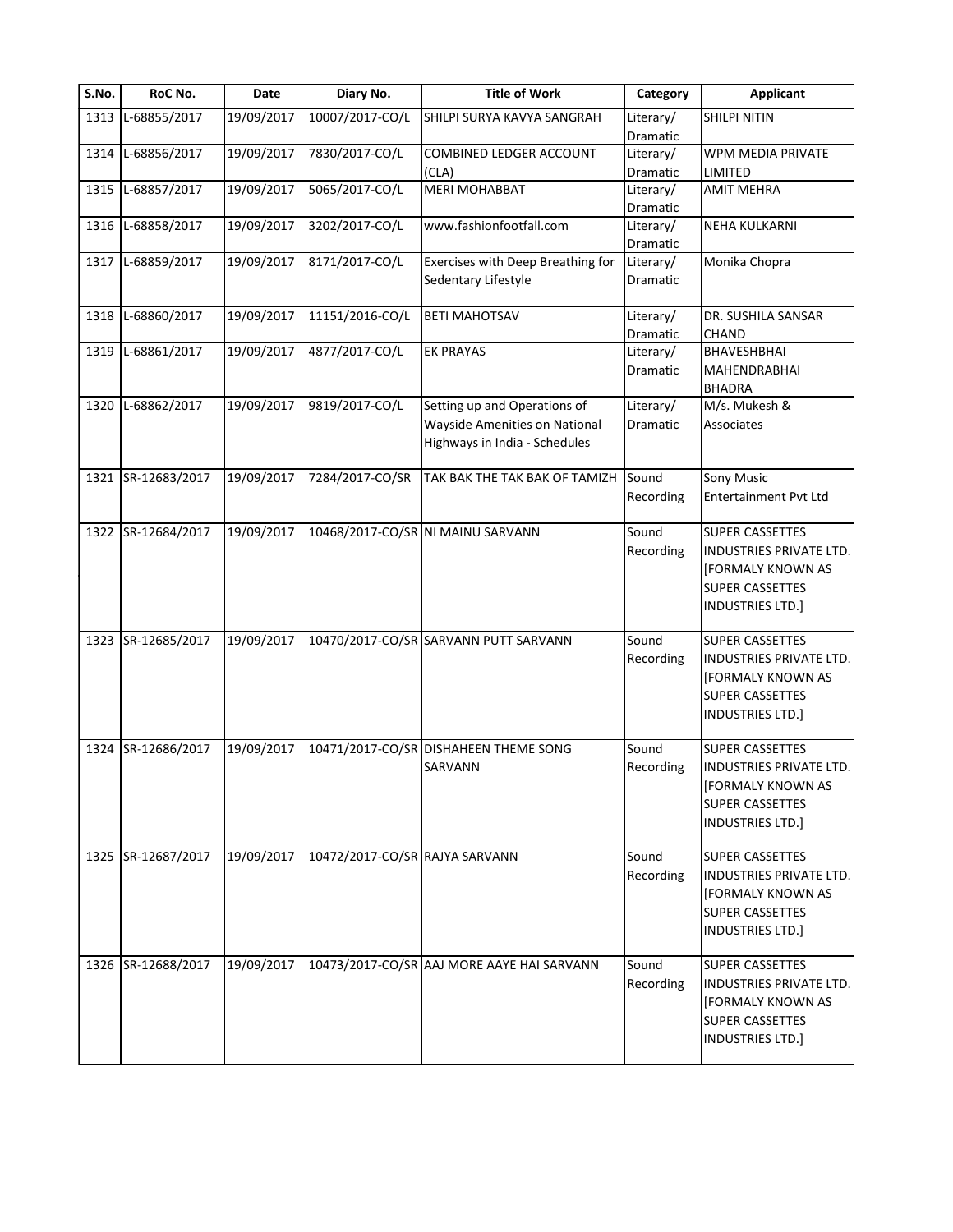| S.No. | RoC No.            | Date       | Diary No. | <b>Title of Work</b>                        | Category           | <b>Applicant</b>                                                                                                                          |
|-------|--------------------|------------|-----------|---------------------------------------------|--------------------|-------------------------------------------------------------------------------------------------------------------------------------------|
|       | 1327 SR-12689/2017 | 19/09/2017 |           | 10474/2017-CO/SR PICHLE AVGAN BAKSH SARVANN | Sound<br>Recording | <b>SUPER CASSETTES</b><br>INDUSTRIES PRIVATE LTD.<br>[FORMALY KNOWN AS<br><b>SUPER CASSETTES</b><br><b>INDUSTRIES LTD.]</b>               |
|       | 1328 SR-12690/2017 | 19/09/2017 |           | 10475/2017-CO/SR MITAR PYARE NU SARVANN     | Sound<br>Recording | <b>SUPER CASSETTES</b><br>INDUSTRIES PRIVATE LTD.<br><b>[FORMALY KNOWN AS</b><br><b>SUPER CASSETTES</b><br><b>INDUSTRIES LTD.]</b>        |
|       | 1329 SR-12691/2017 | 19/09/2017 |           | 10459/2017-CO/SR   ITNA TUMHE MACHINE       | Sound<br>Recording | <b>SUPER CASSETTES</b><br>INDUSTRIES PRIVATE LTD.<br>[FORMALY KNOWN AS<br><b>SUPER CASSETTES</b><br><b>INDUSTRIES LTD.]</b>               |
|       | 1330 SR-12692/2017 | 19/09/2017 |           | 10460/2017-CO/SR CHATUR NAAR MACHINE        | Sound<br>Recording | <b>SUPER CASSETTES</b><br><b>INDUSTRIES PRIVATE LTD.</b><br><b>[FORMALY KNOWN AS</b><br><b>SUPER CASSETTES</b><br><b>INDUSTRIES LTD.]</b> |
|       | 1331 SR-12693/2017 | 19/09/2017 |           | 10462/2017-CO/SR BRAKE'AN FAIL MACHINE      | Sound<br>Recording | <b>SUPER CASSETTES</b><br>INDUSTRIES PRIVATE LTD.<br><b>[FORMALY KNOWN AS</b><br><b>SUPER CASSETTES</b><br><b>INDUSTRIES LTD.]</b>        |
|       | 1332 SR-12694/2017 | 19/09/2017 |           | 10463/2017-CO/SR TU HI TOH MERA MACHINE     | Sound<br>Recording | <b>SUPER CASSETTES</b><br><b>INDUSTRIES PRIVATE LTD.</b><br>[FORMALY KNOWN AS<br><b>SUPER CASSETTES</b><br><b>INDUSTRIES LTD.]</b>        |
|       | 1333 SR-12695/2017 | 19/09/2017 |           | 10464/2017-CO/SR TERA JUNOON MACHINE        | Sound<br>Recording | SUPER CASSETTES<br><b>INDUSTRIES PRIVATE LTD.</b><br><b>[FORMALY KNOWN AS</b><br><b>SUPER CASSETTES</b><br><b>INDUSTRIES LTD.]</b>        |
|       | 1334 SR-12696/2017 | 19/09/2017 |           | 10465/2017-CO/SR CHEEZ BADI MACHINE         | Sound<br>Recording | <b>SUPER CASSETTES</b><br>INDUSTRIES PRIVATE LTD.<br><b>[FORMALY KNOWN AS</b><br><b>SUPER CASSETTES</b><br><b>INDUSTRIES LTD.]</b>        |
|       | 1335 SR-12697/2017 | 19/09/2017 |           | 10441/2017-CO/SR DUM DUM PHILLAURI          | Sound<br>Recording | <b>SUPER CASSETTES</b><br><b>INDUSTRIES PRIVATE LTD.</b><br><b>[FORMALY KNOWN AS</b><br><b>SUPER CASSETTES</b><br>INDUSTRIES LTD.]        |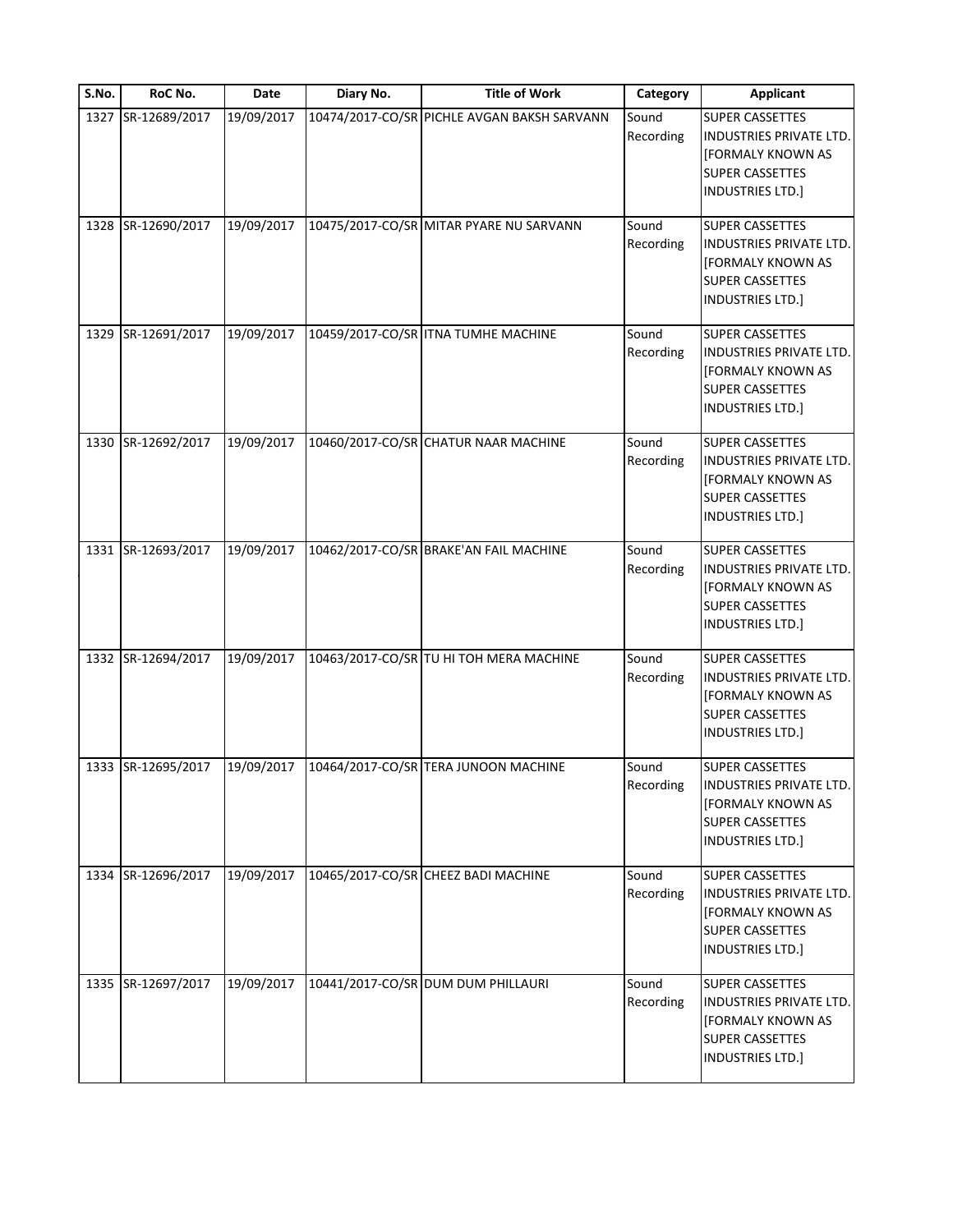| S.No. | RoC No.            | Date       | Diary No.                         | <b>Title of Work</b>                                                          | Category             | <b>Applicant</b>                                                                                                                          |
|-------|--------------------|------------|-----------------------------------|-------------------------------------------------------------------------------|----------------------|-------------------------------------------------------------------------------------------------------------------------------------------|
|       | 1336 SR-12698/2017 | 19/09/2017 |                                   | 10442/2017-CO/SR WHATS UP PHILLAURI                                           | Sound<br>Recording   | <b>SUPER CASSETTES</b><br>INDUSTRIES PRIVATE LTD.<br>[FORMALY KNOWN AS<br>SUPER CASSETTES<br><b>INDUSTRIES LTD.]</b>                      |
|       | 1337 SR-12699/2017 | 19/09/2017 |                                   | 10443/2017-CO/SR NAUGHTY BILLO PHILLAURI                                      | Sound<br>Recording   | <b>SUPER CASSETTES</b><br><b>INDUSTRIES PRIVATE LTD.</b><br><b>[FORMALY KNOWN AS</b><br><b>SUPER CASSETTES</b><br><b>INDUSTRIES LTD.]</b> |
|       | 1338 SR-12700/2017 | 19/09/2017 | 10444/2017-CO/SR SAHIBA PHILLAURI |                                                                               | Sound<br>Recording   | <b>SUPER CASSETTES</b><br>INDUSTRIES PRIVATE LTD.<br><b>FORMALY KNOWN AS</b><br><b>SUPER CASSETTES</b><br>INDUSTRIES LTD.]                |
|       | 1339 SR-12701/2017 | 19/09/2017 |                                   | 10445/2017-CO/SR BAJAAKE TUMBA PHILLAURI                                      | Sound<br>Recording   | <b>SUPER CASSETTES</b><br><b>INDUSTRIES PRIVATE LTD.</b><br>[FORMALY KNOWN AS<br><b>SUPER CASSETTES</b><br>INDUSTRIES LTD.]               |
|       | 1340 SR-12702/2017 | 19/09/2017 |                                   | 10446/2017-CO/SR DIN SHAGNA DA PHILLAURI                                      | Sound<br>Recording   | <b>SUPER CASSETTES</b><br>INDUSTRIES PRIVATE LTD.<br><b>[FORMALY KNOWN AS</b><br><b>SUPER CASSETTES</b><br>INDUSTRIES LTD.]               |
|       | 1341 SR-12703/2017 | 19/09/2017 |                                   | 10447/2017-CO/SR DUM DUM PHILLAURI                                            | Sound<br>Recording   | <b>SUPER CASSETTES</b><br>INDUSTRIES PRIVATE LTD.<br><b>[FORMALY KNOWN AS</b><br>SUPER CASSETTES<br><b>INDUSTRIES LTD.]</b>               |
|       | 1342 SR-12704/2017 | 19/09/2017 |                                   | 10449/2017-CO/SR DUM DUM REPRISE PHILLAURI                                    | Sound<br>Recording   | <b>SUPER CASSETTES</b><br>INDUSTRIES PRIVATE LTD.<br><b>FORMALY KNOWN AS</b><br><b>SUPER CASSETTES</b><br>INDUSTRIES LTD.]                |
|       | 1343 SR-12705/2017 | 19/09/2017 | 5505/2017-CO/SR                   | PYAR CHAHIDA                                                                  | Sound<br>Recording   | <b>SONY MUSIC</b><br>ENTERTAINMENT INDIA<br>PVT. LTD.                                                                                     |
|       | 1344 SR-12706/2017 | 19/09/2017 | 5503/2017-CO/SR                   | <b>DESI DESI</b>                                                              | Sound<br>Recording   | <b>SONY MUSIC</b><br>ENTERTAINMENT INDIA<br>PVT. LTD.                                                                                     |
|       | 1345 SR-12707/2017 | 19/09/2017 | 3356/2017-CO/SR                   | <b>DUM</b>                                                                    | Sound<br>Recording   | <b>SONY MUSIC</b><br>ENTERTAINMENT INDIA<br><b>PVT LTD</b>                                                                                |
|       | 1346 SW-9413/2017  | 19/09/2017 | 8874/2016-CO/SW                   | WEB BASED SYSTEM FOR VIEWING<br>FURNACE LOADING STAUTS OF<br><b>BPN SHOPS</b> | Computer<br>Software | <b>BHARAT HEAVY</b><br>ELECTRICALS LIMITED                                                                                                |
| 1347  | SW-9414/2017       | 19/09/2017 | 7255/2017-CO/SW                   | <b>GUIDE PARK</b>                                                             | Computer<br>Software | Areteinfo Technologies<br>Pvt Ltd                                                                                                         |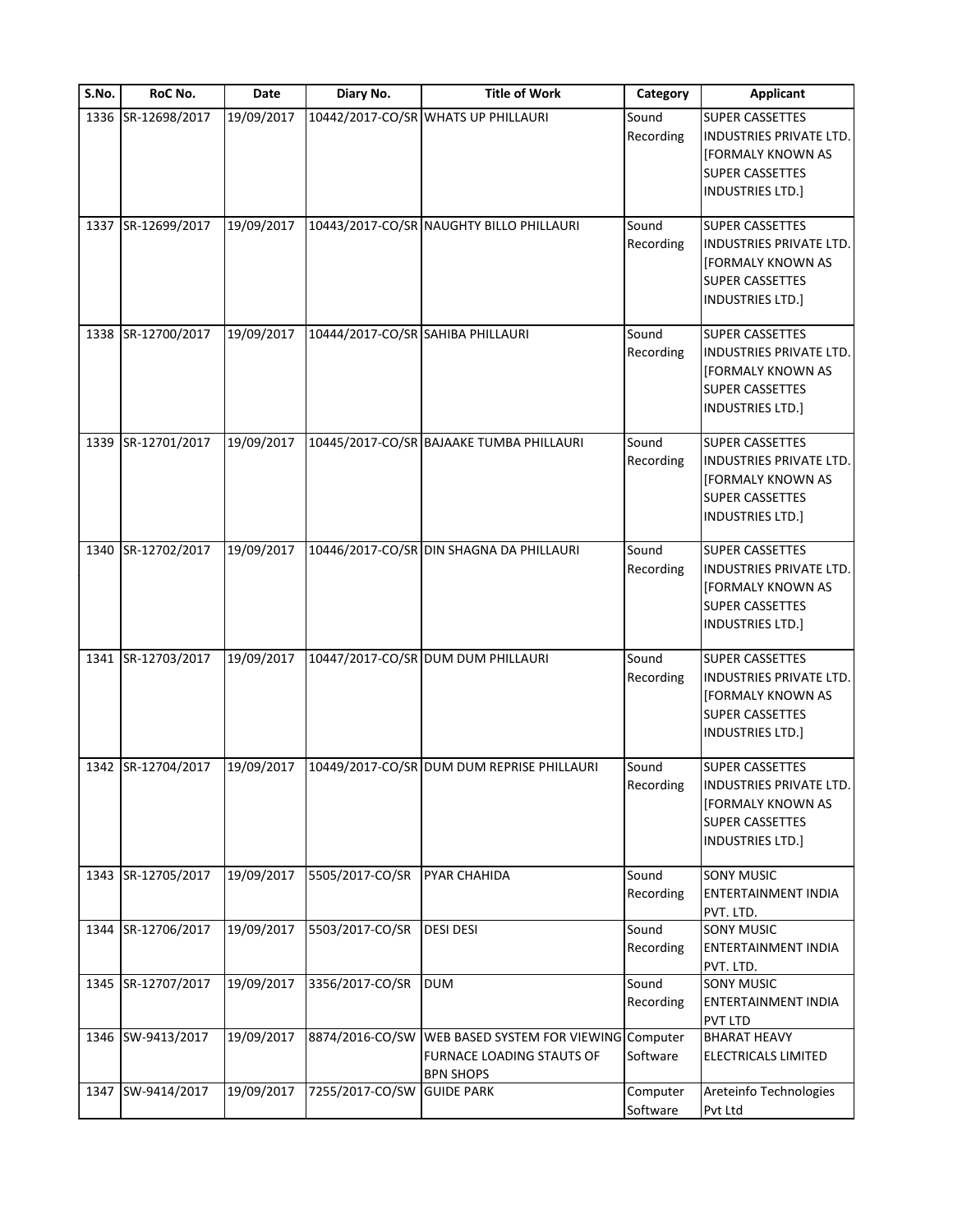| S.No. | RoC No.            | Date       | Diary No.            | <b>Title of Work</b>                                                    | Category             | <b>Applicant</b>                           |
|-------|--------------------|------------|----------------------|-------------------------------------------------------------------------|----------------------|--------------------------------------------|
|       | 1348 SW-9415/2017  | 19/09/2017 | 8757/2016-CO/SW      | <b>AUTOMATION OF DESIGN</b><br><b>CALCULATION FOR STEEL</b>             | Computer<br>Software | <b>BHARAT HEAVY</b><br>ELECTRICALS LIMITED |
|       |                    |            |                      | <b>CHIMNEY USING VB.NET</b>                                             |                      |                                            |
|       | 1349 SW-9416/2017  | 19/09/2017 | 8867/2016-CO/SW      | SOFTWARE PROGRAM FOR PIPING Computer                                    |                      | <b>BHARAT HEAVY</b>                        |
|       |                    |            |                      | 3D MODEL COMPARISON-BY                                                  | Software             | <b>ELECTRICALS LIMITED</b>                 |
|       |                    |            |                      | <b>SEARCH</b>                                                           |                      |                                            |
|       | 1350 SW-9417/2017  | 19/09/2017 | 7239/2017-CO/SW      | <b>EMPLOYEE TRACK</b>                                                   | Computer             | Areteinfo Technologies                     |
|       |                    |            |                      |                                                                         | Software             | Pvt Ltd                                    |
|       | 1351 SW-9418/2017  | 19/09/2017 | 8851/2016-CO/SW      | <b>FILTER BANK CONTROL</b>                                              | Computer             | <b>BHARAT HEAVY</b>                        |
|       |                    |            |                      | SOFTWARE FOR LCC HVDC<br><b>PROJECTS</b>                                | Software             | ELECTRICALS LIMITED                        |
|       | 1352 SW-9419/2017  | 19/09/2017 | 6824/2017-CO/L       | CARATEUR ADMIN                                                          | Computer             | <b>VARAZ PRINTER</b>                       |
|       |                    |            |                      |                                                                         | Software             |                                            |
|       | 1353 SW-9420/2017  | 19/09/2017 | 8865/2016-CO/SW      | PREQUALIFICATION OF TUBULAR                                             | Computer             | <b>BHARAT HEAVY</b>                        |
|       |                    |            |                      | <b>WELDED STRUCTURES AS PER</b><br>AWS D 1.1 CODE                       | Software             | <b>ELECTRICALS LIMITED</b>                 |
|       | 1354 SW-9421/2017  | 19/09/2017 | 8748/2016-CO/SW      | <b>AUTOMATION OF STEEL CHIMNEY</b>                                      | Computer             | <b>BHARAT HEAVY</b>                        |
|       |                    |            |                      | <b>DRAWINGS THROUGH 3D</b><br>PARAMETRIC MODEL IN UG Nx                 | Software             | ELECTRICALS LIMITED                        |
|       |                    |            |                      |                                                                         |                      |                                            |
|       | 1355 SW-9422/2017  | 19/09/2017 | 8739/2016-CO/SW      | <b>CUSTOMISED METHOD OF</b>                                             | Computer             | <b>BHARAT HEAVY</b>                        |
|       |                    |            |                      | CAD/CAM INTEGRATION FROM                                                | Software             | ELECTRICALS LIMITED                        |
|       |                    |            |                      | AUTOCAD DRAWING TO CNC                                                  |                      |                                            |
|       |                    |            |                      | <b>CODE GENERATION FOR MULTI</b>                                        |                      |                                            |
|       |                    |            |                      | SPINDLE DRILLING APPLICATION                                            |                      |                                            |
|       |                    |            |                      |                                                                         |                      |                                            |
|       | 1356 SW-9423/2017  | 19/09/2017 | 11255/2016-          | IT SYSTEMS MANAGEMENT                                                   | Computer             | <b>BHARAT HEAVY</b>                        |
|       |                    |            | CO/SW                | APPLICATION FOR RECEIVING AND Software<br>PROCESSING IT SERVICE REQUEST |                      | <b>ELECTRICALS LIMITED</b>                 |
|       | 1357 SW-9424/2017  | 19/09/2017 | 10378/2017-<br>CO/SW | Online logistics agreegator                                             | Computer<br>Software | SNEHA CHORADIA                             |
|       | 1358 SW-9425/2017  | 19/09/2017 | 53775/2014-<br>CO/SW | SOCIAL ARCHIEVE                                                         | Computer<br>Software | MR. ROHIT JAIN                             |
|       | 1359 SW-9426/2017  | 19/09/2017 | 4892/2017-CO/SW      | <b>AUTOMATION OF TOP SUPPORT</b>                                        | Computer             | <b>BHARAT HEAVY</b>                        |
|       |                    |            |                      | FOR DUCT USING C<br>PROGRAMMING                                         | Software             | ELECTRICALS LIMITED                        |
|       | 1360 A-120362/2017 | 20/09/2017 | 14679/2016-CO/A      | <b>FELEXO</b>                                                           | Artistic             | 1. WASIMUR RAHMAN                          |
|       |                    |            |                      |                                                                         |                      | MALLICK & 2. RANA                          |
|       |                    |            |                      |                                                                         |                      | YASMIN                                     |
|       | 1361 A-120363/2017 | 20/09/2017 | 12856/2016-CO/A      | <b>KRONOKARE &amp; K device</b>                                         | Artistic             | <b>KRONOKARE COSMETICS</b>                 |
|       |                    |            |                      |                                                                         |                      | PVT. LTD.                                  |
|       | 1362 A-120364/2017 | 20/09/2017 | 6567/2016-CO/A       | ANJU BIDI BIG                                                           | Artistic             | M/S ANUP KUMAR                             |
|       |                    |            |                      |                                                                         |                      | BISWAS                                     |
|       | 1363 A-120365/2017 | 20/09/2017 | 6564/2016-CO/A       | <b>VEER ARJUN BIRI</b>                                                  | Artistic             | M/S ANUP KUMAR                             |
|       |                    |            |                      |                                                                         |                      | <b>BISWAS, PROP</b>                        |
|       | 1364 A-120366/2017 | 20/09/2017 | 6566/2016-CO/A       | ANJU BIDI SMALL                                                         | Artistic             | M/S ANUP KUMAR                             |
|       |                    |            |                      |                                                                         |                      | <b>BISWAS</b>                              |
|       | 1365 A-120367/2017 | 20/09/2017 | 10990/2015-CO/A      | DREAMYZ LOVING HEART JUMBO                                              | Artistic             | H.P. NUTRITIONS PVT.                       |
|       |                    |            |                      | <b>LYCHEE</b>                                                           |                      | LTD.                                       |
|       | 1366 A-120368/2017 | 20/09/2017 | 13161/2016-CO/A      | DRAWING INDEXING CAM                                                    | Artistic             | DHARMESHBHAI                               |
|       |                    |            |                      |                                                                         |                      |                                            |
|       |                    |            |                      | <b>FOLLOWER</b>                                                         |                      | KARSHANBHAI                                |
|       |                    |            |                      |                                                                         |                      | DHOLARIAYA RADHE                           |
|       |                    |            |                      |                                                                         |                      |                                            |
|       | 1367 A-120369/2017 | 20/09/2017 | 7995/2017-CO/A       | <b>FELIZ</b>                                                            | Artistic             | SHYAM<br>SHRINKA ENTERPRISES               |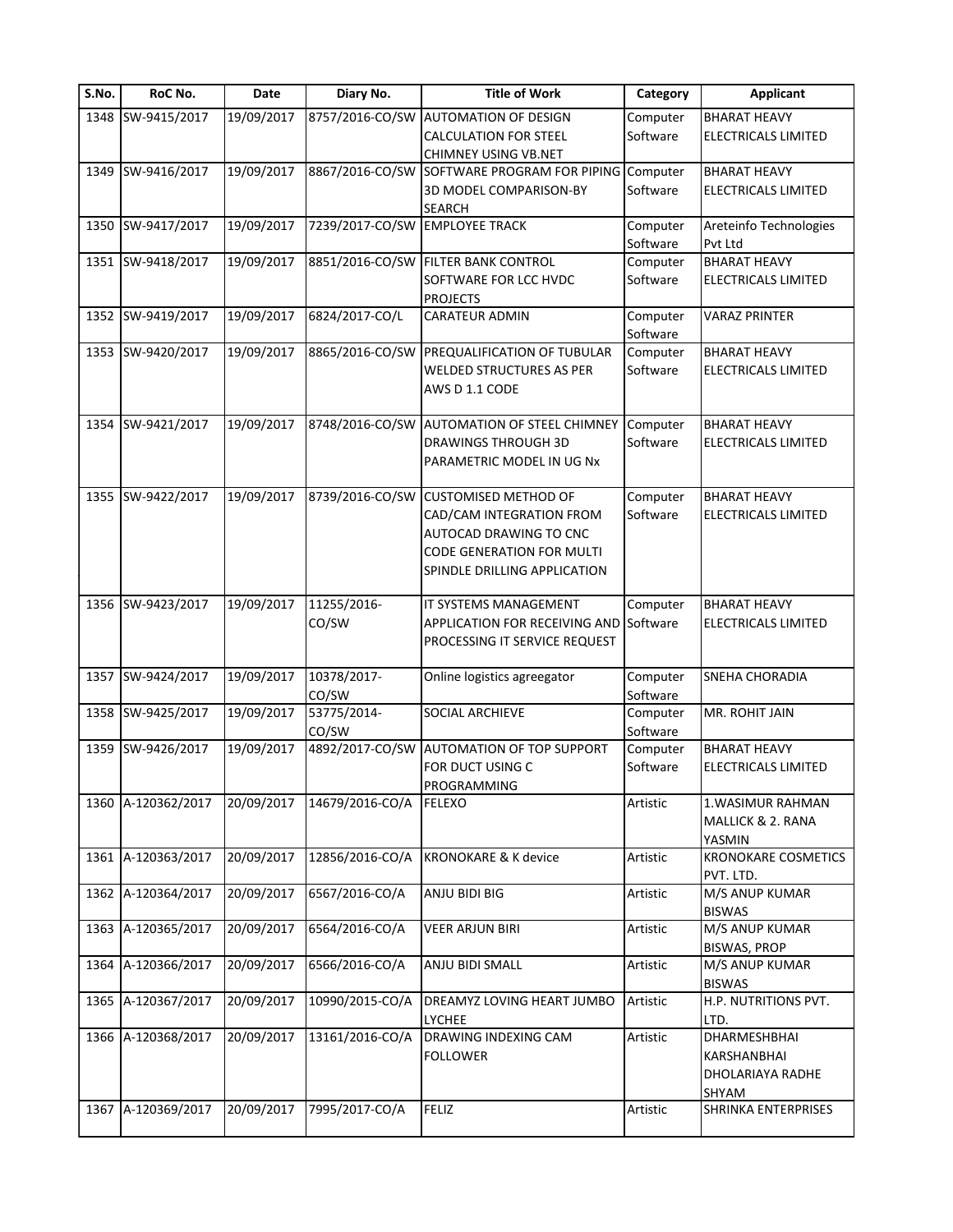| S.No. | RoC No.            | Date       | Diary No.       | <b>Title of Work</b>                  | Category | <b>Applicant</b>         |
|-------|--------------------|------------|-----------------|---------------------------------------|----------|--------------------------|
|       | 1368 A-120370/2017 | 20/09/2017 | 13160/2016-CO/A | DRAWING MAIN SHAFT                    | Artistic | DHARMESHBHAI             |
|       |                    |            |                 |                                       |          | KARSHANBHAI              |
|       |                    |            |                 |                                       |          | DHOLARIAYA RADHE         |
|       |                    |            |                 |                                       |          | SHYAM                    |
|       | 1369 A-120371/2017 | 20/09/2017 | 13159/2016-CO/A | DRAWING MAIN DRIRING SHAFT            | Artistic | DHARMESHBHAI             |
|       |                    |            |                 |                                       |          | KARSHANBHAI              |
|       |                    |            |                 |                                       |          |                          |
|       |                    |            |                 |                                       |          | DHOLARIAYA RADHE         |
|       |                    |            |                 |                                       |          | SHYAM                    |
|       | 1370 A-120372/2017 | 20/09/2017 | 13158/2016-CO/A | DRAWING HIRTH COUPLING FIXED Artistic |          | DHARMESHBHAI             |
|       |                    |            |                 | AND MORING                            |          | KARSHANBHAI              |
|       |                    |            |                 |                                       |          | DHOLARIAYA RADHE         |
|       |                    |            |                 |                                       |          | SHYAM                    |
| 1371  | A-120373/2017      | 20/09/2017 | 5446/2017-CO/A  | KANDALAA                              | Artistic | M/S KANDALAA             |
|       | 1372 A-120374/2017 | 20/09/2017 | 13157/2016-CO/A | DRAWING CLAMP DECLAMP CAM             | Artistic | DHARMESHBHAI             |
|       |                    |            |                 | <b>FOLLOWER</b>                       |          | KARSHANBHAI              |
|       |                    |            |                 |                                       |          | <b>DHOLARIAYA RADHE</b>  |
|       |                    |            |                 |                                       |          |                          |
|       | 1373 A-120375/2017 | 20/09/2017 | 8003/2017-CO/A  | <b>NG GOYAL GROUP</b>                 | Artistic | SHYAM<br>NARMADA GARDENS |
|       |                    |            |                 |                                       |          |                          |
|       |                    |            |                 |                                       |          | PRIVATE LIMITED          |
| 1374  | A-120376/2017      | 20/09/2017 | 8544/2017-CO/A  | <b>FIRE LUBE</b>                      | Artistic | RAVI INANIA S/O SH.      |
|       |                    |            |                 |                                       |          | RAM LAL INANIA           |
| 1375  | A-120377/2017      | 20/09/2017 | 8541/2017-CO/A  | <b>BLACK COPPER</b>                   | Artistic | AJAY MEHTA S/O           |
|       |                    |            |                 |                                       |          | KUSHAM RAJ MEHTA         |
|       | 1376 A-120378/2017 | 20/09/2017 | 10993/2015-CO/A | RAF'S KITCHEN PARTNER                 | Artistic | M/S RATAN AGRI FOODS     |
|       |                    |            |                 |                                       |          | PRIVATE LIMITED          |
|       |                    |            |                 |                                       |          |                          |
|       | 1377 A-120379/2017 | 20/09/2017 | 8001/2017-CO/A  | <b>FRANKSON</b>                       | Artistic | FRANKSON AUTOMATION      |
|       |                    |            |                 |                                       |          |                          |
|       |                    |            |                 |                                       |          | COMPANY PVT. LTD.        |
|       | 1378 A-120380/2017 | 20/09/2017 | 5262/2017-CO/A  | PATIA BIDI NO 455                     | Artistic | M/S A.A.Q BIDI CO.       |
|       | 1379 A-120381/2017 | 20/09/2017 | 7998/2017-CO/A  | SFP SAKHI FOOD PRODUCTS               | Artistic | SAKHI FOOD PRODUCTS      |
|       |                    |            |                 |                                       |          |                          |
|       |                    |            |                 |                                       |          |                          |
|       | 1380 A-120382/2017 | 20/09/2017 | 5260/2017-CO/A  | AOI ART OF INDIA                      | Artistic | M/S ART OF INDIA         |
|       | 1381 A-120383/2017 | 20/09/2017 | 12572/2016-CO/A | <b>ERTAY JUNGLE PARTY (LABEL)</b>     | Artistic | Golden Chocolates Pvt.   |
|       |                    |            |                 |                                       |          | Ltd.                     |
|       | 1382 A-120384/2017 | 20/09/2017 | 8000/2017-CO/A  | SFP MASTER RICE                       | Artistic | SAKHI FOOD PRODUCTS      |
|       |                    |            |                 |                                       |          |                          |
|       | 1383 A-120385/2017 | 20/09/2017 |                 | 12573/2016-CO/A ERTAY 3D CAR (LABEL)  | Artistic | Golden Chocolates Pvt.   |
|       |                    |            |                 |                                       |          | Ltd.                     |
|       | 1384 A-120386/2017 | 20/09/2017 | 8007/2017-CO/A  | KRISH AGRO FARMS PVT. LTD.            | Artistic | <b>KRISH AGRO FARMS</b>  |
|       |                    |            |                 |                                       |          | PRIVATE LIMITED          |
|       | 1385 A-120387/2017 | 20/09/2017 | 4842/2017-CO/A  | <b>KRANTI SOAP LABEL</b>              | Artistic | MR YASH PAL GUPTA        |
|       |                    |            |                 |                                       |          |                          |
|       |                    |            |                 |                                       |          | AND MR RISHI PAL         |
|       |                    |            |                 |                                       |          | <b>GUPTA, PARTNERS</b>   |
|       | 1386 A-120388/2017 | 20/09/2017 | 4841/2017-CO/A  | <b>KRANTI SOAP LABEL</b>              | Artistic | MR YASH PAL GUPTA        |
|       |                    |            |                 |                                       |          | AND MR RISHI PAL         |
|       |                    |            |                 |                                       |          | <b>GUPTA, PARTNERS</b>   |
|       | 1387 A-120389/2017 | 20/09/2017 | 4834/2017-CO/A  | SINAULA LABEL                         | Artistic | MR YASH PAL GUPTA        |
|       |                    |            |                 |                                       |          | AND MR RISHI PAL         |
|       |                    |            |                 |                                       |          | <b>GUPTA, PARTNERS</b>   |
|       | 1388 A-120390/2017 | 20/09/2017 | 4833/2017-CO/A  | SINAULA LABEL                         | Artistic | MR YASH PAL GUPTA        |
|       |                    |            |                 |                                       |          |                          |
|       |                    |            |                 |                                       |          | AND MR RISHI PAL         |
|       |                    |            |                 |                                       |          | <b>GUPTA, PARTNERS</b>   |
| 1389  | A-120391/2017      | 20/09/2017 | 7059/2016-CO/A  | Standard built for young energy       | Artistic | Havells India Limited    |
|       |                    |            |                 |                                       |          |                          |
| 1390  | A-120392/2017      | 20/09/2017 | 9451/2017-CO/A  | HOD                                   | Artistic | M/S EAST DELHI FOCUS     |
|       |                    |            |                 |                                       |          | <b>IMAGING LLP</b>       |
|       |                    |            |                 |                                       |          |                          |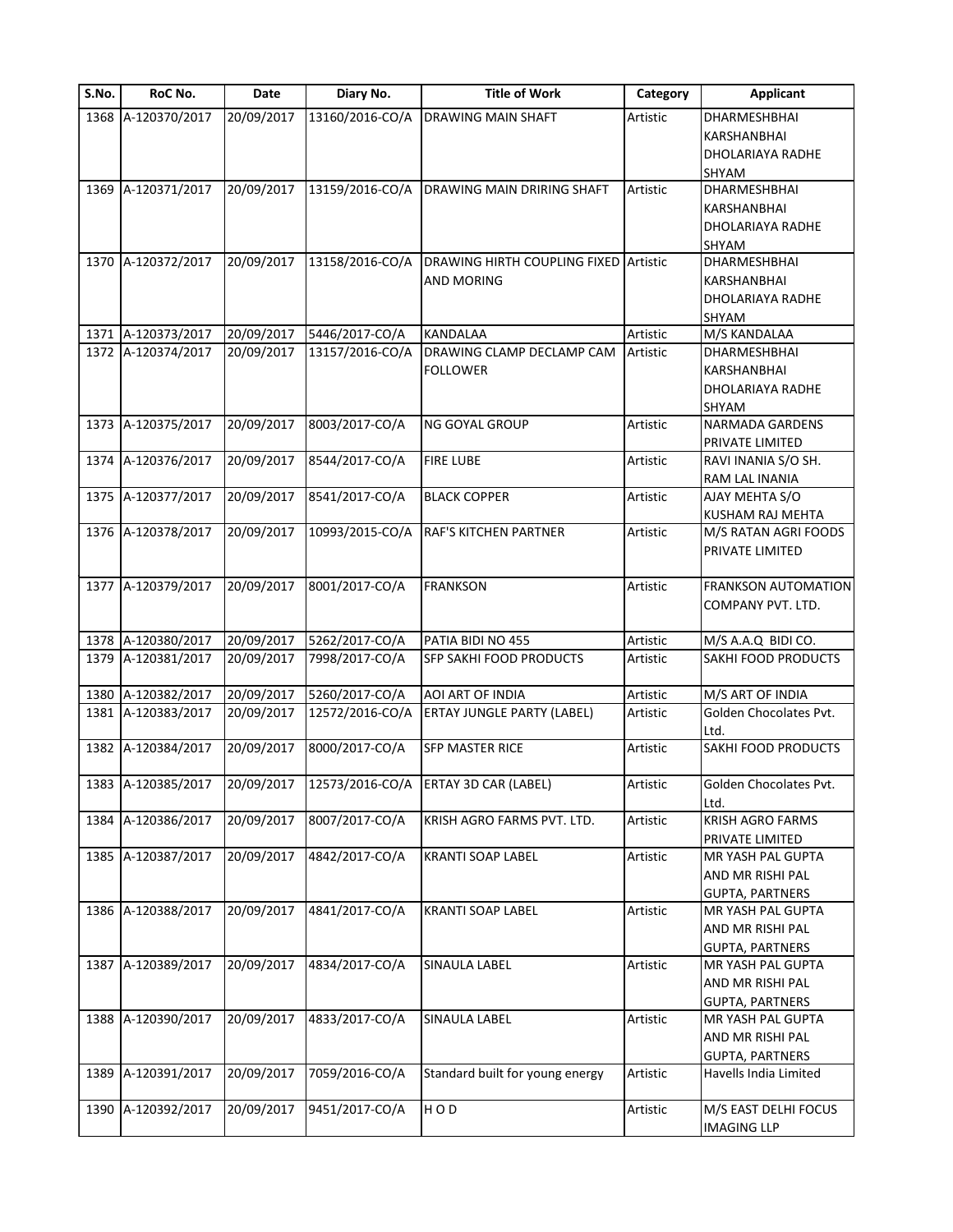| S.No. | RoC No.            | Date       | Diary No.       | <b>Title of Work</b>                                                     | Category | <b>Applicant</b>           |
|-------|--------------------|------------|-----------------|--------------------------------------------------------------------------|----------|----------------------------|
|       | 1391 A-120393/2017 | 20/09/2017 | 9447/2017-CO/A  | <b>SSPL SUPER SEEDS</b>                                                  | Artistic | M/S SUPER SEEDS            |
|       |                    |            |                 |                                                                          |          | PRIVATE LIMITED            |
|       | 1392 A-120394/2017 | 20/09/2017 | 10802/2017-CO/A | Ludo and snake ladder artistic<br>work                                   | Artistic | Sunil Agarwal              |
|       | 1393 A-120395/2017 | 20/09/2017 | 9434/2017-CO/A  | PANGHAT VANASPATI MADE                                                   | Artistic | MAWANA FOODS PVT           |
|       |                    |            |                 | FROM VEGETABLE OILS ONLY<br>LABEL                                        |          | <b>LTD</b>                 |
|       | 1394 A-120396/2017 | 20/09/2017 | 6945/2017-CO/A  | MISCELLANEOUS MARK                                                       | Artistic | <b>INDIAN WOMEN</b>        |
|       |                    |            |                 |                                                                          |          | <b>FASHIONS PVT. LTD</b>   |
|       | 1395 A-120397/2017 | 20/09/2017 | 6944/2017-CO/A  | SHREE BAHUBALI FASHIONS                                                  | Artistic | <b>INDIAN WOMEN</b>        |
|       |                    |            |                 |                                                                          |          | <b>FASHIONS PVT. LTD</b>   |
|       | 1396 A-120398/2017 | 20/09/2017 | 6943/2017-CO/A  | <b>INDIAN WOMEN</b>                                                      | Artistic | <b>INDIAN WOMEN</b>        |
|       |                    |            |                 |                                                                          |          | <b>FASHIONS PVT. LTD</b>   |
|       | 1397 A-120399/2017 | 20/09/2017 | 53642/2014-CO/A | Matwala Baap Re Baap                                                     | Artistic | 1. PRAKASH CHAND           |
|       |                    |            |                 |                                                                          |          | SACHDEVA, 2. KAMLA         |
|       |                    |            |                 |                                                                          |          | <b>DEVI</b>                |
|       | 1398 A-120400/2017 | 20/09/2017 | 9423/2017-CO/A  | <b>MULTI PRO</b>                                                         | Artistic | <b>RAJAT BANSAL</b>        |
|       | 1399 A-120401/2017 | 20/09/2017 | 9500/2017-CO/A  | <b>HUSH</b>                                                              | Artistic | M/S SRINIWAS               |
|       |                    |            |                 |                                                                          |          | SYNTHETIC PACKERS PVT      |
|       |                    |            |                 |                                                                          |          | <b>LTD</b>                 |
|       | 1400 A-120402/2017 | 20/09/2017 | 6991/2017-CO/A  | WHISPERING PALMS HOTELS                                                  | Artistic | M/S. WHISPERING            |
|       |                    |            |                 |                                                                          |          | RESORTS PVT LTD            |
|       | 1401 A-120403/2017 | 20/09/2017 | 10603/2017-CO/A | <b>MEHAK</b>                                                             | Artistic | <b>MEHAK SPICES</b>        |
|       | 1402 A-120404/2017 | 20/09/2017 | 9426/2017-CO/A  | <b>S SHANTI CONSTRUCTION</b>                                             | Artistic | MANSUKHBHAI                |
|       |                    |            |                 | <b>COMAPNY</b>                                                           |          | NAGJIBHAI DEVANI,          |
|       |                    |            |                 |                                                                          |          | SUNILBHAI NAGJIBHAI        |
|       |                    |            |                 |                                                                          |          | DEVANI, UKALAL             |
|       |                    |            |                 |                                                                          |          | <b>BALUBHAI DEVANI,</b>    |
|       |                    |            |                 |                                                                          |          | PARSOTAMBHAI               |
|       |                    |            |                 |                                                                          |          |                            |
|       | 1403 A-120405/2017 | 20/09/2017 | 4413/2017-CO/A  | <b>GERMOL</b>                                                            | Artistic | AMINA LIMITED              |
|       | 1404 A-120406/2017 | 20/09/2017 | 9425/2017-CO/A  | <b>OCEAN GOLD</b>                                                        | Artistic | SHREENATHJI                |
|       |                    |            |                 |                                                                          |          | CHEMFOOD PVT LTD           |
|       | 1405 A-120407/2017 | 20/09/2017 | 9971/2017-CO/A  | KATRINA HAIR HENNA                                                       | Artistic | VENARAM PUKHARAMJI         |
|       |                    |            |                 |                                                                          |          | CHOUHAN                    |
|       |                    |            |                 | 1406 A-120408/2017 20/09/2017 12509/2015-CO/A MITHAS NIMBU JHAKKAS LABEL | Artistic | <b>SHIV RAM SINGH</b>      |
|       |                    |            |                 |                                                                          |          |                            |
|       | 1407 A-120409/2017 | 20/09/2017 | 8997/2015-CO/A  | SRIMAD BHAGAVATAM PRATHAM Artistic                                       |          | THE BHAKTIVEDANTA          |
|       |                    |            |                 | <b>SKANDH</b>                                                            |          | <b>BOOK TRUST</b>          |
|       | 1408 A-120410/2017 | 20/09/2017 | 4941/2017-CO/A  | SHRI BALAJI'S SBI SWACHH                                                 | Artistic | PAWAN KUMAR                |
|       |                    |            |                 | PREMIUM PURE COCONUT OIL                                                 |          | AGARWAL{PROP}              |
|       |                    |            |                 | WITH PHOTOGRAPH OF LORD                                                  |          |                            |
|       |                    |            |                 | <b>HANUMAN LABEL</b>                                                     |          |                            |
|       | 1409 A-120411/2017 | 20/09/2017 | 4910/2017-CO/A  | <b>SBI SWACHH WITH DEVICE OF</b>                                         | Artistic | MRS. NEHA                  |
|       |                    |            |                 | LORD HANUMAN LABEL                                                       |          | AGARWAL{PROP}              |
|       | 1410 A-120412/2017 | 20/09/2017 | 4943/2017-CO/A  | SHRI BALAJI'S EVER GREEN GOLD                                            | Artistic | MRS.NEHA                   |
|       |                    |            |                 | WITH PHOTOGRAPH OF LORD                                                  |          | AGGARWAL{PROP}             |
|       |                    |            |                 | HANUMAN LABEL                                                            |          |                            |
|       | 1411 A-120413/2017 | 20/09/2017 | 9879/2017-CO/A  | WOODS COLLECTION                                                         | Artistic | AVON INTERNATIONAL         |
|       | 1412 A-120414/2017 | 20/09/2017 | 9888/2017-CO/A  | VEEJAY'S OVEN DELIGHT                                                    | Artistic | <b>VEEJAY'S FAIR PRICE</b> |
|       |                    |            |                 |                                                                          |          | <b>STORE</b>               |
|       | 1413 A-120415/2017 | 20/09/2017 | 9503/2017-CO/A  | <b>AMOODI</b>                                                            | Artistic | SHAIKH AYUB SHAIKH ALI     |
|       |                    |            |                 |                                                                          |          | TRADING AS M/S. AMODI      |
|       |                    |            |                 |                                                                          |          | <b>PLAST</b>               |
|       |                    |            |                 |                                                                          |          |                            |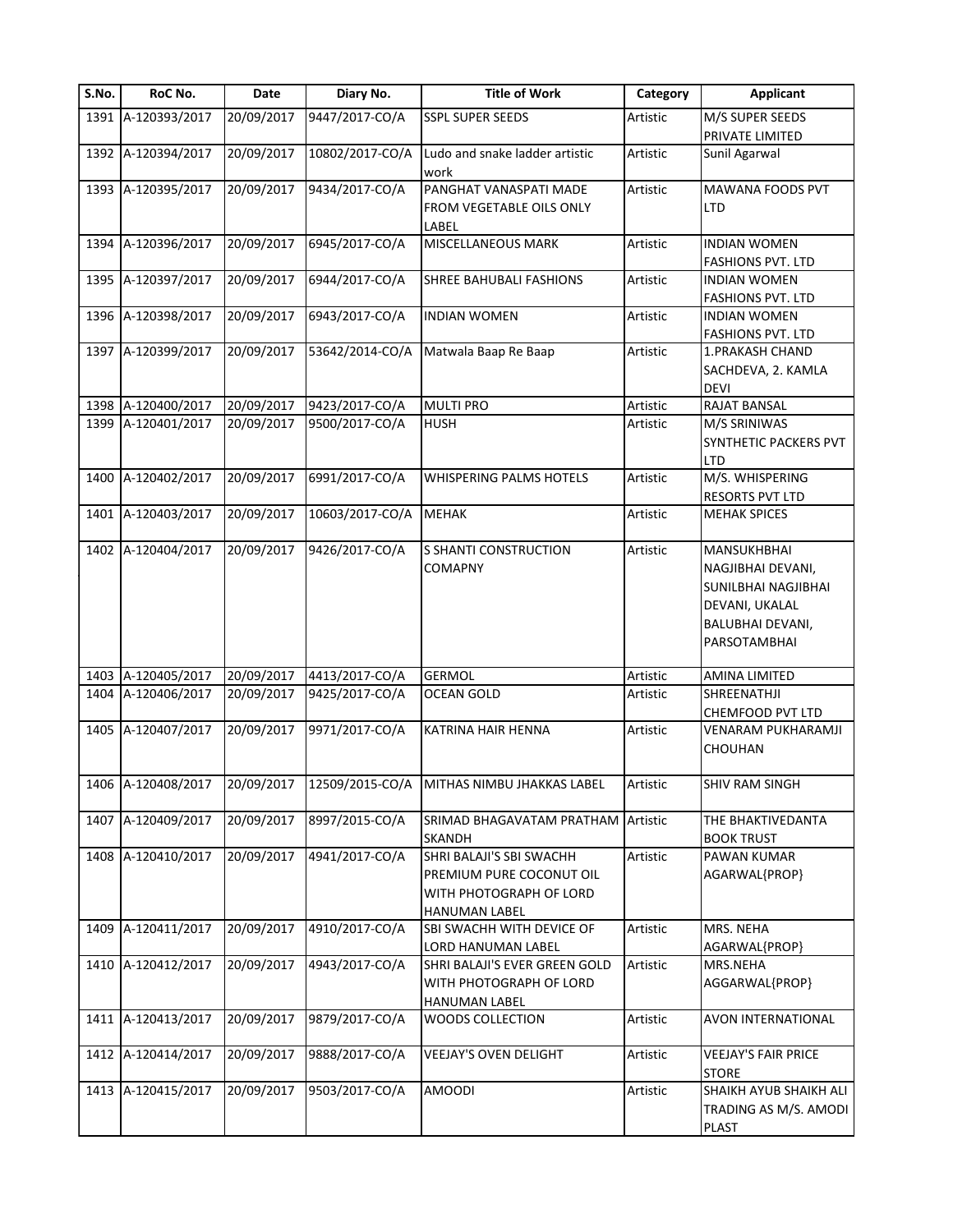| S.No. | RoC No.            | Date       | Diary No.       | <b>Title of Work</b>                                             | Category | <b>Applicant</b>                                               |
|-------|--------------------|------------|-----------------|------------------------------------------------------------------|----------|----------------------------------------------------------------|
|       | 1414 A-120416/2017 | 20/09/2017 | 9501/2017-CO/A  | V CAN DIAGOLD                                                    | Artistic | M/S. FOUR A VENTURES<br>PVT. LTD. MRS. ANJALI<br><b>MISHRA</b> |
|       | 1415 A-120417/2017 | 20/09/2017 | 9636/2017-CO/A  | K N MADHUSUDHAN BEEDI<br>WORKS AZAD ROAD, BHONGIR                | Artistic | K.N.MADHUSUDAN                                                 |
|       | 1416 A-120418/2017 | 20/09/2017 | 7390/2015-CO/A  | <b>ENLIVEN ENHANCHING</b><br>PERSONALITIES                       | Artistic | <b>ENLIVEN SALON AND</b><br><b>ACADEMY</b>                     |
| 1417  | A-120419/2017      | 20/09/2017 | 10806/2017-CO/A | Chirag International School                                      | Artistic | Chirag International<br>School                                 |
|       | 1418 A-120420/2017 | 20/09/2017 | 1696/2017-CO/A  | PRAGATI LOGO                                                     | Artistic | <b>NITIN GUPTA</b>                                             |
|       | 1419 A-120421/2017 | 20/09/2017 | 9974/2017-CO/A  | KATRINA HAIR HENNA                                               | Artistic | VENARAM PUKHARAMJI<br>CHOUHAN                                  |
|       | 1420 A-120422/2017 | 20/09/2017 | 1407/2017-CO/A  | <b>LUXTURE</b>                                                   | Artistic | MS LUXTURE SURFACE<br><b>COATINGS PVT LTD</b>                  |
| 1421  | A-120423/2017      | 20/09/2017 | 9978/2017-CO/A  | KATRINA HAIR HENNA                                               | Artistic | VENARAM PUKHARAMJI<br>CHOUHAN                                  |
|       | 1422 A-120424/2017 | 20/09/2017 | 3871/2017-CO/A  | <b>HITEK</b>                                                     | Artistic | VIRBAC ANIMAL HEALTH<br>INDIA PRIVATE LIMITED                  |
|       | 1423 A-120425/2017 | 20/09/2017 | 1230/2017-CO/A  | har deal Jadudeal                                                | Artistic | M/s HEY MAA INFOTECH<br><b>SERVICES</b>                        |
|       | 1424 A-120426/2017 | 20/09/2017 | 1599/2017-CO/A  | Neurons                                                          | Artistic | YASHWANT VYAS S/O.<br>SH. NANDKISHORE VYAS                     |
|       | 1425 A-120427/2017 | 20/09/2017 | 9495/2017-CO/A  | <b>MJ GROUP</b>                                                  | Artistic | MR. MOHIT JAISWAL                                              |
|       | 1426 A-120428/2017 | 20/09/2017 | 6353/2017-CO/A  | <b>SAY hello</b>                                                 | Artistic | M/S HEY MAA INFOTECH<br><b>SERVICES</b>                        |
|       | 1427 A-120429/2017 | 20/09/2017 | 6811/2017-CO/A  | SHEETAL                                                          | Artistic | <b>GAUTAM CHAND</b><br>KANKARIYA S/O SH.<br>PUKHRAJ KANKARIYA  |
|       | 1428 A-120430/2017 | 20/09/2017 | 9631/2017-CO/A  | DIAMOND CHAND TOBACCO<br>LABEL                                   | Artistic | AKHIL BANSAL                                                   |
|       | 1429 A-120431/2017 | 20/09/2017 | 9632/2017-CO/A  | ATC CHAND LABEL                                                  | Artistic | AKHIL BANSAL                                                   |
|       | 1430 A-120432/2017 | 20/09/2017 | 9634/2017-CO/A  | <b>CHAND LABEL</b>                                               | Artistic | <b>AKHIL BANSAL</b>                                            |
|       | 1431 A-120433/2017 | 20/09/2017 | 52273/2014-CO/A | COLD GO                                                          | Artistic | <b>Torque Pharmaceuticals</b><br>Pvt. Ltd.                     |
|       | 1432 A-120434/2017 | 20/09/2017 | 3488/2017-CO/A  | Vijay Gold                                                       | Artistic | M B Hosmani and Sons                                           |
|       | 1433 A-120435/2017 | 20/09/2017 | 12853/2016-CO/A | SNOWNAILS                                                        | Artistic | MRS. SHIKHA JAIN                                               |
| 1434  | A-120436/2017      | 20/09/2017 | 13911/2015-CO/A | Kama Ayurveda With Dingbat                                       | Artistic | Kama Ayurveda Pvt. Ltd                                         |
| 1435  | A-120437/2017      | 20/09/2017 | 8350/2015-CO/A  | LAXMI                                                            | Artistic | RAMESHWAR                                                      |
|       | 1436 A-120438/2017 | 20/09/2017 | 4912/2017-CO/A  | JEVTON FIRST LOVE LABEL                                          | Artistic | RACHNA VIRMANI {PROP}                                          |
|       | 1437 A-120439/2017 | 20/09/2017 | 4915/2017-CO/A  | SBI SYMBOL OF QUALITY ALONG<br>WITH DEVICE LORD HANUMAN<br>LABEL | Artistic | RAMAWATAR<br>AGARWAL{PROP}                                     |
| 1438  | A-120440/2017      | 20/09/2017 | 9828/2017-CO/A  | <b>SWIFT LABEL</b>                                               | Artistic | M/s. Simla Chemicals Pvt.<br>Ltd.                              |
| 1439  | A-120441/2017      | 20/09/2017 | 40619/2013-CO/A | SILVER COIN MULTI GRAIN ATTA                                     | Artistic | M/S SANGHVI FOODS<br>PRIVATE LIMITED                           |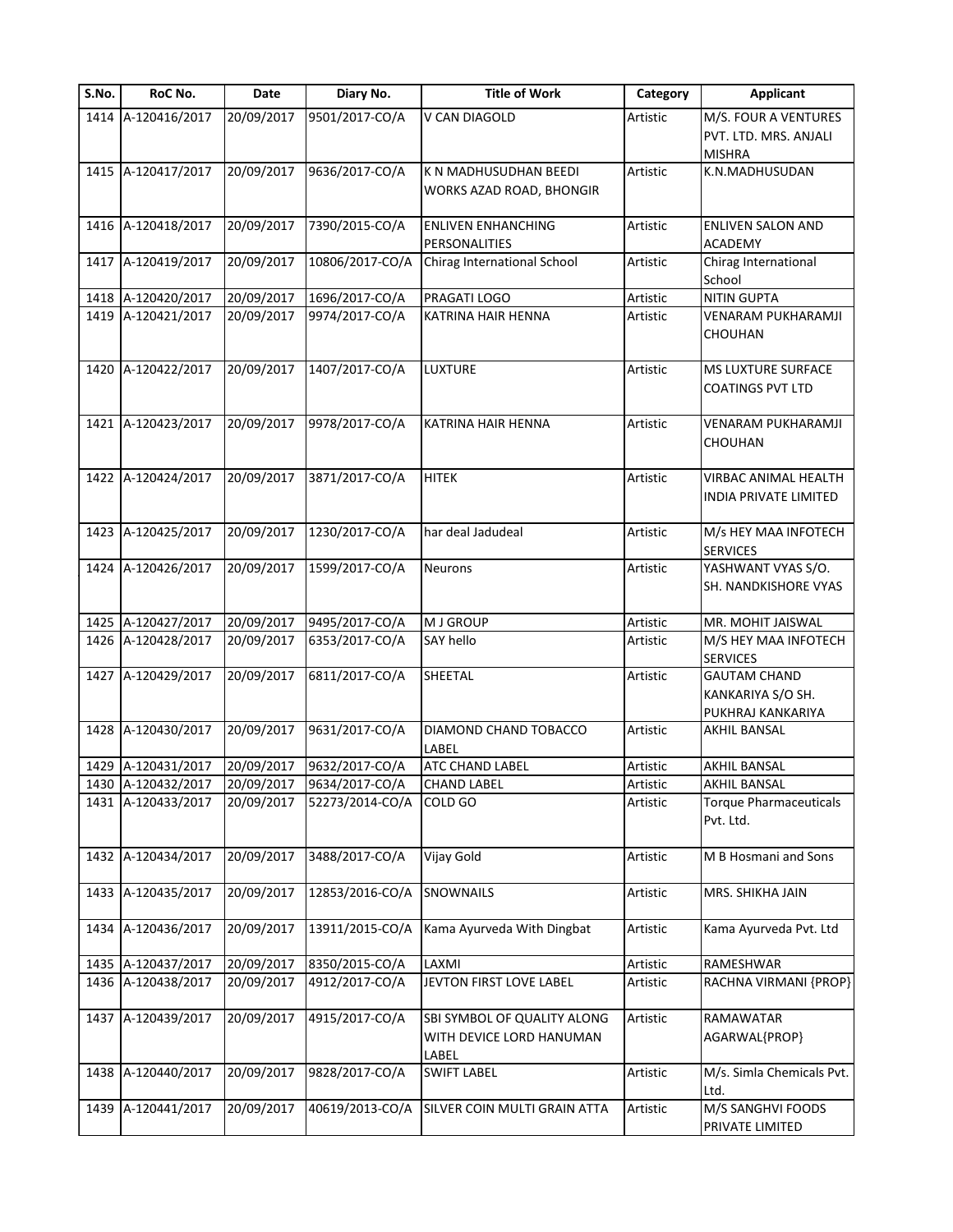| S.No. | RoC No.           | Date       | Diary No.       | <b>Title of Work</b>                                                                                                                                                                                    | Category                          | <b>Applicant</b>                                                                   |
|-------|-------------------|------------|-----------------|---------------------------------------------------------------------------------------------------------------------------------------------------------------------------------------------------------|-----------------------------------|------------------------------------------------------------------------------------|
| 1440  | L-68863/2017      | 20/09/2017 | 5680/2016-CO/L  | <b>DESIGN CALCULATION FOR</b><br>OPTIMISATION OF POWER<br><b>CONSUMPTION OF DCS PANELS</b>                                                                                                              | Literary/<br>Dramatic             | <b>BHARAT HEAVY</b><br>ELECTRICALS LIMITED                                         |
| 1441  | L-68864/2017      | 20/09/2017 | 5678/2016-CO/L  | A METHOD FOR THERMAL DESIGN<br>& SIZING OF VERTICAL MOISTURE<br>SEPARATOR & REHEATER MSR                                                                                                                | Literary/<br>Dramatic             | <b>BHARAT HEAVY</b><br><b>ELECTRICALS LIMITED</b>                                  |
| 1442  | L-68865/2017      | 20/09/2017 | 5232/2016-CO/L  | DETERMINATION OF METASTABLE<br>BCC PHASE AND ITS ELIMINATION<br>BY ESTABLISHING A HEAT<br>TREATMENT REGIME TO<br><b>ERADICATE THE EFFECT OF</b><br>MAGNETIC BEHAVIOUR CAUSED<br>BY METASTABLE BCC PHASE | Literary/<br>Dramatic             | <b>BHARAT HEAVY</b><br>ELECTRICALS LIMITED                                         |
| 1443  | L-68866/2017      | 20/09/2017 | 6649/2017-CO/L  | A Wicked Mind                                                                                                                                                                                           | Literary/                         | Rahul Sharma                                                                       |
| 1444  | L-68867/2017      | 20/09/2017 | 4347/2017-CO/L  | Mr.Beggar Billionaire                                                                                                                                                                                   | Dramatic<br>Literary/<br>Dramatic | Saahil S Sharma                                                                    |
| 1445  | L-68868/2017      | 20/09/2017 | 8481/2015-CO/L  | RINGTONE INTERNATIONAL                                                                                                                                                                                  | Literary/<br>Dramatic             | <b>ABHIK BHANU</b>                                                                 |
| 1446  | L-68869/2017      | 20/09/2017 | 10965/2017-CO/L | kisano ki samasya aur samasya ka<br>samadhan bhag- dusra (update)                                                                                                                                       | Literary/<br>Dramatic             | Jayprakash Vishwakarma                                                             |
| 1447  | L-68870/2017      | 20/09/2017 | 11069/2017-CO/L | Jeevan Rakshak                                                                                                                                                                                          | Literary/<br>Dramatic             | Abhijeet Anil Kshirsagar                                                           |
|       | 1448 L-68871/2017 | 20/09/2017 | 7608/2015-CO/L  | FANNE TAALIM AUR NAFSIYAT                                                                                                                                                                               | Literary/<br>Dramatic             | <b>AKMAL NAEEM</b>                                                                 |
| 1449  | L-68872/2017      | 20/09/2017 | 7127/2017-CO/L  | <b>ENTIRE INSTITUTE PROSPECTUS</b>                                                                                                                                                                      | Literary/<br>Dramatic             | <b>ABDUL KHALID</b>                                                                |
| 1450  | L-68873/2017      | 20/09/2017 | 9079/2015-CO/L  | MEMORY DEVELOPMENT<br>PROGRAMME WITH DIVYA<br>SHAKTIPAAT YOGIC PROCESS                                                                                                                                  | Literary/<br>Dramatic             | HARI NARAYAN                                                                       |
|       | 1451 L-68874/2017 | 20/09/2017 | 11033/2017-CO/L | <b>INTROSPECTION DIARY</b>                                                                                                                                                                              | Literary/<br>Dramatic             | YASH SHINE<br><b>INTERNATIONAL PVT LTD</b>                                         |
| 1452  | L-68875/2017      | 20/09/2017 | 6746/2017-CO/L  | New GNIIT                                                                                                                                                                                               | Literary/<br>Dramatic             | NIIT LIMITED                                                                       |
|       | 1453 L-68876/2017 | 20/09/2017 | 6763/2017-CO/L  | HEALTHCARE ADMINISTRATION<br>2015-2016                                                                                                                                                                  | Literary/<br>Dramatic             | M/S. PRIMORDIAL<br>SYSTEMS PVT. LTD.                                               |
| 1454  | L-68877/2017      | 20/09/2017 | 9921/2017-CO/L  | Manameet                                                                                                                                                                                                | Literary/                         | Amit Krishnakumar                                                                  |
|       | 1455 L-68878/2017 | 20/09/2017 | 8032/2017-CO/L  | <b>CHEMISTRY AND YOU</b>                                                                                                                                                                                | Dramatic<br>Literary/<br>Dramatic | Deshpande<br>C.P.Reghunadhan NAIR                                                  |
|       | 1456 L-68879/2017 | 20/09/2017 | 465/2016-CO/L   | SHRI MAHALAKSHMI HINDI<br>PANCHANG 2016                                                                                                                                                                 | Literary/<br>Dramatic             | SARASWATI PUBLISHING<br><b>COMPANY PRIVATE</b><br>LIMITED                          |
|       | 1457 L-68880/2017 | 20/09/2017 | 43662/2014-CO/L | C++ Object Oriented Thinking -<br>Volume II                                                                                                                                                             | Literary/<br>Dramatic             | Uttara, represented by its<br>partners, Veena S,<br>Chandani S and<br>Soudhamini S |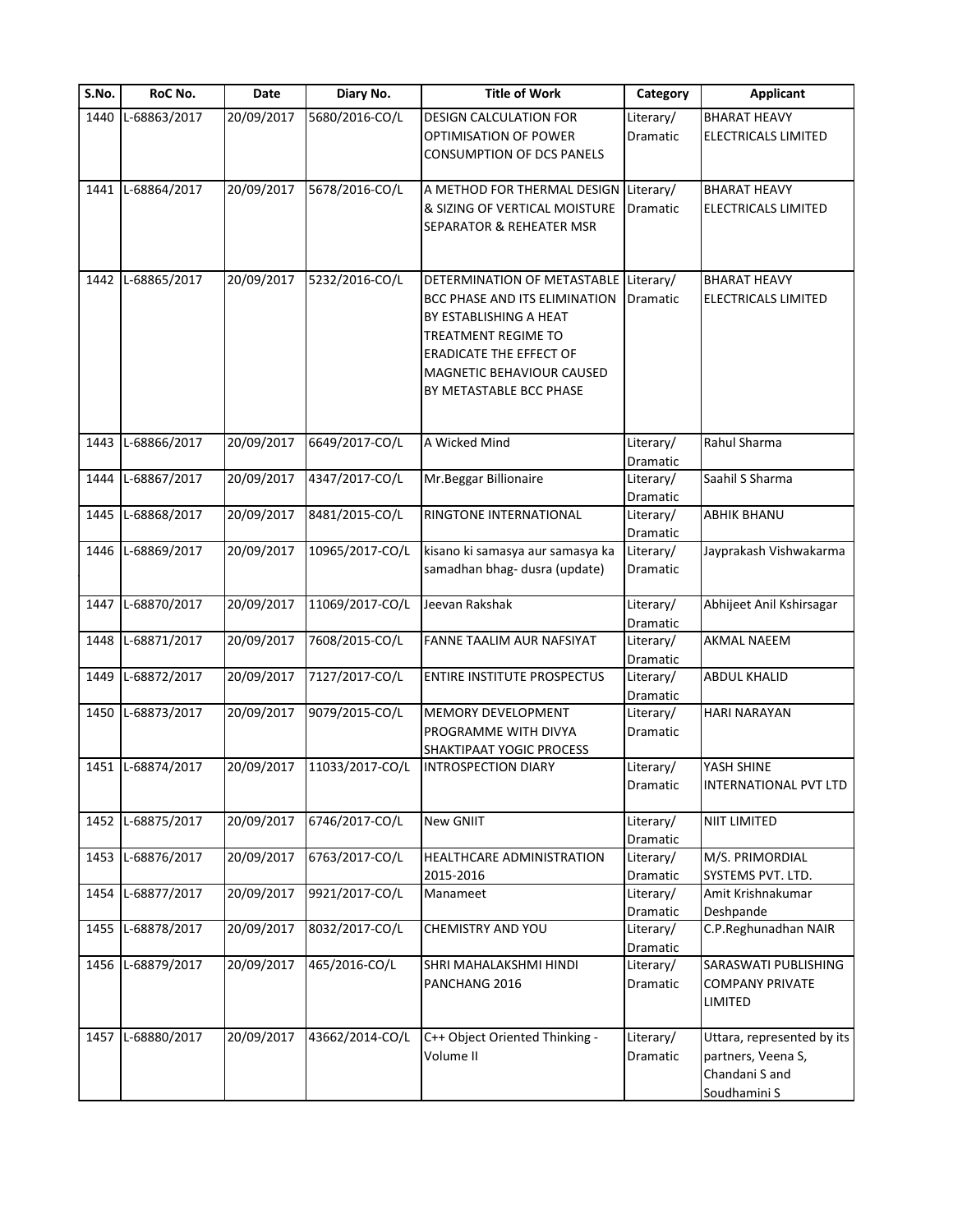| S.No. | RoC No.           | Date       | Diary No.       | <b>Title of Work</b>                      | Category              | <b>Applicant</b>           |
|-------|-------------------|------------|-----------------|-------------------------------------------|-----------------------|----------------------------|
| 1458  | L-68881/2017      | 20/09/2017 | 7407/2015-CO/L  | <b>Strategy Dashboard</b>                 | Literary/             | <b>INDIAN OIL</b>          |
|       |                   |            |                 |                                           | <b>Dramatic</b>       | <b>CORPORATION LIMITED</b> |
|       |                   |            |                 |                                           |                       |                            |
| 1459  | L-68882/2017      | 20/09/2017 | 6551/2017-CO/L  | AAYAM- KAVYA SANGRAH                      | Literary/             | DEEPAK KUMAR               |
| 1460  | L-68883/2017      | 20/09/2017 | 43649/2014-CO/L | C++ Object Oriented Thinking -            | Dramatic<br>Literary/ | Uttara, represented by its |
|       |                   |            |                 | Volume I                                  | Dramatic              | partners, Veena S,         |
|       |                   |            |                 |                                           |                       |                            |
|       |                   |            |                 |                                           |                       | Chandani S and             |
|       |                   |            |                 |                                           |                       | Soudhamini S               |
| 1461  | L-68884/2017      | 20/09/2017 | 6215/2017-CO/L  | <b>BANDHU - A REALITY</b>                 | Literary/             | LEO JOSEPH                 |
| 1462  | L-68885/2017      | 20/09/2017 | 10527/2017-CO/L | MAHAYODHA PARSHURAM                       | Dramatic<br>Literary/ | <b>VIKAS KAPOOR</b>        |
|       |                   |            |                 |                                           | Dramatic              |                            |
| 1463  | L-68886/2017      | 20/09/2017 | 5238/2017-CO/L  | MAIN HOON JHUMROO ACTOR Literary/         |                       | <b>KAMAL DHMAN</b>         |
|       |                   |            |                 | <b>KISHORE KUMAAR</b>                     | Dramatic              |                            |
| 1464  | L-68887/2017      | 20/09/2017 | 8022/2017-CO/L  | <b>Engineering Drawing</b>                | Literary/             | DnyanPath Publication      |
|       |                   |            |                 |                                           | Dramatic              |                            |
| 1465  | L-68888/2017      | 20/09/2017 | 5373/2017-CO/L  | The Small World of a Maverick             | Literary/             | H B Subrahmanyam           |
|       |                   |            |                 |                                           | Dramatic              |                            |
| 1466  | L-68889/2017      | 20/09/2017 | 7171/2017-CO/L  | Kohakan ki Surkhiyan                      | Literary/             | Md. Islam Siddiqui         |
|       |                   |            |                 |                                           | Dramatic              |                            |
| 1467  | L-68890/2017      | 20/09/2017 | 8025/2017-CO/L  | <b>Engineering Mathematics II</b>         | Literary/             | DnyanPath Publication      |
|       |                   |            |                 |                                           | Dramatic              |                            |
| 1468  | L-68891/2017      | 20/09/2017 | 11268/2017-CO/L | The Invisible HR                          | Literary/             | SANDEEP KUMAR POWAR        |
|       |                   |            |                 |                                           |                       |                            |
|       | L-68892/2017      | 20/09/2017 | 44599/2014-CO/L |                                           | Dramatic              | HARIHAR ANGAD KANDE        |
| 1469  |                   |            |                 | SHREEMAD BHAGWAT CHINTAN                  | Literary/             |                            |
| 1470  | L-68893/2017      | 20/09/2017 | 10803/2017-CO/L | Power Ludo board game guide               | Dramatic<br>Literary/ | Sunil Agarwal              |
|       |                   |            |                 |                                           |                       |                            |
| 1471  | L-68894/2017      | 20/09/2017 | 8073/2017-CO/L  | <b>SET Solution</b>                       | Dramatic              | DnyanPath Publication      |
|       |                   |            |                 |                                           | Literary/             |                            |
| 1472  | L-68895/2017      | 20/09/2017 | 7248/2017-CO/L  | <b>CRAFTING FUTURES MOMSBELIEF</b>        | Dramatic<br>Literary/ | <b>CRAFTING FUTURES</b>    |
|       |                   |            |                 |                                           |                       | PRIVATE LIMITED            |
|       | 1473 L-68896/2017 | 20/09/2017 | 10940/2017-CO/L | ADHD<br>Life Orientation Instrument (LOI) | Dramatic<br>Literary/ | J. M. Sampath              |
|       |                   |            |                 | Analytics User Interface Manual           | <b>Dramatic</b>       |                            |
|       |                   |            |                 |                                           |                       |                            |
|       | 1474 L-68897/2017 | 20/09/2017 | 6355/2017-CO/L  | KAKSHA 5 KNOW YOUR                        | Literary/             | Hari Om Vikash             |
|       |                   |            |                 | BACHAPAN                                  |                       |                            |
|       | 1475 L-68898/2017 | 20/09/2017 | 5254/2017-CO/L  | PRATHYASA PROMOTIONAL                     | Dramatic<br>Literary/ | JESNA TJ, W/O JOSE         |
|       |                   |            |                 | MATERIAL                                  | Dramatic              |                            |
|       | 1476 L-68899/2017 | 20/09/2017 | 1250/2015-CO/L  | <b>JAI JAGANNATH</b>                      | Literary/             | The Bhaktivedanta Book     |
|       |                   |            |                 |                                           | Dramatic              | Trust                      |
|       | 1477 L-68900/2017 | 20/09/2017 | 7673/2017-CO/L  | RELATIVISTIC INITIAL ENERGY OR            | Literary/             | B.MUTHUSURESHKUMAR         |
|       |                   |            |                 | POTENTIAL ENERGY (PROJECT                 | Dramatic              |                            |
|       |                   |            |                 | WORK)                                     |                       |                            |
|       | 1478 L-68901/2017 | 20/09/2017 | 10556/2017-CO/L | Oh! My Name (Girl Version)                | Literary/             | NIKHIL MITTAL              |
|       |                   |            |                 |                                           | Dramatic              |                            |
| 1479  | L-68902/2017      | 20/09/2017 | 43465/2014-CO/L | Prem Lata                                 | Literary/             | Mohd Islam Siddiqui        |
|       |                   |            |                 |                                           | Dramatic              | Kohkan                     |
| 1480  | L-68903/2017      | 20/09/2017 | 3963/2017-CO/L  | The Vibrating Kashmir                     | Literary/             | Rao Rahul                  |
|       |                   |            |                 |                                           | Dramatic              |                            |
| 1481  | L-68904/2017      | 20/09/2017 | 8718/2017-CO/L  | SPOKEN ENGLISH FOR ALL.                   | Literary/             | <b>TAPAN KUMAR</b>         |
|       |                   |            |                 |                                           | Dramatic              | BANDYOPADHYAY              |
| 1482  | L-68905/2017      | 20/09/2017 | 8715/2017-CO/L  | TSALC EASY ENGLISH LEVEL- 0               | Literary/             | <b>TAPAN KUMAR</b>         |
|       |                   |            |                 |                                           | Dramatic              | BANDYOPADHYAY              |
| 1483  | L-68906/2017      | 20/09/2017 | 9435/2017-CO/L  | Jai Shri Krishna                          | Literary/             | Sheetal Shelke             |
|       |                   |            |                 |                                           | Dramatic              |                            |
|       |                   |            |                 |                                           |                       |                            |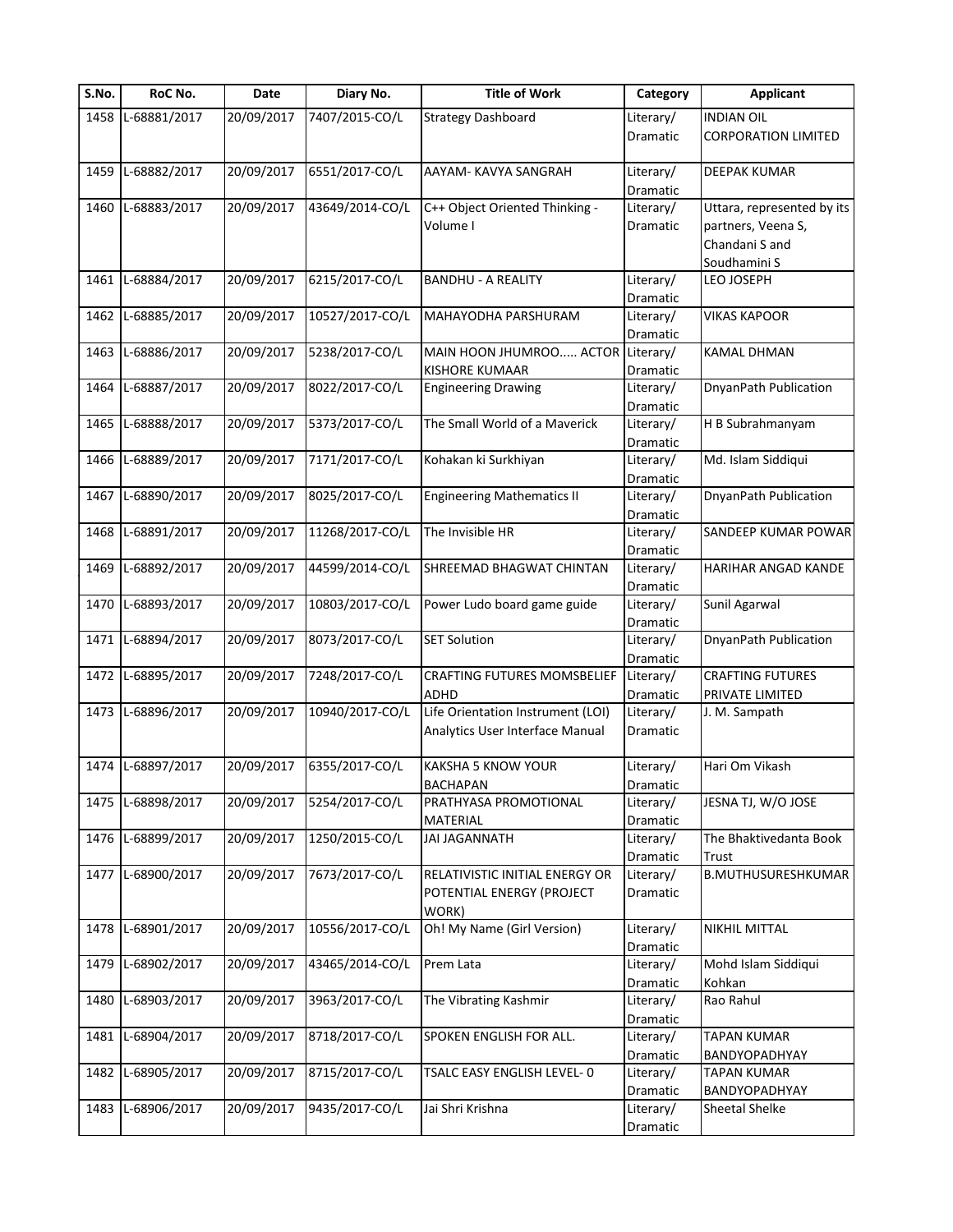| S.No. | RoC No.           | Date       | Diary No.       | <b>Title of Work</b>          | Category  | <b>Applicant</b>           |
|-------|-------------------|------------|-----------------|-------------------------------|-----------|----------------------------|
| 1484  | L-68907/2017      | 20/09/2017 | 7999/2017-CO/L  | ARTIFICIAL RAPID ALGAE MAKER  | Literary/ | <b>SUMAN SAURABH</b>       |
|       |                   |            |                 |                               | Dramatic  |                            |
|       | 1485 L-68908/2017 | 20/09/2017 | 5595/2015-CO/L  | The viral of salesmanship     | Literary/ | Ajoy Sahay                 |
|       |                   |            |                 |                               | Dramatic  |                            |
| 1486  | L-68909/2017      | 20/09/2017 | 8026/2017-CO/L  | <b>Engineering Physics</b>    | Literary/ | DnyanPath Publication      |
|       |                   |            |                 |                               | Dramatic  |                            |
|       | 1487 L-68910/2017 | 20/09/2017 | 37495/2013-CO/L | <b>OCCUPANTS' MANUAL</b>      | Literary/ | <b>STAR FACILITIES</b>     |
|       |                   |            |                 |                               | Dramatic  | MANAGEMENT LIMITED         |
|       | 1488 L-68911/2017 | 20/09/2017 | 8074/2017-CO/L  | Vichardhan                    | Literary/ | DnyanPath Publication      |
|       |                   |            |                 |                               | Dramatic  |                            |
| 1489  | L-68912/2017      | 20/09/2017 | 37498/2013-CO/L | FIRE CONTROL MANUAL           | Literary/ | <b>STAR FACILITIES</b>     |
|       |                   |            |                 |                               | Dramatic  | MANAGEMENT LIMITED         |
|       | 1490 L-68913/2017 | 20/09/2017 | 11243/2017-CO/L | " JAB PRABHU MUJHSE           | Literary/ | <b>SUDHIR SINGHANI</b>     |
|       |                   |            |                 | MILE" (STORY OF THE LIVING    | Dramatic  |                            |
|       |                   |            |                 | WORLD)                        |           |                            |
| 1491  | L-68914/2017      | 20/09/2017 | 11034/2017-CO/L | PRANAY'S JOURNEY TO VICTORY   | Literary/ | SHIVA KRISHNAN             |
|       |                   |            |                 |                               | Dramatic  |                            |
|       | 1492 L-68915/2017 | 20/09/2017 | 37502/2013-CO/L | <b>ELECTRIC MANUAL</b>        | Literary/ | <b>STAR FACILITIES</b>     |
|       |                   |            |                 |                               | Dramatic  | <b>MANAGEMENT LIMITED</b>  |
|       |                   |            |                 |                               |           |                            |
|       | 1493 L-68916/2017 | 20/09/2017 | 10484/2017-CO/L | SARASAMMAVIN PAARAMBARIYA     | Literary/ | 1. C.SARASWATHY,           |
|       |                   |            |                 |                               |           |                            |
|       |                   |            |                 | SAMAYAL                       | Dramatic  | 2.PRABAVATHY               |
|       |                   |            |                 |                               |           | SEETHAPATHY, 3.            |
|       |                   |            |                 |                               |           | KARTHYAYINI                |
|       |                   |            |                 |                               |           | SIDHARTHAN                 |
|       | 1494 L-68917/2017 | 20/09/2017 | 5507/2017-CO/L  | Robot                         | Literary/ | ANIL SANDHU                |
|       |                   |            |                 |                               | Dramatic  |                            |
| 1495  | L-68918/2017      | 20/09/2017 | 5673/2017-CO/L  | I Love You                    | Literary/ | Anil Sandhu                |
|       |                   |            |                 |                               | Dramatic  |                            |
|       | 1496 L-68919/2017 | 20/09/2017 | 10450/2017-CO/L | RUPKATHAR RAJKANNYA           | Literary/ | LUCY DEB                   |
|       |                   |            |                 | ODINYBURI 1ST PART KALKETU    | Dramatic  |                            |
|       |                   |            |                 | <b>3RD EDITION BENGALI</b>    |           |                            |
|       |                   |            |                 |                               |           |                            |
|       | 1497 L-68920/2017 | 20/09/2017 | 10451/2017-CO/L | PARILOK KI RAJKUMARI AUR BURI | Literary/ | <b>LUCY DEB</b>            |
|       |                   |            |                 | DIYEN 1ST PART KALKETU        | Dramatic  |                            |
|       |                   |            |                 |                               |           |                            |
|       | 1498 L-68921/2017 | 20/09/2017 | 10452/2017-CO/L | RUPKATHAR RAJKANNYA           | Literary/ | <b>LUCY DEB</b>            |
|       |                   |            |                 | <b>ODINYBURI 2ND PART</b>     | Dramatic  |                            |
|       |                   |            |                 | DAITYADIGHI                   |           |                            |
| 1499  | L-68922/2017      | 20/09/2017 | 10453/2017-CO/L | FAIRYTALE PRINCES AND OLD     | Literary/ | <b>LUCY DEB</b>            |
|       |                   |            |                 |                               |           |                            |
|       | 1500 L-68923/2017 | 20/09/2017 | 5675/2017-CO/L  | WITCH 1ST PART KALKETY        | Dramatic  | Anil Sandhu                |
|       |                   |            |                 | Young golden gun with diamond | Literary/ |                            |
|       |                   |            |                 | studded bullets               | Dramatic  |                            |
|       | 1501 L-68924/2017 | 20/09/2017 | 2006/2015-CO/L  | LEKHA JOKHA                   | Literary/ | PARVEEN KUMAR              |
|       |                   |            |                 |                               | Dramatic  |                            |
| 1502  | L-68925/2017      | 20/09/2017 | 8501/2017-CO/L  | I'm a Sinner                  | Literary/ | Siddhartha Paul            |
|       |                   |            |                 |                               | Dramatic  |                            |
| 1503  | L-68926/2017      | 20/09/2017 | 10973/2017-CO/L | <b>Smart Farming System</b>   | Literary/ | Dr. Avinash Agrawal, Miss. |
|       |                   |            |                 |                               | Dramatic  | Priyanka P. Chandak, Shri  |
|       |                   |            |                 |                               |           | Ramdeobaba College of      |
|       |                   |            |                 |                               |           | Engineering and            |
|       |                   |            |                 |                               |           | Management                 |
|       |                   |            |                 |                               |           |                            |
|       |                   |            |                 |                               |           |                            |
|       |                   |            |                 |                               |           |                            |
|       |                   |            |                 |                               |           |                            |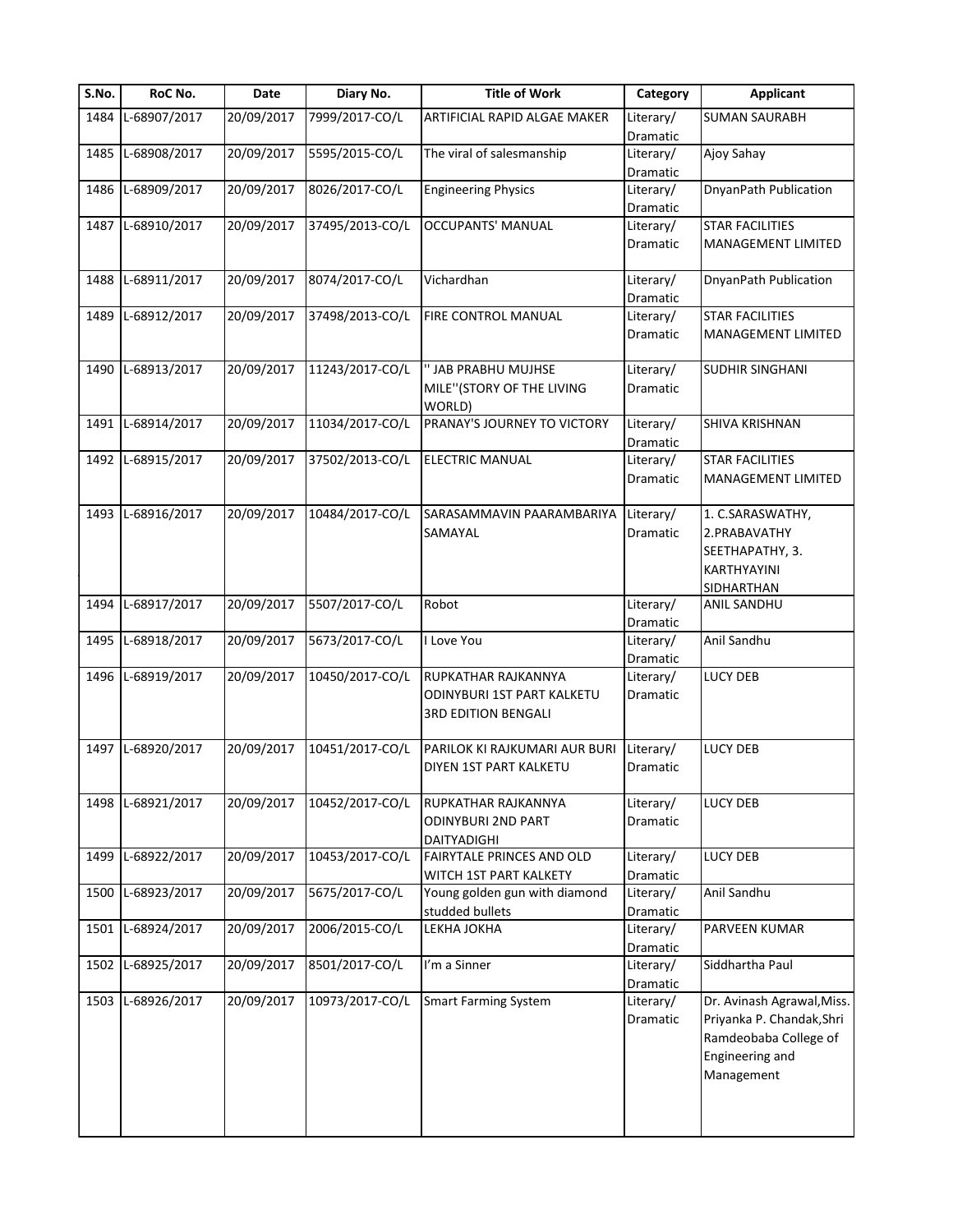| S.No. | RoC No.            | Date       | Diary No.             | <b>Title of Work</b>                                               | Category              | <b>Applicant</b>                |
|-------|--------------------|------------|-----------------------|--------------------------------------------------------------------|-----------------------|---------------------------------|
| 1504  | L-68927/2017       | 20/09/2017 | 11537/2016-CO/L       | THE TODDY SHOP                                                     | Literary/             | <b>RANDEEP SINGH</b>            |
|       |                    |            |                       |                                                                    | Dramatic              |                                 |
| 1505  | L-68928/2017       | 20/09/2017 | 14654/2016-CO/L       | Sennheiser Top 50                                                  | Literary/             | Sennheiser Electronics          |
|       |                    |            |                       |                                                                    | Dramatic              | India Private Limited           |
|       |                    |            |                       |                                                                    |                       |                                 |
|       | 1506 L-68929/2017  | 20/09/2017 | 7263/2017-CO/L        | CRAFTING FUTURES MOMSBELIEF                                        | Literary/             | <b>Crafting Futures Private</b> |
|       |                    |            |                       | <b>INTELLECTUAL DISABILITY</b>                                     | Dramatic              | Limited                         |
|       |                    |            |                       |                                                                    |                       |                                 |
| 1507  | L-68930/2017       | 20/09/2017 | 7283/2017-CO/L        | <b>AUTOBIOGRAPHY OF LIFE</b>                                       | Literary/             | Dr. Nilay Jain                  |
|       | L-68931/2017       | 20/09/2017 | 5658/2017-CO/L        | restriEcodeTM - A Virtual                                          | Dramatic              | Dr. Parvathi Jayasree           |
| 1508  |                    |            |                       |                                                                    | Literary/<br>Dramatic | Rajagopalan Nair, Ms.           |
|       |                    |            |                       | <b>Gateway For Generating</b>                                      |                       | Mrunal Sanjog Gokhale           |
|       |                    |            |                       | <b>Restriction Digestion Profile Based</b><br>On Single Nucleotide |                       |                                 |
|       |                    |            |                       |                                                                    |                       |                                 |
| 1509  | L-68932/2017       | 20/09/2017 | 9701/2017-CO/L        | Polymorphism<br>Yash scoring system (YSS).                         | Literary/             | Dr Yashwant R                   |
|       |                    |            |                       |                                                                    | Dramatic              | Lamture, Dr.                    |
|       |                    |            |                       |                                                                    |                       | R.K.Shinde, Dr. Sangeeta        |
|       |                    |            |                       |                                                                    |                       | Jogdand, Dr. Varsha P.          |
|       |                    |            |                       |                                                                    |                       | Gajbhiye                        |
|       |                    |            |                       |                                                                    |                       |                                 |
| 1510  | L-68933/2017       | 20/09/2017 | 9699/2017-CO/L        | <b>DMIMS Schema for Formative</b>                                  | Literary/             | Dr Lalitbhushan                 |
|       |                    |            |                       | <b>Medical Classroom</b>                                           | Dramatic              | Waghmare, Dr Tripti K           |
|       |                    |            |                       |                                                                    |                       | Srivastava, Dr Vedprakash       |
|       |                    |            |                       |                                                                    |                       | Mishra                          |
| 1511  | L-68934/2017       | 20/09/2017 | 11142/2016-CO/L       | FRANCHISEE MANUAL                                                  | Literary/             | SPORTS FIT WORLD                |
|       |                    |            |                       |                                                                    | Dramatic              | PRIVATE LIMITED                 |
|       | 1512 L-68935/2017  | 20/09/2017 | 9384/2017-CO/L        | Wiki based ePortfolios for                                         | Literary/             | SRI BALAJI VIDYAPEETH           |
|       |                    |            |                       | <b>Competency Based Training</b>                                   | Dramatic              |                                 |
|       | 1513 L-68936/2017  | 20/09/2017 | 9640/2017-CO/L        | MATHAYEEDUE SUVESHESHAM                                            | Literary/             | <b>UPANESH</b>                  |
|       |                    |            |                       |                                                                    | Dramatic              |                                 |
| 1514  | L-68937/2017       | 20/09/2017 | 9414/2017-CO/L        | Arppanam                                                           | Literary/             | Aleyamma George                 |
|       |                    |            |                       |                                                                    | Dramatic              |                                 |
| 1515  | L-68938/2017       | 20/09/2017 | 10476/2017-CO/L       | LEARNSCAPE I CAN READ WRITE                                        | Literary/             | PURNI KRISHNAKUMAR              |
|       |                    |            |                       | <b>AND SPELL</b>                                                   | Dramatic              |                                 |
| 1516  | L-68939/2017       | 20/09/2017 | 3713/2015-CO/L        | SATSANG SANGREH - 1                                                | Literary/             | RADHA SOAMI SATSANG             |
|       |                    |            |                       |                                                                    | Dramatic              | <b>BEAS</b>                     |
|       | 1517 L-68940/2017  | 20/09/2017 | 9903/2017-CO/L        | Against All Odds At Saragarhi                                      | Literary/             | Anuj Harshwardhan               |
|       |                    |            |                       |                                                                    | Dramatic              | Sharma                          |
|       | 1518 L-68941/2017  | 20/09/2017 | 9762/2015-CO/L        | <b>COMPUTOR KAADHALAN</b>                                          | Literary/             | <b>BASU DHANAPALAN</b>          |
|       |                    |            |                       |                                                                    | Dramatic              |                                 |
|       | 1519 L-68942/2017  | 20/09/2017 | 5248/2017-CO/L        | UNIFIED HMI-REMOTE CONTROL                                         | Literary/             | <b>BHARAT HEAVY</b>             |
|       |                    |            |                       | OF SPPA T3000 FROM maxDNA                                          | Dramatic              | ELECTRICALS LIMITED             |
| 1520  | L-68943/2017       | 20/09/2017 | 5243/2017-CO/L        | CONCEPTUALIZATION AND                                              | Literary/             | <b>BHARAT HEAVY</b>             |
|       |                    |            |                       | DEVELOPMENT OF CONTROL                                             | Dramatic              | ELECTRICALS LIMITED             |
|       |                    |            |                       | HARDWARE AND LOGIC IN                                              |                       |                                 |
|       |                    |            |                       | DIGITAL DISTRIBUTED CONTROL                                        |                       |                                 |
|       |                    |            |                       | SYSTEM TO INTRODUCE EHG FOR                                        |                       |                                 |
|       |                    |            |                       | LMZ SET EQUIPPED WITH HYDRO                                        |                       |                                 |
|       |                    |            |                       |                                                                    |                       |                                 |
|       |                    |            |                       | <b>MECHANICAL GOVERNOR</b>                                         |                       |                                 |
|       | 1521 SR-12708/2017 | 20/09/2017 |                       | 10680/2017-CO/SR DANCE FOR WATER                                   | Sound                 | Anshu Kamal Parihar             |
|       |                    |            |                       |                                                                    | Recording             |                                 |
|       | 1522 SR-12709/2017 | 20/09/2017 | 49328/2014-CO/SR PIYA |                                                                    | Sound                 | <b>ISHAN KUMAR</b>              |
|       |                    |            |                       |                                                                    | Recording             |                                 |
|       |                    |            |                       |                                                                    |                       |                                 |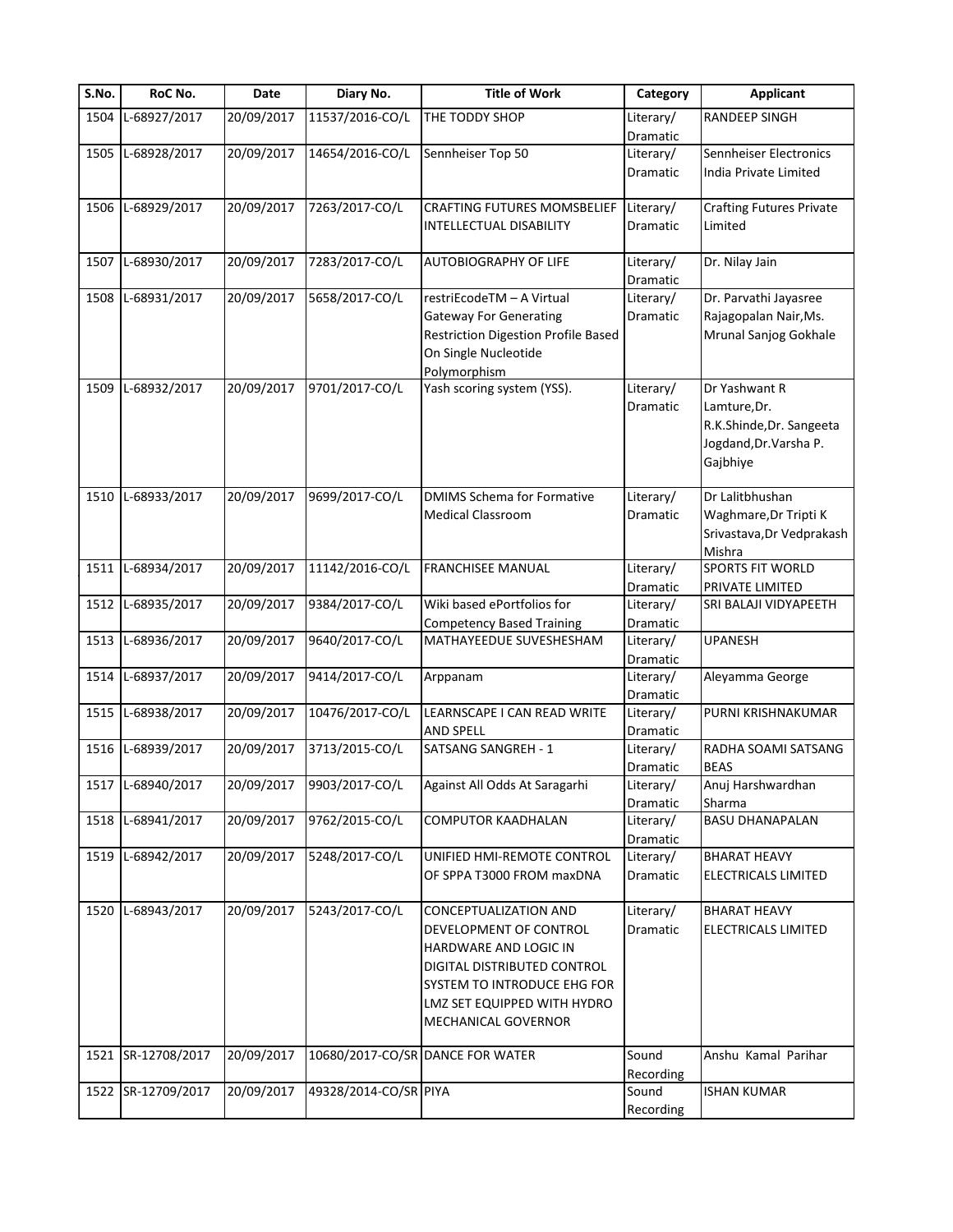| S.No. | RoC No.            | Date       | Diary No.            | <b>Title of Work</b>                                                                                       | Category             | <b>Applicant</b>                                    |
|-------|--------------------|------------|----------------------|------------------------------------------------------------------------------------------------------------|----------------------|-----------------------------------------------------|
|       | 1523 SR-12710/2017 | 20/09/2017 | 5487/2017-CO/SR      | <b>IK SAAL</b>                                                                                             | Sound<br>Recording   | <b>SONY MUSIC</b><br>ENTERTAINMENT INDIA<br>PVT.LTD |
| 1524  | SR-12711/2017      | 20/09/2017 | 5770/2015-CO/SR      | Salt in my kitchen                                                                                         | Sound<br>Recording   | MRS. MATHANGI<br><b>JAGDISH</b>                     |
| 1525  | SW-9427/2017       | 20/09/2017 | 55708/2014-CO/L      | Quality-wise Cost of Plates                                                                                | Computer<br>Software | M/s. STEEL AUTHORITY<br>OF INDIA LIMITED            |
|       | 1526 SW-9428/2017  | 20/09/2017 | 2898/2015-CO/SW      | BTT (Bug Tracking Tool)                                                                                    | Computer<br>Software | <b>REGISTRAR</b>                                    |
| 1527  | SW-9429/2017       | 20/09/2017 | 2902/2015-CO/SW      | Document Registration of Goa<br>Valuation and e-Registration<br>Software (GAURI)                           | Computer<br>Software | <b>REGISTRAR</b>                                    |
| 1528  | SW-9430/2017       | 20/09/2017 | 11464/2016-<br>CO/SW | PROGRAM FOR PERFORMANCE<br><b>ESTIMATION OF HIGH BACK</b><br>PRESSURE LP BLADE MODULE                      | Computer<br>Software | <b>BHARAT HEAVY</b><br>ELECTRICALS LIMITED          |
| 1529  | SW-9431/2017       | 20/09/2017 | 11434/2016-<br>CO/SW | ROBOTIC PROGRAMMING CODE<br>FOR CARRYING OUT LASER SHOCK<br>PEEING ON FATIGUE SAMPLES                      | Computer<br>Software | <b>BHARAT HEAVY</b><br>ELECTRICALS LIMITED          |
|       | 1530 SW-9432/2017  | 20/09/2017 | 11430/2016-<br>CO/SW | TRANSVERSE TRANSMISSION LOSS Computer<br>OF LAGGED CIRCULAR DUCTS                                          | Software             | <b>BHARAT HEAVY</b><br>ELECTRICALS LIMITED          |
|       | 1531 SW-9433/2017  | 20/09/2017 | 11410/2016-<br>CO/SW | DEVELOPMENT OF SOFTWARE<br>FOR GENERATING 3D DRAWING<br>OF HEAT TRANSFER COILS IN CFBC<br><b>BACK PASS</b> | Computer<br>Software | <b>BHARAT HEAVY</b><br>ELECTRICALS LIMITED          |
|       | 1532 SW-9434/2017  | 20/09/2017 | 11408/2016-<br>CO/SW | <b>ENGINEERING INPUT</b><br>MONITORING SYSTEM                                                              | Computer<br>Software | <b>BHARAT HEAVY</b><br><b>ELECTRICALS LIMITED</b>   |
|       | 1533 SW-9435/2017  | 20/09/2017 | 8048/2017-CO/SW      | Enterprise Resource Planning and<br><b>Customer Relationship</b><br>Management Software                    | Computer<br>Software | Nitin Shivaji Kshirsagar                            |
|       | 1534 SW-9436/2017  | 20/09/2017 | 6881/2016-CO/SW      | "I HR MY HR"                                                                                               | Computer<br>Software | Esskae Management<br>Solutions Private Limited,     |
|       | 1535 SW-9437/2017  | 20/09/2017 | 7211/2015-CO/SW      | Digital Gorkha                                                                                             | Computer<br>Software | DIGITAL GORKHA E<br><b>SERVICES LLP</b>             |
| 1536  | A-120442/2017      | 21/09/2017 | 4401/2017-CO/A       | <b>SUBHAM GRAND</b>                                                                                        | Artistic             | MAJESTY SESHAGIRI RAO                               |
| 1537  | A-120443/2017      | 21/09/2017 | 1509/2017-CO/A       | NISHA COLOR SURE 4 NATURAL<br><b>BROWN</b>                                                                 | Artistic             | M/S PREM MEHANDI<br><b>CENTRE</b>                   |
|       | 1538 A-120444/2017 | 21/09/2017 | 13918/2016-CO/A      | NISHA NATURAL HENNA BASED<br><b>HAIR COLOR LABEL</b>                                                       | Artistic             | M/S. PREM MEHANDI<br><b>CENTRE</b>                  |
| 1539  | A-120445/2017      | 21/09/2017 | 14008/2016-CO/A      | NISHA COLOR PERFECT CREME<br><b>HAIR COLOR</b>                                                             | Artistic             | M/S PREM MEHANDI<br><b>CENTRE</b>                   |
| 1540  | A-120446/2017      | 21/09/2017 | 8683/2017-CO/A       | <b>REBUILDS</b>                                                                                            | Artistic             | C Star Solutions                                    |
| 1541  | A-120447/2017      | 21/09/2017 | 10695/2017-CO/A      | <b>VICTORY CHOCO PUFFS</b>                                                                                 | Artistic             | JAYA CHICKIES COMPANY<br>PVT. LTD.                  |
| 1542  | A-120448/2017      | 21/09/2017 | 1828/2017-CO/A       | PROMISE                                                                                                    | Artistic             | K.M SHEFEEK                                         |
| 1543  | A-120449/2017      | 21/09/2017 | 10923/2016-CO/A      | <b>LEKLITE</b>                                                                                             | Artistic             | SHALIMAR RUBBER<br><b>INDUSTRIES</b>                |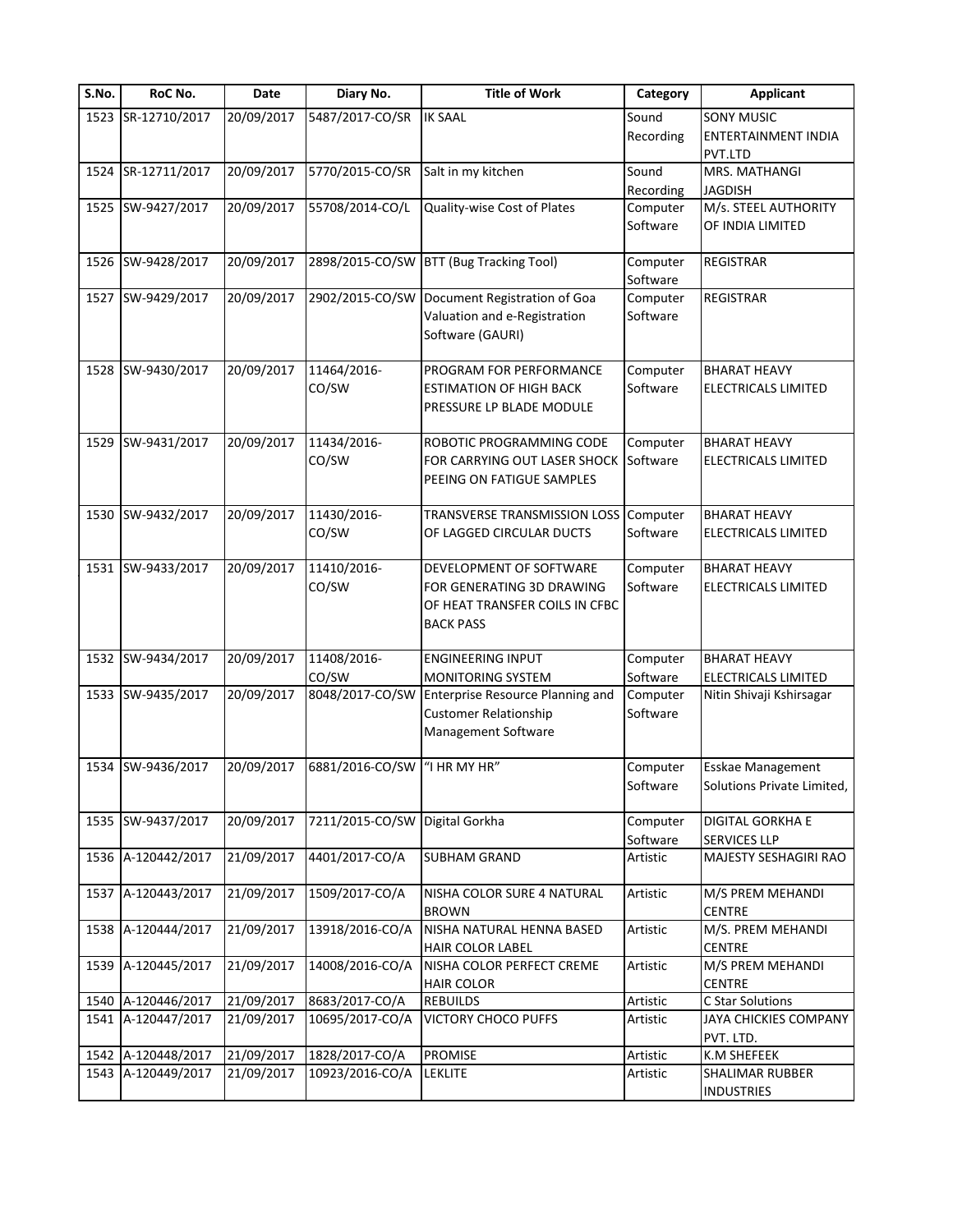| S.No. | RoC No.            | Date       | Diary No.       | <b>Title of Work</b>                                  | Category | <b>Applicant</b>                                                                      |
|-------|--------------------|------------|-----------------|-------------------------------------------------------|----------|---------------------------------------------------------------------------------------|
| 1544  | A-120450/2017      | 21/09/2017 | 11074/2016-CO/A | <b>TGF</b>                                            | Artistic | <b>TODAY GLOBAL</b><br>FORWARDING (INDIA)                                             |
|       | 1545 A-120451/2017 | 21/09/2017 | 8589/2016-CO/A  | SAPAT CHAI (LABEL)                                    | Artistic | M/S.SAPAT<br>INTERNATIONAL . PVT.<br>LTD                                              |
|       | 1546 A-120452/2017 | 21/09/2017 | 11052/2016-CO/A | KUBER EXTRA STRONG KHAINI<br>WITH THE DEVICE OF KUBER | Artistic | M/S KUBER KAHINI PVT<br>LTD                                                           |
| 1547  | A-120453/2017      | 21/09/2017 | 13919/2016-CO/A | <b>KAVERI</b>                                         | Artistic | M/S. PREM MEHANDI<br><b>CENTRE</b>                                                    |
| 1548  | A-120454/2017      | 21/09/2017 | 7522/2017-CO/A  | <b>NUT BUT</b>                                        | Artistic | PRASHNABEN B. PATEL                                                                   |
| 1549  | A-120455/2017      | 21/09/2017 | 7529/2017-CO/A  | CPC WITHIN A CIRCLE DEVICE                            | Artistic | M/S. CPC LOGISTICS<br>LIMITED                                                         |
|       | 1550 A-120456/2017 | 21/09/2017 | 7308/2017-CO/A  | <b>SUPERSTAR</b>                                      | Artistic | PATTABHIRAMAN K.S.,                                                                   |
|       | 1551 A-120457/2017 | 21/09/2017 | 9760/2017-CO/A  | <b>VEDRAS LABEL</b>                                   | Artistic | KAILASH AGARWAL<br>proprietor of M/s.<br>ABHAYPRADA PRODUCTS                          |
| 1552  | A-120458/2017      | 21/09/2017 | 7903/2017-CO/A  | <b>MISHRI CREATION</b>                                | Artistic | M/S. Mishri Creation                                                                  |
|       | 1553 A-120459/2017 | 21/09/2017 | 7913/2017-CO/A  | <b>HEPO LOGO</b>                                      | Artistic | HePo VB & Fasteners<br>India Private Limited                                          |
| 1554  | A-120460/2017      | 21/09/2017 | 5853/2017-CO/A  | PENOK LEG WEAR LOGO                                   | Artistic | CHANDANMAL HAPAJI<br><b>DARJI</b>                                                     |
|       | 1555 A-120461/2017 | 21/09/2017 | 7633/2017-CO/A  | ZETTA                                                 | Artistic | <b>BHAVESH GORDHANBHAI</b><br>ZALAVADIYA,<br>PROPRIETOR OF M/S.<br>ROYAL TECHNOLOGIES |
|       | 1556 A-120462/2017 | 21/09/2017 | 10246/2017-CO/A | <b>MUN LITE</b>                                       | Artistic | <b>B. PRAKASH CHAND</b>                                                               |
| 1557  | A-120463/2017      | 21/09/2017 | 40624/2013-CO/A | DEWAS GOLD                                            | Artistic | M/S Sanghvi Foods<br>Private Limited                                                  |
|       | 1558 A-120464/2017 | 21/09/2017 | 7498/2016-CO/A  | O.K.                                                  | Artistic | Kamlesh Tea Estate Pvt.<br>Ltd.,                                                      |
|       | 1559 A-120465/2017 | 21/09/2017 | 5503/2015-CO/A  | ABU DALLA LABEL                                       | Artistic | M/S AMIR CHAND<br><b>JAGDISH KUMAR</b><br>(EXPORTS) LTD.,                             |
|       | 1560 A-120466/2017 | 21/09/2017 | 7586/2016-CO/A  | <b>DOUBLE TIGER</b>                                   | Artistic | Rambabulal Rajkumar &<br>Co.                                                          |
| 1561  | A-120467/2017      | 21/09/2017 | 7589/2016-CO/A  | R <sub>R</sub>                                        | Artistic | M/s Rambabulal<br>Rajkumar & Co.                                                      |
| 1562  | A-120468/2017      | 21/09/2017 | 40622/2013-CO/A | <b>FLOUR KING</b>                                     | Artistic | M/s Sanghvi Foods<br>Private Limited                                                  |
| 1563  | A-120469/2017      | 21/09/2017 | 6772/2017-CO/A  | <b>BANGALORE PRITHVI BEEDIES</b><br>LABEL             | Artistic | Abdul Rahiman, Author,<br>M/s Prithvi Beedi Works                                     |
|       | 1564 A-120470/2017 | 21/09/2017 | 40620/2013-CO/A | KHAJANA GOLD                                          | Artistic | M/s Shree Sudarshan<br><b>Foods Private Limited</b>                                   |
| 1565  | A-120471/2017      | 21/09/2017 | 9732/2017-CO/A  | LEEON                                                 | Artistic | KITEX LTD                                                                             |
|       | 1566 A-120472/2017 | 21/09/2017 | 9725/2017-CO/A  | <b>BLUFFY</b>                                         | Artistic | KITEX LTD                                                                             |
|       | 1567 A-120473/2017 | 21/09/2017 | 2194/2017-CO/A  | <b>GOLDEN WAFERS 4 WHEELS</b>                         | Artistic | MR SHAIKH KAZIM<br>SHAIKH TAHER, PROP                                                 |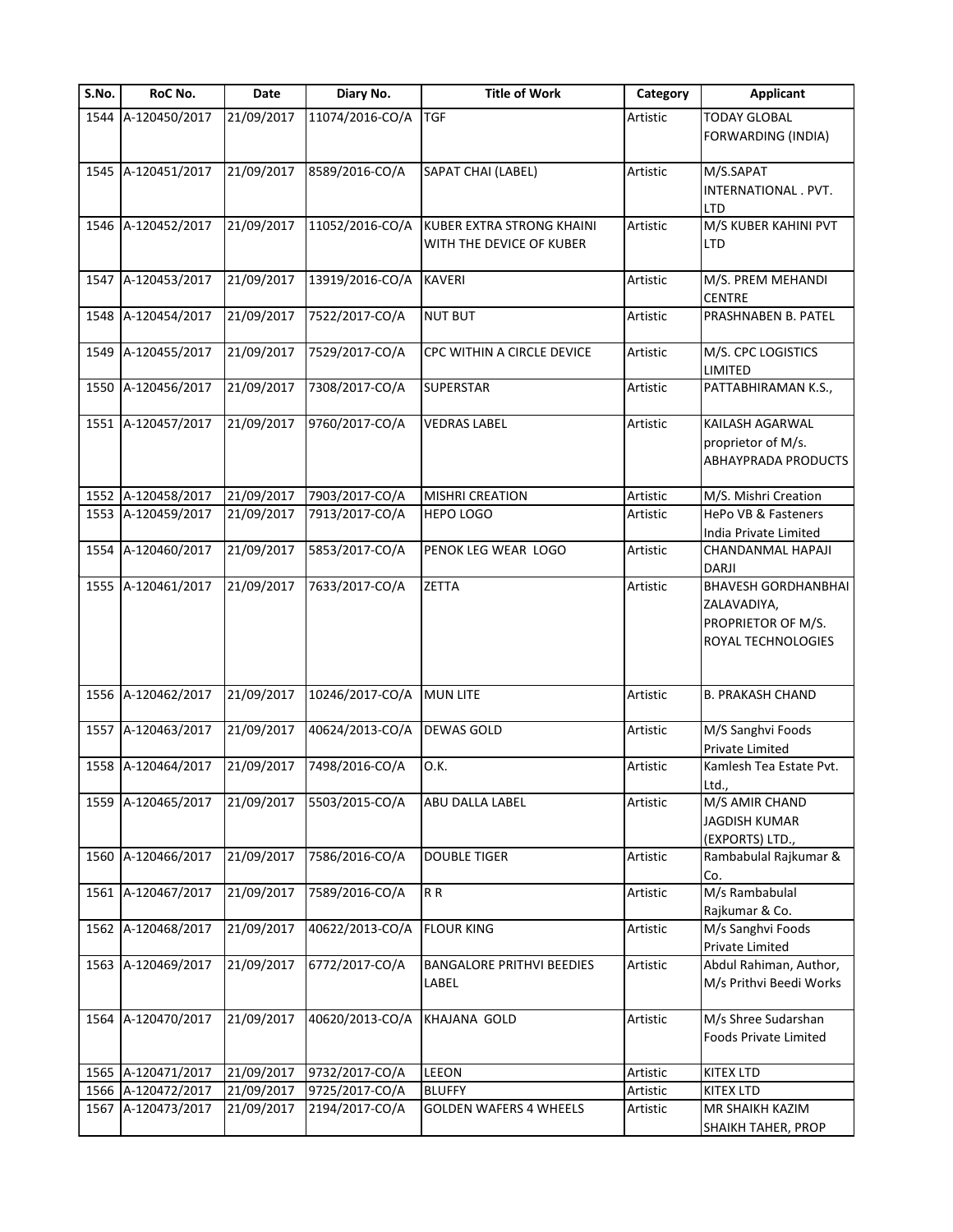| S.No. | RoC No.            | Date       | Diary No.       | <b>Title of Work</b>                       | Category | <b>Applicant</b>                                                                     |
|-------|--------------------|------------|-----------------|--------------------------------------------|----------|--------------------------------------------------------------------------------------|
|       | 1568 A-120474/2017 | 21/09/2017 | 2195/2017-CO/A  | <b>GOLDEN WAFERS</b>                       | Artistic | MR SHAIKH KAZIM                                                                      |
|       |                    |            |                 |                                            |          | SHAIKH TAHER, PROP                                                                   |
| 1569  | A-120475/2017      | 21/09/2017 | 2198/2017-CO/A  | <b>GOLDEN WAFERS CHAUMIN</b>               | Artistic | MR SHAIKH KAZIM                                                                      |
|       |                    |            |                 |                                            |          | SHAIKH TAHER, PROP                                                                   |
| 1570  | A-120476/2017      | 21/09/2017 | 2206/2017-CO/A  | GOLDEN WAFERS GOLDEN MAGIC                 | Artistic | MR SHAIKH KAZIM                                                                      |
|       |                    |            |                 |                                            |          | SHAIKH TAHER, PROP                                                                   |
| 1571  | A-120477/2017      | 21/09/2017 | 9880/2017-CO/A  | <b>VIRAS</b>                               | Artistic | VIRA AUTO<br>COMPONENTS P LIMITED                                                    |
| 1572  | A-120478/2017      | 21/09/2017 | 9829/2017-CO/A  | SIMCO SWIFT (LABEL)                        | Artistic | M/s. Simla Chemicals Pvt.<br>Ltd.                                                    |
|       | 1573 A-120479/2017 | 21/09/2017 | 55613/2014-CO/A | STREAX PRO LOVELY HAIR                     | Artistic | <b>HYGIENIC RESEARCH</b><br>INSTITUTE PRIVATE<br>LIMITED                             |
|       | 1574 A-120480/2017 | 21/09/2017 | 10878/2017-CO/A | <b>PON GROUP</b>                           | Artistic | M/S. K.A. PONWIRING                                                                  |
|       | 1575 A-120481/2017 | 21/09/2017 | 9923/2017-CO/A  | MEGA WHITE JIL DETERGENT<br>CAKE           | Artistic | T. SOLAISAMY,<br>PROPRIETOR OF SREE<br>MURALIKRISHNA SOAP<br><b>WORKS</b>            |
|       | 1576 A-120482/2017 | 21/09/2017 | 9887/2017-CO/A  | JAY ELL HEALTHCARE PVT. LTD.               | Artistic | JAY ELL HEALTHCARE<br>PVT. LTD.                                                      |
| 1577  | A-120483/2017      | 21/09/2017 | 5833/2017-CO/A  | WOW "WORLD OF WONDERFUL<br><b>COOKIES"</b> | Artistic | Kesari Foods                                                                         |
|       | 1578 A-120484/2017 | 21/09/2017 | 10679/2016-CO/A | "SIMRAN"-"4364"                            | Artistic | Siddhi Vinayak Knots &<br>Prints Pvt. Ltd.                                           |
|       | 1579 A-120485/2017 | 21/09/2017 | 10595/2017-CO/A | CheriO                                     | Artistic | <b>Global Consumer</b><br>Products Private Limited                                   |
|       | 1580 A-120486/2017 | 21/09/2017 | 10598/2017-CO/A | Ved Rasaa                                  | Artistic | Global Consumer<br><b>Products Private Limited</b>                                   |
|       | 1581 A-120487/2017 | 21/09/2017 | 10604/2017-CO/A | Ved Rasaa                                  | Artistic | Global Consumer<br>Products Private Limited                                          |
|       | 1582 A-120488/2017 | 21/09/2017 | 10600/2017-CO/A | Luvlt                                      | Artistic | <b>Global Consumer Product</b><br>Pvt Ltd                                            |
|       | 1583 A-120489/2017 | 21/09/2017 | 6983/2017-CO/A  | <b>GAYATRI'S GOURMENT</b>                  | Artistic | GAYATRI PESHAWARIA                                                                   |
| 1584  | A-120490/2017      | 21/09/2017 | 6993/2017-CO/A  | <b>URJA AYUR</b>                           | Artistic | UDAY SAVLA, M/S. URJA<br><b>AYUR</b>                                                 |
| 1585  | A-120491/2017      | 21/09/2017 | 7003/2017-CO/A  | <b>SOFTY</b>                               | Artistic | K. P. INDUSTRIES                                                                     |
|       | 1586 A-120492/2017 | 21/09/2017 | 8207/2017-CO/A  | <b>SRI THULASI</b>                         | Artistic | D. DAYALAN, V.<br>DAMODHARAN, SMT. D.<br>THULASIAMMAL and D.<br><b>USHA NANDHINI</b> |
| 1587  | A-120493/2017      | 21/09/2017 | 5136/2017-CO/A  | <b>URMINE LABEL</b>                        | Artistic | UTKARSH BRUSH PRIVATE<br>LIMITED                                                     |
| 1588  | A-120494/2017      | 21/09/2017 | 9420/2017-CO/A  | YEZDI                                      | Artistic | MR BOMAN RUSTOM<br><b>IRANI</b>                                                      |
| 1589  | A-120495/2017      | 21/09/2017 | 6653/2017-CO/A  | <b>GOLDEN OVEN THE CAFE</b>                | Artistic | Mr. Diogo J. X. Sequeira                                                             |
| 1590  | A-120496/2017      | 21/09/2017 | 6539/2017-CO/A  | <b>VAALI GARMENTS</b>                      | Artistic | R. SARAVANAN,<br>PROPRIETOR OF M/S<br><b>VAALI GARMENTS</b>                          |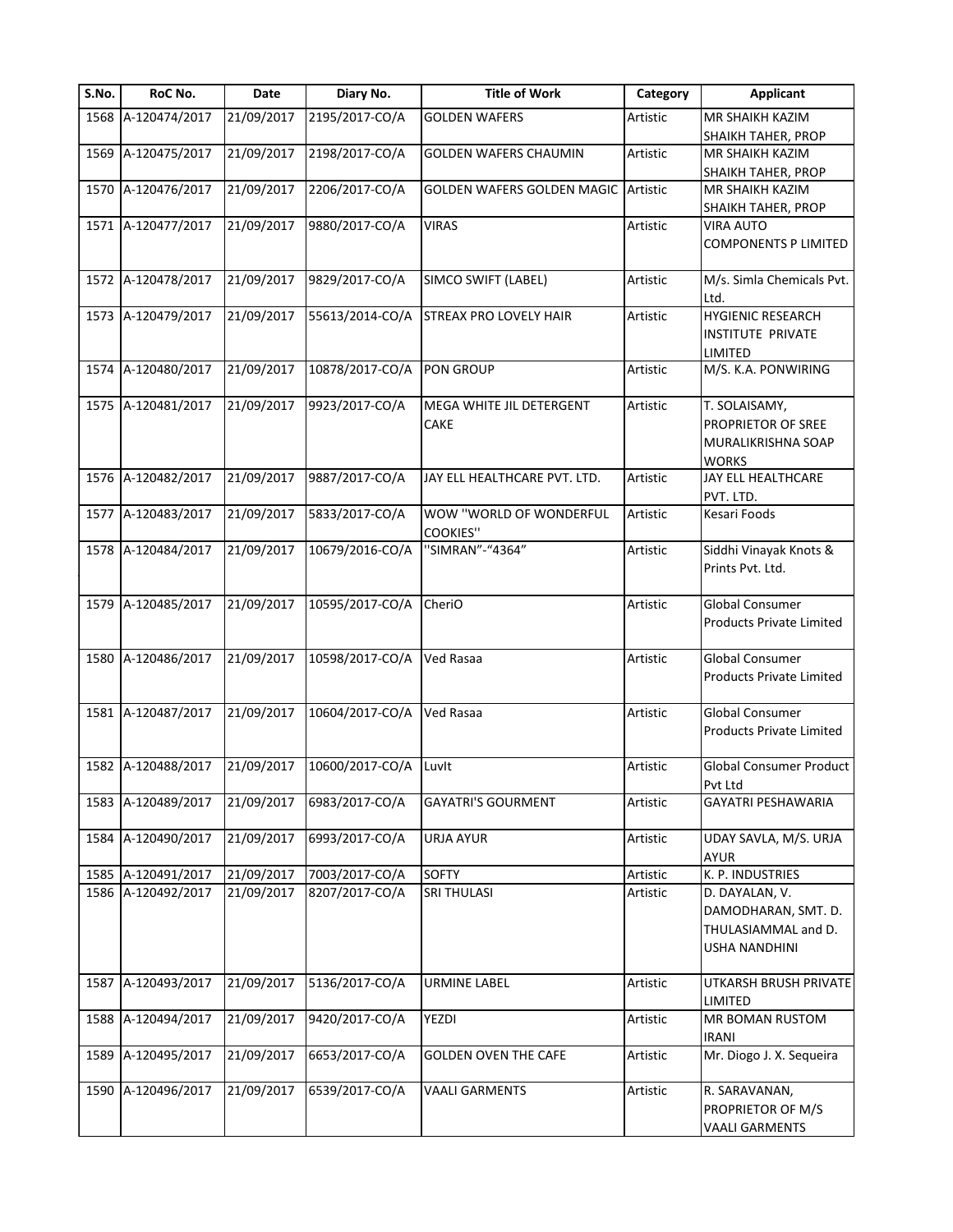| S.No. | RoC No.            | Date       | Diary No.       | <b>Title of Work</b>                  | Category | <b>Applicant</b>                                                                                                                                                                                                                                                                                                     |
|-------|--------------------|------------|-----------------|---------------------------------------|----------|----------------------------------------------------------------------------------------------------------------------------------------------------------------------------------------------------------------------------------------------------------------------------------------------------------------------|
|       | 1591 A-120497/2017 | 21/09/2017 | 1929/2015-CO/A  | <b>BUNNY'S KITCHEN LABEL</b>          | Artistic | Chirag Jagga trading as<br>Bunny's Kitchen                                                                                                                                                                                                                                                                           |
|       | 1592 A-120498/2017 | 21/09/2017 | 10721/2017-CO/A | TRUCARE BIOBLOCK label                | Artistic | Asian Paints Limited                                                                                                                                                                                                                                                                                                 |
|       | 1593 A-120499/2017 | 21/09/2017 | 10725/2017-CO/A | TRUCARE WALL PUTTY label              | Artistic | Asian Paints Limited                                                                                                                                                                                                                                                                                                 |
| 1594  | A-120500/2017      | 21/09/2017 | 10733/2017-CO/A | TRUCARE EXTERIOR WALL PRIMER<br>label | Artistic | Asian Paints Limited                                                                                                                                                                                                                                                                                                 |
|       | 1595 A-120501/2017 | 21/09/2017 | 10748/2017-CO/A | TRUCARE ASIAN FILLING PUTTY<br>label  | Artistic | Asian Paints Limited                                                                                                                                                                                                                                                                                                 |
|       | 1596 A-120502/2017 | 21/09/2017 | 7006/2017-CO/A  | <b>ROBO</b>                           | Artistic | M/S. DIAMOND AUTO<br><b>INDUSTRIES</b>                                                                                                                                                                                                                                                                               |
|       | 1597 A-120503/2017 | 21/09/2017 | 8506/2017-CO/A  | LOGO                                  | Artistic | <b>VOLTEX ELECTRICAL</b><br><b>ENGINEERS</b>                                                                                                                                                                                                                                                                         |
|       | 1598 A-120504/2017 | 21/09/2017 | 8504/2017-CO/A  | DIAMOND TOUCH                         | Artistic | R.K. DARSHAN<br><b>ENTERPRISES</b>                                                                                                                                                                                                                                                                                   |
| 1599  | A-120505/2017      | 21/09/2017 | 8522/2017-CO/A  | <b>IMC</b>                            | Artistic | INTERNATIONAL<br>MARKETING<br>CORPORATION PVT. LTD.                                                                                                                                                                                                                                                                  |
| 1600  | A-120506/2017      | 21/09/2017 | 8519/2017-CO/A  | TYNOR                                 | Artistic | TYNOR ORTHOTICS P.<br>LTD.                                                                                                                                                                                                                                                                                           |
| 1601  | A-120507/2017      | 21/09/2017 | 8503/2017-CO/A  | $SX - 21$                             | Artistic | <b>VARINDA WEARS</b>                                                                                                                                                                                                                                                                                                 |
| 1602  | A-120508/2017      | 21/09/2017 | 8505/2017-CO/A  | CROWN LOGO                            | Artistic | THE SUKHJIT STARCH &<br><b>CHEMICALS LIMITED</b>                                                                                                                                                                                                                                                                     |
|       | 1603 A-120509/2017 | 21/09/2017 | 8525/2017-CO/A  | <b>KYK</b>                            | Artistic | ARJAN ENGINEERING<br>CORPORATION                                                                                                                                                                                                                                                                                     |
|       | 1604 A-120510/2017 | 21/09/2017 | 10552/2015-CO/A | <b>VIRGINIA SPICE SODA</b>            | Artistic | M/S. ANIL & COMPANY                                                                                                                                                                                                                                                                                                  |
|       | 1605 A-120511/2017 | 21/09/2017 | 8526/2017-CO/A  | <b>LLOYDS</b>                         | Artistic | LLOYDS INFRASYSTEMS                                                                                                                                                                                                                                                                                                  |
|       | 1606 A-120512/2017 | 21/09/2017 | 9450/2017-CO/A  | <b>GLOWSTAR</b>                       | Artistic | M/S SHREE AMBEY<br>FOOTCARE PVT LTD                                                                                                                                                                                                                                                                                  |
| 1607  | A-120513/2017      | 21/09/2017 | 13374/2016-CO/A | <b>ETOOS</b>                          | Artistic | Etoos Education Pvt. Ltd.                                                                                                                                                                                                                                                                                            |
|       | 1608 A-120514/2017 | 21/09/2017 | 1413/2015-CO/A  | Wintop vitrified Pvt. Ltd.            | Artistic | [1] Mukesh Maganlal<br>Kachrola,[2] BHIKHALAL<br><b>KUNVARJIBHAI</b><br>PANARA, [3] MANSHUKHB<br>HAI G. SANARIYA,[4]<br><b>KANTILAL SAMJI BHAI</b><br>KAKASANIYA,[5]<br>NARBHERAM ARJANBHAI<br>GHODASARA, [6] BHARAT<br>FULJI BHAI KACHROLA,[7]<br>DHIRAJLAL KUVARJILAL<br>PANARA, [8] KAMLESH<br>BAVANJIBHAI PANARA |
|       | 1609 A-120515/2017 | 21/09/2017 | 9890/2017-CO/A  | PMDC KHEWRA SALT                      | Artistic | <b>SUNDER SINGH JASBIR</b><br><b>SINGH</b>                                                                                                                                                                                                                                                                           |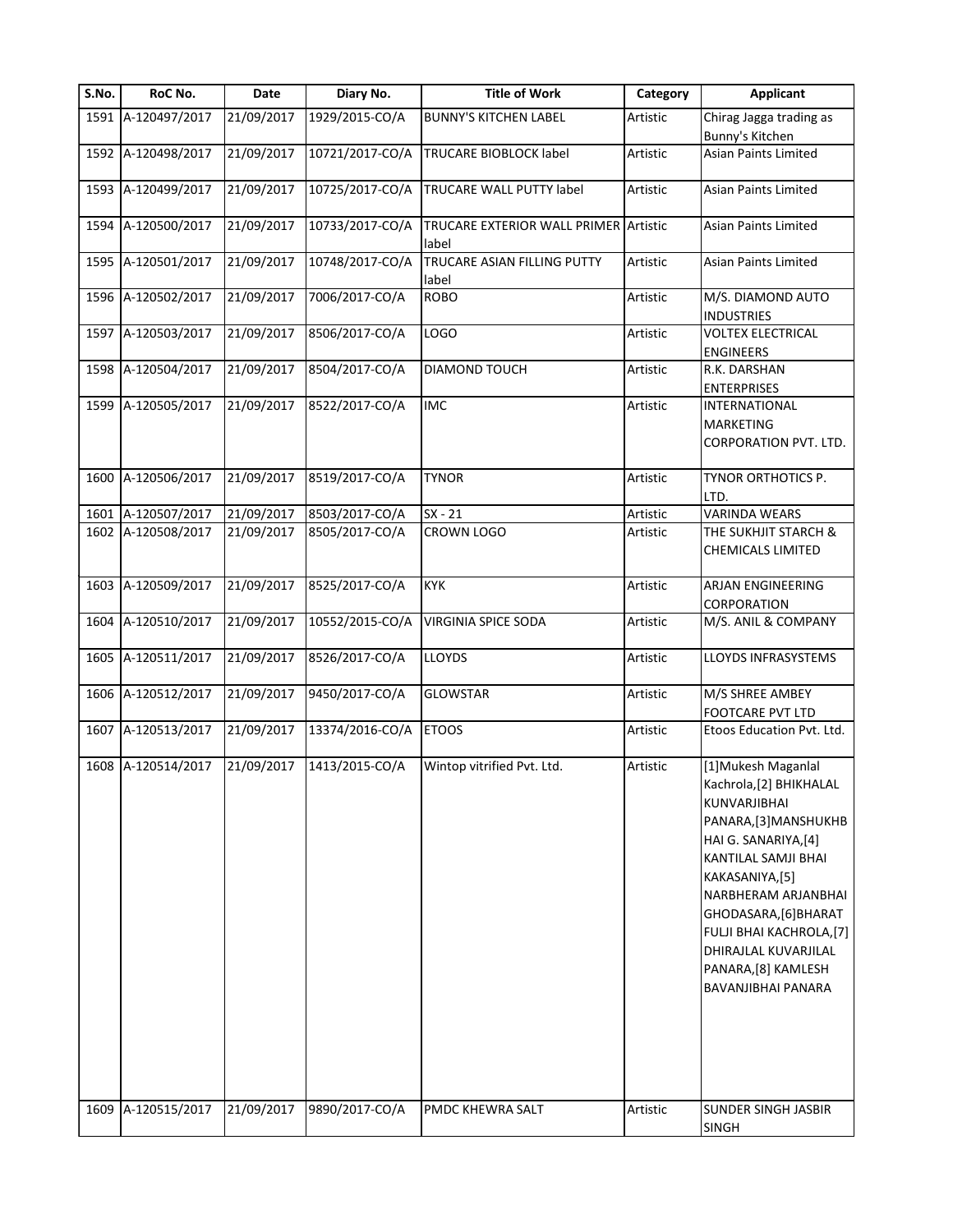| S.No. | RoC No.            | Date       | Diary No.       | <b>Title of Work</b>                                                | Category              | <b>Applicant</b>                           |
|-------|--------------------|------------|-----------------|---------------------------------------------------------------------|-----------------------|--------------------------------------------|
|       | 1610 A-120516/2017 | 21/09/2017 | 7154/2017-CO/A  | APNA SWEETS LABEL                                                   | Artistic              | <b>BHUPENDRA RATHORE</b>                   |
|       | 1611 A-120517/2017 | 21/09/2017 | 7136/2017-CO/A  | 1008 MANAGALAM                                                      | Artistic              | DAYACHAND JAIN                             |
|       | 1612 A-120518/2017 | 21/09/2017 | 487/2017-CO/A   | CHINA GOLD LABEL                                                    | Artistic              | SIMCO POLYMERS                             |
|       | 1613 A-120519/2017 | 21/09/2017 | 7129/2017-CO/A  | DHANWAN                                                             | Artistic              | DURGA SOAP FACTORY                         |
|       | 1614 A-120520/2017 | 21/09/2017 | 7122/2017-CO/A  | AO                                                                  | Artistic              | RAVI AGRAWAL                               |
|       | 1615 A-120521/2017 | 21/09/2017 | 6980/2017-CO/A  | FUN TOP GREEN CHILLI                                                | Artistic              | <b>NULL</b>                                |
|       | 1616 L-68944/2017  | 21/09/2017 | 10651/2017-CO/L | Kachari Kingdom Beginning                                           | Literary/<br>Dramatic | Jadumoni Boro                              |
|       | 1617 L-68945/2017  | 21/09/2017 | 10511/2017-CO/L | JUST 100 ECONOMICS & BUSINESS Literary/<br><b>STUDIES CLASS XII</b> | Dramatic              | MR.MOHIT JAIN.                             |
|       | 1618 L-68946/2017  | 21/09/2017 | 5450/2015-CO/L  | TEACHING GUIDE FOR THE YOUNG Literary/                              |                       | <b>HINASHOK CHARITABLE</b>                 |
|       |                    |            |                 | ENTREPRENEUR STANDARD VIII                                          | Dramatic              | <b>TRUST</b>                               |
| 1619  | L-68947/2017       | 21/09/2017 | 5445/2015-CO/L  | WORKBOOK FOR THE YOUNG                                              | Literary/             | <b>HINASHOK CHARITABLE</b>                 |
|       |                    |            |                 | ENTREPRENEUR STANDARD VI                                            | Dramatic              | <b>TRUST</b>                               |
| 1620  | L-68948/2017       | 21/09/2017 | 10353/2016-CO/L | RECRUITING-HUB.COM ONLINE                                           | Literary/             | <b>RH ONLINE</b>                           |
|       |                    |            |                 | RECRUITMENT MARKETPLACE -                                           | <b>Dramatic</b>       | <b>RECRUITMENT</b>                         |
|       |                    |            |                 | <b>TERMS OF BUSINESS</b>                                            |                       | MARKETPLACE PVT. LTD.                      |
| 1621  | L-68949/2017       | 21/09/2017 | 9238/2015-CO/L  | <b>WORKBOOK FOR THE YOUNG</b>                                       | Literary/             | <b>HINASHOK CHARITABLE</b>                 |
|       |                    |            |                 | ENTREPRENEUR STANDARD II                                            | Dramatic              | <b>TRUST</b>                               |
|       | 1622 L-68950/2017  | 21/09/2017 | 1834/2017-CO/L  | POETRY CLUB                                                         | Literary/             | NAVINDER OBEROI,                           |
|       |                    |            |                 |                                                                     | Dramatic              | <b>BRITISH</b>                             |
|       | 1623 L-68951/2017  | 21/09/2017 | 9613/2015-CO/L  | WORDBOOK FOR THE YOUNG                                              | Literary/             | <b>HINASHOK CHARITABLE</b>                 |
|       |                    |            |                 | ENTREPRENEUR STANDARD IX                                            | Dramatic              | <b>TRUST</b>                               |
|       | 1624 L-68952/2017  | 21/09/2017 | 1831/2017-CO/L  | <b>WRITERS CLUB INDIA</b>                                           | Literary/<br>Dramatic | NAVINDER OBEROI                            |
|       | 1625 L-68953/2017  | 21/09/2017 | 5449/2015-CO/L  | <b>WORKBOOK FOR THE YOUNG</b>                                       | Literary/             | <b>HINASHOK CHARITABLE</b>                 |
|       |                    |            |                 | ENTREPRENEUR STANDARD VII                                           | Dramatic              | <b>TRUST</b>                               |
|       | 1626 L-68954/2017  | 21/09/2017 | 10644/2017-CO/L | HAND BOOK FOR HAND HOLDING                                          | Literary/             | ASHOK A, JAYAPRAKESH                       |
|       |                    |            |                 | <b>GST COMPLIANCE</b>                                               | Dramatic              | M C, MONY<br>A, VENKITARAMA IYER           |
|       | 1627 L-68955/2017  | 21/09/2017 | 5454/2015-CO/L  | <b>WORKBOOK FOR THE YOUNG</b>                                       | Literary/             | <b>HINASHOK CHARITABLE</b>                 |
|       |                    |            |                 | <b>ENRREPRENEUR STANDARD VIII</b>                                   | Dramatic              | <b>TRUST</b>                               |
|       | 1628 L-68956/2017  | 21/09/2017 | 10671/2017-CO/L | <b>DAANZ</b>                                                        | Literary/             | Nidhi Patel, Sumeet                        |
|       |                    |            |                 |                                                                     | Dramatic              | Pendam                                     |
|       | 1629 L-68957/2017  | 21/09/2017 | 9607/2015-CO/L  | TEACHING GUIDE FOR THE YOUNG Literary/<br>ENTREPRENEUR STANDARD IX  | Dramatic              | <b>HINASHOK CHARITABLE</b><br><b>TRUST</b> |
| 1630  | L-68958/2017       | 21/09/2017 | 10302/2017-CO/L | 100 % Guarantee Get Success In                                      | Literary/             | Rajesh Verma                               |
|       |                    |            |                 | your life                                                           | Dramatic              |                                            |
| 1631  | L-68959/2017       | 21/09/2017 | 6455/2015-CO/L  | <b>TEACHING GUIDE FOR THE YOUNG</b>                                 | Literary/             | <b>HINASHOK CHARITABLE</b>                 |
|       |                    |            |                 | ENTREPRENEUR                                                        | Dramatic              | <b>TRUST</b>                               |
| 1632  | L-68960/2017       | 21/09/2017 | 8939/2017-CO/L  | <b>Evocative Renderings</b>                                         | Literary/<br>Dramatic | Snigdha Agrawal                            |
| 1633  | L-68961/2017       | 21/09/2017 | 9551/2015-CO/L  | TEACHING GUIDE FOR THE YOUNG                                        | Literary/             | <b>HINASHOK CHARITABLE</b>                 |
|       |                    |            |                 | ENTREPRENEUR                                                        | Dramatic              | <b>TRUST</b>                               |
| 1634  | L-68962/2017       | 21/09/2017 | 10653/2017-CO/L | ADITYAHRDAYAM                                                       | Literary/             | Central Chinmaya Mission                   |
|       |                    |            |                 |                                                                     | Dramatic              | Trust - CCMT                               |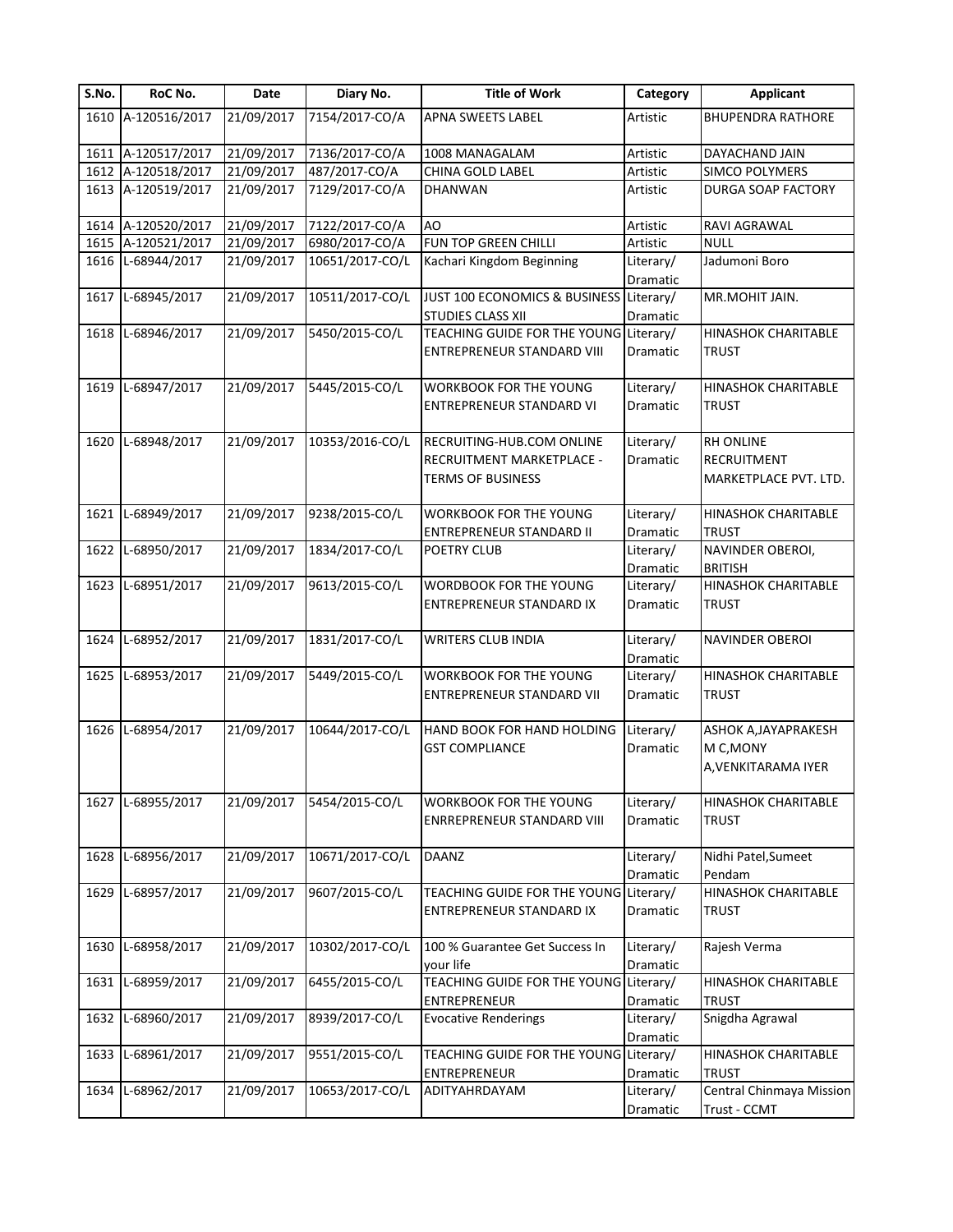| S.No. | RoC No.           | Date       | Diary No.       | <b>Title of Work</b>             | Category  | <b>Applicant</b>           |
|-------|-------------------|------------|-----------------|----------------------------------|-----------|----------------------------|
| 1635  | L-68963/2017      | 21/09/2017 | 5446/2015-CO/L  | TEACHING GUIDE FOR THE YOUNG     | Literary/ | <b>HINASHOK CHARITABLE</b> |
|       |                   |            |                 | <b>ENTREPRENEUR STANDARD VII</b> | Dramatic  | <b>TRUST</b>               |
|       |                   |            |                 |                                  |           |                            |
| 1636  | L-68964/2017      | 21/09/2017 | 9381/2017-CO/L  | Swachata Ke Ansune Fayde Aur     | Literary/ | Jayprakash Vishwakarma     |
|       |                   |            |                 | Desh Me Ho Rahi Gandagi Ke       | Dramatic  |                            |
|       |                   |            |                 | Karan Honewali Ansuni Samsya     |           |                            |
|       |                   |            |                 | bhag tisra                       |           |                            |
| 1637  | L-68965/2017      | 21/09/2017 | 8208/2017-CO/L  | <b>GAANAVA</b>                   | Literary/ | SYAMAL KANTI SAHA          |
|       |                   |            |                 |                                  | Dramatic  |                            |
| 1638  | L-68966/2017      | 21/09/2017 | 6478/2017-CO/L  | Songs of a Ruin                  | Literary/ | Prashant Singh             |
|       |                   |            |                 |                                  | Dramatic  |                            |
| 1639  | L-68967/2017      | 21/09/2017 | 8734/2017-CO/L  | Dhadkan                          | Literary/ | Ritu Jain                  |
|       |                   |            |                 |                                  | Dramatic  |                            |
| 1640  | L-68968/2017      | 21/09/2017 | 10073/2017-CO/L | Abhyantar (INside)               | Literary/ | Rachana Brar               |
|       |                   |            |                 |                                  | Dramatic  |                            |
| 1641  | L-68969/2017      | 21/09/2017 | 31186/2013-CO/L | THE ART OF MAN MAKING- PART      | Literary/ | M/S. CENTRAL               |
|       |                   |            |                 | 2                                | Dramatic  | CHINMAYA MISSION           |
|       |                   |            |                 |                                  |           | <b>TRUST</b>               |
| 1642  | L-68970/2017      | 21/09/2017 | 38923/2013-CO/L | MANDUKYA UPANISAD WITH           | Literary/ | CENTRAL CHINMAYA           |
|       |                   |            |                 | <b>KARIKA</b>                    | Dramatic  | <b>MISSION TRUST CCMT</b>  |
| 1643  | L-68971/2017      | 21/09/2017 | 51211/2014-CO/L | Surya-Contemporary poetry-1      | Literary/ | DR. SURYAKANTA             |
|       |                   |            |                 |                                  | Dramatic  | <b>ACHARYA</b>             |
| 1644  | L-68972/2017      | 21/09/2017 | 8855/2017-CO/L  | Saga                             | Literary/ | Sarala Barnabas            |
|       |                   |            |                 |                                  | Dramatic  |                            |
| 1645  | L-68973/2017      | 21/09/2017 | 8756/2017-CO/L  | Sssshhhh! Kya Batayee            | Literary/ | Partha Sarthi Das          |
|       |                   |            |                 |                                  | Dramatic  |                            |
| 1646  | L-68974/2017      | 21/09/2017 | 8758/2017-CO/L  | Tasveerein.                      | Literary/ | Partha Sarthi Das          |
|       |                   |            |                 |                                  | Dramatic  |                            |
|       | 1647 L-68975/2017 | 21/09/2017 | 8895/2017-CO/L  | Ae Khuda.                        | Literary/ | Partha Sarthi Das          |
|       |                   |            |                 |                                  | Dramatic  |                            |
| 1648  | L-68976/2017      | 21/09/2017 | 8897/2017-CO/L  | Shukriya.                        | Literary/ | Partha Sarthi Das          |
|       |                   |            |                 |                                  | Dramatic  |                            |
| 1649  | L-68977/2017      | 21/09/2017 | 8898/2017-CO/L  | Pehla Kadam.                     | Literary/ | Partha Sarthi Das          |
|       |                   |            |                 |                                  | Dramatic  |                            |
| 1650  | L-68978/2017      | 21/09/2017 | 5672/2017-CO/L  | Money Money                      | Literary/ | Anil Sandhu                |
|       |                   |            |                 |                                  | Dramatic  |                            |
|       | 1651 L-68979/2017 | 21/09/2017 | 7685/2017-CO/L  | Demons in My Mind                | Literary/ | Aashish Gupta              |
|       |                   |            |                 |                                  | Dramatic  |                            |
| 1652  | L-68980/2017      | 21/09/2017 | 14814/2016-CO/L | ADVISORYMANDI.COM                | Literary/ | Kaushlendra Singh Sengar   |
|       |                   |            |                 |                                  | Dramatic  |                            |
|       | 1653 L-68981/2017 | 21/09/2017 | 8861/2017-CO/L  | <b>Steps to Career</b>           | Literary/ | Siji Thomas                |
|       |                   |            |                 |                                  | Dramatic  |                            |
|       | 1654 L-68982/2017 | 21/09/2017 | 7795/2017-CO/L  | CONSEQUENCE                      | Literary/ | Rashika Joshi              |
|       |                   |            |                 |                                  | Dramatic  |                            |
| 1655  | L-68983/2017      | 21/09/2017 | 8040/2017-CO/L  | The Incomplete                   | Literary/ | Vaibhav Kolhe              |
|       |                   |            |                 |                                  | Dramatic  |                            |
| 1656  | L-68984/2017      | 21/09/2017 | 7690/2017-CO/L  | Marriage of a Monk               | Literary/ | Venkata Mohan              |
|       |                   |            |                 |                                  | Dramatic  |                            |
| 1657  | L-68985/2017      | 21/09/2017 | 11197/2017-CO/L | Microwave Engineering Notes      | Literary/ | Chetan Vitthalrao          |
|       |                   |            |                 |                                  | Dramatic  | Waghmare                   |
| 1658  | L-68986/2017      | 21/09/2017 | 6979/2017-CO/L  | A white amongst the blacks       | Literary/ | Shefali Kumar              |
|       |                   |            |                 |                                  | Dramatic  |                            |
| 1659  | L-68987/2017      | 21/09/2017 | 11263/2017-CO/L | LMPSY-335 PSYCHOLOGICAL          | Literary/ | Lovely Professional        |
|       |                   |            |                 | RESEARCH - PRACTICAL Lab         | Dramatic  | University                 |
|       |                   |            |                 | Manual                           |           |                            |
| 1660  | L-68988/2017      | 21/09/2017 | 9989/2017-CO/L  | Vikas Niyam-Atmasantushticha     | Literary/ | Tejgyan Global             |
|       |                   |            |                 | Rahasya                          | Dramatic  | Foundation                 |
|       |                   |            |                 |                                  |           |                            |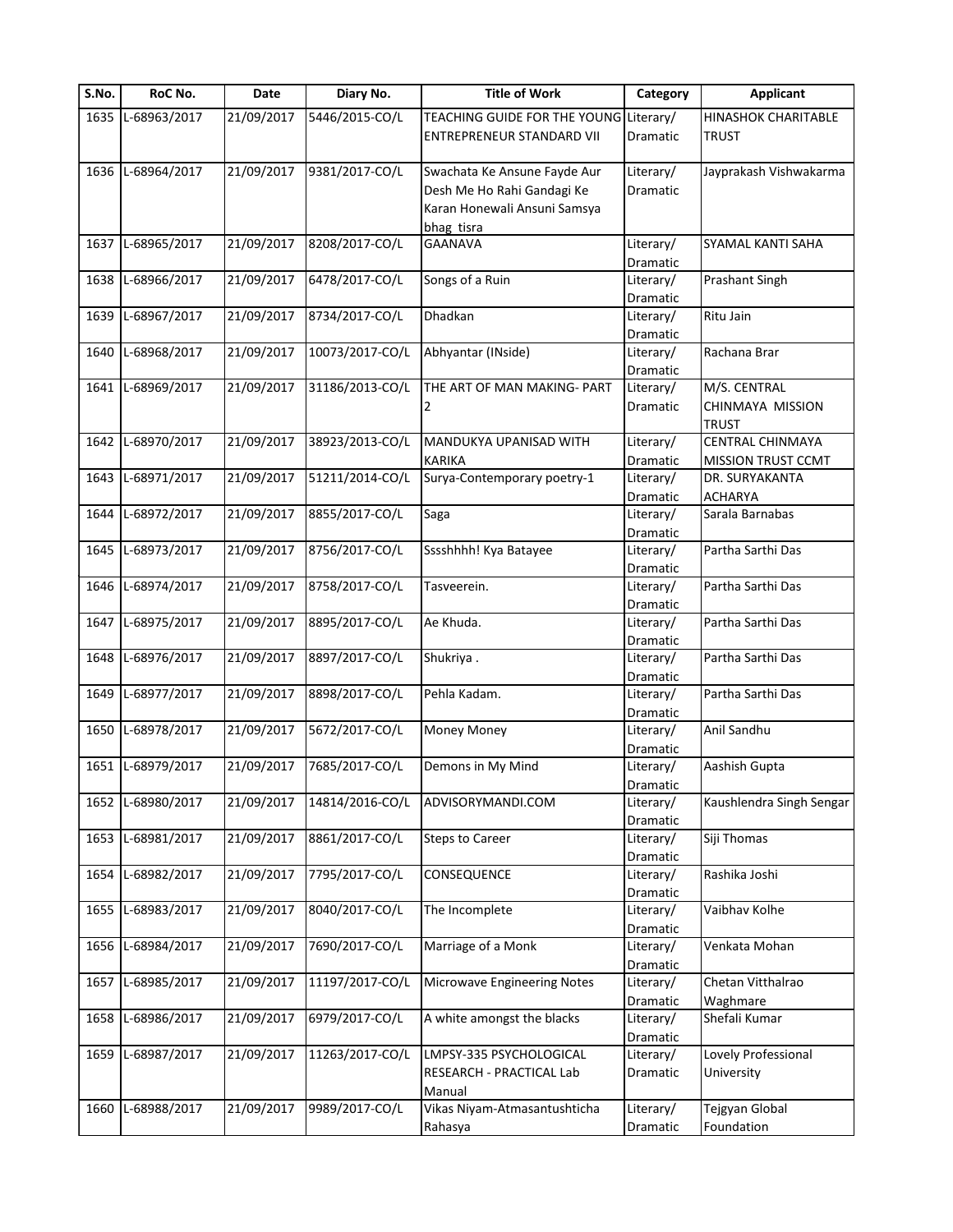| S.No. | RoC No.           | Date       | Diary No.       | <b>Title of Work</b>                          | Category              | <b>Applicant</b>         |
|-------|-------------------|------------|-----------------|-----------------------------------------------|-----------------------|--------------------------|
|       | 1661 L-68989/2017 | 21/09/2017 | 9847/2017-CO/L  | Input Tax Credit, Accounts &                  | Literary/             | <b>Anand Singh</b>       |
|       |                   |            |                 | Records, Returns, Assessment and              | Dramatic              |                          |
|       |                   |            |                 | Audit of Records under GST Laws               |                       |                          |
| 1662  | L-68990/2017      | 21/09/2017 | 9717/2017-CO/L  | Calligraphy                                   | Literary/             | Sanjay Damodar           |
|       |                   |            |                 |                                               | Dramatic              | Kalamkar                 |
| 1663  | L-68991/2017      | 21/09/2017 | 5250/2017-CO/L  | LIFE IN WIFE                                  | Literary/             | NAVINDER OBEROI          |
|       |                   |            |                 |                                               | Dramatic              |                          |
| 1664  | L-68992/2017      | 21/09/2017 | 5249/2017-CO/L  | WIFE IN LIFE                                  | Literary/             | NAVINDER OBEROI          |
|       |                   |            |                 |                                               | Dramatic              |                          |
| 1665  | L-68993/2017      | 21/09/2017 | 5247/2017-CO/L  | WIFE MEIN LIFE                                | Literary/             | NAVINDER OBEROI          |
|       |                   |            |                 |                                               | Dramatic              |                          |
| 1666  | L-68994/2017      | 21/09/2017 | 5240/2017-CO/L  | PARAMBARA                                     | Literary/             | SAM GEORGE ABRAHAM       |
|       |                   |            |                 |                                               | Dramatic              |                          |
|       | 1667 L-68995/2017 | 21/09/2017 | 14526/2016-CO/L | MAGIC ENGLISH JUNIOR LEVEL 4                  | Literary/             | Karadi Path Education    |
|       |                   |            |                 |                                               | Dramatic              | Company Pvt. Ltd         |
|       |                   |            |                 |                                               |                       |                          |
| 1668  | L-68996/2017      | 21/09/2017 | 7611/2017-CO/L  | <b>Digital Analytics</b>                      | Literary/             | Jumin Kamki              |
| 1669  | L-68997/2017      | 21/09/2017 | 8927/2017-CO/L  | The London Bride                              | Dramatic<br>Literary/ | Resham Khetan            |
|       |                   |            |                 |                                               | Dramatic              |                          |
| 1670  | L-68998/2017      | 21/09/2017 | 9547/2017-CO/L  | Operations of ALU - Self                      | Literary/             | Vaijayanti H Panse       |
|       |                   |            |                 | Assesment Quiz                                | Dramatic              |                          |
| 1671  | L-68999/2017      | 21/09/2017 | 9128/2017-CO/L  | Kamukahridhayam                               | Literary/             | Muraleedharan            |
|       |                   |            |                 |                                               | Dramatic              |                          |
| 1672  | L-69000/2017      | 21/09/2017 | 6959/2017-CO/L  | Sheikh Farid- The Great Sufi Mystic Literary/ |                       | RADHA SOAMI SATSANG      |
|       |                   |            |                 |                                               | Dramatic              | <b>BEAS</b>              |
|       | 1673 L-69001/2017 | 21/09/2017 | 10590/2017-CO/L | Theories and Principles of Public             | Literary/             | M/s Spectrum Telugu      |
|       |                   |            |                 | Administration                                | Dramatic              | <b>Publishing House</b>  |
|       |                   |            |                 |                                               |                       |                          |
|       | 1674 L-69002/2017 | 21/09/2017 | 10665/2017-CO/L | <b>Passionate Perceptions</b>                 | Literary/             | Kavi Venkatesan          |
|       | 1675 L-69003/2017 | 21/09/2017 | 7997/2017-CO/L  |                                               | Dramatic              | Rishikesh Joshi          |
|       |                   |            |                 | First Day, Last Show                          | Literary/<br>Dramatic |                          |
|       | 1676 L-69004/2017 | 21/09/2017 | 7668/2017-CO/L  | Rankshetram, Part-1                           | Literary/             | Utkarsh Srivastava       |
|       |                   |            |                 |                                               | Dramatic              |                          |
|       | 1677 L-69005/2017 | 21/09/2017 | 10679/2017-CO/L | Dhyan - Free your dhyan to live in            | Literary/             | Kartar Singh, S/o. Shri  |
|       |                   |            |                 | peace and ananda forever                      | Dramatic              | Dayal Singh              |
|       |                   |            |                 |                                               |                       |                          |
|       | 1678 L-69006/2017 | 21/09/2017 | 7783/2017-CO/L  | I'm Choosing Life                             | Literary/             | Ramya Ranganathan        |
|       |                   |            |                 |                                               | Dramatic              |                          |
| 1679  | L-69007/2017      | 21/09/2017 | 10834/2017-CO/L | Bhagwan Mahaveer                              | Literary/             | Tejgyan Global           |
|       |                   |            |                 |                                               | Dramatic              | Foundation               |
| 1680  | L-69008/2017      | 21/09/2017 | 10656/2017-CO/L | <b>Bhikshu Geeta</b>                          | Literary/             | Central Chinmaya Mission |
|       |                   |            |                 |                                               | Dramatic              | Trust - CCMT             |
|       | 1681 L-69009/2017 | 21/09/2017 | 4882/2017-CO/L  | THE DON'T PARTY                               | Literary/             | INNOBUZZ MARKETING       |
|       |                   |            |                 |                                               | Dramatic              | SOLUTIONS PVT. LTD       |
|       |                   | 21/09/2017 | 7002/2017-CO/L  |                                               |                       |                          |
| 1682  | L-69010/2017      |            |                 | SHUKRANA                                      | Literary/<br>Dramatic | <b>VICKY AHUJA</b>       |
| 1683  | L-69011/2017      | 21/09/2017 | 6635/2017-CO/L  | <b>EMEG</b>                                   | Literary/             | DINESH CHANDWANI         |
|       |                   |            |                 |                                               | Dramatic              |                          |
| 1684  | L-69012/2017      | 21/09/2017 | 6650/2017-CO/L  | MY EDUCATION MY LIFE                          | Literary/             | Mr. Vivekraj Rajendra    |
|       |                   |            |                 |                                               | Dramatic              | Thakur                   |
|       |                   |            |                 |                                               |                       |                          |
| 1685  | L-69013/2017      | 21/09/2017 | 4731/2017-CO/L  | The Curious Case of Black Money               | Literary/             | Varun Chandna            |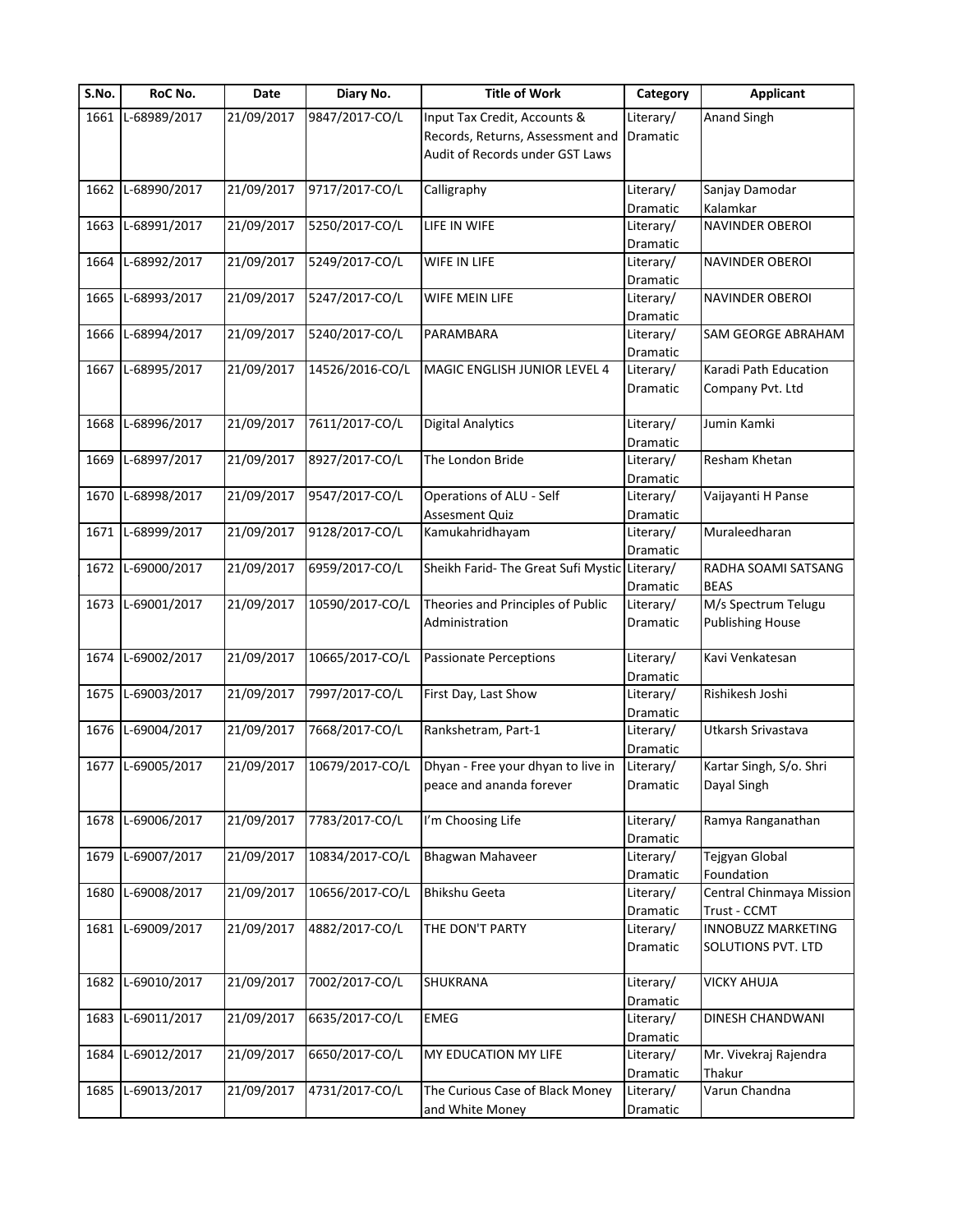| S.No. | RoC No.            | Date                    | Diary No.       | <b>Title of Work</b>                  | Category  | <b>Applicant</b>           |
|-------|--------------------|-------------------------|-----------------|---------------------------------------|-----------|----------------------------|
| 1686  | L-69014/2017       | 21/09/2017              | 10655/2017-CO/L | <b>Bhakti Sudha</b>                   | Literary/ | Central Chinmaya Mission   |
|       |                    |                         |                 |                                       | Dramatic  | Trust - CCMT               |
|       | 1687 L-69015/2017  | 21/09/2017              | 11365/2015-CO/L | DATAWAREHOUSING AND                   | Literary/ | AMOL D                     |
|       |                    |                         |                 | <b>MINING</b>                         | Dramatic  | GAIKWAD, ROSHAN S          |
|       |                    |                         |                 |                                       |           | <b>BHANUSE</b>             |
|       | 1688 L-69016/2017  | 21/09/2017              | 5245/2017-CO/L  | INTERNATIONAL COMMISSION ON Literary/ |           | MRS SHEFFALI DUGGAL        |
|       |                    |                         |                 | CYBER SECURITY LAW                    | Dramatic  |                            |
|       |                    |                         |                 |                                       |           |                            |
| 1689  | L-69017/2017       | 21/09/2017              | 10841/2017-CO/L | Power Quality Improvement By          | Literary/ | Mr. Hadpe S.S., Sagar      |
|       |                    |                         |                 | Using Dynamic Voltage Restorer        | Dramatic  | Nilkanth Deo               |
|       |                    |                         |                 |                                       |           |                            |
|       | 1690 L-69018/2017  | 21/09/2017              | 10836/2017-CO/L | Ramakrishna Paramahansa:              | Literary/ | Tejgyan Global             |
|       |                    |                         |                 | <b>Bhakton ke Bhakt</b>               | Dramatic  | Foundation                 |
|       |                    |                         |                 |                                       |           |                            |
|       | 1691 L-69019/2017  | 21/09/2017              | 13865/2016-CO/L | ADVANCED ELECTRONICS                  | Literary/ | M/S MADE EASY              |
|       |                    |                         |                 | <b>ELECTRONICS ENGINEERING</b>        | Dramatic  | <b>PUBLICATIONS</b>        |
| 1692  | L-69020/2017       | $\overline{21}/09/2017$ | 13864/2016-CO/L | ADVANCED COMMUNICATION                | Literary/ | M/S MADE EASY              |
|       |                    |                         |                 |                                       | Dramatic  |                            |
|       |                    |                         |                 | <b>ELECTRONICS ENGINEERING</b>        |           |                            |
|       | L-69021/2017       |                         |                 |                                       |           |                            |
| 1693  |                    | 21/09/2017              | 4884/2017-CO/L  | <b>CHETTA</b>                         | Literary/ | <b>VIVEK V</b>             |
|       |                    |                         |                 |                                       | Dramatic  |                            |
|       | 1694 L-69022/2017  | 21/09/2017              | 9419/2017-CO/L  | 3D RECONSTRUCTION AND                 | Literary/ | PROF AMLAN                 |
|       |                    |                         |                 | SLICING OF MR IMAGES OF BRAIN         | Dramatic  | CHAKRABARTI, PUBALI        |
|       |                    |                         |                 |                                       |           | CHATTERJEE, SOMOBALLI      |
|       |                    |                         |                 |                                       |           | GHOSHAL, SOURAV BANU       |
|       |                    |                         |                 |                                       |           |                            |
|       | 1695 L-69023/2017  | 21/09/2017              | 6982/2017-CO/L  | This Side Up                          | Literary/ | Nishanthi Evani            |
|       |                    |                         |                 |                                       | Dramatic  |                            |
|       | 1696 L-69024/2017  | 21/09/2017              | 9441/2017-CO/L  | ARACHNOVA (The Tale Of Two            | Literary/ | Tanisha Singal             |
|       |                    |                         |                 | Spinners)                             | Dramatic  |                            |
|       | 1697 L-69025/2017  | 21/09/2017              | 9442/2017-CO/L  | ARACHNOVA, Beat the Fear              | Literary/ | Tanisha Singal             |
|       |                    |                         |                 |                                       | Dramatic  |                            |
|       | 1698 L-69026/2017  | 21/09/2017              | 9444/2017-CO/L  | ARACHNOVA                             | Literary/ | Tanisha Singal             |
|       |                    |                         |                 |                                       | Dramatic  |                            |
| 1699  | L-69027/2017       | 21/09/2017              | 6754/2017-CO/L  | Phera - The Reincarnation             | Literary/ | Sounak Chakravarty         |
|       |                    |                         |                 |                                       | Dramatic  |                            |
|       | 1700 L-69028/2017  | 21/09/2017              | 8021/2017-CO/L  | <b>Engineering Chemistry</b>          | Literary/ | DnyanPath Publication      |
|       |                    |                         |                 |                                       | Dramatic  |                            |
|       | 1701 L-69029/2017  | 21/09/2017              | 1031/2017-CO/L  | KHAANABADOSH Game never               | Literary/ | Ajay kumar singh           |
|       |                    |                         |                 | ends                                  | Dramatic  |                            |
| 1702  | L-69030/2017       | 21/09/2017              | 7153/2017-CO/L  | A GREAT TRUTH                         | Literary/ | <b>INDRAJIT ROMANI</b>     |
|       |                    |                         |                 |                                       | Dramatic  |                            |
|       | 1703 L-69031/2017  | 21/09/2017              | 11058/2017-CO/L | LIFE AND IT'S PURPOSE                 | Literary/ | HIRA SHIVLAL MANDANI       |
|       |                    |                         |                 |                                       | Dramatic  |                            |
|       | 1704 L-69032/2017  | 21/09/2017              | 9767/2017-CO/L  | <b>CHUTTI CHAMPIONS</b>               | Literary/ | Zee Entertainment          |
|       |                    |                         |                 |                                       | Dramatic  | <b>Enterprises Limited</b> |
|       | 1705 L-69033/2017  | 21/09/2017              | 9768/2017-CO/L  | Chupke Chupke                         | Literary/ | Zee Entertainment          |
|       |                    |                         |                 |                                       | Dramatic  | <b>Enterprises Limited</b> |
|       | 1706 L-69034/2017  | 21/09/2017              | 8631/2017-CO/L  | After The Marriage                    | Literary/ | Manoj Kumar Rohilla        |
|       |                    |                         |                 |                                       |           |                            |
| 1707  | L-69035/2017       | 21/09/2017              | 13859/2016-CO/L | www.solankiescorporate.com            | Dramatic  | Minakshi Mahesh Solanki    |
|       |                    |                         |                 |                                       | Literary/ |                            |
|       |                    |                         |                 |                                       | Dramatic  |                            |
|       | 1708 SR-12712/2017 | 21/09/2017              | 5501/2017-CO/SR | <b>HASHTAG</b>                        | Sound     | <b>SONY MUSIC</b>          |
|       |                    |                         |                 |                                       | Recording | ENTERTAINMENT INDIA        |
|       |                    |                         |                 |                                       |           | PVT LTD                    |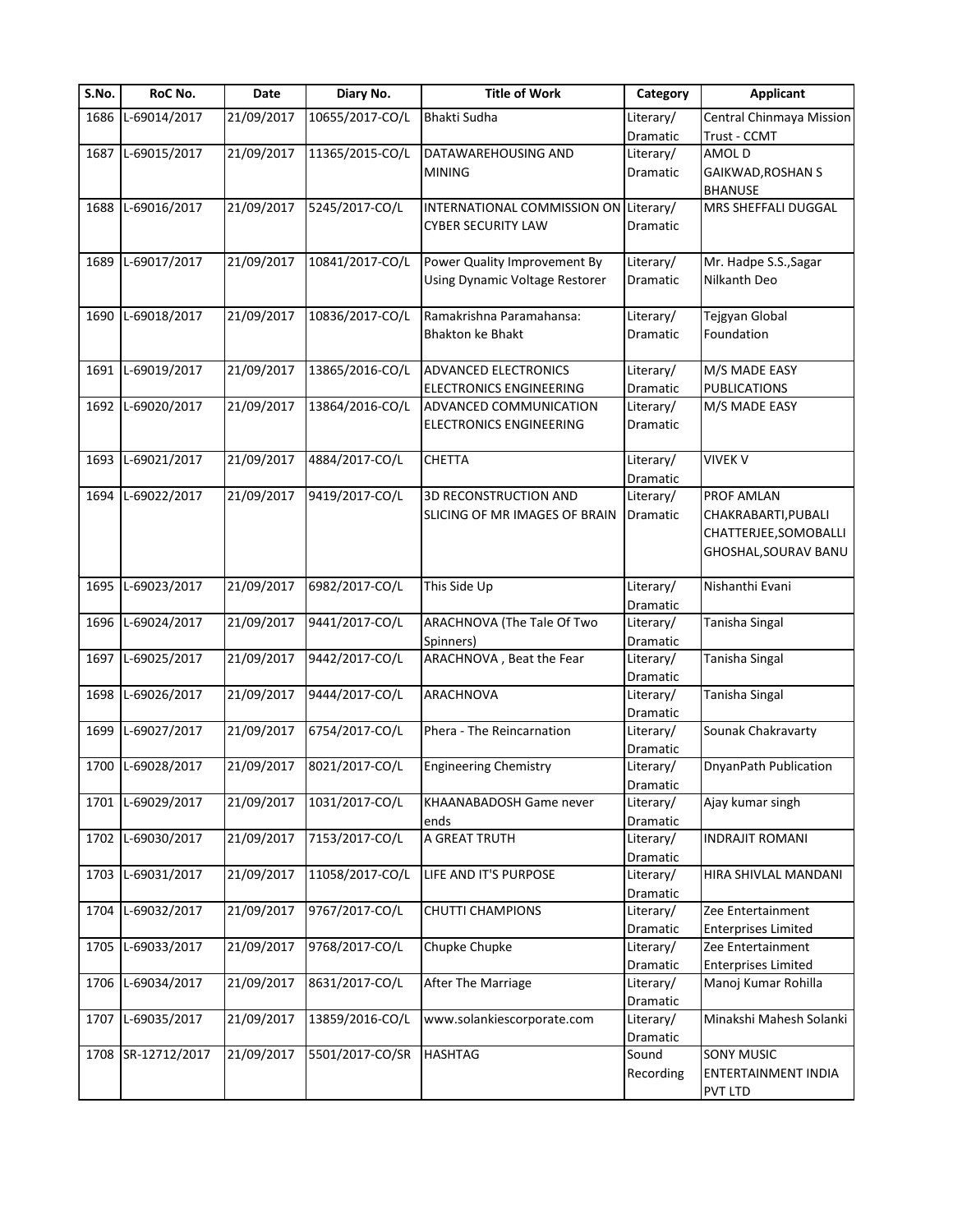| S.No. | RoC No.            | Date       | Diary No.       | <b>Title of Work</b>                            | Category  | <b>Applicant</b>           |
|-------|--------------------|------------|-----------------|-------------------------------------------------|-----------|----------------------------|
| 1709  | SR-12713/2017      | 21/09/2017 | 5504/2017-CO/SR | <b>BHANGRA WHOA</b>                             | Sound     | <b>SONY MUSIC</b>          |
|       |                    |            |                 |                                                 | Recording | ENTERTAINMENT INDIA        |
|       |                    |            |                 |                                                 |           | PVT. LTD.                  |
|       | 1710 SR-12714/2017 | 21/09/2017 | 5499/2017-CO/SR | <b>MUNDE</b>                                    | Sound     | <b>SONY MUSIC</b>          |
|       |                    |            |                 |                                                 | Recording | <b>ENTERTAINMENT INDIA</b> |
|       |                    |            |                 |                                                 |           | <b>PVT LTD</b>             |
| 1711  | SR-12715/2017      | 21/09/2017 | 5500/2017-CO/SR | <b>BREAK</b>                                    | Sound     | <b>SONY MUSIC</b>          |
|       |                    |            |                 |                                                 | Recording | ENTERTAINMENT INDIA        |
|       |                    |            |                 |                                                 |           | <b>PVT LTD</b>             |
|       | 1712 SR-12716/2017 | 21/09/2017 | 1499/2015-CO/SR | DART TABLET AUDIO                               | Sound     | <b>JAGDALE INDUSTRIES</b>  |
|       |                    |            |                 | PERFORMANCE ADVERTISEMENT                       | Recording | LIMITED                    |
|       |                    |            |                 | (KANNADA)                                       |           |                            |
| 1713  | SR-12717/2017      | 21/09/2017 | 2048/2015-CO/SR | Kya Khoya                                       | Sound     | Sony Music                 |
|       |                    |            |                 |                                                 | Recording | Entertainment India        |
|       |                    |            |                 |                                                 |           | Private Limited            |
| 1714  | SR-12718/2017      | 21/09/2017 | 2070/2015-CO/SR | Khamoshiyan                                     | Sound     | Sony Music                 |
|       |                    |            |                 |                                                 | Recording | Entertainment India        |
|       |                    |            |                 |                                                 |           | Private Limited            |
| 1715  | SR-12719/2017      | 21/09/2017 | 2071/2015-CO/SR | Baatein Ye Kabhi Na                             | Sound     | Sony Music                 |
|       |                    |            |                 |                                                 | Recording | Entertainment India        |
|       |                    |            |                 |                                                 |           | Private Limited            |
|       | 1716 SR-12720/2017 | 21/09/2017 | 2156/2015-CO/SR | <b>Bheegh Loon</b>                              | Sound     | Sony Music                 |
|       |                    |            |                 |                                                 | Recording | Entertainment India        |
|       |                    |            |                 |                                                 |           | Private Limited            |
|       | SR-12721/2017      | 21/09/2017 | 2153/2015-CO/SR | Tu Har Lamha                                    | Sound     | Sony Music                 |
| 1717  |                    |            |                 |                                                 |           |                            |
|       |                    |            |                 |                                                 | Recording | Entertainment India        |
|       |                    |            |                 |                                                 |           | Private Limited            |
|       | 1718 SW-9438/2017  | 21/09/2017 | 7151/2017-CO/SW | <b>KNOWN LINKS</b>                              | Computer  | Aknown Info LLP            |
|       |                    |            |                 |                                                 | Software  |                            |
| 1719  | SW-9439/2017       | 21/09/2017 | 3815/2016-CO/SW | Detection Of SMS based Malware                  | Computer  | Aishwarya A.               |
|       |                    |            |                 | For Android Operating System                    | Software  | Bhandari, Anuja A.         |
|       |                    |            |                 |                                                 |           | Lambate, Jyoti D.          |
|       |                    |            |                 |                                                 |           | Bhalchim, Sonali           |
|       |                    |            |                 |                                                 |           | Tidke, Suman P. Bansode    |
|       |                    |            |                 |                                                 |           |                            |
| 1720  | SW-9440/2017       | 21/09/2017 | 10386/2016-     | <b>ALARM FOR BIFURCATE TUBES</b>                | Computer  | <b>BHARAT HEAVY</b>        |
|       |                    |            | CO/SW           |                                                 | Software  | <b>ELECTRICALS LIMITED</b> |
|       | 1721 SW-9441/2017  |            |                 | 21/09/2017 9351/2017-CO/SW COMPUTER PROGRAM FOR | Computer  | <b>BHARAT HEAVY</b>        |
|       |                    |            |                 | <b>GENERATION OF AUTOMATED</b>                  | Software  | <b>ELECTRICALS LIMITED</b> |
|       |                    |            |                 | TEMPLATES FOR 2D DRAWING                        |           |                            |
|       |                    |            |                 | <b>GENERATION</b>                               |           |                            |
|       | 1722 SW-9442/2017  | 21/09/2017 | 10300/2016-     | CENTRAL PHARMACY SYSTEM                         | Computer  | <b>BHARAT HEAVY</b>        |
|       |                    |            | CO/SW           |                                                 | Software  | ELECTRICALS LIMITED        |
|       | 1723 SW-9443/2017  | 21/09/2017 | 10315/2016-     | SOFTWARE FOR AUTOMATED                          | Computer  | <b>BHARAT HEAVY</b>        |
|       |                    |            | CO/SW           | THERMAL AND MECHANICAL                          | Software  | <b>ELECTRICALS LIMITED</b> |
|       |                    |            |                 | DESIGN, MODELING & DRAFTING                     |           |                            |
|       |                    |            |                 | OF VERTICAL H. P. HEATER                        |           |                            |
|       |                    |            |                 |                                                 |           |                            |
| 1724  | SW-9444/2017       | 21/09/2017 | 2768/2017-CO/SW | LibNet                                          | Computer  | Kiran Kumar Hembrom        |
|       |                    |            |                 |                                                 | Software  |                            |
|       |                    |            |                 |                                                 |           |                            |
| 1725  | SW-9445/2017       | 21/09/2017 | 9463/2017-CO/SW | Social Communication Database                   | Computer  | Kailas Ravsaheb            |
|       |                    |            |                 |                                                 | Software  | Patil, Sumit Kawate        |
|       | 1726 SW-9446/2017  | 21/09/2017 | 10318/2016-     | SOFTWARE FOR AUTOMATED                          | Computer  | <b>BHARAT HEAVY</b>        |
|       |                    |            | CO/SW           | THERMAL AND MECHANICAL                          | Software  | ELECTRICALS LIMITED        |
|       |                    |            |                 | DESIGN, MODELING & DRAFTING                     |           |                            |
|       |                    |            |                 | OF L.P. HEATER                                  |           |                            |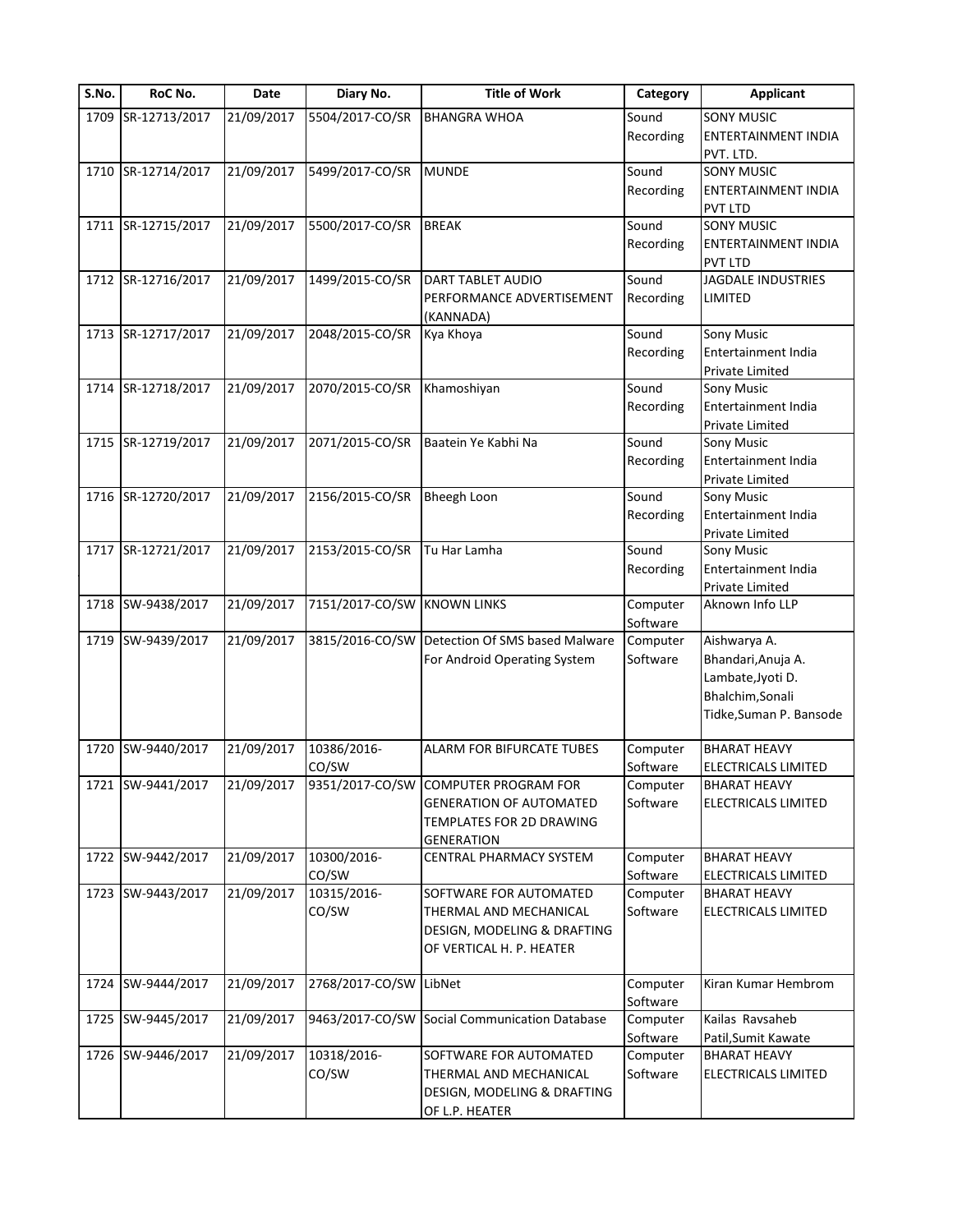| S.No. | RoC No.            | Date       | Diary No.            | <b>Title of Work</b>                                                                                                                                | Category                     | <b>Applicant</b>                                                                  |
|-------|--------------------|------------|----------------------|-----------------------------------------------------------------------------------------------------------------------------------------------------|------------------------------|-----------------------------------------------------------------------------------|
| 1727  | SW-9447/2017       | 21/09/2017 | 10322/2016-<br>CO/SW | <b>AUTOMATION FOR GENERATION</b><br>OF BOQ FOR CCTV SYSTEM IN A<br>POWER PLANT                                                                      | Computer<br>Software         | <b>BHARAT HEAVY</b><br>ELECTRICALS LIMITED                                        |
|       | 1728 SW-9448/2017  | 21/09/2017 | 8849/2017-CO/SW      | <b>CADASTRAL SURVEY</b>                                                                                                                             | Computer<br>Software         | Dr. Kamal Jain                                                                    |
| 1729  | A-120522/2017      | 22/09/2017 | 8395/2017-CO/A       | <b>Bus Stop</b>                                                                                                                                     | Artistic                     | M/s. Indogulf<br>Cropsciences Limited                                             |
| 1730  | A-120523/2017      | 22/09/2017 | 3624/2017-CO/A       | <b>BHAIRO</b>                                                                                                                                       | Artistic                     | <b>GREEN GOLD ANIMATION</b><br>PVT.LTD.                                           |
| 1731  | A-120524/2017      | 22/09/2017 | 5835/2017-CO/A       | <b>SUGAR N SPICE</b>                                                                                                                                | Artistic                     | SUGAR N SPICE FOODS<br>PVT. LTD                                                   |
|       | 1732 A-120525/2017 | 22/09/2017 | 5834/2017-CO/A       | <b>HOTEL VIRGO</b>                                                                                                                                  | Artistic                     | SUGAR N SPICE FOOD<br>PVT. LTD.                                                   |
|       | 1733 A-120526/2017 | 22/09/2017 | 5576/2017-CO/A       | <b>MYSORE TARPAULINS</b>                                                                                                                            | Artistic                     | VEERABHADRA Y., SOLE<br>PROPRIETOR, TRADING<br>AS MYSORE TARPAULINS,              |
|       | 1734 A-120527/2017 | 22/09/2017 | 5620/2017-CO/A       | <b>SEBON</b>                                                                                                                                        | Artistic                     | K.GOPALSAMY,<br>PROPRIETOR OF M/S<br><b>SEBON CREATIONS</b>                       |
|       | 1735 A-120528/2017 | 22/09/2017 | 7829/2017-CO/A       | <b>MASTER SUPREME LABEL</b>                                                                                                                         | Artistic                     | <b>Usman Ahmed Trading as</b><br><b>Usman Ahmed</b>                               |
|       | 1736 A-120529/2017 | 22/09/2017 | 5682/2017-CO/A       | Chhotu Sabuwada                                                                                                                                     | Artistic                     | Chhotu Kolhapuri Foods's                                                          |
| 1737  | A-120530/2017      | 22/09/2017 | 5766/2017-CO/A       | Chhotu Corn Patice                                                                                                                                  | Artistic                     | Chhotu Kolhapuri Food's                                                           |
|       | 1738 A-120531/2017 | 22/09/2017 | 2492/2017-CO/A       | ASHTAVINAYAK INFRAPROJECTS<br>WITH AN ARTISTIC GANESHA<br>TRUNK AND A PUNCH LINE A UNIT<br>OF ASG BUSINESS INDIA PVT LTD                            | Artistic                     | M/S ASG BUSINESS INDIA<br>PVT LTD                                                 |
| 1739  | A-120532/2017      | 22/09/2017 | 1344/2017-CO/A       | ROYAL HE-TECHI                                                                                                                                      | Literary/                    | Poulomis Abode                                                                    |
| 1740  | L-69060/2017       | 22/09/2017 | 6064/2015-CO/L       | Robust algorithm for data security<br>using chemical cryptology                                                                                     | Literary/<br>Dramatic        | DR AMIT VERMA, MISS<br>ANJALI GAKHAR, MR.<br>RAM GOPAL, MR. ROHIT<br><b>KUMAR</b> |
|       | 1741 L-69061/2017  | 22/09/2017 | 9647/2016-CO/L       | TO SOLVE PROBLEM OF MEDICAL<br><b>EMERGENCY AND OTHER</b><br>EMERGENCY IN HILL AREA OR<br>UNTOUCH AREA TO REACH<br>GROUNG AREA OR DEVELOPED<br>AREA | Literary/<br><b>Dramatic</b> | ARUN GOYAL                                                                        |
| 1742  | L-69062/2017       | 22/09/2017 | 8535/2016-CO/L       | <b>EASY SOLUTION FOR HANDLING</b><br>MEDICAL FILE OR DOCUMENT                                                                                       | Literary/<br>Dramatic        | ARUN GOYAL                                                                        |
| 1743  | L-69063/2017       | 22/09/2017 | 10128/2017-CO/L      | Whipped                                                                                                                                             | Literary/<br>Dramatic        | Ms. Garima Bohra, Ms.<br>Shubhangana Joshi                                        |
| 1744  | L-69064/2017       | 22/09/2017 | 9354/2017-CO/L       | ELEVATE YOUR BRAND                                                                                                                                  | Literary/<br>Dramatic        | Ankush Malhotra                                                                   |
| 1745  | L-69065/2017       | 22/09/2017 | 9648/2016-CO/L       | TO REDUSE THE THEFTING IN<br><b>MARRIAGE FUNCTION</b>                                                                                               | Literary/<br>Dramatic        | ARUL GOYAL                                                                        |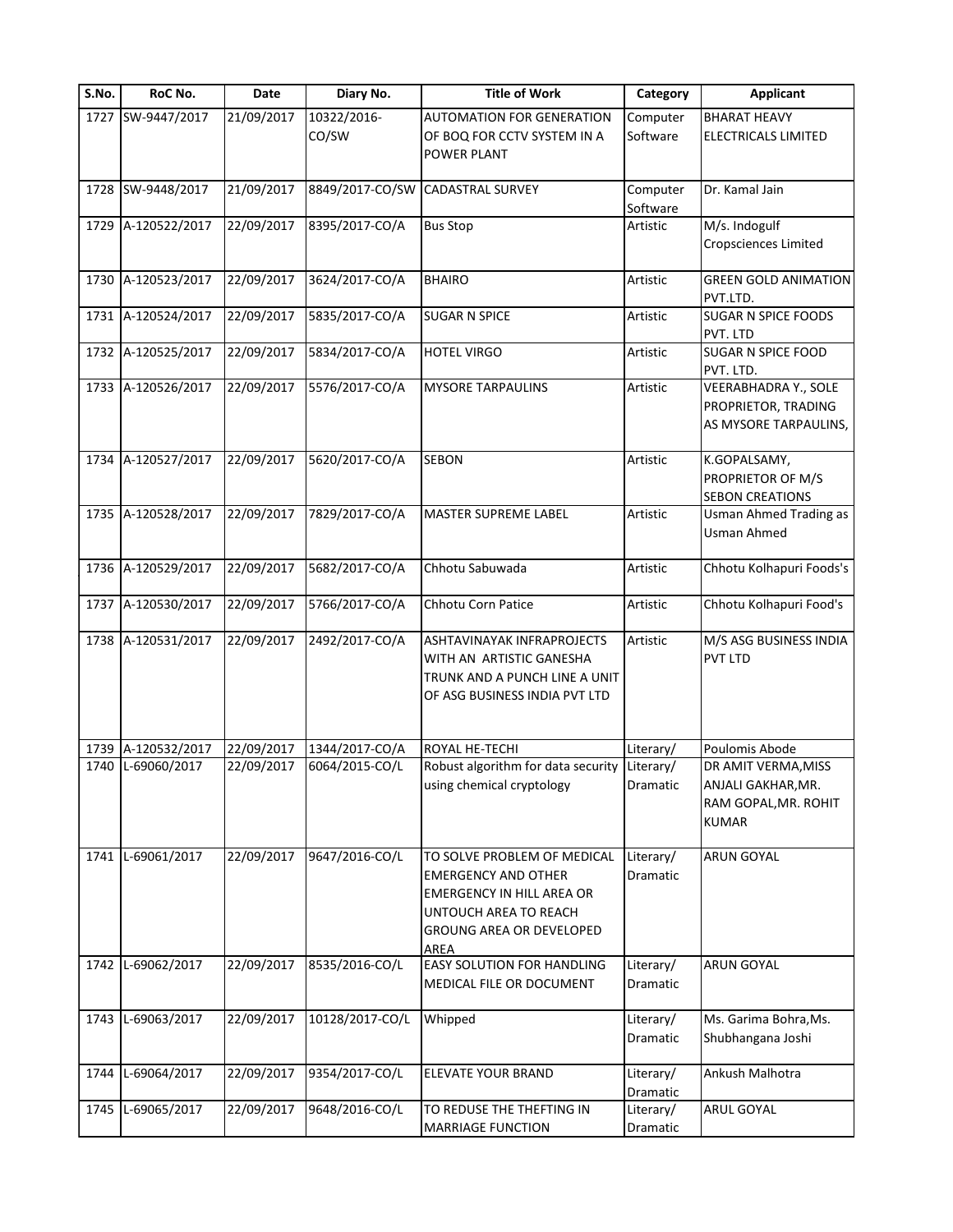| S.No. | RoC No.           | Date       | Diary No.       | <b>Title of Work</b>                      | Category              | <b>Applicant</b>            |
|-------|-------------------|------------|-----------------|-------------------------------------------|-----------------------|-----------------------------|
| 1746  | L-69066/2017      | 22/09/2017 | 1664/2017-CO/L  | BE SMART AND BE HAPPY                     | Literary/             | SOMNATH KASAYYA             |
|       |                   |            |                 |                                           | Dramatic              |                             |
|       | 1747 L-69067/2017 | 22/09/2017 | 10096/2016-CO/L | <b>FRANCOPHONE EXPRESSION</b>             | Literary/             | <b>EDUCATION AND</b>        |
|       |                   |            |                 |                                           | Dramatic              | BEYOND INDIA PVT LTD        |
|       |                   |            |                 |                                           |                       |                             |
|       | 1748 L-69068/2017 | 22/09/2017 | 9992/2017-CO/L  | Sun of Buddha for Youth-Apne              | Literary/             | Tejgyan Global              |
|       |                   |            |                 | Karmon se Safalta Paane Ka Maarg Dramatic |                       | Foundation                  |
|       |                   |            |                 |                                           |                       |                             |
| 1749  | L-69069/2017      | 22/09/2017 | 522/2016-CO/L   | Bandnapped By LouisYouHottie              | Literary/             | Anahita Devesi              |
|       |                   |            |                 |                                           | Dramatic              |                             |
| 1750  | L-69070/2017      | 22/09/2017 | 13684/2016-CO/L | Bina Patey Wala Khat                      | Literary/             | Kanwaljit Singh Dhudike     |
|       |                   |            |                 |                                           | Dramatic              |                             |
|       | 1751 L-69071/2017 | 22/09/2017 | 7045/2017-CO/L  | Functions of a Successful Project         | Literary/             | Prem Vardhan                |
|       |                   |            |                 | Manager                                   | Dramatic              |                             |
| 1752  | L-69072/2017      | 22/09/2017 | 7050/2017-CO/L  | My Diary - My Affair                      | Literary/             | Monika Gupta                |
|       |                   |            |                 |                                           | Dramatic              |                             |
|       | 1753 L-69073/2017 | 22/09/2017 | 9991/2017-CO/L  | Aajchya Yuvapidhisathi                    | Literary/             | Tejgyan Global              |
|       |                   |            |                 | Karmandware Yashaprapticha                | Dramatic              | Foundation                  |
|       |                   |            |                 |                                           |                       |                             |
|       | L-69074/2017      |            | 6319/2016-CO/L  | Marga<br><b>FLOOD THEORY</b>              |                       | <b>GHYANENDRA NATH</b>      |
| 1754  |                   | 22/09/2017 |                 |                                           | Literary/<br>Dramatic | BAJPAI, JYOTI NAVARE        |
|       |                   |            |                 |                                           |                       |                             |
|       | 1755 L-69075/2017 | 22/09/2017 | 7993/2017-CO/L  | Vanakkam Cosmos                           | Literary/             | Ananda Kumar                |
|       |                   |            |                 |                                           | Dramatic              |                             |
|       | 1756 L-69076/2017 | 22/09/2017 | 8389/2016-CO/L  | <b>QUESTION BANK ISCA</b>                 | Literary/             | NIRUPAMA SEKAR G            |
|       |                   |            |                 |                                           | Dramatic              |                             |
|       | 1757 L-69077/2017 | 22/09/2017 | 7588/2017-CO/L  | AKSHAY ENGLISH GRAMMER                    | Literary/             | Ramakshay Kumar             |
|       |                   |            |                 |                                           | Dramatic              |                             |
|       | 1758 L-69078/2017 | 22/09/2017 | 8859/2017-CO/L  | It's really complicated!                  | Literary/             | Gargi Parmar                |
|       |                   |            |                 |                                           | Dramatic              |                             |
| 1759  | L-69079/2017      | 22/09/2017 | 8860/2017-CO/L  | The Tree outside My Window Is a           | Literary/             | Avinash Matta               |
|       |                   |            |                 | Drama Queen                               | Dramatic              |                             |
| 1760  | L-69080/2017      | 22/09/2017 | 7988/2017-CO/L  | Made for Each Other?                      | Literary/             | Md Rehan Quraishi           |
|       |                   |            |                 |                                           | Dramatic              |                             |
|       | 1761 L-69081/2017 | 22/09/2017 | 2894/2016-CO/L  | KNOWLEDGE TREE GENERAL                    | Literary/             | SUPERNOVA PUBLISHERS        |
|       |                   |            |                 | KNOWLEDGE FOR CLASS VII                   | <b>Dramatic</b>       | & DISTRIBUTORS PVT.         |
|       |                   |            |                 |                                           |                       | LTD.                        |
|       |                   |            |                 |                                           |                       |                             |
|       | 1762 L-69082/2017 | 22/09/2017 | 2752/2016-CO/L  | <b>SCIENCE FOR THE YOUNG</b>              | Literary/             | <b>SUPERNOVA PUBLISHERS</b> |
|       |                   |            |                 | <b>SCHOLAR BOOK 4</b>                     | Dramatic              | & DISTRIBUTORS PVT.         |
|       |                   |            |                 |                                           |                       | LTD.                        |
|       |                   |            |                 |                                           |                       |                             |
|       | 1763 L-69083/2017 | 22/09/2017 | 8840/2016-CO/L  | YEH DIL TERA DEEWANA                      | Literary/             | Pramod Nivrutti Jamdade     |
|       |                   |            |                 |                                           | <b>Dramatic</b>       |                             |
| 1764  | L-69084/2017      | 22/09/2017 | 13018/2015-CO/L | <b>INNA SEITHARAI</b>                     | Literary/             | K.S.SENTHIL KUMAR           |
|       |                   |            |                 |                                           | Dramatic              |                             |
|       | 1765 L-69085/2017 | 22/09/2017 | 8954/2017-CO/L  | Dr.T. P. Jayakrishnan's Holistic          | Literary/             | Dr. Rahul R. Nair           |
|       |                   |            |                 | <b>Human Metaphysics</b>                  | Dramatic              |                             |
|       |                   |            |                 |                                           |                       |                             |
|       | 1766 L-69086/2017 | 22/09/2017 | 7144/2017-CO/L  | POETRY MY LITERARY ART                    | Literary/             | GIRIRAJ BEHARI SHARMA       |
|       |                   |            |                 |                                           |                       |                             |
|       |                   |            |                 |                                           | Dramatic              |                             |
|       | 1767 L-69087/2017 | 22/09/2017 | 11156/2017-CO/L | BAHUAYAMI PARIVARTAN KE LIYE              | Literary/             | ATULKUMAR                   |
|       |                   |            |                 | EK MARGDARSHAK                            | Dramatic              | MAHESHCHANDRA               |
|       |                   |            |                 |                                           |                       | AGARWAL                     |
|       | 1768 L-69088/2017 | 22/09/2017 | 9990/2017-CO/L  | Kalpanik Apayashatun Mukti- Jar           | Literary/             | Tejgyan Global              |
|       |                   |            |                 | Mi Yashasvi Zalo Asto Tar                 | Dramatic              | Foundation                  |
|       |                   |            |                 |                                           |                       |                             |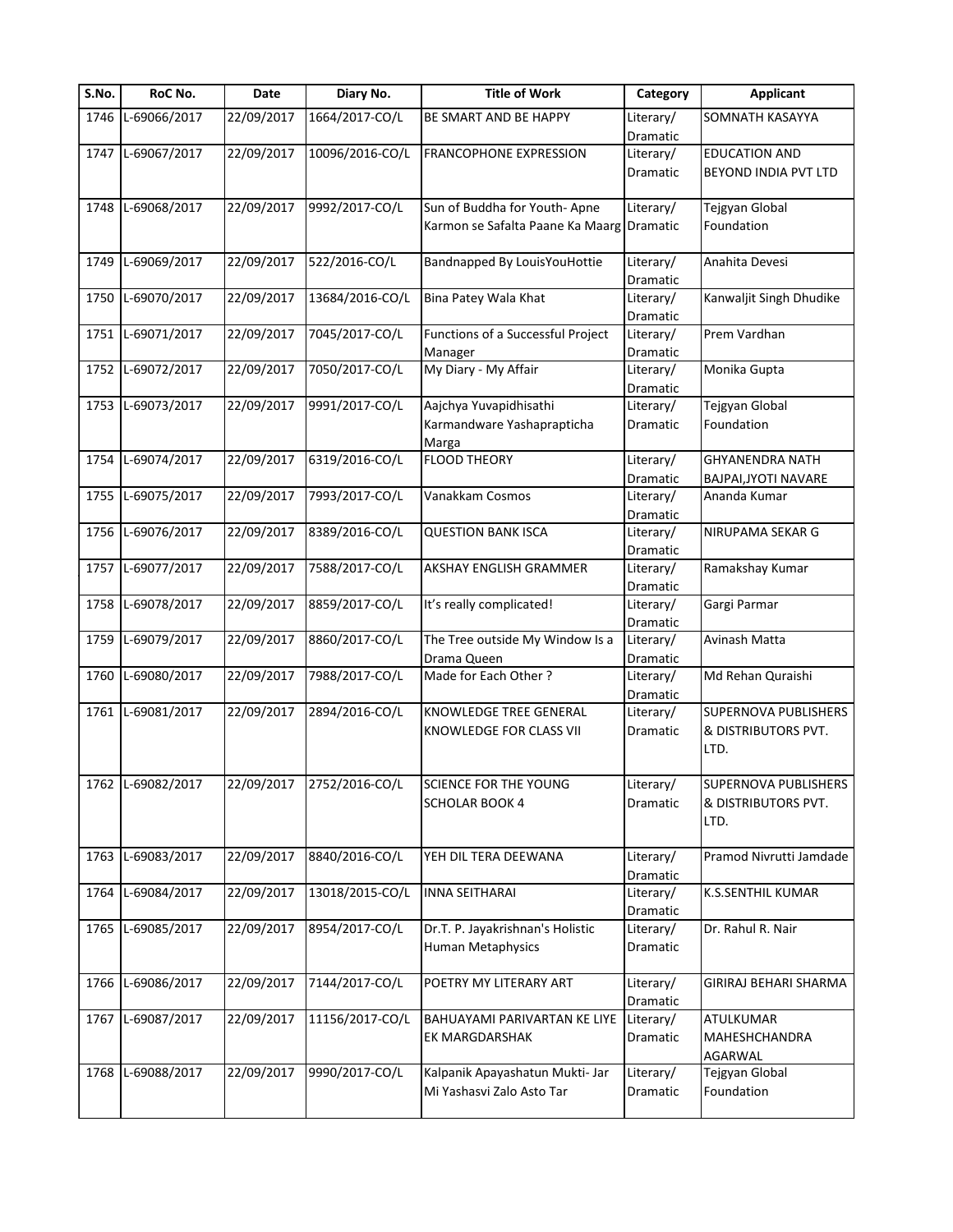| S.No. | RoC No.            | Date       | Diary No.                  | <b>Title of Work</b>               | Category        | <b>Applicant</b>                |
|-------|--------------------|------------|----------------------------|------------------------------------|-----------------|---------------------------------|
|       | 1769 L-69089/2017  | 22/09/2017 | 10696/2017-CO/L            | <b>DESIGN AND IMPLEMENTATION</b>   | Literary/       | <b>BHARAT HEAVY</b>             |
|       |                    |            |                            | OF DISTRIBUTED CONTROL             | Dramatic        | ELECTRICALS LIMITED             |
|       |                    |            |                            | SYSTEM (DCS) BASED                 |                 |                                 |
|       |                    |            |                            | <b>AUTOMATION FOR AIR LEAKAGE</b>  |                 |                                 |
|       |                    |            |                            | <b>CONTROL SYSTEM (ALCS)</b>       |                 |                                 |
|       |                    |            |                            | PACKAGE OF A THERMAL POWER         |                 |                                 |
|       |                    |            |                            | <b>PLANT</b>                       |                 |                                 |
|       |                    |            |                            |                                    |                 |                                 |
|       | 1770 L-69090/2017  | 22/09/2017 | 11265/2017-CO/L            | Taabeer                            | Literary/       | Sangeeta Sharma                 |
|       | L-69091/2017       | 22/09/2017 | 10628/2016-CO/L            | DIL DARIYA-A Poem Collection       | Dramatic        |                                 |
| 1771  |                    |            |                            |                                    | Literary/       | Dharmendra Kumar                |
|       |                    |            |                            |                                    | Dramatic        |                                 |
| 1772  | L-69092/2017       | 22/09/2017 | 11112/2017-CO/L            | RANG TARANG PART 3 (A & B)         | Literary/       | <b>BHANWAR SINGH</b>            |
|       |                    | 22/09/2017 | 7243/2017-CO/L             |                                    | Dramatic        |                                 |
| 1773  | L-69093/2017       |            |                            | <b>CRAFTING FUTURES OPTEMOM 7-</b> | Literary/       | <b>Crafting Futures Private</b> |
|       |                    |            | 14152/2016-CO/L            | 8 YEARS                            | Dramatic        | Limited                         |
| 1774  | L-69094/2017       | 22/09/2017 |                            | THESIS ON BRAND PREFERENCE         | Literary/       | MR RUPESH GANESH                |
|       |                    |            |                            | OF MEN'S WEAR WITH SPECIAL         | Dramatic        |                                 |
|       |                    |            |                            | REFERENCE TO DENIM JEANS           |                 |                                 |
|       | 1775 L-69095/2017  | 22/09/2017 | 5622/2017-CO/L             | Reflections                        | Literary/       | Mona Soorma                     |
|       |                    |            |                            |                                    | Dramatic        |                                 |
|       | 1776 L-69096/2017  | 22/09/2017 | 5623/2017-CO/L             | The Poetical Musings Of A Gypsy    | Literary/       | Mona Soorma                     |
|       |                    |            |                            |                                    | Dramatic        |                                 |
| 1777  | L-69097/2017       | 22/09/2017 | 5433/2017-CO/L             | <b>Rustlings</b>                   | Literary/       | Mona Soorma                     |
|       |                    |            |                            |                                    | Dramatic        |                                 |
|       | 1778 L-69098/2017  | 22/09/2017 | 5333/2017-CO/L             | Of Him And Her                     | Literary/       | Mona Soorma                     |
|       |                    |            |                            |                                    | Dramatic        |                                 |
| 1779  | L-69099/2017       | 22/09/2017 | 5322/2017-CO/L             | Drops In My Ocean                  | Literary/       | Mona Soorma                     |
|       |                    |            |                            |                                    | Dramatic        |                                 |
|       | 1780 L-69100/2017  | 22/09/2017 | 7261/2017-CO/L             | <b>CRAFTING FUTURES MOMSBELIEF</b> | Literary/       | <b>Crafting Futures Private</b> |
|       |                    |            |                            | <b>DOWN SYNDROME</b>               | Dramatic        | Limited                         |
|       |                    |            |                            |                                    |                 |                                 |
|       | 1781 L-69101/2017  | 22/09/2017 | 7264/2017-CO/L             | <b>CRAFTING FUTURES MOMSBELIEF</b> | Literary/       | <b>Crafting Futures Private</b> |
|       |                    |            |                            | <b>LEARNING DISABILITY</b>         | <b>Dramatic</b> | Limited                         |
|       |                    |            |                            |                                    |                 |                                 |
|       | 1782 L-69102/2017  | 22/09/2017 | 53689/2014-CO/L            | DOUBLE RIB DOUBLE STRENGTH         | Literary/       | M/s. Kamdhenu Ispat             |
|       |                    |            |                            | <b>DOUBLE SAFETY</b>               | Dramatic        | Limited                         |
| 1783  | L-69103/2017       | 22/09/2017 | 5334/2017-CO/L             | You Make Me Spill My Ink           | Literary/       | Mona Soorma                     |
|       |                    |            |                            |                                    | Dramatic        |                                 |
| 1784  | L-69104/2017       | 22/09/2017 | 13456/2016-CO/L            | <b>LCR Application Protocol</b>    | Literary/       | <b>ATC Telecom</b>              |
|       |                    |            |                            |                                    | Dramatic        | Infrastructure Private          |
|       |                    |            |                            |                                    |                 | Limited                         |
|       | 1785 L-69105/2017  | 22/09/2017 | 10544/2017-CO/L            | <b>DEAD DIRECTS</b>                | Literary/       | MR. GIRISH JAYANTILAL           |
|       |                    |            |                            |                                    | Dramatic        | <b>DANI</b>                     |
|       | 1786 L-69106/2017  | 22/09/2017 | 10477/2017-CO/L            | <b>REVOLUTIONARY FAST TRACK</b>    | Literary/       | SHAIKH RAMZAN                   |
|       |                    |            |                            | EDUCATIONAL SCHEME TO              | Dramatic        |                                 |
|       |                    |            |                            | PRODUCE LACKS OF SCIENTISTS IN     |                 |                                 |
|       |                    |            |                            | <b>INDIA EVERY YEAR</b>            |                 |                                 |
|       |                    |            |                            |                                    |                 |                                 |
| 1787  | M-466/2017         | 22/09/2017 | 9835/2017-CO/M             | <b>CHEEKHEIN</b>                   | Music           | APURV MRIDUL                    |
|       |                    |            |                            |                                    |                 |                                 |
|       | 1788 SR-12722/2017 | 22/09/2017 | 11449/2016-CO/SR ALLAH BOL |                                    | Sound           | STEELBIRD HI-TECH INDIA         |
|       |                    |            |                            |                                    | Recording       | LTD.                            |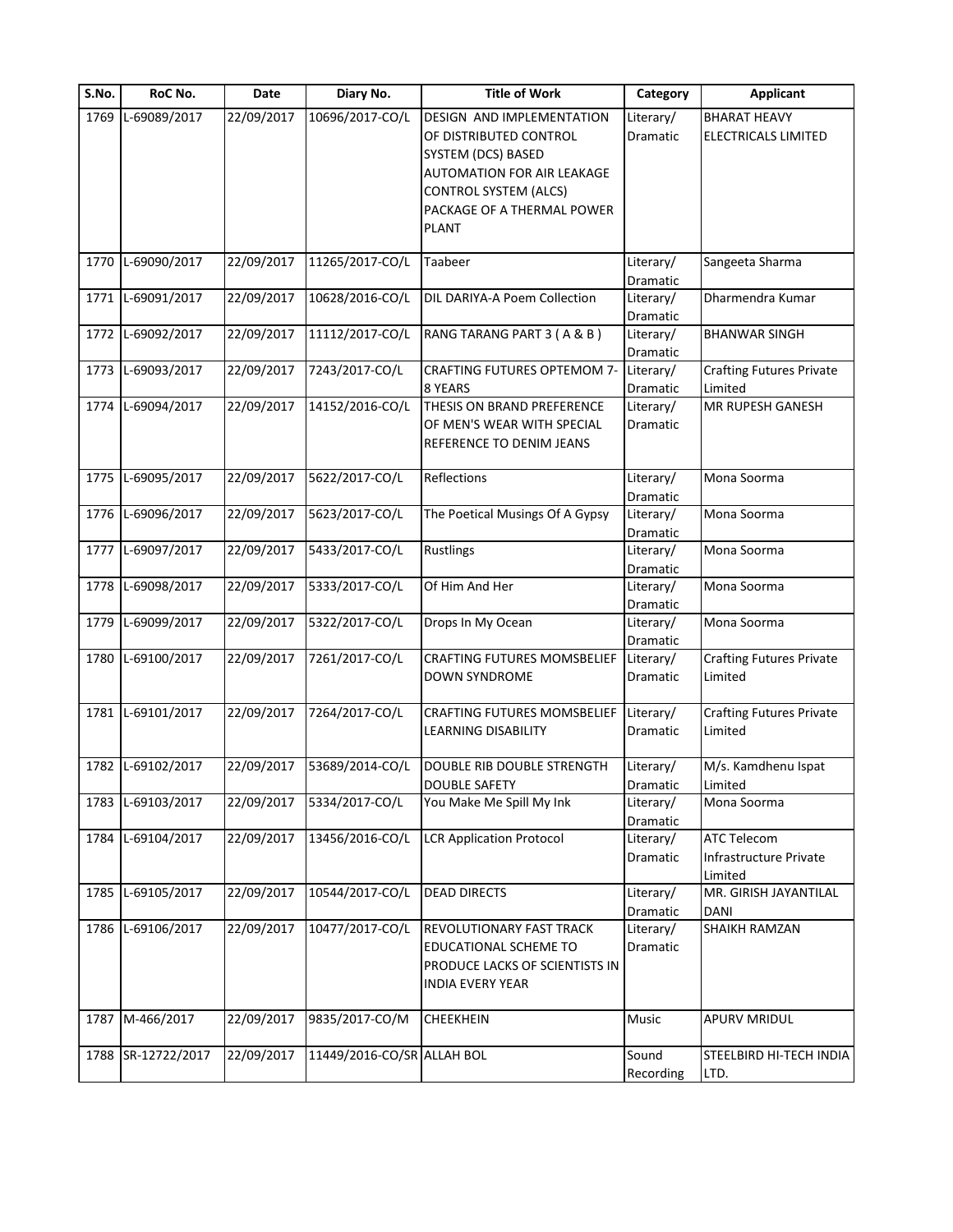| S.No. | RoC No.            | Date       | Diary No.            | <b>Title of Work</b>                                                                                                                                                                                     | Category             | <b>Applicant</b>                                                                                                 |
|-------|--------------------|------------|----------------------|----------------------------------------------------------------------------------------------------------------------------------------------------------------------------------------------------------|----------------------|------------------------------------------------------------------------------------------------------------------|
| 1789  | SW-9449/2017       | 22/09/2017 |                      | 7539/2017-CO/SW ALYSS STUDY BUDDY                                                                                                                                                                        | Computer<br>Software | <b>BHUPENDRA SHARMA</b><br>AND LAKSHMI GAYATRI<br><b>CHUNDURI DIRECTOR OF</b><br>ALYSS EDUSOLUTIONS<br>PVT. LTD. |
| 1790  | SW-9450/2017       | 22/09/2017 | 7932/2017-CO/SW      | www.travelonroads.com                                                                                                                                                                                    | Computer<br>Software | Amal R S                                                                                                         |
| 1791  | SW-9451/2017       | 22/09/2017 | 10552/2017-<br>CO/SW | SIMULTANEOUS EXTRACTION OF<br>MODE INDEX AND ABSOLUTE<br>REFRACTIVE INDEX PROFILES OF<br>SINGLE MODE INTEGRATED OPTIC<br><b>WAVERGUIDE FROM ITS NEAR</b><br>FIELD INTENSITY DISTRIBUTIONS<br><b>SMRI</b> | Computer<br>Software | <b>INDIAN INSTITUTE OF</b><br><b>TECHNOLOGY</b><br>KHARAGPUR                                                     |
|       | 1792 SW-9452/2017  | 22/09/2017 | 7010/2017-CO/SW      | <b>CREAR ASSISTANT JAY</b>                                                                                                                                                                               | Computer<br>Software | <b>CREAR ELECTRONICS PVT</b><br>LTD, A Company<br>Incorporated under the<br>Indian Company's Act,                |
| 1793  | SW-9453/2017       | 22/09/2017 | 7014/2017-CO/SW      | CREAR TOUCH SWITCH WITH IR<br><b>REMOTE</b>                                                                                                                                                              | Computer<br>Software | <b>CREAR ELECTRONICS PVT</b><br>LTD, A Company<br>Incorporated under the<br>Indian Company's Act                 |
|       | 1794 SW-9454/2017  | 22/09/2017 | 10936/2017-<br>CO/SW | Wonder Work                                                                                                                                                                                              | Computer<br>Software | Wonderbunch<br>Technologies Private<br>Limited                                                                   |
|       | 1795 SW-9455/2017  | 22/09/2017 | 11261/2017-<br>CO/SW | "Andromeda"                                                                                                                                                                                              | Computer<br>Software | <b>Cyber Gaming Software</b><br><b>Technologies Private</b><br>Limited                                           |
|       | 1796 SW-9456/2017  | 22/09/2017 | 10925/2017-<br>CO/SW | REAL VIEW CUBICLE STATUS<br><b>LAYOUT GENERATION</b><br><b>APPLICATION FOR maxDNA</b>                                                                                                                    | Computer<br>Software | <b>BHARAT HEAVY</b><br>ELECTRICALS LIMITED                                                                       |
|       | 1797 SW-9457/2017  | 22/09/2017 | 14357/2016-<br>CO/SW | <b>BMS VERSION 5.0.0</b>                                                                                                                                                                                 | Computer<br>Software | <b>ITERATE INDIA PRIVATE</b><br><b>LIMITED</b>                                                                   |
|       | 1798 SW-9458/2017  | 22/09/2017 | 10550/2017-<br>CO/SW | <b>INTELLECTUAL PROPERTY</b><br>DEVELOPMENT AS A SERVICE<br><b>IPDaaS</b>                                                                                                                                | Computer<br>Software | INDIAN INSTITUTE OF<br><b>TECHNOLOGY</b><br>KHARAGPUR                                                            |
| 1799  | SW-9459/2017       | 22/09/2017 | 10525/2017-<br>CO/SW | EASE                                                                                                                                                                                                     | Computer<br>Software | NIIT LIMITED                                                                                                     |
|       | 1800 A-120569/2017 | 25/09/2017 | 11252/2016-CO/A      | <b>GULMOHAR GREENS GOLF AND</b><br>COUNTRY CLUB WITH DEVICE OF<br><b>FLOWER AND BALL</b>                                                                                                                 | Artistic             | <b>GULMOHAR GREENS</b><br><b>GOLF &amp; COUNTRY CLUB</b><br><b>LTD</b>                                           |
|       | 1801 A-120570/2017 | 25/09/2017 | 10060/2015-CO/A      | <b>CREMELO ORANGE</b>                                                                                                                                                                                    | Artistic             | M/S MRS. BECTORS<br>FOOD SPECIALITIES LTD                                                                        |
|       | 1802 A-120571/2017 | 25/09/2017 | 10061/2015-CO/A      | <b>CREMELO STRAWBERRY</b>                                                                                                                                                                                | Artistic             | M/S MRS. BECTORS<br>FOOD SPECIALITIES LTD.                                                                       |
| 1803  | A-120572/2017      | 25/09/2017 | 10062/2015-CO/A      | <b>CREMELO CUSTARD</b>                                                                                                                                                                                   | Artistic             | M/S MRS. BECTORS<br>FOOD SPECIALITIES LTD.                                                                       |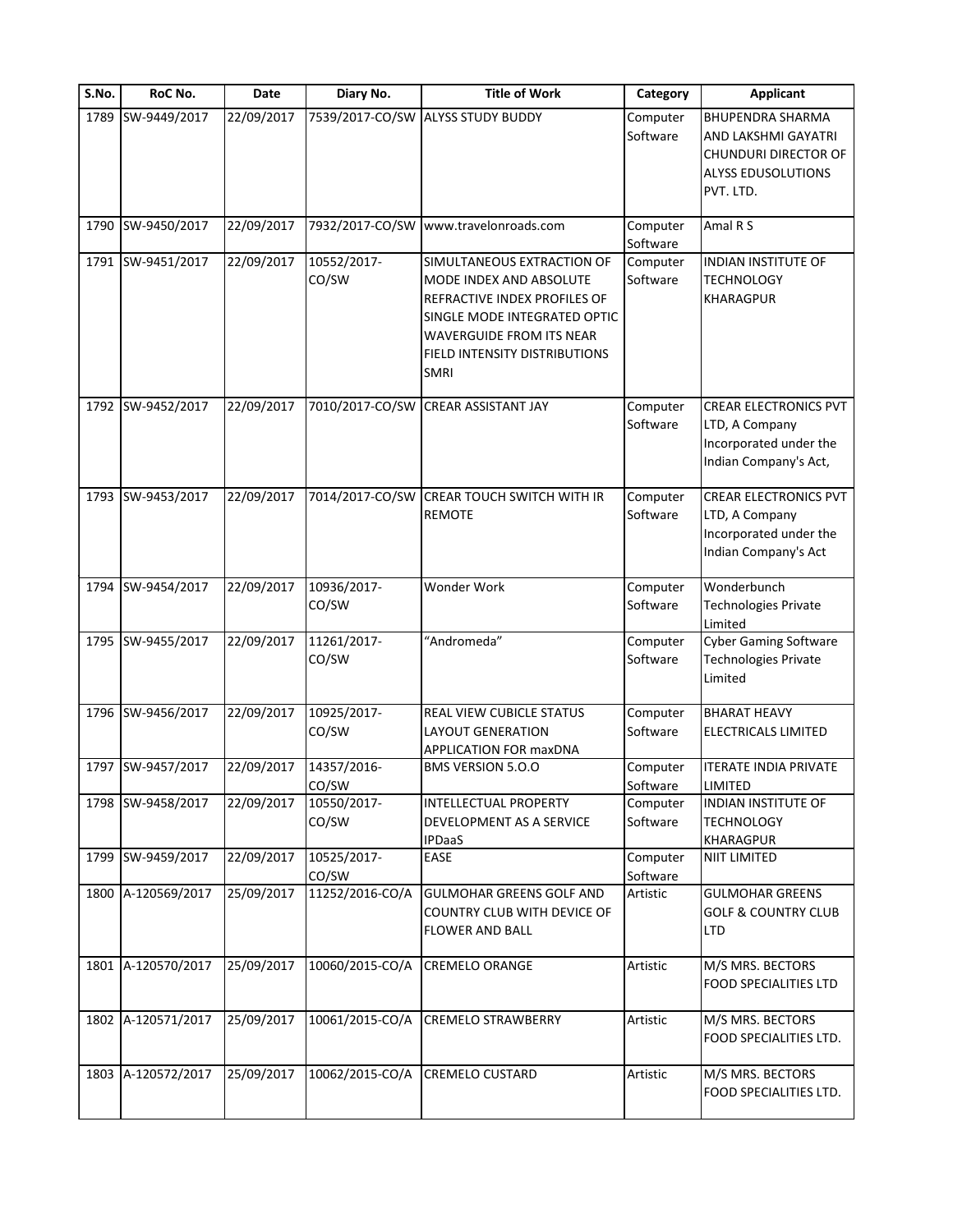| S.No. | RoC No.            | Date       | Diary No.       | <b>Title of Work</b>                                         | Category               | <b>Applicant</b>                                                                 |
|-------|--------------------|------------|-----------------|--------------------------------------------------------------|------------------------|----------------------------------------------------------------------------------|
|       | 1804 A-120573/2017 | 25/09/2017 | 10058/2015-CO/A | <b>CREMELO VANILLA (LABEL)</b>                               | Artistic               | M/S MRS. BECTORS<br><b>FOOD SPECIALITIES LTD</b>                                 |
| 1805  | A-120574/2017      | 25/09/2017 | 12936/2015-CO/A | MARINE ALGAE GANESHA                                         | Artistic               | Dr. K. Sivakumar                                                                 |
| 1806  | A-120575/2017      | 25/09/2017 | 6682/2017-CO/A  | UNI.VASTRR LABEL                                             | Artistic               | Ankit Aggarwal Trading as<br>M/S. UNI.VASTRR                                     |
| 1807  | A-120576/2017      | 25/09/2017 | 7828/2017-CO/A  | BRAR SEEDS PVT. LTD. (LABEL)                                 | Artistic               | Brar Seeds Pvt. Ltd.                                                             |
| 1808  | A-120577/2017      | 25/09/2017 | 9884/2017-CO/A  | <b>BRAHMI LOGO</b>                                           | Artistic               | MAA LUXMI DEVI AGRO<br>PVT. LTD.                                                 |
| 1809  | A-120578/2017      | 25/09/2017 | 9864/2017-CO/A  | <b>CARRY ON</b>                                              | Artistic               | A.R. TRADERS                                                                     |
| 1810  | A-120579/2017      | 25/09/2017 | 6439/2017-CO/A  | AKON - LOGO                                                  | Artistic               | MOHAMED RAFIQUDEEN                                                               |
| 1811  | A-120580/2017      | 25/09/2017 | 6691/2017-CO/A  | <b>GUGALIYA</b>                                              | Artistic               | PRAKASH CHAND.M                                                                  |
| 1812  | A-120581/2017      | 25/09/2017 | 6697/2017-CO/A  | PRIME - LOGO                                                 | Artistic               | ARIVUKKARASI. J                                                                  |
|       | 1813 A-120582/2017 | 25/09/2017 | 10178/2017-CO/A | SAFE LO                                                      | Artistic               | KAMLESHBHAI BABUBHAI<br>PASANIYA, VIMALBHAI<br><b>BHAGVANJIBHAI</b><br>PARSANIYA |
|       | 1814 A-120583/2017 | 25/09/2017 | 8848/2017-CO/A  | <b>Gurdasmal GHCS</b>                                        | Artistic               | <b>Gurdasmal Hospitality</b><br>and Consultancy Services<br>Pvt. Ltd.            |
| 1815  | A-120584/2017      | 25/09/2017 | 9253/2017-CO/A  | <b>CHHOTU BHEL</b>                                           | Artistic               | Chhotu Kolhapuri Food's                                                          |
|       | 1816 A-120585/2017 | 25/09/2017 | 26703/2012-CO/A | <b>COLORMATE HAIR COLOR -</b><br>MAHOGANY (LABEL)            | Artistic               | HENNA INDUSTRIES PVT<br>LTD                                                      |
| 1817  | A-120586/2017      | 25/09/2017 | 47949/2014-CO/A | <b>AEROPLANE LABEL</b>                                       | Artistic               | M\S. AMIR CHAND<br><b>JAGDISH KUMAR</b><br>(EXPORTS) LTD.                        |
|       | 1818 A-120587/2017 | 25/09/2017 | 26665/2012-CO/A | <b>COLORMATE HAIR COLOR -</b><br>NATURAL BROWN (LABEL)       | Artistic               | HENNA INDUSTRIES PVT<br>LTD                                                      |
| 1819  | A-120588/2017      | 25/09/2017 | 7939/2015-CO/A  | HAJI BIDI LABEL                                              | Artistic               | MOHD. AHMED ANSARI,<br>PROPRIETOR OF M/S<br>M.F.A. & COMPANY                     |
|       | 1820 A-120589/2017 | 25/09/2017 | 9385/2016-CO/A  | <b>ZERO ERROR (LABEL)</b>                                    | Artistic               | Naveen Brijvasi trading as<br><b>Wolf Enterprises</b>                            |
| 1821  | A-120590/2017      | 25/09/2017 | 8105/2017-CO/A  | <b>SUMAN</b>                                                 | Artistic               | Smt. Anita Jayesh Patel                                                          |
| 1822  | A-120591/2017      | 25/09/2017 | 26646/2012-CO/A | <b>COLORMATE HAIR COLOR -</b><br><b>BURGUNDY (LABEL)</b>     | Artistic               | HENNA INDUSTRIES PVT<br><b>LTD</b>                                               |
| 1823  | A-120592/2017      | 25/09/2017 | 26623/2012-CO/A | <b>COLORMATE HAIR COLOR -</b><br><b>GOLDEN BROWN (LABEL)</b> | Artistic               | HENNA INDUSTRIES PVT<br>LTD                                                      |
| 1824  | A-120593/2017      | 25/09/2017 | 13843/2016-CO/A | <b>SUFI Perfume</b>                                          | Artistic               | Puneet Jain                                                                      |
| 1825  | CF-3878/2017       | 25/09/2017 | 6330/2017-CO/CF | STEAM COOKING SYSTEM                                         | Cinematogr<br>aph Film | <b>ABHIJIT INGALE</b>                                                            |
| 1826  | L-69107/2017       | 25/09/2017 | 6903/2015-CO/L  | DER WEG ZUM LICHT (QUEST FOR Literary/<br>LIGHT)             | Dramatic               | RADHA SOAMI SATSANG<br><b>BEAS</b>                                               |
| 1827  | L-69108/2017       | 25/09/2017 | 52235/2014-CO/L | <b>BILLU KI SHADI</b>                                        | Literary/<br>Dramatic  | KAMAL KANT CHANDRA                                                               |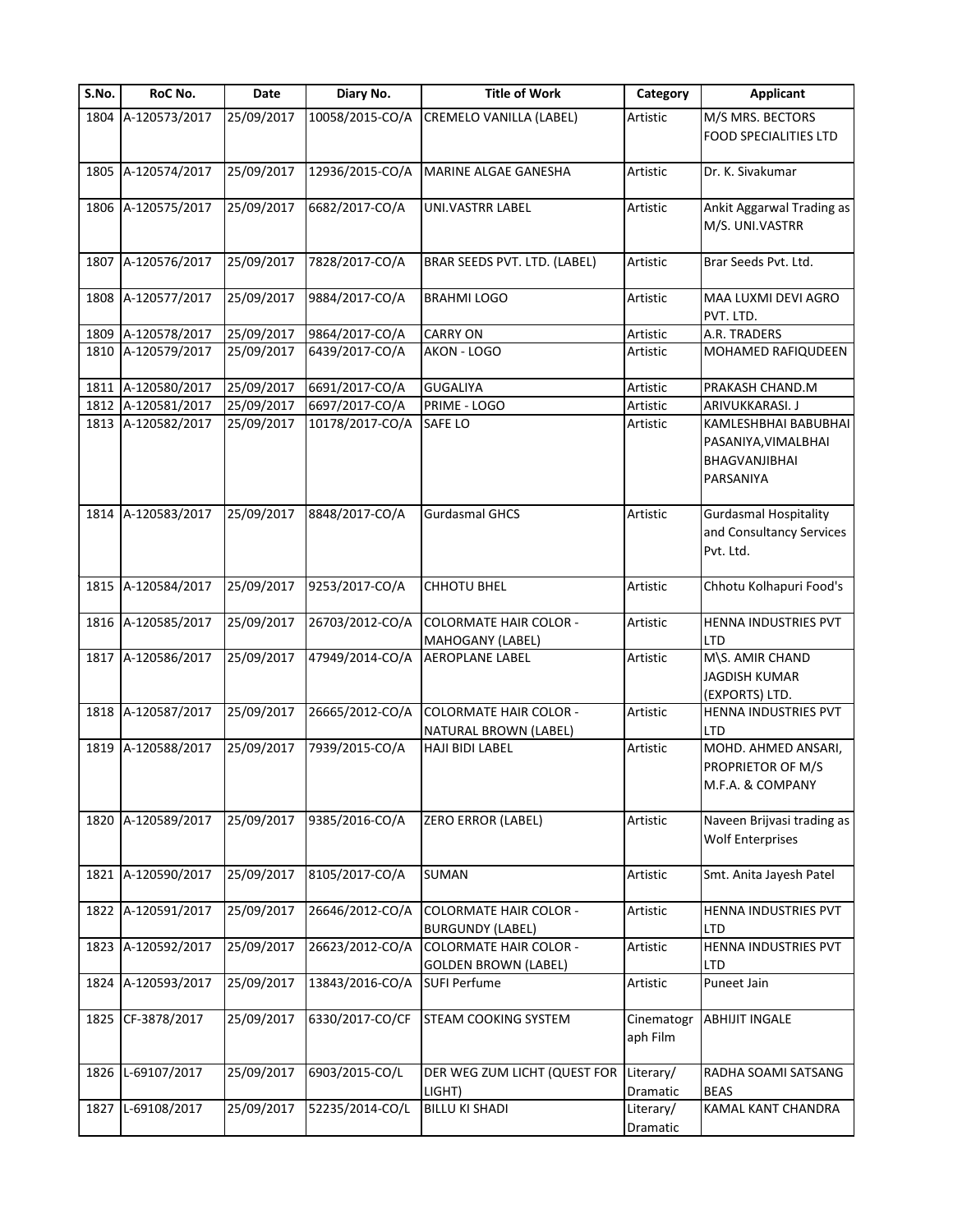| S.No. | RoC No.            | Date       | Diary No.                     | <b>Title of Work</b>                                       | Category              | <b>Applicant</b>            |
|-------|--------------------|------------|-------------------------------|------------------------------------------------------------|-----------------------|-----------------------------|
| 1828  | L-69109/2017       | 25/09/2017 | 12675/2016-CO/L               | Drive Safe (A Song)                                        | Literary/             | Arun Kumar                  |
|       |                    |            |                               |                                                            | Dramatic              |                             |
|       | 1829 L-69110/2017  | 25/09/2017 | 8030/2017-CO/L                | My Success Track Kit - Micro,                              | Literary/             | Amar Suresh Ikhe            |
|       |                    |            |                               | Small, Medium Scale                                        | Dramatic              |                             |
|       | 1830 L-69111/2017  | 25/09/2017 | 9890/2016-CO/L                | NATIONAL INSTITUTE FOR SKILL                               | Literary/             | <b>HOWRAH EDUCARE &amp;</b> |
|       |                    |            |                               | DEVELOPMENT MISSION -                                      | Dramatic              | CHILD WELFARE TRUST         |
|       |                    |            |                               | <b>CERTIFICATE</b>                                         |                       |                             |
|       | 1831 L-69112/2017  | 25/09/2017 | 4896/2017-CO/L                | MESSAGES FROM THE DIVINE                                   | Literary/             | <b>SHIVI DUA</b>            |
|       |                    |            |                               | <b>VOLUME II</b>                                           | Dramatic              |                             |
|       | 1832 L-69113/2017  | 25/09/2017 | 4897/2017-CO/L                | MESSAGES FROM THE DIVINE                                   | Literary/             | SHIVI DUA                   |
|       |                    |            |                               | <b>VOLUME VII</b>                                          | Dramatic              |                             |
|       | 1833 L-69114/2017  | 25/09/2017 | 4898/2017-CO/L                | MESSAGES FROM THE DIVINE                                   | Literary/             | SHIVI DUA                   |
|       |                    |            |                               | <b>VOLUME III</b>                                          | Dramatic              |                             |
|       | 1834 L-69115/2017  | 25/09/2017 | 4900/2017-CO/L                | MESSAGES FROM THE DIVINE                                   | Literary/             | <b>SHIVI DUA</b>            |
|       |                    |            |                               | <b>VOLUME VI</b>                                           | Dramatic              |                             |
|       | 1835 L-69116/2017  | 25/09/2017 | 4903/2017-CO/L                | MESSAGES FROM THE DIVINE                                   | Literary/             | <b>SHIVI DUA</b>            |
|       |                    |            |                               | <b>VOLUME V</b>                                            | Dramatic              |                             |
|       | 1836 L-69117/2017  | 25/09/2017 | 4902/2017-CO/L                | MESSAGES FROM THE DIVINE                                   | Literary/             | <b>SHIVI DUA</b>            |
|       |                    |            |                               | <b>VOLUME IV</b>                                           | Dramatic              |                             |
| 1837  | L-69118/2017       | 25/09/2017 | 8050/2017-CO/L                | RUDY - When lies are the only                              | Literary/             | Vinay                       |
|       |                    |            |                               | truth you are left with                                    | Dramatic              |                             |
|       | 1838 L-69119/2017  | 25/09/2017 | 7237/2017-CO/L                | HUMBLE POLITICAN NOGRAJ                                    | Literary/             | Danish Sait, Saad Khan      |
|       |                    |            |                               |                                                            | Dramatic              |                             |
|       | 1839 L-69120/2017  | 25/09/2017 | 9565/2017-CO/L                | Saahasi Jeevan Kasa Jagaal -                               | Literary/             | Tejgyan Global              |
|       |                    |            |                               | Ashakya Karya Shakya Kasa Karaal                           | Dramatic              | Foundation                  |
|       |                    |            |                               |                                                            |                       |                             |
|       | 1840 L-69121/2017  | 25/09/2017 | 10927/2015-CO/L               | <b>INDIRECT TAX</b>                                        | Literary/             | THE INSTITUTE OF            |
|       |                    |            |                               |                                                            | Dramatic              | <b>COMPUTER</b>             |
|       |                    |            |                               |                                                            |                       | ACCOUNTANTS, A UNIT         |
|       |                    |            |                               |                                                            |                       | OF ICA EDU SKILLS           |
|       |                    |            |                               |                                                            |                       | PRIVATE LIMITED             |
|       |                    |            |                               |                                                            |                       |                             |
|       | 1841 L-69122/2017  | 25/09/2017 | 14732/2016-CO/L               | <b>AAYNA</b>                                               | Literary/             | <b>SUMAN DEVI</b>           |
|       |                    |            |                               |                                                            | Dramatic              |                             |
| 1842  | L-69123/2017       | 25/09/2017 | 8370/2016-CO/L                | TROUBLE WITH IN TROUBLE THE                                | Literary/             | PRAMOD YADAV                |
|       |                    |            |                               |                                                            |                       |                             |
|       | 1843 L-69124/2017  | 25/09/2017 | 11985/2016-CO/A               | <b>SPORTS FILM STORY</b><br><b>ODDY UNIWRAPS PARCHMENT</b> | Dramatic<br>Literary/ | ATUL PAPER PVT LTD          |
|       |                    |            |                               |                                                            |                       |                             |
|       |                    |            |                               | <b>PAPER</b>                                               | Dramatic              |                             |
|       | 1844 L-69125/2017  | 25/09/2017 | 10744/2015-CO/L               | Value Education for first year                             | Literary/             | Dr. Dalia Biswas            |
|       |                    |            |                               | student & third year students of                           | Dramatic              |                             |
|       |                    |            |                               | DMIMS (DU), Wardha                                         |                       |                             |
|       |                    |            |                               |                                                            |                       |                             |
|       | 1845 M-467/2017    | 25/09/2017 | 12849/2016-CO/M Artistic Work |                                                            | Music                 | Mukesh Sharma               |
|       |                    |            |                               |                                                            |                       |                             |
|       | 1846 SR-12723/2017 | 25/09/2017 | 12676/2016-CO/SR Drive Safe   |                                                            | Sound                 | Arun Kumar                  |
|       |                    |            |                               |                                                            | Recording             |                             |
| 1847  | SR-12724/2017      | 25/09/2017 | 2124/2017-CO/M                | TU PYAR SE                                                 | Sound                 | CHHATRASAL SINGH            |
|       |                    |            |                               |                                                            | Recording             | TANWAR                      |
|       | 1848 SR-12725/2017 | 25/09/2017 | 6245/2017-CO/SR               | NATTA NADU IRAVULA                                         | Sound                 | <b>SONY MUSIC</b>           |
|       |                    |            |                               |                                                            | Recording             | ENTERTAINMENT INDIA         |
|       |                    |            |                               |                                                            |                       | PVT. LTD.                   |
|       | 1849 SR-12726/2017 | 25/09/2017 | 6244/2017-CO/SR               | UN KANNUKULLARA                                            | Sound                 | SONY MUSIC                  |
|       |                    |            |                               |                                                            | Recording             | ENTERTAINMENT INDIA         |
|       |                    |            |                               |                                                            |                       | PVT. LTD.                   |
|       | 1850 SR-12727/2017 | 25/09/2017 | 6246/2017-CO/SR               | AAVAARAM POOVUKKUM                                         | Sound                 | <b>SONY MUSIC</b>           |
|       |                    |            |                               |                                                            | Recording             | ENTERTAINMENT INDIA         |
|       |                    |            |                               |                                                            |                       | PVT. LTD.                   |
|       |                    |            |                               |                                                            |                       |                             |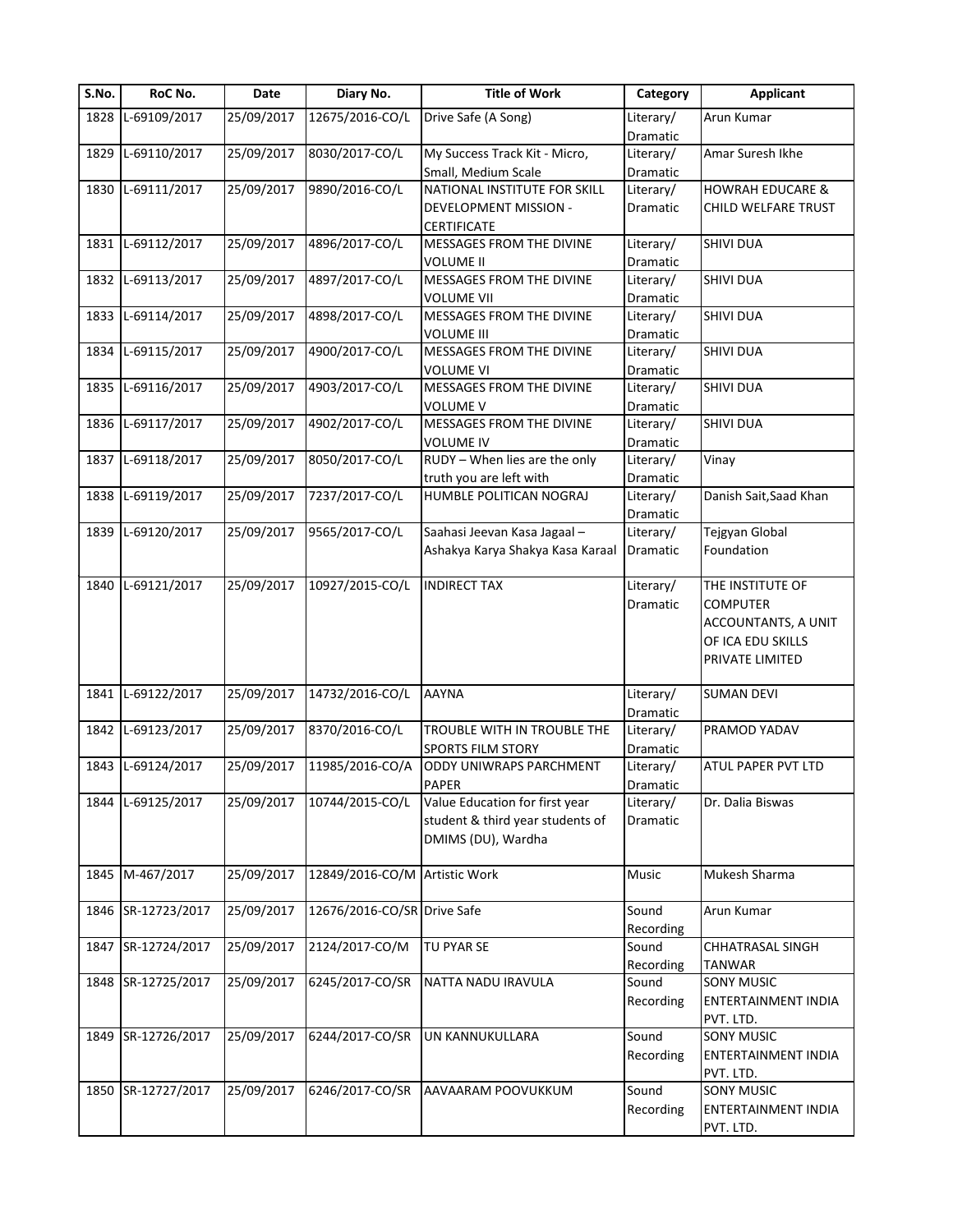| S.No. | RoC No.            | Date       | Diary No.            | <b>Title of Work</b>                                                                       | Category             | <b>Applicant</b>                                                                                 |
|-------|--------------------|------------|----------------------|--------------------------------------------------------------------------------------------|----------------------|--------------------------------------------------------------------------------------------------|
|       | 1851 SR-12728/2017 | 25/09/2017 | 6259/2017-CO/SR      | <b>MEETA PAANU</b>                                                                         | Sound<br>Recording   | <b>SONY MUSIC</b><br><b>ENTERTAINMENT INDIA</b><br>PVT. LTD.                                     |
|       | 1852 SW-9460/2017  | 25/09/2017 | 11010/2017-<br>CO/SW | e-Claims                                                                                   | Computer<br>Software | Gopal Verma                                                                                      |
|       | 1853 SW-9461/2017  | 25/09/2017 | 11450/2016-<br>CO/SW | <b>MANDIR DEKHOO</b>                                                                       | Computer<br>Software | <b>VIKAS GOYAL</b>                                                                               |
|       | 1854 SW-9462/2017  | 25/09/2017 | 6053/2016-CO/SW      | <b>CWP SELECTION &amp; GENERATION</b><br>OF PERFORMANCE CURVES FOR<br>250 & 500 MW         | Computer<br>Software | <b>BHARAT HEAVY</b><br>ELECTRICALS LIMITED                                                       |
|       | 1855 SW-9463/2017  | 25/09/2017 | 13737/2015-<br>CO/SW | A2Z PROCURE - A COMPLETE END<br>TO END COMPREHENSIVE E-<br>PROCUREMENT SOLUTION            | Computer<br>Software | <b>VUPADHI TECHNO</b><br><b>SERVICES PRIVATE</b><br>LIMITED                                      |
|       | 1856 SW-9464/2017  | 25/09/2017 | 7301/2017-CO/SW      | CA OFFICE AUTOMATION                                                                       | Computer<br>Software | AEQUITAS INFOTECH PVT<br>LTD, A Company<br>Incorporated under the<br>Indian Company's Act        |
| 1857  | SW-9465/2017       | 25/09/2017 | 7177/2017-CO/SW      | <b>ABOUT CREAR</b>                                                                         | Computer<br>Software | <b>CREAR ELECTRONICS PVT</b><br>LTD, A Company<br>Incorporated under the<br>Indian Company's Act |
|       | 1858 SW-9466/2017  | 25/09/2017 |                      | 7258/2017-CO/SW Pwave Doc Solution                                                         | Computer<br>Software | <b>Pwave Doc Solution</b>                                                                        |
|       | 1859 SW-9467/2017  | 25/09/2017 | 3127/2017-CO/SW      | <b>CHHATTISGARH SOIL</b><br>METEOROLOGICAL INFORMATION Software<br>SYSTEM (www.cgmetis.in) | Computer             | Dr. Arun Arora, DR.<br>SANJEEV<br>KARMAKAR, Prof. M.M.<br>Hambarde                               |
|       | 1860 SW-9468/2017  | 25/09/2017 | 12768/2016-<br>CO/SW | MAGENATIVE APP FOR MAGENTO<br>2                                                            | Computer<br>Software | Cedcoss Technologies<br><b>Private Limited</b>                                                   |
|       | 1861 SW-9469/2017  | 25/09/2017 | 12765/2016-<br>CO/SW | MAGENATIVE APP FOR MAGENTO<br>1                                                            | Computer<br>Software | Cedcoss Technologies<br>Private Limited                                                          |
|       | 1862 SW-9470/2017  | 25/09/2017 | 12774/2016-<br>CO/SW | MULTIVENDOR APP FOR<br><b>MAGENTO 2</b>                                                    | Computer<br>Software | Cedcoss Technologies<br>Private Limited                                                          |
|       | 1863 SW-9471/2017  | 25/09/2017 | 12761/2016-<br>CO/SW | MAGENATIVE APP FOR MAGENTO<br>1                                                            | Computer<br>Software | Cedcoss Technologies<br>Private Limited                                                          |
|       | 1864 SW-9472/2017  | 25/09/2017 | 12764/2016-<br>CO/SW | MULTIVENDOR APP FOR<br>MAGENTO 2                                                           | Computer<br>Software | Cedcoss Technologies<br>Private Limited                                                          |
|       | 1865 SW-9473/2017  | 25/09/2017 | 12758/2016-<br>CO/SW | NEWEGG-WOOCOMMERCE<br><b>INTEGRATION</b>                                                   | Computer<br>Software | <b>Cedcoss Technologies</b><br>Private Limited                                                   |
|       | 1866 SW-9474/2017  | 25/09/2017 | 12770/2016-<br>CO/SW | MULTIVENDOR APP FR MAGENTO<br>2                                                            | Computer<br>Software | <b>Cedcoss Technologies</b><br><b>Private Limited</b>                                            |
|       | 1867 SW-9475/2017  | 25/09/2017 | 12777/2016-<br>CO/SW | Jet Prestashop Integration                                                                 | Computer<br>Software | <b>Cedcoss Technologies</b><br>Private Limited                                                   |
|       | 1868 A-120594/2017 | 26/09/2017 | 4404/2017-CO/A       | SAHIL GOLD TEA TIME                                                                        | Artistic             | MOHD. AQUEEL KHAN                                                                                |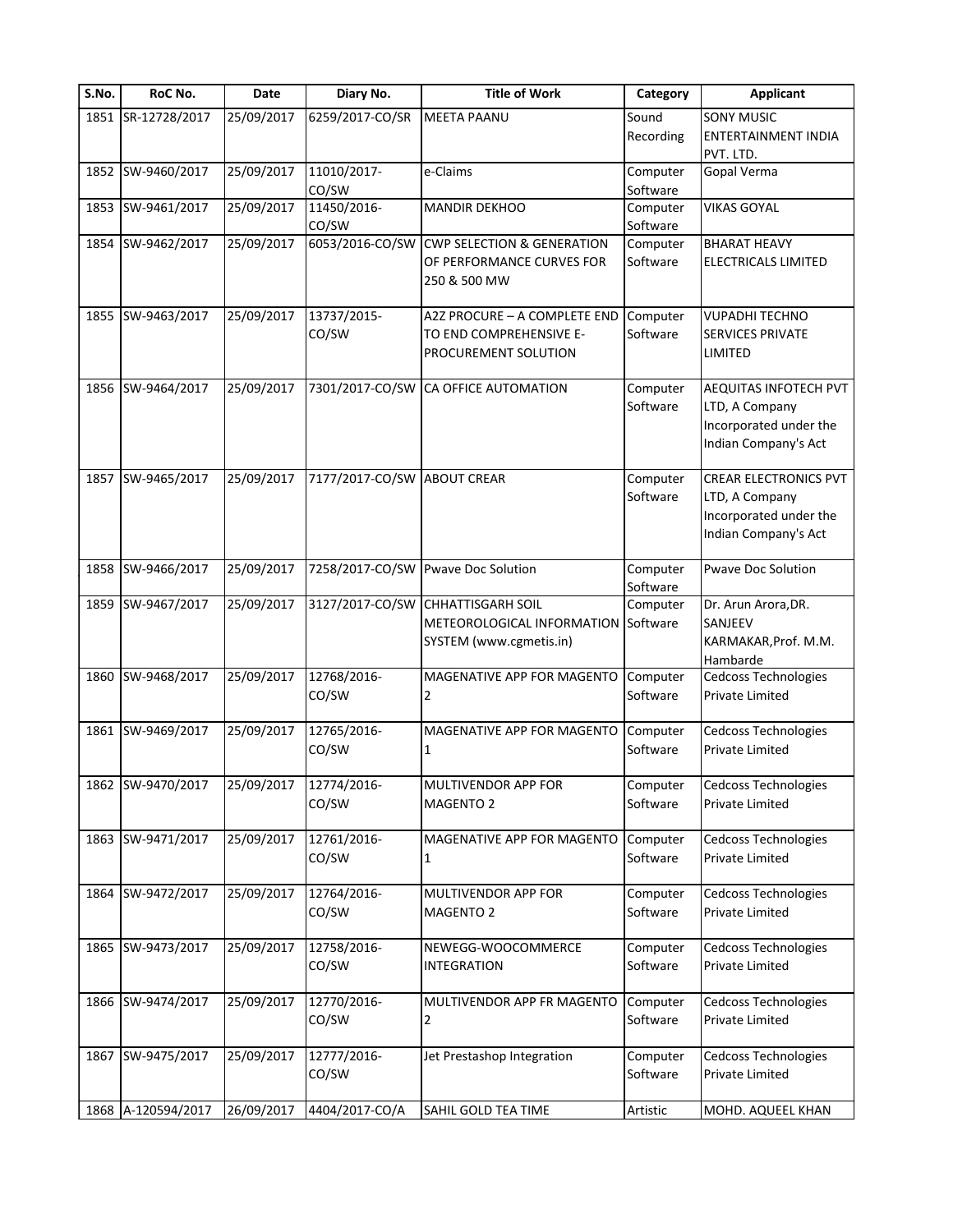| S.No. | RoC No.            | Date       | Diary No.       | <b>Title of Work</b>                          | Category | <b>Applicant</b>                   |
|-------|--------------------|------------|-----------------|-----------------------------------------------|----------|------------------------------------|
|       | 1869 A-120595/2017 | 26/09/2017 | 4405/2017-CO/A  | SAHIL GOLD DECCAN PREMIUM                     | Artistic | MOHD. AQUEEL KHAN                  |
|       |                    |            |                 | <b>RUSK</b>                                   |          |                                    |
|       | 1870 A-120596/2017 | 26/09/2017 | 4406/2017-CO/A  | SAHIL GOLD EVERY DAY MILKY<br><b>TOAST</b>    | Artistic | MOHD. AQUEEL KHAN                  |
| 1871  | A-120597/2017      | 26/09/2017 | 2024/2017-CO/A  | E <sub>3</sub>                                | Artistic | MR JAY GARG                        |
| 1872  | A-120598/2017      | 26/09/2017 | 2025/2017-CO/A  | <b>GEVOLITE</b>                               | Artistic | M/S DEEPAK FOOTWEAR                |
| 1873  | A-120599/2017      | 26/09/2017 | 2027/2017-CO/A  | SUNG-V                                        | Artistic | M/S JAYANT CABLE                   |
|       |                    |            |                 |                                               |          | <b>INDUSTRIES</b>                  |
|       | 1874 A-120600/2017 | 26/09/2017 | 2028/2017-CO/A  | THE GOLD GYM                                  | Artistic | M/S THE GOLD GYM                   |
|       | 1875 A-120601/2017 | 26/09/2017 | 4248/2017-CO/A  | <b>MARIO</b>                                  | Artistic | DHEERAJ JESWANI                    |
|       | 1876 A-120602/2017 | 26/09/2017 | 4244/2017-CO/A  | <b>MARIO</b>                                  | Artistic | DHEERAJ JESWANI                    |
| 1877  | A-120603/2017      | 26/09/2017 | 4246/2017-CO/A  | <b>YN</b>                                     | Artistic | RAJMAN YADAV                       |
|       | 1878 A-120604/2017 | 26/09/2017 | 4245/2017-CO/A  | LIGHTING SOLUTIONS LIGHT AND<br><b>LIVING</b> | Artistic | RUPIKA AGARWAL                     |
|       | 1879 A-120605/2017 | 26/09/2017 | 9197/2017-CO/A  | <b>DECO</b>                                   | Artistic | PRINCE INDUSTRIES                  |
| 1880  | A-120606/2017      | 26/09/2017 | 9203/2017-CO/A  | LB                                            | Artistic | NAYYAR INTERNATIONAL               |
| 1881  | A-120607/2017      | 26/09/2017 | 9210/2017-CO/A  | 3 LOGO                                        | Artistic | YROSS DESIGNS                      |
|       | 1882 A-120608/2017 | 26/09/2017 | 8793/2017-CO/A  | VARDAN                                        | Artistic | M/S MUNDHRA                        |
|       |                    |            |                 |                                               |          | ELECTRICAL INDUSTRIES              |
|       | 1883 A-120609/2017 | 26/09/2017 | 8794/2017-CO/A  | <b>LUBI</b>                                   | Artistic | M/S MUNDHRA                        |
|       |                    |            |                 |                                               |          | ELECTRICAL INDUSTRIES              |
|       | 1884 A-120610/2017 | 26/09/2017 | 1647/2017-CO/A  | TRDP MARIO SUJI TOAST LABEL                   | Artistic | M/S TRDP HAPPY WORLD<br>PVT LTD    |
|       | 1885 A-120611/2017 | 26/09/2017 | 33960/2013-CO/A | MAHARAJA BIRI (LABEL)                         | Artistic | <b>SHIV SHANKAR DUTTA</b>          |
|       | 1886 A-120612/2017 | 26/09/2017 | 1815/2017-CO/A  | <b>GPS LABEL</b>                              | Artistic | GPS REALTORS PVT. LTD.             |
| 1887  | A-120613/2017      | 26/09/2017 | 14968/2016-CO/A | <b>SHOW OFF</b>                               | Artistic | PRIYA SHAH                         |
|       |                    |            |                 |                                               |          |                                    |
| 1888  | A-120614/2017      | 26/09/2017 | 1744/2017-CO/A  | <b>RENOWN PVC PIPES AND FITTINGS Artistic</b> |          | RENOWN POLYPLAST PVT<br><b>LTD</b> |
| 1889  | A-120615/2017      | 26/09/2017 | 14939/2016-CO/A | MARBELLA                                      | Artistic | AEROWALK                           |
|       |                    |            |                 |                                               |          | INTERNATIONAL INDIA                |
|       |                    |            |                 |                                               |          | PVT LTD                            |
|       | 1890 A-120616/2017 | 26/09/2017 | 14940/2016-CO/A | KIRI INDUSTRIES LIMITED                       | Artistic | KIRI INDUSTRIES LTD                |
|       | 1891 A-120617/2017 | 26/09/2017 | 14881/2016-CO/A | <b>SUN MEDITEK</b>                            | Artistic | PANKAJ NARULA                      |
|       | 1892 A-120618/2017 | 26/09/2017 | 9988/2016-CO/A  | <b>RAJDHANI</b>                               | Artistic | M/S RAJDHANI                       |
|       |                    |            |                 |                                               |          | <b>FOOTWEAR</b>                    |
|       | 1893 A-120619/2017 | 26/09/2017 | 11510/2016-CO/A | SASUMAA                                       | Artistic | HARSUKHABHAI B.                    |
|       |                    |            |                 |                                               |          | GAJERA HARESH B.                   |
|       |                    |            |                 |                                               |          | GAJERA CHIMANBHAI B.               |
|       |                    |            |                 |                                               |          | GAJERA CHINTAN N.                  |
|       |                    |            |                 |                                               |          | GAJERA                             |
| 1894  | A-120620/2017      | 26/09/2017 | 9991/2016-CO/A  | DMG ACCESSORIES                               | Artistic | M/S ETERNITY                       |
|       |                    |            |                 |                                               |          | INFOSYSTEM PVT LTD                 |
| 1895  | A-120621/2017      | 26/09/2017 | 32734/2013-CO/A | SAMTA GRAMIN SEVA SANSTHAN                    | Artistic | SAMTA GRAMIN SEVA                  |
|       |                    |            |                 |                                               |          | SANSTHAN                           |
| 1896  | A-120622/2017      | 26/09/2017 | 998/2017-CO/A   | <b>GOVINDAM</b>                               | Artistic | SH PRAKASHH JAIN                   |
|       | 1897 A-120623/2017 | 26/09/2017 | 54425/2014-CO/A | <b>NAZIA LABEL</b>                            | Artistic | M/S AMIR CHAND                     |
|       |                    |            |                 |                                               |          | <b>JAGDISH KUMAR</b>               |
|       |                    |            |                 |                                               |          | (EXPORTS) LTD.,                    |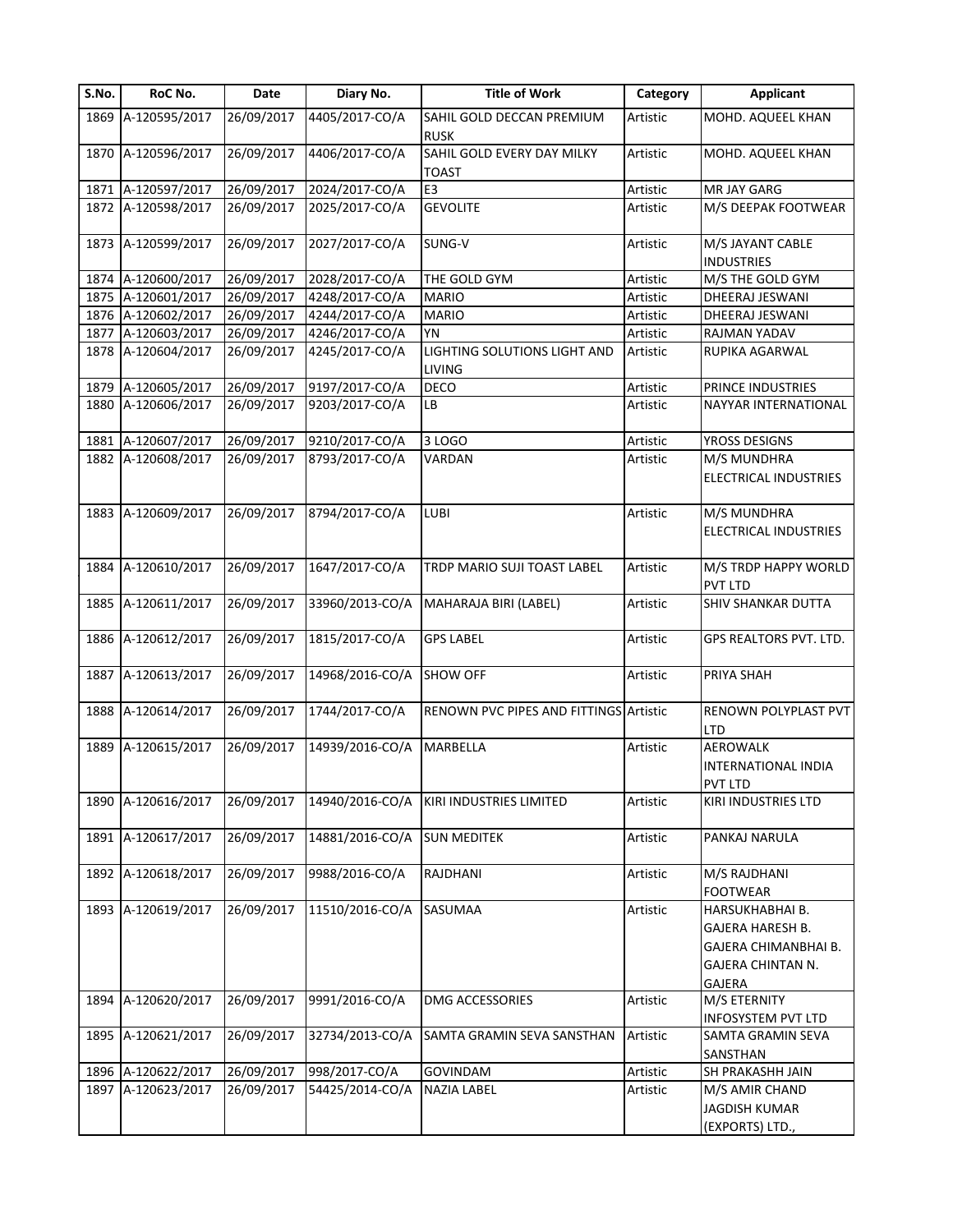| S.No. | RoC No.            | Date       | Diary No.       | <b>Title of Work</b>                    | Category  | <b>Applicant</b>        |
|-------|--------------------|------------|-----------------|-----------------------------------------|-----------|-------------------------|
|       | 1898 A-120624/2017 | 26/09/2017 | 54424/2014-CO/A | <b>AEROPLANE KABSA LABEL</b>            | Artistic  | M/S AMIR CHAND          |
|       |                    |            |                 |                                         |           | <b>JAGDISH KUMAR</b>    |
|       |                    |            |                 |                                         |           | (EXPORTS) LTD.,         |
|       | 1899 A-120625/2017 | 26/09/2017 | 1114/2017-CO/A  | <b>SAURABH</b>                          | Artistic  | M/S NEW STYLE           |
|       |                    |            |                 |                                         |           | <b>INDUSTRIES</b>       |
|       | 1900 A-120626/2017 | 26/09/2017 | 1117/2017-CO/A  | <b>TR</b>                               | Artistic  | M/S T R PRODUCTS        |
|       | 1901 A-120627/2017 | 26/09/2017 | 10643/2017-CO/A | <b>WOWW BABY</b>                        | Artistic  | ATUL MODI PARTNER OF    |
|       |                    |            |                 |                                         |           | N.V. INTERNATIONAL      |
|       | 1902 A-120628/2017 | 26/09/2017 | 1115/2017-CO/A  | <b>SLH</b>                              | Artistic  | <b>MR VARSHNEY</b>      |
|       |                    |            |                 |                                         |           | INTERNATIONAL           |
|       | 1903 A-120629/2017 | 26/09/2017 | 34136/2013-CO/A | HAYWARDS 5000 SUPER STRONG              | Artistic  | SABMILLER INDIA         |
|       |                    |            |                 | BEER (LABEL)                            |           | LIMITED                 |
|       | 1904 A-120630/2017 | 26/09/2017 | 34138/2013-CO/A | KNOCK OUT HIGH PUNCH STRONG Artistic    |           | SABMILLER INDIA         |
|       |                    |            |                 | BEER (LABEL)                            |           | LIMITED                 |
|       | 1905 A-120631/2017 | 26/09/2017 | 43899/2014-CO/A | <b>JYOWAKI</b>                          | Artistic  | RASHMIKANT              |
|       |                    |            |                 |                                         |           | CHUDASMA                |
|       | 1906 A-120632/2017 | 26/09/2017 | 42786/2014-CO/A | <b>ALOFT BITMARK</b>                    | Artistic  | STARWOOD HOTELS &       |
|       |                    |            |                 |                                         |           | RESORTS WORLDWIDE.      |
|       |                    |            |                 |                                         |           | <b>INC</b>              |
|       | 1907 A-120633/2017 | 26/09/2017 | 14629/2016-CO/A | <b>BELLISSA</b>                         | Artistic  | <b>BELLISSA</b>         |
|       |                    |            |                 |                                         |           |                         |
|       |                    |            |                 |                                         |           | PHARMACEUTICALS         |
|       |                    |            |                 |                                         |           | PRIVATE LIMITED         |
|       | 1908 A-120634/2017 | 26/09/2017 | 12460/2016-CO/A | <b>GENERAL ARRANGEMENT OF</b>           | Artistic  | <b>BHARAT HEAVY</b>     |
|       |                    |            |                 | <b>BOILER WITH SIDE MILL</b>            |           | ELECTRICALS LIMITED     |
|       |                    |            |                 | <b>INTEGRATED LAYOUT &amp; NEW MILL</b> |           |                         |
|       |                    |            |                 | ORIENTATION (180° ROTATED)              |           |                         |
|       |                    |            |                 | FOR RATING-1 (DRAWING NO. 0-            |           |                         |
|       |                    |            |                 | 00-022-76835)                           |           |                         |
|       | 1909 A-120635/2017 | 26/09/2017 | 7347/2016-CO/A  | ROASTED SEEDMIX (LABEL)                 | Artistic  | Amar Nath Ahuja Trading |
|       |                    |            |                 |                                         |           | As TBJ Impex            |
|       | 1910 A-120636/2017 | 26/09/2017 | 7348/2016-CO/A  | SEEDS & BERRIES (LABEL)                 | Artistic  | Amar Nath Ahuja Trading |
|       |                    |            |                 |                                         |           | As TBJ Impex            |
|       | 1911 A-120637/2017 | 26/09/2017 | 9415/2017-CO/A  | Hand crafted flower lamp with           | Artistic  | Dr Mugdha P Mankar      |
|       |                    |            |                 | hanging bells                           |           |                         |
|       | 1912 A-120638/2017 | 26/09/2017 | 3712/2017-CO/A  | SABURI PREMIUM TEA                      | Artistic  | SH. LOKESH GARG         |
|       | 1913 A-120639/2017 | 26/09/2017 | 9438/2017-CO/A  | RUBY REFINED GROUNDNUT OIL              | Artistic  | MAWANA FOODS PVT        |
|       |                    |            |                 | LABEL                                   |           | LIMITED                 |
|       | 1914 A-120640/2017 | 26/09/2017 | 9445/2017-CO/A  | PANGHAT REFINED COTTONSEED              | Artistic  | MAWANA FOODS PVT        |
|       |                    |            |                 | <b>OIL LABEL</b>                        |           | LTD                     |
|       | 1915 A-120641/2017 | 26/09/2017 | 3713/2017-CO/A  | SABURI SUPREME TEA                      | Artistic  | SH. LOKESH GARG         |
|       | 1916 A-120642/2017 | 26/09/2017 | 3714/2017-CO/A  | SABURI PREMIUM ELAICHI                  | Artistic  | SH. LOKESH GARG         |
|       | 1917 L-69126/2017  | 26/09/2017 | 11435/2016-CO/L | PREPARE CUSTOM MADE QUALITY             | Literary/ | I H SHAH                |
|       |                    |            |                 | MANUAL FOR CONSTRUCTION                 | Dramatic  |                         |
|       |                    |            |                 |                                         |           |                         |
|       | 1918 L-69127/2017  | 26/09/2017 | 15004/2016-CO/L | <b>PROJECTS</b><br><b>AMERICAN NUTS</b> | Literary/ | NAVINDER OBEROI         |
|       |                    |            |                 |                                         |           |                         |
|       |                    |            |                 |                                         | Dramatic  |                         |
| 1919  | L-69128/2017       | 26/09/2017 | 8991/2016-CO/L  | Northern Spring                         | Literary/ | Manjiri Desai           |
|       |                    |            |                 |                                         | Dramatic  |                         |
| 1920  | L-69129/2017       | 26/09/2017 | 15109/2016-CO/L | Life & its Lies                         | Literary/ | deepak khushalani       |
|       |                    |            |                 |                                         | Dramatic  |                         |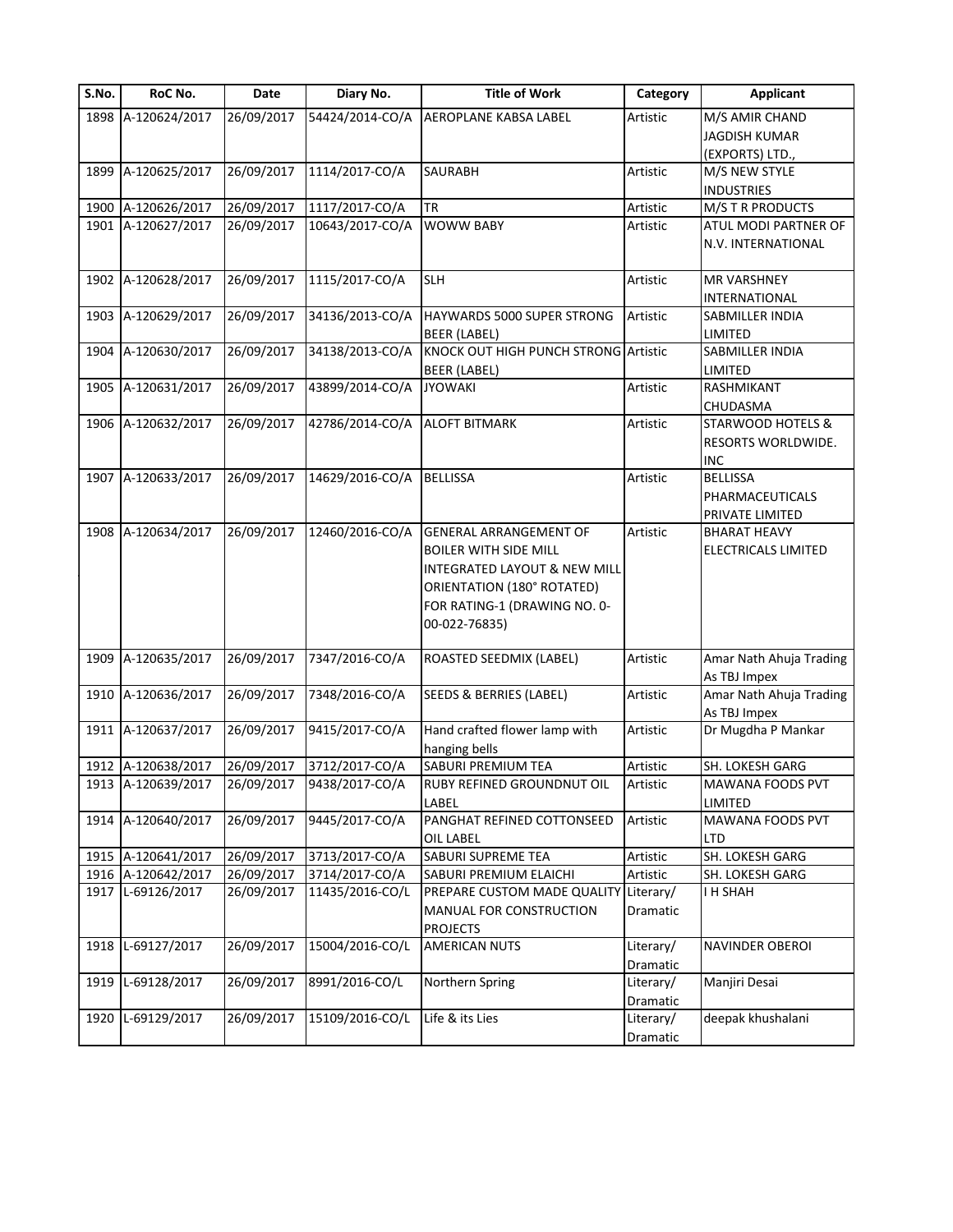| S.No. | RoC No.           | Date       | Diary No.       | <b>Title of Work</b>                           | Category  | <b>Applicant</b>            |
|-------|-------------------|------------|-----------------|------------------------------------------------|-----------|-----------------------------|
|       | 1921 L-69130/2017 | 26/09/2017 | 3025/2016-CO/L  | Integrated multidisciplinary                   | Literary/ | Dr. R. Ravikumar            |
|       |                   |            |                 | multidimensional approach for                  | Dramatic  |                             |
|       |                   |            |                 | prevention and treatment of                    |           |                             |
|       |                   |            |                 | obesity and its complications                  |           |                             |
|       |                   |            |                 |                                                |           |                             |
|       | 1922 L-69131/2017 | 26/09/2017 | 5473/2017-CO/L  | THE NEW CONCEPTS OF PHYSICS                    | Literary/ | N GEETA CHANDRA             |
|       |                   |            |                 |                                                |           | <b>SINGHA</b>               |
|       |                   |            |                 | AND PHYSIOLOGY ALSO CALLED                     | Dramatic  |                             |
|       |                   |            |                 | THE NEW CONCEPTS OF                            |           |                             |
| 1923  | L-69132/2017      | 26/09/2017 | 13837/2015-CO/L | <b>PHYSIOPHYSICS</b><br>WORLD ETERNAL CALENDAR | Literary/ | Dr.Ameen S M                |
|       |                   |            |                 |                                                | Dramatic  |                             |
| 1924  | L-69133/2017      | 26/09/2017 | 6975/2017-CO/L  | <b>ENGINEERING SUPPLEMENTS</b>                 | Literary/ | <b>TWO MINDS</b>            |
|       |                   |            |                 |                                                | Dramatic  | <b>TECHNOLOGY PRIVATE</b>   |
|       |                   |            |                 |                                                |           |                             |
|       | 1925 L-69134/2017 | 26/09/2017 | 6972/2017-CO/L  | <b>MANUFACTURING BASICS</b>                    | Literary/ | LIMITED<br><b>TWO MINDS</b> |
|       |                   |            |                 |                                                |           |                             |
|       |                   |            |                 |                                                | Dramatic  | TECHNOLOGY PRIVATE          |
|       |                   |            |                 |                                                |           | LIMITED                     |
|       | 1926 L-69135/2017 | 26/09/2017 | 10225/2015-CO/L | Ultimate Karate Rules Book - I                 | Literary/ | Rajeev Sinha                |
|       |                   |            |                 |                                                | Dramatic  |                             |
| 1927  | L-69136/2017      | 26/09/2017 | 901/2015-CO/L   | Nothing succeeds like success                  | Literary/ | CH. NAGA DURGA              |
|       |                   |            |                 |                                                | Dramatic  | <b>BHAVANI</b>              |
| 1928  | L-69137/2017      | 26/09/2017 | 12318/2015-CO/L | OPTHALMIC KNIVES-BROCHURE                      | Literary/ | PARAMOUNT SURGIMED          |
|       |                   |            |                 |                                                | Dramatic  | LIMITED                     |
| 1929  | L-69138/2017      | 26/09/2017 | 7199/2015-CO/L  | <b>Cursive Writing</b>                         | Literary/ | K.S.Arvind                  |
|       |                   |            |                 |                                                | Dramatic  |                             |
| 1930  | L-69139/2017      | 26/09/2017 | 7192/2015-CO/L  | U.K.G Hindi Text Book                          | Literary/ | K.S.Arvind                  |
|       |                   |            |                 |                                                | Dramatic  |                             |
| 1931  | L-69140/2017      | 26/09/2017 | 7198/2015-CO/L  | <b>Creative Writing</b>                        | Literary/ | K.S.Arvind                  |
|       |                   |            |                 |                                                | Dramatic  |                             |
| 1932  | L-69141/2017      | 26/09/2017 | 7195/2015-CO/L  | Class 7 Computer Science Text                  | Literary/ | K.S.Arvind                  |
|       |                   |            |                 | <b>Book</b>                                    | Dramatic  |                             |
| 1933  | L-69142/2017      | 26/09/2017 | 11107/2016-CO/L | SNIPER DEATHMATCH                              | Literary/ | ROOSH INTERACTIVE           |
|       |                   |            |                 |                                                | Dramatic  | PRIVATE LIMITED             |
| 1934  | L-69143/2017      | 26/09/2017 | 5802/2016-CO/L  | WeSave, connecting creates                     | Literary/ | Nitesh Ramesh More          |
|       |                   |            |                 | benefits                                       | Dramatic  |                             |
|       | 1935 L-69144/2017 | 26/09/2017 | 960/2015-CO/L   | am Me_Universal Rational Belief                | Literary/ | Mr. Mukesh Raju Bangar      |
|       |                   |            |                 | System                                         | Dramatic  |                             |
| 1936  | L-69145/2017      | 26/09/2017 | 9531/2017-CO/L  | Way Out                                        | Literary/ | Rajat Kumar Sharma          |
|       |                   |            |                 |                                                | Dramatic  |                             |
|       | 1937 L-69146/2017 | 26/09/2017 | 9421/2017-CO/L  | <b>GOD 4 MATCHING OF ANDREW</b>                | Literary/ | RAJESH DUSEJA               |
|       |                   |            |                 | JOHNSON WITH JFK ABRAHAM                       | Dramatic  |                             |
|       |                   |            |                 | LINCOIN WITH LBJ                               |           |                             |
|       | 1938 L-69147/2017 | 26/09/2017 | 9397/2017-CO/L  | <b>KATTUPOOVE</b>                              | Literary/ | AMBILI BALAKRISHNAN         |
|       |                   |            |                 |                                                | Dramatic  |                             |
| 1939  | L-69148/2017      | 26/09/2017 | 9400/2017-CO/L  | MALSAKHI                                       | Literary/ | AMBILI BALAKRISHNAN         |
|       |                   |            |                 |                                                | Dramatic  |                             |
| 1940  | L-69149/2017      | 26/09/2017 | 9401/2017-CO/L  | MANORATHAM                                     | Literary/ | AMBILI BALAKRISHNAN         |
|       |                   |            |                 |                                                | Dramatic  |                             |
| 1941  | L-69150/2017      | 26/09/2017 | 959/2015-CO/L   | The Biggest Three Scientific                   | Literary/ | Mr. Mukesh Raju Bangar      |
|       |                   |            |                 | Discoveries Ever That Will Change              | Dramatic  |                             |
|       |                   |            |                 | the World                                      |           |                             |
| 1942  | L-69151/2017      | 26/09/2017 | 9402/2017-CO/L  | SOUHRUTHAM                                     | Literary/ | AMBILI BALAKRISHNAN         |
|       |                   |            |                 |                                                | Dramatic  |                             |
| 1943  | L-69152/2017      | 26/09/2017 | 4465/2015-CO/L  | English Project File-5 Part-1                  | Literary/ | <b>EDUCATION QUALITY</b>    |
|       |                   |            |                 |                                                | Dramatic  | FOUNDATION OF INDIA         |
|       |                   |            |                 |                                                |           |                             |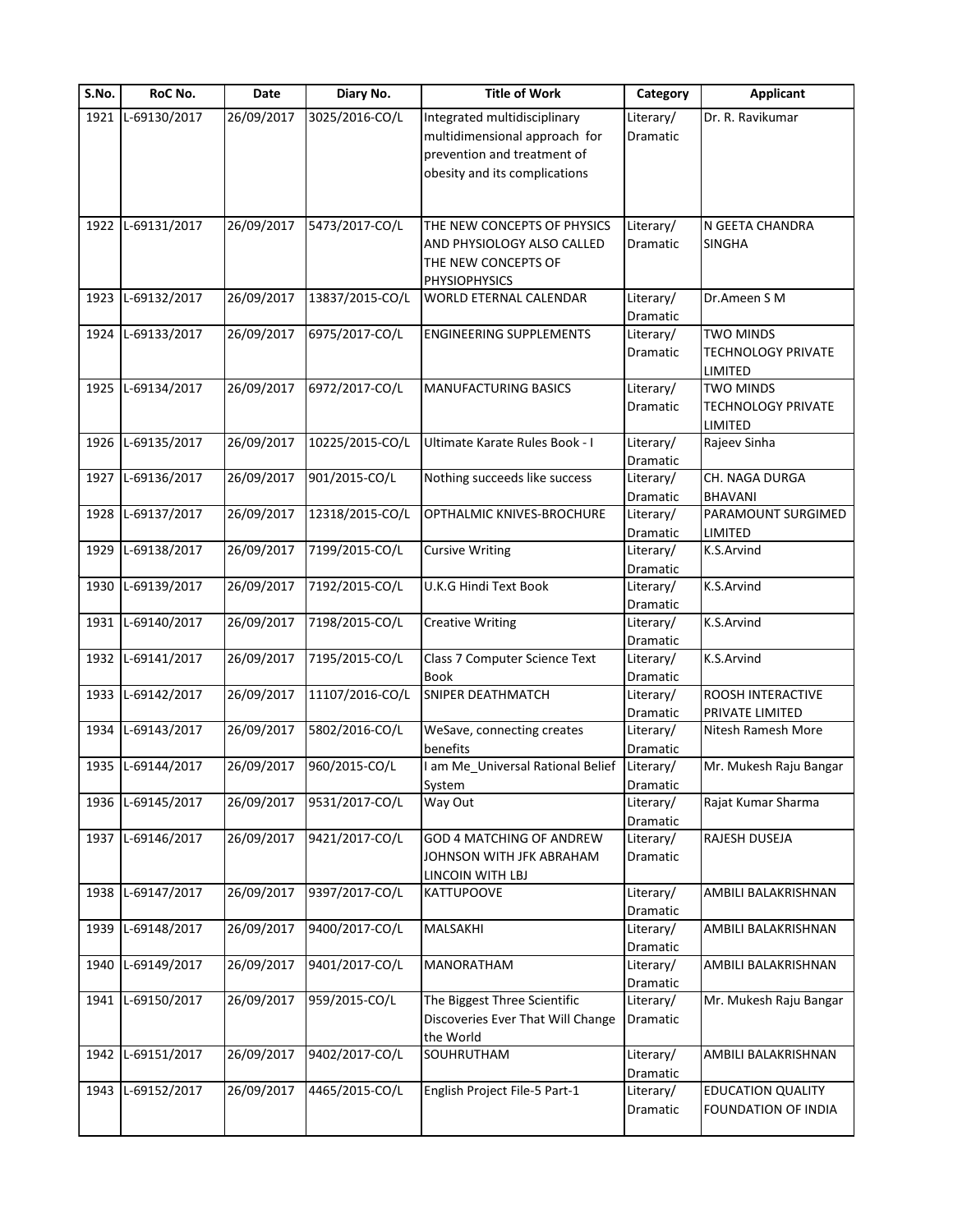| S.No. | RoC No.            | Date       | Diary No.       | <b>Title of Work</b>                                 | Category             | <b>Applicant</b>                        |
|-------|--------------------|------------|-----------------|------------------------------------------------------|----------------------|-----------------------------------------|
| 1944  | L-69153/2017       | 26/09/2017 | 4464/2015-CO/L  | HINDI Pustak 5 Bhag 2                                | Literary/            | <b>EDUCATION QUALITY</b>                |
|       |                    |            |                 |                                                      | <b>Dramatic</b>      | FOUNDATION OF INDIA                     |
|       | 1945 L-69154/2017  | 26/09/2017 | 4470/2015-CO/L  | HINDI Pariyojana Sanchika 5 Bhag                     | Literary/            | <b>EDUCATION QUALITY</b>                |
|       |                    |            |                 | 2                                                    | Dramatic             | FOUNDATION OF INDIA                     |
|       | 1946 L-69155/2017  | 26/09/2017 | 4448/2015-CO/L  | MATHS BOOK 5 PART 1                                  | Literary/            | <b>EDUCATION QUALITY</b>                |
|       |                    |            |                 |                                                      | Dramatic             | FOUNDATION OF INDIA                     |
|       | 1947 L-69156/2017  | 26/09/2017 | 4408/2015-CO/L  | Words My Best Friend 3                               | Literary/            | <b>EDUCATION QUALITY</b>                |
|       |                    |            |                 |                                                      | Dramatic             | FOUNDATION OF INDIA                     |
|       | 1948 SR-12729/2017 | 26/09/2017 | 3775/2017-CO/SR | <b>VEERA</b>                                         | Sound                | <b>SONY MUSIC</b>                       |
|       |                    |            |                 |                                                      | Recording            | ENTERTAINMENT INDIA<br><b>PVT LTD</b>   |
|       | 1949 SR-12730/2017 | 26/09/2017 | 890/2015-CO/SR  | <b>MAUKE</b>                                         | Sound                | <b>MIHIR SURESH</b>                     |
|       |                    |            |                 |                                                      | Recording            | <b>BAGDAWALA</b>                        |
|       | 1950 SR-12731/2017 | 26/09/2017 | 7930/2015-CO/SR | <b>Brick Wall</b>                                    | Sound                | ROHAN SOLOMON                           |
|       |                    |            |                 |                                                      | Recording            |                                         |
| 1951  | SW-9476/2017       | 26/09/2017 | 10030/2016-     | <b>FPMS Lite</b>                                     | Computer             | <b>Shriram Value Services</b>           |
|       |                    |            | CO/SW           |                                                      | Software             | Ltd                                     |
|       | 1952 SW-9477/2017  | 26/09/2017 | 1472/2015-CO/SW | <b>INIYA TAMIL</b>                                   | Computer<br>Software | MUTHUKARUPPAN P                         |
|       | 1953 A-120643/2017 | 27/09/2017 | 8520/2016-CO/A  | <b>BSC (LABEL)</b>                                   | Artistic             | Deepak Dhyani trading as                |
|       |                    |            |                 |                                                      |                      | <b>Bharat Sales Company</b>             |
|       | 1954 A-120644/2017 | 27/09/2017 | 49724/2014-CO/A | Logo and Lovson artistic label                       | Artistic             | LOVSON EXPORTS LTD                      |
|       | 1955 A-120645/2017 | 27/09/2017 | 11035/2016-CO/A | AMIN SING LABLE                                      | Artistic             | JANAKBHAI JAGDISHBAHI                   |
|       | 1956 A-120646/2017 | 27/09/2017 | 12609/2016-CO/A | NATURAL GURUJI LEMON FRUIT                           | Artistic             | <b>PATEL</b><br>Guruji Enterprises Pvt. |
|       |                    |            |                 | SQUASH (LABEL)                                       |                      | Ltd.                                    |
|       | 1957 A-120647/2017 | 27/09/2017 | 12608/2016-CO/A | NATURAL GURUJI MASALA                                | Artistic             | Guruji Enterprises Pvt.                 |
|       | 1958 A-120648/2017 | 27/09/2017 | 11333/2016-CO/A | SHIKANJI SYRUP (LABEL)<br><b>GOPAL NAMKEEN LABEL</b> | Artistic             | Ltd.<br><b>GOPALSNACKS PVT LTD</b>      |
|       |                    |            |                 |                                                      |                      |                                         |
|       | 1959 A-120649/2017 | 27/09/2017 | 11330/2016-CO/A | <b>GOPAL NAMKEEN LABEL</b>                           | Artistic             | <b>GOPALSNACKS PVT LTD</b>              |
| 1960  | A-120650/2017      | 27/09/2017 | 12428/2016-CO/A | <b>SURYA MANJAN</b>                                  | Artistic             | RAM KUMAR SINGH                         |
|       | 1961 A-120651/2017 | 27/09/2017 | 49859/2014-CO/A | B.S.C. PUJAN SAMAGRI (LABEL)                         | Artistic             | Deepak Dhyani trading as                |
|       |                    |            |                 |                                                      |                      | <b>Bharat Sales Company</b>             |
|       | 1962 A-120652/2017 | 27/09/2017 | 11488/2016-CO/A | Reporter                                             | Artistic             | M/S. Suraj INC                          |
|       | 1963 A-120653/2017 | 27/09/2017 | 49855/2014-CO/A | JK JAYKON (LABEL)                                    | Artistic             | Flora Circuit Controls (A               |
|       |                    |            |                 |                                                      |                      | Partnership Firm)                       |
|       | 1964 A-120654/2017 | 27/09/2017 | 7947/2017-CO/A  | CATPRO BY GIRISH DESAI                               | Artistic             | <b>SGS Ventures</b>                     |
|       | 1965 A-120655/2017 | 27/09/2017 | 8020/2017-CO/A  | CHHOTU FARALI PATICE                                 | Artistic             | Chhotu Kolhapuri Food's                 |
|       | 1966 A-120656/2017 | 27/09/2017 | 8006/2017-CO/A  | CHHOTU MALAI KULFI                                   | Artistic             | Chhotu Kolhapuri Food's                 |
| 1967  | A-120657/2017      | 27/09/2017 | 7694/2017-CO/A  | <b>HASNANI'S</b>                                     | Artistic             | Mahuva Foods                            |
|       | 1968 A-120658/2017 | 27/09/2017 | 3717/2017-CO/A  | SABURI PREMIUM LAUNG                                 | Artistic             | SH. LOKESH GARG                         |
|       | 1969 A-120659/2017 | 27/09/2017 | 3715/2017-CO/A  | SABURI GOLD TEA                                      | Artistic             | SH. LOKESH GARG                         |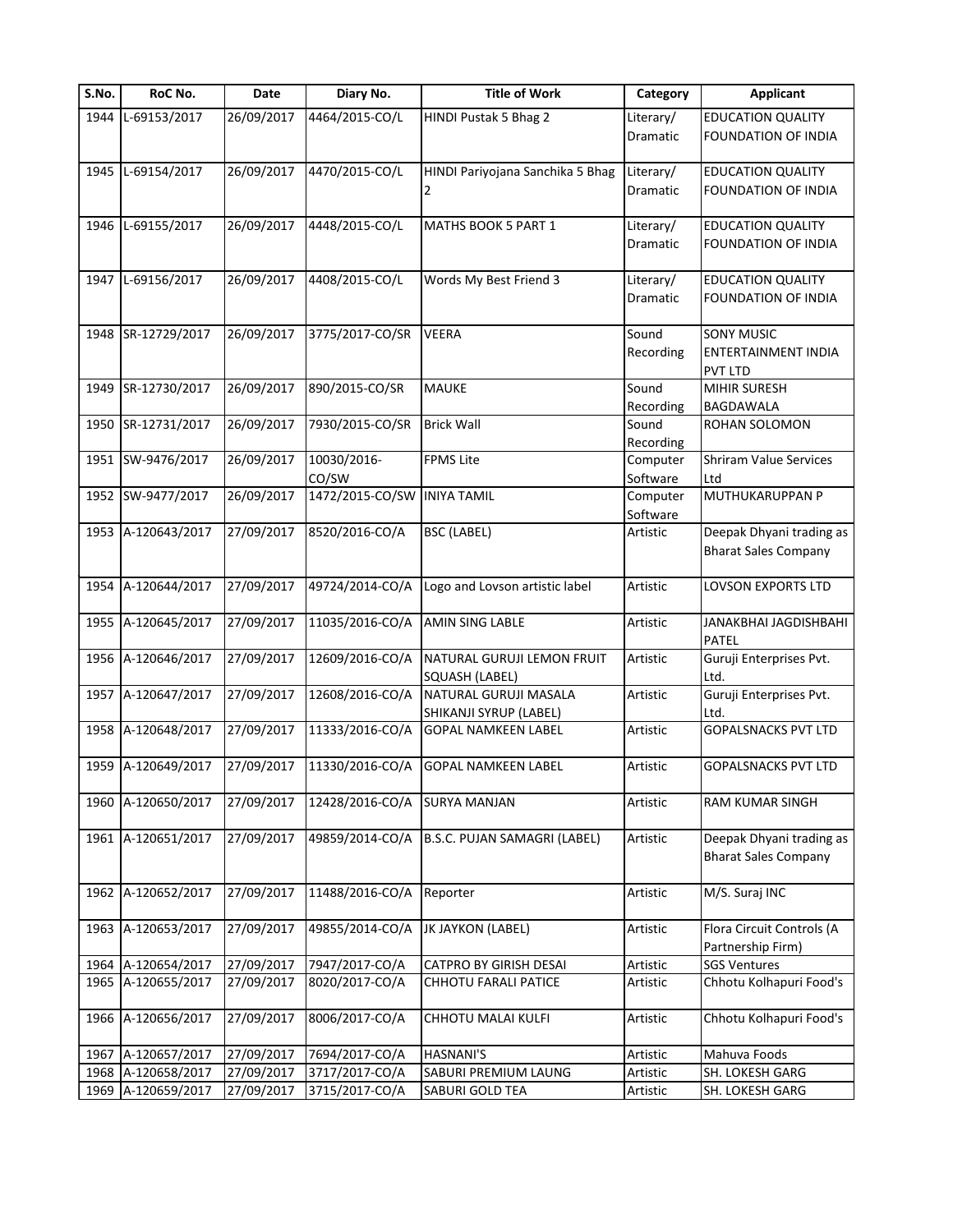| S.No. | RoC No.            | Date       | Diary No.       | <b>Title of Work</b>                                                                                                                             | Category | <b>Applicant</b>                                              |
|-------|--------------------|------------|-----------------|--------------------------------------------------------------------------------------------------------------------------------------------------|----------|---------------------------------------------------------------|
|       | 1970 A-120660/2017 | 27/09/2017 | 49861/2014-CO/A | <b>KAMAL (LABEL)</b>                                                                                                                             | Artistic | Mohanlal Prahlad Das (A<br>Partnership Firm)                  |
|       | 1971 A-120661/2017 | 27/09/2017 | 3946/2016-CO/A  | "The Cornea of Sai Baba"                                                                                                                         | Artistic | Mr. Manoj Jagdish<br>Dodiya,                                  |
| 1972  | A-120662/2017      | 27/09/2017 | 6602/2017-CO/A  | TWIO                                                                                                                                             | Artistic | PARESH V. DEDHIYA                                             |
| 1973  | A-120663/2017      | 27/09/2017 | 40841/2013-CO/A | R.R. VAIDYA ENGLISH MEDIUM<br>SCHOOL-LOGO                                                                                                        | Artistic | DAPOLI-MANDANGAD<br><b>SHIKSHAN PRASARAK</b><br><b>MANDAL</b> |
|       | 1974 A-120664/2017 | 27/09/2017 | 10043/2015-CO/A | <b>VOICE OF INSPIRATION</b>                                                                                                                      | Artistic | MR. ANISH BHUPENDRA<br><b>SHETH</b>                           |
| 1975  | A-120665/2017      | 27/09/2017 | 14691/2016-CO/A | NITYAM (LABEL)                                                                                                                                   | Artistic | Gajanan Oil Pvt. Ltd.                                         |
|       | 1976 A-120666/2017 | 27/09/2017 | 14795/2016-CO/A | <b>CH EDGEMAKERS (LABEL)</b>                                                                                                                     | Artistic | <b>Cerebral Learning</b><br>Solutions Pvt. Ltd.               |
| 1977  | A-120667/2017      | 27/09/2017 | 14796/2016-CO/A | IMMUNITY SHIELD (LABEL)                                                                                                                          | Artistic | Gajanan Oil Pvt. Ltd.                                         |
|       | 1978 A-120668/2017 | 27/09/2017 | 14800/2016-CO/A | GO (LABEL)                                                                                                                                       | Artistic | Gajanan Oil Pvt. Ltd.                                         |
| 1979  | A-120669/2017      | 27/09/2017 | 14797/2016-CO/A | GO (LABEL)                                                                                                                                       | Artistic | Gajanan Oil Pvt. Ltd.                                         |
| 1980  | A-120670/2017      | 27/09/2017 | 14801/2016-CO/A | RSONS AGRO FOOD INDIA PVT.<br>LTD. (LABEL)                                                                                                       | Artistic | Rsons Agro Food India<br>Pvt. Ltd.                            |
| 1981  | A-120671/2017      | 27/09/2017 | 3188/2016-CO/A  | <b>DETAIL ENGINEERING AND</b><br><b>GENERATION OF DRAWINGS FOR</b><br>THE MANUFACTURING OF<br>THERMAL SHIELD FOR LP INNER<br>CASING OF 700MW NPP | Artistic | <b>BHARAT HEAVY</b><br><b>ELECTRICALS LIMITED</b>             |
| 1982  | A-120672/2017      | 27/09/2017 | 14988/2016-CO/A | <b>SAI SHAKTI</b>                                                                                                                                | Artistic | NARENDRABHAI<br><b>VAJUBHAI PATEL</b>                         |
| 1983  | A-120673/2017      | 27/09/2017 | 14990/2016-CO/A | <b>MARUTI WITH SP</b>                                                                                                                            | Artistic | <b>HARESHBHAI</b>                                             |
| 1984  | A-120674/2017      | 27/09/2017 | 14991/2016-CO/A | LIFE LINE                                                                                                                                        | Artistic | <b>GANESHBHAI VALIY</b><br>GHANSHYAMBHAI                      |
|       |                    |            |                 |                                                                                                                                                  |          | LALJIBHAI ITALIYA                                             |
| 1985  | A-120675/2017      | 27/09/2017 | 4913/2017-CO/A  | <b>GLIDER LABEL</b>                                                                                                                              | Artistic | PRADEEP KUMAR<br>JAISWAL {PROP}                               |
|       | 1986 A-120676/2017 | 27/09/2017 | 7738/2016-CO/A  | YUG COMMANDO LABEL                                                                                                                               | Artistic | MS S.V. CHEMICALS                                             |
| 1987  | A-120677/2017      | 27/09/2017 | 7737/2016-CO/A  | YUG UNJAWALA LABEL                                                                                                                               | Artistic | MS S.V. CHEMICALS                                             |
| 1988  | A-120678/2017      | 27/09/2017 | 5008/2017-CO/A  | M BRAND                                                                                                                                          | Artistic | <b>AQUA SYSTEMS</b>                                           |
| 1989  | A-120679/2017      | 27/09/2017 | 5009/2017-CO/A  | SPS HOSPITALS RISHTA ZINDAGI SE Artistic                                                                                                         |          | SJS HEALTHCARE LIMITED                                        |
|       | 1990 A-120680/2017 | 27/09/2017 | 5228/2017-CO/A  | <b>ROZANA</b>                                                                                                                                    | Artistic | <b>GOKUL AGRI</b><br><b>INTERNATIONAL LIMITED</b>             |
|       | 1991 A-120681/2017 | 27/09/2017 | 5229/2017-CO/A  | <b>ROZANA</b>                                                                                                                                    | Artistic | <b>GOKUL AGRI</b><br><b>INTERNATIONAL LIMITED</b>             |
|       | 1992 A-120682/2017 | 27/09/2017 | 5422/2017-CO/A  | <b>GURJARI</b>                                                                                                                                   | Artistic | <b>GOKUL AGRI</b><br>INTERNATIONAL LIMITED                    |
| 1993  | A-120683/2017      | 27/09/2017 | 13717/2016-CO/A | RWHE-2 - GRINDING WHEEL ASSY<br>(MAXI-603-A-01)                                                                                                  | Artistic | Milltec Machinery Private<br>Limited                          |
| 1994  | A-120684/2017      | 27/09/2017 | 5230/2017-CO/A  | <b>ROZANA</b>                                                                                                                                    | Artistic | <b>GOKUL AGRI</b><br>INTERNATIONAL LIMITED                    |
|       |                    |            |                 |                                                                                                                                                  |          |                                                               |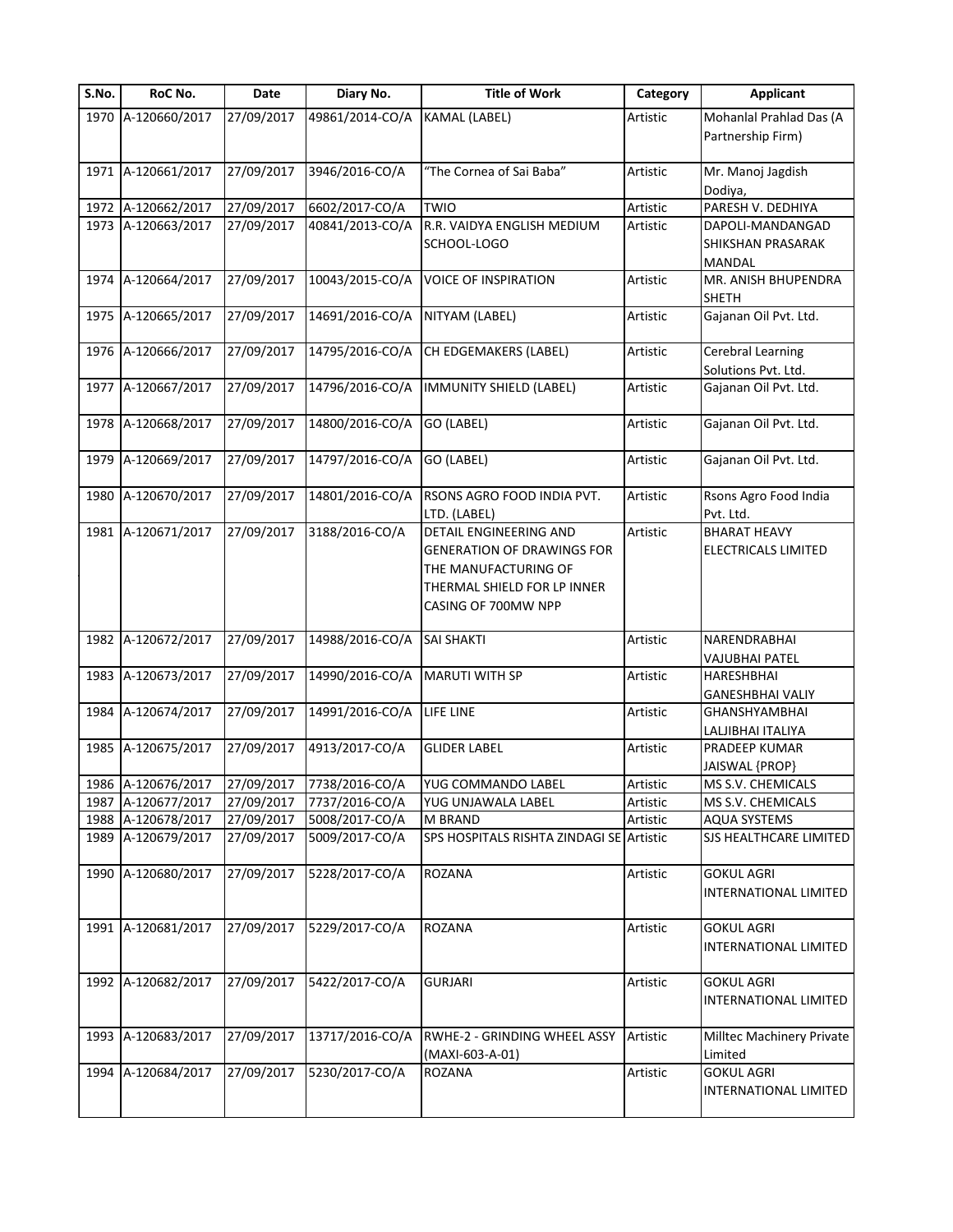| S.No. | RoC No.            | Date       | Diary No.                  | <b>Title of Work</b>                                                                                                 | Category              | <b>Applicant</b>                                  |
|-------|--------------------|------------|----------------------------|----------------------------------------------------------------------------------------------------------------------|-----------------------|---------------------------------------------------|
|       | 1995 A-120685/2017 | 27/09/2017 | 13733/2016-CO/A            | RWHE-2 - STRAIGHT GRINDING<br>WHEEL (MAXI-802-A-01)                                                                  | Artistic              | Milltec Machinery Private<br>Limited              |
|       | 1996 A-120686/2017 | 27/09/2017 | 5442/2017-CO/A             | <b>GURJARI</b>                                                                                                       | Artistic              | <b>GOKUL AGRI</b><br><b>INTERNATIONAL LIMITED</b> |
| 1997  | A-120687/2017      | 27/09/2017 | 13738/2016-CO/A            | RWHE-2 - BRAKE ASSY (MAXI-700-<br>$M-01$                                                                             | Artistic              | Milltec Machinery Private<br>Limited              |
| 1998  | A-120688/2017      | 27/09/2017 | 5441/2017-CO/A             | <b>GURJARI</b>                                                                                                       | Artistic              | <b>GOKUL AGRI</b><br>INTERNATIONAL LIMITED        |
| 1999  | A-120689/2017      | 27/09/2017 | 13736/2016-CO/A            | RWHE-2 - TAPER GRINDING<br>WHEEL (MAXI-803-A-01)                                                                     | Artistic              | Milltec Machinery Private<br>Limited              |
| 2000  | A-120690/2017      | 27/09/2017 | 13739/2016-CO/A            | RWHE-2 - OUTLET ASSY (MAXI-701-Artistic<br>$M-01)$                                                                   |                       | Milltec Machinery Private<br>Limited              |
| 2001  | A-120691/2017      | 27/09/2017 | 5449/2017-CO/A             | <b>GURJARI</b>                                                                                                       | Artistic              | <b>GOKUL AGRI</b><br>INTERNATIONAL LIMITED        |
|       | 2002 A-120692/2017 | 27/09/2017 | 5237/2017-CO/A             | <b>ROZANA</b>                                                                                                        | Artistic              | <b>GOKUL AGRI</b><br><b>INTERNATIONAL LIMITED</b> |
| 2003  | A-120693/2017      | 27/09/2017 | 5235/2017-CO/A             | <b>ROZANA</b>                                                                                                        | Artistic              | <b>GOKUL AGRI</b><br><b>INTERNATIONAL LIMITED</b> |
| 2004  | L-69157/2017       | 27/09/2017 | 824/2015-CO/L              | PARYAVARAN AEIN BAAR                                                                                                 | Literary/<br>Dramatic | <b>MAHESH NENWANI</b>                             |
| 2005  | L-69158/2017       | 27/09/2017 | 13514/2016-CO/L            | Graded-Word and Nonword<br>Reading Test in Kannada                                                                   | Literary/<br>Dramatic | Mr Kiran S                                        |
| 2006  | L-69159/2017       | 27/09/2017 | 7474/2016-CO/L             | UV VIS SPECTROPHOTOMETER                                                                                             | Literary/<br>Dramatic | ELICO LIMITED                                     |
| 2007  | L-69160/2017       | 27/09/2017 | 7012/2017-CO/L             | Sps Songs and Gazals                                                                                                 | Literary/<br>Dramatic | Satyapal Dudeja                                   |
| 2008  | L-69161/2017       | 27/09/2017 | 11384/2016-CO/L            | <b>DEVELOPMENT OF 3D PDMS</b><br>MODEL FOR FRAME 6FA HRSG                                                            | Literary/<br>Dramatic | <b>BHARAT HEAVY</b><br><b>ELECTRICALS LIMITED</b> |
| 2009  | L-69162/2017       | 27/09/2017 | 12436/2016-CO/L            | Surrogate Girlfriend                                                                                                 | Literary/<br>Dramatic | Devna Tiwari                                      |
|       | 2010 L-69163/2017  |            | 27/09/2017 14902/2016-CO/L | <b>PEOPLES COOPERATIVE</b><br>MOVEMENT OF 21ST CENTURY TO<br>MAKE EACH AND EVERY PERSON<br>RICH IN THE WORLD         | Literary/<br>Dramatic | <b>HEMA CHAWLA</b>                                |
|       | 2011 L-69164/2017  | 27/09/2017 | 7886/2017-CO/L             | Spell-O-Phonics Level-1 Book-2                                                                                       | Literary/<br>Dramatic | Spell-O-Phonics Inc.                              |
| 2012  | L-69165/2017       | 27/09/2017 | 6603/2017-CO/L             | MADHURR BOLLYWOOD SONGS                                                                                              | Literary/<br>Dramatic | NEELAM DHINGRA                                    |
|       | 2013 L-69166/2017  | 27/09/2017 | 8554/2017-CO/L             | AEIOU SHORT SOUNDS.                                                                                                  | Literary/<br>Dramatic | LOPAMUDRA MOHANTY                                 |
| 2014  | L-69167/2017       | 27/09/2017 | 9710/2016-CO/L             | VAIRADEYA                                                                                                            | Literary/<br>Dramatic | Lalini Subramonian                                |
| 2015  | L-69168/2017       | 27/09/2017 | 8639/2017-CO/L             | Script of role play for history<br>taking in Pediatrics in a case of<br>Congenital Acyanotic Heart<br>Disease (CHD). | Literary/<br>Dramatic | Dr Arunita Jagzape, Dr<br>Tushar Jagzape,         |
|       | 2016 L-69169/2017  | 27/09/2017 | 6671/2016-CO/L             | Course Curriculum -<br>HOUSEKEEPER (Part 3)                                                                          | Literary/<br>Dramatic | PARAMJIT SINGH SAHI                               |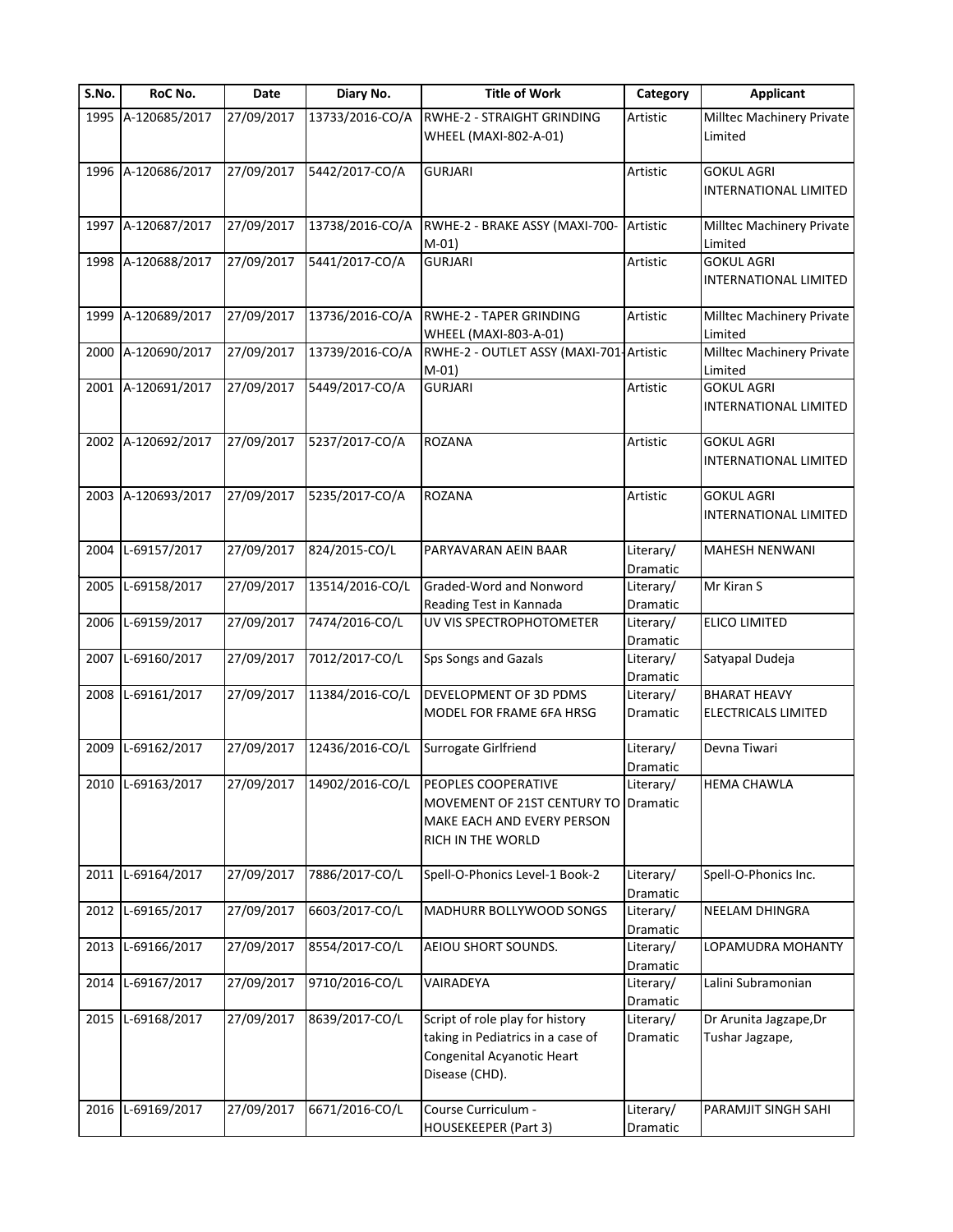| S.No. | RoC No.            | Date       | Diary No.       | <b>Title of Work</b>             | Category              | <b>Applicant</b>          |
|-------|--------------------|------------|-----------------|----------------------------------|-----------------------|---------------------------|
|       | 2017 L-69170/2017  | 27/09/2017 | 10249/2015-CO/L | KISANO KE LIYE ADHIK AUR TIKAU   | Literary/             | <b>INDIAN COUNCIL OF</b>  |
|       |                    |            |                 | PEDAWAR HETU MRADA AVAM          | Dramatic              | AGRICULTURAL              |
|       |                    |            |                 | JAL SARKCHHAN TAKNIKE            |                       | <b>RESEARCH</b>           |
|       | 2018 L-69171/2017  | 27/09/2017 | 9761/2017-CO/L  | <b>JYOTISH ARK</b>               | Literary/<br>Dramatic | <b>MUNISH JOSHI</b>       |
|       | 2019 SR-12732/2017 | 27/09/2017 | 9043/2016-CO/SR | PUJA VIDHI                       | Sound                 | Central Chinmaya Mission  |
|       |                    |            |                 |                                  | Recording             | Trust (CCMT)              |
| 2020  | SR-12733/2017      | 27/09/2017 | 1267/2017-CO/SR | WAJAH TUM HO                     | Sound                 | <b>SUPER CASSETTES</b>    |
|       |                    |            |                 |                                  | Recording             | <b>INDUSTRIES PVT LTD</b> |
|       | 2021 SR-12734/2017 | 27/09/2017 | 1268/2017-CO/SR | DIL KE PASS WAJAH TUM HO         | Sound                 | <b>SUPER CASSETTES</b>    |
|       |                    |            |                 |                                  | Recording             | <b>INDUSTRIES PVT LTD</b> |
|       | 2022 SR-12735/2017 | 27/09/2017 | 1269/2017-CO/SR | DIL MEIN CHHUPA LOONGA           | Sound                 | SUPER CASSETTES           |
|       |                    |            |                 | WAJAH TUM HO                     | Recording             | <b>INDUSTRIES PVT LTD</b> |
|       | 2023 SR-12736/2017 | 27/09/2017 | 1271/2017-CO/SR | MAAHI VE WAJAH TUM HO            | Sound                 | SUPER CASSETTES           |
|       |                    |            |                 |                                  | Recording             | <b>INDUSTRIES PVT LTD</b> |
|       | 2024 SR-12737/2017 | 27/09/2017 | 1272/2017-CO/SR | WAJAH TUM HO WAJAH TUM HO        | Sound                 | SUPER CASSETTES           |
|       |                    |            |                 |                                  | Recording             | <b>INDUSTRIES PVT LTD</b> |
|       | 2025 SR-12738/2017 | 27/09/2017 | 1273/2017-CO/SR | DIL KE PASS UNPLUGGED WAJAH      | Sound                 | <b>SUPER CASSETTES</b>    |
|       |                    |            |                 | <b>TUM HO</b>                    | Recording             | <b>INDUSTRIES PVT LTD</b> |
|       | 2026 SR-12739/2017 | 27/09/2017 | 1274/2017-CO/SR | WAJAH TUM HO LOUNGE WAJAH        | Sound                 | SUPER CASSETTES           |
|       |                    |            |                 | TUM HO                           | Recording             | <b>INDUSTRIES PVT LTD</b> |
|       | 2027 SR-12740/2017 | 27/09/2017 | 1206/2017-CO/SR | JELLEY YEH LAMHE DAYS OF         | Sound                 | <b>SUPER CASSETTES</b>    |
|       |                    |            |                 | <b>TAFREE</b>                    | Recording             | <b>INDUSTRIES PVT LTD</b> |
|       | 2028 SR-12741/2017 | 27/09/2017 | 1207/2017-CO/SR | PAARAPAA DAYS OF TAFREE          | Sound                 | SUPER CASSETTES           |
|       |                    |            |                 |                                  | Recording             | <b>INDUSTRIES PVT LTD</b> |
|       | 2029 SR-12742/2017 | 27/09/2017 | 1208/2017-CO/SR | MAIN HUN TU HO DAYS OF           | Sound                 | SUPER CASSETTES           |
|       |                    |            |                 | <b>TAFREE</b>                    | Recording             | <b>INDUSTRIES PVT LTD</b> |
|       | 2030 SR-12743/2017 | 27/09/2017 | 923/2017-CO/SR  | TRI FARIYAN TUM BIN 2            | Sound                 | SUPER CASSETTES           |
|       |                    |            |                 |                                  | Recording             | <b>INDUSTRIES PVT LTD</b> |
|       | 2031 SR-12744/2017 | 27/09/2017 | 924/2017-CO/SR  | ISHQ MUBARAK TUM BIN 2           | Sound                 | SUPER CASSETTES           |
|       |                    |            |                 |                                  | Recording             | <b>INDUSTRIES PVT LTD</b> |
|       | 2032 SR-12745/2017 | 27/09/2017 | 925/2017-CO/SR  | DEKH LENA TUM BIN 2              | Sound                 | <b>SUPER CASSETTES</b>    |
|       |                    |            |                 |                                  | Recording             | <b>INDUSTRIES PVT LTD</b> |
|       | 2033 SR-12746/2017 | 27/09/2017 | 926/2017-CO/SR  | TUM BIN TUM BIN 2                | Sound                 | SUPER CASSETTES           |
|       |                    |            |                 |                                  | Recording             | <b>INDUSTRIES PVT LTD</b> |
|       | 2034 SR-12747/2017 | 27/09/2017 | 927/2017-CO/SR  | <b>MASTA TUM BIN 2</b>           | Sound                 | <b>SUPER CASSETTES</b>    |
|       |                    |            |                 |                                  | Recording             | INDUSTRIES PVT LTD        |
|       | 2035 SR-12748/2017 | 27/09/2017 | 928/2017-CO/SR  | DIL NAWAZIYAAN TUM BIN 2         | Sound                 | <b>SUPER CASSETTES</b>    |
|       |                    |            |                 |                                  | Recording             | <b>INDUSTRIES PVT LTD</b> |
|       | 2036 SR-12749/2017 | 27/09/2017 | 929/2017-CO/SR  | JAEGER BOMB TUM BIN 2            | Sound                 | <b>SUPER CASSETTES</b>    |
|       |                    |            |                 |                                  | Recording             | INDUSTRIES PVT LTD        |
|       | 2037 SW-9478/2017  | 27/09/2017 | 41585/2013-     | <b>SHUBHYOG</b>                  | Computer              | SAHAYOG                   |
|       |                    |            | CO/SW           |                                  | Software              | MICROFINANCE LTD.         |
|       | 2038 SW-9479/2017  | 27/09/2017 | 9698/2017-CO/SW | <b>UserSRI</b>                   | Computer              | Kailas Ravsaheb           |
|       |                    |            |                 |                                  | Software              | Patil, Ronak Nilesh Shah  |
|       | 2039 SW-9480/2017  | 27/09/2017 | 2771/2016-CO/SW | SOFTWARE FOR AUTOMATIC           | Computer              | M/S STEEL AUTHORITY       |
|       |                    |            |                 | OPERATION OF ROLL BITE           | Software              | OF INDIA LIMITED          |
|       |                    |            |                 | <b>LUBRICATION SYSTEM</b>        |                       |                           |
|       | 2040 SW-9481/2017  | 27/09/2017 | 5675/2016-CO/SW | KNOWLEDGE FUSION SOFTWARE        | Computer              | <b>BHARAT HEAVY</b>       |
|       |                    |            |                 | FOR AUTOMATIC DESIGN AND         | Software              | ELECTRICALS LIMITED       |
|       |                    |            |                 | <b>GENERATION OF DRAWINGS OF</b> |                       |                           |
|       |                    |            |                 | SPIRAL CASING FOR HYDRO          |                       |                           |
|       |                    |            |                 | <b>TURBINES</b>                  |                       |                           |
|       |                    |            |                 |                                  |                       |                           |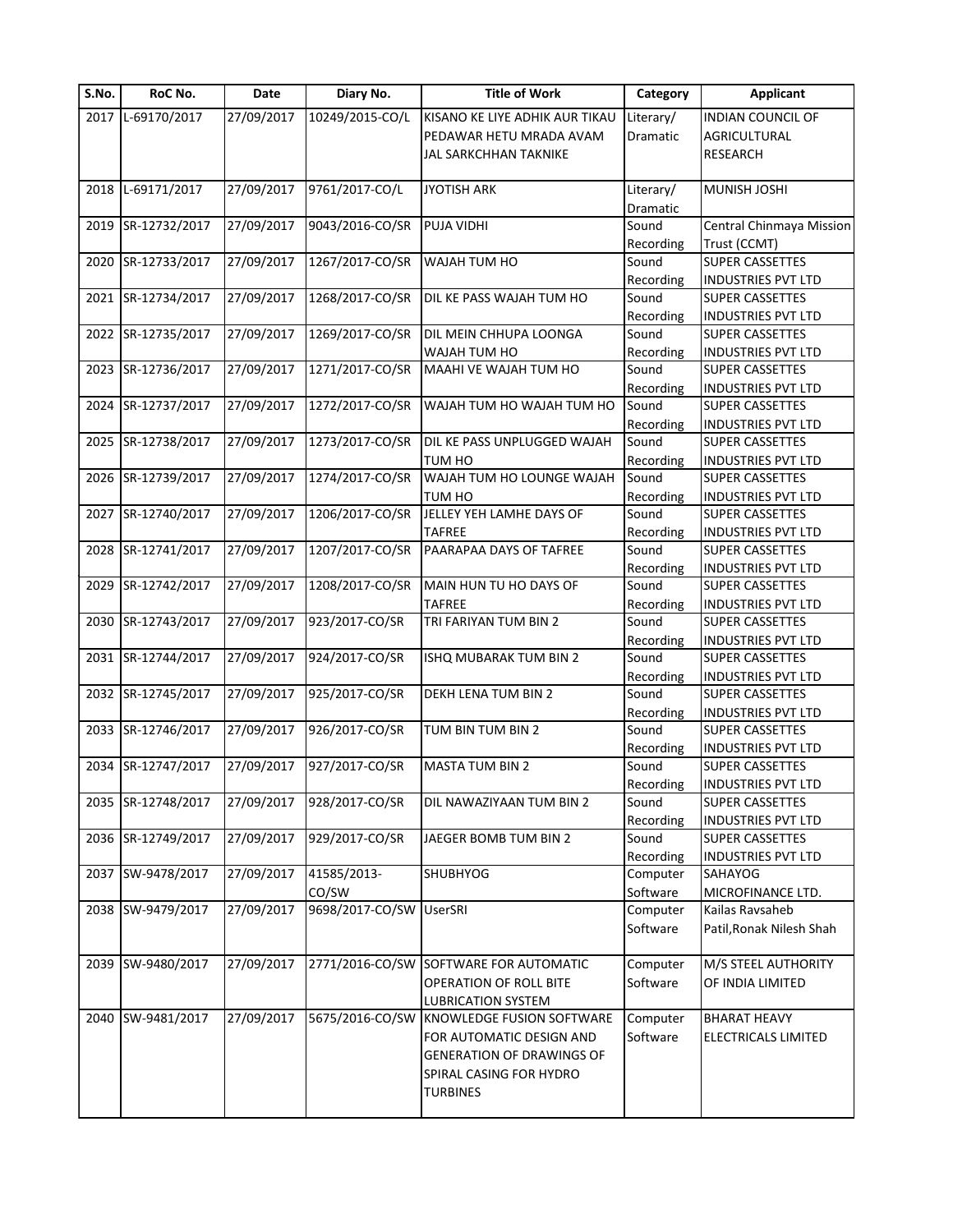| S.No. | RoC No.            | Date       | Diary No.                     | <b>Title of Work</b>                                                                                                                                                                                         | Category             | <b>Applicant</b>                                                 |
|-------|--------------------|------------|-------------------------------|--------------------------------------------------------------------------------------------------------------------------------------------------------------------------------------------------------------|----------------------|------------------------------------------------------------------|
|       | 2041 SW-9482/2017  | 27/09/2017 |                               | 5709/2016-CO/SW ANDROID APPLICATION FOR EDN                                                                                                                                                                  | Computer             | <b>BHARAT HEAVY</b>                                              |
|       |                    |            |                               | <b>EMPLOYEE DATABASE</b>                                                                                                                                                                                     | Software             | <b>ELECTRICALS LIMITED</b>                                       |
|       | 2042 SW-9483/2017  | 27/09/2017 |                               | 5677/2016-CO/SW KNOWLEDGE FUSION SOFTWARE<br>FOR AUTOMATIC DESIGN AND<br><b>GENERATION OF DRAWINGS OF</b><br>SHAFT FOR HYDRO TURBINES                                                                        | Computer<br>Software | <b>BHARAT HEAVY</b><br>ELECTRICALS LIMITED                       |
|       |                    |            |                               |                                                                                                                                                                                                              |                      |                                                                  |
|       | 2043 SW-9484/2017  | 27/09/2017 |                               | 5192/2016-CO/SW DEVELOPMENT OF ONLINE<br>SYSTEM TO CORRELATE USER<br><b>REQUIREMENTS WITH SYSTEMS</b><br>DEPLOYED                                                                                            | Computer<br>Software | <b>BHARAT HEAVY</b><br><b>ELECTRICALS LIMITED</b>                |
|       | 2044 SW-9485/2017  | 27/09/2017 |                               | 5191/2016-CO/SW EMBEDDED DEVICE SOFTWARE<br>FOR RADIO FREQUENCY (RF) DATA Software<br><b>ANALYSING TOOL</b>                                                                                                  | Computer             | <b>BHARAT HEAVY</b><br>ELECTRICALS LIMITED                       |
|       | 2045 SW-9486/2017  | 27/09/2017 |                               | 5196/2016-CO/SW MONTHLY PAYROLL PROCESSING<br>APPLICATION FOR BHEL GAS<br><b>EMPLOYEES</b>                                                                                                                   | Computer<br>Software | <b>BHARAT HEAVY</b><br><b>ELECTRICALS LIMITED</b>                |
|       | 2046 SW-9487/2017  | 27/09/2017 | 5668/2016-CO/SW               | <b>AUTOAMTION OF FUEL OIL</b><br>ATOMISER SELECTION FOR SUPER<br><b>CRITICAL BOILERS</b>                                                                                                                     | Computer<br>Software | <b>BHARAT HEAVY</b><br>ELECTRICALS LIMITED                       |
| 2047  | SW-9488/2017       | 27/09/2017 | 5227/2016-CO/SW               | <b>CODE FOR ESTIMATION OF</b><br><b>CONTACT FORCE AND</b><br>DISCONNECTING SPEED OF<br><b>COMPRESSOR HUB WITH</b><br>VARIATION IN SHRINK FIT AND<br><b>GENERATION OF RESPECTIVE</b><br><b>CURVES THEREOF</b> | Computer<br>Software | <b>BHARAT HEAVY</b><br><b>ELECTRICALS LIMITED</b>                |
|       | 2048 SW-9489/2017  | 27/09/2017 |                               | 5732/2016-CO/SW SOFTWARE UTILITY FOR<br>GENERATING HW, SYS AND CPU<br>FILES FOR METSO DNA NODES                                                                                                              | Computer<br>Software | <b>BHARAT HEAVY</b><br><b>ELECTRICALS LIMITED</b>                |
|       | 2049 A-120694/2017 | 28/09/2017 | 14659/2016-CO/A               | <b>MENIMEMI POPCORN</b>                                                                                                                                                                                      | Artistic             | SAUMYA AGARWAL<br>DIRECTOR OF M/s<br>NENIMEMI FOODS PVT.<br>LTD. |
|       | 2050 A-120695/2017 | 28/09/2017 | 11034/2016-CO/A ELYSIUM LABEL |                                                                                                                                                                                                              | Artistic             | VIPINBHAI T. PATEL AND<br>RAVIBHAI P. RANKJA                     |
|       | 2051 A-120696/2017 | 28/09/2017 | 11227/2016-CO/A               | OSHON ECLAIRO CRUNCH IT                                                                                                                                                                                      | Artistic             | DOLPHIN FOODS INDIA<br>PVT LTD                                   |
|       | 2052 A-120697/2017 | 28/09/2017 | 1518/2017-CO/A                | MUMBAI EXPRESS RESTAURANT<br>AND CAFE ABEL                                                                                                                                                                   | Artistic             | M/S MUMBAI EXPRESS<br>RESTAURANT & CAFE                          |
|       | 2053 A-120698/2017 | 28/09/2017 | 10939/2016-CO/A               | ELEPHANT LOGO                                                                                                                                                                                                | Artistic             | DABUR INDIA LIMITED                                              |
|       | 2054 A-120699/2017 | 28/09/2017 | 10944/2016-CO/A               | HAJMOLA YOODLEY JAL JEERA<br>LABEL                                                                                                                                                                           | Artistic             | DABUR INDIA LIMITED                                              |
|       | 2055 A-120700/2017 | 28/09/2017 | 10948/2016-CO/A               | HAJMOLA YOODLEY GOLMAAL<br><b>GOLGAPPA</b>                                                                                                                                                                   | Artistic             | DABUR INDIA LTD                                                  |
|       | 2056 A-120701/2017 | 28/09/2017 | 10949/2016-CO/A               | HAJMOLA YOODLEY AAM PANNA<br>PACK                                                                                                                                                                            | Artistic             | DABUR INDIA LIMITED                                              |
| 2057  | A-120702/2017      | 28/09/2017 | 10950/2016-CO/A               | HAJMOLA YOODLEY NIMBOOR A<br>SHIKANJI                                                                                                                                                                        | Artistic             | DABUR INDIA LIMITED                                              |
|       | 2058 A-120703/2017 | 28/09/2017 | 10942/2016-CO/A               | HAJMOLA NATKHAT AMRUD<br>LABEL                                                                                                                                                                               | Artistic             | DABUR INDIA LIMITED                                              |
|       |                    |            |                               |                                                                                                                                                                                                              |                      |                                                                  |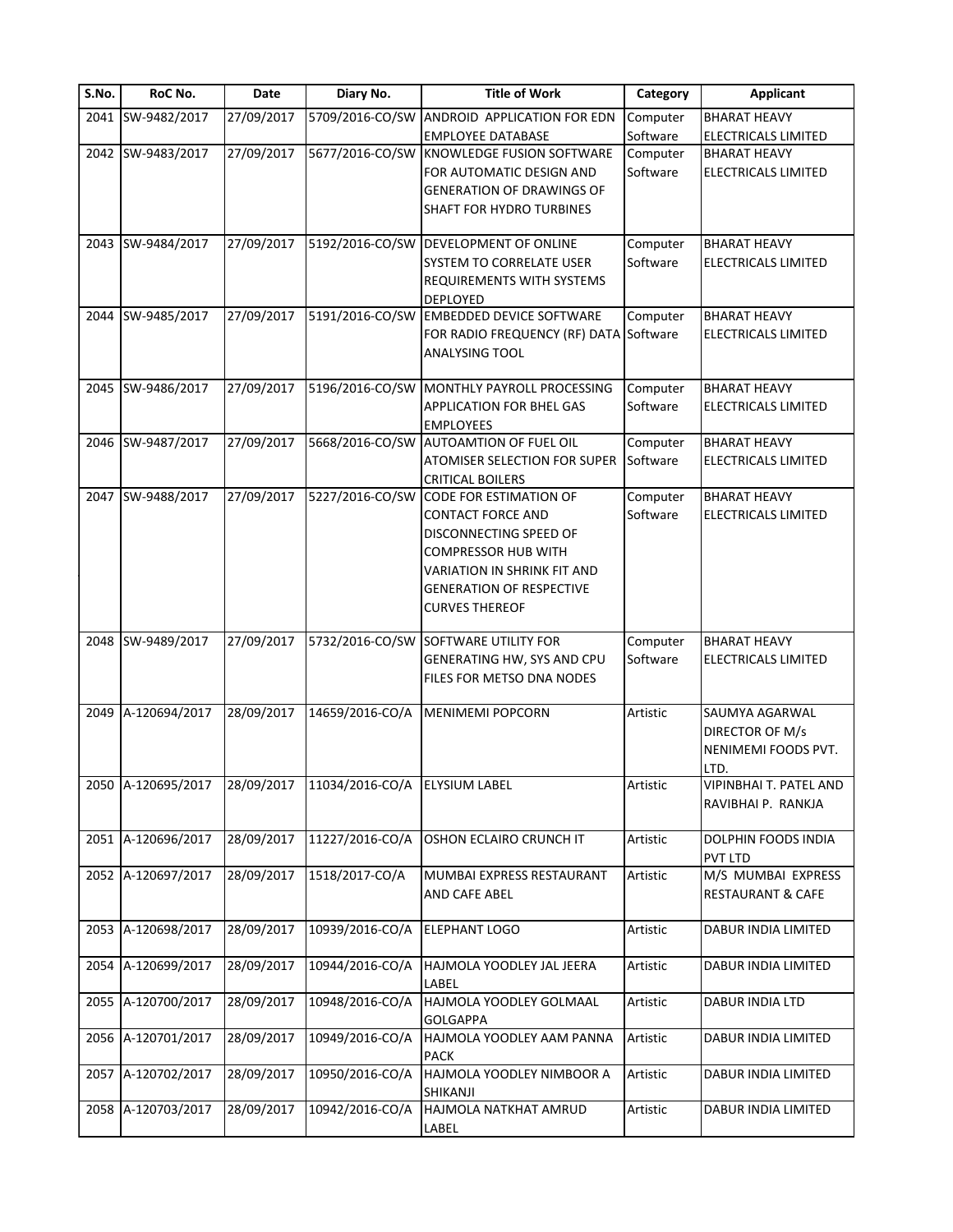| S.No. | RoC No.            | Date       | Diary No.       | <b>Title of Work</b>                                                               | Category              | <b>Applicant</b>                                             |
|-------|--------------------|------------|-----------------|------------------------------------------------------------------------------------|-----------------------|--------------------------------------------------------------|
|       | 2059 A-120704/2017 | 28/09/2017 | 10943/2016-CO/A | HAJMOLA ANARDANA LABEL                                                             | Artistic              | DABUR INDIA LIMITED                                          |
|       | 2060 A-120705/2017 | 28/09/2017 | 10941/2016-CO/A | HAJMOLA CHUZKARA LABEL                                                             | Artistic              | DABUR INDIA LIMITED                                          |
|       | 2061 A-120706/2017 | 28/09/2017 | 9379/2016-CO/A  | <b>URBANNA (LABEL)</b>                                                             | Artistic              | Urbanna Kitchen Gallery<br>(A Partnership Concern)           |
|       | 2062 A-120707/2017 | 28/09/2017 | 14725/2016-CO/A | <b>BOROLINE's Eleen Classic Style &amp;</b><br>Health                              | Artistic              | G. D. Pharmaceuticals<br>Private Limited                     |
|       | 2063 A-120708/2017 | 28/09/2017 | 14721/2016-CO/A | <b>BOROLINE'S Suthol Fresh</b>                                                     | Artistic              | G. D. Pharmaceuticals<br>Private Limited                     |
|       | 2064 A-120709/2017 | 28/09/2017 | 14719/2016-CO/A | Boroline UltraSmooth                                                               | Artistic              | G. D. Pharmaceuticals<br>Private Limited                     |
|       | 2065 A-120710/2017 | 28/09/2017 | 14718/2016-CO/A | <b>BOROLINE sx and Elephant device</b>                                             | Artistic              | G. D. Pharmaceuticals<br><b>Private Limited</b>              |
|       | 2066 A-120711/2017 | 28/09/2017 | 14722/2016-CO/A | <b>BOROLINE's Suthol Plus</b>                                                      | Artistic              | G. D. Pharmaceuticals<br><b>Private Limited</b>              |
|       | 2067 A-120712/2017 | 28/09/2017 | 3019/2015-CO/A  | NAUGHTY KESHARIYA                                                                  | Artistic              | M/S. NAUGH FOODS PVT.<br>LTD.                                |
|       | 2068 A-120713/2017 | 28/09/2017 | 3032/2015-CO/A  | <b>CLASSIC NATRAJ</b>                                                              | Artistic              | MR. ANAND PRAKASH<br>ARORA [PROP.]                           |
|       | 2069 A-120714/2017 | 28/09/2017 | 3031/2015-CO/A  | <b>BUNTY BUBLI</b>                                                                 | Artistic              | MR. MANISH ARORA [<br>PROP.]                                 |
|       | 2070 A-120715/2017 | 28/09/2017 | 3026/2015-CO/A  | DEVICE OF COW                                                                      | Artistic              | MR. RAMESH SINGH [<br>PROP.]                                 |
|       | 2071 A-120716/2017 | 28/09/2017 | 3028/2015-CO/A  | KAMAL COW BRAND                                                                    | Artistic              | MR. RAMESH SINGH [<br>PROP.                                  |
|       | 2072 A-120717/2017 | 28/09/2017 | 3020/2015-CO/A  | AAKASH                                                                             | Artistic              | M/S. AAKASH GLOBAL<br>FOODS PVT.                             |
|       | 2073 A-120718/2017 | 28/09/2017 | 17053/2012-CO/A | <b>TETLEY TEA BAGS</b>                                                             | Artistic              | M/s Tata Global<br><b>Beverages Ltd</b>                      |
|       | 2074 A-120719/2017 | 28/09/2017 | 1507/2017-CO/A  | <b>ENEGA CREME HAIR COLOR 1</b><br>NATURAL BLACK                                   | Artistic              | M/S. PREM MEHANDI<br>CENTRE                                  |
|       | 2075 A-120720/2017 | 28/09/2017 | 3647/2015-CO/A  | NAVRANG (Label)                                                                    | Artistic              | <b>B.B. Fruiterian Products</b>                              |
|       | 2076 A-120721/2017 | 28/09/2017 | 3643/2015-CO/A  | <b>AUTOFURNISH LABEL</b>                                                           | Artistic              | Golden Mace (A<br>Partnership Firm)                          |
|       | 2077 A-120722/2017 | 28/09/2017 | 3640/2015-CO/A  | UNIQUE CABLES LABEL                                                                | Artistic              | Heatflex Cable Pvt. Ltd.                                     |
|       | 2078 A-120723/2017 | 28/09/2017 | 3526/2015-CO/A  | <b>BUD WHITE TEA (LABEL)</b>                                                       | Artistic              | M/s. Budwhite Teas Pvt.<br>Ltd.                              |
|       | 2079 A-120724/2017 | 28/09/2017 | 8810/2015-CO/A  | MASTANA CHINA DIL                                                                  | Artistic              | RAM CHANDER GUPTA<br>TRADING AS AJANTA<br><b>ENTERPRISES</b> |
| 2080  | L-69172/2017       | 28/09/2017 | 9435/2016-CO/L  | Development of Novel Algorithm<br>for Analysis and Visualization of<br>Large Graph | Literary/<br>Dramatic | Swati K. Bhavsar 2. Dr.<br>Varsha H. Patil                   |
| 2081  | L-69173/2017       | 28/09/2017 | 7940/2012-CO/L  | PRADHOSHAKALA SANDHIYA<br>THANDAVAM                                                | Literary/<br>Dramatic | MR. COLBERT<br>ZEABALANE                                     |
|       |                    |            |                 |                                                                                    |                       |                                                              |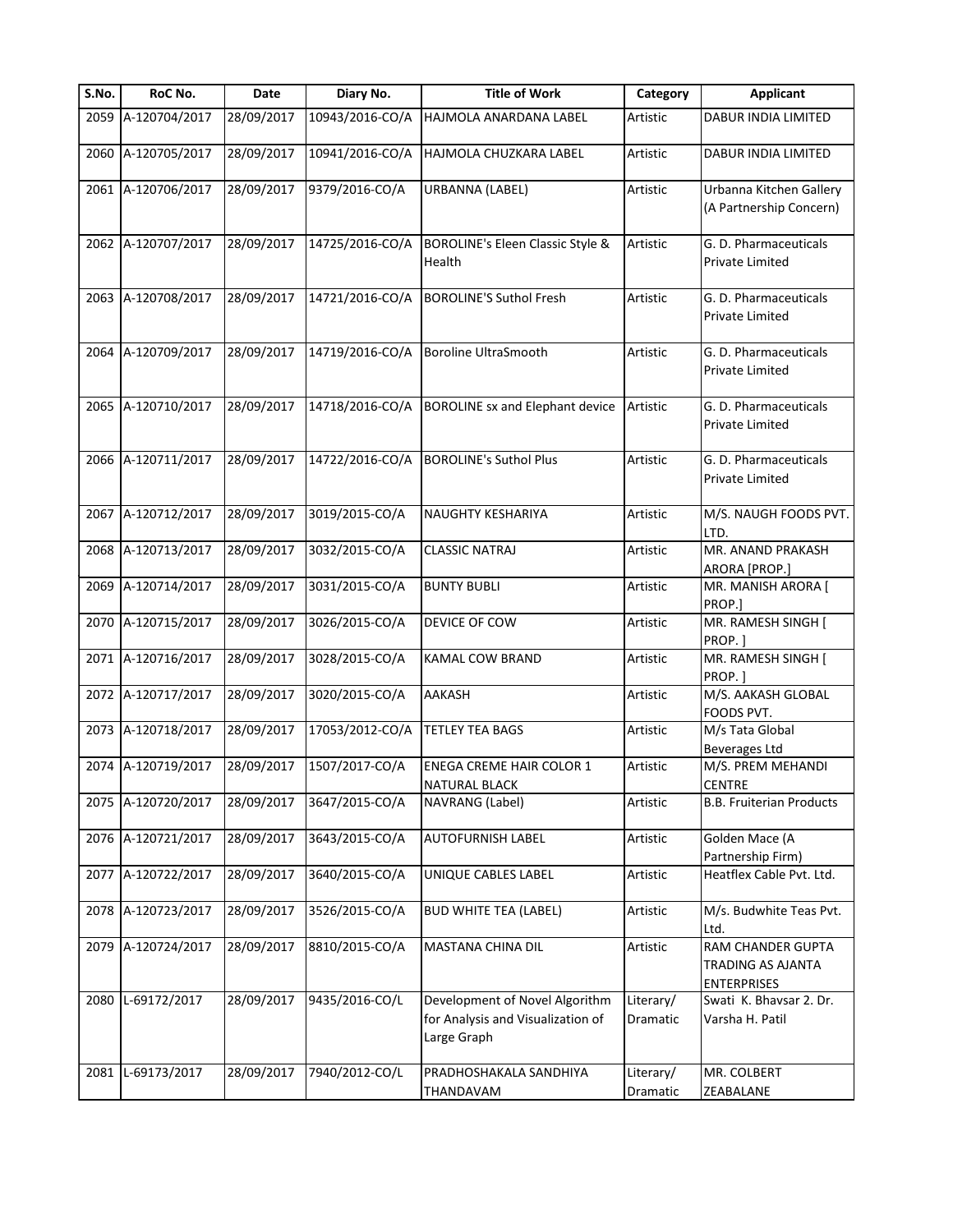| S.No. | RoC No.           | Date       | Diary No.       | <b>Title of Work</b>                                 | Category        | <b>Applicant</b>                 |
|-------|-------------------|------------|-----------------|------------------------------------------------------|-----------------|----------------------------------|
| 2082  | L-69174/2017      | 28/09/2017 | 5357/2017-CO/L  | Widget/Grade3/IT Wizard Classic                      | Literary/       | <b>MindChampion Learning</b>     |
|       |                   |            |                 |                                                      | Dramatic        | Systems Ltd.                     |
|       |                   |            |                 |                                                      |                 |                                  |
|       | 2083 L-69175/2017 | 28/09/2017 | 5353/2017-CO/L  | Widget/Grade1/IT Wizard Classic                      | Literary/       | <b>MindChampion Learning</b>     |
|       |                   |            |                 |                                                      | Dramatic        | Systems Ltd.                     |
|       | L-69176/2017      | 28/09/2017 |                 |                                                      |                 |                                  |
| 2084  |                   |            | 5352/2017-CO/L  | Engaging Math/Grade8/MathPlus                        | Literary/       | <b>MindChampion Learning</b>     |
|       |                   |            |                 |                                                      | <b>Dramatic</b> | Systems Ltd.                     |
| 2085  | L-69177/2017      | 28/09/2017 | 5355/2017-CO/L  | Widget/Grade2/IT Wizard Classic                      | Literary/       | <b>MindChampion Learning</b>     |
|       |                   |            |                 |                                                      | Dramatic        | Systems Ltd.                     |
|       |                   |            |                 |                                                      |                 |                                  |
|       | 2086 L-69178/2017 | 28/09/2017 | 40807/2013-CO/L | STATUSAFE BE COMPLIANCE                              | Literary/       | MR. SANJAY                       |
|       |                   |            |                 | <b>SECURED</b>                                       | Dramatic        | RAMCHANDRA                       |
|       |                   |            |                 |                                                      |                 | SARVANKAR                        |
| 2087  | L-69179/2017      | 28/09/2017 | 6933/2016-CO/L  | LIEF STYLE MODIFICATION                              | Literary/       | DR. SUBHASH C SHARMA             |
|       |                   |            |                 | THERAPEUTIC PLAN-LSMP                                | Dramatic        |                                  |
| 2088  | L-69180/2017      | 28/09/2017 | 6934/2016-CO/L  | <b>SCIENTIFIC YOG CURE SYCURE</b>                    | Literary/       | DR. SUBHASH C SHARMA             |
|       |                   |            |                 | ANOTHER SUTRAM                                       | Dramatic        |                                  |
| 2089  | L-69181/2017      | 28/09/2017 | 10959/2017-CO/L | "Self-Destruction System For                         | Literary/       | Shankar Gadve, Shri              |
|       |                   |            |                 | Protecting Data Privacy in Cloud                     | Dramatic        | Ramdeobaba College of            |
|       |                   |            |                 | Storage Based on Data Storage                        |                 | Engineering and                  |
|       |                   |            |                 | Center"                                              |                 | Management, Sweta Jain           |
|       |                   |            |                 |                                                      |                 |                                  |
|       | 2090 L-69182/2017 | 28/09/2017 | 12842/2016-CO/L |                                                      | Computer        | KAILASH                          |
|       |                   |            |                 | MATLAB Codings for solving Multi-                    | Software        |                                  |
|       |                   |            |                 | Level Multi Objective Linear                         |                 | LACHHWANI, Suresh<br>Kumar Nehra |
|       |                   |            |                 | <b>Fractional Programming Problems</b>               |                 |                                  |
|       |                   |            |                 | based on Modified Fuzzy Goal<br>Programming Approach |                 |                                  |
|       |                   |            |                 |                                                      |                 |                                  |
|       |                   |            |                 |                                                      |                 |                                  |
| 2091  | L-69183/2017      | 28/09/2017 | 3015/2015-CO/L  | MathLab Plus                                         | Literary/       | M/s. NIIT LIMITED                |
|       |                   |            |                 |                                                      | Dramatic        |                                  |
| 2092  | L-69184/2017      | 28/09/2017 | 50676/2014-CO/L | VENKAT. R.M.Y LIST OF JUNE 2014                      | Literary/       | <b>VENKAT R M Y</b>              |
|       |                   |            |                 |                                                      | Dramatic        |                                  |
|       | 2093 L-69185/2017 | 28/09/2017 | 50677/2014-CO/L | <b>END OF EVIL (FULL)</b>                            | Literary/       | <b>VENKAT R M Y</b>              |
|       |                   |            |                 |                                                      | Dramatic        |                                  |
| 2094  | L-69186/2017      | 28/09/2017 | 50678/2014-CO/L | <b>END OF EVIL (BLANK)</b>                           | Literary/       | <b>VENKAT R M Y</b>              |
|       |                   |            |                 |                                                      | Dramatic        |                                  |
| 2095  | L-69187/2017      | 28/09/2017 | 50559/2014-CO/L | <b>MANGA'S TASK</b>                                  | Literary/       | PARIJNAN FOUNDATION              |
|       |                   |            |                 |                                                      | Dramatic        |                                  |
|       | 2096 L-69188/2017 | 28/09/2017 | 49618/2014-CO/L | <b>BEDIL KE DIL SE</b>                               | Literary/       | JAGDISH CHANDRA                  |
|       |                   |            |                 |                                                      | Dramatic        | KULSHRESTHA                      |
|       | 2097 L-69189/2017 | 28/09/2017 | 14912/2016-CO/L | <b>BACHKE</b>                                        | Literary/       | LALA PODDAR                      |
|       |                   |            |                 |                                                      | Dramatic        |                                  |
| 2098  | L-69190/2017      | 28/09/2017 | 710/2015-CO/L   | Chandu Munhinjo Pacho Aahe                           | Literary/       | MADHU NENWANI                    |
|       |                   |            |                 | (Moon is my Shadow)                                  | Dramatic        |                                  |
| 2099  | L-69191/2017      | 28/09/2017 | 11109/2017-CO/L | The Legend of AZAD - Episode 5 -                     | Literary/       | Saurabh Goyal                    |
|       |                   |            |                 | DANCE of the DICE                                    | Dramatic        |                                  |
| 2100  | M-468/2017        | 28/09/2017 | 3657/2016-CO/M  | Neele Samandar                                       | Music           | Mr. Rajat Anand                  |
|       |                   |            |                 |                                                      |                 |                                  |
| 2101  | SW-9490/2017      | 28/09/2017 | 12771/2016-     | MAGENATIVE APP FOR MAGENTO                           | Computer        | <b>Cedcoss Technologies</b>      |
|       |                   |            | CO/SW           | 1                                                    | Software        | Private Limited                  |
|       |                   |            |                 |                                                      |                 |                                  |
|       |                   |            |                 |                                                      |                 |                                  |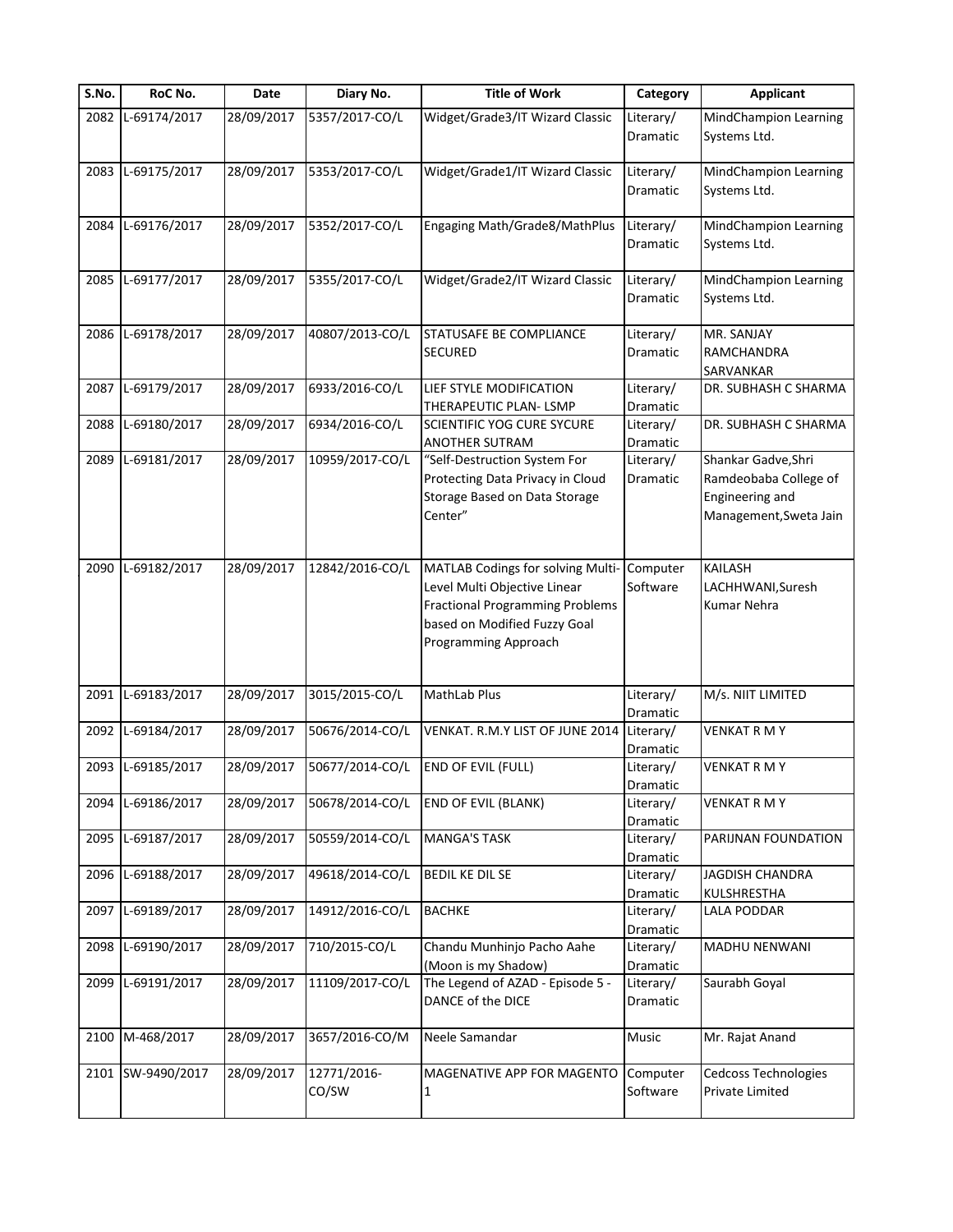| S.No. | RoC No.            | Date       | Diary No.       | <b>Title of Work</b>                       | Category | Applicant                         |
|-------|--------------------|------------|-----------------|--------------------------------------------|----------|-----------------------------------|
|       | 2102 SW-9491/2017  | 28/09/2017 |                 | 3275/2016-CO/SW SYSTEMIZATION OF FINANCIAL | Computer | <b>BHARAT HEAVY</b>               |
|       |                    |            |                 | STATEMENTS OF BHEL (BAP UNIT)              | Software | <b>ELECTRICALS LIMITED</b>        |
|       |                    |            |                 | <b>EPF TRUST</b>                           |          |                                   |
|       | 2103 SW-9492/2017  | 28/09/2017 | 8599/2017-CO/SW | <b>BLACK SPOT MONITORING AND</b>           | Computer | LEADWINNER CORP PVT.              |
|       |                    |            |                 | <b>MANAGEMENT BSMM</b>                     | Software | LTD.                              |
|       | 2104 SW-9493/2017  | 28/09/2017 | 3823/2016-CO/SW | EQUIPMENT MODEL LIBRARY FOR                | Computer | <b>BHARAT HEAVY</b>               |
|       |                    |            |                 | DATA RECONCILIATION FOR                    | Software | ELECTRICALS LIMITED               |
|       |                    |            |                 | THERMAL POWER PLANT VERSION                |          |                                   |
| 2105  | SW-9494/2017       | 28/09/2017 | 55384/2014-CO/L | 2.0<br>Application Software for accurate   | Computer | M/s. STEEL AUTHORITY              |
|       |                    |            |                 | measurement, position control              | Software | OF INDIA LIMITED                  |
|       |                    |            |                 | and integrated operation of Billet         |          |                                   |
|       |                    |            |                 | Feeding mechanism of a multi               |          |                                   |
|       |                    |            |                 | strand Wire Rod Mill                       |          |                                   |
|       | 2106 A-120725/2017 | 29/09/2017 | 10010/2017-CO/A | <b>MOR MASALA</b>                          | Artistic | <b>JAY DIPAKBHAI</b>              |
|       |                    |            |                 |                                            |          | JAGAD, PRATIK DIPAKBHAI           |
|       |                    |            |                 |                                            |          | <b>JAGAD</b>                      |
|       | 2107 A-120726/2017 | 29/09/2017 | 9999/2017-CO/A  | 10 11 10EN 11EVEN                          | Artistic | M/S BHOLE NATH FOODS              |
|       |                    |            |                 |                                            |          | PVT. LTD.                         |
|       | 2108 A-120727/2017 | 29/09/2017 | 10001/2017-CO/A | 10EN 11EVEN TIBAR                          | Artistic | M/S BHOLE NATH FOODS              |
|       |                    |            |                 |                                            |          | PVT. LTD.                         |
| 2109  | A-120728/2017      | 29/09/2017 | 11433/2016-CO/A | LOGO CONSISTING OF FOUR                    | Artistic | <b>SUN PHARMACEUTICAL</b>         |
|       |                    |            |                 | SPHERES INTERLOCKED AND SUN                |          | <b>INDUSTRIES LTDQ</b>            |
|       |                    |            |                 | PHARMA                                     |          |                                   |
|       | 2110 A-120729/2017 | 29/09/2017 | 11520/2016-CO/A | USHA REFINED GROUNDNUT OIL                 | Artistic | B.S. PERUMAL, P.                  |
|       |                    |            |                 |                                            |          | PURUSOTHAMAN, B.P.                |
|       |                    |            |                 |                                            |          | UDAYKUMAR, TRADING                |
|       |                    |            |                 |                                            |          | IN PARTNERSHIP AS B.S.P.          |
|       |                    |            |                 |                                            |          | REFINERIS,                        |
|       |                    |            |                 |                                            |          |                                   |
|       | 2111 A-120730/2017 | 29/09/2017 | 9998/2017-CO/A  | 10EN 11EVEN REGULAR                        | Artistic | M/S BHOLE NATH FOODS              |
|       | 2112 A-120731/2017 | 29/09/2017 | 9952/2017-CO/A  |                                            | Artistic | PVT. LTD.<br>M/S BHOLE NATH FOODS |
|       |                    |            |                 | 10EN 11EVEN MOGRA                          |          | PVT. LTD.                         |
|       | 2113 A-120732/2017 | 29/09/2017 | 9996/2017-CO/A  | 10EN 11EVEN PREMIUM                        | Artistic | M/S BHOLE NATH FOODS              |
|       |                    |            |                 |                                            |          | PVT. LTD.                         |
|       | 2114 A-120733/2017 | 29/09/2017 | 10004/2017-CO/A | SIGNATURE                                  | Artistic | M/S N.A.R. GARMENTS.              |
|       | 2115 A-120734/2017 | 29/09/2017 | 6802/2017-CO/A  | SR 25 KUNG FU PANDA                        | Artistic | MR. DEEPAK DARIYANI,              |
|       |                    |            |                 |                                            |          | <b>PROPRIETOR</b>                 |
|       |                    |            |                 |                                            |          |                                   |
|       | 2116 A-120735/2017 | 29/09/2017 | 6803/2017-CO/A  | Z-PRO                                      | Artistic | MR. MOIZ FAKHRUDDIN               |
|       |                    |            |                 |                                            |          | <b>HAKIMI [PROPRIETOR]</b>        |
|       | 2117 A-120736/2017 | 29/09/2017 | 6804/2017-CO/A  | Z-PRO OVEN BAKED COLOURS                   | Artistic | MR. MOIZ FAKHRUDDIN               |
|       |                    |            |                 |                                            |          | <b>HAKIMI [PROPRIETOR]</b>        |
|       |                    |            |                 |                                            |          |                                   |
|       | 2118 A-120737/2017 | 29/09/2017 | 9997/2017-CO/A  | 10EN 11EVEN SILVER                         | Artistic | M/S BHOLE NATH FOODS              |
|       |                    |            |                 |                                            |          | PVT. LTD.                         |
| 2119  | A-120738/2017      | 29/09/2017 | 12552/2016-CO/A | NITE 'N' DAY                               | Artistic | NITE 'N' DAY DESIGNS              |
| 2120  | A-120739/2017      | 29/09/2017 | 10013/2017-CO/A | BISK FARM LA JAMMY                         | Artistic | SAJ FOOD PRODUCTS                 |
|       |                    |            |                 |                                            |          | PRIVATE LIMITED                   |
| 2121  | A-120740/2017      | 29/09/2017 | 9443/2016-CO/A  | <b>JAI MEWAR</b>                           | Artistic | NEERAJ JAIN, SUNDAR LAL           |
|       |                    |            |                 |                                            |          | JAIN, VINOD JAIN                  |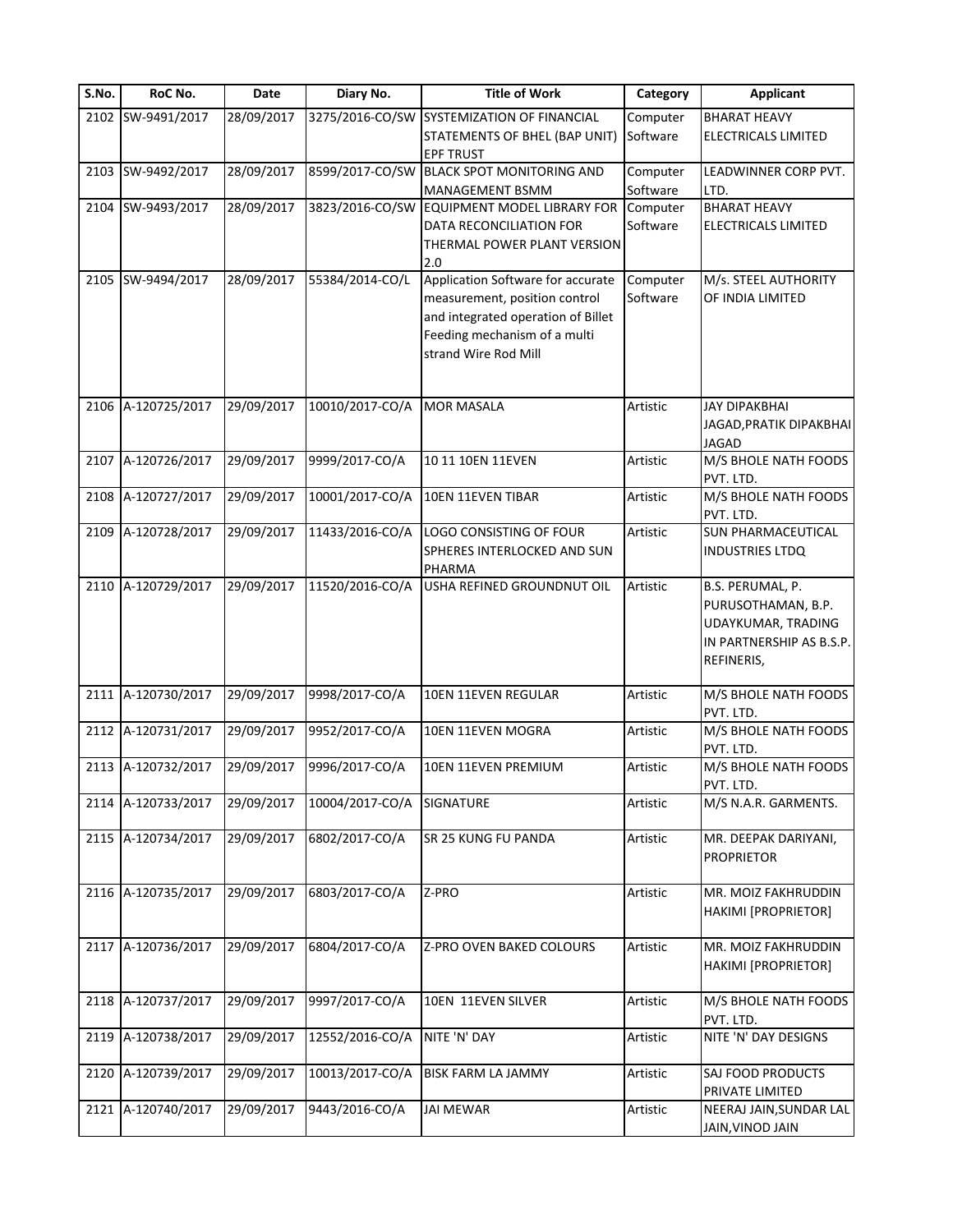|      |                    |            | Diary No.       | <b>Title of Work</b>                  | Category | <b>Applicant</b>                                                                             |
|------|--------------------|------------|-----------------|---------------------------------------|----------|----------------------------------------------------------------------------------------------|
|      | 2122 A-120741/2017 | 29/09/2017 | 10703/2017-CO/A | THE GRAND PATEL                       | Artistic | 1. ODHAVJIBHAI<br>VASRAMBHAI LAKHANI,<br>2. SHANTILAL<br>ODHAVJIBHAI LAKHANI                 |
|      | 2123 A-120742/2017 | 29/09/2017 | 10734/2017-CO/A | LUXE DESIGN                           | Artistic | M/S DAYA LAMINATES<br>PVT LTD                                                                |
|      | 2124 A-120743/2017 | 29/09/2017 | 486/2017-CO/A   | <b>NITAL LABEL</b>                    | Artistic | VIJAY SOAP INDUSTRIES                                                                        |
|      | 2125 A-120744/2017 | 29/09/2017 | 485/2017-CO/A   | <b>KIRTAN LABEL</b>                   | Artistic | <b>GHANSHYAM GRUH</b><br><b>UDHYOG</b>                                                       |
|      | 2126 A-120745/2017 | 29/09/2017 | 484/2017-CO/A   | LIYANS LABEL                          | Artistic | M/S. PARIVAR BAKERY                                                                          |
|      | 2127 A-120746/2017 | 29/09/2017 | 481/2017-CO/A   | <b>AVAS LABEL</b>                     | Artistic | ANUPAMA<br>MANISHKUMAR KIRI                                                                  |
|      | 2128 A-120747/2017 | 29/09/2017 | 480/2017-CO/A   | <b>WAVES LABEL</b>                    | Artistic | DTI AUTOMATION PVT.<br>LTD.                                                                  |
|      | 2129 A-120748/2017 | 29/09/2017 | 479/2017-CO/A   | <b>DOCTOR SEEDS</b>                   | Artistic | SOLAR AGROTECH<br>PVT.LTD.                                                                   |
|      | 2130 A-120749/2017 | 29/09/2017 | 488/2017-CO/A   | SHREE RAM CHATNI LABEL                | Artistic | M/S. SHREE RAM GRUH<br><b>UDHYOG</b>                                                         |
|      | 2131 A-120750/2017 | 29/09/2017 | 5012/2017-CO/A  | <b>GEM</b>                            | Artistic | JOLLY INDUSTRIES                                                                             |
|      | 2132 A-120751/2017 | 29/09/2017 | 10732/2017-CO/A | <b>EM ELOMELO</b>                     | Artistic | M/S VIKRAM CREATIONS<br>PVT LTD                                                              |
|      | 2133 A-120752/2017 | 29/09/2017 | 10735/2017-CO/A | <b>CRAZY</b>                          | Artistic | M/S CHAWLA<br>INTERNATIONAL                                                                  |
|      | 2134 A-120753/2017 | 29/09/2017 | 10737/2017-CO/A | <b>ACTIVE SPIRITS</b>                 | Artistic | M/S VIKRAM CREATIONS<br>PVT LTD                                                              |
|      | 2135 A-120754/2017 | 29/09/2017 | 10738/2017-CO/A | <b>ETIOS</b>                          | Artistic | M/S ETIOS IMPEX PVT<br>LTD                                                                   |
|      | 2136 A-120755/2017 | 29/09/2017 | 11300/2017-CO/A | <b>CYCLE</b>                          | Artistic | MAHENDRA T. THAKKAR,<br><b>SOLE PROPRIETOR,</b><br><b>TRADING AS PRAKASH</b><br>TRADING CO., |
|      | 2137 A-120756/2017 | 29/09/2017 | 6992/2017-CO/A  | <b>OPTIONS</b>                        | Artistic | Racheria Garments Pvtd<br>Ltd                                                                |
|      | 2138 A-120757/2017 | 29/09/2017 | 10003/2017-CO/A | <b>NOBLESSE</b>                       | Artistic | M/S. DRITEN SERVICES.                                                                        |
|      | 2139 A-120758/2017 | 29/09/2017 | 10014/2017-CO/A | <b>GOPI LABEL</b>                     | Artistic | <b>ARJUN SAINI</b>                                                                           |
|      | 2140 A-120759/2017 | 29/09/2017 | 11145/2016-CO/A | I H M AGRA LABEL                      | Artistic | SMT. UDITA SINGH                                                                             |
|      | 2141 A-120760/2017 | 29/09/2017 | 11147/2016-CO/A | WOVIX LABEL                           | Artistic | SHRI SOBRAN SINGH                                                                            |
| 2142 | A-120761/2017      | 29/09/2017 | 11148/2016-CO/A | <b>DSK LABEL</b>                      | Artistic | SHRI MANISH GARG                                                                             |
| 2143 | A-120762/2017      | 29/09/2017 | 1706/2016-CO/A  | Kama Ayurveda Luxury House SPA<br>Box | Artistic | KAMA AYURVEDA PVT.<br>LTD.                                                                   |
| 2144 | A-120763/2017      | 29/09/2017 | 1707/2016-CO/A  | Natural Soap Box                      | Artistic | KAMA AYURVEDA PVT.<br>LTD.                                                                   |
|      | 2145 A-120764/2017 | 29/09/2017 | 1708/2016-CO/A  | Rose & Jasmine Box                    | Artistic | Kama Ayurveda Pvt. Ltd.                                                                      |
|      |                    |            |                 |                                       |          |                                                                                              |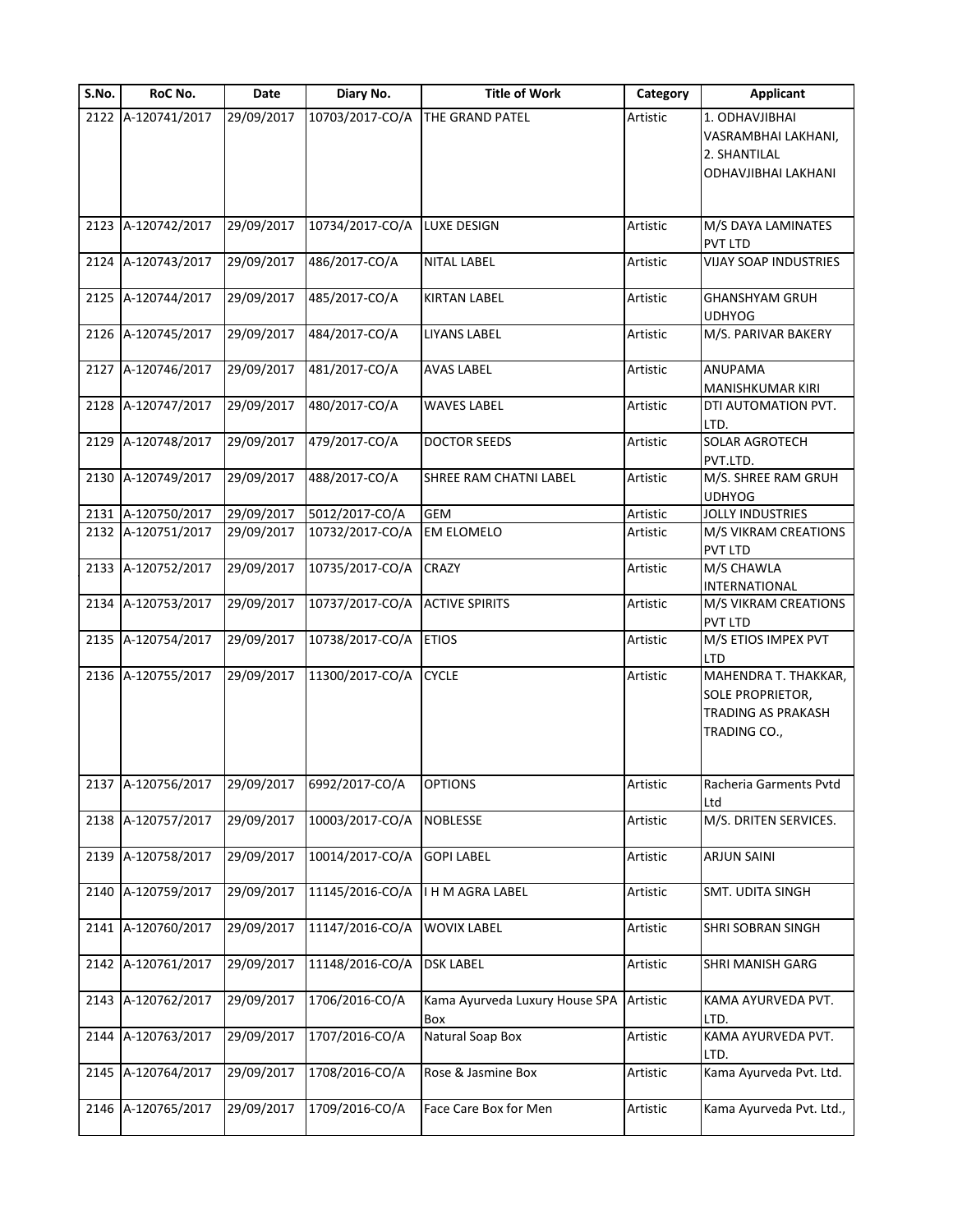| S.No. | RoC No.            | Date       | Diary No.       | <b>Title of Work</b>                                                                                                                                                           | Category               | <b>Applicant</b>                                                                                                                |
|-------|--------------------|------------|-----------------|--------------------------------------------------------------------------------------------------------------------------------------------------------------------------------|------------------------|---------------------------------------------------------------------------------------------------------------------------------|
|       | 2147 A-120766/2017 | 29/09/2017 | 1711/2016-CO/A  | Ayurvedic Soap Box                                                                                                                                                             | Artistic               | Kama Ayurveda Pvt. Ltd.                                                                                                         |
|       | 2148 A-120767/2017 | 29/09/2017 | 1712/2016-CO/A  | Pure Vegetable Soap Box                                                                                                                                                        | Artistic               | Kama Ayurveda Pvt. Ltd.                                                                                                         |
|       | 2149 A-120768/2017 | 29/09/2017 | 9465/2016-CO/A  | <b>CROWN LABEL</b>                                                                                                                                                             | Artistic               | MAHENDRA JHAVERI<br><b>DEEPKA JHAVERI</b><br><b>SANDEEP JHAVERI</b><br>AMITBHAI J. JHAVERI<br>SUSHIL MAHENDRA<br><b>JHAVERI</b> |
|       | 2150 A-120769/2017 | 29/09/2017 | 13256/2016-CO/A | Shiv Darshan Yantra Packaging                                                                                                                                                  | Artistic               | <b>Teleworld Marketing</b>                                                                                                      |
| 2151  | A-120770/2017      | 29/09/2017 | 13259/2016-CO/A | <b>English Magic Packaging</b>                                                                                                                                                 | Artistic               | <b>Teleworld Marketing</b>                                                                                                      |
|       | 2152 A-120771/2017 | 29/09/2017 | 13257/2016-CO/A | Sandhi Sudha Packaging                                                                                                                                                         | Artistic               | <b>Teleworld Marketing</b>                                                                                                      |
|       | 2153 A-120772/2017 | 29/09/2017 | 13258/2016-CO/A | Sandhi Sudha Packaging                                                                                                                                                         | Artistic               | <b>Teleworld Marketing</b>                                                                                                      |
| 2154  | CF-3879/2017       | 29/09/2017 |                 | 10397/2016-CO/CF Shrishtichya Shodhat Ek Divas                                                                                                                                 | Cinematogr<br>aph Film | Krishnaji Manik Biradar                                                                                                         |
| 2155  | L-69192/2017       | 29/09/2017 | 5864/2015-CO/L  | VAIDARBHI MAHAAKAAVYA                                                                                                                                                          | Literary/<br>Dramatic  | <b>BALKRISHNA SHARMA</b>                                                                                                        |
|       | 2156 L-69193/2017  | 29/09/2017 | 428/2016-CO/L   | SHASTRASHUDDHA SAMPURNA<br>PANCHANG SHRI MAHALAXMI<br>2016                                                                                                                     | Literary/<br>Dramatic  | SARASWATI PUBLISHING<br><b>COMPANY PRIVATE LTD</b>                                                                              |
|       | 2157 L-69194/2017  | 29/09/2017 | 416/2016-CO/L   | SHRI BHAGYALAKSHMI VARSHIK<br>PANCHANG 2016                                                                                                                                    | Literary/<br>Dramatic  | SARASWATI PUBLISHING<br><b>COMPANY PRIVATE LTD</b>                                                                              |
| 2158  | L-69195/2017       | 29/09/2017 | 12601/2016-CO/L | <b>BOMPOD A BUSINESS CONCEPT -</b><br>A business Concept to Introduce a<br>technological Platform to enable<br>the transaction of the entire<br>supply chain of fresh Produce. | Literary/<br>Dramatic  | KUNJAN<br>DINESHCHANDRA<br>CHAUHAN                                                                                              |
|       | 2159 L-69196/2017  | 29/09/2017 | 12450/2016-CO/L | <b>Early Clinical Exposure Matrix</b>                                                                                                                                          | Literary/<br>Dramatic  | Lalitbhushan S<br>Waghmare, Tripti K<br>Srivastava                                                                              |
|       | 2160 L-69197/2017  | 29/09/2017 | 3950/2016-CO/L  | K CLASS CLASS 6 BOOK 2 ENGLISH                                                                                                                                                 | Literary/<br>Dramatic  | M/S IL & FS EDUCATION<br>& TECHNOLOGY<br><b>SERVICES LIMITED</b>                                                                |
| 2161  | L-69198/2017       | 29/09/2017 | 10005/2017-CO/L | <b>ANKAHA SACH</b>                                                                                                                                                             | Literary/<br>Dramatic  | RAMANUJ SHRIVASTAVA<br>'ANUJ'                                                                                                   |
| 2162  | L-69199/2017       | 29/09/2017 | 47854/2014-CO/L | THE GREAT INDIAN WEDDING<br><b>BOOK</b>                                                                                                                                        | Literary/<br>Dramatic  | <b>Atul Pandey</b>                                                                                                              |
| 2163  | L-69200/2017       | 29/09/2017 | 47855/2014-CO/L | <b>REAL LEADERS</b>                                                                                                                                                            | Literary/<br>Dramatic  | <b>Atul Pandey</b>                                                                                                              |
| 2164  | L-69201/2017       | 29/09/2017 |                 | 11521/2012-CO/CF VIKRAM 'S LIVE STORY                                                                                                                                          | Literary/<br>Dramatic  | MELWYN PHILIP DSOUZA                                                                                                            |
| 2165  | L-69202/2017       | 29/09/2017 | 48084/2014-CO/L | Indian Realty Yearbook                                                                                                                                                         | Literary/<br>Dramatic  | <b>Atul Pandey</b>                                                                                                              |